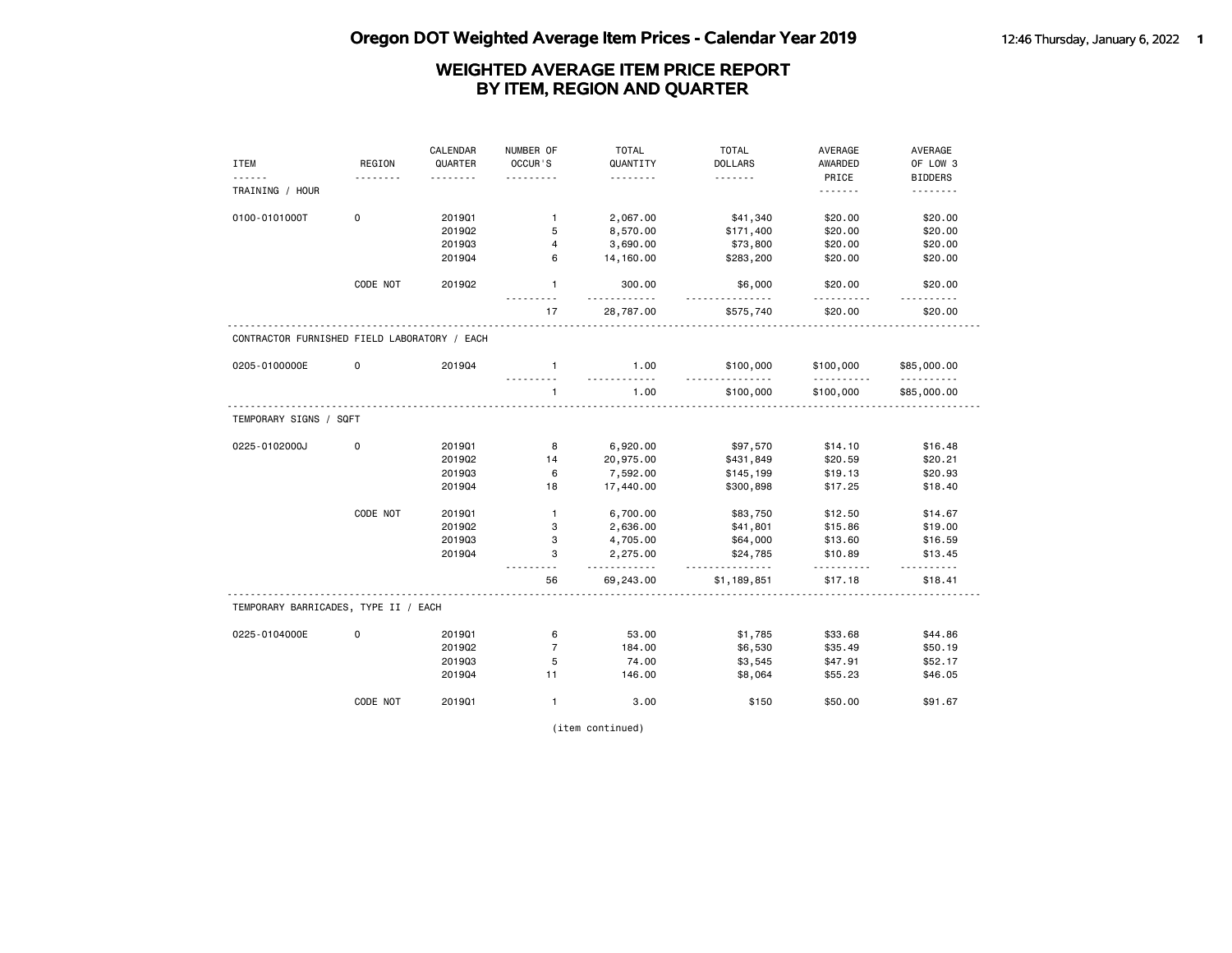| <b>ITEM</b>                          | <b>REGION</b> | CALENDAR<br>QUARTER<br>$\frac{1}{2}$ | NUMBER OF<br>OCCUR'S | <b>TOTAL</b><br>QUANTITY<br>. | <b>TOTAL</b><br><b>DOLLARS</b><br>. | <b>AVERAGE</b><br><b>AWARDED</b><br>PRICE | AVERAGE<br>OF LOW 3<br><b>BIDDERS</b> |
|--------------------------------------|---------------|--------------------------------------|----------------------|-------------------------------|-------------------------------------|-------------------------------------------|---------------------------------------|
| TEMPORARY BARRICADES, TYPE II / EACH |               |                                      |                      |                               |                                     | <u>.</u>                                  | .                                     |
| 0225-0104000E                        | CODE NOT      | 2019Q2                               | $\mathbf{1}$         | 30.00                         | \$1,050                             | \$35.00                                   | \$35.00                               |
|                                      |               | 201903                               | з                    | 28.00                         | \$1,580                             | \$56.43                                   | \$54.93                               |
|                                      |               | 201904                               | $\mathbf{2}$         | 7.00                          | \$330                               | \$47.14                                   | \$63.33                               |
|                                      |               |                                      | 36                   | 525.00                        | \$23,034                            | \$43.87                                   | \$48.58                               |
| TEMP BARRICADES, TYPE III / EACH     |               |                                      |                      |                               |                                     |                                           |                                       |
| 0225-0105000E                        | 0             | 201901                               | $\overline{7}$       | 74.00                         | \$6,285                             | \$84.93                                   | \$100.27                              |
|                                      |               | 2019Q2                               | 12                   | 406.00                        | \$49,295                            | \$121.42                                  | \$129.44                              |
|                                      |               | 201903                               | 6                    | 92.00                         | \$10,305                            | \$112.01                                  | \$126.82                              |
|                                      |               | 201904                               | 16                   | 185.00                        | \$19,330                            | \$104.49                                  | \$135.26                              |
|                                      | CODE NOT      | 201901                               | $\mathbf{1}$         | 3.00                          | \$300                               | \$100.00                                  | \$171.67                              |
|                                      |               | 2019Q2                               | з                    | 36.00                         | \$2,840                             | \$78.89                                   | \$127.41                              |
|                                      |               | 201903                               | з                    | 59.00                         | \$6,160                             | \$104.41                                  | \$94.05                               |
|                                      |               | 201904                               | 2                    | 18.00<br>$- - - - -$          | \$1,740<br><u>.</u>                 | \$96.67<br>.                              | \$130.74<br>.                         |
|                                      |               |                                      | 50                   | 873.00                        | \$96,255                            | \$110.26                                  | \$125.62                              |
| TEMP GRD TYPE 2A REFL / FOOT         |               |                                      |                      |                               |                                     |                                           |                                       |
| 0225-0108000F                        | 0             | 201902                               | $\mathbf{1}$         | 400.00                        | \$8,000                             | \$20.00                                   | \$21.67                               |
|                                      |               | 201904                               | 1                    | 1,063.00<br>.                 | \$15,945<br>.                       | \$15.00                                   | \$18.33                               |
|                                      |               |                                      | $\overline{2}$       | 1,463.00                      | \$23,945                            | \$16.37                                   | \$19.24                               |
| TEMP GRD TYPE 3 REFLECTORIZED / FOOT |               |                                      |                      |                               |                                     |                                           |                                       |
| 0225-0110000F                        | 0             | 201902                               | $\mathbf{1}$         | 12.00                         | \$360                               | \$30.00                                   | \$43.33                               |
|                                      |               | 201904                               | 1                    | 50.00<br>.                    | \$1,250<br>.                        | \$25.00                                   | \$31.67                               |
|                                      |               |                                      | $\overline{2}$       | 62.00                         | \$1,610                             | \$25.97                                   | \$33.92                               |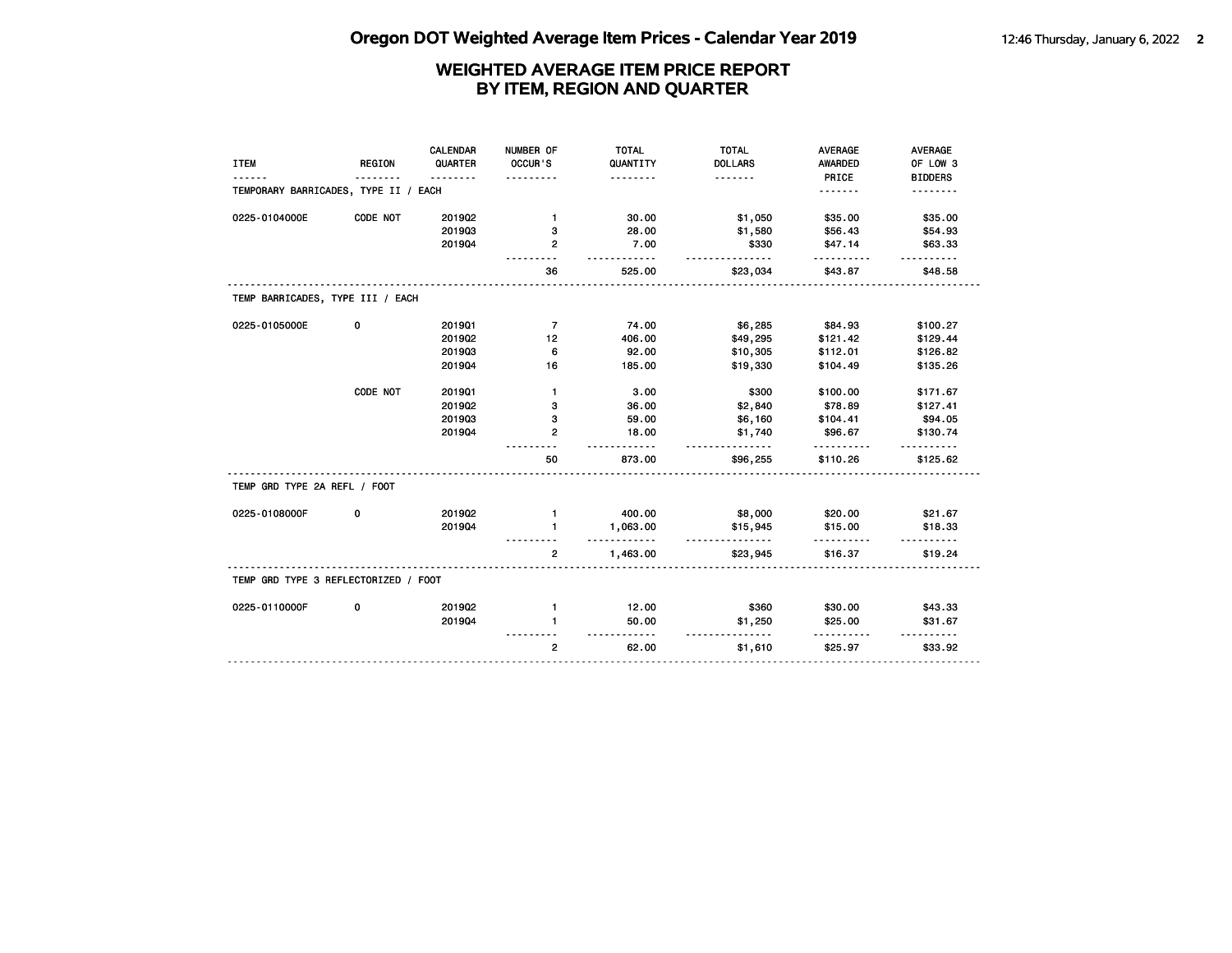|                                     |               | <b>CALENDAR</b> | NUMBER OF      | <b>TOTAL</b>        | <b>TOTAL</b>         | <b>AVERAGE</b>  | AVERAGE                |
|-------------------------------------|---------------|-----------------|----------------|---------------------|----------------------|-----------------|------------------------|
| <b>ITEM</b>                         | <b>REGION</b> | QUARTER         | OCCUR'S        | QUANTITY            | <b>DOLLARS</b>       | AWARDED         | OF LOW 3               |
|                                     |               |                 |                | .                   | .                    | PRICE           | <b>BIDDERS</b>         |
| TEMP GRD TERMINALS, NON-FLAR / EACH |               |                 |                |                     |                      | <u>.</u>        |                        |
| 0225-0115000E                       | 0             | 201904          | $\mathbf{1}$   | 2.00<br>-----       | \$5,040              | \$2,520.00      | \$2,623.33<br>.        |
|                                     |               |                 | $\mathbf{1}$   | 2.00                | \$5,040              | \$2,520.00      | \$2,623.33             |
| TEMP GUARDRAIL TRANSITION / EACH    |               |                 |                |                     |                      |                 |                        |
| 0225-0117000E                       | 0             | 2019Q2          | $\mathbf{1}$   | 1.00                | \$2,150              | \$2,150.00      | \$2,766.67             |
|                                     |               | 201904          | 1              | 4.00                | \$10,000             | \$2,500.00      | \$2,800.00             |
|                                     |               |                 | $\mathbf{2}$   | $- - - - -$<br>5.00 | <u>.</u><br>\$12,150 | .<br>\$2,430.00 | <u>.</u><br>\$2,793.33 |
| TEMPORARY BRIDGE CONNECTIONS / EACH |               |                 |                |                     |                      |                 |                        |
| 0225-0119000E                       | 0             | 201901          | $\mathbf{1}$   | 2.00                | \$1,500              | \$750.00        | \$741.67               |
|                                     |               | 201903          |                | 4.00<br>- - - - -   | \$4,000              | \$1,000.00      | \$833.33               |
|                                     |               |                 | $\overline{2}$ | 6.00                | <u>.</u><br>\$5,500  | \$916.67        | \$802.78               |
| TEMP CONC BARR REFLECTORIZED / FOOT |               |                 |                |                     |                      |                 |                        |
| 0225-0126000F                       | 0             | 201901          | з              | 2,996.00            | \$26,907             | \$8.98          | \$19.31                |
|                                     |               | 201902          | 6              | 22,343.00           | \$499,458            | \$22.35         | \$32.79                |
|                                     |               | 201903          | 2              | 4,680.00            | \$79,010             | \$16.88         | \$23.40                |
|                                     |               | 201904          | 8              | 12,297.00           | \$98,060             | \$7.97          | \$10.95                |
|                                     | CODE NOT      | 201903          | $\mathbf{1}$   | 3,512.00            | \$52,680             | \$15.00         | \$20.00                |
|                                     |               |                 | 20             | 45,828.00           | \$756,115            | \$16.50         | \$24.11                |
| TEMP CONC BARR TALL, REFL / FOOT    |               |                 |                |                     |                      |                 |                        |
| 0225-0131000F                       | 0             | 201903          | $\mathbf{1}$   | 453.00              | \$10,419             | \$23.00         | \$23.92                |
|                                     |               |                 | $\blacksquare$ | 453.00              | \$10,419             | \$23.00         | \$23.92                |
|                                     |               |                 |                |                     |                      |                 |                        |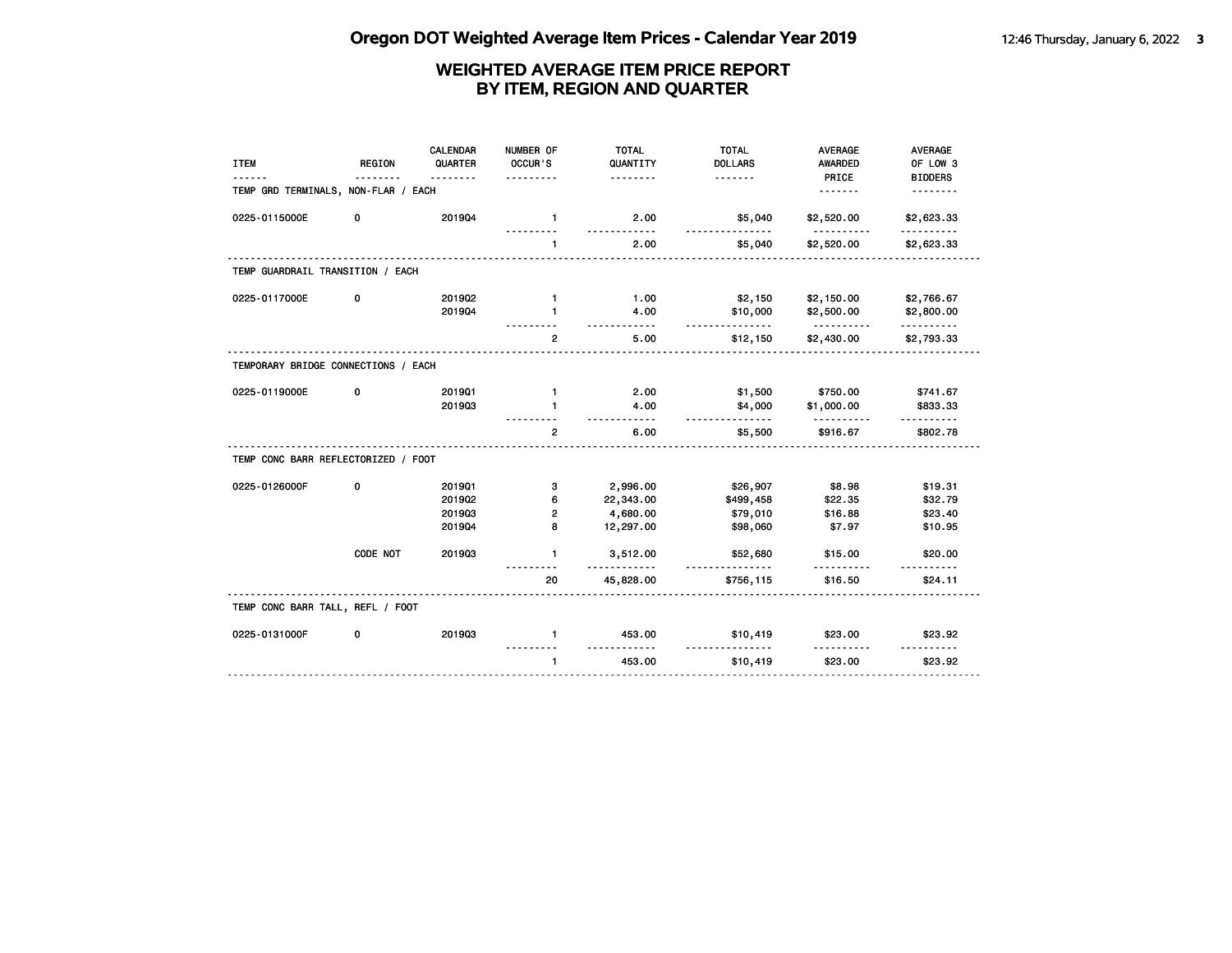| <b>ITEM</b><br>MOVING TEMPORARY CONC BARRIER / FOOT | <b>REGION</b> | QUARTER<br>. | OCCUR'S        | QUANTITY<br>.    | <b>DOLLARS</b><br><u>.</u> | <b>AWARDED</b><br>PRICE | OF LOW 3        |
|-----------------------------------------------------|---------------|--------------|----------------|------------------|----------------------------|-------------------------|-----------------|
|                                                     |               |              |                |                  |                            |                         |                 |
|                                                     |               |              |                |                  |                            |                         | <b>BIDDERS</b>  |
|                                                     |               |              |                |                  |                            | .                       | <u>.</u>        |
| 0225-0132000F                                       | 0             | 201901       | $\overline{2}$ | 1,489.00         | \$1,190                    | \$0.80                  | \$5.29          |
|                                                     |               | 201902       | 5              | 50,048.00        | \$429,398                  | \$8.58                  | \$8.29          |
|                                                     |               | 201903       | з              | 8,356.00         | \$70,113                   | \$8.39                  | \$6.09          |
|                                                     |               | 201904       | 5              | 12,041.00<br>.   | \$37,232<br>.              | \$3.09                  | \$5.80          |
|                                                     |               |              | 15             | 71,934.00        | \$537,932                  | \$7.48                  | \$7.56          |
| TEMP IMPACT ATTENUATOR, SAND BARREL SYS / EACH      |               |              |                |                  |                            |                         |                 |
| 0225-0133000E                                       | 0             | 201901       | $\mathbf{1}$   | 1.00             | \$3,000                    | \$3,000.00              | \$2,233.33      |
|                                                     |               | 2019Q2       | 4              | 12.00            | \$24,750                   | \$2,062.50              | \$2,489.44      |
|                                                     |               | 201903       | 1              | 3.00             | \$6,000                    | \$2,000.00              | \$2,166.67      |
|                                                     |               | 201904       | 6              | 16.00            | \$38,550                   | \$2,409.38              | \$2,582.30      |
|                                                     | CODE NOT      | 201903       | $\mathbf{1}$   | 4.00             | \$8,000                    | \$2,000.00              | \$1,166.67      |
|                                                     |               |              | 13             | $- - -$<br>36.00 | \$80,300                   | <u>.</u><br>\$2,230.56  | .<br>\$2,349.72 |
| TEMP IMP ATTEN NARW SITE SYS / EACH                 |               |              |                |                  |                            |                         |                 |
| 0225-0134000E                                       | 0             | 201901       | $\mathbf{1}$   | 4.00             | \$7,200                    | \$1,800.00              | \$1,783.33      |
|                                                     |               | 2019Q2       | 4              | 10.00            | \$30,500                   | \$3,050.00              | \$2,869.47      |
|                                                     |               | 201903       | 3              | 14.00            | \$42,500                   | \$3,035.71              | \$2,921.43      |
|                                                     |               | 201904       | 3              | 7.00             | \$47,200                   | \$6,742.86              | \$4,116.89      |
|                                                     | CODE NOT      | 201903       | $\mathbf{1}$   | 2.00             | \$4,000                    | \$2,000.00              | \$1,250.00      |
|                                                     |               |              | 12             | 37.00            | \$131,400                  | \$3,551.35              | \$2,920.17      |
| MOVING TEMP IMPACT ATEN, SAND BARREL SYS / EACH     |               |              |                |                  |                            |                         |                 |
| 0225-0136000E                                       | 0             | 201901       | 1              | 1.00             | \$500                      | \$500.00                | \$483.33        |
|                                                     |               | 2019Q2       | 4              | 15.00            | \$9,150                    | \$610.00                | \$692.93        |
|                                                     |               | 201903       | 1              | 7.00             | \$5,250                    | \$750.00                | \$625.00        |
|                                                     |               | 201904       | з              | 5.00<br>.        | \$1,650<br>------          | \$330.00                | \$575.75        |
|                                                     |               |              | 9              | 28.00            | \$16,550                   | \$591.07                | \$647.54        |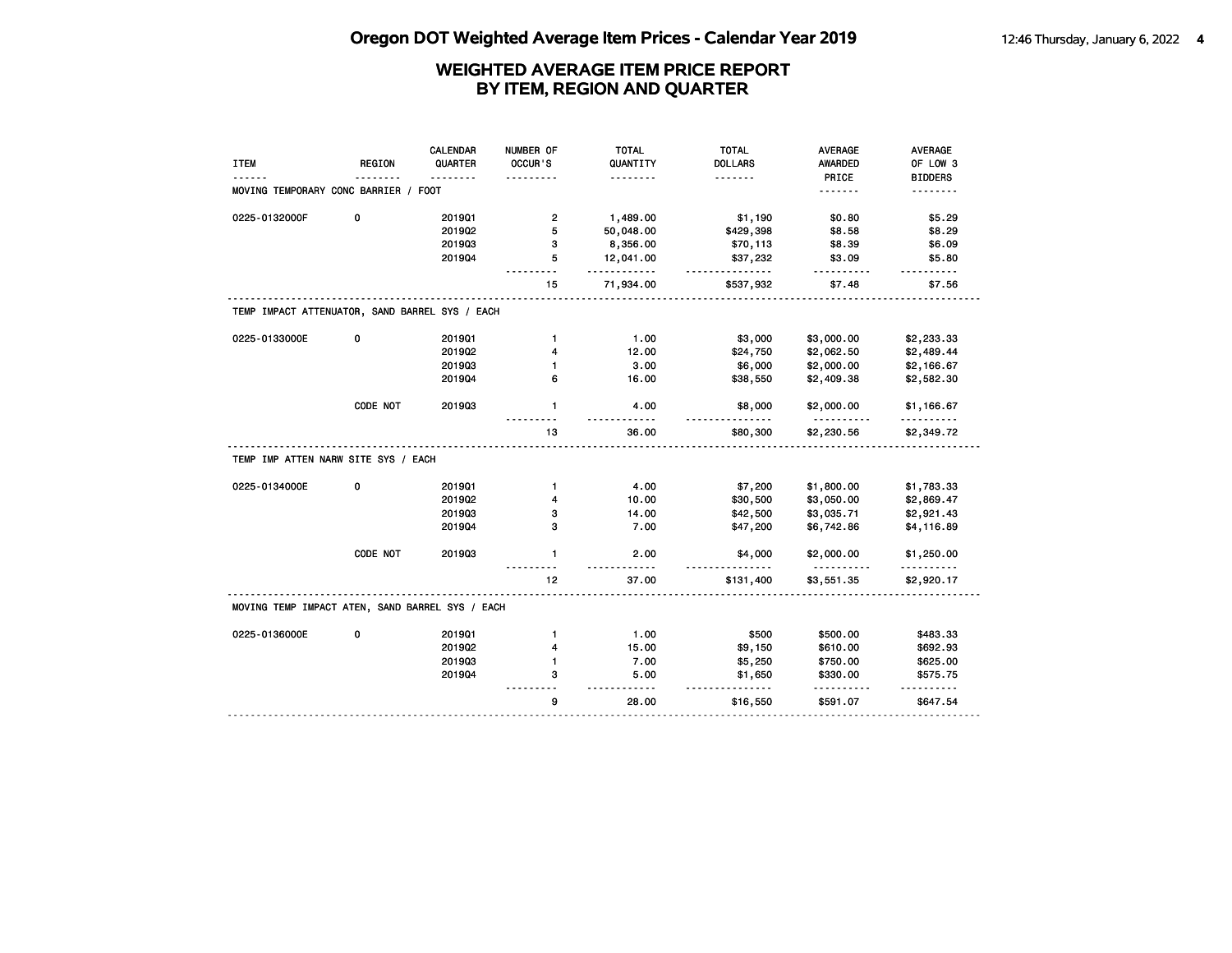|                                      |               | <b>CALENDAR</b> | NUMBER OF                  | <b>TOTAL</b>      | <b>TOTAL</b>         | <b>AVERAGE</b>   | AVERAGE              |
|--------------------------------------|---------------|-----------------|----------------------------|-------------------|----------------------|------------------|----------------------|
| <b>ITEM</b>                          | <b>REGION</b> | QUARTER         | <b>OCCUR'S</b>             | QUANTITY          | <b>DOLLARS</b>       | <b>AWARDED</b>   | OF LOW 3             |
|                                      |               | .               | .                          | .                 | .                    | PRICE            | <b>BIDDERS</b>       |
| MOV TEMP IMP ATTEN NARW SITE / EACH  |               |                 |                            |                   |                      | <u>.</u>         | .                    |
| 0225-0137000E                        | 0             | 201901          | $\mathbf{1}$               | 2.00              | \$800                | \$400.00         | \$366.67             |
|                                      |               | 2019Q2          | $\overline{2}$             | 5.00              | \$3,325              | \$665.00         | \$751.67             |
|                                      |               | 201903          | з                          | 20.00             | \$6,350              | \$317.50         | \$438.33             |
|                                      |               | 201904          | $\mathbf{2}$               | 5.00              | \$2,800              | \$560.00         | \$541.87             |
|                                      |               |                 | .<br>8                     | <u>.</u><br>32.00 | .<br>\$13,275        | .<br>\$414.84    | <u>.</u><br>\$498.99 |
| TEMP IMP ATTEN, TRUCK MOUNTED / EACH |               |                 |                            |                   |                      |                  |                      |
| 0225-0138000E                        | 0             | 201901          | 3                          | 6.00              | \$39,500             | \$6,583.33       | \$8,736.11           |
|                                      |               | 201902          | 4                          | 14.00             | \$224,500            | \$16,035.71      | \$19,370.88          |
|                                      |               | 201903          | $\mathbf{1}$               | 2.00              | \$40,000             | \$20,000.00      | \$30,266.67          |
|                                      |               | 201904          | 6                          | 10.00             | \$179,000            | \$17,900.00      | \$22,593.83          |
|                                      | CODE NOT      | 201903          | $\overline{2}$             | 9.00              | \$58,800             | \$6,533.33       | \$6,466.67           |
|                                      |               | 201904          | $\overline{2}$             | 3.00              | \$5,060              | \$1,686.67       | \$6,340.00           |
|                                      |               |                 | <u>.</u><br>18             | .<br>44.00        | .<br>\$546,860       | .<br>\$12,428.64 | .<br>\$15,620.47     |
| TEMPORARY GLARE SHIELDS / FOOT       |               |                 |                            |                   |                      |                  |                      |
| 0225-0140000F                        | 0             | 201902          | $\mathbf{1}$               | 10,555.00<br>.    | \$179,435<br>.       | \$17.00          | \$19.00              |
|                                      |               |                 | $\mathbf{1}$               | 10,555.00         | \$179,435            | \$17.00          | \$19.00              |
| MOVING TEMP GLARE SHIELDS / FOOT     |               |                 |                            |                   |                      |                  |                      |
| 0225-0141000F                        | $\mathbf 0$   | 201902          | $\mathbf{1}$               | 11,250.00<br>.    | \$42,188<br><u>.</u> | \$3.75           | \$6.42               |
|                                      |               |                 | $\mathbf{1}$               | 11,250.00         | \$42,188             | \$3.75           | \$6.42               |
| REFLECTIVE BARRIER PANELS / EACH     |               |                 |                            |                   |                      |                  |                      |
| 0225-0141100E                        | 0             | 201901          | $\overline{2}$             | 96.00             | \$1,932              | \$20.13          | \$23.17              |
|                                      |               | 2019Q2          | $\overline{2}$             | 4,042.00          | \$80,096             | \$19.82          | \$24.54              |
|                                      |               | 201903          | $\overline{2}$             | 122.00            | \$2,802              | \$22.97          | \$20.87              |
|                                      | CODE NOT      | 201903          | $\mathbf{1}$               | 24.00             | \$600                | \$25.00          | \$23.33              |
|                                      |               |                 | <u>.</u><br>$\overline{7}$ | .<br>4,284.00     | \$85,430             | .<br>\$19.94     | \$24.40              |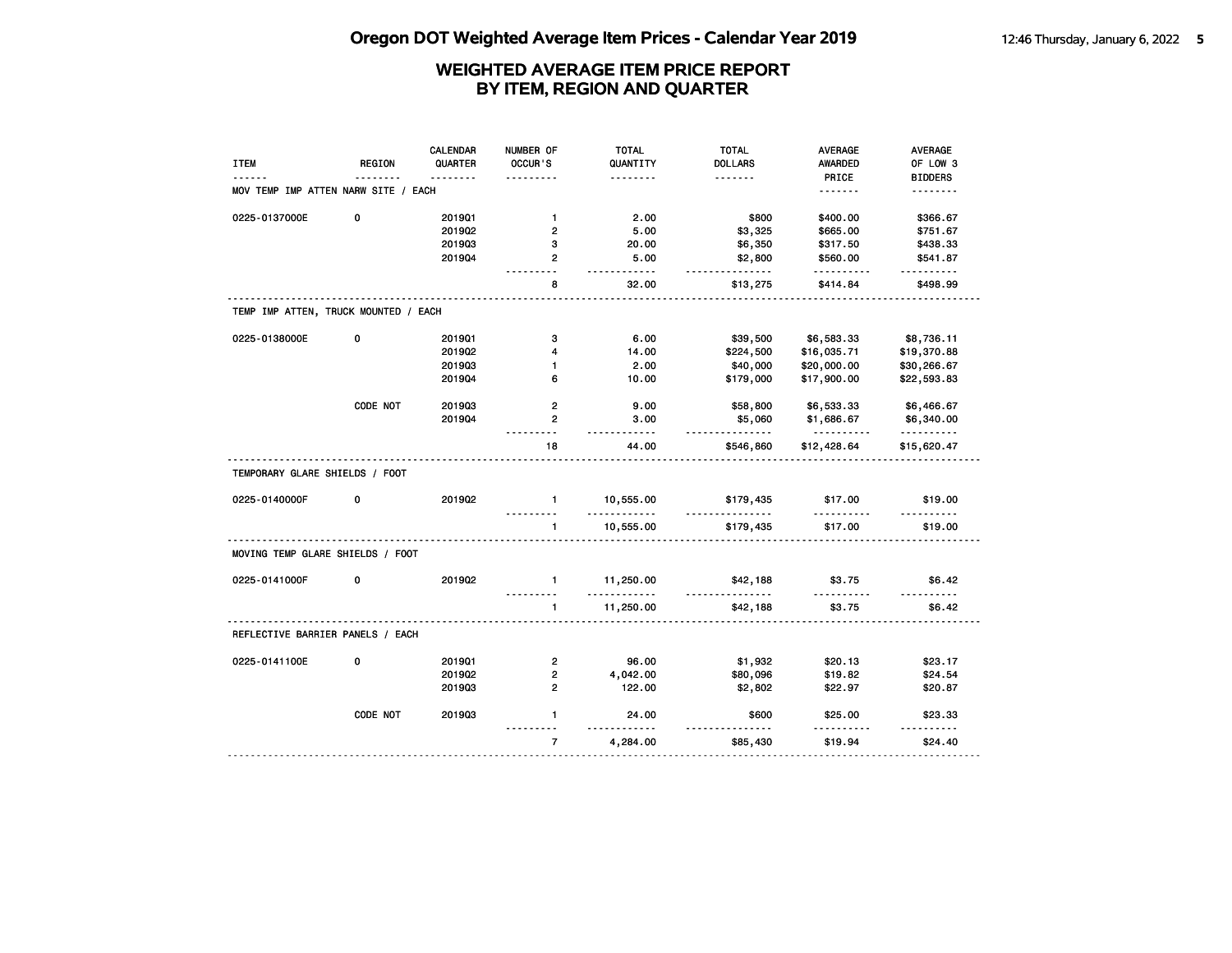|                                             |               | CALENDAR | NUMBER OF    | <b>TOTAL</b>      | <b>TOTAL</b>         | <b>AVERAGE</b> | AVERAGE        |
|---------------------------------------------|---------------|----------|--------------|-------------------|----------------------|----------------|----------------|
| <b>ITEM</b>                                 | <b>REGION</b> | QUARTER  | OCCUR'S      | QUANTITY          | <b>DOLLARS</b>       | AWARDED        | OF LOW 3       |
|                                             | <u>.</u>      | <u>.</u> | .            | <u>.</u>          | <u>.</u>             | PRICE          | <b>BIDDERS</b> |
| REPAIR TEMP IMP ATTEN, NARROW SITE / EACH   |               |          |              |                   |                      |                | <u>.</u>       |
| 0225-0141300E                               | 0             | 201901   | $\mathbf{1}$ | 2.00              | \$2                  | \$1.00         | \$1.33         |
|                                             |               | 201902   | 4            | 10.00             | \$5,700              | \$570.00       | \$406.16       |
|                                             |               | 201903   | з            | 10.00             | \$4,006              | \$400.60       | \$603.70       |
|                                             |               | 201904   | з            | 7.00              | \$2,008              | \$286.86       | \$168.31       |
|                                             | CODE NOT      | 201903   | $\mathbf{1}$ | 4.00<br>.         | \$0<br><u>.</u>      | \$0.01         | \$0.34         |
|                                             |               |          | 12           | 33.00             | \$11,716             | \$355.03       | \$341.84       |
| REPAIR TEMP IMP ATTEN, TRUCK MOUNTED / EACH |               |          |              |                   |                      |                |                |
| 0225-0141400E                               | 0             | 201901   | з            | 4.00              | \$2,001              | \$500.25       | \$300.42       |
|                                             |               | 201902   | 4            | 11.00             | \$15,250             | \$1,386.36     | \$586.55       |
|                                             |               | 201903   | $\mathbf{1}$ | 4.00              | \$4                  | \$1.00         | \$333.67       |
|                                             |               | 201904   | 6            | 24.00             | \$9,529              | \$397.04       | \$299.03       |
|                                             | CODE NOT      | 201903   | $\mathbf{1}$ | 2.00              | \$0                  | \$0.01         | \$0.34         |
|                                             |               | 201904   | $\mathbf{2}$ | 3.00              | \$1,504              | \$501.33       | \$167.45       |
|                                             |               |          | 17           | <u>.</u><br>48.00 | <u>.</u><br>\$28,288 | .<br>\$589.33  | \$347.25       |
| REPAIR TEMP IMP ATTEN, SAND MODULE / EACH   |               |          |              |                   |                      |                |                |
| 0225-0141500E                               | 0             | 201901   | $\mathbf{1}$ | 5.00              | \$0                  | \$0.01         | \$8.67         |
|                                             |               | 201902   | 4            | 87.00             | \$2,900              | \$33.33        | \$71.63        |
|                                             |               | 201903   | 1            | 5.00              | \$1,250              | \$250.00       | \$416.67       |
|                                             |               | 201904   | 5            | 120.00            | \$5,980              | \$49.83        | \$60.07        |
|                                             | CODE NOT      | 201903   | $\mathbf{1}$ | 20.00<br>.        | \$0<br>$- - -$       | \$0.01<br>.    | \$100.34<br>.  |
|                                             |               |          | 12           | 237.00            | \$10,130             | \$42.74        | \$74.15        |
| PEDESTRIAN CHANNELIZING DEVICES / FOOT      |               |          |              |                   |                      |                |                |
| 0225-0141600F                               | 0             | 201901   | 3            | 755.00            | \$13,075             | \$17.32        | \$18.66        |
|                                             |               | 2019Q2   | 5            | 4,597.00          | \$132,890            | \$28.91        | \$24.82        |
|                                             |               | 201903   | 3            | 3,918.00          | \$56,540             | \$14.43        | \$24.10        |

(item continued)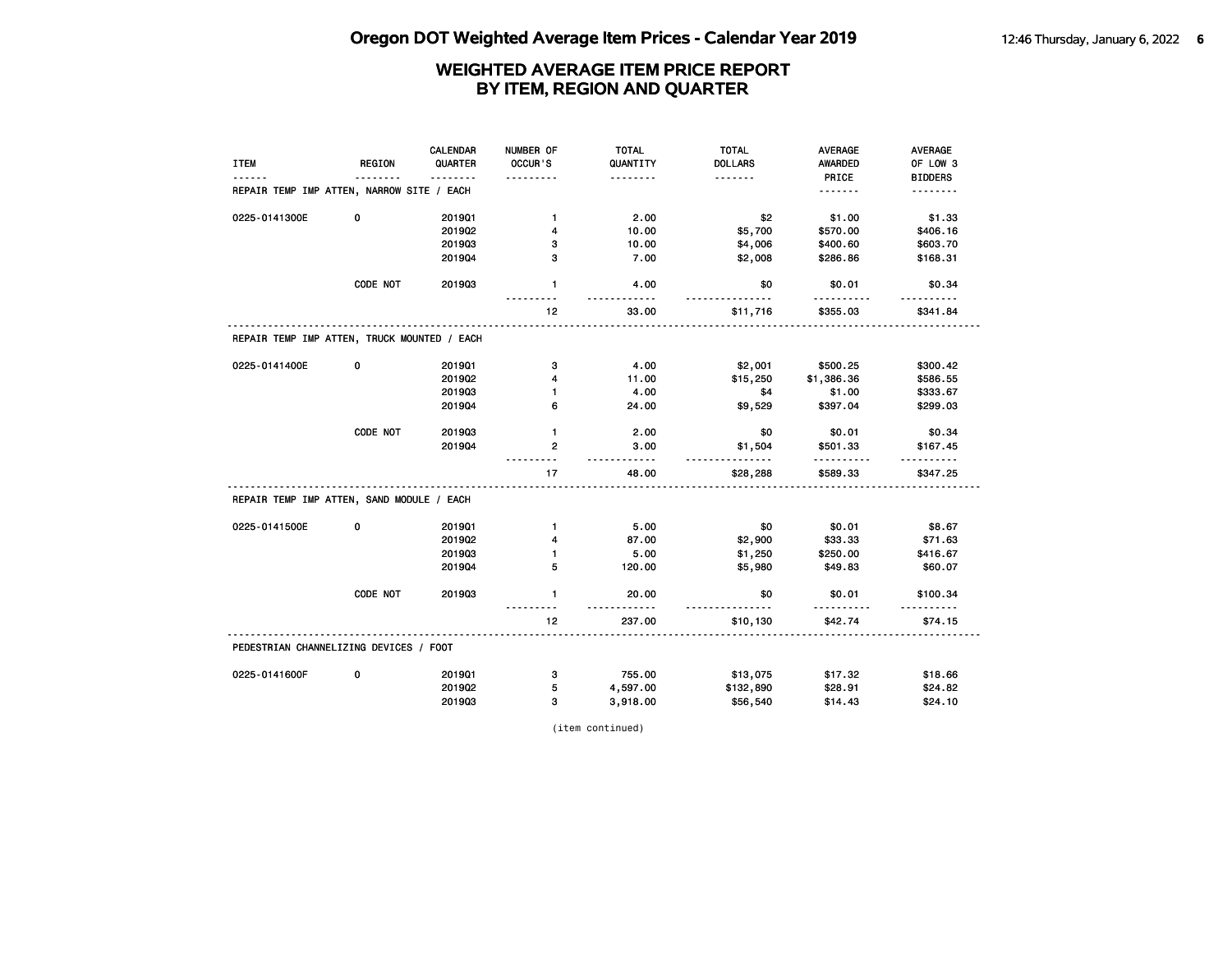| <b>ITEM</b>                                | <b>REGION</b> | <b>CALENDAR</b><br>QUARTER | NUMBER OF<br>OCCUR'S    | <b>TOTAL</b><br>QUANTITY<br>. | <b>TOTAL</b><br><b>DOLLARS</b><br><u>.</u> | <b>AVERAGE</b><br><b>AWARDED</b><br>PRICE | AVERAGE<br>OF LOW 3<br><b>BIDDERS</b> |
|--------------------------------------------|---------------|----------------------------|-------------------------|-------------------------------|--------------------------------------------|-------------------------------------------|---------------------------------------|
| PEDESTRIAN CHANNELIZING DEVICES /          |               | <b>FOOT</b>                |                         |                               |                                            | <u>.</u>                                  | .                                     |
| 0225-0141600F                              | 0             | 201904                     | 5                       | 3,371.00                      | \$91,144                                   | \$27.04                                   | \$36.62                               |
|                                            | CODE NOT      | 201903                     | $\overline{2}$          | 97.00<br><u>---------</u>     | \$6,025                                    | \$62.11                                   | \$33.40                               |
|                                            |               |                            | 18                      | 12,738.00                     | \$299,674                                  | \$23.53                                   | \$27.42                               |
| SECURING TEMPORARY CONCRETE BARRIER / FOOT |               |                            |                         |                               |                                            |                                           |                                       |
| 0225-0141650F                              | 0             | 201901                     | $\overline{\mathbf{c}}$ | 1,749.00                      | \$7,097                                    | \$4.06                                    | \$4.34                                |
|                                            |               | 2019Q2                     | з                       | 5,000.00                      | \$16,100                                   | \$3.22                                    | \$4.32                                |
|                                            |               | 201903                     | 3                       | 8,081.00                      | \$48,780                                   | \$6.04                                    | \$4.33                                |
|                                            |               | 201904                     | 3                       | 7,248.00                      | \$59,470                                   | \$8.21                                    | \$5.36                                |
|                                            | CODE NOT      | 201903                     | $\mathbf{1}$            | 3,361.00<br><u></u>           | \$10,083<br>.                              | \$3.00                                    | \$2.00                                |
|                                            |               |                            | 12 <sub>2</sub>         | 25,439.00                     | \$141,529                                  | \$5.56                                    | \$4.32                                |
| MOBILE BARRIER / DAY                       |               |                            |                         |                               |                                            |                                           |                                       |
| 0225-0141700U                              | 0             | 201904                     | $\mathbf{1}$<br>.       | 130.00<br>.                   | \$260,000<br>.                             | \$2,000.00<br>.                           | \$2,066.67<br><u>.</u>                |
|                                            |               |                            | $\mathbf{1}$            | 130.00                        | \$260,000                                  | \$2,000.00                                | \$2,066.67                            |
| BICYCLE CHANNELIZING DEVICES / FOOT        |               |                            |                         |                               |                                            |                                           |                                       |
| 0225-0141950F                              | 0             | 201902                     | $\mathbf{1}$            | 50.00                         | \$1,100                                    | \$22.00                                   | \$44.67                               |
|                                            |               | 201904                     | $\mathbf{1}$            | 200.00                        | \$12,000                                   | \$60.00                                   | \$51.67                               |
|                                            | CODE NOT      | 2019Q2                     | $\mathbf{1}$            | 1,535.00<br>.                 | \$38,375                                   | \$25.00                                   | \$25.00                               |
|                                            |               |                            | 3                       | 1,785.00                      | \$51,475                                   | \$28.84                                   | \$28.54                               |
| SURFACE MOUNTED TUBULAR MRK / EACH         |               |                            |                         |                               |                                            |                                           |                                       |
| 0225-0142000E                              | 0             | 2019Q2                     | 2                       | 502.00                        | \$32,720                                   | \$65.18                                   | \$89.50                               |
|                                            |               | 201904                     | $\blacksquare$          | 26.00<br>.                    | \$1,950<br><u>.</u>                        | \$75.00                                   | \$98.25<br>$- - - - - -$              |
|                                            |               |                            | 3                       | 528.00                        | \$34,670                                   | \$65.66                                   | \$89.93                               |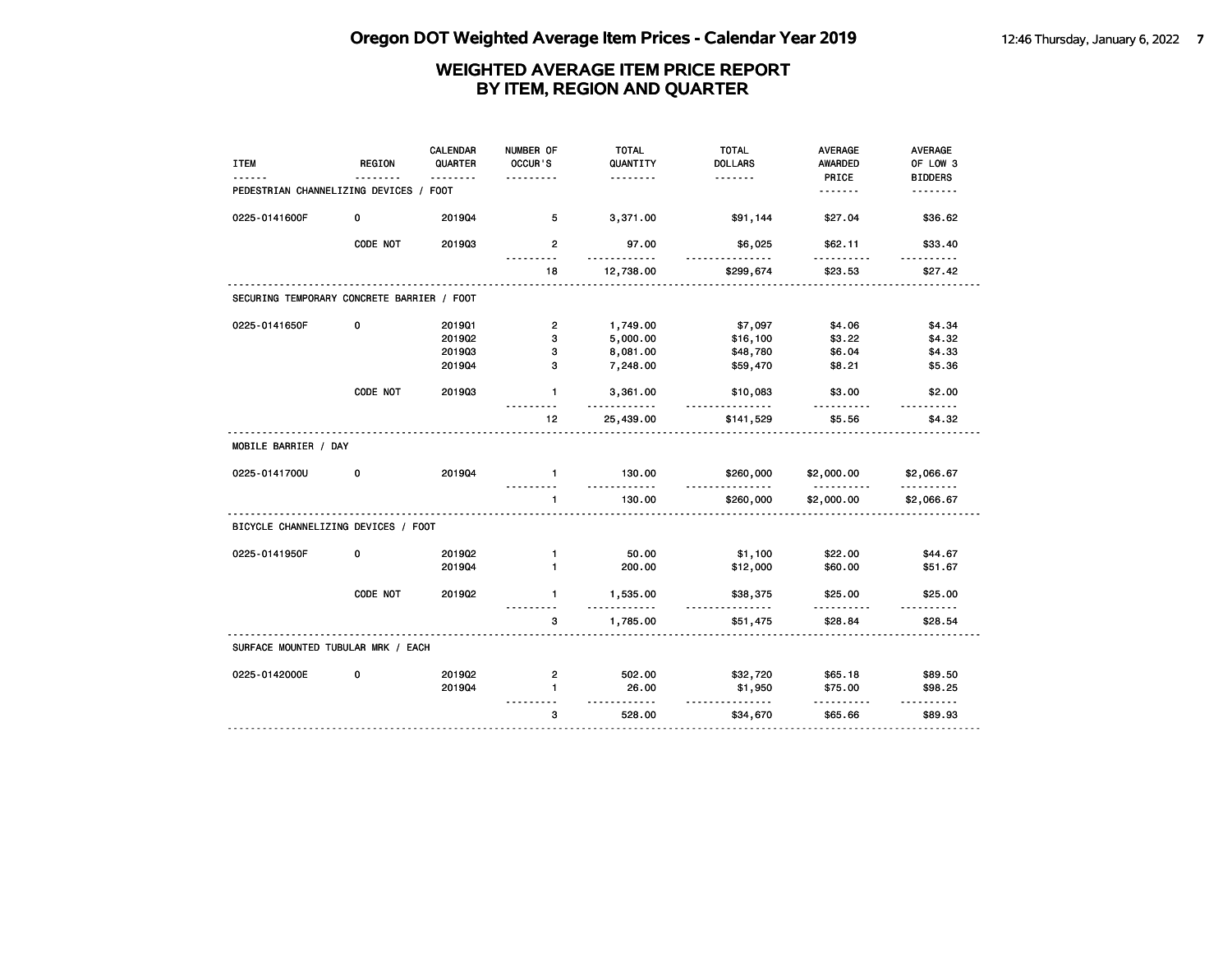| <b>ITEM</b>                          | <b>REGION</b> | <b>CALENDAR</b><br>QUARTER | NUMBER OF<br>OCCUR'S | <b>TOTAL</b><br>QUANTITY | <b>TOTAL</b><br><b>DOLLARS</b> | <b>AVERAGE</b><br><b>AWARDED</b> | AVERAGE<br>OF LOW 3 |
|--------------------------------------|---------------|----------------------------|----------------------|--------------------------|--------------------------------|----------------------------------|---------------------|
|                                      |               |                            |                      | .                        | <u>.</u>                       | PRICE                            | <b>BIDDERS</b>      |
| REPL SURFACE MNTD TUBULAR MRK / EACH |               |                            |                      |                          |                                | <u>.</u>                         | .                   |
| 0225-0143000E                        | 0             | 201902                     | $\mathbf{1}$         | 58.00                    | \$5,220                        | \$90.00                          | \$82.50             |
|                                      |               | 201904                     | $\mathbf{1}$         | 20.00                    | \$1,500                        | \$75.00                          | \$83.95             |
|                                      |               |                            | 2                    | .<br>78.00               | .<br>\$6,720                   | <u>.</u><br>\$86.15              | .<br>\$82.87        |
| TEMPORARY PLASTIC DRUMS / EACH       |               |                            |                      |                          |                                |                                  |                     |
| 0225-0145000E                        | 0             | 201901                     | 8                    | 2,107.00                 | \$94,938                       | \$45.06                          | \$36.87             |
|                                      |               | 2019Q2                     | 13                   | 2,902.00                 | \$129,155                      | \$44.51                          | \$49.86             |
|                                      |               | 201903                     | 5                    | 528.00                   | \$18,682                       | \$35.38                          | \$38.98             |
|                                      |               | 201904                     | 17                   | 2,604.00                 | \$127,507                      | \$48.97                          | \$47.93             |
|                                      | CODE NOT      | 201901                     | $\mathbf{1}$         | 18.00                    | \$1,350                        | \$75.00                          | \$73.33             |
|                                      |               | 2019Q2                     | 3                    | 58.00                    | \$3,330                        | \$57.41                          | \$47.12             |
|                                      |               | 201903                     | 3                    | 662.00                   | \$21,110                       | \$31.89                          | \$49.82             |
|                                      |               | 201904                     | $\overline{2}$       | 238.00                   | \$3,705                        | \$15.57                          | \$18.71             |
|                                      |               |                            | 52                   | .<br>9,117.00            | <u>.</u><br>\$399,777          | .<br>\$43.85                     | .<br>\$44.89        |
| TEMP REFLECTIVE PVMT MARKERS / EACH  |               |                            |                      |                          |                                |                                  |                     |
| 0225-0148000E                        | 0             | 2019Q1                     | $\mathbf{1}$         | 6,560.00                 | \$32,800                       | \$5.00                           | \$5.00              |
|                                      |               | 201902                     | $\overline{2}$       | 1,403.00                 | \$2,757                        | \$1.97                           | \$3.21              |
|                                      |               | 201903                     | $\mathbf{1}$         | 718.00                   | \$5,026                        | \$7.00                           | \$5.33              |
|                                      |               | 201904                     | $\mathbf{1}$         | 1,500.00                 | \$1,500                        | \$1.00                           | \$2.67              |
|                                      | CODE NOT      | 201903                     | 1                    | 400.00                   | \$2,800                        | \$7.00                           | \$3.67              |
|                                      |               |                            | 6                    | <u></u><br>10,581.00     | <u>.</u><br>\$44,883           | \$4.24                           | \$4.40              |
| TEMP FLEXIBLE PVMT MARKERS / EACH    |               |                            |                      |                          |                                |                                  |                     |
| 0225-0149000E                        | 0             | 201901                     | 6                    | 37,084.00                | \$61,049                       | \$1.65                           | \$1.84              |
|                                      |               | 2019Q2                     | 5                    | 25,892.00                | \$29,622                       | \$1.14                           | \$1.23              |
|                                      |               | 201903                     | 3                    | 7,543.00                 | \$5,846                        | \$0.78                           | \$1.29              |
|                                      |               | 201904                     | 9                    | 17,267.00                | \$17,263                       | \$1.00                           | \$1.58              |
|                                      | CODE NOT      | 201901                     | 1                    | 10,000.00                | \$20,000                       | \$2.00                           | \$2.17              |
|                                      |               |                            | $- - -$<br>24        | 97,786.00                | <u>.</u><br>\$133,780          | \$1.37                           | \$1.62              |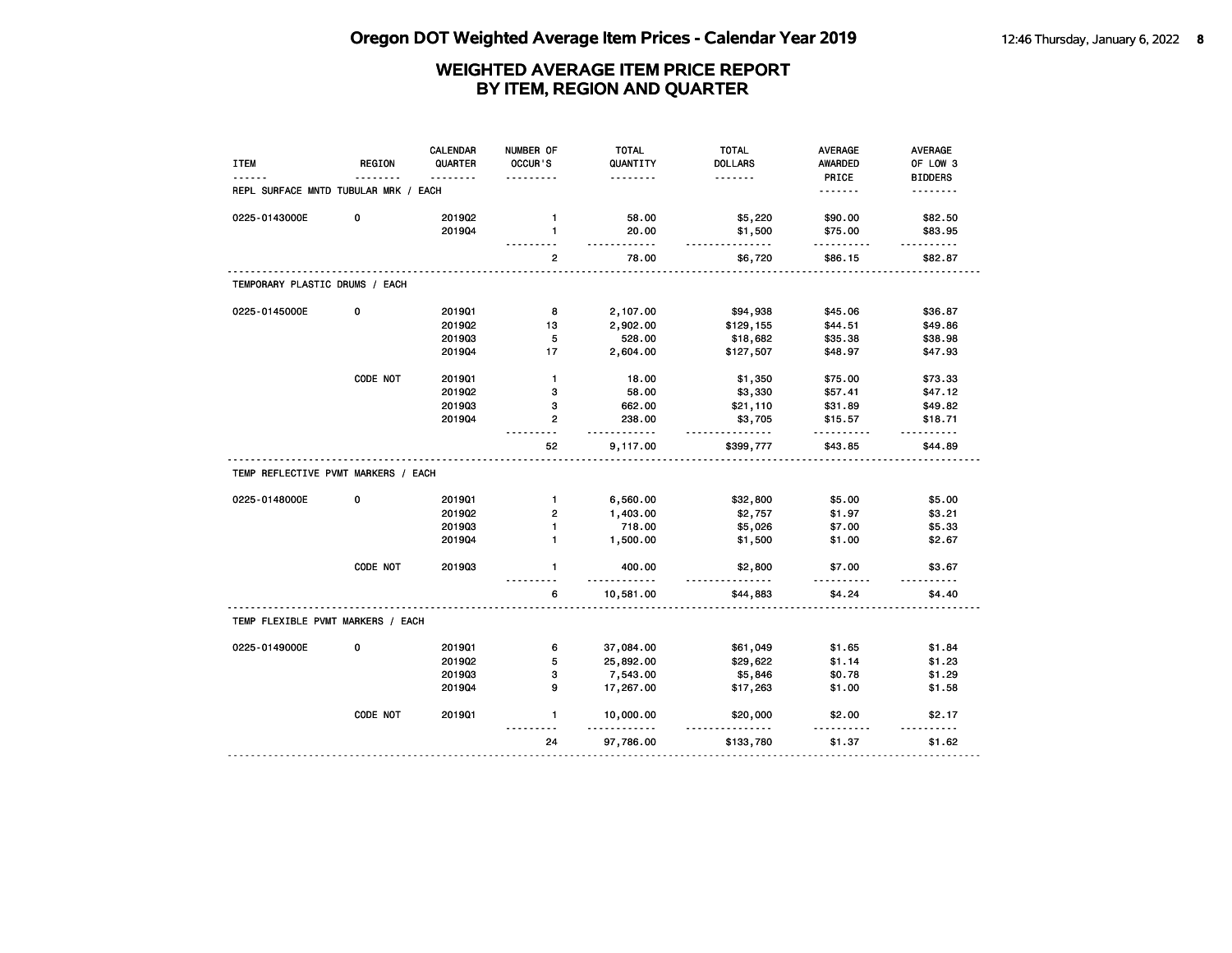| <b>ITEM</b>                          | <b>REGION</b> | CALENDAR<br>QUARTER | NUMBER OF<br>OCCUR'S      | <b>TOTAL</b><br>QUANTITY<br>. | <b>TOTAL</b><br><b>DOLLARS</b><br><u>.</u> | <b>AVERAGE</b><br><b>AWARDED</b><br>PRICE | <b>AVERAGE</b><br>OF LOW 3<br><b>BIDDERS</b> |
|--------------------------------------|---------------|---------------------|---------------------------|-------------------------------|--------------------------------------------|-------------------------------------------|----------------------------------------------|
| TEMPORARY REMOVABLE TAPE / FOOT      |               |                     |                           |                               |                                            | <u>.</u>                                  | <u>.</u>                                     |
| 0225-0150000F                        | 0             | 201901              | $\mathbf{1}$              | 185.00                        | \$2                                        | \$0.01                                    | \$18.34                                      |
|                                      |               | 201902              | $\mathbf{1}$              | 11,900.00                     | \$18,445                                   | \$1.55                                    | \$2.10                                       |
|                                      |               | 201903              | $\mathbf{1}$              | 1,200.00                      | \$3,600                                    | \$3.00                                    | \$2.79                                       |
|                                      |               | 201904              | $\blacksquare$            | 12,113.00<br>.                | \$18,170<br><u>.</u>                       | \$1.50<br>$- - - - - -$                   | \$1.50<br><u>.</u>                           |
|                                      |               |                     | 4                         | 25,398.00                     | \$40,216                                   | \$1.58                                    | \$1.96                                       |
| TEMPORARY NON-REMOVABLE TAPE / FOOT  |               |                     |                           |                               |                                            |                                           |                                              |
| 0225-0151000F                        | 0             | 201902              | $\mathbf{1}$<br>--------- | 660.00<br><u>.</u>            | \$990<br><u>.</u>                          | \$1.50<br>.                               | \$1.50                                       |
|                                      |               |                     | $\mathbf{1}$              | 660.00                        | \$990                                      | \$1.50                                    | \$1.50                                       |
| TEMPORARY NON-REFLECTIVE TAPE / FOOT |               |                     |                           |                               |                                            |                                           |                                              |
| 0225-0152000F                        | 0             | 201904              | $\overline{2}$            | 2,142.00                      | \$8,480                                    | \$3.96                                    | \$2.59                                       |
|                                      | CODE NOT      | 201903              | $\mathbf{1}$              | 2,500.00<br>$- - - - -$       | \$7,500                                    | \$3.00<br><u>.</u>                        | \$2.15                                       |
|                                      |               |                     | 3                         | 4,642.00                      | \$15,980                                   | \$3.44                                    | \$2.35                                       |
| TEMPORARY STRIPING / FOOT            |               |                     |                           |                               |                                            |                                           |                                              |
| 0225-0153000F                        | $\mathbf 0$   | 201901              | $\overline{\mathbf{4}}$   | 379,010.00                    | \$37,477                                   | \$0.10                                    | \$0.27                                       |
|                                      |               | 201902              | $\overline{7}$            | 309, 127.00                   | \$41,902                                   | \$0.14                                    | \$0.13                                       |
|                                      |               | 201903              | 4                         | 77,898.00                     | \$21,162                                   | \$0.27                                    | \$0.42                                       |
|                                      |               | 201904              | 10                        | 1,237,805.00                  | \$103,980                                  | \$0.08                                    | \$0.10                                       |
|                                      | CODE NOT      | 2019Q2              | $\mathbf{1}$<br>.         | 298.00<br><u>.</u>            | \$596<br>.                                 | \$2.00<br><u>.</u>                        | \$2.00<br><u>.</u>                           |
|                                      |               |                     | 26                        | 2,004,138.00                  | \$205,117                                  | \$0.10                                    | \$0.15                                       |
| TEMPORARY PAVEMENT LEGENDS / EACH    |               |                     |                           |                               |                                            |                                           |                                              |
| 0225-0153100E                        | 0             | 201901              | $\mathbf{1}$              | 6.00                          | \$390                                      | \$65.00                                   | \$65.00                                      |
|                                      |               | 201902              | з                         | 24.00                         | \$2,256                                    | \$94.00                                   | \$91.47                                      |
|                                      |               | 201903              | $\mathbf{1}$              | 13.00                         | \$975                                      | \$75.00                                   | \$83.33                                      |

(item continued)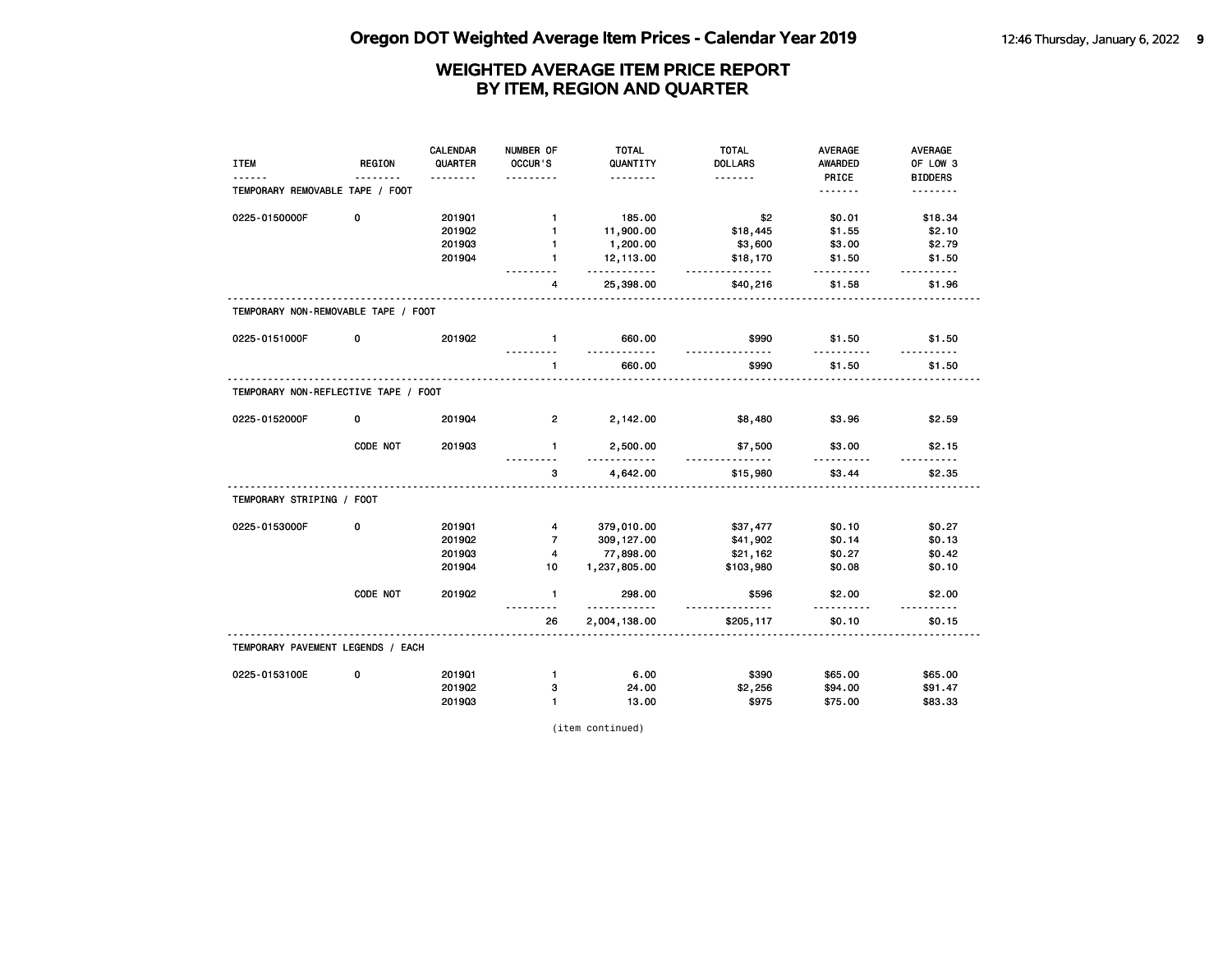| <b>ITEM</b>                               | <b>REGION</b> | <b>CALENDAR</b><br>QUARTER | NUMBER OF<br>OCCUR'S<br>$\frac{1}{2}$ | <b>TOTAL</b><br>QUANTITY<br>. | <b>TOTAL</b><br><b>DOLLARS</b><br><u>.</u> | <b>AVERAGE</b><br><b>AWARDED</b><br>PRICE | <b>AVERAGE</b><br>OF LOW 3<br><b>BIDDERS</b> |
|-------------------------------------------|---------------|----------------------------|---------------------------------------|-------------------------------|--------------------------------------------|-------------------------------------------|----------------------------------------------|
| TEMPORARY PAVEMENT LEGENDS / EACH         |               |                            |                                       |                               |                                            | <u>.</u>                                  | .                                            |
| 0225-0153100E                             | 0             | 201904                     | 2                                     | 292.00                        | \$16,664                                   | \$57.07                                   | \$48.32                                      |
|                                           |               |                            | $\overline{7}$                        | 335.00                        | \$20,285                                   | \$60.55                                   | \$53.07                                      |
| TEMPORARY PAVEMENT BARS / SQFT            |               |                            |                                       |                               |                                            |                                           |                                              |
| 0225-0153200J                             | 0             | 2019Q2                     | $\overline{2}$                        | 864.00                        | \$2,640                                    | \$3.06                                    | \$4.35                                       |
|                                           |               | 201903                     | $\overline{2}$                        | 121.00                        | \$410                                      | \$3.39                                    | \$7.36                                       |
|                                           |               | 201904                     | $\overline{7}$                        | 7,443.00<br>.                 | \$14,414<br><u>.</u>                       | \$1.94<br>.                               | \$1.67                                       |
|                                           |               |                            | 11                                    | 8,428.00                      | \$17,464                                   | \$2.07                                    | \$2.02                                       |
| TEMPORARY TRANSVERSE RUMBLE STRIPS / FOOT |               |                            |                                       |                               |                                            |                                           |                                              |
| 0225-0153800F                             | 0             | 201901                     | $\overline{2}$                        | 638.00                        | \$42,570                                   | \$66.72                                   | \$51.08                                      |
|                                           |               | 2019Q2                     | 1                                     | 120.00                        | \$27,600                                   | \$230.00                                  | \$218.33                                     |
|                                           |               | 201903                     | 1                                     | 192.00                        | \$2,237                                    | \$11.65                                   | \$31.22                                      |
|                                           |               | 201904                     | 1                                     | 132.00                        | \$396                                      | \$3.00                                    | \$67.67                                      |
|                                           | CODE NOT      | 201904                     | $\mathbf{1}$                          | 132.00<br>$- - - -$           | \$33,000                                   | \$250.00                                  | \$247.00                                     |
|                                           |               |                            | 6                                     | 1,214.00                      | \$105,803                                  | \$87.15                                   | \$87.58                                      |
| STRIPE REMOVAL / FOOT                     |               |                            |                                       |                               |                                            |                                           |                                              |
| 0225-0154000F                             | 0             | 201901                     | 4                                     | 35,090.00                     | \$5,000                                    | \$0.14                                    | \$0.73                                       |
|                                           |               | 201902                     | g,                                    | 270,379.00                    | \$86,285                                   | \$0.32                                    | \$0.34                                       |
|                                           |               | 201903                     | 5                                     | 49,624.00                     | \$32,461                                   | \$0.65                                    | \$0.65                                       |
|                                           |               | 201904                     | 8                                     | 141,764.00                    | \$54,277                                   | \$0.38                                    | \$0.40                                       |
|                                           | CODE NOT      | 201902                     | $\overline{2}$                        | 7,410.00                      | \$6,275                                    | \$0.85                                    | \$0.90                                       |
|                                           |               | 201903                     | $\mathbf{1}$                          | 1,723.00                      | \$3,446                                    | \$2.00                                    | \$1.42                                       |
|                                           |               |                            |                                       | .                             |                                            |                                           |                                              |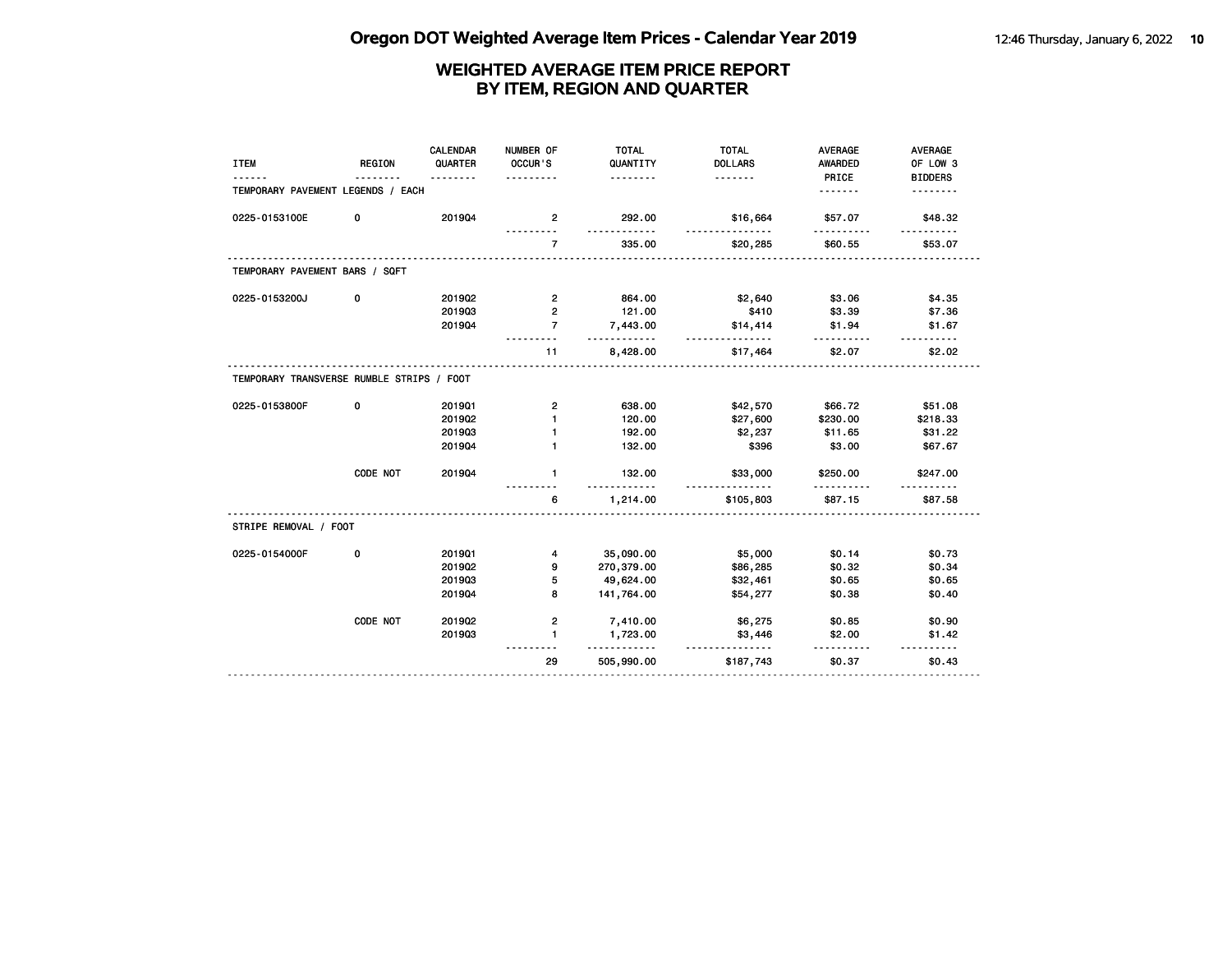| <b>ITEM</b>                    | <b>REGION</b> | <b>CALENDAR</b><br>QUARTER<br><u>.</u> | NUMBER OF<br><b>OCCUR'S</b> | <b>TOTAL</b><br>QUANTITY<br>. | <b>TOTAL</b><br><b>DOLLARS</b><br>. | <b>AVERAGE</b><br><b>AWARDED</b><br>PRICE | AVERAGE<br>OF LOW 3<br><b>BIDDERS</b> |
|--------------------------------|---------------|----------------------------------------|-----------------------------|-------------------------------|-------------------------------------|-------------------------------------------|---------------------------------------|
| LEGEND REMOVAL / SQFT          |               |                                        |                             |                               |                                     | <u>.</u>                                  | <u>.</u>                              |
| 0225-0155100J                  | 0             | 201901                                 | $\overline{2}$              | 229.00                        | \$1,083                             | \$4.73                                    | \$4.35                                |
|                                |               | 201902                                 | 3                           | 1,844.00                      | \$3,854                             | \$2.09                                    | \$4.56                                |
|                                |               | 201903                                 | 1                           | 150.00                        | \$750                               | \$5.00                                    | \$5.33                                |
|                                |               | 201904                                 | $\blacksquare$              | 48.00                         | \$432                               | \$9.00                                    | \$8.50                                |
|                                | CODE NOT      | 2019Q2                                 | $\mathbf{1}$                | 1.00<br>.                     | \$150<br>.                          | \$150.00<br>.                             | \$150.00                              |
|                                |               |                                        | 8                           | 2,272.00                      | \$6,269                             | \$2.76                                    | \$4.74                                |
| BAR REMOVAL / SQFT             |               |                                        |                             |                               |                                     |                                           |                                       |
| 0225-0156000J                  | 0             | 201902                                 | $\overline{2}$              | 1,925.00                      | \$2,975                             | \$1.55                                    | \$4.84                                |
|                                |               | 201903                                 | $\overline{2}$              | 144.00                        | \$1,032                             | \$7.17                                    | \$9.50                                |
|                                |               | 201904                                 | з                           | 646.00                        | \$3,326                             | \$5.15                                    | \$5.27                                |
|                                | CODE NOT      | 2019Q2                                 | $\mathbf{1}$                | 520.00<br><u>.</u>            | \$1,040                             | \$2.00                                    | \$2.00                                |
|                                |               |                                        | 8                           | 3,235.00                      | \$8,373                             | \$2.59                                    | \$4.68                                |
| PORTABLE TRAFFIC SIGNAL / EACH |               |                                        |                             |                               |                                     |                                           |                                       |
| 0225-0158000E                  | 0             | 201903                                 | $\blacksquare$              | 2.00                          | \$50,200                            | \$25,100.00                               | \$27,033.33                           |
|                                |               | 201904                                 | $\overline{2}$              | 2.00<br>$- - - - -$           | \$88,665<br><u>.</u>                | \$44,332.50<br>.                          | \$54,780.55<br><u>.</u>               |
|                                |               |                                        | 3                           | 4.00                          | \$138,865                           | \$34,716.25                               | \$40,906.94                           |
| SEQUENTIAL ARROW SIGNS / EACH  |               |                                        |                             |                               |                                     |                                           |                                       |
| 0225-0162000E                  | 0             | 201901                                 | 4                           | 6.00                          | \$15,501                            | \$2,583.50                                | \$2,409.78                            |
|                                |               | 2019Q2                                 | $\overline{7}$              | 31.00                         | \$58,200                            | \$1,877.42                                | \$3,252.63                            |
|                                |               | 201903                                 | 2                           | 5.00                          | \$8,300                             | \$1,660.00                                | \$3,020.00                            |
|                                |               | 201904                                 | $\overline{7}$              | 14.00                         | \$44,269                            | \$3,162.07                                | \$3,530.36                            |
|                                | CODE NOT      | 2019Q2                                 | $\overline{2}$              | 5.00                          | \$15,360                            | \$3,072.00                                | \$2,536.00                            |
|                                |               | 201903                                 | 2                           | 8.00                          | \$17,250                            | \$2,156.25                                | \$1,709.38                            |
|                                |               | 201904                                 | $\overline{2}$              | 5.00                          | \$1,400                             | \$280.00                                  | \$326.67                              |
|                                |               |                                        |                             | - - - -                       | .                                   | <u>.</u>                                  | .                                     |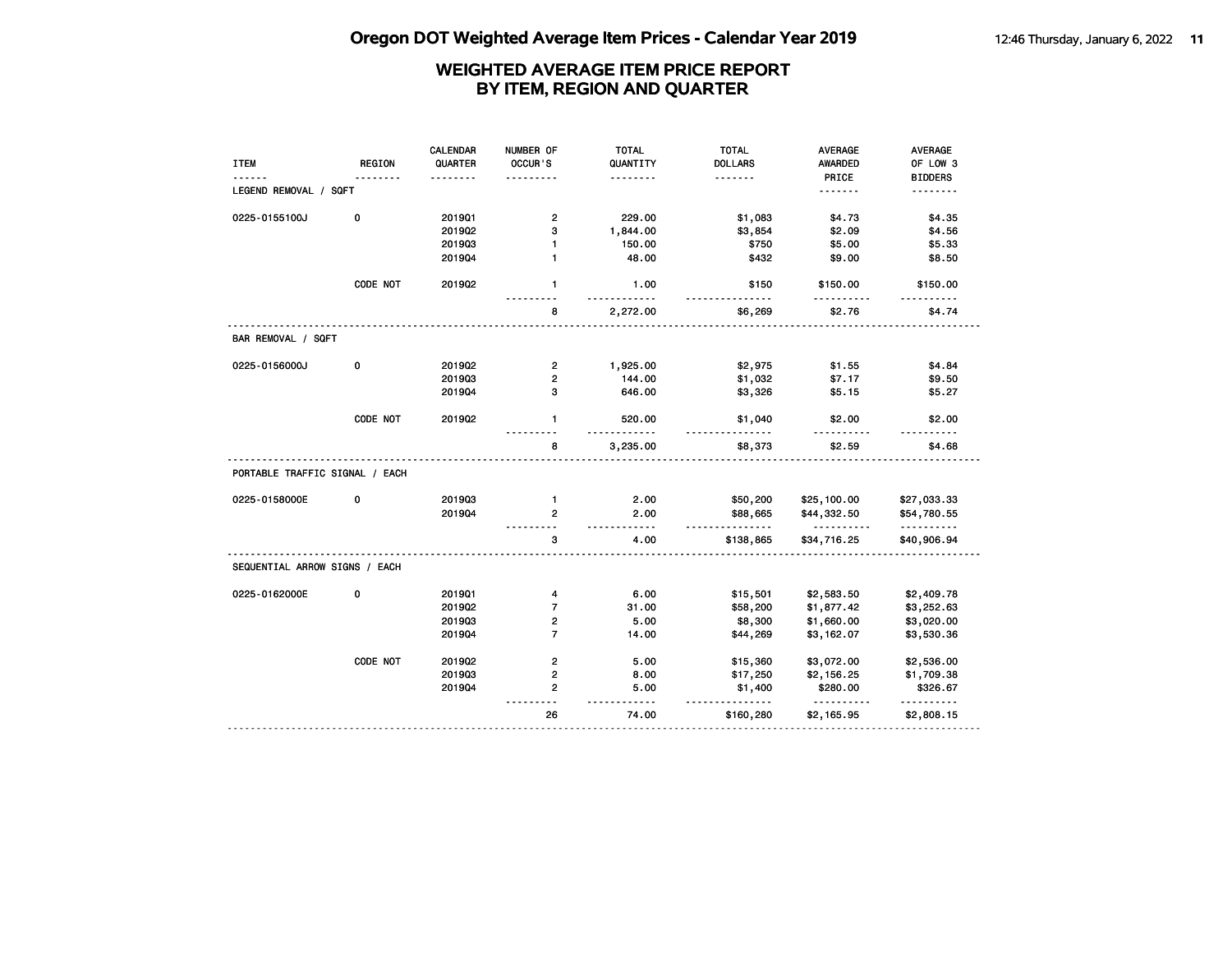| <b>ITEM</b>                                     | <b>REGION</b> | <b>CALENDAR</b><br>QUARTER<br>1.1.1.1.1.1 | NUMBER OF<br>OCCUR'S                   | TOTAL<br>QUANTITY<br>. | TOTAL<br><b>DOLLARS</b><br>. | <b>AVERAGE</b><br><b>AWARDED</b><br>PRICE | AVERAGE<br>OF LOW 3<br><b>BIDDERS</b> |
|-------------------------------------------------|---------------|-------------------------------------------|----------------------------------------|------------------------|------------------------------|-------------------------------------------|---------------------------------------|
| <b>PORTABLE CHGBLE MESSAGE SIGNS / EACH</b>     |               |                                           |                                        |                        |                              | .                                         | <u>.</u>                              |
| 0225-0164000E                                   | 0             | 201901                                    | $\overline{7}$                         | 33.00                  | \$145,950                    | \$4,422.73                                | \$4,733.90                            |
|                                                 |               | 2019Q2                                    | 9                                      | 50.00                  | \$244,500                    | \$4,890.00                                | \$7,747.15                            |
|                                                 |               | 201903                                    | 5                                      | 17.00                  | \$103,900                    | \$6,111.76                                | \$7,906.44                            |
|                                                 |               | 201904                                    | 16                                     | 53.00                  | \$290,600                    | \$5,483.02                                | \$8,307.23                            |
|                                                 | CODE NOT      | 201901                                    | $\mathbf{1}$                           | 3.00                   | \$13,500                     | \$4,500.00                                | \$3,500.00                            |
|                                                 |               | 201902                                    | $\overline{2}$                         | 10.00                  | \$62,000                     | \$6,200.00                                | \$3,683.33                            |
|                                                 |               | 201903                                    | 2                                      | 10.00                  | \$56,000                     | \$5,600.00                                | \$5,520.00                            |
|                                                 |               | 201904                                    | $\overline{2}$<br>$\sim$ $\sim$ $\sim$ | 5.00<br>$- - - - -$    | \$9,000<br>.                 | \$1,800.00<br>.                           | \$2,440.00<br>.                       |
|                                                 |               |                                           | 44                                     | 181.00                 | \$925,450                    | \$5,112.98                                | \$6,812.17                            |
| SMART WORK ZONE SYSTEM MOBILIZATION / EACH      |               |                                           |                                        |                        |                              |                                           |                                       |
| 0225-0167100E                                   | 0             | 201901                                    | $\mathbf{1}$                           | 2.00<br><u>.</u>       | \$4,000                      | \$2,000.00<br>.                           | \$2,375.00<br>.                       |
|                                                 |               |                                           | 1                                      | 2.00                   | \$4,000                      | \$2,000.00                                | \$2,375.00                            |
| SMART WORK ZONE SYSTEM / DAY                    |               |                                           |                                        |                        |                              |                                           |                                       |
| 0225-0167200U                                   | 0             | 2019Q1                                    | $\mathbf{1}$                           | 80.00<br>$- - - - - -$ | \$48,000<br>.                | \$600.00<br>.                             | \$620.00<br><u>.</u>                  |
|                                                 |               |                                           | $\mathbf{1}$                           | 80.00                  | \$48,000                     | \$600.00                                  | \$620.00                              |
| PORTABLE CHGBLE MESSAGE SIGNS, ROLL MNTD / EACH |               |                                           |                                        |                        |                              |                                           |                                       |
| 0225-0167300E                                   | 0             | 2019Q1                                    | $\mathbf{1}$                           | 2.00                   | \$8,000                      | \$4,000.00                                | \$7,250.00                            |
|                                                 |               | 201904                                    | 4                                      | 12.00<br>$- - - - -$   | \$58,250<br>.                | \$4,854.17<br>.                           | \$4,417.67<br>.                       |
|                                                 |               |                                           | 5                                      | 14.00                  | \$66,250                     | \$4,732.15                                | \$4,822.29                            |
| RADAR SPEED TRAILER / EACH                      |               |                                           |                                        |                        |                              |                                           |                                       |
| 0225-0167500E                                   | 0             | 201901                                    | $\overline{2}$                         | 3.00                   | \$11,600                     | \$3,866.67                                | \$5,666.67                            |
|                                                 |               | 2019Q2                                    | з                                      | 6.00                   | \$59,000                     | \$9,833.33                                | \$9,500.00                            |
|                                                 |               | 201904                                    | 6                                      | 10.00                  | \$66,250                     | \$6,625.00                                | \$6,739.67                            |
|                                                 | CODE NOT      | 201904                                    | $\mathbf{1}$<br>$\sim$ $\sim$          | 2.00                   | \$2,400                      | \$1,200.00                                | \$893.34                              |
|                                                 |               |                                           |                                        |                        |                              |                                           |                                       |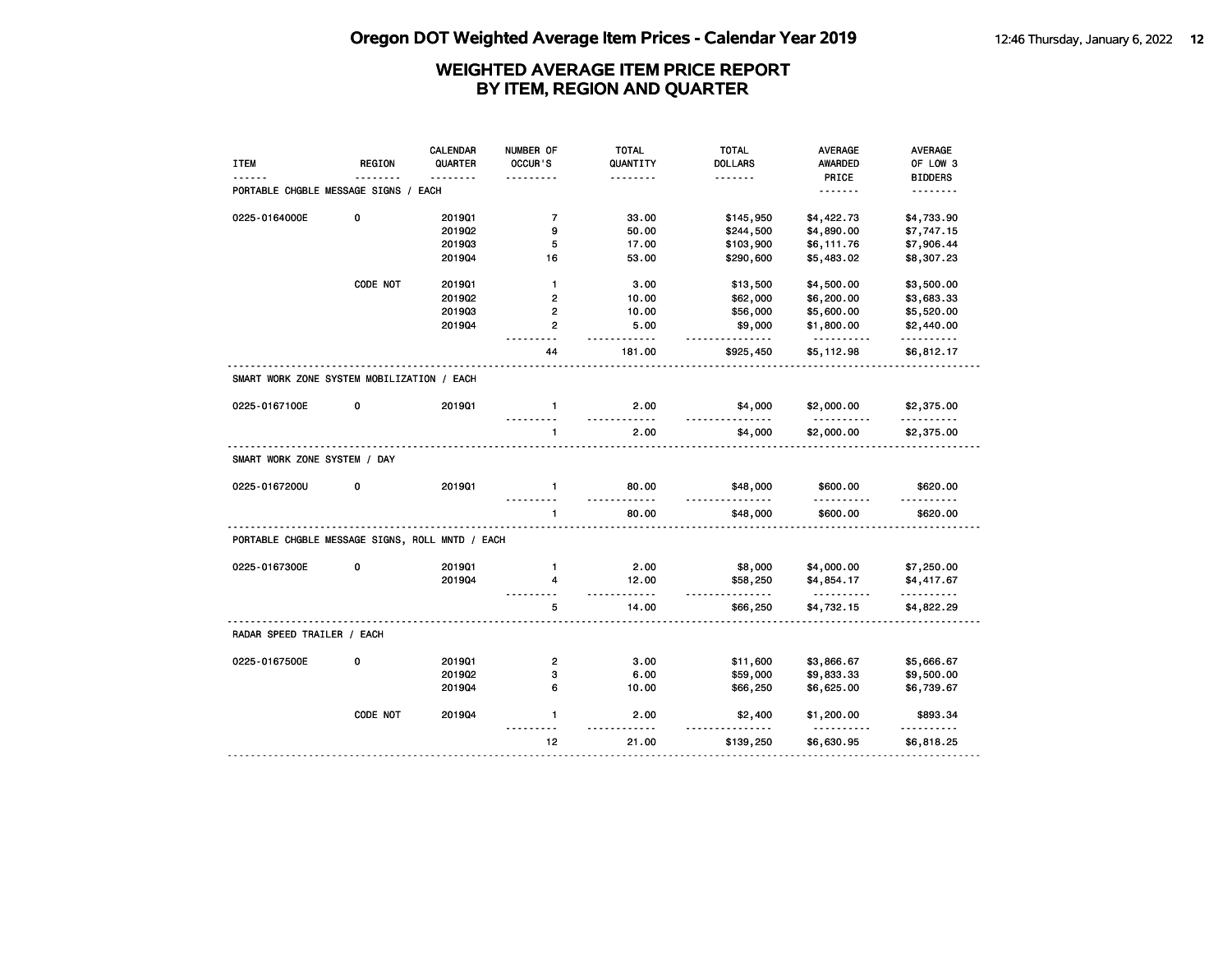| <b>ITEM</b>                               | <b>REGION</b> | <b>CALENDAR</b><br>QUARTER | NUMBER OF<br>OCCUR'S | <b>TOTAL</b><br>QUANTITY<br>. | <b>TOTAL</b><br><b>DOLLARS</b><br><u>.</u> | <b>AVERAGE</b><br><b>AWARDED</b><br>PRICE | <b>AVERAGE</b><br>OF LOW 3<br><b>BIDDERS</b> |
|-------------------------------------------|---------------|----------------------------|----------------------|-------------------------------|--------------------------------------------|-------------------------------------------|----------------------------------------------|
| TEMPORARY CURB RAMP, PARALLEL / EACH      |               |                            |                      |                               |                                            | .                                         |                                              |
| 0225-0167640E                             | 0             | 201904                     | $\mathbf{1}$         | 3.00                          | \$12,000                                   | \$4,000.00                                | \$2,500.00                                   |
|                                           | CODE NOT      | 2019Q2                     | $\mathbf{1}$         | 6.00                          | \$18,000                                   | \$3,000.00                                | \$3,000.00                                   |
|                                           |               |                            | $\overline{2}$       | 9.00                          | \$30,000                                   | \$3,333.33                                | \$2,833.33                                   |
| TEMPORARY CURB RAMP, PERPENDICULAR / EACH |               |                            |                      |                               |                                            |                                           |                                              |
| 0225-0167650E                             | 0             | 201901                     | $\mathbf{1}$         | 6.00                          | \$9,000                                    | \$1,500.00                                | \$1,591.67                                   |
|                                           |               | 201904                     | 1                    | 2.00                          | \$6,000<br><u>.</u>                        | \$3,000.00                                | \$2,000.00<br><u>.</u>                       |
|                                           |               |                            | $\overline{2}$       | 8.00                          | \$15,000                                   | \$1,875.00                                | \$1,693.75                                   |
| TEMPORARY CURB RAMP, CONSTRUCTED / EACH   |               |                            |                      |                               |                                            |                                           |                                              |
| 0225-0167660E                             | 0             | 2019Q2                     | 2                    | 8.00                          | \$12,400                                   | \$1,550.00                                | \$1,283.33                                   |
|                                           |               | 201903                     | 1                    | 1.00                          | \$825                                      | \$825.00<br><u>.</u>                      | \$1,662.50<br>.                              |
|                                           |               |                            | 3                    | 9.00                          | \$13,225                                   | \$1,469.44                                | \$1,325.46                                   |
| TEMPORARY CURB RAMP, ____ / EACH          |               |                            |                      |                               |                                            |                                           |                                              |
| 0225-0167670E                             | 0             | 201903                     | $\mathbf{1}$         | 1.00                          | \$1,000                                    | \$1,000.00                                | \$1,110.00                                   |
|                                           |               | 201904                     | з                    | 22.00<br>.                    | \$33,000<br>.                              | \$1,500.00                                | \$1,408.58<br>. <b>.</b>                     |
|                                           |               |                            | 4                    | 23.00                         | \$34,000                                   | \$1,478.26                                | \$1,395.59                                   |
| TEMPORARY WALKS / SQFT                    |               |                            |                      |                               |                                            |                                           |                                              |
| 0225-0167680J                             | 0             | 201904                     | $\overline{2}$       | 14,435.00                     | \$72,400                                   | \$5.02                                    | \$5.44                                       |
|                                           |               |                            | $\overline{2}$       | 14,435.00                     | \$72,400                                   | \$5.02                                    | \$5.44                                       |
|                                           |               |                            |                      |                               |                                            |                                           |                                              |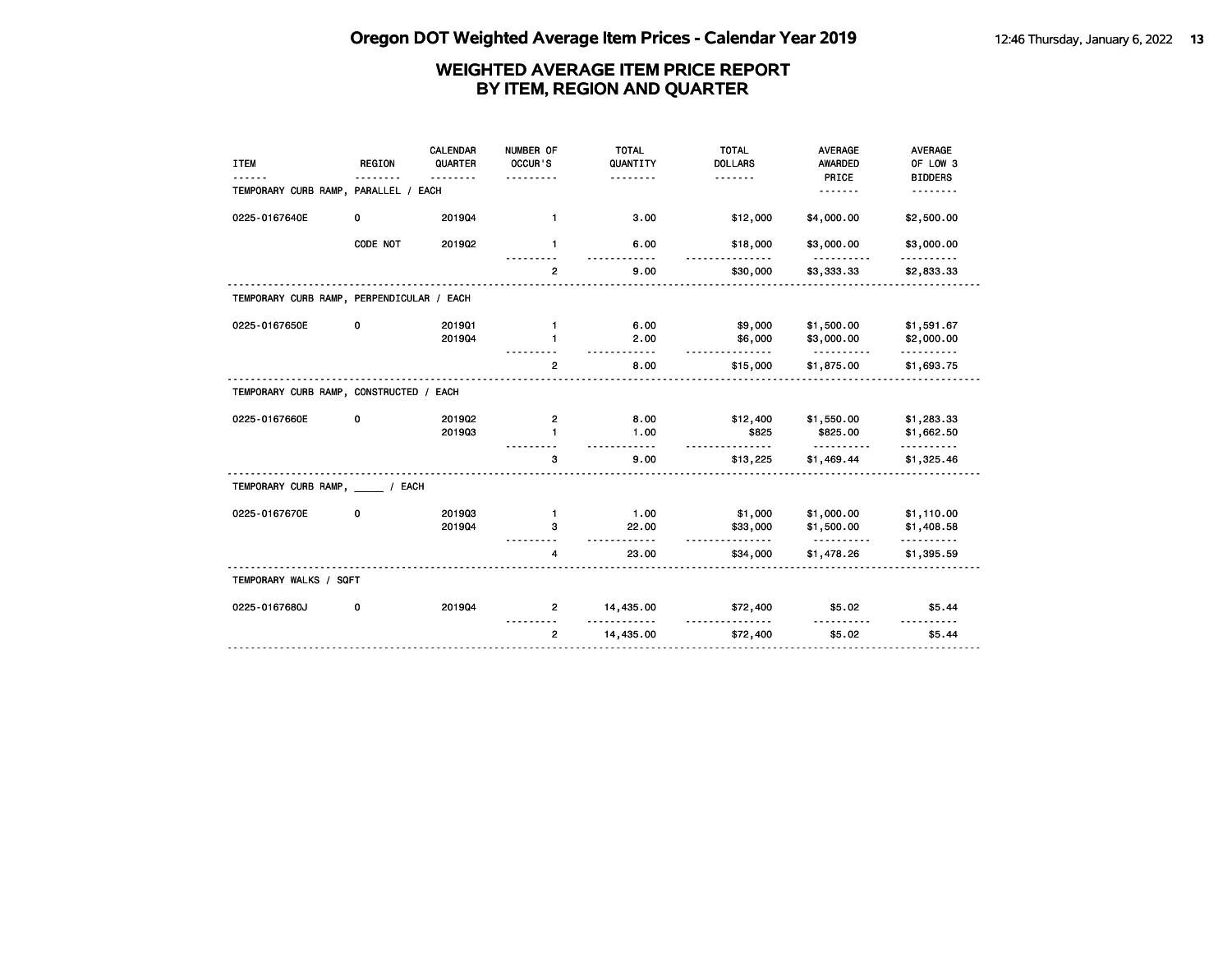|                                 |               | CALENDAR | NUMBER OF      | <b>TOTAL</b>          | <b>TOTAL</b>        | <b>AVERAGE</b>     | <b>AVERAGE</b> |
|---------------------------------|---------------|----------|----------------|-----------------------|---------------------|--------------------|----------------|
| <b>ITEM</b>                     | <b>REGION</b> | QUARTER  | OCCUR'S        | QUANTITY              | <b>DOLLARS</b>      | <b>AWARDED</b>     | OF LOW 3       |
|                                 |               | <u>.</u> |                | .                     | <u>.</u>            | PRICE              | <b>BIDDERS</b> |
| FLAGGERS / HOUR                 |               |          |                |                       |                     | <u>.</u>           | .              |
| 0225-0168000T                   | 0             | 201901   | $\overline{7}$ | 14,800.00             | \$420,598           | \$28.42            | \$39.75        |
|                                 |               | 2019Q2   | 13             | 17,804.00             | \$1,018,151         | \$57.19            | \$54.16        |
|                                 |               | 201903   | 6              | 6,400.00              | \$358,050           | \$55.95            | \$51.25        |
|                                 |               | 201904   | 15             | 19,722.00             | \$1,209,658         | \$61.34            | \$57.72        |
|                                 | CODE NOT      | 201901   | $\mathbf{1}$   | 2,300.00              | \$138,000           | \$60.00            | \$51.67        |
|                                 |               | 2019Q2   | 3              | 2,480.00              | \$203,520           | \$82.06            | \$70.11        |
|                                 |               | 201903   | 3              | 1,500.00              | \$85,500            | \$57.00            | \$65.81        |
|                                 |               | 201904   | 3              | 1,594.00<br>--------- | \$29,182            | \$18.31<br><u></u> | \$49.30        |
|                                 |               |          | 51             | 66,600.00             | .<br>\$3,462,659    | \$51.99            | \$52.39        |
| FLAGGER STATION LIGHTING / EACH |               |          |                |                       |                     |                    |                |
| 0225-0168100E                   | 0             | 201901   | 4              | 18.00                 | \$29,560            | \$1,642.22         | \$1,715.93     |
|                                 |               | 2019Q2   | 9              | 52.00                 | \$52,450            | \$1,008.65         | \$1,380.12     |
|                                 |               | 201903   | 5              | 18.00                 | \$21,300            | \$1,183.33         | \$2,168.73     |
|                                 |               | 201904   | 10             | 37.00                 | \$109,300           | \$2,954.05         | \$2,347.50     |
|                                 | CODE NOT      | 201901   | $\mathbf{1}$   | 4.00                  | \$4,000             | \$1,000.00         | \$1,233.33     |
|                                 |               | 2019Q2   | $\mathbf{1}$   | 4.00                  | \$600               | \$150.00           | \$150.00       |
|                                 |               | 201903   | $\mathbf{2}$   | 7.00                  | \$6,750<br>.        | \$964.29           | \$3,139.05     |
|                                 |               |          | 32             | 140.00                | \$223,960           | \$1,599.71         | \$1,828.96     |
| FLAGGER STATION LIGHTING / HOUR |               |          |                |                       |                     |                    |                |
| 0225-0168100T                   | 0             | 2019Q2   | $\mathbf{1}$   | 100.00                | \$2,500             | \$25.00            | \$20.00        |
|                                 | CODE NOT      | 201903   | $\mathbf{1}$   | 200.00                | \$3,000             | \$15.00            | \$75.00        |
|                                 |               | 201904   | $\mathbf{1}$   | 144.00                | \$1,440             | \$10.00            | \$7.84         |
|                                 |               |          | 3              | 444.00                | <u>.</u><br>\$6,940 | .<br>\$15.63       | \$40.83        |
|                                 |               |          |                |                       |                     |                    |                |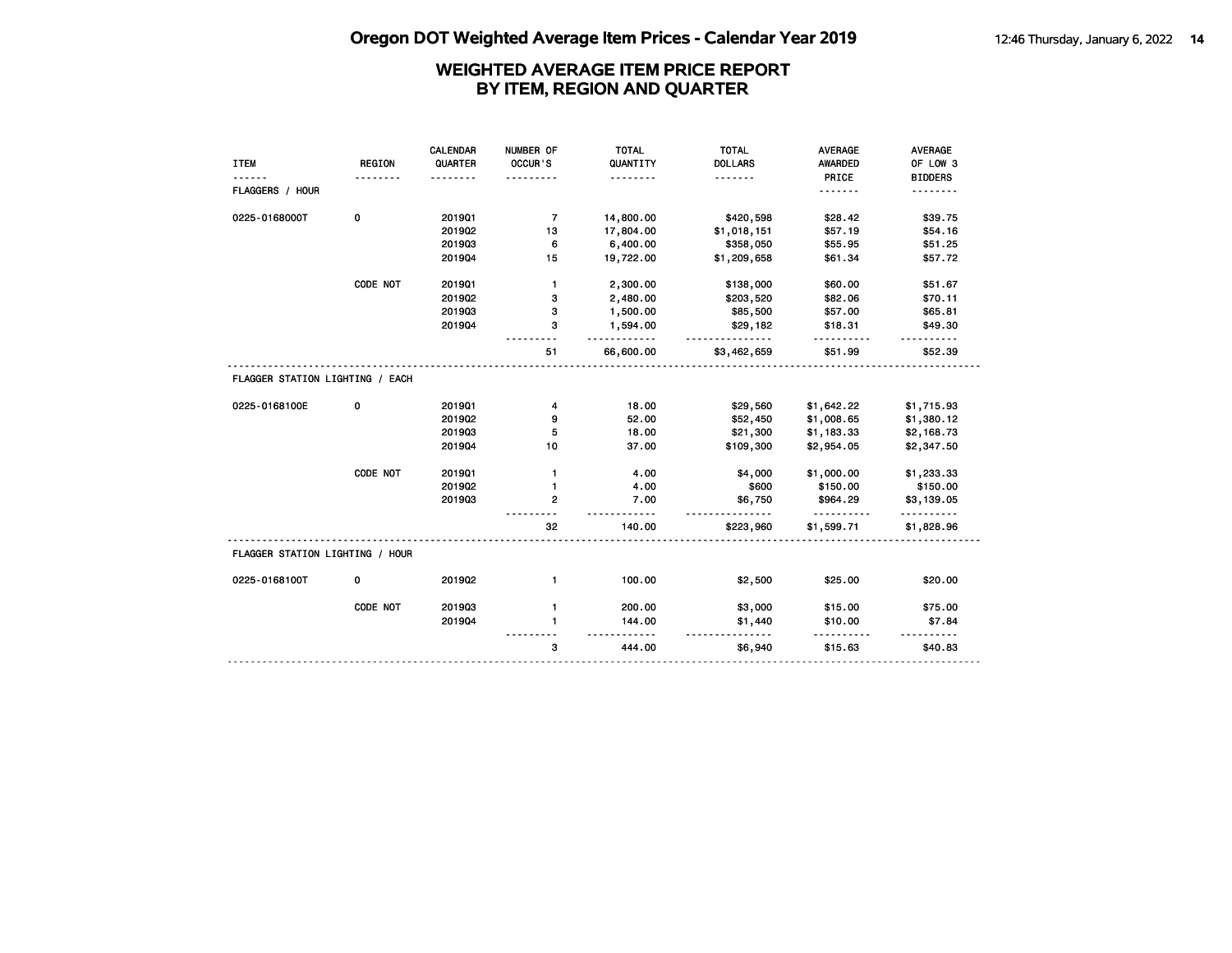| <b>ITEM</b>                         | <b>REGION</b> | <b>CALENDAR</b><br>QUARTER | NUMBER OF<br>OCCUR'S | <b>TOTAL</b><br>QUANTITY<br>. | <b>TOTAL</b><br><b>DOLLARS</b><br>. | AVERAGE<br>AWARDED<br>PRICE | AVERAGE<br>OF LOW 3<br><b>BIDDERS</b> |
|-------------------------------------|---------------|----------------------------|----------------------|-------------------------------|-------------------------------------|-----------------------------|---------------------------------------|
| TRAFFIC CONTROL SUPERVISOR / EACH   |               |                            |                      |                               |                                     | <u>.</u>                    | .                                     |
| 0225-0169000E                       | 0             | 2019Q1                     | $\overline{2}$       | 140.00                        | \$239,000                           | \$1,707.14                  | \$905.71                              |
|                                     |               | 201902                     | 6                    | 969.00                        | \$438,800                           | \$452.84                    | \$395.40                              |
|                                     |               | 201903                     | $\mathbf{1}$         | 300.00                        | \$195,000                           | \$650.00                    | \$700.00                              |
|                                     |               | 201904                     | 5                    | 1,166.00                      | \$601,655                           | \$516.00                    | \$319.87                              |
|                                     | CODE NOT      | 2019Q2                     | $\mathbf{1}$         | 165.00                        | \$2                                 | \$0.01                      | \$0.01                                |
|                                     |               | 201903                     | $\mathbf{1}$         | 150.00                        | \$150                               | \$1.00                      | \$400.33                              |
|                                     |               | 201904                     | $\mathbf{1}$         | 32.00<br><u>.</u>             | \$14,080<br><u>.</u>                | \$440.00<br>.               | \$190.18                              |
|                                     |               |                            | 17                   | 2,922.00                      | \$1,488,687                         | \$509.48                    | \$396.66                              |
| RAILROAD FLAGGER SERVICES / EACH    |               |                            |                      |                               |                                     |                             |                                       |
| 0225-0170000E                       | 0             | 201902                     | $\mathbf{1}$         | 17.00                         | \$23,460                            | \$1,380.00                  | \$1,160.00                            |
|                                     |               | 201904                     | $\mathbf{1}$         | 20.00<br>$- - - - -$          | \$38,000<br>$- - - -$               | \$1,900.00<br><u>.</u>      | \$1,466.67<br>.                       |
|                                     |               |                            | $\mathbf{2}$         | 37.00                         | \$61,460                            | \$1,661.08                  | \$1,325.77                            |
| PILOT CARS / HOUR                   |               |                            |                      |                               |                                     |                             |                                       |
| 0225-0172000T                       | 0             | 201901                     | $\mathbf{1}$         | 2,560.00                      | \$268,800                           | \$105.00                    | \$91.50                               |
|                                     |               | 201902                     | 4                    | 725.00                        | \$49,875                            | \$68.79                     | \$73.02                               |
|                                     |               | 201903                     | 2                    | 1,100.00                      | \$78,000                            | \$70.91                     | \$73.03                               |
|                                     |               | 201904                     | 6                    | 1,444.00                      | \$113,860                           | \$78.85                     | \$77.74                               |
|                                     | CODE NOT      | 201901                     | 1                    | 1,600.00                      | \$1,600                             | \$1.00                      | \$45.33                               |
|                                     |               | 2019Q2                     | $\mathbf{1}$         | 250.00                        | \$27,000                            | \$108.00                    | \$104.00                              |
|                                     |               | 201903                     | 1                    | 60.00                         | \$5,400                             | \$90.00                     | \$91.10                               |
|                                     |               | 201904                     | 2                    | 68.00<br><u>.</u>             | \$4,840<br><u>.</u>                 | \$71.18                     | \$57.06                               |
|                                     |               |                            | 18                   | 7,807.00                      | \$549,375                           | \$70.37                     | \$75.27                               |
| PEDESTRIAN TRANSPORT VEHICLE / HOUR |               |                            |                      |                               |                                     |                             |                                       |
| 0225-0174000T                       | 0             | 201904                     | $\overline{2}$       | 1,240.00<br><u>.</u>          | \$1,062                             | \$0.86                      | \$23.47                               |
|                                     |               |                            | $\overline{2}$       | 1,240.00                      | \$1,062                             | \$0.86                      | \$23.47                               |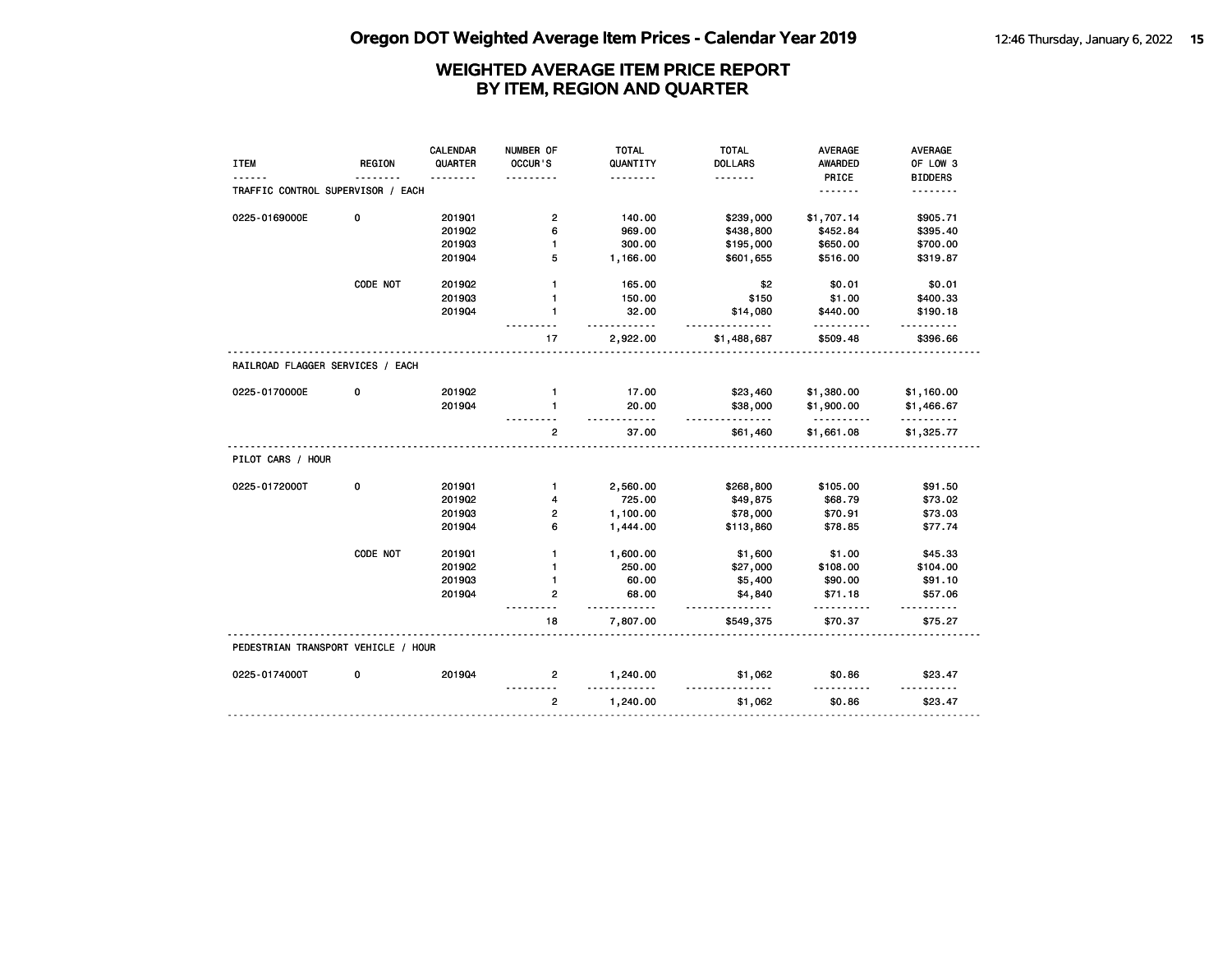| <b>ITEM</b>                                | <b>REGION</b> | <b>CALENDAR</b><br>QUARTER | NUMBER OF<br>OCCUR'S<br>.    | <b>TOTAL</b><br>QUANTITY<br><u>.</u> | <b>TOTAL</b><br><b>DOLLARS</b><br><u>.</u> | <b>AVERAGE</b><br>AWARDED<br>PRICE | <b>AVERAGE</b><br>OF LOW 3<br><b>BIDDERS</b> |
|--------------------------------------------|---------------|----------------------------|------------------------------|--------------------------------------|--------------------------------------------|------------------------------------|----------------------------------------------|
| AUTOMATED FLAGGER ASSISTANCE DEVICE / EACH |               |                            |                              |                                      |                                            | <u>.</u>                           | <u>.</u>                                     |
| 0225-0200000E                              | 0             | 201903<br>201904           | $\mathbf{1}$<br>$\mathbf{1}$ | 2.00<br>2.00                         | \$30,000<br>\$6,600                        | \$15,000.00<br>\$3,300.00          | \$13,000.00<br>\$5,933.33                    |
|                                            | CODE NOT      | 201904                     | $\mathbf{1}$                 | 2.00<br>.                            | \$74,400<br><u>.</u>                       | \$37,200.00<br>.                   | \$22,480.00<br>.                             |
|                                            |               |                            | 3                            | 6.00                                 | \$111,000                                  | \$18,500.00                        | \$13,804.44                                  |
| TEMPORARY DETOUR BRIDGES / SQFT            |               |                            |                              |                                      |                                            |                                    |                                              |
| 0250-0102000A                              | 0             | 201904                     | $\blacksquare$               | 1.00<br>.                            | \$92,000                                   | \$92,000.00                        | \$185,161                                    |
|                                            |               |                            | $\mathbf{1}$                 | 1.00                                 | \$92,000                                   | \$92,000.00                        | \$185,161                                    |
| TEMPORARY WORK BRIDGES / SQFT              |               |                            |                              |                                      |                                            |                                    |                                              |
| 0252-0104000A                              | 0             | 201904                     | $\overline{2}$               | 2.00                                 | \$5,140,000                                | \$2,570,000                        | \$2,960,000                                  |
|                                            |               |                            | $\overline{2}$               | <u>---------</u><br>2.00             | <u>.</u><br>\$5,140,000                    | <u>----------</u><br>\$2,570,000   | <u>.</u><br>\$2,960,000                      |
| TEMPORARY TYPE 1-5W FENCE / FOOT           |               |                            |                              |                                      |                                            |                                    |                                              |
| 0270-0102000F                              | 0             | 201903                     | $\mathbf{1}$                 | 1,127.00<br><u>.</u>                 | \$10,684                                   | \$9.48                             | \$9.33                                       |
|                                            |               |                            | $\mathbf{1}$                 | 1,127.00                             | .<br>\$10,684                              | \$9.48                             | \$9.33                                       |
| TEMP TYPE CL CHAIN LINK FNC / FOOT         |               |                            |                              |                                      |                                            |                                    |                                              |
| 0270-0114000F                              | 0             | 201904                     | $\mathbf{1}$                 | 16.00                                | \$800                                      | \$50.00                            | \$40.33                                      |
|                                            | CODE NOT      | 201903                     | $\mathbf{1}$                 | 200.00                               | \$3,000                                    | \$15.00                            | \$20.00                                      |
|                                            |               |                            | $\overline{2}$               | 216.00                               | <u>.</u><br>\$3,800                        | .<br>\$17.59                       | <u> - - - - - - - - -</u><br>\$21.51         |
|                                            |               |                            |                              |                                      |                                            |                                    |                                              |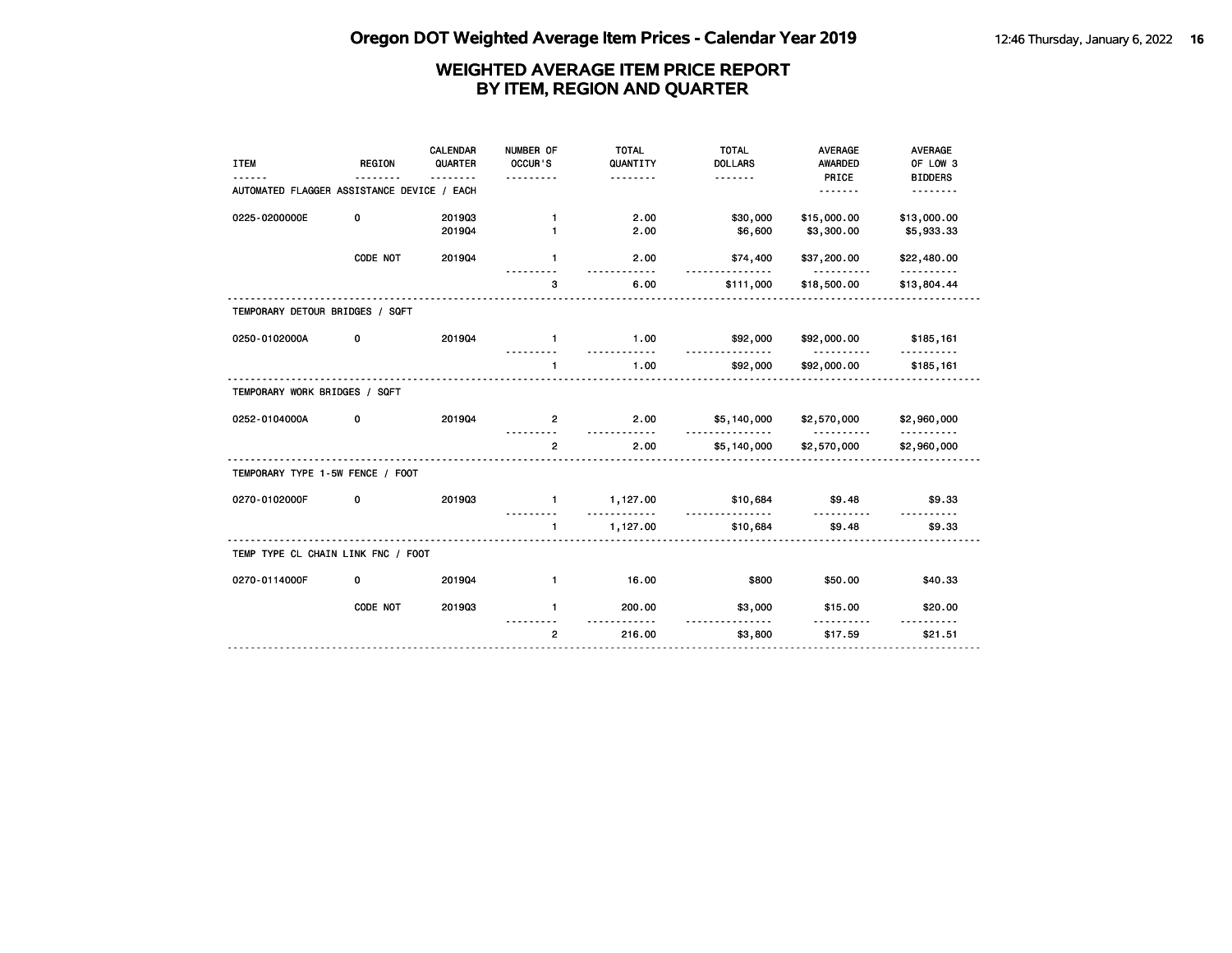| <b>ITEM</b><br>------                 | <b>REGION</b><br>. | <b>CALENDAR</b><br>QUARTER | NUMBER OF<br>OCCUR'S | <b>TOTAL</b><br>QUANTITY<br>. | <b>TOTAL</b><br><b>DOLLARS</b><br><u>.</u> | <b>AVERAGE</b><br><b>AWARDED</b><br>PRICE | AVERAGE<br>OF LOW 3<br><b>BIDDERS</b> |
|---------------------------------------|--------------------|----------------------------|----------------------|-------------------------------|--------------------------------------------|-------------------------------------------|---------------------------------------|
| PLASTIC SHEETING / SQYD               |                    |                            |                      |                               |                                            | <u>.</u>                                  | <u>.</u>                              |
| 0280-0101000J                         | 0                  | 201901                     | $\overline{2}$       | 350.00                        | \$2,088                                    | \$5.96                                    | \$3.72                                |
|                                       |                    | 2019Q2                     | $\overline{2}$       | 425.00                        | \$4,000                                    | \$9.41                                    | \$7.77                                |
|                                       |                    | 201903                     | 3                    | 950.00                        | \$2,700                                    | \$2.84                                    | \$2.85                                |
|                                       |                    | 201904                     | 3                    | 1,200.00                      | \$9,850                                    | \$8.21                                    | \$5.27                                |
|                                       | CODE NOT           | 201903                     | $\mathbf{1}$         | 1,000.00<br>.                 | \$5,000                                    | \$5.00                                    | \$2.92                                |
|                                       |                    |                            | 11                   | 3,925.00                      | \$23,638                                   | \$6.02                                    | \$4.22                                |
| TEMPORARY MULCHING, HYDROMULCH / ACRE |                    |                            |                      |                               |                                            |                                           |                                       |
| 0280-0104010R                         | 0                  | 201904                     | $\blacksquare$       | 7.00<br><u>.</u>              | \$12,950<br><u>.</u>                       | \$1,850.00<br>.                           | \$3,111.17<br>.                       |
|                                       |                    |                            | $\mathbf{1}$         | 7.00                          | \$12,950                                   | \$1,850.00                                | \$3,111.17                            |
| TEMPORARY MULCHING, STRAW / ACRE      |                    |                            |                      |                               |                                            |                                           |                                       |
| 0280-0104020R                         | 0                  | 201901                     | $\mathbf{1}$         |                               |                                            |                                           |                                       |
|                                       |                    | 201904                     | $\mathbf{1}$         |                               |                                            |                                           |                                       |
|                                       | CODE NOT           | 2019Q2                     | $\mathbf{1}$         |                               |                                            |                                           |                                       |
|                                       |                    | 201903                     | $\mathbf{1}$         |                               |                                            |                                           |                                       |
|                                       |                    |                            | 4                    | 0.00                          | \$0                                        |                                           |                                       |
| TEMPORARY MULCHING, COMPOST / ACRE    |                    |                            |                      |                               |                                            |                                           |                                       |
| 0280-0104030R                         | 0                  | 201902                     | $\mathbf{1}$         |                               |                                            |                                           |                                       |
|                                       |                    | 201904                     | $\mathbf{1}$         | 2.00<br>.                     | \$31,200<br><u>.</u>                       | \$15,600.00<br>.                          | \$14,533.33<br>.                      |
|                                       |                    |                            | $\overline{2}$       | 2.00                          | \$31,200                                   | \$15,600.00                               |                                       |
| MATTING, TYPE A / SQYD                |                    |                            |                      |                               |                                            |                                           |                                       |
| 0280-0105010J                         | 0                  | 201904                     | $\blacksquare$       | 927.00<br>.                   | \$3,708<br>.                               | \$4.00<br>.                               | \$3.33<br><u>.</u>                    |
|                                       |                    |                            | $\mathbf{1}$         | 927.00                        | \$3,708                                    | \$4.00                                    | \$3.33                                |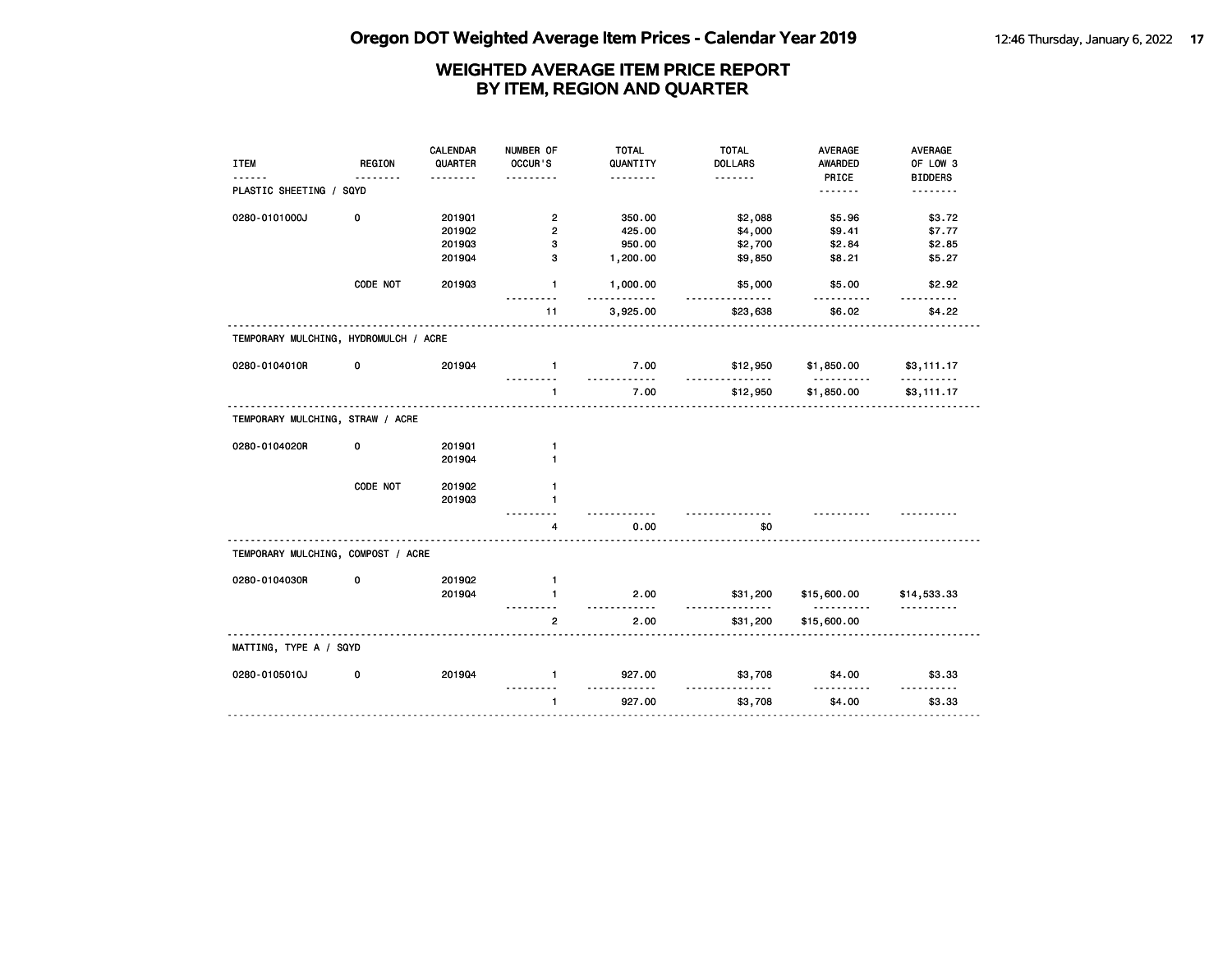| <b>ITEM</b>            | <b>REGION</b> | <b>CALENDAR</b><br>QUARTER | NUMBER OF<br>OCCUR'S | <b>TOTAL</b><br>QUANTITY | <b>TOTAL</b><br><b>DOLLARS</b>      | <b>AVERAGE</b><br><b>AWARDED</b> | AVERAGE<br>OF LOW 3 |
|------------------------|---------------|----------------------------|----------------------|--------------------------|-------------------------------------|----------------------------------|---------------------|
|                        |               |                            |                      | .                        | <u>.</u>                            | PRICE                            | <b>BIDDERS</b>      |
| MATTING, TYPE B / SQYD |               |                            |                      |                          |                                     | .                                |                     |
| 0280-0105020J          | 0             | 201904                     | $\mathbf{1}$         | 50.00<br>.               | \$750                               | \$15.00                          | \$12.17             |
|                        |               |                            | $\mathbf{1}$         | 50.00                    | \$750                               | \$15.00                          | \$12.17             |
| MATTING, TYPE C / SQYD |               |                            |                      |                          |                                     |                                  |                     |
| 0280-0105030J          | 0             | 201901                     | 2                    | 3,287.00                 | \$11,998                            | \$3.65                           | \$3.93              |
|                        |               | 2019Q2                     | 1                    | 275.00                   | \$825                               | \$3.00                           | \$4.90              |
|                        |               | 201904                     | $\mathbf{1}$         | 500.00                   | \$3,500                             | \$7.00                           | \$4.03              |
|                        |               |                            | 4                    | .<br>4,062.00            | <u>.</u><br>\$16,323                | \$4.02                           | .<br>\$4.01         |
| MATTING, TYPE D / SQYD |               |                            |                      |                          |                                     |                                  |                     |
| 0280-0105040J          | 0             | 201901                     | $\mathbf{1}$         | 1,680.00                 | \$6,720                             | \$4.00                           | \$4.00              |
|                        |               | 2019Q2                     | $\mathbf{1}$         | 5,000.00                 | \$35,000                            | \$7.00                           | \$4.02              |
|                        |               | 201903                     | з                    | 18,191.00                | \$52,022                            | \$2.86                           | \$2.80              |
|                        |               | 201904                     | З                    | 4,655.00                 | \$26,605                            | \$5.72                           | \$4.27              |
|                        |               |                            | 8                    | 29,526.00                | .<br>\$120,347                      | \$4.08                           | \$3.30              |
| MATTING, TYPE E / SQYD |               |                            |                      |                          |                                     |                                  |                     |
| 0280-0105050J          | 0             | 201901                     | $\mathbf{1}$         | 224.00                   | \$1,792                             | \$8.00                           | \$8.08              |
|                        |               | 201904                     | 1                    | 44.00                    | \$616                               | \$14.00                          | \$11.33             |
|                        |               |                            | $\overline{2}$       | $- - -$<br>268.00        | $\overline{\phantom{a}}$<br>\$2,408 | \$8.99                           | \$8.62              |
| MATTING, TYPE F / SQYD |               |                            |                      |                          |                                     |                                  |                     |
| 0280-0105060J          | 0             | 201901                     | $\mathbf{1}$         | 230.00                   | \$1,380                             | \$6.00                           | \$6.00              |
|                        |               | 201903                     | 1                    | 517.00                   | \$3,102                             | \$6.00                           | \$6.97              |
|                        |               | 201904                     | 2                    | 2,299.00                 | \$10,243                            | \$4.46                           | \$4.06              |
|                        |               |                            | 4                    | ------<br>3,046.00       | \$14,725                            | \$4.83                           | \$4.70              |
|                        |               |                            |                      |                          |                                     |                                  |                     |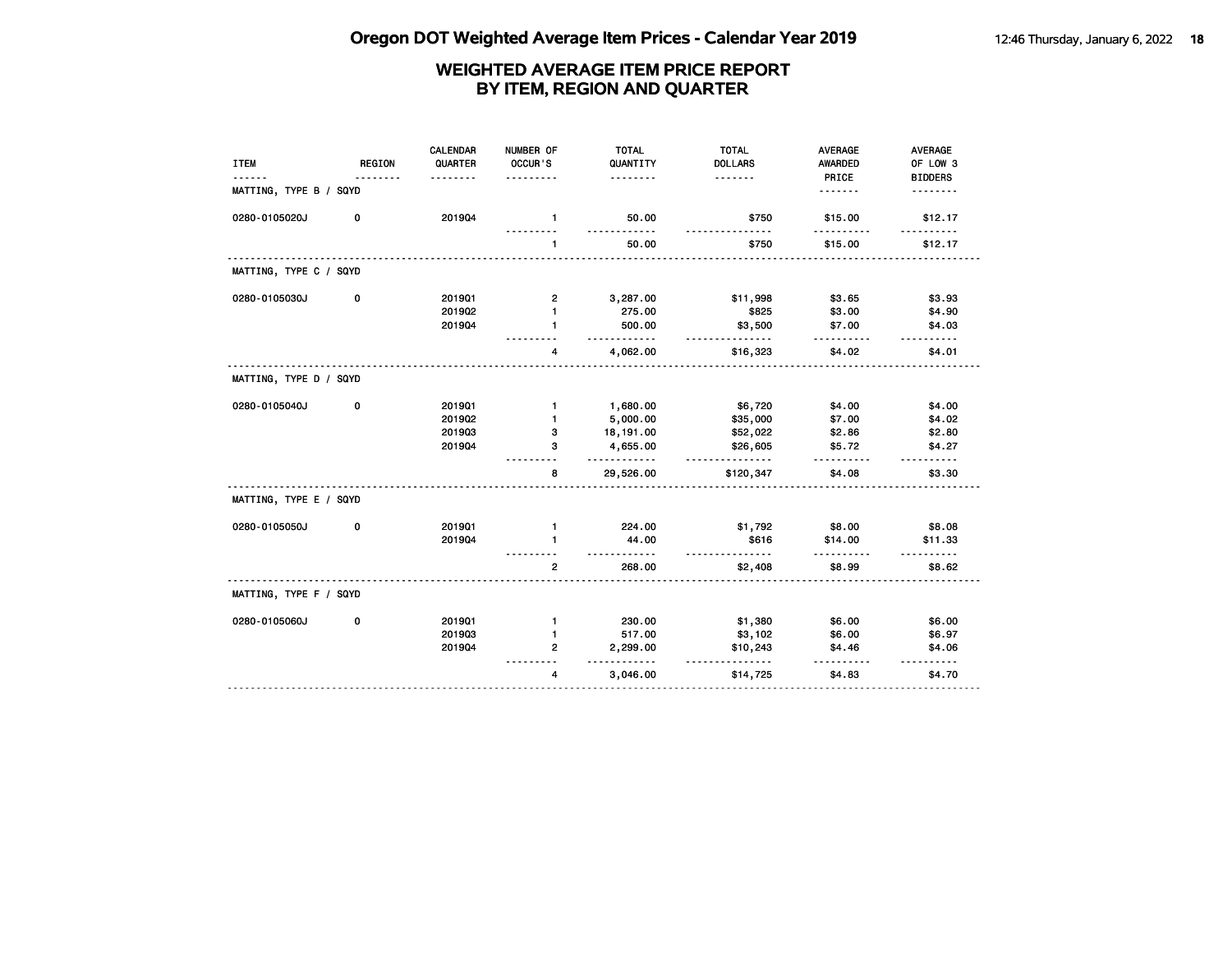| <b>ITEM</b>                    | <b>REGION</b> | <b>CALENDAR</b><br>QUARTER | NUMBER OF<br>OCCUR'S    | <b>TOTAL</b><br>QUANTITY | <b>TOTAL</b><br><b>DOLLARS</b> | <b>AVERAGE</b><br><b>AWARDED</b> | AVERAGE<br>OF LOW 3        |
|--------------------------------|---------------|----------------------------|-------------------------|--------------------------|--------------------------------|----------------------------------|----------------------------|
| MATTING, TYPE G / SQYD         |               |                            |                         | .                        | .                              | PRICE<br><u>.</u>                | <b>BIDDERS</b><br><u>.</u> |
| 0280-0105070J                  | 0             | 201904                     | $\mathbf{1}$            | 700.00<br>.              | \$6,300<br><u>.</u>            | \$9.00                           | \$9.00                     |
|                                |               |                            | $\mathbf{1}$            | 700.00                   | \$6,300                        | \$9.00                           | \$9.00                     |
| COMPOST EROSION BLANKET / SQYD |               |                            |                         |                          |                                |                                  |                            |
| 0280-0105100J                  | 0             | 201902                     | 4                       | 8,207.00                 | \$80,090                       | \$9.76                           | \$6.69                     |
|                                |               | 201903                     | $\mathbf{1}$            | 43,362.00                | \$130,086                      | \$3.00                           | \$2.98                     |
|                                |               | 201904                     | $\mathbf{1}$            | 2,799.00                 | \$13,995                       | \$5.00                           | \$3.80                     |
|                                | CODE NOT      | 201903                     | $\mathbf{1}$            | 5,700.00                 | \$19,950                       | \$3.50                           | \$2.90<br>.                |
|                                |               |                            | $\overline{7}$          | 60,068.00                | \$244,121                      | \$4.06                           | \$3.52                     |
| CHECK DAM, TYPE 1 / EACH       |               |                            |                         |                          |                                |                                  |                            |
| 0280-0106010E                  | 0             | 201901                     | $\overline{\mathbf{c}}$ | 13.00                    | \$1,640                        | \$126.15                         | \$155.64                   |
|                                |               | 201902                     | $\mathbf{1}$            | 14.00                    | \$4,592                        | \$328.00                         | \$312.33                   |
|                                |               | 201903                     | $\overline{2}$          | 10.00                    | \$1,603                        | \$160.30                         | \$198.10                   |
|                                |               | 201904                     | 3                       | 82.00<br>.               | \$23,525<br>.                  | \$286.89<br>.                    | \$223.52<br><u>.</u>       |
|                                |               |                            | 8                       | 119.00                   | \$31,360                       | \$263.53                         | \$224.42                   |
| CHECK DAM, TYPE 2 / EACH       |               |                            |                         |                          |                                |                                  |                            |
| 0280-0106020E                  | 0             | 201904                     | $\overline{2}$          | 101.00<br>.              | \$9,506                        | \$94.12<br>.                     | \$121.40<br>.              |
|                                |               |                            | $\overline{2}$          | 101.00                   | \$9,506                        | \$94.12                          | \$121.40                   |
| CHECK DAM, TYPE 3 / EACH       |               |                            |                         |                          |                                |                                  |                            |
| 0280-0106030E                  | 0             | 201901                     | $\overline{2}$          | 5.00                     | \$242                          | \$48.40                          | \$53.00                    |
|                                |               | 201902                     | $\overline{2}$          | 9.00                     | \$1,350                        | \$150.00                         | \$200.56                   |
|                                |               | 201904                     | $\overline{2}$          | 11.00                    | \$1,550                        | \$140.91                         | \$98.06                    |
|                                | CODE NOT      | 201903                     | 1                       | 74.00                    | \$8,140                        | \$110.00                         | \$120.00                   |
|                                |               |                            | $\overline{7}$          | 99.00                    | \$11,282                       | \$113.96                         | \$121.50                   |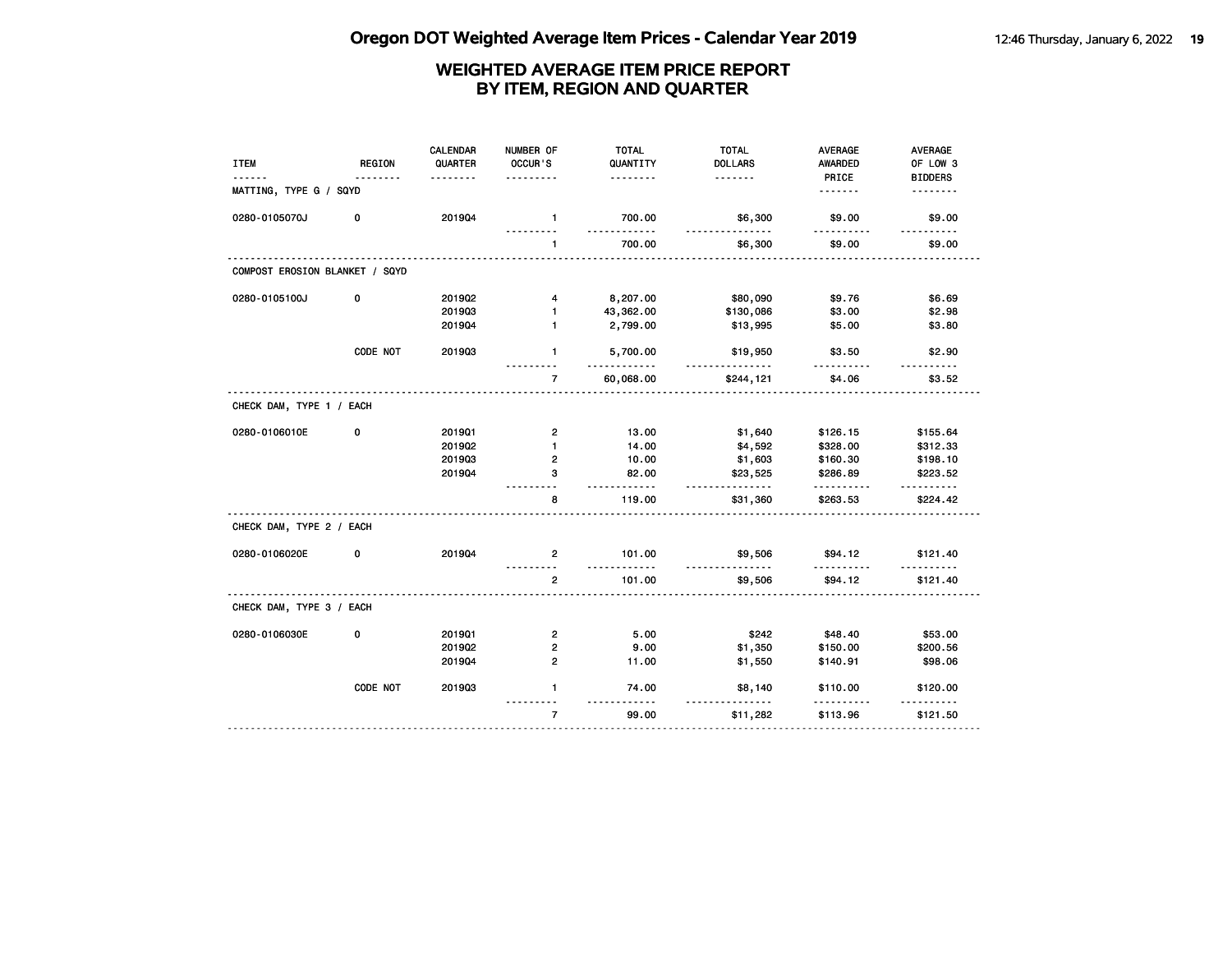| <b>ITEM</b>                          | <b>REGION</b> | <b>CALENDAR</b><br>QUARTER | NUMBER OF<br>OCCUR'S | <b>TOTAL</b><br>QUANTITY<br>. | <b>TOTAL</b><br><b>DOLLARS</b><br><u>.</u> | <b>AVERAGE</b><br>AWARDED<br>PRICE | AVERAGE<br>OF LOW 3 |
|--------------------------------------|---------------|----------------------------|----------------------|-------------------------------|--------------------------------------------|------------------------------------|---------------------|
| CHECK DAM, TYPE 4 / EACH             |               |                            |                      |                               |                                            | <u>.</u>                           | <b>BIDDERS</b><br>. |
| 0280-0106040E                        | 0             | 201904                     | $\mathbf{1}$         | 30.00<br><u>.</u>             | \$7,200<br><u>.</u>                        | \$240.00<br>.                      | \$153.33            |
|                                      |               |                            | 1                    | 30.00                         | \$7,200                                    | \$240.00                           | \$153.33            |
| CHECK DAM, TYPE 6 / EACH             |               |                            |                      |                               |                                            |                                    |                     |
| 0280-0106060E                        | 0             | 201901                     | $\mathbf{2}$         | 20.00                         | \$3,050                                    | \$152.50                           | \$145.42            |
|                                      |               | 201903                     | $\overline{2}$       | 54.00                         | \$6,615                                    | \$122.50                           | \$209.17            |
|                                      | CODE NOT      | 2019Q2                     | $\mathbf{1}$         | 11.00<br><u>.</u>             | \$1,650                                    | \$150.00<br>.                      | \$150.00            |
|                                      |               |                            | 5                    | 85.00                         | \$11,315                                   | \$133.12                           | \$186.51            |
| COMPOST FILTER BERM / FOOT           |               |                            |                      |                               |                                            |                                    |                     |
| 0280-0109200F                        | 0             | 2019Q2                     | $\mathbf{1}$         | 400.00                        | \$2,800                                    | \$7.00                             | \$7.50              |
|                                      |               | 201903                     | $\mathbf{1}$         | 7,134.00<br>.                 | \$21,759<br>.                              | \$3.05                             | \$3.12<br>-----     |
|                                      |               |                            | $\overline{2}$       | 7,534.00                      | \$24,559                                   | \$3.26                             | \$3.35              |
| CONSTRUCTION ENTRANCE, TYPE 1 / EACH |               |                            |                      |                               |                                            |                                    |                     |
| 0280-0110010E                        | 0             | 201901                     | $\mathbf{1}$         | 1.00                          | \$1,800                                    | \$1,800.00                         | \$1,230.00          |
|                                      |               | 201902                     | 4                    | 8.00                          | \$38,600                                   | \$4,825.00                         | \$3,749.03          |
|                                      |               | 201903                     | 2                    | 6.00                          | \$10,250                                   | \$1,708.33                         | \$1,993.61          |
|                                      |               | 201904                     | 3                    | 10.00                         | \$19,000                                   | \$1,900.00                         | \$2,870.00          |
|                                      | CODE NOT      | 201902                     | $\mathbf{1}$         | 2.00<br>.                     | \$6,000                                    | \$3,000.00<br><u>.</u>             | \$3,000.00<br>.     |
|                                      |               |                            | 11                   | 27.00                         | \$75,650                                   | \$2,801.85                         | \$2,884.59          |
| CONSTRUCTION ENTRANCE, TYPE 2 / EACH |               |                            |                      |                               |                                            |                                    |                     |
| 0280-0110020E                        | CODE NOT      | 201903                     | $\mathbf{1}$         | 10.00<br>. . <b>.</b>         | \$10<br>$\sim$ $\sim$ $\sim$               | \$1.00                             | \$833.67            |
|                                      |               |                            | $\mathbf{1}$         | 10.00                         | \$10                                       | \$1.00                             | \$833.67            |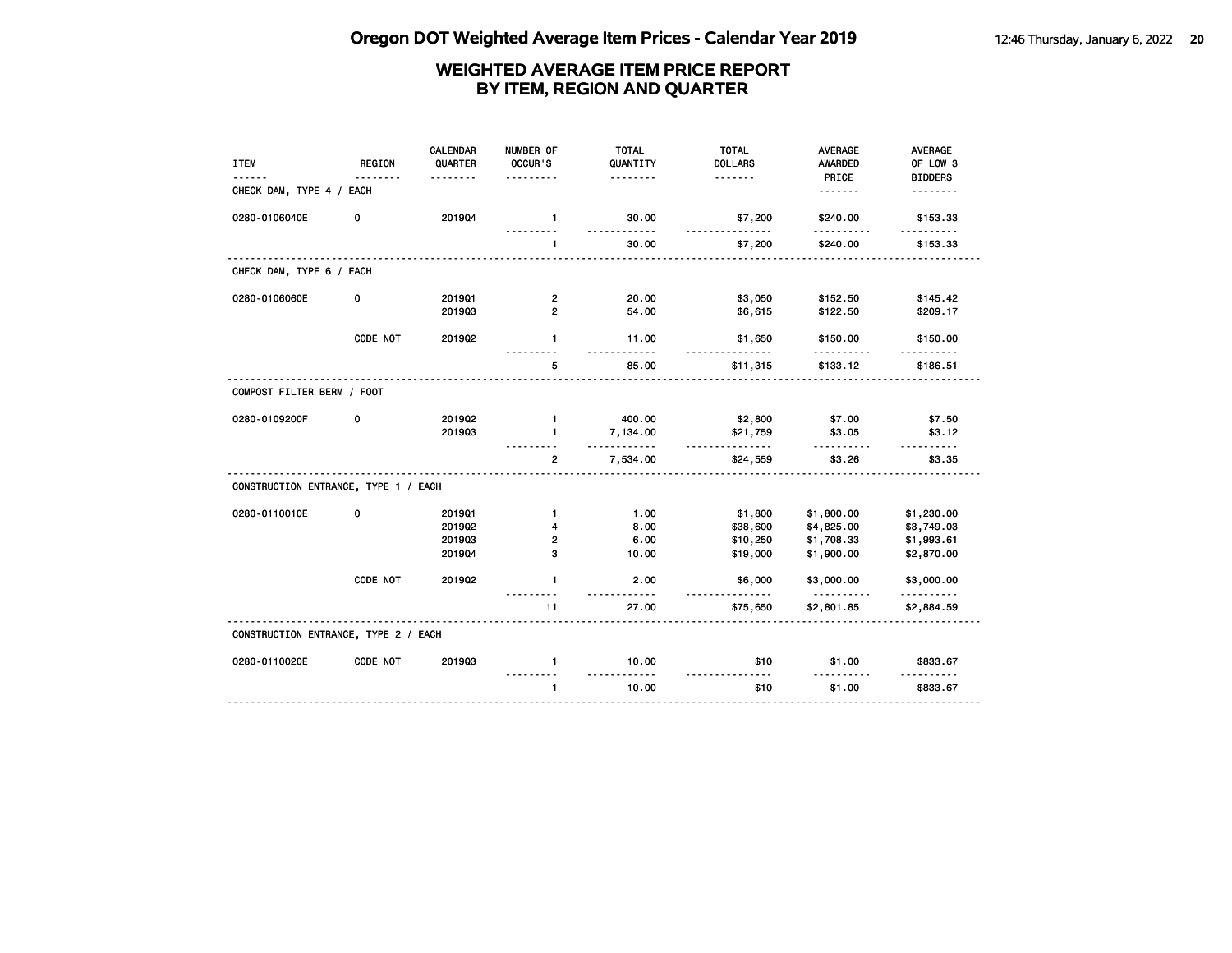| <b>ITEM</b>                       | <b>REGION</b> | CALENDAR<br>QUARTER | NUMBER OF<br>OCCUR'S     | <b>TOTAL</b><br>QUANTITY<br>. | <b>TOTAL</b><br><b>DOLLARS</b><br><u>.</u> | <b>AVERAGE</b><br><b>AWARDED</b><br>PRICE | AVERAGE<br>OF LOW 3<br><b>BIDDERS</b> |
|-----------------------------------|---------------|---------------------|--------------------------|-------------------------------|--------------------------------------------|-------------------------------------------|---------------------------------------|
| TIRE WASH FACILITY, TYPE 1 / EACH |               |                     |                          |                               |                                            | <u>.</u>                                  | <u>.</u>                              |
| 0280-0111010E                     | 0             | 201903              | $\mathbf{1}$             | 5.00<br>- - - - -             | \$28,750<br>.                              | \$5,750.00<br>.                           | \$5,416.67<br>.                       |
|                                   |               |                     | $\mathbf{1}$             | 5.00                          | \$28,750                                   | \$5,750.00                                | \$5,416.67                            |
| CONCRETE WASHOUT FACILITY / EACH  |               |                     |                          |                               |                                            |                                           |                                       |
| 0280-0112500E                     | 0             | 201902              | $\mathbf{1}$             | 1.00                          | \$1,250                                    | \$1,250.00                                | \$1,083.34                            |
|                                   |               | 201903              | 2                        | 3.00                          | \$3,926                                    | \$1,308.67                                | \$1,447.33                            |
|                                   |               | 201904              | $\overline{2}$           | 3.00<br>$- - -$               | \$9,000<br>.                               | \$3,000.00<br><u>.</u>                    | \$2,319.82<br>.                       |
|                                   |               |                     | 5                        | 7.00                          | \$14,176                                   | \$2,025.14                                | \$1,769.26                            |
| SEDIMENT FENCE / FOOT             |               |                     |                          |                               |                                            |                                           |                                       |
| 0280-0113000F                     | 0             | 201901              | з                        | 1,228.00                      | \$3,606                                    | \$2.94                                    | \$3.98                                |
|                                   |               | 2019Q2              | 6                        | 2,900.00                      | \$12,093                                   | \$4.17                                    | \$4.14                                |
|                                   |               | 201903              | з                        | 7,000.00                      | \$19,145                                   | \$2.74                                    | \$3.64                                |
|                                   |               | 201904              | 4                        | 5,010.00<br>.                 | \$20,265<br>.                              | \$4.04<br>.                               | \$3.12<br>.                           |
|                                   |               |                     | 16                       | 16,138.00                     | \$55,109                                   | \$3.41                                    | \$3.60                                |
| INLET PROTECTION, TYPE 2 / EACH   |               |                     |                          |                               |                                            |                                           |                                       |
| 0280-0114020E                     | 0             | 201902              | $\mathbf{1}$             | 63.00<br><u>.</u>             | \$6,300                                    | \$100.00                                  | \$75.00                               |
|                                   |               |                     | $\mathbf{1}$             | 63.00                         | \$6,300                                    | \$100.00                                  | \$75.00                               |
| INLET PROTECTION, TYPE 3 / EACH   |               |                     |                          |                               |                                            |                                           |                                       |
| 0280-0114030E                     | 0             | 201901              | 4                        | 25.00                         | \$2,225                                    | \$89.00                                   | \$130.74                              |
|                                   |               | 2019Q2              | $\overline{\phantom{a}}$ | 388.00                        | \$29,359                                   | \$75.67                                   | \$79.46                               |
|                                   |               | 201903              | 3                        | 70.00                         | \$7,680                                    | \$109.71                                  | \$115.99                              |
|                                   |               | 201904              | 6                        | 37.00                         | \$5,730                                    | \$154.86                                  | \$166.77                              |
|                                   | CODE NOT      | 2019Q2              | $\mathbf{1}$             | 18.00                         | \$900                                      | \$50.00                                   | \$50.00                               |
|                                   |               | 201903              | $\mathbf{1}$             | 14.00<br>$- - -$              | \$1,960<br>$- - -$                         | \$140.00                                  | \$73.34<br>$- - - - - -$              |
|                                   |               |                     | 22                       | 552.00                        | \$47,854                                   | \$86.69                                   | \$91.15                               |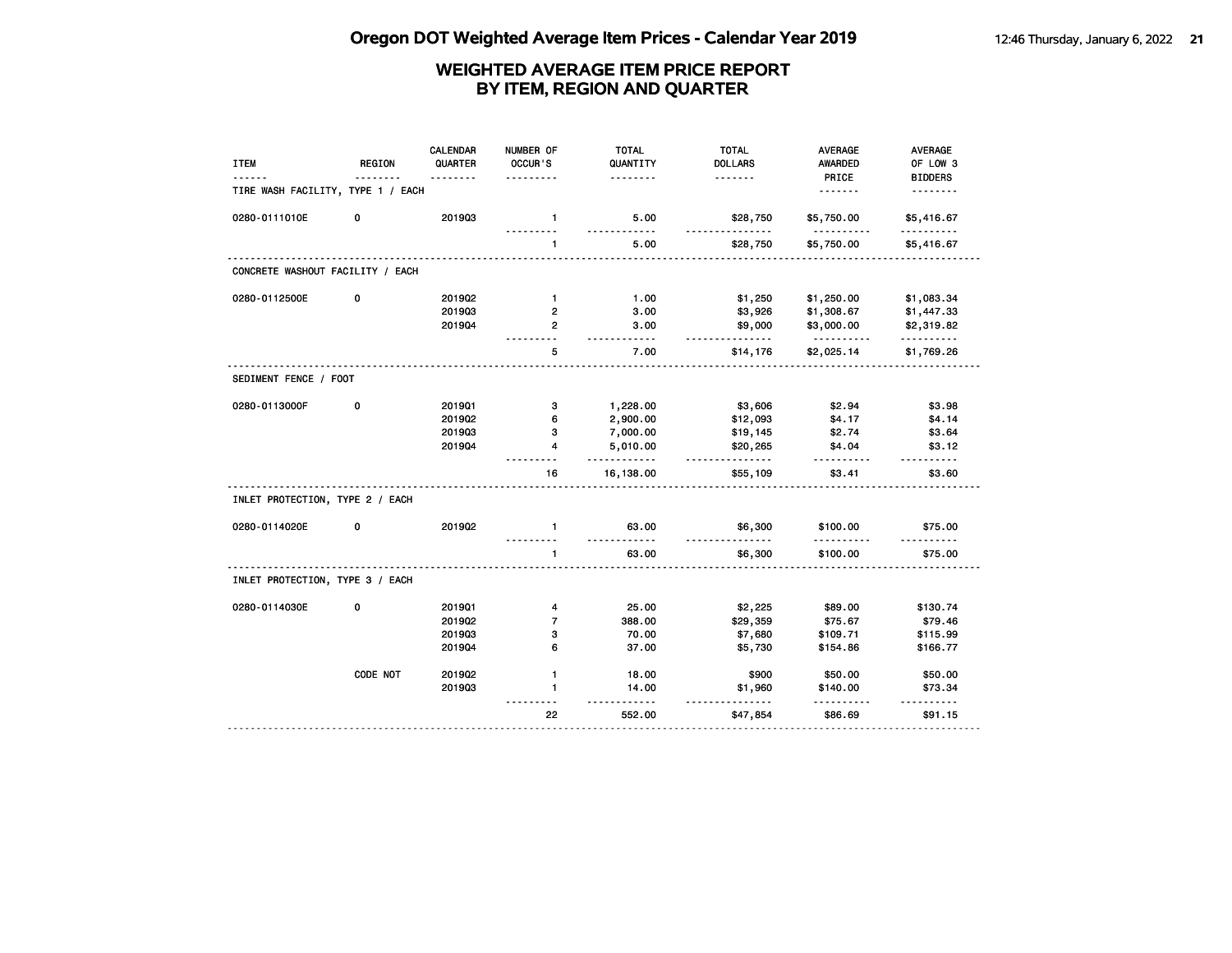| <b>ITEM</b>                     | <b>REGION</b> | CALENDAR<br>QUARTER<br>.   | NUMBER OF<br>OCCUR'S<br>-------       | <b>TOTAL</b><br>QUANTITY<br>.        | <b>TOTAL</b><br><b>DOLLARS</b><br>. <b>.</b> | <b>AVERAGE</b><br><b>AWARDED</b><br>PRICE | <b>AVERAGE</b><br>OF LOW 3<br><b>BIDDERS</b> |
|---------------------------------|---------------|----------------------------|---------------------------------------|--------------------------------------|----------------------------------------------|-------------------------------------------|----------------------------------------------|
| INLET PROTECTION, TYPE 4 / EACH |               |                            |                                       |                                      |                                              | .                                         | .                                            |
| 0280-0114040E                   | 0             | 201901<br>201902<br>201904 | $\overline{2}$<br>$\overline{4}$<br>5 | 29.00<br>104.00<br>267.00<br>$- - -$ | \$1,715<br>\$2,410<br>\$16,060<br>.          | \$59.14<br>\$23.17<br>\$60.15<br><u>.</u> | \$87.41<br>\$39.33<br>\$51.41<br><u>.</u>    |
|                                 |               |                            | 11                                    | 400.00                               | \$20,185                                     | \$50.46                                   | \$50.88                                      |
| INLET PROTECTION, TYPE 7 / EACH |               |                            |                                       |                                      |                                              |                                           |                                              |
| 0280-0114070E                   | 0             | 2019Q2                     | $\mathbf{1}$                          | 4.00                                 | \$206                                        | \$51.50                                   | \$65.75                                      |
|                                 | CODE NOT      | 2019Q2<br>201903           | $\mathbf{1}$<br>$\mathbf{1}$          | 5.00<br>65.00<br><u>.</u>            | \$250<br>\$8,450<br>.                        | \$50.00<br>\$130.00<br>.                  | \$50.00<br>\$103.34<br>$- - - - - -$         |
|                                 |               |                            | 3                                     | 74.00                                | \$8,906                                      | \$120.35                                  | \$97.70                                      |
| SEDIMENT BARRIER, TYPE 2 / EACH |               |                            |                                       |                                      |                                              |                                           |                                              |
| 0280-0115020E                   | 0             | 2019Q2<br>201904           | з<br>$\mathbf{1}$                     | 78.00<br>20.00                       | \$7,100<br>\$5,300                           | \$91.03<br>\$265.00                       | \$88.85<br>\$99.33                           |
|                                 | CODE NOT      | 201904                     | $\mathbf{1}$                          | 25.00                                | \$125                                        | \$5.00                                    | \$252.50                                     |
|                                 |               |                            | 5                                     | 123.00                               | \$12,525                                     | \$101.83                                  | \$123.81                                     |
| SEDIMENT BARRIER, TYPE 2 / FOOT |               |                            |                                       |                                      |                                              |                                           |                                              |
| 0280-0115020F                   | 0             | 2019Q2                     | $\mathbf{1}$                          | 85.00<br>.                           | \$8,500<br><u>.</u>                          | \$100.00<br>.                             | \$63.33<br><u>.</u>                          |
|                                 |               |                            | $\mathbf{1}$                          | 85.00                                | \$8,500                                      | \$100.00                                  | \$63.33                                      |
| SEDIMENT BARRIER, TYPE 3 / EACH |               |                            |                                       |                                      |                                              |                                           |                                              |
| 0280-0115030E                   | 0             | 201902                     | $\mathbf{1}$                          | 2,000.00                             | \$7,600                                      | \$3.80                                    | \$4.27                                       |
|                                 |               |                            | $\mathbf{1}$                          | 2,000.00                             | \$7,600                                      | \$3.80                                    | \$4.27                                       |
|                                 |               |                            |                                       |                                      |                                              |                                           |                                              |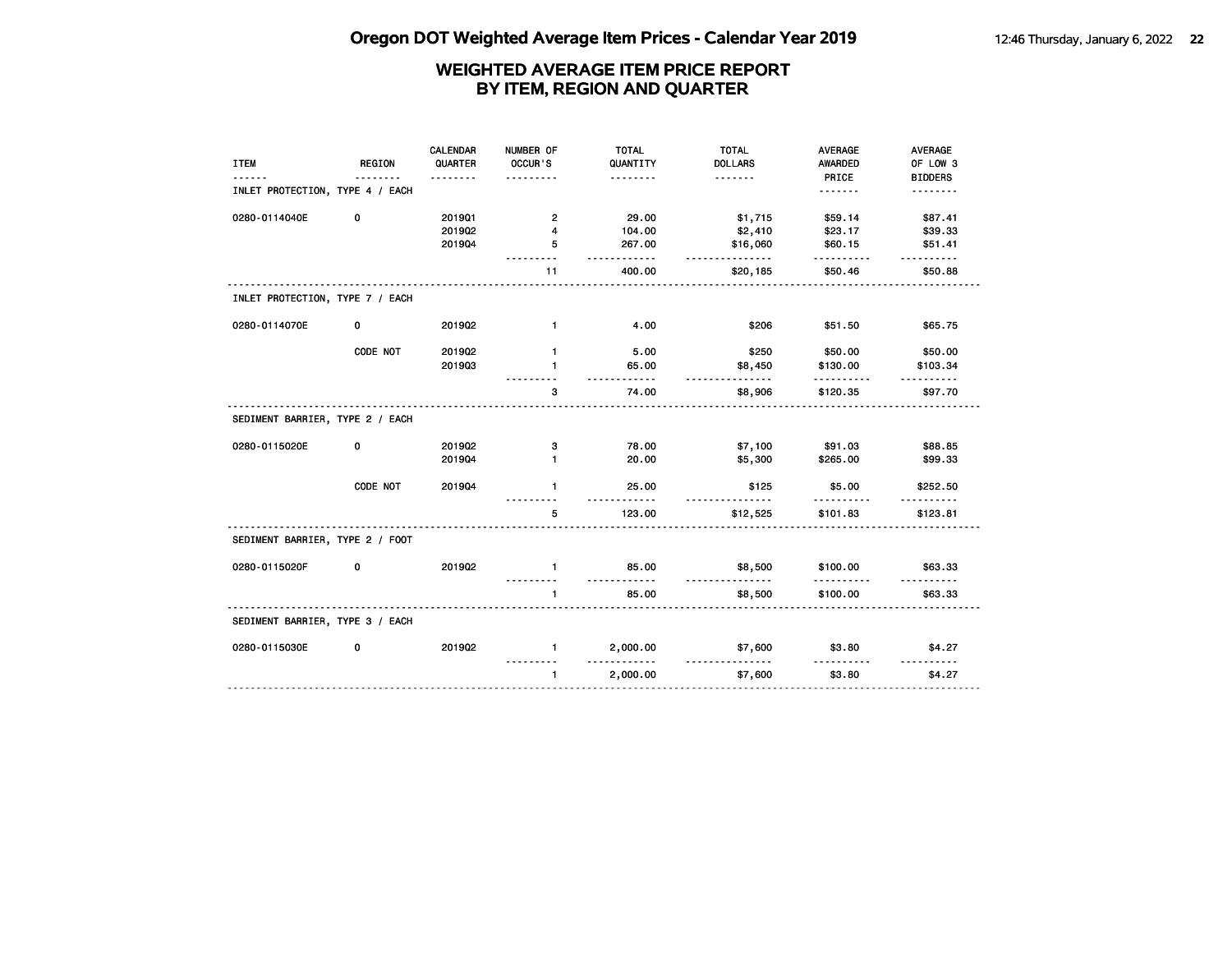| <b>ITEM</b>                     | <b>REGION</b> | <b>CALENDAR</b><br>QUARTER<br>. | NUMBER OF<br>OCCUR'S | <b>TOTAL</b><br>QUANTITY<br>. | <b>TOTAL</b><br><b>DOLLARS</b><br><u>.</u> | <b>AVERAGE</b><br><b>AWARDED</b><br>PRICE | AVERAGE<br>OF LOW 3<br><b>BIDDERS</b> |
|---------------------------------|---------------|---------------------------------|----------------------|-------------------------------|--------------------------------------------|-------------------------------------------|---------------------------------------|
| SEDIMENT BARRIER, TYPE 3 / FOOT |               |                                 |                      |                               |                                            | <u>.</u>                                  | <u>.</u>                              |
| 0280-0115030F                   | 0             | 201901                          | $\blacksquare$       | 1,061.00                      | \$3,554                                    | \$3.35                                    | \$5.37                                |
|                                 |               | 201902                          | 6                    | 9,471.00                      | \$51,706                                   | \$5.46                                    | \$5.41                                |
|                                 |               | 201903                          | $\overline{2}$       | 1,408.00                      | \$6,224                                    | \$4.42                                    | \$5.22                                |
|                                 |               | 201904                          | 5                    | 4,665.00                      | \$19,650                                   | \$4.21                                    | \$3.94                                |
|                                 | CODE NOT      | 201904                          | $\mathbf{1}$         | 100.00<br>.                   | \$115                                      | \$1.15<br>$- - - -$                       | \$13.08                               |
|                                 |               |                                 | 15                   | 16,705.00                     | \$81,249                                   | \$4.86                                    | \$5.03                                |
| SEDIMENT BARRIER, TYPE 6 / FOOT |               |                                 |                      |                               |                                            |                                           |                                       |
| 0280-0115060F                   | 0             | 201903                          | $\blacksquare$       | 200.00<br><u>.</u>            | \$13,000                                   | \$65.00                                   | \$34.95<br><u>.</u>                   |
|                                 |               |                                 | $\mathbf{1}$         | 200.00                        | \$13,000                                   | \$65.00                                   | \$34.95                               |
| SEDIMENT BARRIER, TYPE 8 / EACH |               |                                 |                      |                               |                                            |                                           |                                       |
| 0280-0115080E                   | CODE NOT      | 201902                          | $2^{\circ}$          | 1,070.00                      | \$6,673<br><u>.</u>                        | \$6.24                                    | \$6.24                                |
|                                 |               |                                 | $\mathbf{2}$         | 1,070.00                      | \$6,673                                    | \$6.24                                    | \$6.24                                |
| SEDIMENT BARRIER, TYPE 8 / FOOT |               |                                 |                      |                               |                                            |                                           |                                       |
| 0280-0115080F                   | 0             | 201901                          | $\mathbf{2}$         | 223.00                        | \$2,194                                    | \$9.84                                    | \$10.05                               |
|                                 |               | 201902                          | $\mathbf{1}$         | 159.00                        | \$3,180                                    | \$20.00                                   | \$18.00                               |
|                                 |               | 201903                          | $\overline{2}$       | 8,377.00                      | \$50,840                                   | \$6.07                                    | \$6.51                                |
|                                 | CODE NOT      | 201903                          | $\mathbf{1}$         | 1,000.00<br><u>.</u>          | \$8,000<br><u>.</u>                        | \$8.00                                    | \$6.00                                |
|                                 |               |                                 | 6                    | 9,759.00                      | \$64,213                                   | \$6.58                                    | \$6.73                                |
| SEDIMENT BARRIER, TYPE 9 / FOOT |               |                                 |                      |                               |                                            |                                           |                                       |
| 0280-0115090F                   | CODE NOT      | 201902                          | $\mathbf{1}$         | 1,832.00                      | \$6,870                                    | \$3.75                                    | \$3.75                                |
|                                 |               | 201903                          | $\mathbf{1}$         | 10,000.00<br>.                | \$100<br><u>.</u>                          | \$0.01<br>.                               | \$1.21<br>.                           |
|                                 |               |                                 | $\overline{2}$       | 11,832.00                     | \$6,970                                    | \$0.59                                    | \$1.60                                |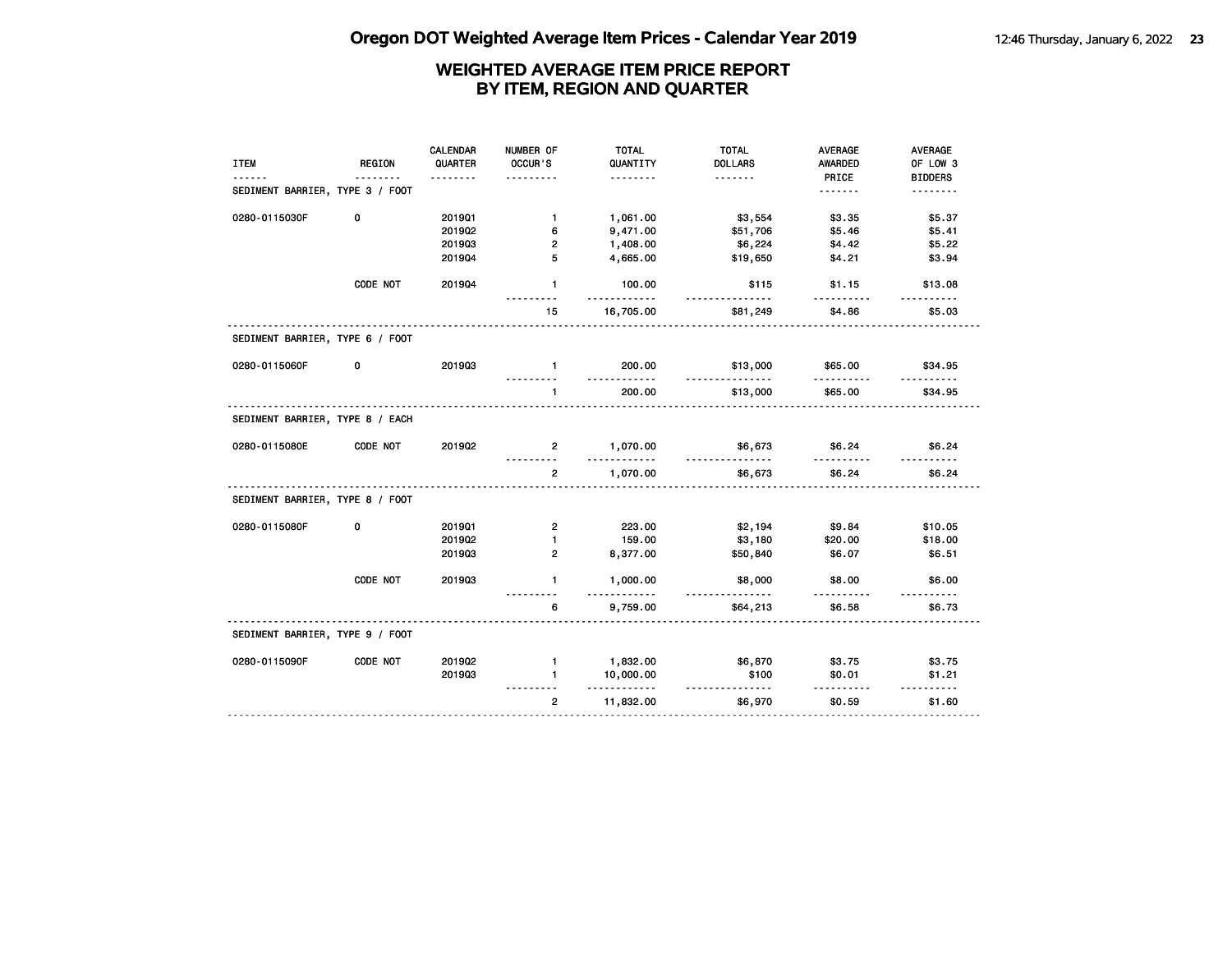|                                              |               | <b>CALENDAR</b> | NUMBER OF            | <b>TOTAL</b>  | <b>TOTAL</b>        | <b>AVERAGE</b>      | AVERAGE            |
|----------------------------------------------|---------------|-----------------|----------------------|---------------|---------------------|---------------------|--------------------|
| <b>ITEM</b>                                  | <b>REGION</b> | QUARTER         | OCCUR'S              | QUANTITY      | <b>DOLLARS</b>      | <b>AWARDED</b>      | OF LOW 3           |
|                                              |               |                 |                      | .             |                     | PRICE               | <b>BIDDERS</b>     |
| STRAW BALE / EACH                            |               |                 |                      |               |                     | <u>.</u>            | .                  |
| 0280-0119000E                                | 0             | 201901          | $\overline{2}$       | 25.00         | \$550               | \$22.00             | \$38.20            |
|                                              |               | 201903          | $\overline{2}$       | 60.00         | \$3,000             | \$50.00             | \$49.29            |
|                                              |               | 201904          | $\mathbf{1}$         | 5.00          | \$160               | \$32.00             | \$52.33            |
|                                              | CODE NOT      | 201904          | $\mathbf{1}$         | 1.00          | \$16                | \$15.90             | \$107.95           |
|                                              |               |                 | 6                    | 91.00         | \$3,726             | \$40.94             | \$47.06            |
| CONTAMINATED SOIL REMOVAL / TON              |               |                 |                      |               |                     |                     |                    |
| 0294-0200000M                                | 0             | 201901          | $\overline{2}$       | 2,835.00      | \$117,210           | \$41.34             | \$56.93            |
|                                              |               | 2019Q2          | 3                    | 109.00        | \$37,000            | \$339.45            | \$230.05           |
|                                              |               | 201903          | $\overline{2}$       | 1,213.00      | \$63,250            | \$52.14             | \$50.82            |
|                                              | CODE NOT      | 2019Q2          | $\mathbf{1}$         | 620.00<br>.   | \$43,400<br>.       | \$70.00<br><u>.</u> | \$70.00            |
|                                              |               |                 | 8                    | 4,777.00      | \$260,860           | \$54.61             | \$61.03            |
| CONTAMINATED GROUNDWATER REMOVAL / GAL       |               |                 |                      |               |                     |                     |                    |
| 0294-0400000P                                | 0             | 201902          | $\mathbf{1}$         | 1,450.00<br>. | \$8,990<br>.        | \$6.20              | \$3.74             |
|                                              |               |                 | $\mathbf{1}$         | 1,450.00      | \$8,990             | \$6.20              | \$3.74             |
| REMOVE ASBESTOS MATERIAL, FRIABLE / SQFT     |               |                 |                      |               |                     |                     |                    |
| 0295-0300000J                                | 0             | 201904          | $\mathbf{1}$         | 720.00<br>.   | \$7,200<br><u>.</u> | \$10.00<br>.        | \$5.01<br><u>.</u> |
|                                              |               |                 | $\blacktriangleleft$ | 720.00        | \$7,200             | \$10.00             | \$5.01             |
| REMOVE ASBESTOS MATERIAL, NON-FRIABLE / SQFT |               |                 |                      |               |                     |                     |                    |
| 0295-0400000J                                | 0             | 201904          | $\mathbf{1}$         | 1,542.00      | \$11,565            | \$7.50              | \$3.76             |
|                                              |               |                 | $\mathbf{1}$         | 1,542.00      | \$11,565            | \$7.50              | \$3.76             |
|                                              |               |                 |                      |               |                     |                     |                    |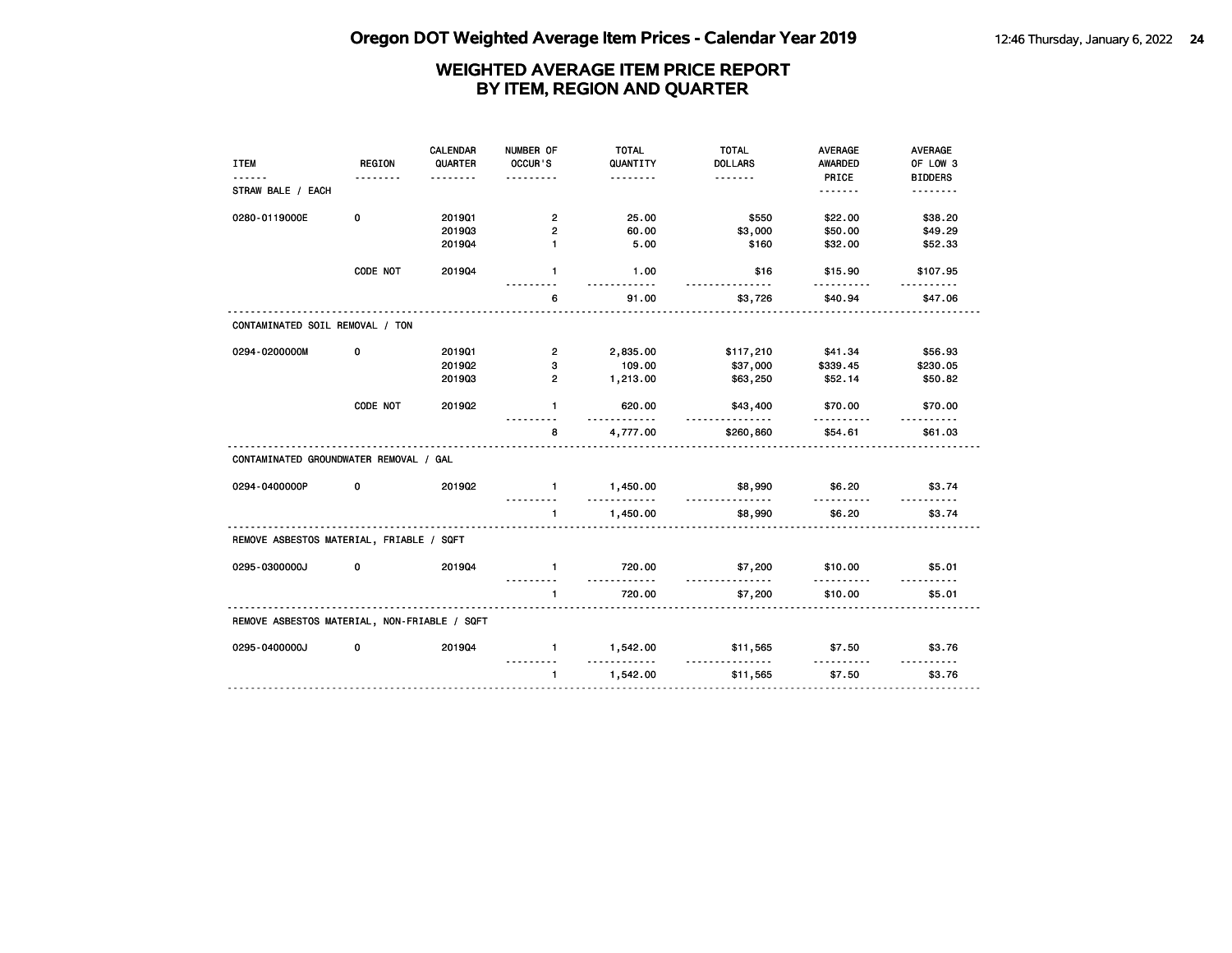| <b>ITEM</b>                                  | <b>REGION</b> | <b>CALENDAR</b><br>QUARTER | NUMBER OF<br>OCCUR'S | <b>TOTAL</b><br>QUANTITY | <b>TOTAL</b><br><b>DOLLARS</b> | <b>AVERAGE</b><br>AWARDED | AVERAGE<br>OF LOW 3  |
|----------------------------------------------|---------------|----------------------------|----------------------|--------------------------|--------------------------------|---------------------------|----------------------|
|                                              |               |                            |                      | .                        | <u>.</u>                       | PRICE                     | <b>BIDDERS</b>       |
| DECOM UNDERGROUND INJECT CNTL SYSTEMS / EACH |               |                            |                      |                          |                                | <u>.</u>                  |                      |
| 0299-0100000E                                | 0             | 201902                     | $\mathbf{1}$<br>.    | 4.00<br>$- - - - -$      | \$10,000<br>.                  | \$2,500.00<br>.           | \$4,000.00<br>.      |
|                                              |               |                            |                      | 4.00                     | \$10,000                       | \$2,500.00                | \$4,000.00           |
| DECOMMISSION SEPTIC SYSTEMS / EACH           |               |                            |                      |                          |                                |                           |                      |
| 0299-0200000E                                | 0             | 201904                     | $\blacksquare$       | 2.00<br>$- - - - -$      | \$5,600                        | \$2,800.00                | \$1,400.72           |
|                                              |               |                            | $\mathbf{1}$         | 2.00                     | \$5,600                        | \$2,800.00                | \$1,400.72           |
| REMOVAL OF PIPES / FOOT                      |               |                            |                      |                          |                                |                           |                      |
| 0310-0100000F                                | 0             | 201901                     | $\mathbf{1}$         | 470.00                   | \$9,400                        | \$20.00                   | \$20.33              |
|                                              |               | 2019Q2                     | $\overline{2}$       | 826.00                   | \$23,030                       | \$27.88                   | \$31.32              |
|                                              |               | 201903                     | 1.                   | 1,200.00                 | \$21,600                       | \$18.00                   | \$14.55              |
|                                              |               | 201904                     | $\mathbf{1}$         | 158.00<br><u>.</u>       | \$2,370<br><u>.</u>            | \$15.00                   | \$21.75              |
|                                              |               |                            | 5                    | 2,654.00                 | \$56,400                       | \$21.25                   | \$21.22              |
| REMOVAL OF CURBS / FOOT                      |               |                            |                      |                          |                                |                           |                      |
| 0310-0101000F                                | 0             | 201901                     | $\overline{2}$       | 2,170.00                 | \$7,410                        | \$3.41                    | \$5.25               |
|                                              |               | 201902                     | $\mathbf{1}$         | 5,000.00                 | \$20,000                       | \$4.00                    | \$4.15               |
|                                              |               | 201903                     | $\mathbf{1}$         | 3,500.00                 | \$8,750                        | \$2.50                    | \$4.17               |
|                                              |               | 201904                     | $\mathbf{1}$         | 3,664.00<br><u>.</u>     | \$14,656<br>.                  | \$4.00                    | \$9.85<br>.          |
|                                              |               |                            | 5                    | 14,334.00                | \$50,816                       | \$3.55                    | \$5.78               |
| REMV OF WALKS AND DRIVEWAYS / SQYD           |               |                            |                      |                          |                                |                           |                      |
| 0310-0102000J                                | 0             | 201901                     | з                    | 1,961.00                 | \$14,420                       | \$7.35                    | \$9.55               |
|                                              |               | 2019Q2                     | $\mathbf{1}$         | 5,500.00                 | \$55,000                       | \$10.00                   | \$9.00               |
|                                              |               | 201903                     | 1                    | 700.00                   | \$7,000                        | \$10.00                   | \$7.13               |
|                                              |               | 201904                     | $\blacksquare$       | 2,431.00<br>. . <b>.</b> | \$12,155<br>.                  | \$5.00                    | \$17.33<br>1.1.1.1.1 |
|                                              |               |                            | 6                    | 10,592.00                | \$88,575                       | \$8.36                    | \$10.89              |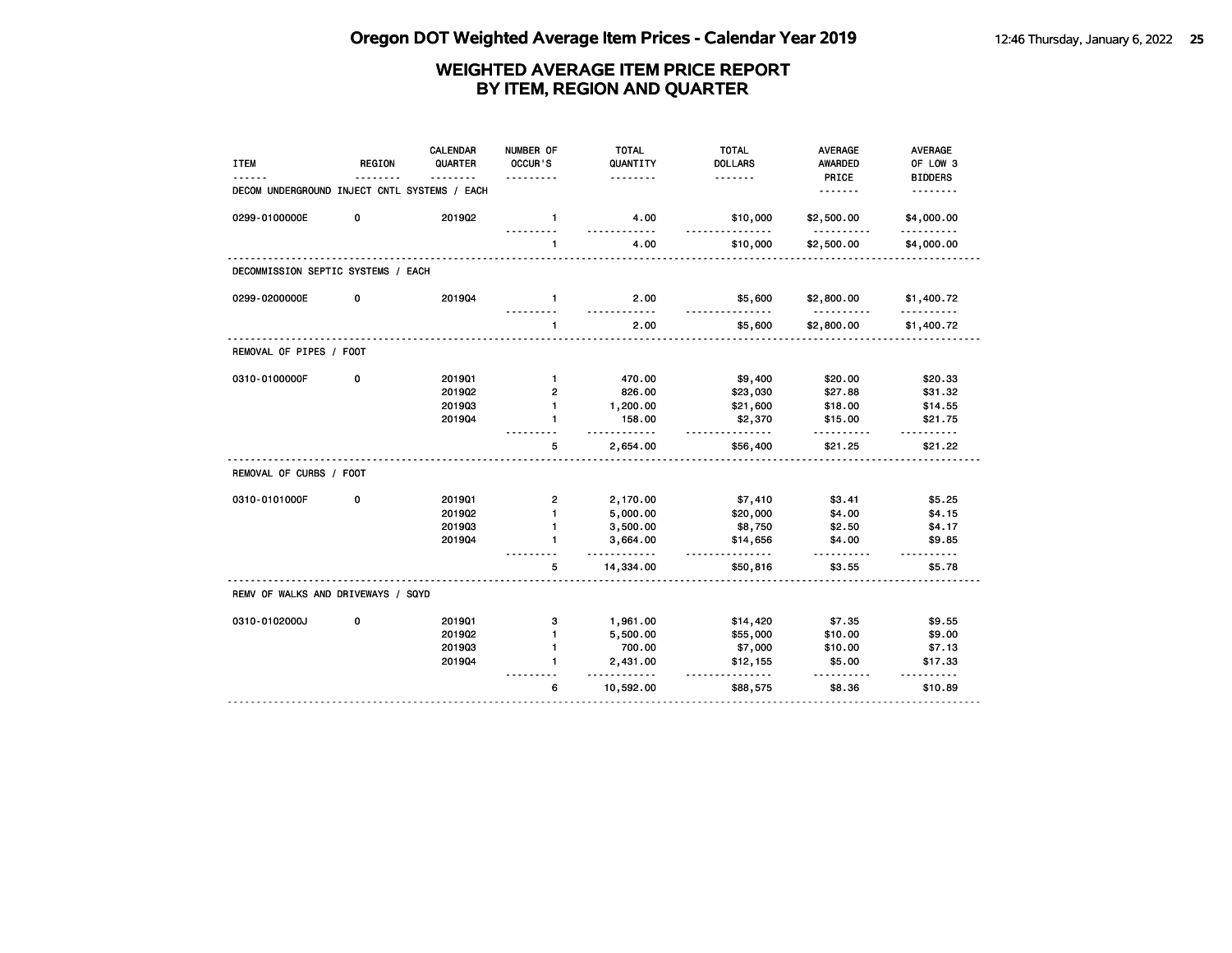| <b>ITEM</b>                  | <b>REGION</b> | <b>CALENDAR</b><br>QUARTER | NUMBER OF<br>OCCUR'S | <b>TOTAL</b><br>QUANTITY | <b>TOTAL</b><br><b>DOLLARS</b> | <b>AVERAGE</b><br>AWARDED | AVERAGE<br>OF LOW 3     |
|------------------------------|---------------|----------------------------|----------------------|--------------------------|--------------------------------|---------------------------|-------------------------|
|                              |               |                            |                      | .                        | .                              | PRICE                     | <b>BIDDERS</b>          |
| REMOVAL OF SURFACINGS / SQYD |               |                            |                      |                          |                                | <u>.</u>                  | .                       |
| 0310-0103000J                | 0             | 201901                     | $\mathbf{2}$         | 1,375.00                 | \$30,250                       | \$22.00                   | \$22.07                 |
|                              |               | 201902                     | $\mathbf{1}$         | 29,220.00                | \$496,740                      | \$17.00                   | \$19.33                 |
|                              |               | 201903                     | $\mathbf{1}$         | 4,110.00                 | \$102,750                      | \$25.00                   | \$25.17                 |
|                              |               | 201904                     | 2                    | 1,209.00<br>.            | \$6,655<br>.                   | \$5.50<br>.               | \$9.33                  |
|                              |               |                            | 6                    | 35,914.00                | \$636,395                      | \$17.72                   | \$19.77                 |
| REMOVAL OF INLETS / EACH     |               |                            |                      |                          |                                |                           |                         |
| 0310-0104000E                | 0             | 201901                     | $\mathbf{1}$         | 1.00                     | \$225                          | \$225.00                  | \$408.41                |
|                              |               | 201902                     | $\mathbf{1}$         | 18.00                    | \$10,800                       | \$600.00                  | \$487.50                |
|                              |               | 201903                     | $\mathbf{1}$         | 12.00                    | \$4,800                        | \$400.00                  | \$330.00                |
|                              |               | 201904                     | $\mathbf{1}$         | 1.00                     | \$700<br>$\cdots$              | \$700.00                  | \$860.11                |
|                              |               |                            | 4                    | 32.00                    | \$16,525                       | \$516.41                  | \$437.61                |
| REMOVAL OF MANHOLES / EACH   |               |                            |                      |                          |                                |                           |                         |
| 0310-0105000E                | 0             | 2019Q1                     | $\mathbf{1}$         | 2.00                     | \$1,000                        | \$500.00                  | \$766.67                |
|                              |               | 201903                     | $\mathbf{1}$         | 5.00<br>.                | \$2,500<br><u>.</u>            | \$500.00                  | \$640.00<br>$- - - - -$ |
|                              |               |                            | $\overline{2}$       | 7.00                     | \$3,500                        | \$500.00                  | \$676.19                |
| REMOVAL OF BARRIERS / FOOT   |               |                            |                      |                          |                                |                           |                         |
| 0310-0108000A                | 0             | 201902                     | $\mathbf{1}$         | 7,225.00                 | \$80,000                       | \$11.07                   | \$10.84                 |
|                              |               | 201903                     | $\mathbf{1}$         | 1,303.00                 | \$2,000                        | \$1.53                    | \$14.58                 |
|                              |               | 201904                     | $\overline{2}$       | 3,570.00<br>$- - - -$    | \$16,500<br>$- - -$            | \$4.62                    | \$6.38<br>-----         |
|                              |               |                            | 4                    | 12,098.00                | \$98,500                       | \$8.14                    | \$9.93                  |
| REMOVAL OF FENCES / FOOT     |               |                            |                      |                          |                                |                           |                         |
| 0310-0112000A                | 0             | 2019Q1                     | $\mathbf{1}$         | 300.00                   | \$3,000                        | \$10.00                   | \$7.22                  |
|                              |               | 2019Q2                     | $\mathbf{1}$         | 180.00                   | \$1,500                        | \$8.33                    | \$13.89                 |
|                              |               | 201903                     | $\mathbf{1}$         | 1,200.00                 | \$5,000                        | \$4.17                    | \$4.08                  |
|                              |               | 201904                     | $\overline{2}$       | 276.00                   | \$3,150                        | \$11.41                   | \$30.61                 |
|                              |               |                            | 5                    | $- - -$<br>1,956.00      | \$12,650                       | \$6.47                    | \$9.21                  |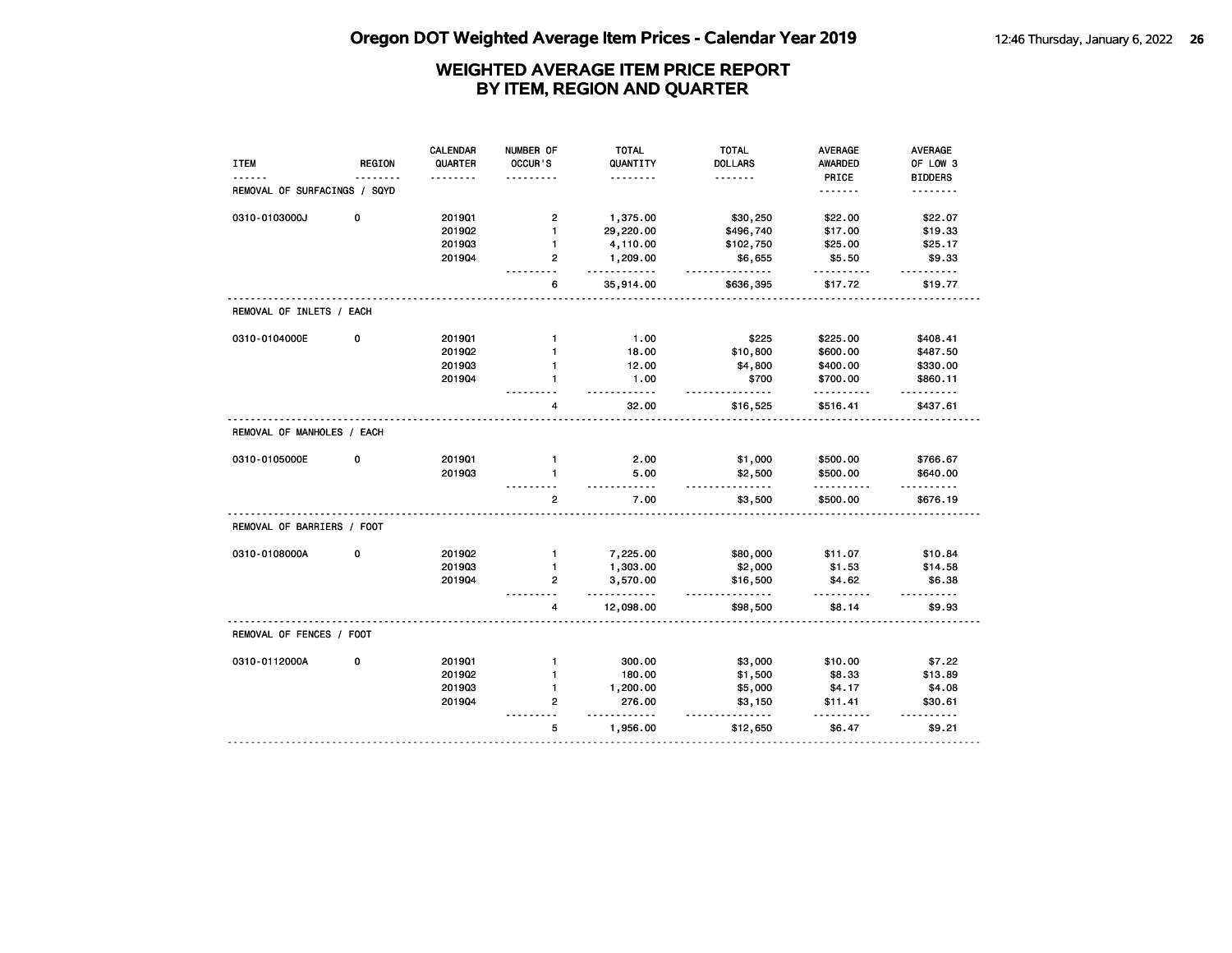| <b>ITEM</b>                   | <b>REGION</b> | <b>CALENDAR</b><br>QUARTER | NUMBER OF<br>OCCUR'S                     | <b>TOTAL</b><br>QUANTITY | <b>TOTAL</b><br><b>DOLLARS</b> | <b>AVERAGE</b><br><b>AWARDED</b> | AVERAGE<br>OF LOW 3 |
|-------------------------------|---------------|----------------------------|------------------------------------------|--------------------------|--------------------------------|----------------------------------|---------------------|
|                               |               |                            |                                          | .                        | <u>.</u>                       | PRICE                            | <b>BIDDERS</b>      |
| REMOVAL OF GUARDRAIL / FOOT   |               |                            |                                          |                          |                                | .                                | .                   |
| 0310-0113000A                 | 0             | 2019Q1                     | $\mathbf{1}$                             | 219.00                   | \$2,000                        | \$9.13                           | \$8.37              |
|                               |               | 201902                     | 3                                        | 25,052.00                | \$161,497                      | \$6.45                           | \$4.08              |
|                               |               | 201903                     | $\overline{2}$                           | 8,565.00                 | \$24,300                       | \$2.84                           | \$3.67              |
|                               |               | 201904                     | 6                                        | 3,538.00<br>.            | \$16,099<br><u>.</u>           | \$4.55<br>.                      | \$4.73<br>.         |
|                               |               |                            | 12                                       | 37,374.00                | \$203,895                      | \$5.46                           | \$4.07              |
| ASPH PVMNT SAW CUTTING / FOOT |               |                            |                                          |                          |                                |                                  |                     |
| 0310-0119000F                 | 0             | 201901                     | $\overline{\mathbf{c}}$                  | 5,350.00                 | \$9,200                        | \$1.72                           | \$2.54              |
|                               |               | 201902                     | 3                                        | 11,786.00                | \$47,778                       | \$4.05                           | \$3.08              |
|                               |               | 201903                     | $\overline{2}$                           | 635.00                   | \$1,801                        | \$2.84                           | \$3.10              |
|                               |               | 201904                     | $\mathbf{1}$                             | 5,950.00                 | \$11,900                       | \$2.00                           | \$6.33              |
|                               | CODE NOT      | 201902                     | $\mathbf{1}$                             | 3,110.00                 | \$12,440                       | \$4.00                           | \$4.00              |
|                               |               | 201903                     | $\mathbf{1}$                             | 2,300.00<br>.            | \$27,600<br>.                  | \$12.00                          | \$6.17              |
|                               |               |                            | 10                                       | 29, 131.00               | \$110,719                      | \$3.80                           | \$3.99              |
| CLEARING AND GRUBBING / ACRE  |               |                            |                                          |                          |                                |                                  |                     |
| 0320-0100000A                 | 0             | 201901                     | 4                                        | 4.00                     | \$48,705                       | \$12,176.25                      | \$17,362.92         |
|                               |               | 201902                     | 10                                       | 26.00                    | \$151,972                      | \$5,845.06                       | \$6,572.06          |
|                               |               | 201903                     | 4                                        | 15.00                    | \$206,686                      | \$13,779.04                      | \$16,106.59         |
|                               |               | 201904                     | з                                        | 8.00                     | \$220,000                      | \$27,500.00                      | \$23,414.05         |
|                               | CODE NOT      | 201903                     | $\mathbf{1}$<br>$\overline{\phantom{a}}$ | 1.00<br>$- - - - -$      | \$10,000                       | \$10,000.00<br>.                 | \$6,244.44<br>.     |
|                               |               |                            | 22                                       | 54.00                    | \$637,362                      | \$11,803.00                      | \$12,508.91         |
| CLEARING AND GRUBBING / ACRE  |               |                            |                                          |                          |                                |                                  |                     |
| 0320-0100000R                 | 0             | 2019Q1                     | 1                                        |                          |                                |                                  |                     |
|                               |               | 201904                     | $\overline{2}$                           | 5.00                     | \$21,335                       | \$4,267.00                       | \$8,155.67          |
|                               | CODE NOT      | 2019Q2                     | $\mathbf{1}$                             | 1.00                     | \$10,000                       | \$10,000.00                      | \$10,000.00<br>.    |
|                               |               |                            | 4                                        | 6.00                     | \$31,335                       | \$5,222.50                       |                     |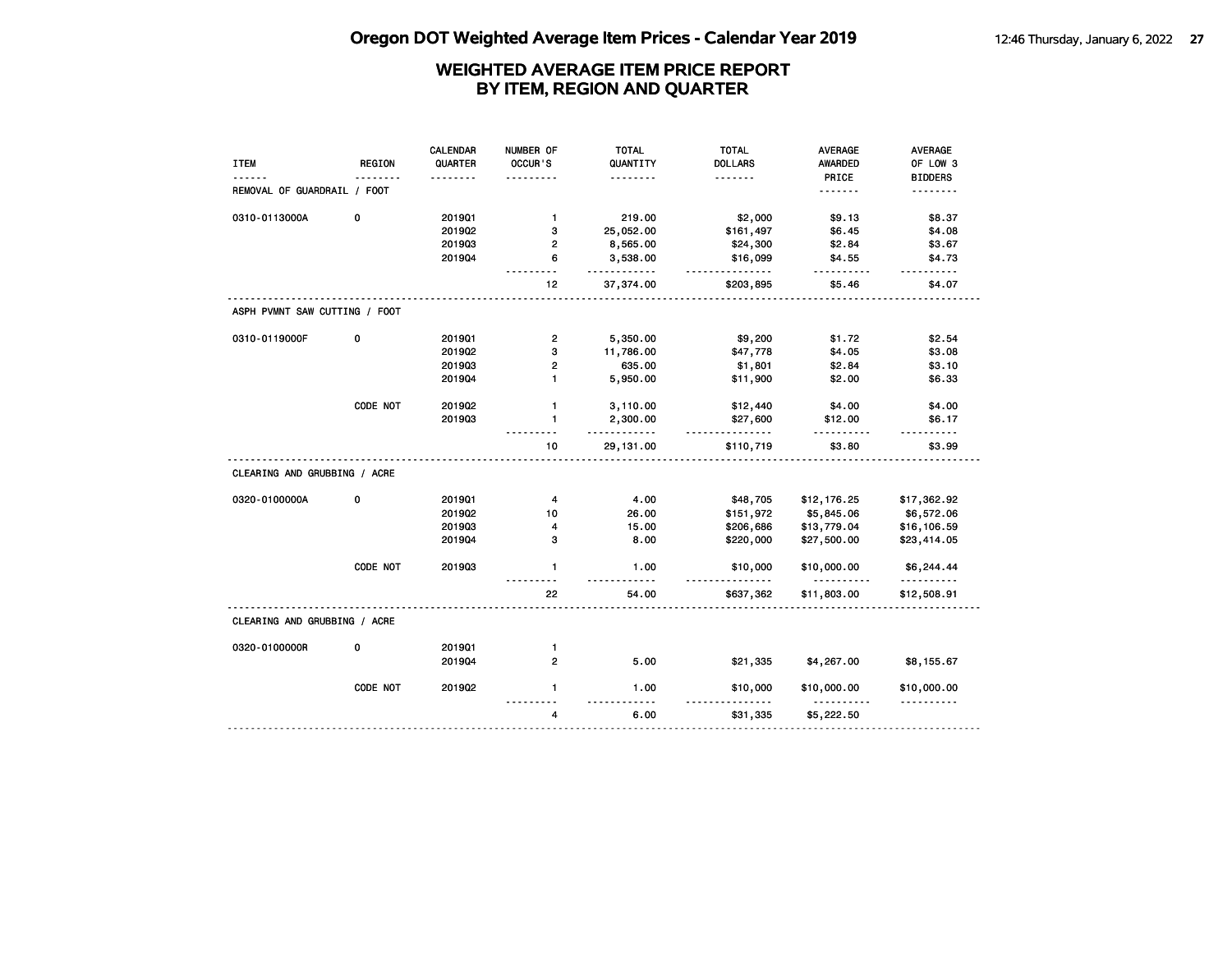| <b>ITEM</b>                  | <b>REGION</b> | <b>CALENDAR</b><br>QUARTER | NUMBER OF<br>OCCUR'S    | <b>TOTAL</b><br>QUANTITY<br>. | <b>TOTAL</b><br><b>DOLLARS</b><br><u>.</u> | <b>AVERAGE</b><br><b>AWARDED</b><br>PRICE | AVERAGE<br>OF LOW 3<br><b>BIDDERS</b> |
|------------------------------|---------------|----------------------------|-------------------------|-------------------------------|--------------------------------------------|-------------------------------------------|---------------------------------------|
| DITCH EXCAVATION / CUYD      |               |                            |                         |                               |                                            | <u>.</u>                                  | .                                     |
| 0330-0101000K                | 0             | 201904                     | 3                       | 194.00<br><u>.</u>            | \$8,687<br>.                               | \$44.78                                   | \$47.73<br>.                          |
|                              |               |                            | 3                       | 194.00                        | \$8,687                                    | \$44.78                                   | \$47.73                               |
| FOUNDATION EXCAVATION / CUYD |               |                            |                         |                               |                                            |                                           |                                       |
| 0330-0102000K                | 0             | 201903                     | $\mathbf{1}$            | 1,778.00<br>.                 | \$50,797                                   | \$28.57                                   | \$30.02                               |
|                              |               |                            | $\mathbf{1}$            | 1,778.00                      | \$50,797                                   | \$28.57                                   | \$30.02                               |
| TOE TRENCH EXCAVATION / CUYD |               |                            |                         |                               |                                            |                                           |                                       |
| 0330-0103000K                | 0             | 201903                     | $\mathbf{1}$            | 120.00                        | \$4,697                                    | \$39.14                                   | \$30.21                               |
|                              |               | 201904                     | $\mathbf{1}$            | 63.00<br>.                    | \$4,410<br>.                               | \$70.00<br>.                              | \$72.00<br>.                          |
|                              |               |                            | $\overline{2}$          | 183.00                        | \$9,107                                    | \$49.76                                   | \$44.60                               |
| GENERAL EXCAVATION / CUYD    |               |                            |                         |                               |                                            |                                           |                                       |
| 0330-0105000K                | 0             | 2019Q1                     | $\overline{7}$          | 23,455.00                     | \$518,137                                  | \$22.09                                   | \$22.72                               |
|                              |               | 201902                     | 9                       | 114,667.00                    | \$1,702,972                                | \$14.85                                   | \$17.59                               |
|                              |               | 201903                     | 4                       | 20,118.00                     | \$302,947                                  | \$15.06                                   | \$17.70                               |
|                              |               | 201904                     | 6                       | 32,685.00                     | \$583,137                                  | \$17.84                                   | \$16.58                               |
|                              | CODE NOT      | 201902                     | 4                       | 790.00                        | \$73,500                                   | \$93.04                                   | \$93.04                               |
|                              |               | 201903                     | $\mathbf{1}$            | 1,411.00<br>.                 | \$59,262<br>.                              | \$42.00<br>.                              | \$37.33<br>.                          |
|                              |               |                            | 31                      | 193, 126.00                   | \$3,239,955                                | \$16.78                                   | \$18.51                               |
| EMBANKMENT IN PLACE / CUYD   |               |                            |                         |                               |                                            |                                           |                                       |
| 0330-0123000K                | 0             | 201902                     | $\overline{\mathbf{c}}$ | 4,850.00                      | \$213,100                                  | \$43.94                                   | \$38.36                               |
|                              |               | 201903                     | $\overline{2}$          | 74,240.00                     | \$1,136,164                                | \$15.30                                   | \$15.48                               |
|                              |               | 201904                     | $\mathbf{1}$            | 107,000.00                    | \$1,444,500                                | \$13.50                                   | \$17.10                               |
|                              | CODE NOT      | 2019Q2                     | $\blacksquare$          | 321.00<br>.                   | \$12,840                                   | \$40.00                                   | \$40.00<br><u>.</u>                   |
|                              |               |                            | 6                       | 186,411.00                    | \$2,806,604                                | \$15.06                                   | \$17.05                               |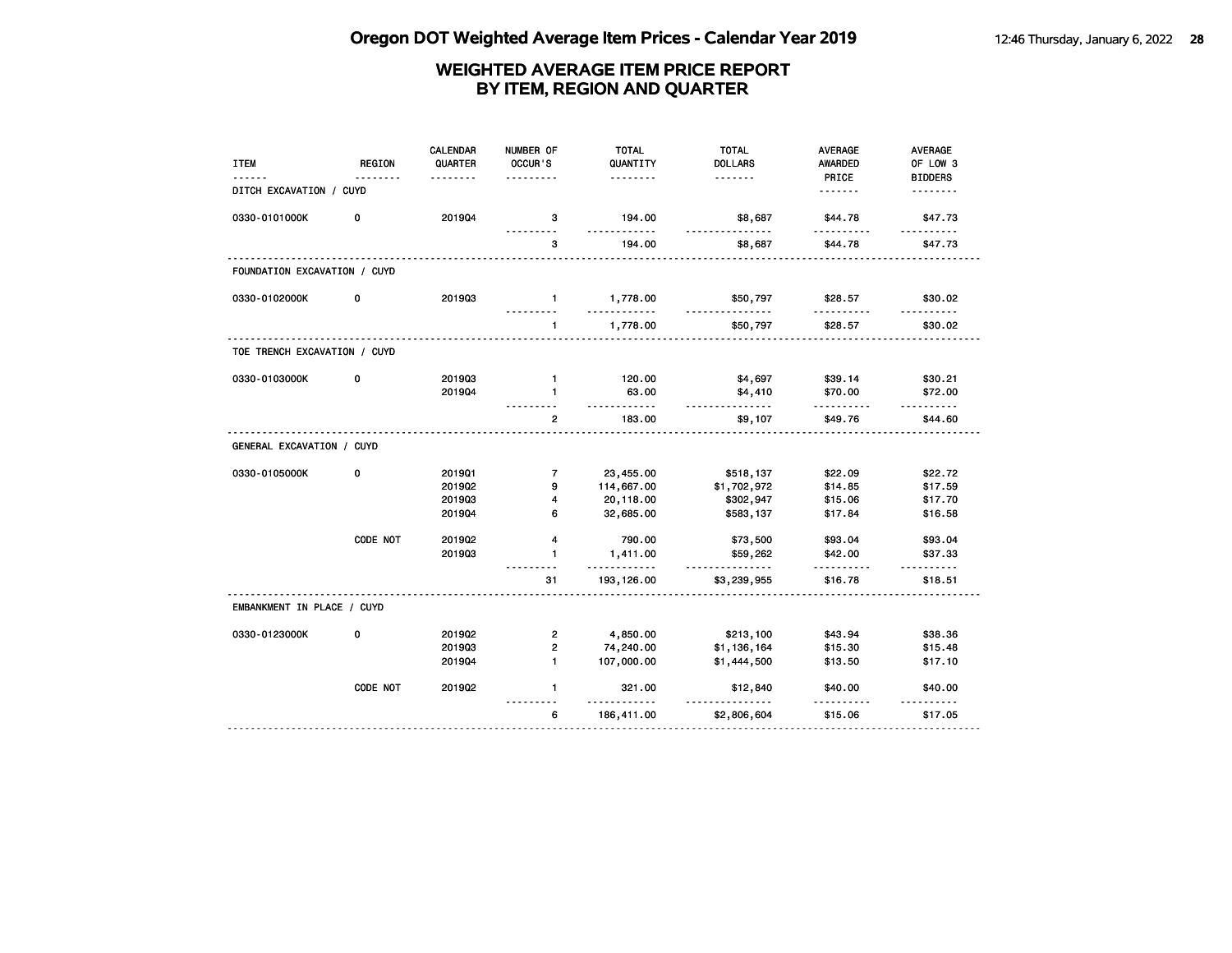|                                       |               | <b>CALENDAR</b> | NUMBER OF         | <b>TOTAL</b>         | <b>TOTAL</b>          | <b>AVERAGE</b> | <b>AVERAGE</b>      |
|---------------------------------------|---------------|-----------------|-------------------|----------------------|-----------------------|----------------|---------------------|
| <b>ITEM</b>                           | <b>REGION</b> | QUARTER         | OCCUR'S           | QUANTITY             | <b>DOLLARS</b>        | <b>AWARDED</b> | OF LOW 3            |
|                                       | .             |                 |                   | .                    | <u>.</u>              | PRICE          | <b>BIDDERS</b>      |
| STONE EMBANKMENT / CUYD               |               |                 |                   |                      |                       | <u>.</u>       | <u>.</u>            |
| 0330-0126000K                         | 0             | 201901          | з                 | 1,344.00             | \$69,560              | \$51.76        | \$46.64             |
|                                       |               | 201902          | 3                 | 4,140.00             | \$141,529             | \$34.19        | \$37.17             |
|                                       |               | 201903          | 4                 | 4,530.00             | \$166,423             | \$36.74        | \$39.60             |
|                                       |               | 201904          | $\overline{2}$    | 490.00<br><u>.</u>   | \$20,150<br>.         | \$41.12        | \$46.12             |
|                                       |               |                 | 12                | 10,504.00            | \$397,662             | \$37.86        | \$39.85             |
| 6 INCH SUBGRADE STABILIZATION / SQYD  |               |                 |                   |                      |                       |                |                     |
| 0331-0104000J                         | 0             | 2019Q2          | $\mathbf{1}$<br>. | 7,860.00<br>.        | \$62,880<br><u>.</u>  | \$8.00<br>.    | \$9.95              |
|                                       |               |                 | 1                 | 7,860.00             | \$62,880              | \$8.00         | \$9.95              |
| 12 INCH SUBGRADE STABILIZATION / SQYD |               |                 |                   |                      |                       |                |                     |
| 0331-0106000J                         | 0             | 201902          | $\mathbf{1}$      | 777.00               | \$15,540              | \$20.00        | \$23.33             |
|                                       | CODE NOT      | 201903          | $\mathbf{1}$      | 1,700.00             | \$34,000              | \$20.00<br>.   | \$14.67             |
|                                       |               |                 | $\overline{2}$    | 2,477.00             | \$49,540              | \$20.00        | \$17.39             |
| 18 INCH SUBGRADE STABILIZATION / SQYD |               |                 |                   |                      |                       |                |                     |
| 0331-0109000J                         | 0             | 201901          | 3                 | 3,528.00             | \$97,130              | \$27.53        | \$27.96             |
|                                       |               | 201902          | $\blacksquare$    | 880.00               | \$39,600              | \$45.00        | \$49.67             |
|                                       |               | 201903          | $\overline{2}$    | 3,755.00             | \$89,262              | \$23.77        | \$29.21             |
|                                       |               | 201904          | $\mathbf{1}$      | 7,300.00<br><u>.</u> | \$281,050<br><u>.</u> | \$38.50        | \$31.60<br>.        |
|                                       |               |                 | $\overline{7}$    | 15,463.00            | \$507,042             | \$32.79        | \$31.22             |
| 24 INCH SUBGRADE STABILIZATION / SQYD |               |                 |                   |                      |                       |                |                     |
| 0331-0112000J                         | 0             | 201902          | $\mathbf{1}$      | 155.00               | \$6,200               | \$40.00        | \$42.33             |
|                                       |               | 201904          | $\overline{2}$    | 9,339.00<br><u>.</u> | \$283,275<br>.        | \$30.33        | \$33.70<br><u>.</u> |
|                                       |               |                 | 3                 | 9,494.00             | \$289,475             | .<br>\$30.49   | \$33.84             |
|                                       |               |                 |                   |                      |                       |                |                     |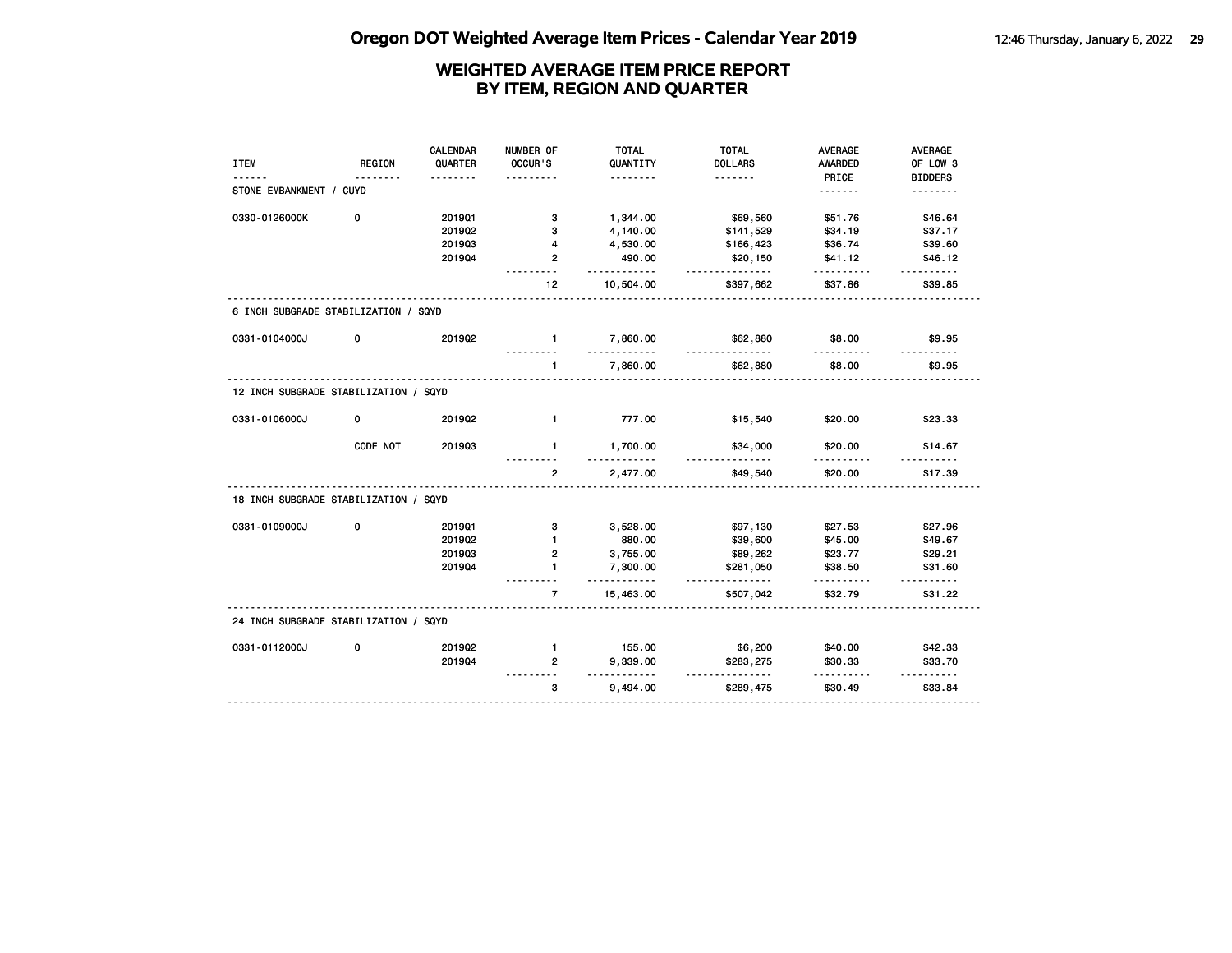| <b>ITEM</b>                           | <b>REGION</b> | <b>CALENDAR</b><br>QUARTER | NUMBER OF<br>OCCUR'S<br>. | <b>TOTAL</b><br>QUANTITY | <b>TOTAL</b><br><b>DOLLARS</b> | <b>AVERAGE</b><br><b>AWARDED</b> | <b>AVERAGE</b><br>OF LOW 3 |
|---------------------------------------|---------------|----------------------------|---------------------------|--------------------------|--------------------------------|----------------------------------|----------------------------|
| 36 INCH SUBGRADE STABILIZATION / SQYD |               | <u>.</u>                   |                           | .                        | <u>.</u>                       | PRICE<br>                        | <b>BIDDERS</b><br>-------- |
| 0331-0115000J                         | 0             | 201903                     | $\mathbf{1}$              | 1,965.00                 | \$80,565                       | \$41.00                          | \$42.00                    |
|                                       |               |                            | .<br>$\mathbf{1}$         | .<br>1,965.00            | <u>.</u><br>\$80,565           | $- - - - - -$<br>\$41.00         | <u>.</u><br>\$42.00        |
| PREPARATION OF SHOULDERS / MILE       |               |                            |                           |                          |                                |                                  |                            |
| 0334-0100000A                         | 0             | 201903                     | $\mathbf{1}$              |                          |                                |                                  |                            |
|                                       |               | 201904                     | $\mathbf{1}$              |                          |                                |                                  |                            |
|                                       |               |                            | $\mathbf{2}$              | 0.00                     | \$0                            |                                  |                            |
| WATERING / MGAL                       |               |                            |                           |                          |                                |                                  |                            |
| 0340-01000000                         | 0             | 201902                     | $\mathbf{1}$              | 23.00                    | \$98                           | \$4.24                           | \$62.75                    |
|                                       |               |                            | $\mathbf{1}$              | 23.00                    | \$98                           | \$4.24                           | \$62.75                    |
| DRAINAGE GEOTEXTILE, TYPE 1 / SQYD    |               |                            |                           |                          |                                |                                  |                            |
| 0350-0100000J                         | 0             | 201901                     | $\mathbf{1}$<br>.         | 410.00<br><u>.</u>       | \$820<br><u>.</u>              | \$2.00<br>.                      | \$2.00<br><u>.</u>         |
|                                       |               |                            | $\blacktriangleleft$      | 410.00                   | \$820                          | \$2.00                           | \$2.00                     |
| DRAINAGE GEOTEXTILE, TYPE 2 / SQYD    |               |                            |                           |                          |                                |                                  |                            |
| 0350-0101000J                         | 0             | 201901                     | $\mathbf{1}$              | 2,200.00                 | \$4,400                        | \$2.00                           | \$1.48                     |
|                                       |               | 2019Q2                     | $\mathbf{1}$              | 286.00                   | \$1,058                        | \$3.70                           | \$2.43                     |
|                                       |               | 201903                     | з                         | 3,047.00                 | \$6,899                        | \$2.26                           | \$1.66                     |
|                                       |               | 201904                     | $\mathbf{1}$<br>.         | 15.00<br>.               | \$120<br>-----                 | \$8.00<br>.                      | \$9.83<br>.                |
|                                       |               |                            | 6                         | 5,548.00                 | \$12,478                       | \$2.25                           | \$1.65                     |
| RIPRAP GEOTEXTILE, TYPE 1 / SQYD      |               |                            |                           |                          |                                |                                  |                            |
| 0350-0103000J                         | 0             | 201901                     | $\mathbf{1}$              | 70.00                    | \$210                          | \$3.00                           | \$3.33                     |
|                                       |               | 2019Q2                     | з                         | 61.00                    | \$850                          | \$13.93                          | \$15.44                    |
|                                       |               | 201903                     | $\mathbf{1}$              | 6.00                     | \$90                           | \$15.00                          | \$15.17                    |

(item continued)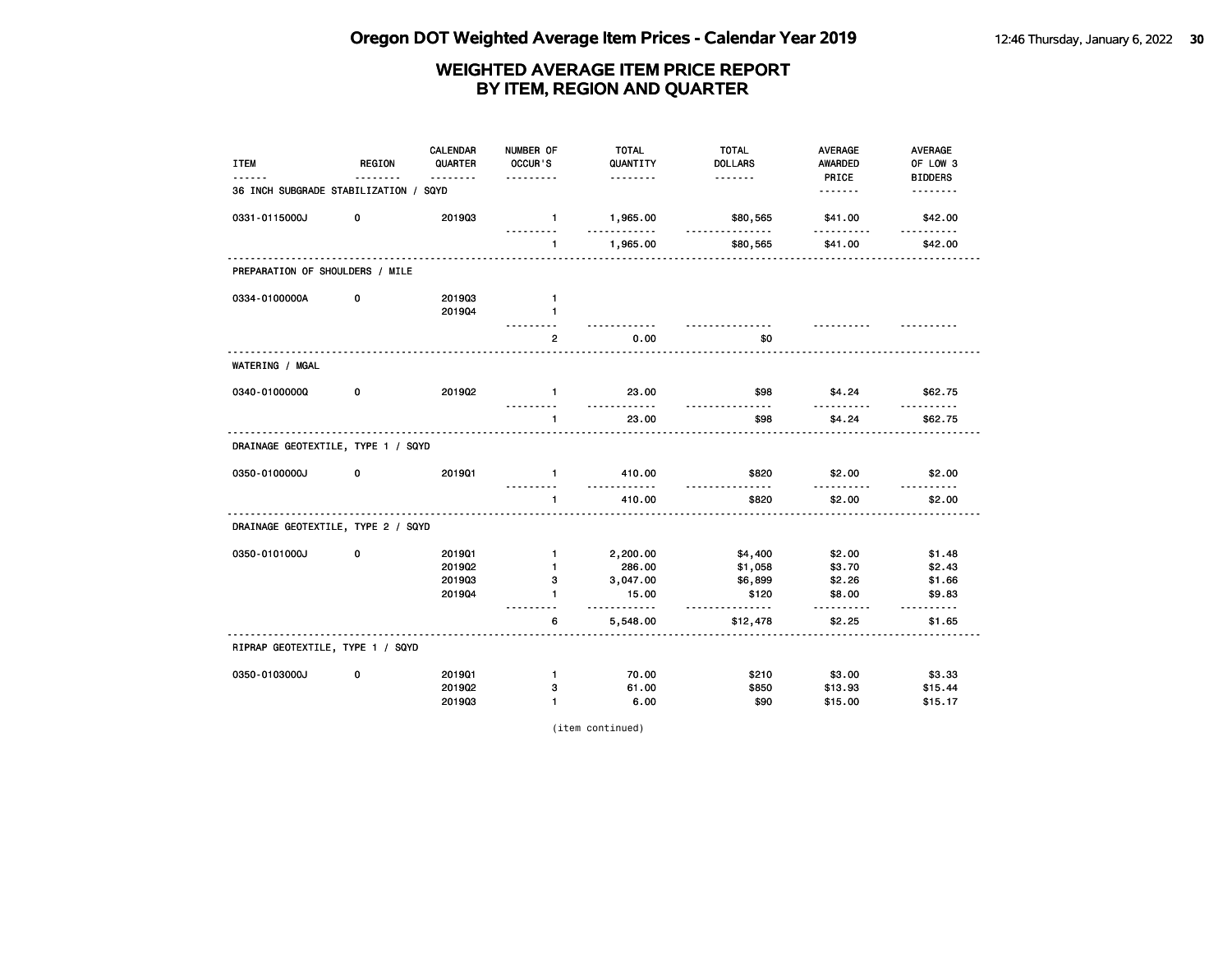| <b>ITEM</b>                      | <b>REGION</b> | <b>CALENDAR</b><br>QUARTER | NUMBER OF<br>OCCUR'S     | <b>TOTAL</b><br>QUANTITY | <b>TOTAL</b><br><b>DOLLARS</b> | <b>AVERAGE</b><br><b>AWARDED</b> | <b>AVERAGE</b><br>OF LOW 3 |
|----------------------------------|---------------|----------------------------|--------------------------|--------------------------|--------------------------------|----------------------------------|----------------------------|
| RIPRAP GEOTEXTILE, TYPE 1 / SQYD |               | .                          | .                        | .                        | <u>.</u>                       | PRICE<br>.                       | <b>BIDDERS</b>             |
| 0350-0103000J                    | 0             | 201904                     | $\overline{2}$           | 133.00<br><u>.</u>       | \$492                          | \$3.70                           | \$4.83                     |
|                                  |               |                            | $\overline{7}$           | 270.00                   | \$1,642                        | \$6.08                           | \$7.07                     |
| RIPRAP GEOTEXTILE, TYPE 2 / SQYD |               |                            |                          |                          |                                |                                  |                            |
| 0350-0104000J                    | 0             | 201901                     | $\mathbf{1}$             | 50.00                    | \$525                          | \$10.50                          | \$7.97                     |
|                                  |               | 201904                     | $\overline{2}$           | 810.00<br>.              | \$1,433<br><u>.</u>            | \$1.77                           | \$1.84                     |
|                                  |               |                            | з                        | 860.00                   | \$1,958                        | \$2.28                           | \$2.20                     |
| SUBGRADE GEOTEXTILE / SQYD       |               |                            |                          |                          |                                |                                  |                            |
| 0350-0105000J                    | 0             | 201901                     | 4                        | 12,437.00                | \$12,983                       | \$1.04                           | \$1.23                     |
|                                  |               | 201902                     | 6                        | 93,812.00                | \$94,479                       | \$1.01                           | \$0.97                     |
|                                  |               | 201903                     | 5                        | 67,763.00                | \$79,438                       | \$1.17                           | \$1.12                     |
|                                  |               | 201904                     | 5                        | 25,515.00                | \$33,905                       | \$1.33                           | \$1.37                     |
|                                  | CODE NOT      | 2019Q2                     | $\mathbf{1}$             | 241.00                   | \$1,205                        | \$5.00                           | \$5.00                     |
|                                  |               | 201903                     | $\mathbf{1}$             | 2,500.00                 | \$3,125                        | \$1.25                           | \$1.08                     |
|                                  |               | 201904                     | 1                        | 220.00<br><u>.</u>       | \$4,400<br>.                   | \$20.00                          | \$12.50                    |
|                                  |               |                            | 23                       | 202,488.00               | \$229,534                      | \$1.13                           | \$1.11                     |
| FINISHING ROADBEDS / SQYD        |               |                            |                          |                          |                                |                                  |                            |
| 0370-0100000A                    | 0             | 201901                     | $\mathbf{1}$<br><u>.</u> | 4,500.00                 | \$8,000<br>.                   | \$1.78                           | \$2.28                     |
|                                  |               |                            | $\mathbf{1}$             | .<br>4,500.00            | \$8,000                        | <u>.</u><br>\$1.78               | \$2.28                     |
| OBLITERATING SURFACINGS / SQFT   |               |                            |                          |                          |                                |                                  |                            |
| 0370-0101000A                    | 0             | 201904                     | $\overline{2}$           | 30,800.00                | \$30,000                       | \$0.97                           | \$4.36                     |
|                                  |               |                            | $\overline{2}$           | 30,800.00                | \$30,000                       | \$0.97                           | \$4.36                     |
|                                  |               |                            |                          |                          |                                |                                  |                            |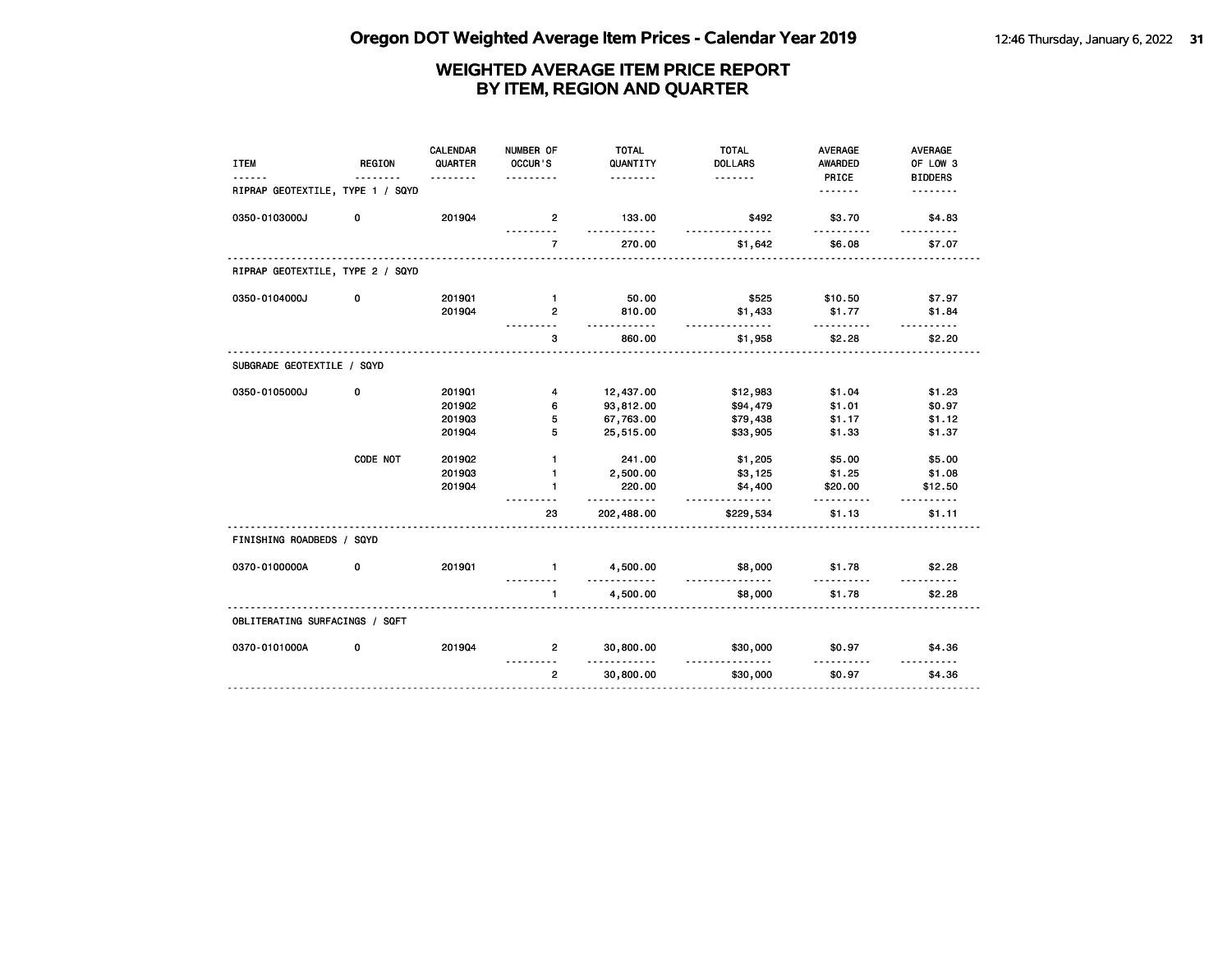| <b>ITEM</b><br>------          | <b>REGION</b><br>. | <b>CALENDAR</b><br>QUARTER<br>. | NUMBER OF<br>OCCUR'S      | <b>TOTAL</b><br>QUANTITY<br><u>.</u> | <b>TOTAL</b><br><b>DOLLARS</b> | <b>AVERAGE</b><br><b>AWARDED</b> | AVERAGE<br>OF LOW 3        |
|--------------------------------|--------------------|---------------------------------|---------------------------|--------------------------------------|--------------------------------|----------------------------------|----------------------------|
| FILTER BLANKET / SQYD          |                    |                                 |                           |                                      |                                | PRICE<br>.                       | <b>BIDDERS</b><br><u>.</u> |
| 0390-0101000J                  | 0                  | 201904                          | $\overline{2}$            | 2,037.00                             | \$23,670<br><u>.</u>           | \$11.62                          | \$14.51                    |
|                                |                    |                                 | $\overline{2}$            | 2,037.00                             | \$23,670                       | \$11.62                          | \$14.51                    |
| RIPRAP BACKING / SQYD          |                    |                                 |                           |                                      |                                |                                  |                            |
| 0390-0104000J                  | 0                  | 201904                          | $\mathbf{1}$              | 280.00<br>.                          | \$1,120<br><u>.</u>            | \$4.00<br>.                      | \$14.33<br>.               |
|                                |                    |                                 | $\mathbf{1}$              | 280.00                               | \$1,120                        | \$4.00                           | \$14.33                    |
| LOOSE RIPRAP, CLASS 50 / CUYD  |                    |                                 |                           |                                      |                                |                                  |                            |
| 0390-0105000K                  | 0                  | 201901                          | $\overline{2}$            | 27.00                                | \$2,668                        | \$98.80                          | \$95.43                    |
|                                |                    | 201902                          | 3                         | 67.00                                | \$6,500                        | \$97.01                          | \$110.77                   |
|                                |                    | 201903                          | $\overline{4}$            | 118.00                               | \$9,380                        | \$79.49                          | \$93.06                    |
|                                |                    | 201904                          | 4                         | 118.00<br><u>.</u>                   | \$14,140<br><u>.</u>           | \$119.83                         | \$120.81                   |
|                                |                    |                                 | 13                        | 330.00                               | \$32,688                       | \$99.05                          | \$106.77                   |
| LOOSE RIPRAP, CLASS 50 / TON   |                    |                                 |                           |                                      |                                |                                  |                            |
| 0390-0105000M                  | 0                  | 201901                          | $\mathbf{1}$              | 23.00                                | \$1,955                        | \$85.00                          | \$81.67                    |
|                                |                    |                                 | $\mathbf{1}$              | 23.00                                | \$1,955                        | \$85.00                          | \$81.67                    |
| LOOSE RIPRAP, CLASS 100 / CUYD |                    |                                 |                           |                                      |                                |                                  |                            |
| 0390-0108000K                  | 0                  | 201903                          | $\mathbf{1}$              | 410.00                               | \$26,101                       | \$63.66                          | \$77.22                    |
|                                |                    | 201904                          | з                         | 220.00<br><u>.</u>                   | \$22,600<br>.                  | \$102.73                         | \$108.72<br>.              |
|                                |                    |                                 | 4                         | 630.00                               | \$48,701                       | \$77.30                          | \$88.22                    |
| LOOSE RIPRAP, CLASS 200 / CUYD |                    |                                 |                           |                                      |                                |                                  |                            |
| 0390-0111000K                  | 0                  | 201901                          | $\overline{2}$            | 750.00                               | \$49,425                       | \$65.90                          | \$62.16                    |
|                                |                    | 201903                          | $\blacksquare$<br>$- - -$ | 1,190.00<br>.                        | \$65,450<br><u>.</u>           | \$55.00<br>.                     | \$56.00<br>.               |
|                                |                    |                                 | 3                         | 1,940.00                             | \$114,875                      | \$59.21                          | \$58.38                    |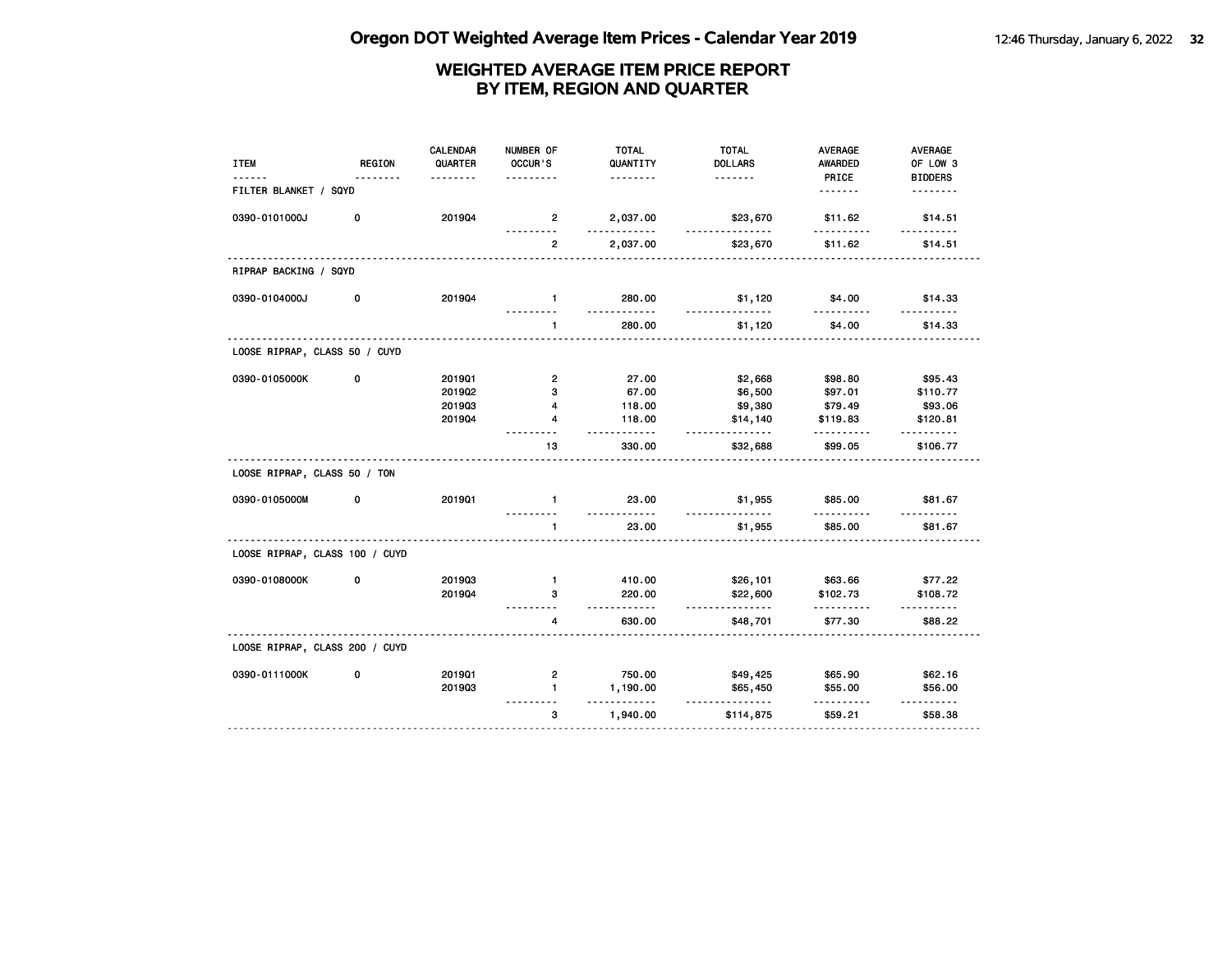| <b>ITEM</b>                      | <b>REGION</b> | <b>CALENDAR</b><br>QUARTER<br><u>.</u> | NUMBER OF<br>OCCUR'S | <b>TOTAL</b><br>QUANTITY<br>.      | <b>TOTAL</b><br><b>DOLLARS</b><br>. | <b>AVERAGE</b><br><b>AWARDED</b><br>PRICE | AVERAGE<br>OF LOW 3<br><b>BIDDERS</b> |
|----------------------------------|---------------|----------------------------------------|----------------------|------------------------------------|-------------------------------------|-------------------------------------------|---------------------------------------|
| LOOSE RIPRAP, CLASS 700 / CUYD   |               |                                        |                      |                                    |                                     | <u>.</u>                                  | .                                     |
| 0390-0114000K                    | 0             | 201904                                 | $\overline{2}$       | 3,036.00                           | \$148,612                           | \$48.95                                   | \$74.67                               |
|                                  |               |                                        | $\overline{2}$       | 3,036.00                           | \$148,612                           | \$48.95                                   | \$74.67                               |
| KEYED RIPRAP, CLASS 100 / CUYD   |               |                                        |                      |                                    |                                     |                                           |                                       |
| 0390-0131000K                    | 0             | 2019Q1                                 | $\mathbf{1}$         | 60.00                              | \$6,000                             | \$100.00                                  | \$115.00                              |
|                                  |               |                                        | $\mathbf{1}$         | 60.00                              | \$6,000                             | \$100.00                                  | \$115.00                              |
| RIPRAP BASINS / EACH             |               |                                        |                      |                                    |                                     |                                           |                                       |
| 0390-0139000E                    | 0             | 2019Q2                                 | $\overline{2}$       | 3.00                               | \$2,500                             | \$833.33                                  | \$1,527.78                            |
|                                  |               | 201904                                 | $\mathbf{1}$         | 2.00<br>-----                      | \$1,800<br><u>.</u>                 | \$900.00                                  | \$1,105.86<br>.                       |
|                                  |               |                                        | з                    | 5.00                               | \$4,300                             | \$860.00                                  | \$1,359.01                            |
| ROCK EXCAVATION / CUYD           |               |                                        |                      |                                    |                                     |                                           |                                       |
| 0405-0100000K                    | 0             | 201901                                 | $\blacksquare$       | 280.00<br><u>.</u>                 | \$8,400<br><u>.</u>                 | \$30.00                                   | \$72.00                               |
|                                  |               |                                        | $\mathbf{1}$         | 280.00                             | \$8,400                             | \$30.00                                   | \$72.00                               |
| TRENCH FOUNDATION / CUYD         |               |                                        |                      |                                    |                                     |                                           |                                       |
| 0405-0106000K                    | 0             | 201904                                 | $\mathbf{1}$         | 390.00<br>$\overline{\phantom{a}}$ | \$17,550<br>-----                   | \$45.00                                   | \$21.67                               |
|                                  |               |                                        | $\mathbf{1}$         | 390.00                             | \$17,550                            | \$45.00                                   | \$21.67                               |
| MAINLINE VIDEO INSPECTION / FOOT |               |                                        |                      |                                    |                                     |                                           |                                       |
| 0415-0100000F                    | 0             | 201901                                 | 5                    | 2,159.00                           | \$10,942                            | \$5.07                                    | \$4.53                                |
|                                  |               | 201902                                 | 5                    | 13,504.00                          | \$46,726                            | \$3.46                                    | \$3.99                                |
|                                  |               | 201903                                 | 5                    | 9,250.00                           | \$45,127                            | \$4.88                                    | \$4.84                                |
|                                  |               | 201904                                 | 6                    | 3,764.00                           | \$14,095                            | \$3.74                                    | \$4.73                                |
|                                  | CODE NOT      | 2019Q2                                 | $\mathbf{1}$         | 988.00<br>$\sim$ $\sim$            | \$4,940                             | \$5.00                                    | \$5.00                                |
|                                  |               |                                        | 22                   | 29,665.00                          | \$121,830                           | \$4.11                                    | \$4.42                                |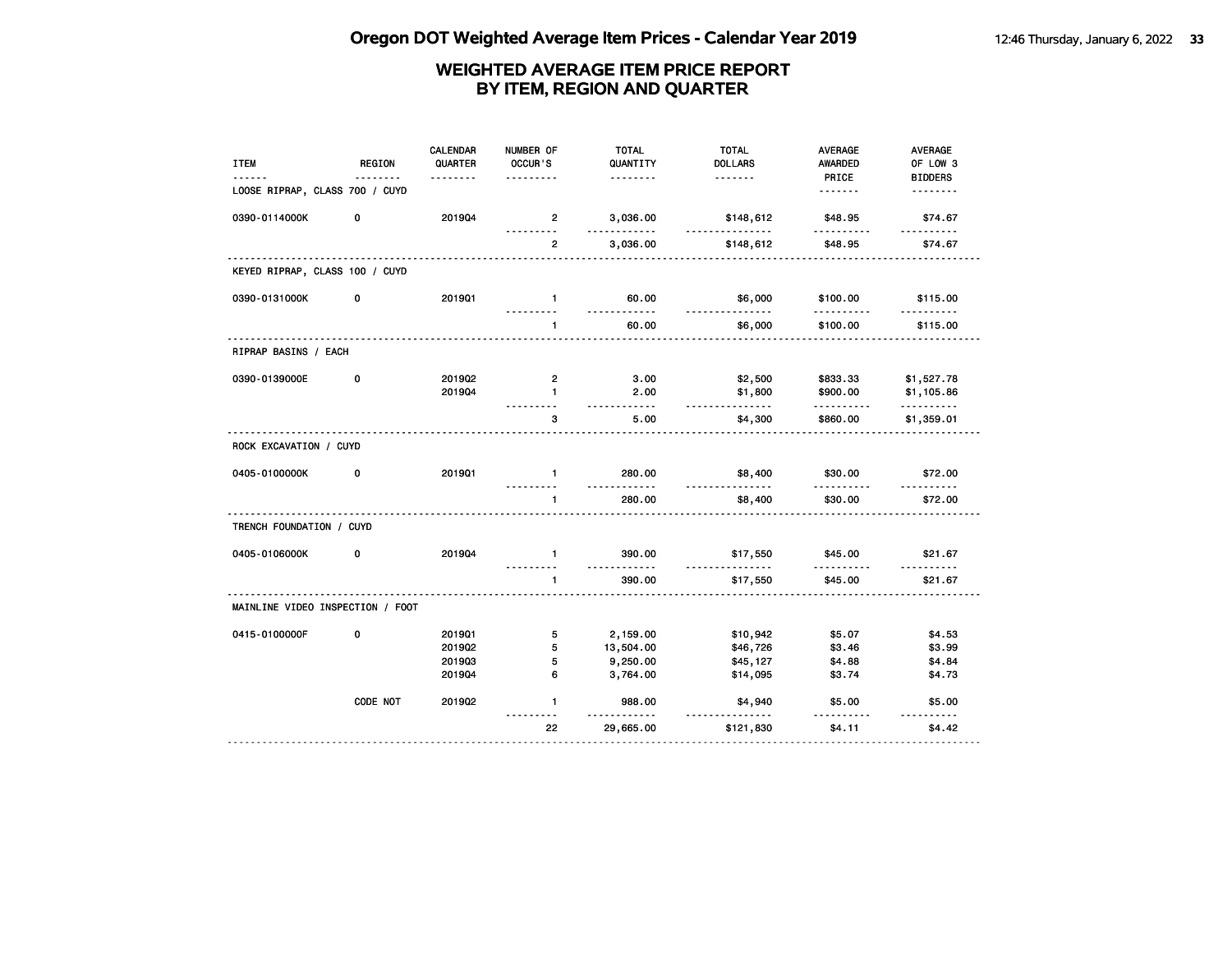| <b>ITEM</b>                                   | <b>REGION</b> | <b>CALENDAR</b><br>QUARTER<br><u>.</u> | NUMBER OF<br>OCCUR'S<br>. | <b>TOTAL</b><br>QUANTITY<br><u>.</u> | <b>TOTAL</b><br><b>DOLLARS</b><br>. | <b>AVERAGE</b><br><b>AWARDED</b><br>PRICE | AVERAGE<br>OF LOW 3<br><b>BIDDERS</b> |
|-----------------------------------------------|---------------|----------------------------------------|---------------------------|--------------------------------------|-------------------------------------|-------------------------------------------|---------------------------------------|
| SERVICE LINE VIDEO INSP, LAUNCH CAMERA / EACH |               |                                        |                           |                                      |                                     | <u>.</u>                                  | .                                     |
| 0415-0200000E                                 | CODE NOT      | 2019Q2                                 | $\mathbf{1}$              | 6.00<br>.                            | \$1,800<br><u>.</u>                 | \$300.00<br>.                             | \$300.00                              |
|                                               |               |                                        | $\mathbf{1}$              | 6.00                                 | \$1,800                             | \$300.00                                  | \$300.00                              |
| SERVICE LINE VIDEO INSP, PUSH CAMERA / EACH   |               |                                        |                           |                                      |                                     |                                           |                                       |
| 0415-0300000E                                 | 0             | 2019Q2                                 | $\mathbf{1}$              | 17.00                                | \$5,100<br><u>.</u>                 | \$300.00                                  | \$255.00                              |
|                                               |               |                                        | $\blacksquare$            | 17.00                                | \$5,100                             | \$300.00                                  | \$255.00                              |
| 4 INCH DRAIN PIPE / FOOT                      |               |                                        |                           |                                      |                                     |                                           |                                       |
| 0430-0100040F                                 | 0             | 201901                                 | $\mathbf{1}$              | 220.00<br><u>.</u>                   | \$3,520<br><u>.</u>                 | \$16.00<br>.                              | \$37.33<br><u>.</u>                   |
|                                               |               |                                        | 1                         | 220.00                               | \$3,520                             | \$16.00                                   | \$37.33                               |
| 6 INCH DRAIN PIPE / FOOT                      |               |                                        |                           |                                      |                                     |                                           |                                       |
| 0430-0100060F                                 | 0             | 201901                                 | $\mathbf{1}$              | 410.00                               | \$3,280                             | \$8.00                                    | \$19.67                               |
|                                               |               | 201904                                 | 1                         | 300.00<br>.                          | \$11,700<br><u>.</u>                | \$39.00                                   | \$47.92<br>.                          |
|                                               |               |                                        | $\overline{2}$            | 710.00                               | \$14,980                            | \$21.10                                   | \$31.60                               |
| 8 INCH DRAIN PIPE / FOOT                      |               |                                        |                           |                                      |                                     |                                           |                                       |
| 0430-0100080F                                 | 0             | 201901                                 | $\mathbf{1}$<br>--------- | 500.00<br><u>.</u>                   | \$16,000<br><u>.</u>                | \$32.00<br>.                              | \$42.17<br><u>.</u>                   |
|                                               |               |                                        | 1                         | 500.00                               | \$16,000                            | \$32.00                                   | \$42.17                               |
| SUBSURFACE DRAIN OUTLETS / EACH               |               |                                        |                           |                                      |                                     |                                           |                                       |
| 0430-0101000E                                 | 0             | 201901                                 | $\mathbf{1}$              | 1.00                                 | \$1,200                             | \$1,200.00                                | \$2,000.00                            |
|                                               |               | 201904                                 | 1                         | 4.00<br><u>.</u>                     | \$2,200<br><u>.</u>                 | \$550.00<br>.                             | \$675.80<br><u> - - - - - - - -</u>   |
|                                               |               |                                        | $\overline{2}$            | 5.00                                 | \$3,400                             | \$680.00                                  | \$940.64                              |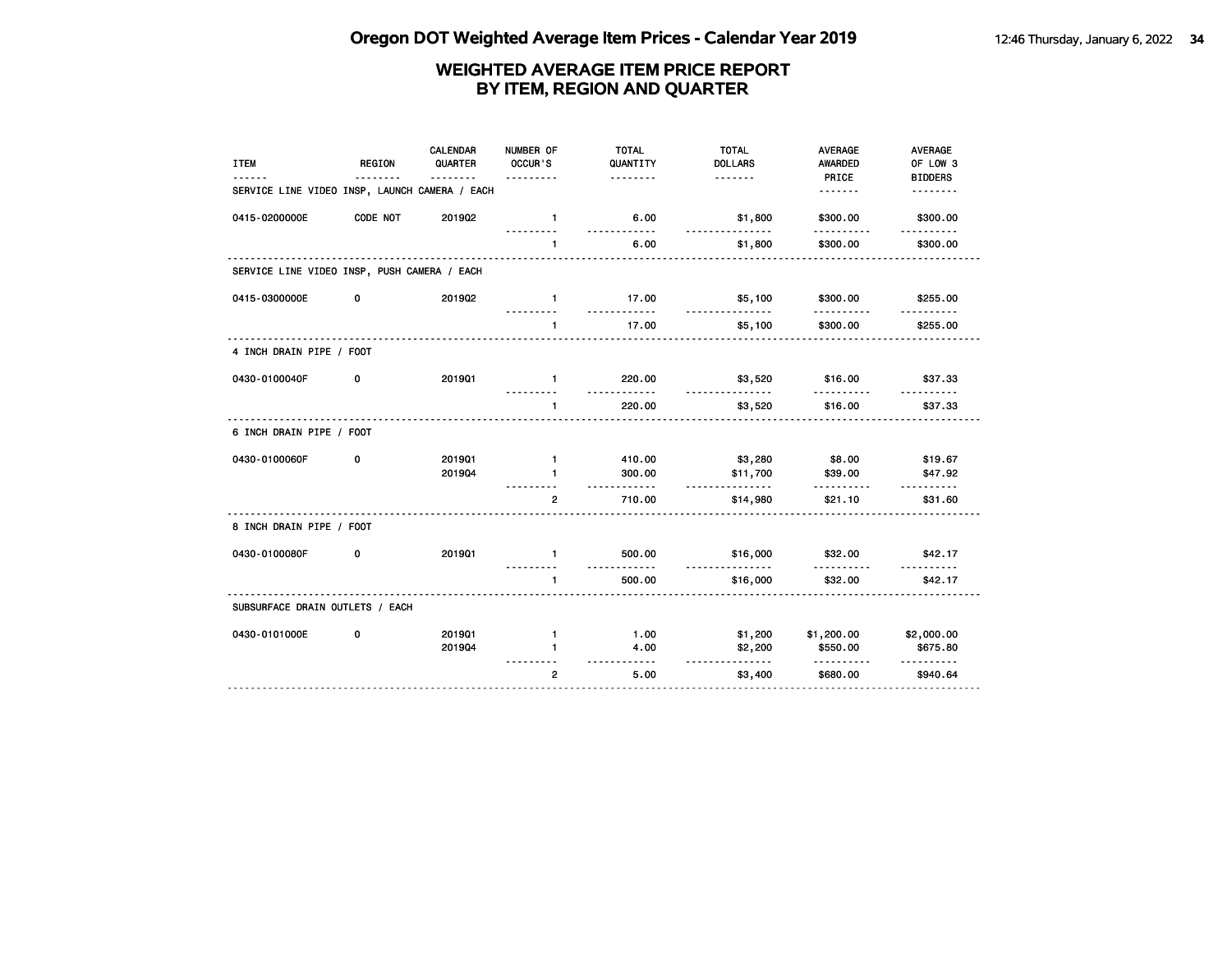| <b>ITEM</b>                          | <b>REGION</b> | <b>CALENDAR</b><br>QUARTER<br>. | NUMBER OF<br>OCCUR'S | <b>TOTAL</b><br>QUANTITY<br><u>.</u> | <b>TOTAL</b><br><b>DOLLARS</b> | <b>AVERAGE</b><br><b>AWARDED</b><br>PRICE | AVERAGE<br>OF LOW 3<br><b>BIDDERS</b> |
|--------------------------------------|---------------|---------------------------------|----------------------|--------------------------------------|--------------------------------|-------------------------------------------|---------------------------------------|
| 6 INCH CULV PIPE, 5 FT DEPTH / FOOT  |               |                                 |                      |                                      |                                | <u>.</u>                                  |                                       |
| 0445-010006AF                        | 0             | 201902                          | $\overline{2}$       | 175.00                               | \$4,849                        | \$27.71                                   | \$55.85                               |
|                                      |               |                                 | $\overline{2}$       | 175.00                               | \$4,849                        | \$27.71                                   | \$55.85                               |
| 8 INCH CULV PIPE, 5 FT DEPTH / FOOT  |               |                                 |                      |                                      |                                |                                           |                                       |
| 0445-010008AF                        | 0             | 201904                          | $\mathbf{1}$         | 38.00                                | \$5,320                        | \$140.00                                  | \$100.00                              |
|                                      | CODE NOT      | 2019Q2                          | $\mathbf{1}$         | 25.00                                | \$2,000                        | \$80.00                                   | \$80.00                               |
|                                      |               |                                 | $\overline{2}$       | 63.00                                | \$7,320                        | \$116.19                                  | \$92.06                               |
| 8 INCH CULV PIPE, 10 FT DEPTH / FOOT |               |                                 |                      |                                      |                                |                                           |                                       |
| 0445-010008BF                        | 0             | 201904                          | $\mathbf{1}$         | 150.00                               | \$7,200<br>.                   | \$48.00                                   | \$58.98                               |
|                                      |               |                                 | $\mathbf{1}$         | 150.00                               | \$7,200                        | \$48.00                                   | \$58.98                               |
| 12 INCH CULV PIPE, 5 FT DEPTH / FOOT |               |                                 |                      |                                      |                                |                                           |                                       |
| 0445-010012AF                        | 0             | 201901                          | $\mathbf{2}$         | 65.00                                | \$6,375                        | \$98.08                                   | \$99.97                               |
|                                      |               | 2019Q2                          | $\mathbf{1}$         | 20.00                                | \$2,392                        | \$119.58                                  | \$94.53                               |
|                                      |               | 201903                          | $\mathbf{1}$         | 120.00                               | \$8,640                        | \$72.00                                   | \$82.50                               |
|                                      |               | 201904                          | 3                    | 569.00                               | \$32,832<br>.                  | \$57.70                                   | \$59.98                               |
|                                      |               |                                 | $\overline{7}$       | 774.00                               | \$50,239                       | \$64.91                                   | \$67.73                               |
| 15 INCH CULV PIPE, 10 FT DP / FOOT   |               |                                 |                      |                                      |                                |                                           |                                       |
| 0445-010015BF                        | 0             | 201904                          | $\mathbf{1}$         | 62.00<br><u>----------</u>           | \$3,658<br>.                   | \$59.00                                   | \$72.50                               |
|                                      |               |                                 | $\mathbf{1}$         | 62.00                                | \$3,658                        | \$59.00                                   | \$72.50                               |
|                                      |               |                                 |                      |                                      |                                |                                           |                                       |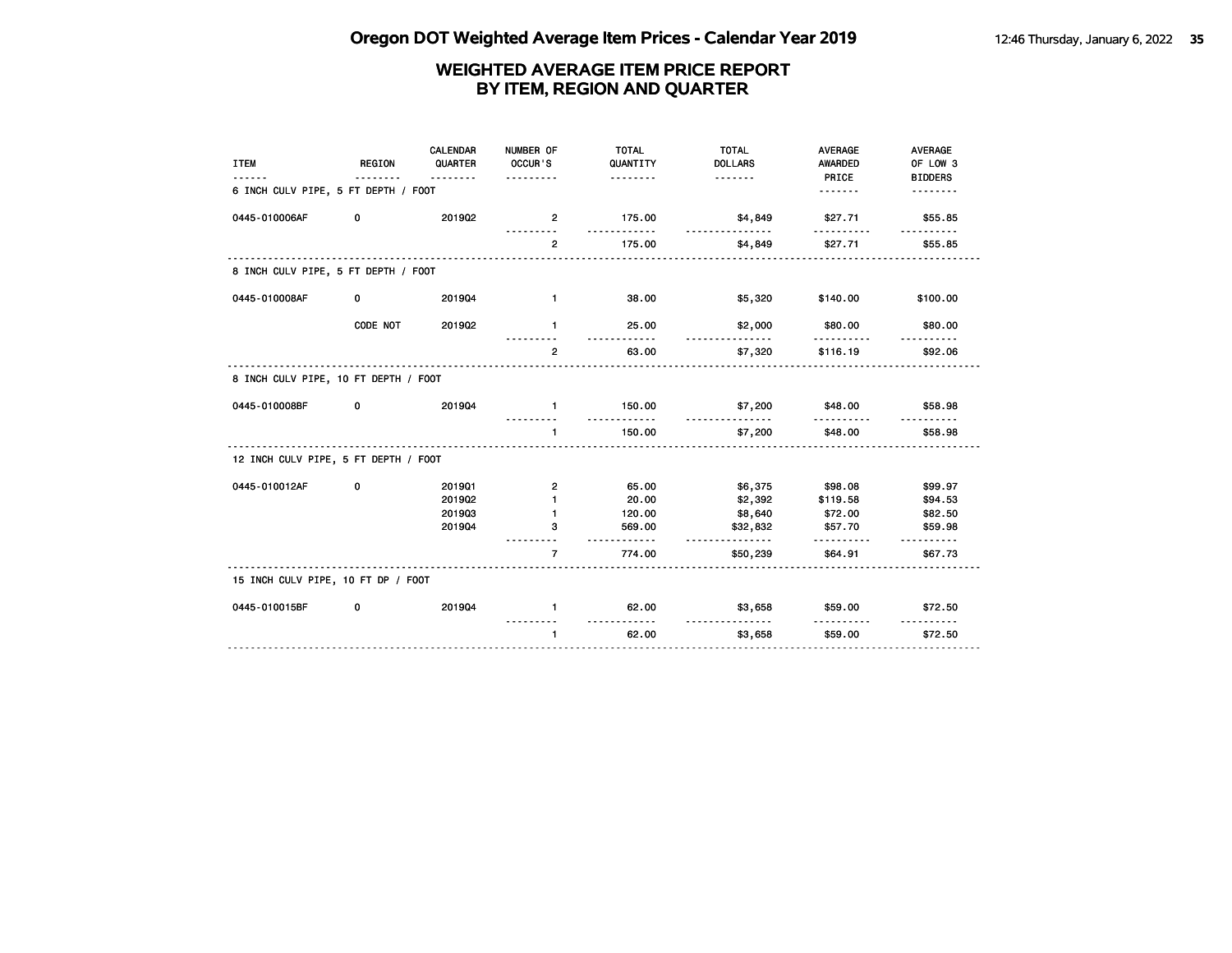| <b>ITEM</b>                          | <b>REGION</b> | <b>CALENDAR</b><br>QUARTER | NUMBER OF<br>OCCUR'S | <b>TOTAL</b><br>QUANTITY  | <b>TOTAL</b><br><b>DOLLARS</b> | <b>AVERAGE</b><br><b>AWARDED</b> | AVERAGE<br>OF LOW 3 |
|--------------------------------------|---------------|----------------------------|----------------------|---------------------------|--------------------------------|----------------------------------|---------------------|
|                                      |               | <u>.</u>                   |                      | .                         | <u>.</u>                       | PRICE                            | <b>BIDDERS</b>      |
| 15 INCH CULV PIPE, 20 FT DP / FOOT   |               |                            |                      |                           |                                | <u>.</u>                         | <u>.</u>            |
| 0445-010015CF                        | 0             | 2019Q2                     | $\mathbf{1}$         | 13.00<br>.                | \$4,420<br><u>.</u>            | \$340.00<br>.                    | \$255.00<br>.       |
|                                      |               |                            | 1                    | 13.00                     | \$4,420                        | \$340.00                         | \$255.00            |
| 18 INCH CULV PIPE, 5 FT DEPTH / FOOT |               |                            |                      |                           |                                |                                  |                     |
| 0445-010018AF                        | 0             | 201901                     | $\mathbf{1}$         | 145.00                    | \$16,240                       | \$112.00                         | \$105.33            |
|                                      |               | 2019Q2                     | $\mathbf{1}$         | 82.00                     | \$4,920                        | \$60.00                          | \$88.00             |
|                                      |               | 201903                     | 3                    | 289.00                    | \$20,049                       | \$69.37                          | \$68.76             |
|                                      |               | 201904                     | $\mathbf{1}$         | 51.00<br>.                | \$3,264<br><u>.</u>            | \$64.00                          | \$70.25             |
|                                      |               |                            | 6                    | 567.00                    | \$44,473                       | \$78.44                          | \$81.03             |
| 18 INCH CULV PIPE, 10 FT DP / FOOT   |               |                            |                      |                           |                                |                                  |                     |
| 0445-010018BF                        | 0             | 201901                     | $\mathbf{1}$         | 65.00                     | \$6,500                        | \$100.00                         | \$133.67            |
|                                      |               | 201904                     | $\mathbf{1}$         | 175.00<br>$- - - - - - -$ | \$13,475<br>.                  | \$77.00<br>.                     | \$94.61             |
|                                      |               |                            | $\overline{2}$       | 240.00                    | \$19,975                       | \$83.23                          | \$105.19            |
| 24 INCH CULV PIPE, 5 FT DEPTH / FOOT |               |                            |                      |                           |                                |                                  |                     |
| 0445-010024AF                        | 0             | 201903                     | $\mathbf{1}$         | 438.00<br>.               | \$45,784                       | \$104.53<br>.                    | \$92.51             |
|                                      |               |                            | $\mathbf{1}$         | 438.00                    | \$45,784                       | \$104.53                         | <u>.</u><br>\$92.51 |
| 24 INCH CULV PIPE, 10 FT DP / FOOT   |               |                            |                      |                           |                                |                                  |                     |
| 0445-010024BF                        | 0             | 201904                     | $\mathbf{1}$         | 62.00                     | \$4,836                        | \$78.00                          | \$95.84             |
|                                      |               |                            | $\mathbf{1}$         | .<br>62.00                | \$4,836                        | \$78.00                          | \$95.84             |
| 6 INCH SAN SEW PIPE, 10 FT DP / FOOT |               |                            |                      |                           |                                |                                  |                     |
| 0445-030006BF                        | 0             | 2019Q2                     | $\mathbf{1}$         | 268,00                    | \$27,872                       | \$104.00                         | \$194.67            |
|                                      |               |                            | $\mathbf{1}$         | 268.00                    | \$27,872                       | \$104.00                         | \$194.67            |
|                                      |               |                            |                      |                           |                                |                                  |                     |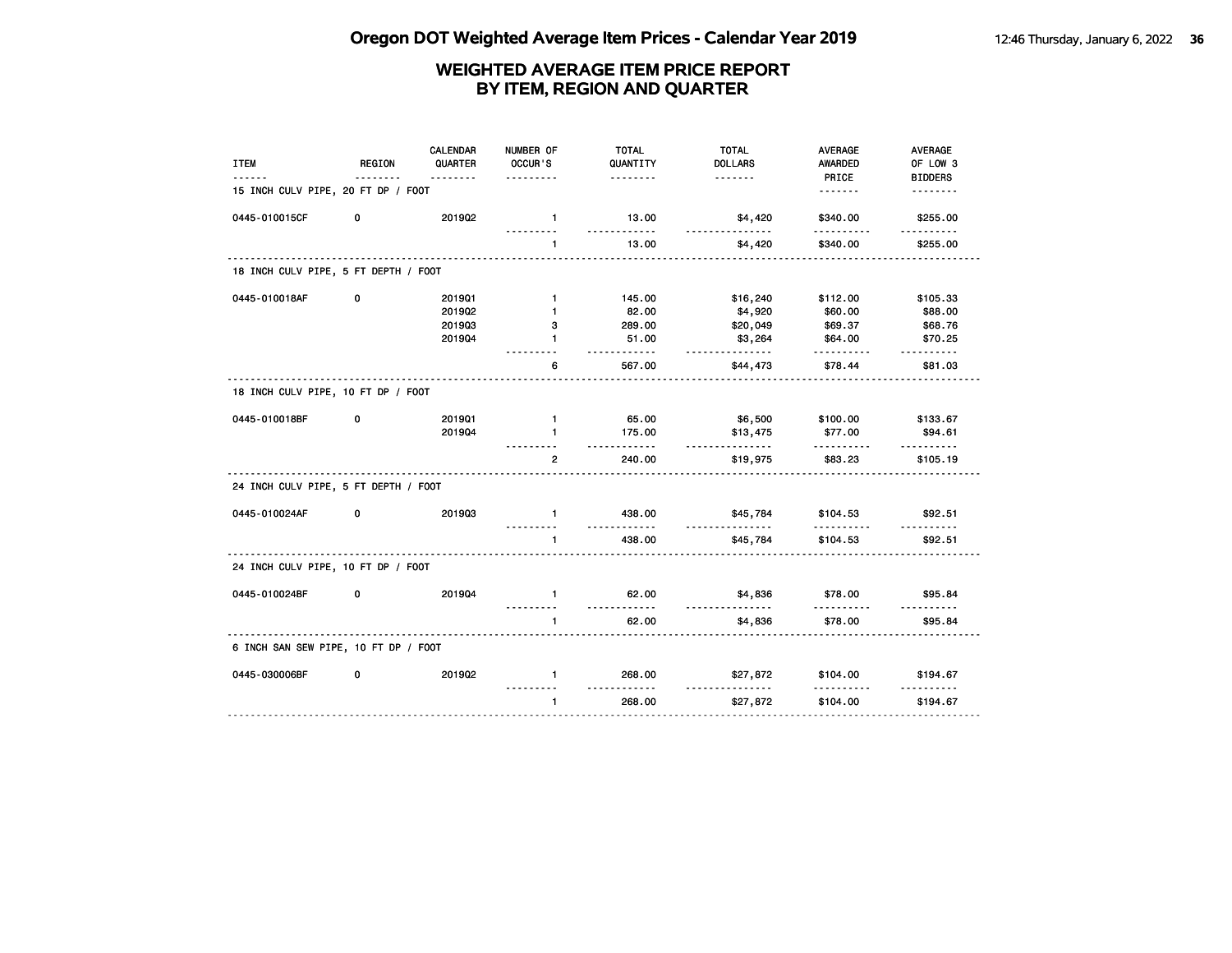| <b>ITEM</b>                          | REGION   | CALENDAR<br>QUARTER | NUMBER OF<br>OCCUR'S     | <b>TOTAL</b><br>QUANTITY | <b>TOTAL</b><br><b>DOLLARS</b> | AVERAGE<br><b>AWARDED</b> | AVERAGE<br>OF LOW 3        |
|--------------------------------------|----------|---------------------|--------------------------|--------------------------|--------------------------------|---------------------------|----------------------------|
| 8 INCH SAN SEW PIPE, 10 FT DP / FOOT |          | <u>.</u>            |                          | <u>.</u>                 | <u>.</u>                       | PRICE                     | <b>BIDDERS</b><br><u>.</u> |
| 0445-030008BF                        | 0        | 201902              | $\mathbf{1}$<br><u>.</u> | 311.00<br>.              | \$32,655<br>.                  | \$105.00<br>.             | \$138.33<br>.              |
|                                      |          |                     | $\blacksquare$           | 311.00                   | \$32,655                       | \$105.00                  | \$138.33                   |
| 8 INCH SAN SEW PIPE, 20 FT DP / FOOT |          |                     |                          |                          |                                |                           |                            |
| 0445-030008CF                        | 0        | 201902              | $\blacksquare$           | 201.00                   | \$33,567                       | \$167.00                  | \$189.00                   |
|                                      |          |                     | $\mathbf{1}$             | 201.00                   | \$33,567                       | \$167.00                  | \$189.00                   |
| 10 INCH SAN SEW PIPE, 10 FT / FOOT   |          |                     |                          |                          |                                |                           |                            |
| 0445-030010BF                        | 0        | 2019Q2              | $\mathbf{1}$             | 635.00                   | \$69,850<br>.                  | \$110.00                  | \$131.67                   |
|                                      |          | .                   | $\mathbf{1}$             | 635.00                   | \$69,850                       | \$110.00                  | \$131.67                   |
| 12 INCH SAN SEW PIPE, 10 FT / FOOT   |          |                     |                          |                          |                                |                           |                            |
| 0445-030012BF                        | 0        | 201902              | $\blacksquare$           | 1,157.00<br>$- - - - -$  | \$133,055<br>.                 | \$115.00<br>.             | \$143.33                   |
|                                      |          |                     | $\mathbf{1}$             | 1,157.00                 | \$133,055                      | \$115.00                  | \$143.33                   |
| 8 INCH STORM SEW PIPE, 5 FT / FOOT   |          |                     |                          |                          |                                |                           |                            |
| 0445-035008AF                        | 0        | 201902              | $\overline{2}$           | 173.00                   | \$13,195                       | \$76.27                   | \$90.89                    |
|                                      |          | 201903              | $\mathbf{1}$             | 120.00                   | \$9,000                        | \$75.00                   | \$67.27                    |
|                                      | CODE NOT | 201902              | $\mathbf{1}$             | 40.00<br>.               | \$4,000                        | \$100.00<br>.             | \$100.00                   |
|                                      |          |                     | 4                        | 333.00                   | \$26,195                       | \$78.66                   | \$83.47                    |
| 10 INCH STORM SEW PIPE, 5 FT / FOOT  |          |                     |                          |                          |                                |                           |                            |
| 0445-035010AF                        | 0        | 201903              | $\mathbf{1}$             | 1,660.00<br>.            | \$107,900<br><u>.</u>          | \$65.00                   | \$68.78<br>.               |
|                                      |          |                     | $\mathbf{1}$             | 1,660.00                 | \$107,900                      | \$65.00                   | \$68.78                    |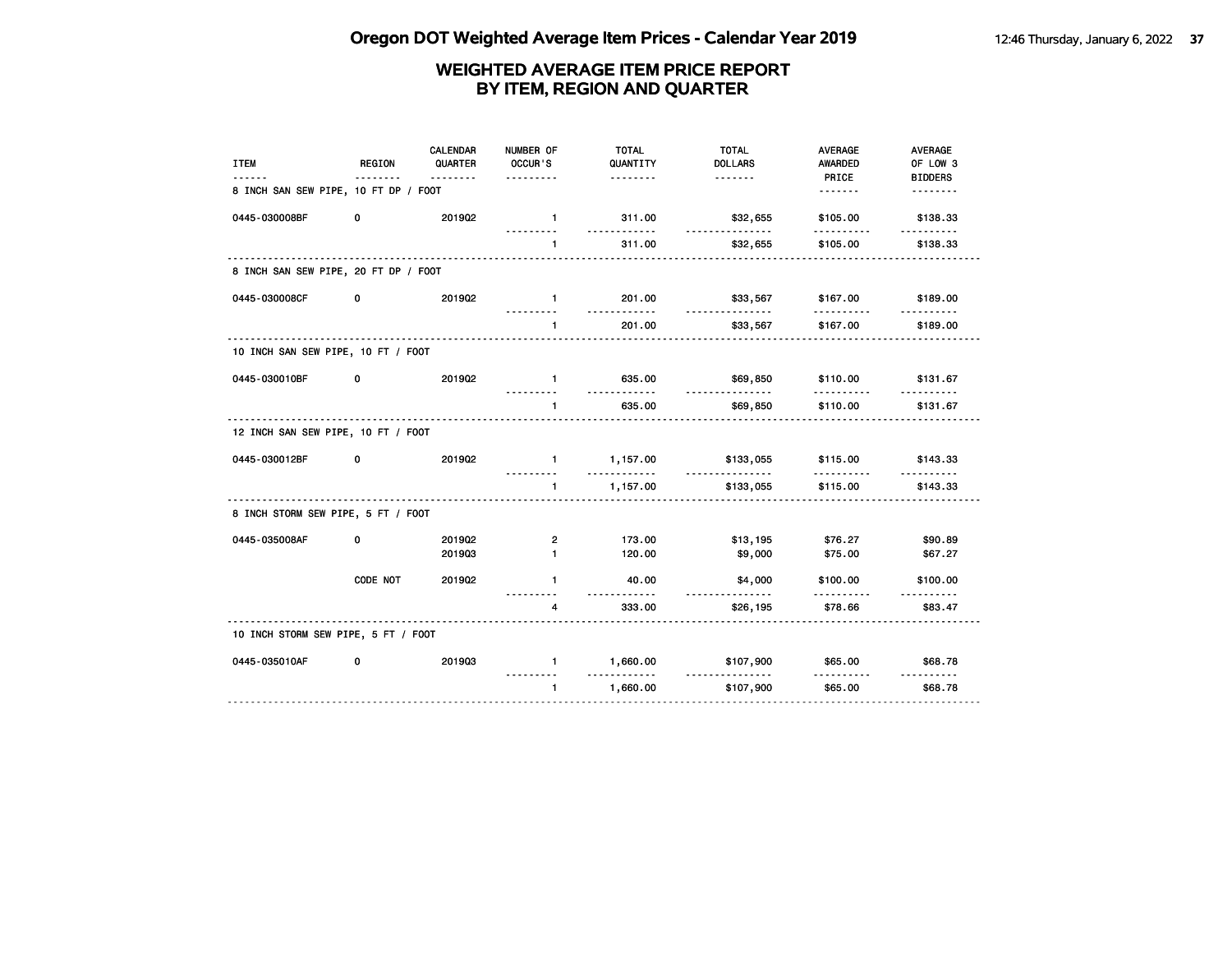|                                      |               | CALENDAR | NUMBER OF      | <b>TOTAL</b>          | <b>TOTAL</b>          | <b>AVERAGE</b>          | AVERAGE                    |
|--------------------------------------|---------------|----------|----------------|-----------------------|-----------------------|-------------------------|----------------------------|
| <b>ITEM</b>                          | <b>REGION</b> | QUARTER  | OCCUR'S        | QUANTITY<br><u>.</u>  | <b>DOLLARS</b>        | <b>AWARDED</b><br>PRICE | OF LOW 3<br><b>BIDDERS</b> |
| 12 INCH STORM SEW PIPE, 5 FT / FOOT  |               |          |                |                       |                       | <u>.</u>                | .                          |
| 0445-035012AF                        | 0             | 201901   | 2              | 747.00                | \$30,483              | \$40.81                 | \$74.82                    |
|                                      |               | 2019Q2   | з              | 7,733.00              | \$930,315             | \$120.30                | \$91.73                    |
|                                      |               | 201903   | 4              | 1,955.00              | \$127,899             | \$65.42                 | \$60.97                    |
|                                      | 201904        | 3        | 633.00         | \$44,064              | \$69.61               | \$70.87                 |                            |
|                                      | CODE NOT      | 201902   | $\mathbf{1}$   | 867.00<br>.           | \$130,050<br>.        | \$150.00<br>.           | \$150.00                   |
|                                      |               |          | 13             | 11,935.00             | \$1,262,811           | \$105.81                | \$88.76                    |
| 12 INCH STORM SEW PIPE, 10 FT / FOOT |               |          |                |                       |                       |                         |                            |
| 0445-035012BF                        | 0             | 201901   | $\mathbf{1}$   | 296.00                | \$32,560              | \$110.00                | \$123.33                   |
|                                      |               | 2019Q2   | з              | 2,421.00              | \$235,140             | \$97.13                 | \$109.65                   |
|                                      |               | 201903   | $\mathbf{1}$   | 330.00                | \$28,380              | \$86.00                 | \$86.67                    |
|                                      |               | 201904   | $\blacksquare$ | 321.00                | \$19,742              | \$61.50                 | \$75.39                    |
|                                      | CODE NOT      | 201902   | $\mathbf{1}$   | 90.00<br>. . <b>.</b> | \$22,500              | \$250.00<br>.           | \$250.00                   |
|                                      |               |          | $\overline{7}$ | 3,458.00              | <u>.</u><br>\$338,322 | \$97.84                 | \$109.10                   |
| 12 INCH STORM SEW PIPE, 20 FT / FOOT |               |          |                |                       |                       |                         |                            |
| 0445-035012CF                        | 0             | 201901   | $\mathbf{1}$   | 18.00                 | \$2,880               | \$160.00                | \$195.00                   |
|                                      |               | 201904   | $\blacksquare$ | 351.00                | \$34,398              | \$98.00<br>.            | \$120.42                   |
|                                      |               |          | $\mathbf{2}$   | .<br>369.00           | \$37,278              | \$101.02                | \$124.05                   |
| 15 INCH STORM SEW PIPE, 5 FT / FOOT  |               |          |                |                       |                       |                         |                            |
| 0445-035015AF                        | 0             | 201901   | $\mathbf{1}$   | 35.00                 | \$2,870               | \$82.00                 | \$115.67                   |
|                                      |               | 201902   | 1              | 212.00                | \$18,232              | \$86.00                 | \$116.33                   |
|                                      |               | 201904   | 1              | 90.00<br><u></u>      | \$5,310<br><u>.</u>   | \$59.00                 | \$72.50                    |
|                                      |               |          | 3              | 337.00                | \$26,412              | \$78.37                 | \$104.56                   |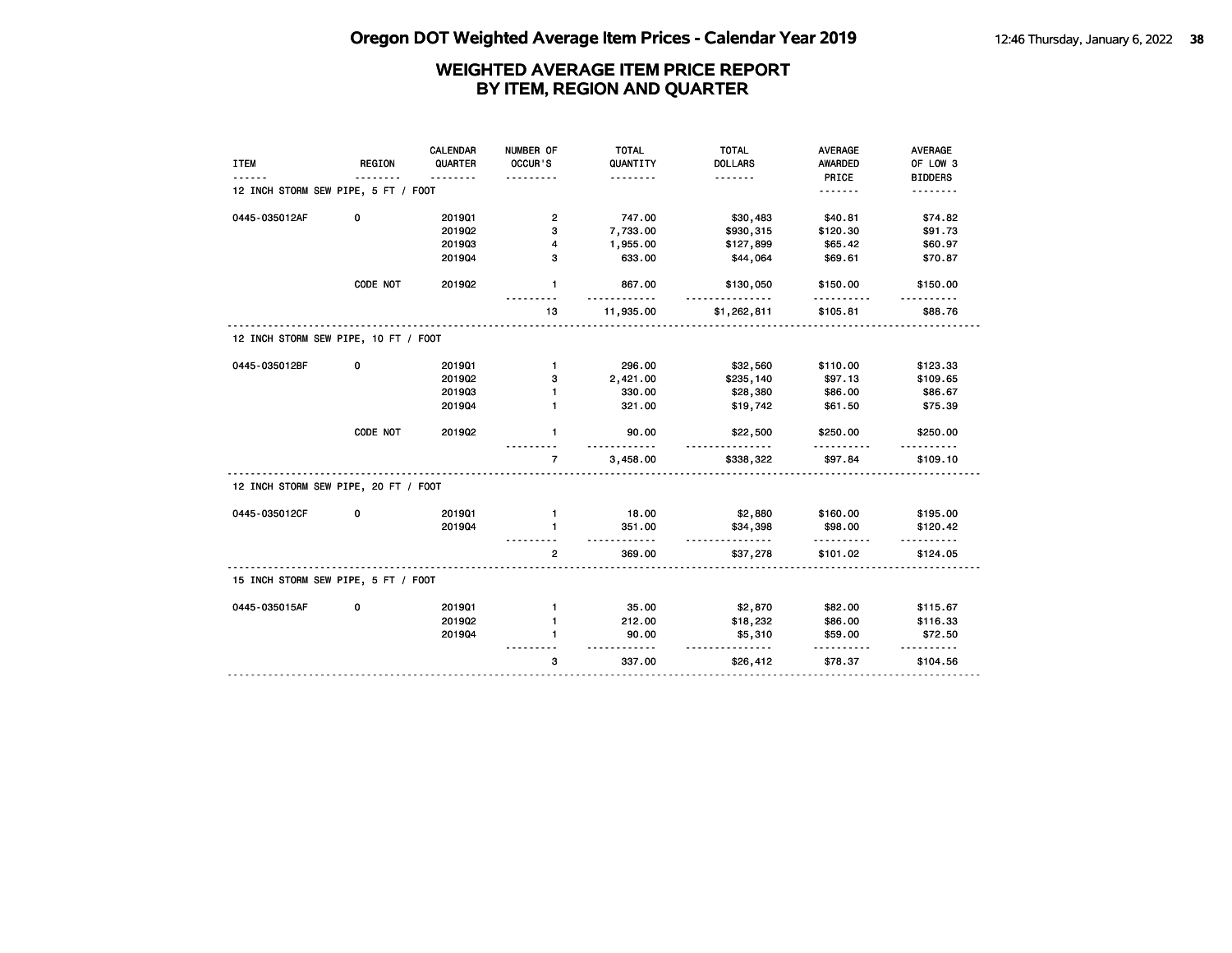| <b>ITEM</b>                          | <b>REGION</b> | <b>CALENDAR</b><br>QUARTER | NUMBER OF<br>OCCUR'S | <b>TOTAL</b><br>QUANTITY | <b>TOTAL</b><br><b>DOLLARS</b> | <b>AVERAGE</b><br>AWARDED | AVERAGE<br>OF LOW 3 |
|--------------------------------------|---------------|----------------------------|----------------------|--------------------------|--------------------------------|---------------------------|---------------------|
|                                      |               | <u>.</u>                   |                      | <u>.</u>                 | <u>.</u>                       | PRICE                     | <b>BIDDERS</b>      |
| 15 INCH STORM SEW PIPE, 10 FT / FOOT |               |                            |                      |                          |                                | .                         | .                   |
| 0445-035015BF                        | 0             | 201902                     | $\mathbf{1}$         | 136.00<br>.              | \$14,144<br><u>.</u>           | \$104.00<br>.             | \$159.33<br>.       |
|                                      |               |                            | 1                    | 136.00                   | \$14,144                       | \$104.00                  | \$159.33            |
| 18 INCH STORM SEW PIPE, 5 FT / FOOT  |               |                            |                      |                          |                                |                           |                     |
| 0445-035018AF                        | 0             | 2019Q2                     | $\mathbf{1}$         | 123.00                   | \$7,134                        | \$58.00                   | \$66.67             |
|                                      |               | 201903                     | 2                    | 1,213.00                 | \$80,898                       | \$66.69                   | \$63.55             |
|                                      |               | 201904                     | $\overline{2}$       | 565.00                   | \$36,259                       | \$64.18                   | \$74.70             |
|                                      | CODE NOT      | 2019Q2                     | $\mathbf{1}$         | 6.00                     | \$1,200                        | \$200.00                  | \$200.00            |
|                                      |               |                            | 6                    | 1,907.00                 | \$125,491                      | \$65.81                   | \$67.48             |
| 18 INCH STORM SEW PIPE, 10 FT / FOOT |               |                            |                      |                          |                                |                           |                     |
| 0445-035018BF                        | 0             | 201901                     | $\mathbf{1}$         | 162.00                   | \$22,680                       | \$140.00                  | \$155.67            |
|                                      |               | 2019Q2                     | $\overline{2}$       | 540.00                   | \$51,072                       | \$94.58                   | \$149.84            |
|                                      |               | 201903                     | $\mathbf{1}$         | 1,593.00                 | \$158,504                      | \$99.50                   | \$99.93             |
|                                      |               | 201904                     | $\mathbf{1}$         | 596.00<br><u>.</u>       | \$47,084<br><u>.</u>           | \$79.00                   | \$97.07             |
|                                      |               |                            | 5                    | 2,891.00                 | \$279,340                      | \$96.62                   | \$111.79            |
| 18 INCH STORM SEW PIPE, 20 FT / FOOT |               |                            |                      |                          |                                |                           |                     |
| 0445-035018CF                        | 0             | 201901                     | $\mathbf{1}$         | 38.00                    | \$8,550                        | \$225.00                  | \$264.00            |
|                                      |               | 201902                     | 1                    | 35.00                    | \$8,750                        | \$250.00                  | \$302.00            |
|                                      |               | 201903                     | $\mathbf{1}$         | 380.00                   | \$72,200                       | \$190.00                  | \$189.22            |
|                                      |               | 201904                     | $\mathbf{2}$         | 167.00<br>$- - -$        | \$40,778<br>.                  | \$244.18<br>.             | \$250.33<br>.       |
|                                      |               |                            | 5                    | 620.00                   | \$130,278                      | \$210.13                  | \$216.63            |
| 21 INCH STORM SEW PIPE, 10 FT / FOOT |               |                            |                      |                          |                                |                           |                     |
| 0445-035020BF                        | 0             | 201902                     | $\mathbf{1}$         | 40.00                    | \$7,200                        | \$180.00                  | \$323.33            |
|                                      |               |                            | $\mathbf{1}$         | 40.00                    | \$7,200                        | \$180.00                  | \$323.33            |
|                                      |               |                            |                      |                          |                                |                           |                     |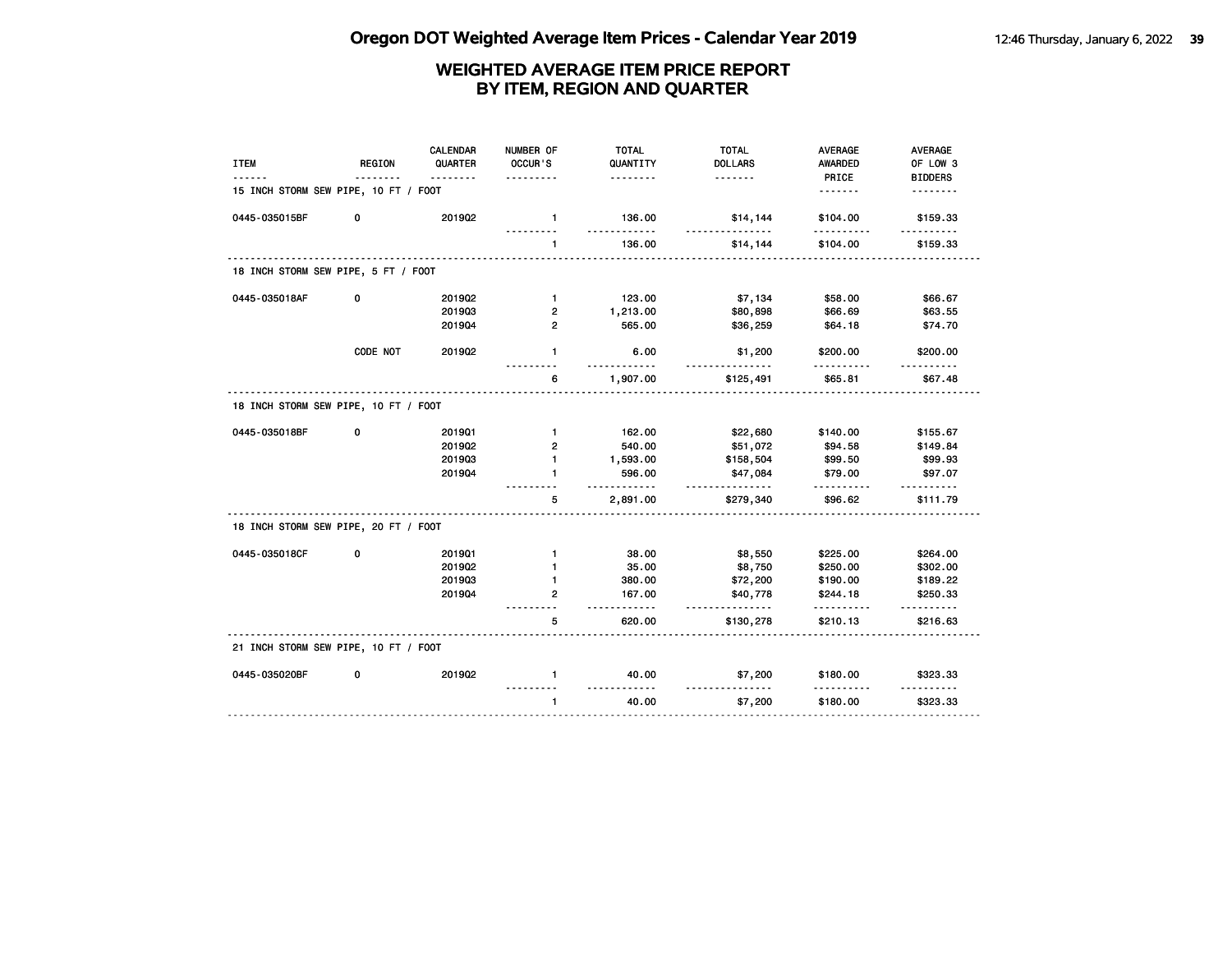| <b>ITEM</b>                          | REGION   | <b>CALENDAR</b><br>QUARTER | NUMBER OF<br>OCCUR'S       | <b>TOTAL</b><br>QUANTITY | <b>TOTAL</b><br><b>DOLLARS</b> | <b>AVERAGE</b><br>AWARDED | <b>AVERAGE</b><br>OF LOW 3 |
|--------------------------------------|----------|----------------------------|----------------------------|--------------------------|--------------------------------|---------------------------|----------------------------|
|                                      | <u>.</u> | <u>.</u>                   | .                          | .                        | <u>.</u>                       | PRICE                     | <b>BIDDERS</b>             |
| 24 INCH STORM SEW PIPE, 5 FT / FOOT  |          |                            |                            |                          |                                | <u>.</u>                  | <u>.</u>                   |
| 0445-035024AF                        | 0        | 201902                     | $\mathbf{1}$               | 34.00                    | \$3,400                        | \$100.00                  | \$94.33                    |
|                                      |          | 201904                     | 1                          | 35.00<br>.               | \$4,900<br>.                   | \$140.00<br>.             | \$119.33<br>.              |
|                                      |          |                            | $\overline{2}$             | 69.00                    | \$8,300                        | \$120.29                  | \$107.01                   |
| 24 INCH STORM SEW PIPE, 10 FT / FOOT |          |                            |                            |                          |                                |                           |                            |
| 0445-035024BF                        | 0        | 201904                     | $\mathbf{1}$<br>.          | 70.00<br><u></u>         | \$5,180<br><u>.</u>            | \$74.00<br><u>.</u>       | \$90.93<br>.               |
|                                      |          |                            | $\mathbf{1}$               | 70.00                    | \$5,180                        | \$74.00                   | \$90.93                    |
| 24 INCH STORM SEW P > 20 FT / FOOT   |          |                            |                            |                          |                                |                           |                            |
| 0445-035024DF                        | 0        | 201904                     | $\mathbf{1}$               | 93.00<br><u>.</u>        | \$24,366<br>.                  | \$262.00                  | \$321.93                   |
|                                      |          |                            | $\mathbf{1}$               | 93.00                    | \$24,366                       | \$262.00                  | \$321.93                   |
| 12 INCH SLTD DR PIPE, 5 FT DP / FOOT |          |                            |                            |                          |                                |                           |                            |
| 0445-040012AF                        | 0        | 201902                     | $\mathbf{1}$               | 478.00                   | \$143,400<br><u>----------</u> | \$300.00                  | \$216.67                   |
|                                      |          |                            | $\mathbf{1}$               | 478.00                   | \$143,400                      | \$300.00                  | \$216.67                   |
| 4 INCH PVC PIPE, 5 FT DEPTH / FOOT   |          |                            |                            |                          |                                |                           |                            |
| 0445-052004AF                        | CODE NOT | 2019Q2                     | $\mathbf{1}$               | 35.00<br>.               | \$2,100                        | \$60.00                   | \$60.00                    |
|                                      |          |                            | $\blacksquare$<br><u>.</u> | 35.00                    | \$2,100                        | \$60.00                   | \$60.00                    |
| 12 INCH DUCT IRON PIPE, 5 FT / FOOT  |          |                            |                            |                          |                                |                           |                            |
| 0445-060012AF                        | 0        | 201901                     | $\overline{2}$             | 99.00                    | \$11,010                       | \$111.21                  | \$94.25                    |
|                                      |          | 201902                     | $\mathbf{1}$               | 87.00                    | \$8,700                        | \$100.00                  | \$137.67                   |
|                                      |          | 201903                     | 4                          | 1,138.00                 | \$88,308                       | \$77.60                   | \$79.08                    |
|                                      |          | 201904                     | $\blacksquare$             | 6.00<br><u>.</u>         | \$1,200<br>.                   | \$200.00<br>.             | \$466.67<br>.              |
|                                      |          |                            | 8                          | 1,330.00                 | \$109,218                      | \$82.12                   | \$85.79                    |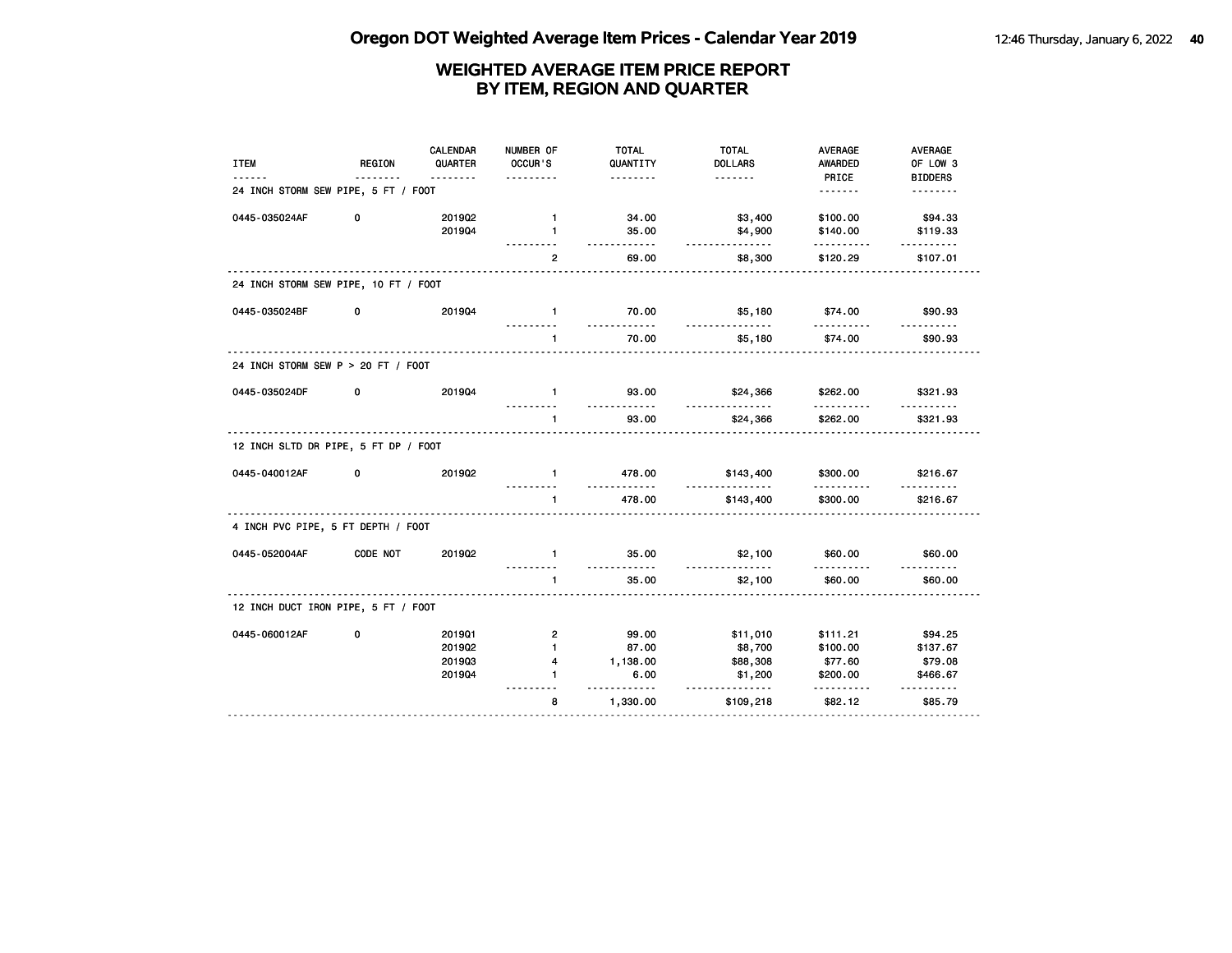| <b>ITEM</b>                          | REGION | CALENDAR<br>QUARTER<br><u>.</u> | NUMBER OF<br>OCCUR'S<br>. | <b>TOTAL</b><br>QUANTITY<br>. | <b>TOTAL</b><br><b>DOLLARS</b> | <b>AVERAGE</b><br>AWARDED<br>PRICE | <b>AVERAGE</b><br>OF LOW 3<br><b>BIDDERS</b> |
|--------------------------------------|--------|---------------------------------|---------------------------|-------------------------------|--------------------------------|------------------------------------|----------------------------------------------|
| 18 INCH DUCT IRON PIPE, 5 FT / FOOT  |        |                                 |                           |                               |                                |                                    | <u>.</u>                                     |
| 0445-060018AF                        | 0      | 201903                          | $\mathbf{1}$              | 47.00<br>.                    | \$3,760                        | \$80.00<br><u>.</u>                | \$80.33<br><u>.</u>                          |
|                                      |        |                                 | $\mathbf{1}$              | 47.00                         | \$3,760                        | \$80.00                            | \$80.33                                      |
| 24 INCH DUCT IRON PIPE, 10 FT / FOOT |        |                                 |                           |                               |                                |                                    |                                              |
| 0445-060024BF                        | 0      | 201903                          | $\blacksquare$            | 103.00<br>.                   | \$11,536<br>.                  | \$112.00<br>.                      | \$111.33                                     |
|                                      |        |                                 | $\mathbf{1}$              | 103.00                        | \$11,536                       | \$112.00                           | \$111.33                                     |
| PIPE TEES, _____ INCH / EACH         |        |                                 |                           |                               |                                |                                    |                                              |
| 0445-0650000E                        | 0      | 201902                          | 3                         | 4.00<br><u>.</u>              | \$1,400<br><u>.</u>            | \$350.00<br>.                      | \$632.92<br><u>.</u>                         |
|                                      |        |                                 | 3                         | 4.00                          | \$1,400                        | \$350.00                           | \$632.92                                     |
| PIPE WYES, INCH / EACH               |        |                                 |                           |                               |                                |                                    |                                              |
| 0445-0660000E                        | 0      | 201902                          | 3                         | 12.00<br>.                    | \$4,400                        | \$366.67                           | \$531.11<br>.                                |
|                                      |        |                                 | 3                         | 12.00                         | \$4,400                        | \$366.67                           | \$531.11                                     |
| SLOPED END SECTIONS, 8 INCH / EACH   |        |                                 |                           |                               |                                |                                    |                                              |
| 0445-0700080E                        | 0      | 201904                          | $\mathbf{1}$              | 2.00<br>.                     | \$240                          | \$120.00                           | \$156.67                                     |
|                                      |        |                                 | $\mathbf{1}$              | 2.00                          | \$240                          | \$120.00                           | \$156.67                                     |
| SLOPED END SECTIONS, 12 INCH / EACH  |        |                                 |                           |                               |                                |                                    |                                              |
| 0445-0700120E                        | 0      | 201901                          | $\mathbf{2}$              | 7.00                          | \$1,395                        | \$199.29                           | \$261.48                                     |
|                                      |        | 201902                          | $\mathbf{1}$              | 1.00                          | \$800                          | \$800.00                           | \$537.50                                     |
|                                      |        | 201903                          | 4                         | 18.00                         | \$10,750                       | \$597.22                           | \$534.87                                     |
|                                      |        | 201904                          | $\overline{2}$            | 4.00<br>.                     | \$900<br><u>.</u>              | \$225.00<br>.                      | \$326.64<br><u>.</u>                         |
|                                      |        |                                 | 9                         | 30.00                         | \$13,845                       | \$461.50                           | \$443.40                                     |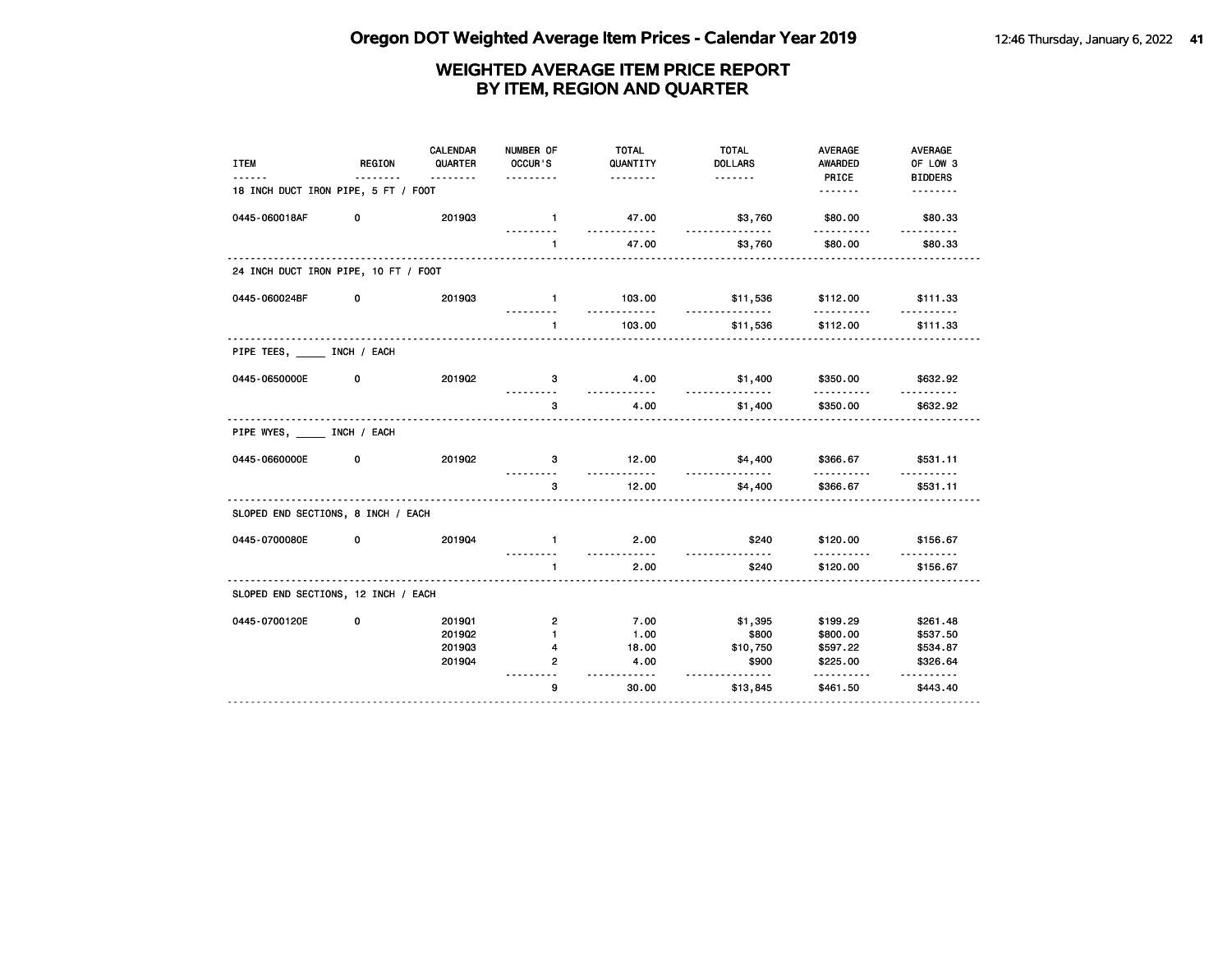| <b>ITEM</b>                           | <b>REGION</b> | <b>CALENDAR</b><br>QUARTER | NUMBER OF<br>OCCUR'S | <b>TOTAL</b><br>QUANTITY | <b>TOTAL</b><br><b>DOLLARS</b> | <b>AVERAGE</b><br><b>AWARDED</b> | <b>AVERAGE</b><br>OF LOW 3 |
|---------------------------------------|---------------|----------------------------|----------------------|--------------------------|--------------------------------|----------------------------------|----------------------------|
| SLOPED END SECTIONS, 15 INCH / EACH   |               | <u>.</u>                   | .                    | .                        | <u>.</u>                       | PRICE                            | <b>BIDDERS</b><br><u>.</u> |
| 0445-0700150E                         | 0             | 201904                     | $\mathbf{1}$         | 1.00<br>.                | \$150<br>.                     | \$150.00                         | \$184.31                   |
|                                       |               |                            | .<br>1               | 1.00                     | \$150                          | .<br>\$150.00                    | <u>.</u><br>\$184.31       |
| SLOPED END SECTIONS, 18 INCH / EACH   |               |                            |                      |                          |                                |                                  |                            |
| 0445-0700180E                         | 0             | 201901                     | 2                    | 3.00                     | \$1,080                        | \$360.00                         | \$312.22                   |
|                                       |               | 201902                     | 1                    | 4.00                     | \$600                          | \$150.00                         | \$260.67                   |
|                                       |               | 201903                     | 4                    | 22.00                    | \$10,005                       | \$454.77                         | \$436.50                   |
|                                       |               | 201904                     | 1                    | 1.00<br><u>.</u>         | \$200<br>.                     | \$200.00<br>.                    | \$245.75<br>.              |
|                                       |               |                            | 8                    | 30.00                    | \$11,885                       | \$396.17                         | \$394.27                   |
| SLOPED END SECTIONS, 24 INCH / EACH   |               |                            |                      |                          |                                |                                  |                            |
| 0445-0700240E                         | 0             | 201903                     | $\mathbf{1}$         | 10.00<br>.               | \$350<br>.                     | \$35.00                          | \$171.67                   |
|                                       |               |                            | $\mathbf{1}$         | 10.00                    | \$350                          | \$35.00                          | \$171.67                   |
| CONCRETE CLOSURE COLLARS / EACH       |               |                            |                      |                          |                                |                                  |                            |
| 0445-0735020E                         | 0             | 201904                     | $\mathbf{1}$         | 1.00<br>.                | \$1,500<br><u>.</u>            | \$1,500.00                       | \$1,416.67                 |
|                                       |               |                            | $\blacksquare$       | 1.00                     | \$1,500                        | .<br>\$1,500.00                  | \$1,416.67                 |
| CONCRETE IN BLOCKS / CUYD             |               |                            |                      |                          |                                |                                  |                            |
| 0445-0735030K                         | 0             | 201902                     | $\mathbf{1}$         | 1.00<br>.                | \$1,000                        | \$1,000.00<br><u>.</u>           | \$700.00                   |
|                                       |               |                            | $\mathbf{1}$         | 1.00                     | \$1,000                        | \$1,000.00                       | \$700.00                   |
| INSTALLING INCH PIPE UNDER R/R / FOOT |               |                            |                      |                          |                                |                                  |                            |
| 0445-0750000A                         | 0             | 2019Q2                     | $\overline{2}$       | 75.00<br>.               | \$51,000<br>.                  | \$680.00                         | \$324.44<br><u>.</u>       |
|                                       |               |                            | $\overline{2}$       | 75.00                    | \$51,000                       | \$680.00                         | \$324.44                   |
|                                       |               |                            |                      |                          |                                |                                  |                            |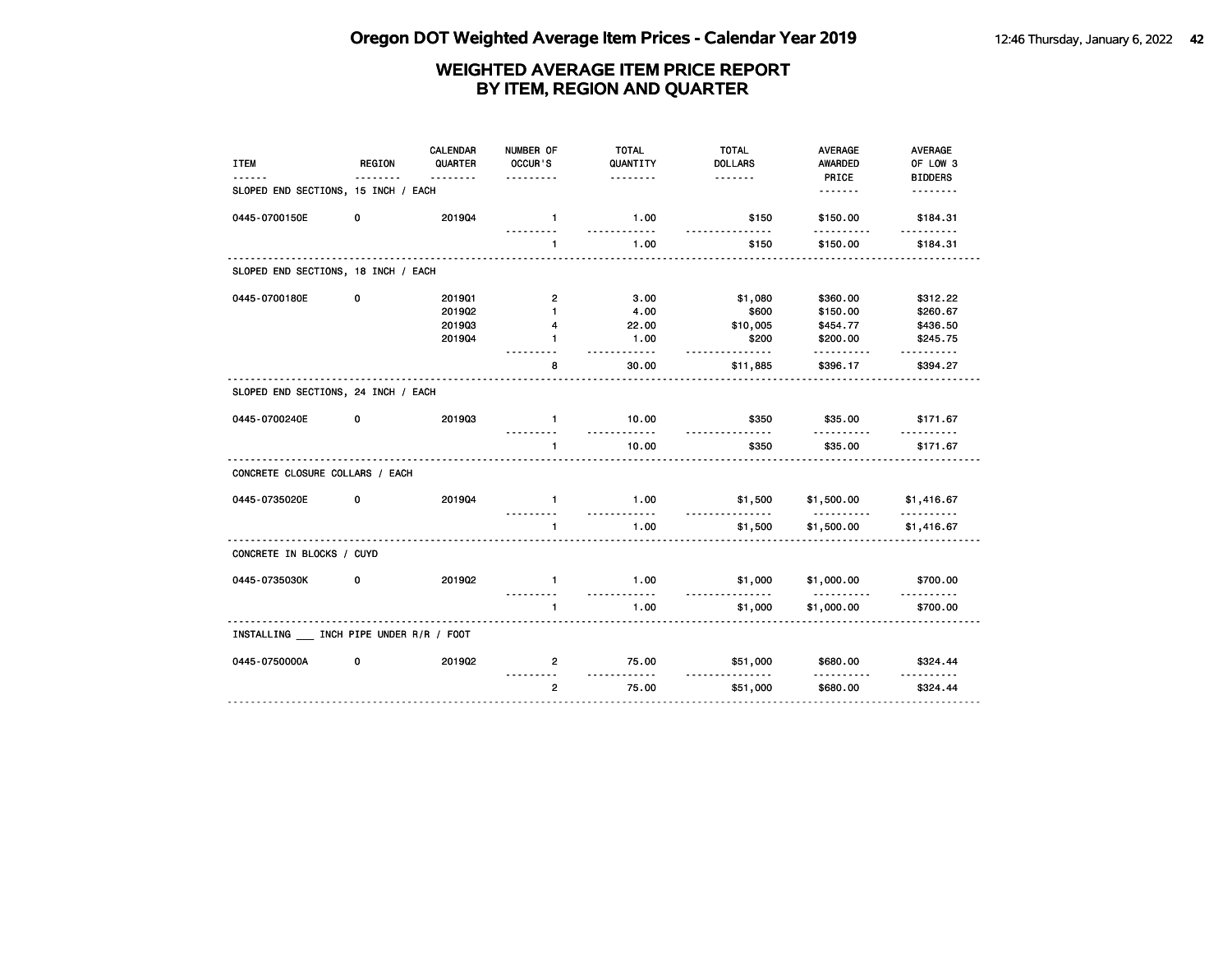| <b>ITEM</b>                                 | <b>REGION</b>                       | <b>CALENDAR</b><br>QUARTER<br><u>.</u> | NUMBER OF<br>OCCUR'S<br>. | <b>TOTAL</b><br>QUANTITY<br><u>.</u> | <b>TOTAL</b><br><b>DOLLARS</b><br><u>.</u> | <b>AVERAGE</b><br><b>AWARDED</b><br>PRICE | <b>AVERAGE</b><br>OF LOW 3 |
|---------------------------------------------|-------------------------------------|----------------------------------------|---------------------------|--------------------------------------|--------------------------------------------|-------------------------------------------|----------------------------|
|                                             | INCH STRUCTURAL PLATE PIPE / FOOT   |                                        |                           |                                      |                                            | .                                         | <b>BIDDERS</b><br><u>.</u> |
| 0450-0100000F                               | 0                                   | 201904                                 | $\mathbf{1}$              | 222.00<br><u>.</u>                   | \$213,120<br>.                             | \$960.00                                  | \$1,251.72                 |
|                                             |                                     |                                        | .<br>1                    | 222.00                               | \$213,120                                  | .<br>\$960.00                             | <u>.</u><br>\$1,251.72     |
|                                             | INCH X INCH STRUCTURAL PLATE / FOOT |                                        |                           |                                      |                                            |                                           |                            |
| 0450-0110000F                               | 0                                   | 201903                                 | $\mathbf{1}$              | 114.00<br><u>.</u>                   | \$70,571<br><u>.</u>                       | \$619.04<br>.                             | \$939.68                   |
|                                             |                                     |                                        | $\mathbf{1}$              | 114.00                               | \$70,571                                   | \$619.04                                  | \$939.68                   |
| STRC PLATE CONC FOOTINGS & HEADWALLS / CUYD |                                     |                                        |                           |                                      |                                            |                                           |                            |
| 0450-0190000K                               | 0                                   | 201903                                 | $\mathbf{1}$              | 25.00<br>.                           | \$24,730<br><u>------------</u>            | \$989.20                                  | \$1,396.40                 |
|                                             |                                     |                                        | $\mathbf{1}$              | 25.00                                | \$24,730                                   | \$989.20                                  | \$1,396.40                 |
| PAVED CULVERT END SLOPES / SQFT             |                                     |                                        |                           |                                      |                                            |                                           |                            |
| 0460-0100000J                               | 0                                   | 201901                                 | $\mathbf{1}$              | 186.00                               | \$6,510                                    | \$35.00                                   | \$30.33                    |
|                                             |                                     | 201902                                 | $\mathbf{1}$              | 25.00                                | \$2,500                                    | \$100.00                                  | \$97.50                    |
|                                             |                                     | 201903                                 | $\mathbf{1}$              | 495.00                               | \$2,475                                    | \$5.00                                    | \$5.17                     |
|                                             |                                     | 201904                                 | 3                         | 1,646.00<br>.                        | \$40,740<br><u>.</u>                       | \$24.75                                   | \$29.49                    |
|                                             |                                     |                                        | 6                         | 2,352.00                             | \$52,225                                   | \$22.20                                   | \$25.16                    |
| CONC SANITARY SEWER MANHOLES / EACH         |                                     |                                        |                           |                                      |                                            |                                           |                            |
| 0470-0100000E                               | 0                                   | 201902                                 | $\mathbf{1}$              | 16.00                                | \$80,000                                   | \$5,000.00                                | \$9,866.67                 |
|                                             |                                     |                                        | $\mathbf{1}$              | .<br>16.00                           | <u>.</u><br>\$80,000                       | <u>.</u><br>\$5,000.00                    | <u>.</u><br>\$9,866.67     |
| CONCRETE STORM SEWER MANHOLES / EACH        |                                     |                                        |                           |                                      |                                            |                                           |                            |
| 0470-0101000E                               | 0                                   | 201901                                 | $\overline{2}$            | 9.00                                 | \$41,000                                   | \$4,555.56                                | \$4,304.44                 |
|                                             |                                     | 2019Q2                                 | 3                         | 18.00                                | \$81,600                                   | \$4,533.33                                | \$7,093.52                 |
|                                             |                                     | 201903                                 | $\mathbf{1}$              | 1.00                                 | \$5,500                                    | \$5,500.00                                | \$5,533.33                 |
|                                             |                                     | 201904                                 | 3                         | 11.00                                | \$66,300                                   | \$6,027.27                                | \$6,474.33                 |

(item continued)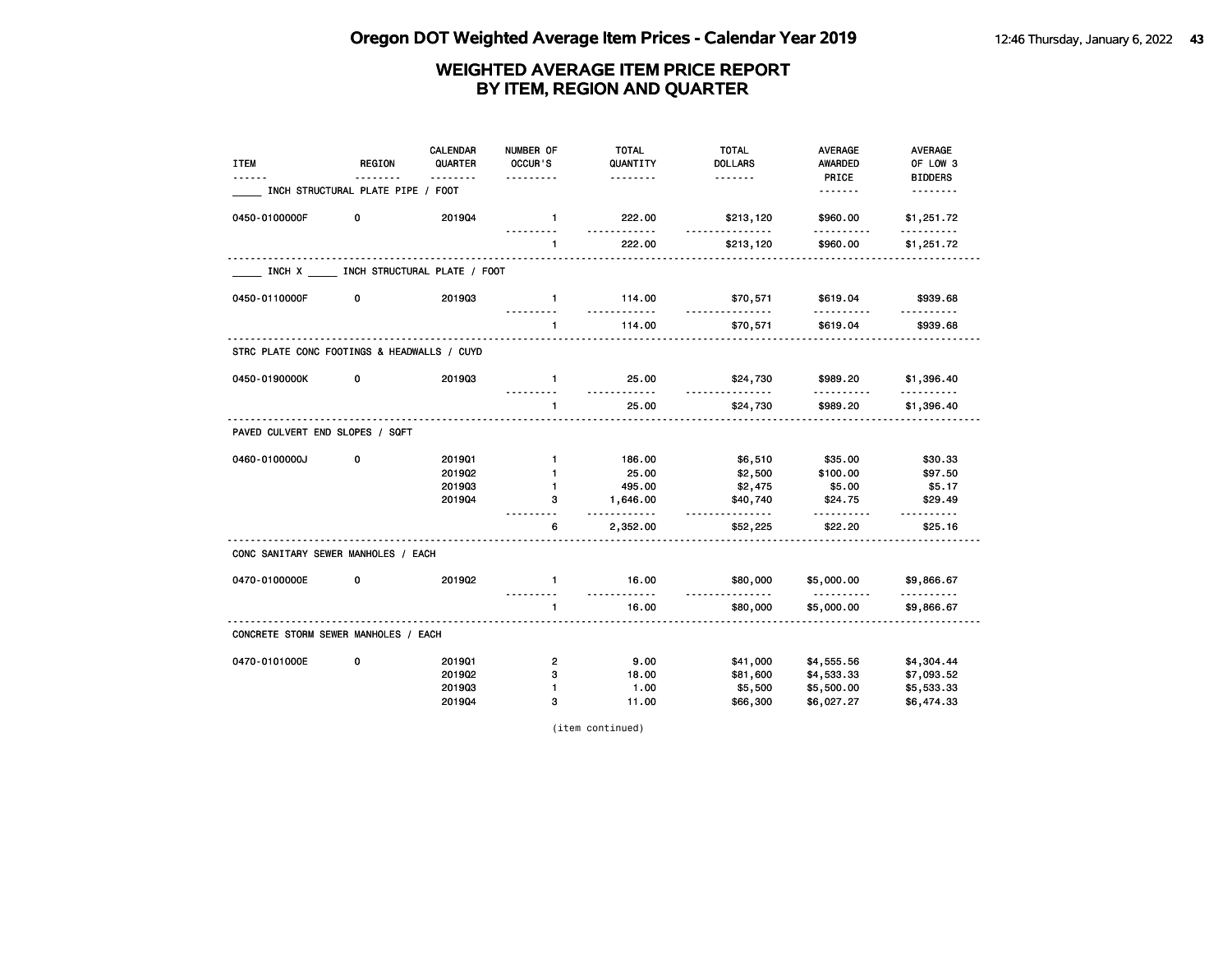| <b>ITEM</b>                          | <b>REGION</b> | CALENDAR<br>QUARTER<br><u>.</u> | NUMBER OF<br>OCCUR'S<br><u>.</u> | <b>TOTAL</b><br>QUANTITY<br>. | <b>TOTAL</b><br><b>DOLLARS</b><br><u>.</u> | <b>AVERAGE</b><br><b>AWARDED</b><br>PRICE | <b>AVERAGE</b><br>OF LOW 3<br><b>BIDDERS</b> |
|--------------------------------------|---------------|---------------------------------|----------------------------------|-------------------------------|--------------------------------------------|-------------------------------------------|----------------------------------------------|
| CONCRETE STORM SEWER MANHOLES /      |               | EACH                            |                                  |                               |                                            | .                                         |                                              |
| 0470-0101000E                        | CODE NOT      | 2019Q2                          | $\mathbf{1}$                     | 2.00                          | \$12,000                                   | \$6,000.00                                | \$6,000.00                                   |
|                                      |               |                                 | 10                               | 41.00                         | \$206,400                                  | \$5,034.15                                | \$6,223.76                                   |
| CONCRETE MANHOLES, WITH INLET / EACH |               |                                 |                                  |                               |                                            |                                           |                                              |
| 0470-0103000E                        | 0             | 201902                          | $\mathbf{1}$                     | 3.00                          | \$12,600                                   | \$4,200.00                                | \$7,750.00                                   |
|                                      |               | 201903                          | 2                                | 13.00<br>$- - - - -$          | \$92,500<br>.                              | \$7,115.38<br><u>.</u>                    | \$7,176.92<br>. <b>.</b> .                   |
|                                      |               |                                 | 3                                | 16.00                         | \$105,100                                  | \$6,568.75                                | \$7,284.38                                   |
| CONCRETE MANHOLES, SHALLOW / EACH    |               |                                 |                                  |                               |                                            |                                           |                                              |
| 0470-0105000E                        | 0             | 2019Q2                          | 2                                | 10.00                         | \$39,900                                   | \$3,990.00                                | \$3,640.50                                   |
|                                      |               | 201903                          | 1                                | 13.00                         | \$65,000                                   | \$5,000.00                                | \$3,950.72                                   |
|                                      | CODE NOT      | 2019Q2                          | 1                                | 1.00<br>$- - - -$             | \$5,800                                    | \$5,800.00<br><u>.</u>                    | \$5,800.00                                   |
|                                      |               |                                 | 4                                | 24.00                         | \$110,700                                  | \$4,612.50                                | \$3,898.51                                   |
| CONC MANHOLES, LARGE PCAST / EACH    |               |                                 |                                  |                               |                                            |                                           |                                              |
| 0470-0106000E                        | 0             | 2019Q2                          | $\overline{2}$                   | 5.00                          | \$32,600                                   | \$6,520.00                                | \$11,060.00                                  |
|                                      | CODE NOT      | 2019Q2                          | $\blacksquare$                   | 1.00                          | \$9,000                                    | \$9,000.00                                | \$9,000.00                                   |
|                                      |               |                                 | 3                                | 6.00                          | \$41,600                                   | \$6,933.33                                | \$10,716.67                                  |
| CONCRETE INLETS, TYPE B / EACH       |               |                                 |                                  |                               |                                            |                                           |                                              |
| 0470-0301000E                        | 0             | 201901                          | $\mathbf{1}$                     | 1.00                          | \$2,450                                    | \$2,450.00                                | \$2,250.00                                   |
|                                      |               |                                 | $\mathbf{1}$                     | 1.00                          | \$2,450                                    | \$2,450.00                                | \$2,250.00                                   |
|                                      |               |                                 |                                  |                               |                                            |                                           |                                              |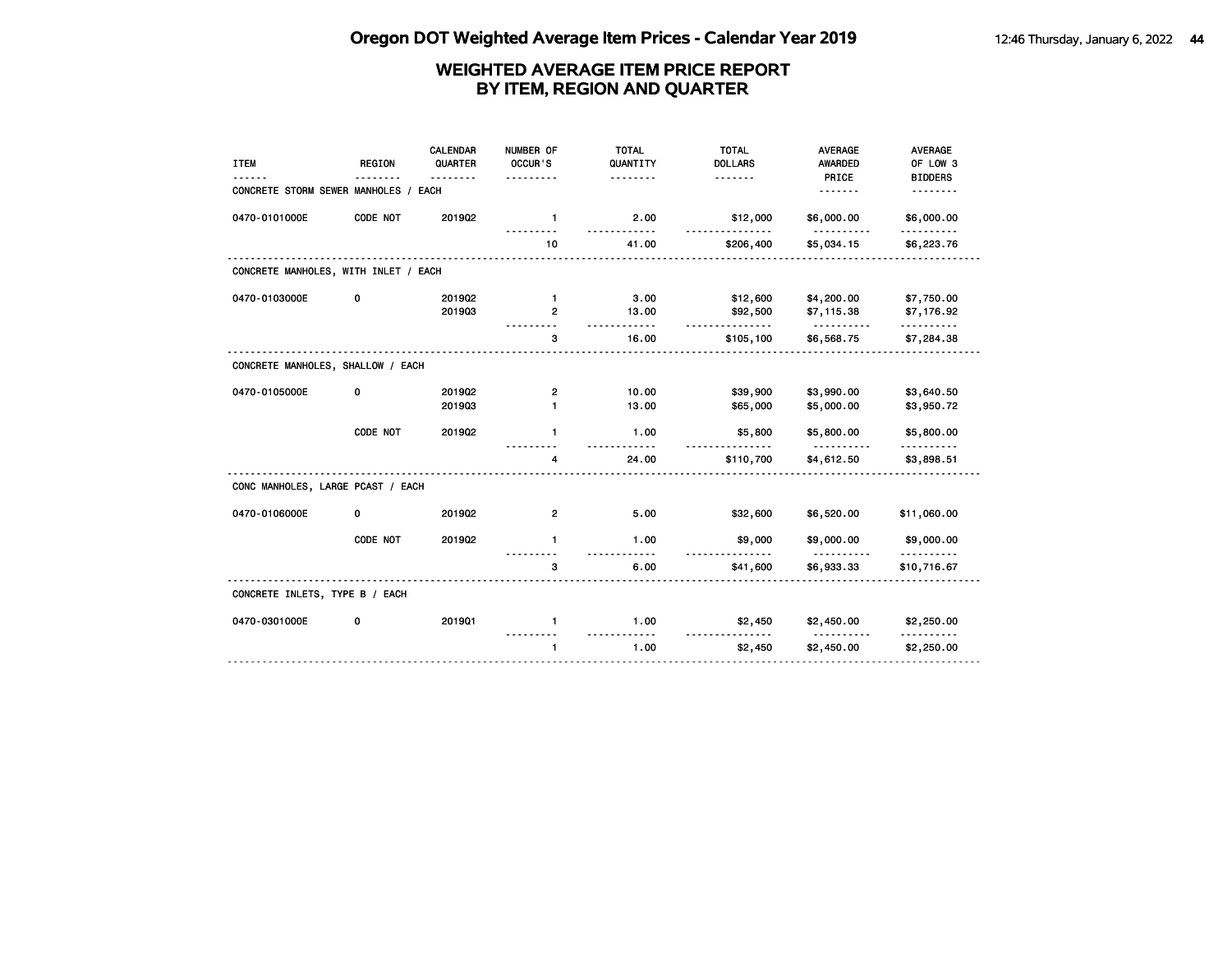|                                    |               | CALENDAR | NUMBER OF      | <b>TOTAL</b>      | <b>TOTAL</b>        | <b>AVERAGE</b>         | <b>AVERAGE</b>  |
|------------------------------------|---------------|----------|----------------|-------------------|---------------------|------------------------|-----------------|
| <b>ITEM</b>                        | <b>REGION</b> | QUARTER  | OCCUR'S        | QUANTITY          | <b>DOLLARS</b>      | AWARDED                | OF LOW 3        |
|                                    |               |          |                |                   | <u>.</u>            | PRICE                  | <b>BIDDERS</b>  |
| CONCRETE INLETS, TYPE CG-2 / EACH  |               |          |                |                   |                     | .                      |                 |
| 0470-0307000E                      | 0             | 201901   | $\mathbf{1}$   | 5.00              | \$13,000            | \$2,600.00             | \$2,233.33      |
|                                    |               | 2019Q2   | 2              | 37.00             | \$66,800            | \$1,805.41             | \$3,395.50      |
|                                    |               | 201903   | 1              | 21.00             | \$31,500            | \$1,500.00             | \$2,083.33      |
|                                    |               | 201904   | $\blacksquare$ | 1.00              | \$2,200             | \$2,200.00             | \$3,033.33      |
|                                    | CODE NOT      | 201902   | $\mathbf{1}$   | 3.00              | \$12,000            | \$4,000.00             | \$4,000.00      |
|                                    |               |          | 6              | 67.00             | \$125,500           | \$1,873.13             | \$2,919.15      |
| CONCRETE INLETS, TYPE CG-3 / EACH  |               |          |                |                   |                     |                        |                 |
| 0470-0309000E                      | 0             | 201901   | $\mathbf{1}$   | 10.00             | \$36,000            | \$3,600.00             | \$3,306.67      |
|                                    |               | 2019Q2   | $\overline{2}$ | 13.00             | \$28,300            | \$2,176.92             | \$2,358.97      |
|                                    | CODE NOT      | 201902   | 1              | 2.00              | \$10,000            | \$5,000.00<br><u>.</u> | \$5,000.00      |
|                                    |               |          | 4              | 25.00             | \$74,300            | \$2,972.00             | \$2,949.33      |
| CONC INLETS, TYPE CG-3 (MOD / EACH |               |          |                |                   |                     |                        |                 |
| 0470-0310000E                      | 0             | 201902   | $\mathbf{1}$   | 3.00              | \$7,800             | \$2,600.00             | \$2,566.67      |
|                                    |               | 201903   | 1              | 6.00<br>$- - - -$ | \$7,200<br><u>.</u> | \$1,200.00<br><u>.</u> | \$1,215.00<br>. |
|                                    |               |          | $\overline{2}$ | 9.00              | \$15,000            | \$1,666.67             | \$1,665.56      |
| CONCRETE INLETS, TYPE D / EACH     |               |          |                |                   |                     |                        |                 |
| 0470-0311000E                      | 0             | 201901   | $\mathbf{2}$   | 3.00              | \$6,835             | \$2,278.33             | \$2,289.44      |
|                                    |               | 2019Q2   | $\blacksquare$ | 2.00              | \$4,000             | \$2,000.00             | \$1,766.67      |
|                                    |               | 201903   | $\mathbf{1}$   | 1.00              | \$2,350             | \$2,350.00             | \$2,366.67      |
|                                    |               | 201904   | з              | 10.00             | \$19,700            | \$1,970.00             | \$2,381.25      |
|                                    | CODE NOT      | 2019Q2   | $\mathbf{1}$   | 3.00              | \$13,500            | \$4,500.00             | \$4,500.00      |
|                                    |               |          | 8              | 19.00             | \$46,385            | \$2,441.32             | \$2,635.83      |
|                                    |               |          |                |                   |                     |                        |                 |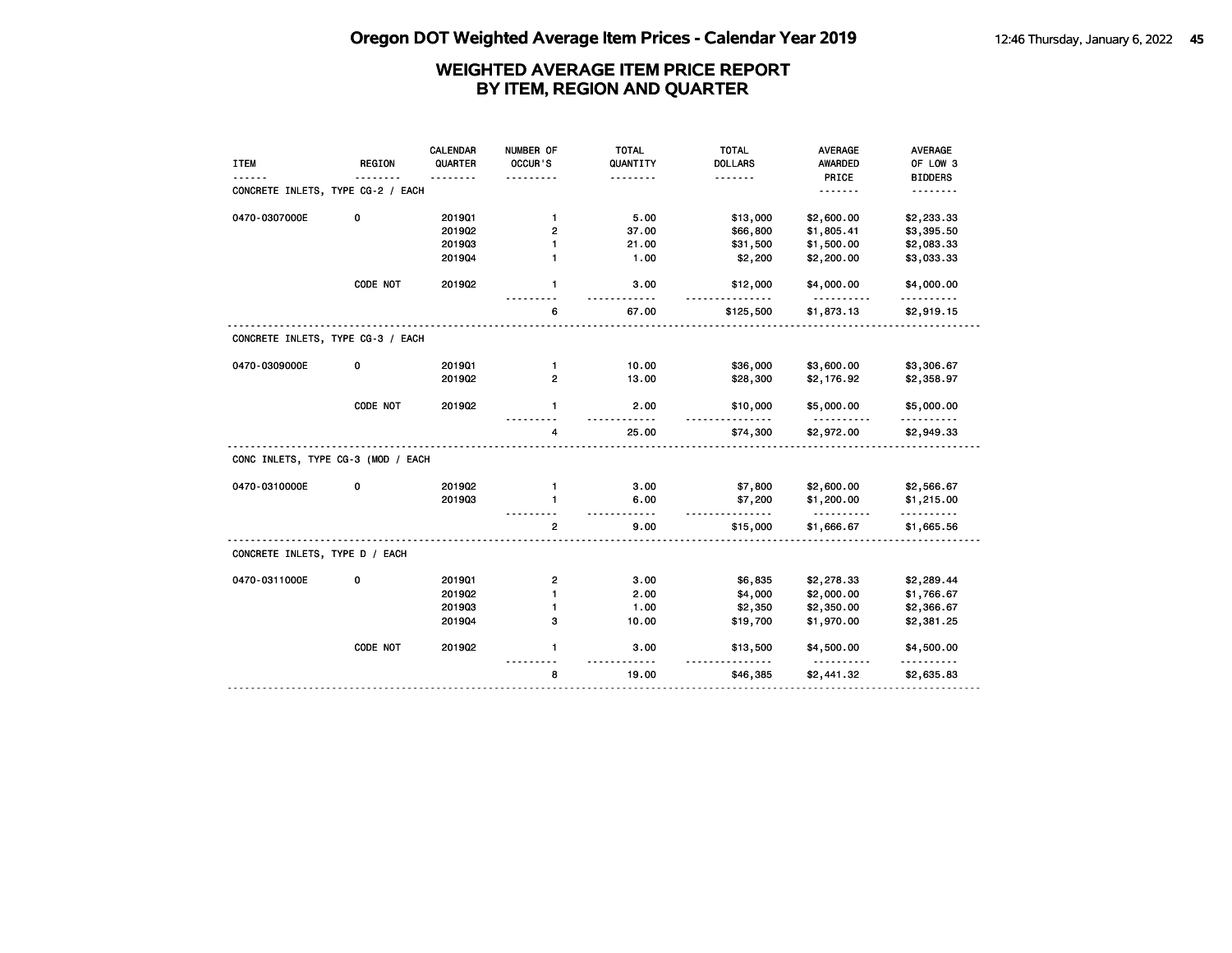| <b>ITEM</b>                        | <b>REGION</b> | <b>CALENDAR</b><br>QUARTER | NUMBER OF<br>OCCUR'S<br>$- - - -$ | <b>TOTAL</b><br>QUANTITY<br>. | <b>TOTAL</b><br><b>DOLLARS</b><br><u>.</u> | <b>AVERAGE</b><br><b>AWARDED</b><br>PRICE | <b>AVERAGE</b><br>OF LOW 3<br><b>BIDDERS</b> |
|------------------------------------|---------------|----------------------------|-----------------------------------|-------------------------------|--------------------------------------------|-------------------------------------------|----------------------------------------------|
| CONC INLETS, TYPE D (MOD / EACH    |               |                            |                                   |                               |                                            | .                                         |                                              |
| 0470-0312000E                      | 0             | 201903                     | $\mathbf{1}$                      | 1.00<br>$- - -$               | \$3,192                                    | \$3,192.00                                | \$2,697.33                                   |
|                                    |               |                            | $\mathbf{1}$                      | 1.00                          | \$3,192                                    | \$3,192.00                                | \$2,697.33                                   |
| CONCRETE INLETS, TYPE G-1 / EACH   |               |                            |                                   |                               |                                            |                                           |                                              |
| 0470-0313000E                      | 0             | 201901                     | $\mathbf{1}$                      | 1.00                          | \$1,500                                    | \$1,500.00                                | \$2,166.67                                   |
|                                    |               | 201904                     | 1                                 | 3.00<br>-----                 | \$5,400<br>.                               | \$1,800.00<br>.                           | \$2,211.71<br>.                              |
|                                    |               |                            | $\overline{2}$                    | 4.00                          | \$6,900                                    | \$1,725.00                                | \$2,200.45                                   |
| CONCRETE INLETS, TYPE G-2 / EACH   |               |                            |                                   |                               |                                            |                                           |                                              |
| 0470-0315000E                      | 0             | 201901                     | $\mathbf{1}$                      | 2.00                          | \$7,200                                    | \$3,600.00                                | \$3,260.00                                   |
|                                    |               | 201902                     | 2                                 | 36.00                         | \$97,200                                   | \$2,700.00                                | \$3,414.58                                   |
|                                    |               | 201903                     | 4                                 | 31.00                         | \$59,304                                   | \$1,913.03                                | \$1,924.92                                   |
|                                    |               | 201904                     | 2                                 | 6.00                          | \$12,500                                   | \$2,083.33                                | \$3,213.65                                   |
|                                    | CODE NOT      | 2019Q2                     | $\mathbf{1}$                      | 1.00                          | \$3,000                                    | \$3,000.00                                | \$3,000.00                                   |
|                                    |               |                            | 10                                | 76.00                         | \$179,204                                  | \$2,357.95                                | \$2,781.57                                   |
| CONCRETE INLETS, TYPE G-2M / EACH  |               |                            |                                   |                               |                                            |                                           |                                              |
| 0470-0317000E                      | 0             | 201904                     | $\mathbf{1}$                      | 1.00<br>.                     | \$2,400                                    | \$2,400.00<br><u>.</u>                    | \$2,425.00                                   |
|                                    |               |                            | 1                                 | 1.00                          | \$2,400                                    | \$2,400.00                                | \$2,425.00                                   |
| CONCRETE INLETS, TYPE G-2MA / EACH |               |                            |                                   |                               |                                            |                                           |                                              |
| 0470-0319000E                      | 0             | 201901                     | $\mathbf{1}$                      | 1.00                          | \$2,600                                    | \$2,600.00                                | \$2,800.00                                   |
|                                    |               | 201904                     | 1                                 | 5.00                          | \$12,000                                   | \$2,400.00<br>.                           | \$2,948.95<br>.                              |
|                                    |               |                            | $\overline{2}$                    | 6.00                          | \$14,600                                   | \$2,433.33                                | \$2,924.12                                   |
|                                    |               |                            |                                   |                               |                                            |                                           |                                              |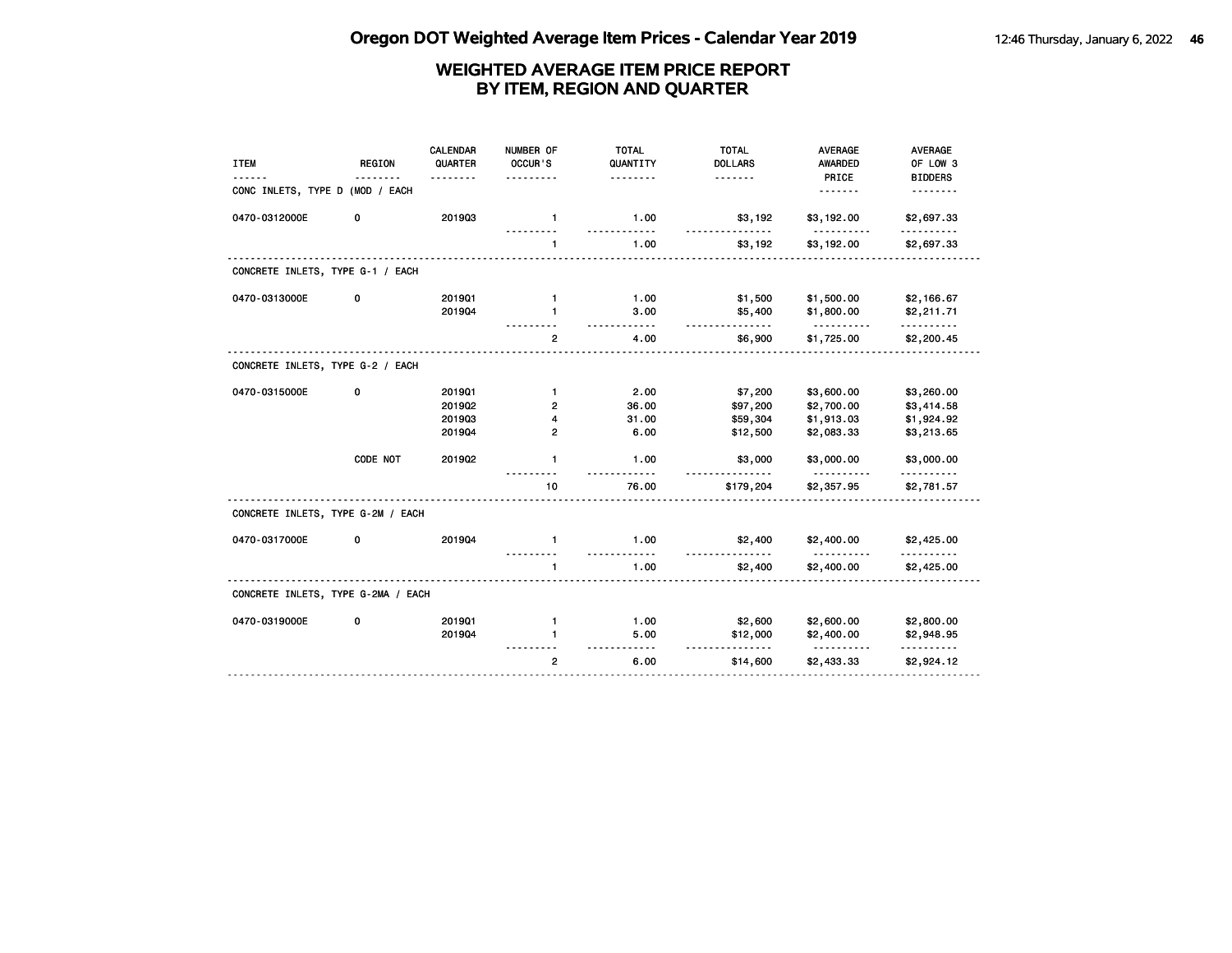| <b>ITEM</b>                          | <b>REGION</b> | <b>CALENDAR</b><br>QUARTER | NUMBER OF<br>OCCUR'S | <b>TOTAL</b><br>QUANTITY | <b>TOTAL</b><br><b>DOLLARS</b> | <b>AVERAGE</b><br><b>AWARDED</b> | <b>AVERAGE</b><br>OF LOW 3 |
|--------------------------------------|---------------|----------------------------|----------------------|--------------------------|--------------------------------|----------------------------------|----------------------------|
|                                      |               |                            |                      | .                        |                                | PRICE                            | <b>BIDDERS</b>             |
| CONCRETE MONUMENT BOXES / EACH       |               |                            |                      |                          |                                | <u>.</u>                         | .                          |
| 0470-0329000E                        | 0             | 201901                     | 1                    | 1.00                     | \$470                          | \$470.00                         | \$546.67                   |
|                                      |               | 201903                     | 1                    | 3.00<br>$- - - - -$      | \$6,000<br><u>.</u>            | \$2,000.00<br>.                  | \$1,016.67<br>.            |
|                                      |               |                            | $\mathbf{2}$         | 4.00                     | \$6,470                        | \$1,617.50                       | \$899.17                   |
| CATCH BASINS, TYPE 3 / EACH          |               |                            |                      |                          |                                |                                  |                            |
| 0470-0331000E                        | 0             | 201901                     | $\mathbf{1}$         | 1.00<br>.                | \$1,700                        | \$1,700.00<br><u>----------</u>  | \$2,150.00<br>.            |
|                                      |               |                            | 1                    | 1.00                     | \$1,700                        | \$1,700.00                       | \$2,150.00                 |
| DRAINAGE CURBS / FOOT                |               |                            |                      |                          |                                |                                  |                            |
| 0480-0100000F                        | 0             | 201901                     | $\mathbf{1}$         | 303.00                   | \$7,727                        | \$25.50                          | \$21.17                    |
|                                      |               | 201902                     | 3                    | 12,167.00                | \$75,952                       | \$6.24                           | \$7.52                     |
|                                      |               | 201903                     | 3                    | 2,152.00                 | \$26,486                       | \$12.31                          | \$12.48                    |
|                                      |               | 201904                     | 4                    | 1,137.00<br>- - - - -    | \$17,340<br><u>.</u>           | \$15.25                          | \$42.19<br><u>.</u>        |
|                                      |               |                            | 11                   | 15,759.00                | \$127,504                      | \$8.09                           | \$10.96                    |
| ADJUSTING BOXES / EACH               |               |                            |                      |                          |                                |                                  |                            |
| 0490-0100000E                        | 0             | 201901                     | $\mathbf{2}$         | 12.00                    | \$2,800                        | \$233.33                         | \$392.22                   |
|                                      |               | 201902                     | 4                    | 89.00                    | \$37,160                       | \$417.53                         | \$536.09                   |
|                                      |               | 201903                     | з                    | 13.00                    | \$10,476                       | \$805.85                         | \$485.63                   |
|                                      |               | 201904                     | $\overline{2}$       | 187.00                   | \$56,331                       | \$301.24                         | \$490.06                   |
|                                      | CODE NOT      | 2019Q2                     | $\mathbf{1}$         | 4.00<br>$- - - -$        | \$2,400                        | \$600.00<br>.                    | \$600.00<br><u>.</u>       |
|                                      |               |                            | 12                   | 305.00                   | \$109,167                      | \$357.92                         | \$500.89                   |
| CONNECTION TO EXTG STRUCTURES / EACH |               |                            |                      |                          |                                |                                  |                            |
| 0490-0104000E                        | 0             | 201901                     | з                    | 6.00                     | \$3,600                        | \$600.00                         | \$1,145.56                 |
|                                      |               | 2019Q2                     | 3                    | 31.00                    | \$26,485                       | \$854.35                         | \$846.25                   |
|                                      |               | 201903                     | 1                    | 5.00                     | \$7,500                        | \$1,500.00                       | \$933.33                   |
|                                      |               | 201904                     | 2                    | 2.00                     | \$2,750                        | \$1,375.00                       | \$1,641.67                 |

(item continued)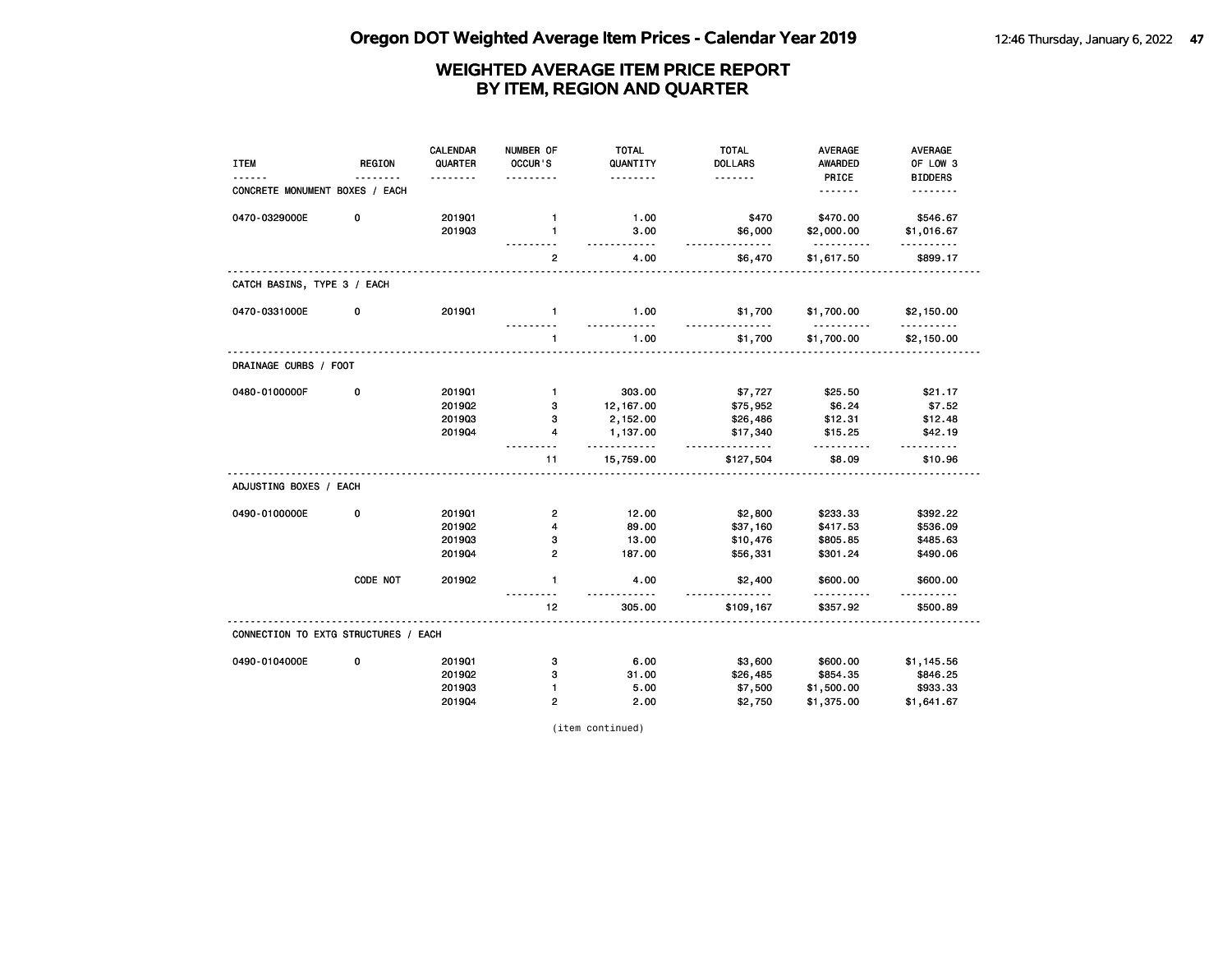| <b>ITEM</b>                         | <b>REGION</b> | <b>CALENDAR</b><br>QUARTER | NUMBER OF<br>OCCUR'S<br>. | <b>TOTAL</b><br>QUANTITY<br><u>.</u> | <b>TOTAL</b><br><b>DOLLARS</b> | <b>AVERAGE</b><br><b>AWARDED</b><br>PRICE | <b>AVERAGE</b><br>OF LOW 3<br><b>BIDDERS</b> |
|-------------------------------------|---------------|----------------------------|---------------------------|--------------------------------------|--------------------------------|-------------------------------------------|----------------------------------------------|
| CONNECTION TO EXTG STRUCTURES /     |               | EACH                       |                           |                                      |                                | <u>.</u>                                  | <u>.</u>                                     |
| 0490-0104000E                       | CODE NOT      | 2019Q2                     | $\mathbf{1}$              | 14.00<br>.                           | \$21,000<br><u>.</u>           | \$1,500.00                                | \$1,500.00<br>.                              |
|                                     |               |                            | 10                        | 58.00                                | \$61,335                       | <u>.</u><br>\$1,057.50                    | \$1,069.95                                   |
| ADJUSTING INLETS / EACH             |               |                            |                           |                                      |                                |                                           |                                              |
| 0490-0105000E                       | 0             | 201901                     | 3                         | 9.00                                 | \$10,950                       | \$1,216.67                                | \$1,271.89                                   |
|                                     |               | 2019Q2                     | 4                         | 118.00                               | \$134,050                      | \$1,136.02                                | \$1,228.39                                   |
|                                     |               | 201903                     | $\mathbf{1}$              | 3.00                                 | \$2,706                        | \$902.00                                  | \$763.50                                     |
|                                     |               | 201904                     | з                         | 99.00                                | \$51,700                       | \$522.22                                  | \$395.96                                     |
|                                     | CODE NOT      | 201902                     | $\mathbf{1}$              | 2.00                                 | \$2,400<br><u>.</u>            | \$1,200.00                                | \$1,200.00                                   |
|                                     |               |                            | 12 <sup>°</sup>           | 231.00                               | \$201,806                      | \$873.62                                  | \$867.05                                     |
| FILLING ABANDONED STRUCTURES / EACH |               |                            |                           |                                      |                                |                                           |                                              |
| 0490-0117000E                       | 0             | 201901                     | $\mathbf{1}$              | 2.00                                 | \$1,000                        | \$500.00                                  | \$1,236.67                                   |
|                                     |               | 2019Q2                     | з                         | 61.00                                | \$48,500                       | \$795.08                                  | \$1,235.52                                   |
|                                     |               | 201903                     | 1                         | 1.00                                 | \$11,760                       | \$11,760.00                               | \$6,986.67                                   |
|                                     |               | 201904                     | 1                         | 1.00<br>$- - - - -$                  | \$1,200<br>.                   | \$1,200.00<br><u>.</u>                    | \$1,474.48<br>.                              |
|                                     |               |                            | 6                         | 65.00                                | \$62,460                       | \$960.92                                  | \$1,327.71                                   |
| MINOR ADJUSTMENT OF MANHOLES / EACH |               |                            |                           |                                      |                                |                                           |                                              |
| 0490-0120000E                       | 0             | 201901                     | 3                         | 8.00                                 | \$6,600                        | \$825.00                                  | \$1,021.88                                   |
|                                     |               | 2019Q2                     | 4                         | 23.00                                | \$16,700                       | \$726.09                                  | \$979.06                                     |
|                                     |               | 201903                     | 2                         | 7.00                                 | \$11,923                       | \$1,703.29                                | \$1,117.76                                   |
|                                     |               | 201904                     | з                         | 95.00                                | \$56,200                       | \$591.58                                  | \$1,329.61                                   |
|                                     | CODE NOT      | 2019Q2                     | $\mathbf{1}$              | 1.00                                 | \$1,500                        | \$1,500.00                                | \$1,500.00<br>.                              |
|                                     |               |                            |                           |                                      |                                |                                           |                                              |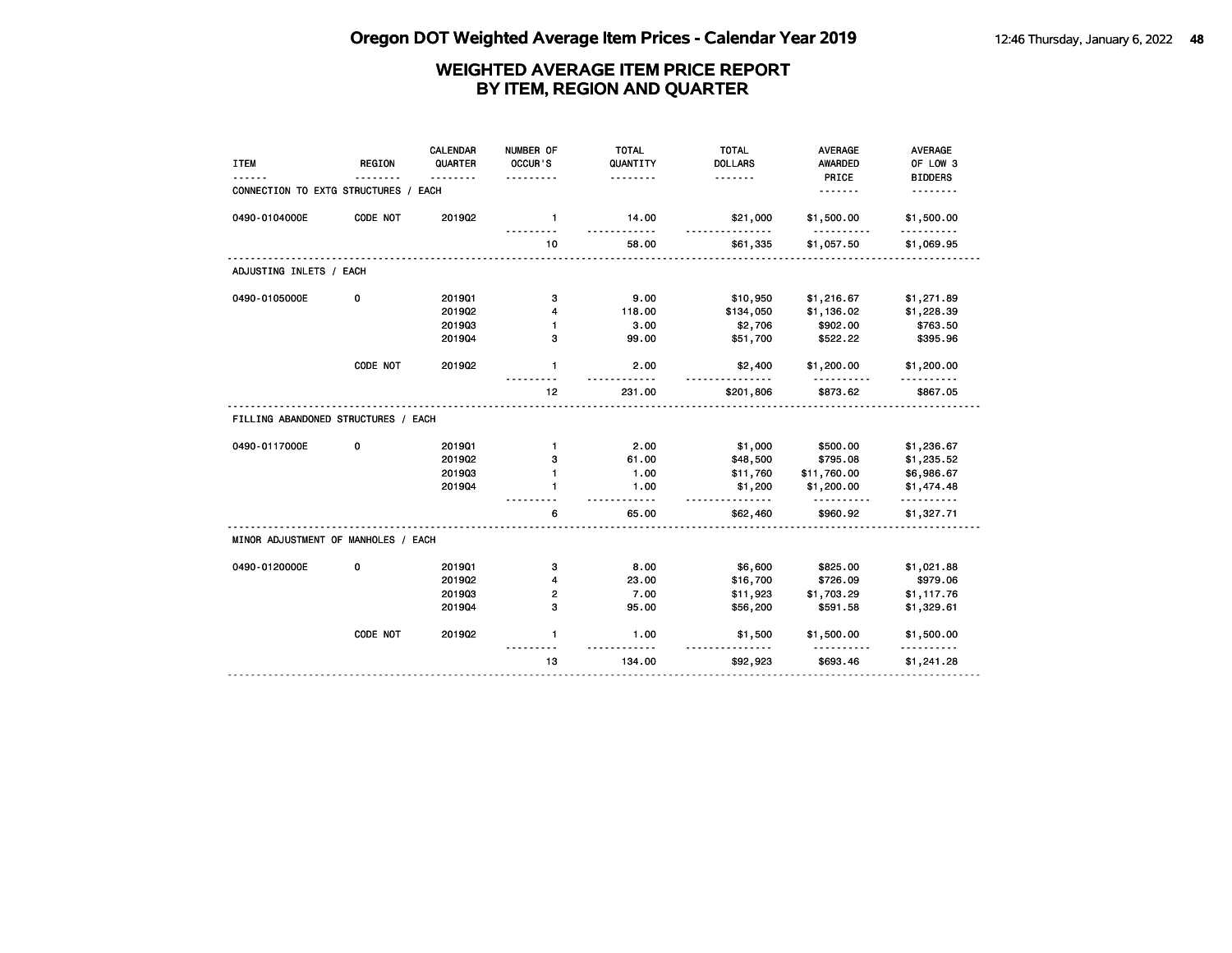|                                                |               | <b>CALENDAR</b> | NUMBER OF               | <b>TOTAL</b>                | <b>TOTAL</b>               | <b>AVERAGE</b>          | <b>AVERAGE</b>             |
|------------------------------------------------|---------------|-----------------|-------------------------|-----------------------------|----------------------------|-------------------------|----------------------------|
| <b>ITEM</b>                                    | <b>REGION</b> | QUARTER         | OCCUR'S                 | QUANTITY<br>- - - - - - - - | <b>DOLLARS</b><br><u>.</u> | <b>AWARDED</b><br>PRICE | OF LOW 3<br><b>BIDDERS</b> |
| MAJOR ADJUSTMENT OF MANHOLES / EACH            |               |                 |                         |                             |                            | <u>.</u>                |                            |
| 0490-0121000E                                  | 0             | 201901          | $\mathbf{1}$            | 1.00                        | \$2,800                    | \$2,800.00              | \$1,866.67                 |
|                                                |               | 201902          | 1                       | 7.00                        | \$14,000                   | \$2,000.00              | \$1,866.67                 |
|                                                |               | 201904          |                         | 4.00<br>$- - - - -$         | \$5,200<br>.               | \$1,300.00<br>.         | \$1,416.67<br>.            |
|                                                |               |                 | 3                       | 12.00                       | \$22,000                   | \$1,833.33              | \$1,716.67                 |
| EXTRA FOR MANHOLES OVER EXISTING SEWERS / EACH |               |                 |                         |                             |                            |                         |                            |
| 0490-0123000E                                  | 0             | 201901          | $\mathbf{1}$            | 2.00                        | \$1,000                    | \$500.00                | \$1,081.67                 |
|                                                |               | 201902          | $\mathbf{1}$            | 1.00                        | \$1,800                    | \$1,800.00              | \$1,666.67                 |
|                                                |               | 201904          | 1                       | 2.00<br>$- - - - -$         | \$4,000                    | \$2,000.00<br><u>.</u>  | \$1,316.67<br><u>.</u>     |
|                                                |               |                 | 3                       | 5.00                        | \$6,800                    | \$1,360.00              | \$1,292.67                 |
| CAPPING EXISTING CONCRETE STRUCTURES / EACH    |               |                 |                         |                             |                            |                         |                            |
| 0490-0125000E                                  | 0             | 201901          | $\mathbf{1}$            | 2.00                        | \$2,000                    | \$1,000.00              | \$1,056.67                 |
|                                                |               | 201902          | $\mathbf{1}$            | 3.00<br>.                   | \$6,000<br>.               | \$2,000.00<br>.         | \$4,416.67<br>.            |
|                                                |               |                 | $\overline{2}$          | 5.00                        | \$8,000                    | \$1,600.00              | \$3,072.67                 |
| TRENCH RESURFACING / SQYD                      |               |                 |                         |                             |                            |                         |                            |
| 0495-0100000J                                  | 0             | 201901          | $\overline{\mathbf{c}}$ | 28.00                       | \$4,400                    | \$157.14                | \$192.62                   |
|                                                |               | 201902          | з                       | 1,103.00                    | \$67,830                   | \$61.50                 | \$64.40                    |
|                                                |               | 201904          | $\overline{2}$          | 24.00                       | \$3,360                    | \$140.00                | \$169.50                   |
|                                                | CODE NOT      | 2019Q2          | $\mathbf{1}$            | 15.00<br>$- - -$            | \$3,000                    | \$200.00<br>.           | \$200.00                   |
|                                                |               |                 | 8                       | 1,170.00                    | \$78,590                   | \$67.17                 | \$71.37                    |
| BRIDGE REMOVAL WORK / SQFT                     |               |                 |                         |                             |                            |                         |                            |
| 0501-0100000A                                  | 0             | 201901          | $\overline{\mathbf{c}}$ | 1,290.00                    | \$95,000                   | \$73.64                 | \$46.37                    |
|                                                |               | 2019Q2          | 5                       | 30,898.00                   | \$468,242                  | \$15.15                 | \$20.61                    |
|                                                |               | 201903          | 2                       | 2,608.00                    | \$70,000                   | \$26.84                 | \$39.40                    |
|                                                |               | 201904          | 6                       | 38,051.00                   | \$1,085,000                | \$28.51                 | \$23.85                    |

(item continued)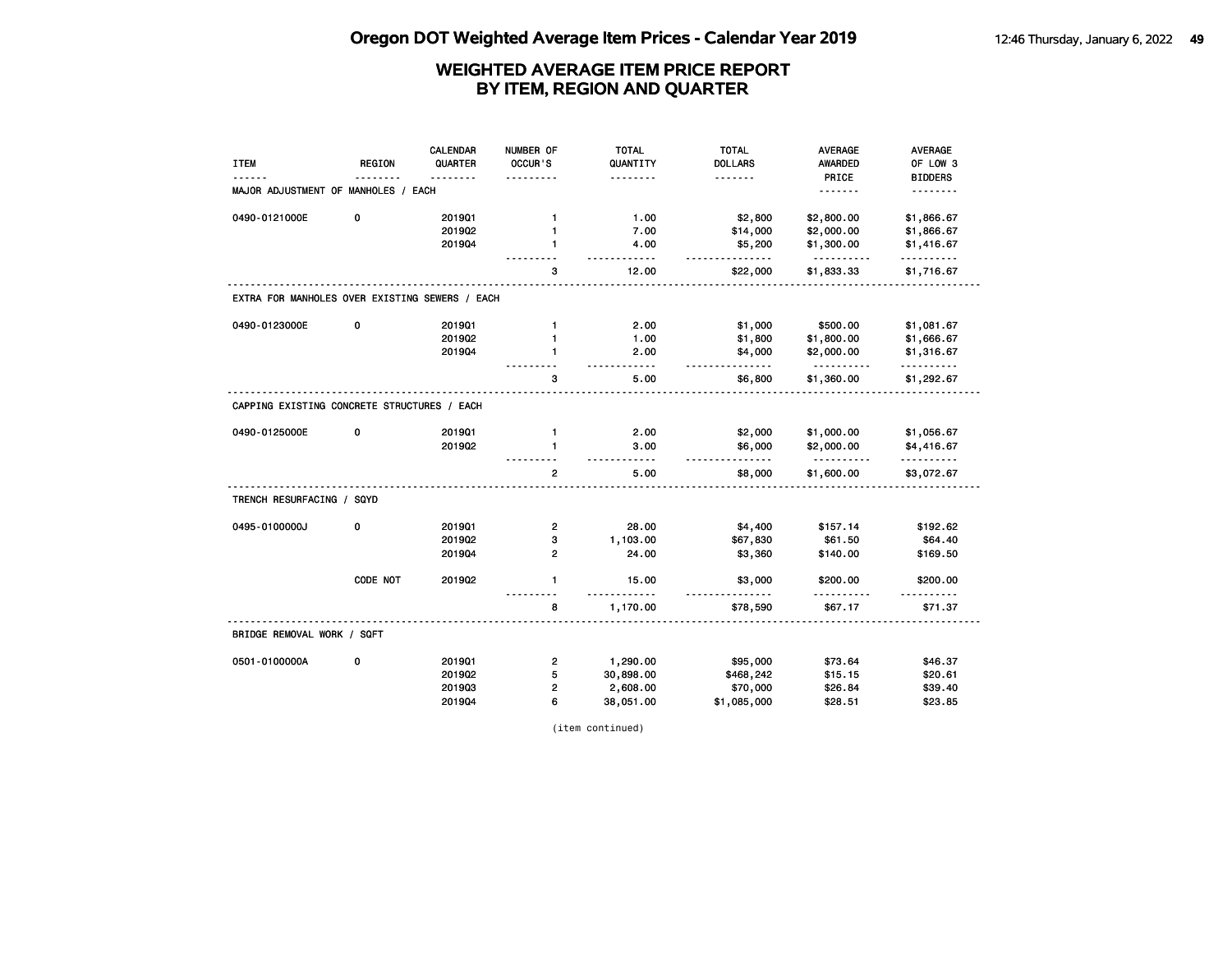| <b>ITEM</b>                                    | <b>REGION</b> | <b>CALENDAR</b><br>QUARTER | NUMBER OF<br>OCCUR'S    | <b>TOTAL</b><br>QUANTITY | <b>TOTAL</b><br><b>DOLLARS</b> | AVERAGE<br><b>AWARDED</b> | AVERAGE<br>OF LOW 3 |
|------------------------------------------------|---------------|----------------------------|-------------------------|--------------------------|--------------------------------|---------------------------|---------------------|
|                                                |               | <u>.</u>                   | .                       | <u>.</u>                 | <u>.</u>                       | PRICE                     | <b>BIDDERS</b>      |
| BRIDGE REMOVAL WORK / SQFT                     |               |                            |                         |                          |                                | <u>.</u>                  | <u>.</u>            |
| 0501-0100000A                                  | CODE NOT      | 201903                     | $\overline{2}$<br>.     | 41.00<br>.               | \$9,000<br>.                   | \$219.51<br>.             | \$391.75<br>.       |
|                                                |               |                            | 17<br>.                 | 72,888.00                | \$1,727,242                    | \$23.70                   | \$23.64             |
| BRIDGE DECK COLD PLN PVMT REM, 0-2 INCH / SQYD |               |                            |                         |                          |                                |                           |                     |
| 0503-0101000J                                  | 0             | 201903                     | $-1$                    | 588.00<br><u>.</u>       | \$7,056<br><u>.</u>            | \$12.00                   | \$14.25             |
|                                                |               |                            | $\mathbf{1}$            | 588.00                   | \$7,056                        | \$12.00                   | \$14.25             |
| BRIDGE DECK COLD PLN PVMT REM, 2-4 INCH / SQYD |               |                            |                         |                          |                                |                           |                     |
| 0503-0102000J                                  | 0             | 201901                     | $\overline{4}$          | 10,054.00                | \$32,676                       | \$3.25                    | \$7.39              |
|                                                |               | 201904                     | $\overline{\mathbf{4}}$ | 2,757.00                 | \$42,411                       | \$15.38                   | \$16.68             |
|                                                |               |                            | 8                       | .<br>12,811.00           | <u>.</u><br>\$75,087           | \$5.86                    | \$9.39              |
| BRIDGE END PANEL CLD PLN PVMT REM, / SQYD      |               |                            |                         |                          |                                |                           |                     |
| 0503-0103000J                                  | 0             | 201901                     | $\overline{4}$          | 1,592.00                 | \$5,174                        | \$3.25                    | \$7.94              |
|                                                |               | 201902                     | $\mathbf{1}$            | 200.00                   | \$7,000                        | \$35.00                   | \$38.67             |
|                                                |               | 201903                     | $\mathbf{1}$            | 294.00                   | \$7,056                        | \$24.00                   | \$20.25             |
|                                                |               | 201904                     | $\overline{7}$          | 1,896.00<br><u>.</u>     | \$52,945<br>.                  | \$27.92                   | \$27.54<br>.        |
|                                                |               |                            | 13<br>.                 | 3,982.00                 | \$72,175                       | \$18.13                   | \$19.72             |
| SHORING, CRIBBING, AND COFFERDAMS / SQYD       |               |                            |                         |                          |                                |                           |                     |
| 0510-0100000A                                  | 0             | 201901                     | $\mathbf{1}$            | 300.00                   | \$73,265                       | \$244.22                  | \$192.52            |
|                                                |               | 201902                     | 3                       | 202.00                   | \$175,430                      | \$868.47                  | \$815.48            |
|                                                |               | 201903                     | з                       | 108.00                   | \$26,941                       | \$249.45                  | \$373.57            |
|                                                |               | 201904                     | $\overline{\mathbf{4}}$ | 1,860.00                 | \$1,048,500                    | \$563.71                  | \$831.18            |
|                                                | CODE NOT      | 201903                     | 3                       | 212.00<br>.              | \$5,002<br><u>.</u>            | \$23.59<br><u>.</u>       | \$62.83<br><u>.</u> |
|                                                |               |                            | 14                      | 2,682.00                 | \$1,329,138                    | \$495.58                  | \$679.40            |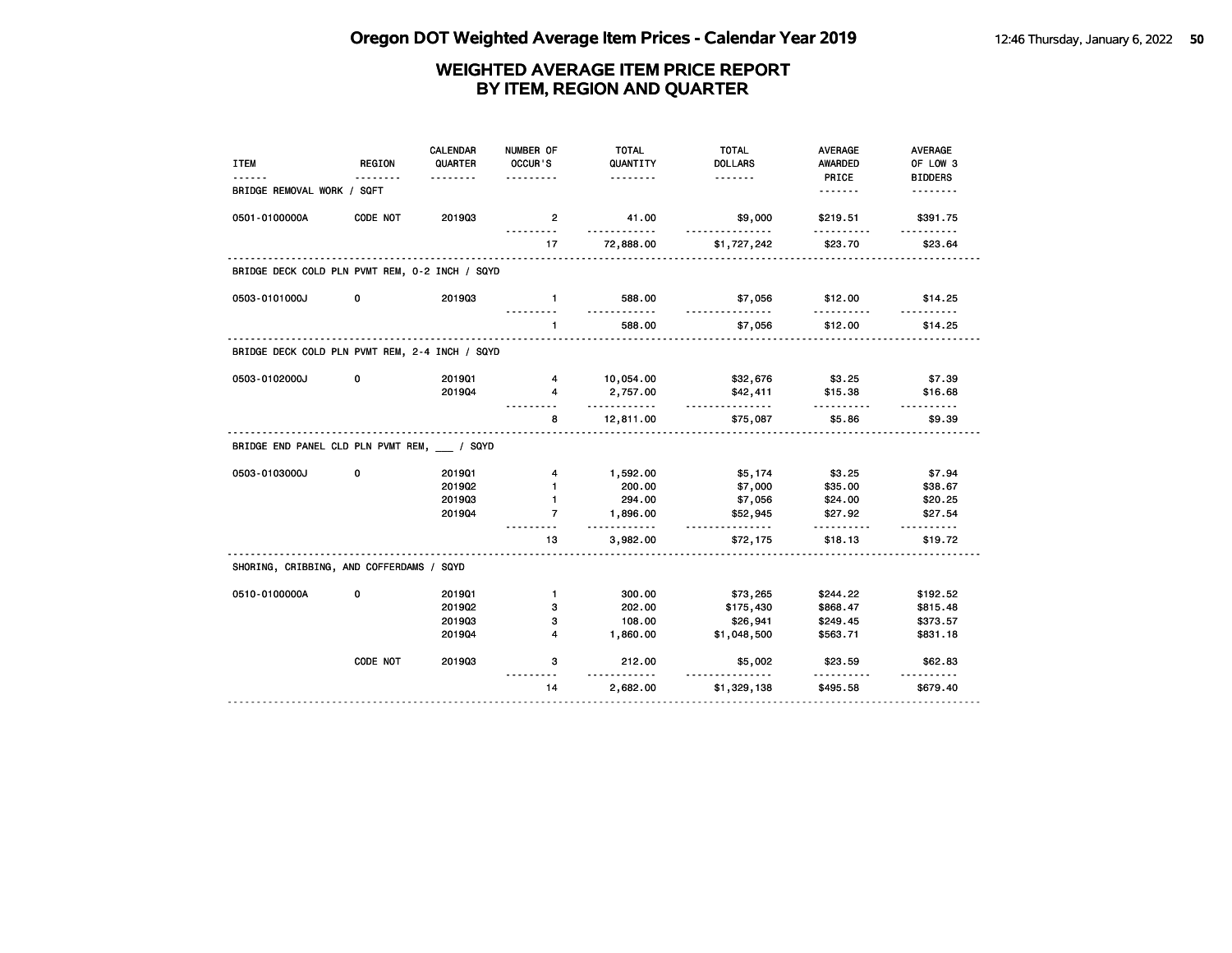|                                    |               | <b>CALENDAR</b> | NUMBER OF      | <b>TOTAL</b>   | <b>TOTAL</b>          | <b>AVERAGE</b> | AVERAGE             |
|------------------------------------|---------------|-----------------|----------------|----------------|-----------------------|----------------|---------------------|
| <b>ITEM</b>                        | <b>REGION</b> | QUARTER         | OCCUR'S        | QUANTITY       | <b>DOLLARS</b>        | AWARDED        | OF LOW 3            |
|                                    |               |                 |                | .              | <u>.</u>              | PRICE          | <b>BIDDERS</b>      |
| STRUCTURE EXCAVATION / CUYD        |               |                 |                |                |                       | .              |                     |
| 0510-0101000A                      | 0             | 201901          | $\mathbf{1}$   | 430.00         | \$13,235              | \$30.78        | \$37.39             |
|                                    |               | 2019Q2          | з              | 1,783.00       | \$58,240              | \$32.66        | \$30.24             |
|                                    |               | 201903          | 4              | 3,609.00       | \$115,485             | \$32.00        | \$23.61             |
|                                    |               | 201904          | 6              | 4,504.00       | \$113,800             | \$25.27        | \$54.75             |
|                                    |               |                 | 14             | .<br>10,326.00 | .<br>\$300,760        | .<br>\$29.13   | \$38.91             |
| STRUCTURE EXCAVATION / CUYD        |               |                 |                |                |                       |                |                     |
| 0510-0101000K                      | 0             | 201901          | $\blacksquare$ | 810.00         | \$28,350              | \$35.00        | \$36.67             |
|                                    |               |                 | $\mathbf{1}$   | 810.00         | \$28,350              | \$35.00        | \$36.67             |
| GRANULAR WALL BACKFILL / CUYD      |               |                 |                |                |                       |                |                     |
| 0510-0106000A                      | 0             | 201902          | 3              | 93.00          | \$17,104              | \$183.91       | \$151.89            |
|                                    |               | 201903          | $\overline{2}$ | 220.00         | \$16,359              | \$74.36        | \$90.32             |
|                                    |               | 201904          | $\overline{2}$ | 2,717.00<br>.  | \$160,000<br><u>.</u> | \$58.89        | \$69.25             |
|                                    |               |                 | $\overline{7}$ | 3,030.00       | \$193,463             | \$63.85        | \$73.32             |
| GRANULAR STRUCTURE BACKFILL / CUYD |               |                 |                |                |                       |                |                     |
| 0510-0108000A                      | 0             | 201901          | $\mathbf{1}$   | 130.00         | \$16,945              | \$130.35       | \$122.94            |
|                                    |               | 201902          | $\mathbf{2}$   | 284.00         | \$68,085              | \$239.74       | \$124.28            |
|                                    |               | 201903          | 4              | 608.00         | \$98,766              | \$162.44       | \$116.46            |
|                                    |               | 201904          | $\overline{7}$ | 1,864.00<br>.  | \$223,350<br>.        | \$119.82<br>.  | \$87.17<br><u>.</u> |
|                                    |               |                 | 14             | 2,886.00       | \$407,146             | \$141.08       | \$98.60             |
| GRANULAR STRUCTURE BACKFILL / CUYD |               |                 |                |                |                       |                |                     |
| 0510-0108000K                      | 0             | 201901          | $\mathbf{1}$   | 305.00         | \$19,825              | \$65.00        | \$58.33             |
|                                    |               |                 | $\mathbf{1}$   | 305.00         | \$19,825              | \$65.00        | \$58.33             |
|                                    |               |                 |                |                |                       |                |                     |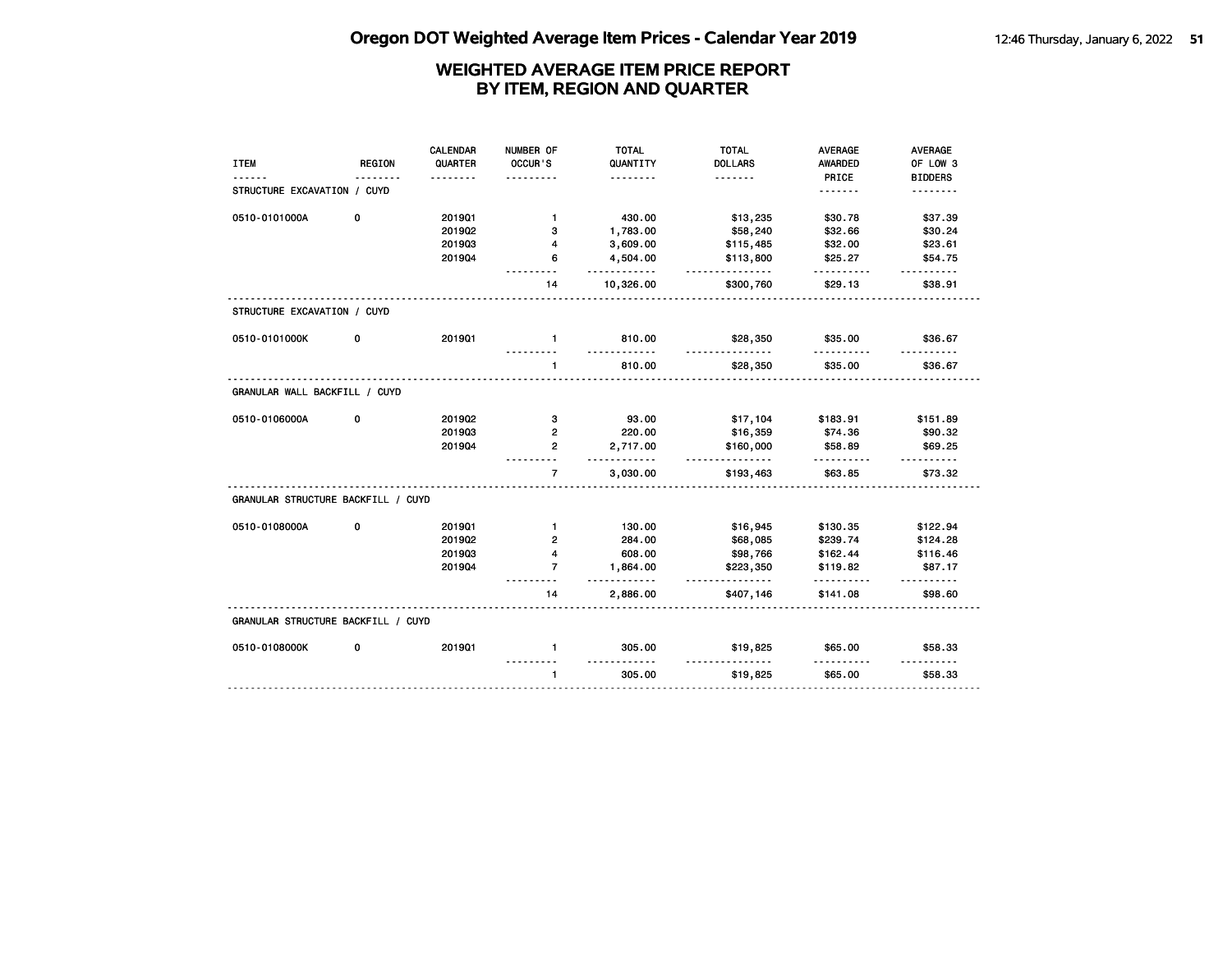| <b>ITEM</b><br>------                   | <b>REGION</b> | <b>CALENDAR</b><br>QUARTER<br>. | NUMBER OF<br>OCCUR'S | <b>TOTAL</b><br>QUANTITY<br>. | <b>TOTAL</b><br><b>DOLLARS</b><br>. | <b>AVERAGE</b><br>AWARDED<br>PRICE | AVERAGE<br>OF LOW 3<br><b>BIDDERS</b> |
|-----------------------------------------|---------------|---------------------------------|----------------------|-------------------------------|-------------------------------------|------------------------------------|---------------------------------------|
| DRILLED SHAFT CONCRETE / CUYD           |               |                                 |                      |                               |                                     | .                                  | <u>.</u>                              |
| 0512-0101000A                           | 0             | 201901                          | $\mathbf{1}$         | 150.00                        | \$89,335                            | \$595.57                           | \$406.30                              |
|                                         |               | 201903                          | $\mathbf{1}$         | 105.00                        | \$38,500                            | \$366.67                           | \$407.94                              |
|                                         |               | 201904                          | 3                    | 745.00<br>$- - - - - -$       | \$472,500<br>.                      | \$634.23                           | \$616.91<br><u>.</u>                  |
|                                         |               |                                 | 5                    | 1,000.00                      | \$600,335                           | \$600.34                           | \$563.38                              |
| DRILLED SHAFT REINFORCEMENT / LB        |               |                                 |                      |                               |                                     |                                    |                                       |
| 0512-0103000A                           | 0             | 201903                          | $\mathbf{1}$         | 14,175.00<br>.                | \$23,000<br><u>.</u>                | \$1.62                             | \$2.30                                |
|                                         |               |                                 | $\mathbf{1}$         | 14,175.00                     | \$23,000                            | \$1.62                             | \$2.30                                |
| DRILLED SHAFT REINFORCEMENT, GRADE / LB |               |                                 |                      |                               |                                     |                                    |                                       |
| 0512-0104000A                           | 0             | 201904                          | $\mathbf{1}$         | 210,000.00<br>.               | \$250,000<br>.                      | \$1.19<br>.                        | \$1.33                                |
|                                         |               |                                 | $\mathbf{1}$         | 210,000.00                    | \$250,000                           | \$1.19                             | \$1.33                                |
| CSL TEST ACCESS TUBES / FOOT            |               |                                 |                      |                               |                                     |                                    |                                       |
| 0512-0105000F                           | 0             | 201903                          | $\mathbf{1}$         | 600.00                        | \$7,200                             | \$12.00                            | \$12.67                               |
|                                         |               | 201904                          | $\mathbf{1}$         | 2,465.00<br>.                 | \$36,975<br><u>.</u>                | \$15.00<br>.                       | \$12.78                               |
|                                         |               |                                 | $\overline{2}$       | 3,065.00                      | \$44,175                            | \$14.41                            | \$12.75                               |
| CSL TESTS / EACH                        |               |                                 |                      |                               |                                     |                                    |                                       |
| 0512-0106000E                           | 0             | 201903                          | $\mathbf{1}$         | 2.00                          | \$4,600                             | \$2,300.00                         | \$2,266.67                            |
|                                         |               | 201904                          | $\mathbf{1}$         | 12.00<br>.                    | \$26,400<br><u>.</u>                | \$2,200.00<br><u>.</u>             | \$2,279.14<br>.                       |
|                                         |               |                                 | $\overline{2}$       | 14.00                         | \$31,000                            | \$2,214.29                         | \$2,277.35                            |
| DRILLED SHAFT EXC, 30 INCH DIA / FOOT   |               |                                 |                      |                               |                                     |                                    |                                       |
| 0512-0107000F                           | 0             | 201904                          | $\overline{2}$       | 921.00<br><u>----------</u>   | \$110,425<br>$- - - -$              | \$119.90                           | \$297.25                              |
|                                         |               |                                 | $\overline{2}$       | 921.00                        | \$110,425                           | \$119.90                           | \$297.25                              |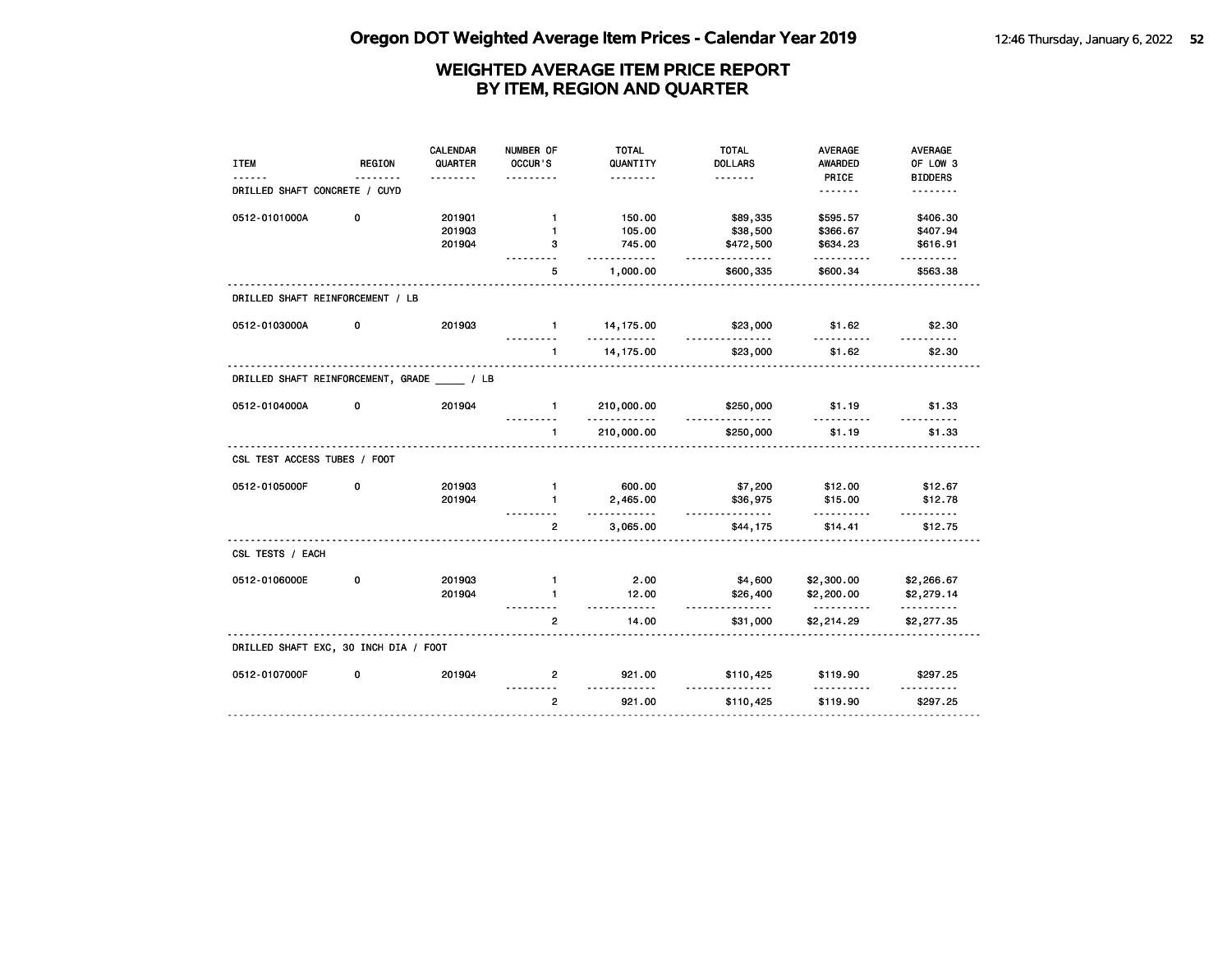| <b>ITEM</b>                                    | <b>REGION</b> | <b>CALENDAR</b><br>QUARTER | NUMBER OF<br>OCCUR'S<br>. | <b>TOTAL</b><br>QUANTITY<br><u>.</u> | <b>TOTAL</b><br><b>DOLLARS</b> | <b>AVERAGE</b><br>AWARDED<br>PRICE | <b>AVERAGE</b><br>OF LOW 3<br><b>BIDDERS</b> |
|------------------------------------------------|---------------|----------------------------|---------------------------|--------------------------------------|--------------------------------|------------------------------------|----------------------------------------------|
| DRILLED SHAFT EXC, 72 INCH DIA / FOOT          |               |                            |                           |                                      |                                | <u>.</u>                           | <u>.</u>                                     |
| 0512-0112000F                                  | 0             | 201903                     | $\mathbf{1}$              | 100.00<br>.                          | \$80,000                       | \$800.00<br>----------             | \$1,100.00                                   |
|                                                |               |                            | $\mathbf{1}$              | 100.00                               | <u>.</u><br>\$80,000           | \$800.00                           | \$1,100.00                                   |
| DRILLED SHAFT EXC, 96 INCH DIA / FOOT          |               |                            |                           |                                      |                                |                                    |                                              |
| 0512-0114000F                                  | 0             | 201904                     | $\mathbf{1}$              | 310.00                               | \$387,500                      | \$1,250.00                         | \$4,999.56                                   |
|                                                |               |                            | $\mathbf{1}$              | .<br>310.00                          | <u>.</u><br>\$387,500          | .<br>\$1,250.00                    | <u>.</u><br>\$4,999.56                       |
| PERMANENT SHAFT CASINGS, 72 IN DIAMETER / FOOT |               |                            |                           |                                      |                                |                                    |                                              |
| 0512-0115300F                                  | 0             | 201903                     | $\mathbf{1}$              | 20.00                                | \$7,200                        | \$360.00                           | \$386.67                                     |
|                                                |               |                            | $\mathbf{1}$              | 20.00                                | \$7,200                        | \$360.00                           | \$386.67                                     |
| PERMANENT SHAFT CASINGS, 96 IN DIAMETER / FOOT |               |                            | .                         |                                      |                                |                                    |                                              |
| 0512-0115500F                                  | 0             | 201904                     | $\mathbf{1}$              | 56.00                                | \$49,616                       | \$886.00                           | \$1,246.96                                   |
|                                                |               |                            | $\mathbf{1}$              | <u>.</u><br>56.00                    | \$49,616                       | \$886.00                           | \$1,246.96                                   |
| FURN HP 14 X 73 STEEL PILES / FOOT             |               |                            |                           |                                      |                                |                                    |                                              |
| 0520-0111000F                                  | 0             | 201904                     | $\mathbf{1}$              | 420.00                               | \$25,200                       | \$60.00                            | \$45.00                                      |
|                                                |               |                            | $\mathbf{1}$              | .<br>420.00                          | \$25,200                       | \$60.00                            | \$45.00                                      |
| FURN HP 14 X 89 STEEL PILES / FOOT             |               |                            |                           |                                      |                                |                                    |                                              |
| 0520-0112000F                                  | 0             | 201903                     | $\mathbf{1}$              | 540.00                               | \$32,400                       | \$60.00                            | \$50.67                                      |
|                                                |               | 201904                     | $\overline{2}$            | 1,695.00                             | \$145,017                      | \$85.56                            | \$97.88                                      |
|                                                |               |                            | 3                         | 2,235.00                             | \$177,417                      | \$79.38                            | \$86.47                                      |
|                                                |               |                            |                           |                                      |                                |                                    |                                              |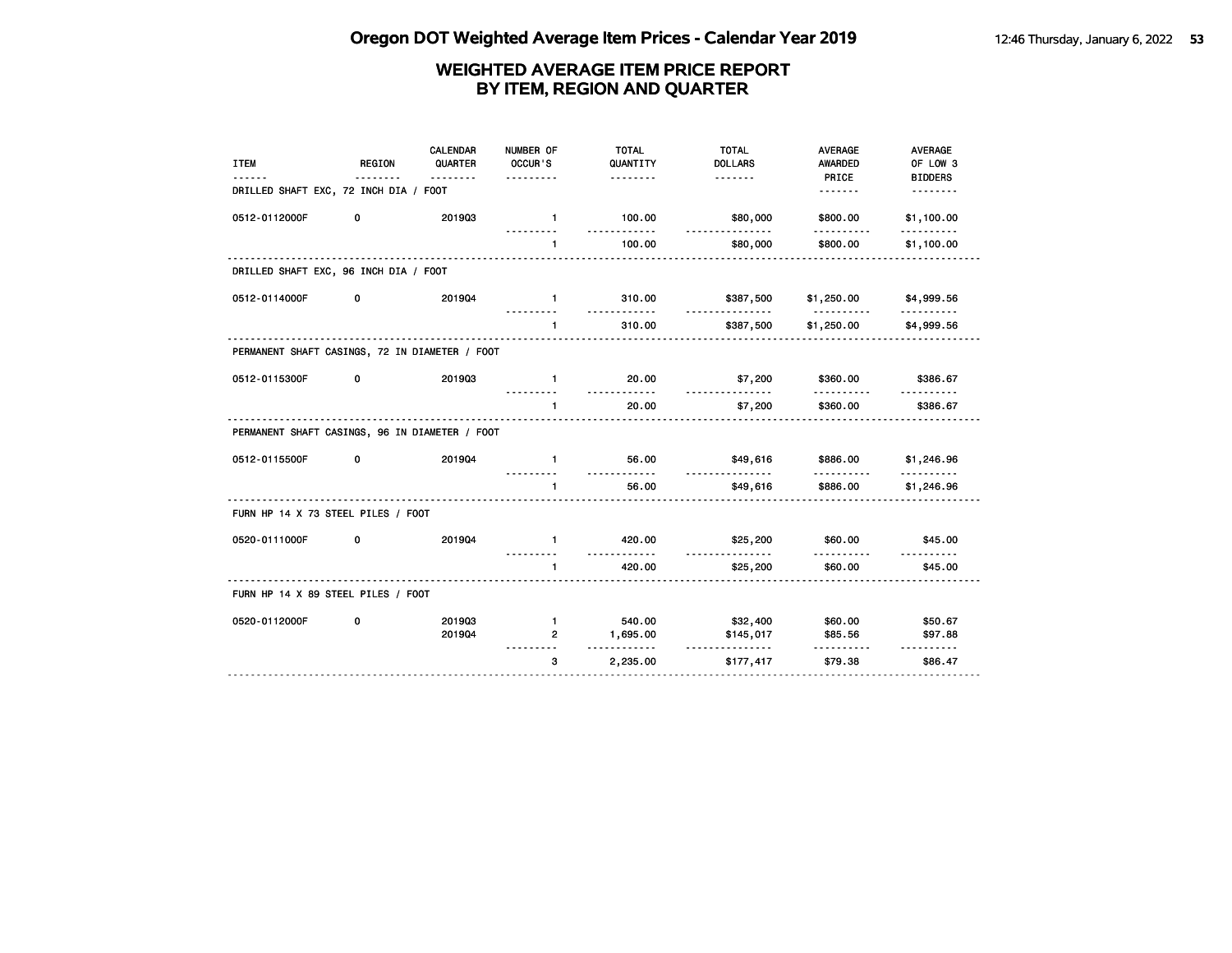| <b>ITEM</b>                          | <b>REGION</b> | CALENDAR<br>QUARTER<br>. | NUMBER OF<br>OCCUR'S<br>. | <b>TOTAL</b><br>QUANTITY<br><u>.</u> | <b>TOTAL</b><br><b>DOLLARS</b> | <b>AVERAGE</b><br><b>AWARDED</b><br>PRICE | <b>AVERAGE</b><br>OF LOW 3<br><b>BIDDERS</b> |
|--------------------------------------|---------------|--------------------------|---------------------------|--------------------------------------|--------------------------------|-------------------------------------------|----------------------------------------------|
| FURN HP 14 X 117 STEEL PILES / FOOT  |               |                          |                           |                                      |                                | .                                         |                                              |
| 0520-0113000F                        | 0             | 201901                   | $\blacksquare$            | 704.00<br>.                          | \$48,928<br><u>.</u>           | \$69.50                                   | \$71.17                                      |
|                                      |               |                          | $\mathbf{1}$              | 704.00                               | \$48,928                       | \$69.50                                   | \$71.17                                      |
| FURN PP 16 X 0.375 STL PILES / FOOT  |               |                          |                           |                                      |                                |                                           |                                              |
| 0520-0125000F                        | 0             | 201902                   | $\mathbf{1}$              | 900.00                               | \$50,400                       | \$56.00                                   | \$56.67                                      |
|                                      |               |                          | $\blacksquare$            | .<br>900.00                          | <u>.</u><br>\$50,400           | .<br>\$56.00                              | <u>.</u><br>\$56.67                          |
| DRIVE HP 14 X 73 STEEL PILES / EACH  |               |                          |                           |                                      |                                |                                           |                                              |
| 0520-0210000E                        | 0             | 201904                   | $\mathbf{1}$              | 12.00<br><u>.</u>                    | \$30,000                       | \$2,500.00                                | \$3,000.00                                   |
|                                      |               |                          | $\mathbf{1}$              | 12.00                                | .<br>\$30,000                  | <u>.</u><br>\$2,500.00                    | <u> - - - - - - - - -</u><br>\$3,000.00      |
| DRIVE HP 14 X 89 STEEL PILES / EACH  |               |                          |                           |                                      |                                |                                           |                                              |
| 0520-0211000E                        | 0             | 201903                   | $\mathbf{1}$              | 18.00                                | \$13,500                       | \$750.00                                  | \$983.33                                     |
|                                      |               |                          | $\blacksquare$            | .<br>18.00                           | .<br>\$13,500                  | .<br>\$750.00                             | \$983.33                                     |
| DRIVE PP 16 X 0.375 STL PILES / EACH |               |                          |                           |                                      |                                |                                           |                                              |
| 0520-0310000E                        | 0             | 201902                   | $\mathbf{1}$              | 18.00                                | \$23,400                       | \$1,300.00                                | \$1,321.67                                   |
|                                      |               |                          | $\mathbf{1}$              | .<br>18.00                           | <u>.</u><br>\$23,400           | <u>.</u><br>\$1,300.00                    | \$1,321.67                                   |
| PREBORING PILES / FOOT               |               |                          |                           |                                      |                                |                                           |                                              |
| 0520-0326000F                        | 0             | 201901                   | $\mathbf{1}$              | 660.00                               | \$67,551                       | \$102.35                                  | \$104.12                                     |
|                                      |               |                          | $\mathbf{1}$              | ----------<br>660.00                 | <u>.</u><br>\$67,551           | .<br>\$102.35                             | \$104.12                                     |
|                                      |               |                          |                           |                                      |                                |                                           |                                              |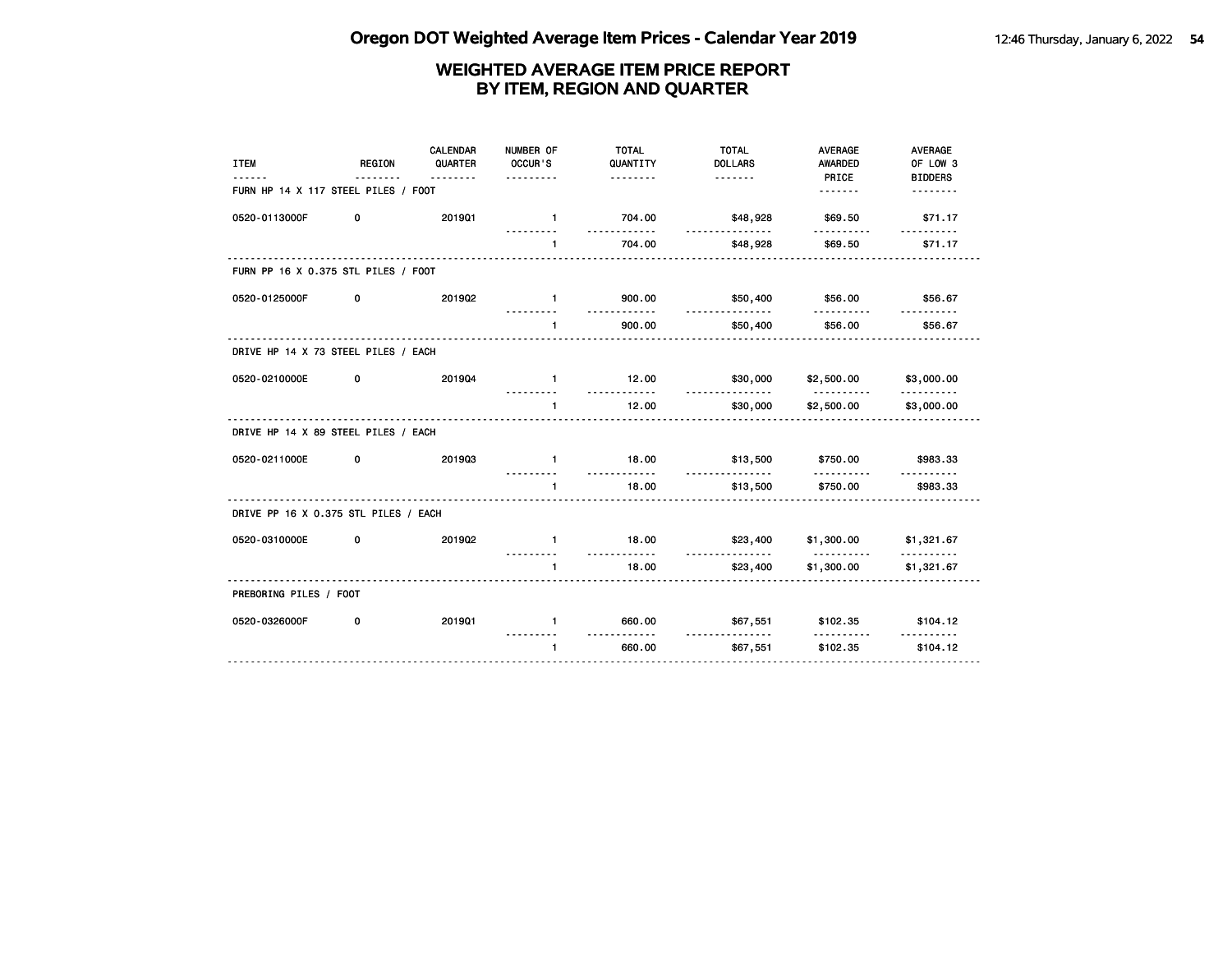| <b>ITEM</b>                          | <b>REGION</b> | <b>CALENDAR</b><br>QUARTER | NUMBER OF<br>OCCUR'S | <b>TOTAL</b><br>QUANTITY  | <b>TOTAL</b><br><b>DOLLARS</b> | <b>AVERAGE</b><br>AWARDED | AVERAGE<br>OF LOW 3  |
|--------------------------------------|---------------|----------------------------|----------------------|---------------------------|--------------------------------|---------------------------|----------------------|
|                                      |               |                            |                      | .                         | <u>.</u>                       | PRICE                     | <b>BIDDERS</b>       |
| REINFORCED PILE TIPS / EACH          |               |                            |                      |                           |                                | <u>.</u>                  | .                    |
| 0520-0330000E                        | 0             | 201903                     | $\mathbf{1}$         | 18.00                     | \$2,700                        | \$150.00                  | \$171.67             |
|                                      |               | 201904                     | 1<br>. <i>.</i>      | 12.00<br>.                | \$2,880<br>.                   | \$240.00<br>.             | \$371.67<br><u>.</u> |
|                                      |               |                            | $\overline{2}$       | 30.00                     | \$5,580                        | \$186.00                  | \$251.67             |
| HP 14 X 73 STEEL PILE SPLICES / EACH |               |                            |                      |                           |                                |                           |                      |
| 0520-0407000E                        | 0             | 201904                     | $\mathbf{1}$         | 2.00<br><u>.</u>          | \$800                          | \$400.00<br><u>.</u>      | \$133.34<br>.        |
|                                      |               |                            | 1                    | 2.00                      | \$800                          | \$400.00                  | \$133.34             |
| HP 14 X 89 STEEL PILE SPLICES / EACH |               |                            |                      |                           |                                |                           |                      |
| 0520-0408000E                        | 0             | 201903                     | $\blacksquare$       | 2.00                      | \$2                            | \$1.00                    | \$200.33             |
|                                      |               |                            | $\mathbf{1}$         | 2.00                      | \$2                            | \$1.00                    | \$200.33             |
| PP 16 X 0.375 STL PILE SPL / EACH    |               |                            |                      |                           |                                |                           |                      |
| 0520-0421000E                        | 0             | 2019Q2                     | $\mathbf{1}$         | 2.00<br>.                 | \$2,000                        | \$1,000.00                | \$1,016.67           |
|                                      |               |                            | $\mathbf{1}$         | 2.00                      | \$2,000                        | <u>.</u><br>\$1,000.00    | .<br>\$1,016.67      |
| REINFORCEMENT / LB                   |               |                            |                      |                           |                                |                           |                      |
| 0530-0100000A                        | 0             | 201901                     | 3                    | 63,655.00                 | \$113,155                      | \$1.78                    | \$1.95               |
|                                      |               | 201902                     | $\overline{2}$       | 11,315.00                 | \$31,250                       | \$2.76                    | \$2.46               |
|                                      |               | 201903                     | $\overline{2}$       | 121,230.00<br>$- - - - -$ | \$136,500<br>.                 | \$1.13<br>- - - - - -     | \$1.43<br>.          |
|                                      |               |                            | $\overline{7}$       | 196,200.00                | \$280,905                      | \$1.43                    | \$1.66               |
| REINFORCEMENT / LB                   |               |                            |                      |                           |                                |                           |                      |
| 0530-01000000                        | 0             | 201901                     | $\mathbf{1}$         | 200.00<br>. . <b>.</b>    | \$500                          | \$2.50                    | \$3.17<br>.          |
|                                      |               |                            | $\mathbf{1}$         | 200.00                    | $\frac{1}{2}$<br>\$500         | \$2.50                    | \$3.17               |
|                                      |               |                            |                      |                           |                                |                           |                      |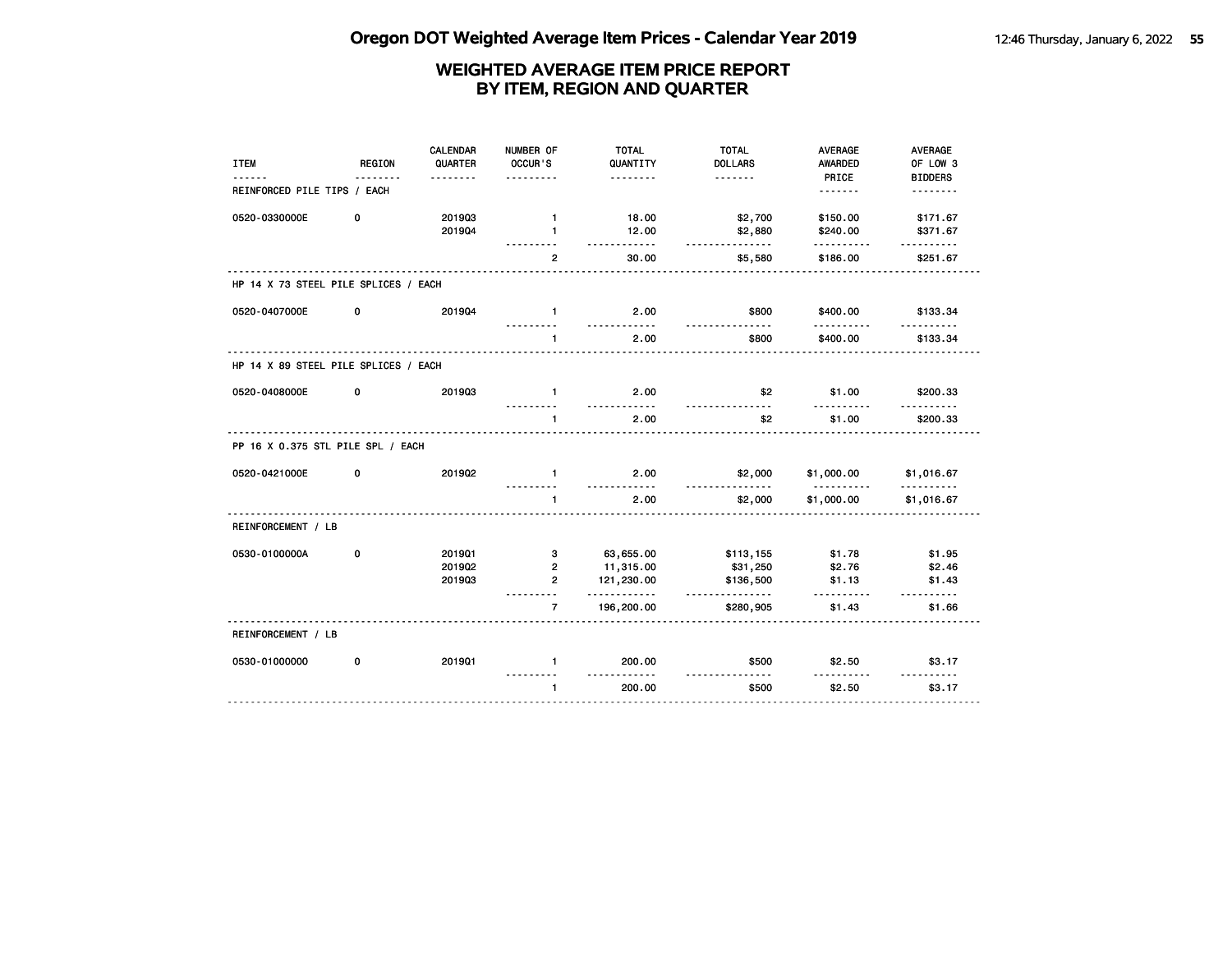| <b>ITEM</b>                        | <b>REGION</b> | <b>CALENDAR</b><br>QUARTER<br><u>.</u> | NUMBER OF<br>OCCUR'S<br>. | <b>TOTAL</b><br>QUANTITY<br><u>.</u> | <b>TOTAL</b><br><b>DOLLARS</b> | <b>AVERAGE</b><br><b>AWARDED</b><br>PRICE | <b>AVERAGE</b><br>OF LOW 3<br><b>BIDDERS</b> |
|------------------------------------|---------------|----------------------------------------|---------------------------|--------------------------------------|--------------------------------|-------------------------------------------|----------------------------------------------|
| STAINLESS STEEL REINFORCEMENT / LB |               |                                        |                           |                                      |                                | <u>.</u>                                  | <u>.</u>                                     |
| 0530-0100100A                      | 0             | 201902                                 | $\overline{2}$<br>.       | 718.00<br>.                          | \$9,000<br><u>.</u>            | \$12.53<br>.                              | \$19.03<br><u>.</u>                          |
|                                    |               |                                        | $\overline{2}$            | 718.00                               | \$9,000                        | \$12.53                                   | \$19.03                                      |
| COATED REINFORCEMENT / LB          |               |                                        |                           |                                      |                                |                                           |                                              |
| 0530-0103000A                      | 0             | 201902                                 | 3                         | 193,106.00<br>.                      | \$484,000<br><u>.</u>          | \$2.51<br>----------                      | \$2.55<br><u>.</u>                           |
|                                    |               |                                        | 3                         | 193,106.00                           | \$484,000                      | \$2.51                                    | \$2.55                                       |
| REINFORCEMENT, GRADE / LB          |               |                                        |                           |                                      |                                |                                           |                                              |
| 0530-0104000A                      | $\mathbf 0$   | 201903<br>201904                       | $-1$<br>$\overline{7}$    | 4,800.00<br>1,557,686.00             | \$13,520<br>\$2,130,300        | \$2.82<br>\$1.37                          | \$2.40<br>\$1.85                             |
|                                    |               |                                        | 8                         | .<br>1,562,486.00                    | .<br>\$2,143,820               | \$1.37                                    | \$1.85                                       |
| REINFORCEMENT, GRADE / LB          |               |                                        |                           |                                      |                                |                                           |                                              |
| 0530-01040000                      | 0             | 201903                                 | $\mathbf{1}$              | 100.00                               | \$500                          | \$5.00                                    | \$16.67                                      |
|                                    |               | 201904                                 | $\mathbf{1}$<br><u>.</u>  | 4,400.00<br>.                        | \$5,720<br><u>.</u>            | \$1.30<br>.                               | \$1.93<br><u>.</u>                           |
|                                    |               |                                        | $\overline{2}$            | 4,500.00                             | \$6,220                        | \$1.38                                    | \$2.26                                       |
| COATED REINFORCEMENT, GRADE / LB   |               |                                        |                           |                                      |                                |                                           |                                              |
| 0530-0104100A                      | 0             | 201904                                 | $\blacksquare$            | 88,518.00<br><u>.</u>                | \$150,000                      | \$1.69                                    | \$1.88<br><u>.</u>                           |
|                                    |               |                                        | $\mathbf{1}$              | 88,518.00                            | \$150,000                      | \$1.69                                    | \$1.88                                       |
| INJECT AND SEAL CRACKS / FOOT      |               |                                        |                           |                                      |                                |                                           |                                              |
| 0538-0100000F                      | 0             | 201902                                 | $\overline{2}$            | 271.00                               | \$18,200                       | \$67.16                                   | \$66.44                                      |
|                                    |               | 201904                                 | $\overline{2}$            | 6,465.00                             | \$219,890                      | \$34.01                                   | \$36.21                                      |
|                                    |               |                                        | $\overline{4}$            | . . <b>.</b><br>6,736.00             | <u>.</u><br>\$238,090          | .<br>\$35.35                              | <u>.</u><br>\$37.42                          |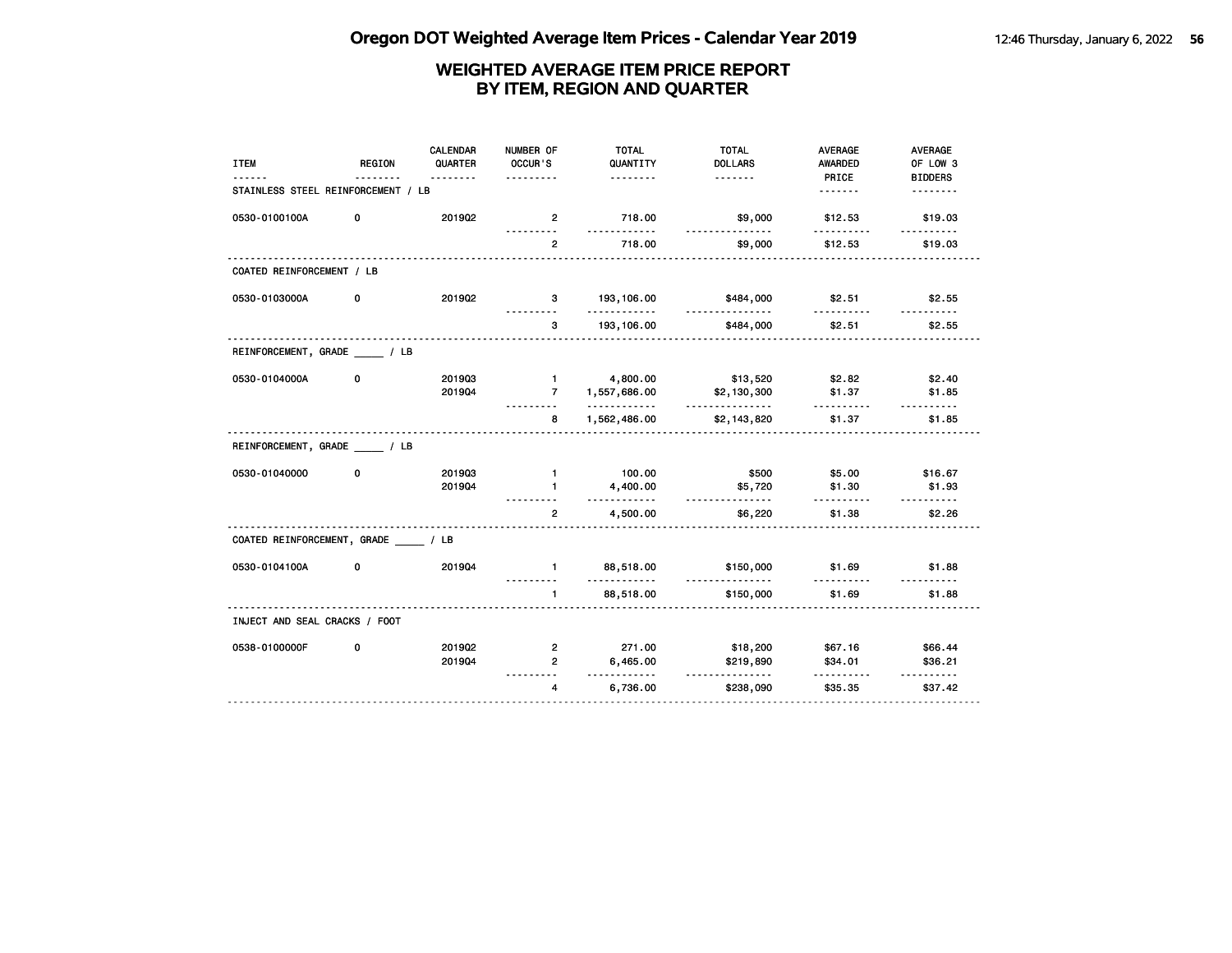| CONCRETE AND CRACK SEALER / SQFT<br>.<br>0539-0100000J<br>0<br>201902<br>16,798.00<br>\$16,798<br>$\blacksquare$<br>\$1.00<br>\$1.42<br>16,798.00<br>\$1.00<br>\$16,798<br>\$1.42<br>$\mathbf{1}$<br>FOUNDATION CONCRETE, CLASS 3300 / CUYD<br>0540-0101000A<br>0<br>2019Q2<br>\$821.21<br>\$829.91<br>$\mathbf{1}$<br>33.00<br>\$27,100<br>201903<br>38.00<br>\$20,000<br>\$526.32<br>\$1,008.77<br>$\mathbf{1}$<br>201904<br>34.00<br>2<br>\$52,470<br>\$1,543.24<br>\$1,552.03<br><u>.</u><br>.<br>105.00<br>\$948.29<br>\$1,128.47<br>4<br>\$99,570<br>FOUNDATION CONCRETE, CLASS 4000 / CUYD<br>0540-0102000A<br>0<br>201901<br>14.00<br>\$1,431.79<br>\$30,000<br>\$2,142.86<br>$\mathbf{1}$<br>201904<br>817.00<br>\$612.00<br>$\mathbf{1}$<br>\$500,000<br>\$1,118.34<br><u>.</u><br>831.00<br>\$637.79<br>$\overline{2}$<br>\$1,123.62<br>\$530,000<br>FOUNDATION CONCRETE, CLASS 3300 / CUYD<br>201903<br>3.00<br>0540-0111000K<br>\$4,800<br>\$1,600.00<br>0<br>\$2,300.00<br>$\mathbf{1}$<br>3.00<br>\$1,600.00<br>\$2,300.00<br>$\mathbf{1}$<br>\$4,800<br>DECK CONCRETE, CLASS HPC4000 / CUYD<br>0540-0203000A<br>2019Q2<br>722.00<br>\$793,100<br>\$1,098.48<br>\$1,516.25<br>0<br>з<br>201903<br>233.00<br>\$979.97<br>\$215,000<br>\$922.75<br>$\mathbf{1}$<br>2,181.00<br>\$3,080,000<br>201904<br>$\overline{2}$<br>\$1,412.20<br>\$1,518.85<br>.<br><u>.</u><br>.<br><u>.</u><br>6<br>3,136.00<br>\$4,088,100<br>\$1,303.60<br>\$1,478.21 | <b>ITEM</b> | <b>REGION</b> | CALENDAR<br>QUARTER<br>. | NUMBER OF<br>OCCUR'S | <b>TOTAL</b><br>QUANTITY<br>. | <b>TOTAL</b><br><b>DOLLARS</b><br><u>.</u> | <b>AVERAGE</b><br>AWARDED<br>PRICE | <b>AVERAGE</b><br>OF LOW 3<br><b>BIDDERS</b> |
|---------------------------------------------------------------------------------------------------------------------------------------------------------------------------------------------------------------------------------------------------------------------------------------------------------------------------------------------------------------------------------------------------------------------------------------------------------------------------------------------------------------------------------------------------------------------------------------------------------------------------------------------------------------------------------------------------------------------------------------------------------------------------------------------------------------------------------------------------------------------------------------------------------------------------------------------------------------------------------------------------------------------------------------------------------------------------------------------------------------------------------------------------------------------------------------------------------------------------------------------------------------------------------------------------------------------------------------------------------------------------------------------------------------------------------------------------------------|-------------|---------------|--------------------------|----------------------|-------------------------------|--------------------------------------------|------------------------------------|----------------------------------------------|
|                                                                                                                                                                                                                                                                                                                                                                                                                                                                                                                                                                                                                                                                                                                                                                                                                                                                                                                                                                                                                                                                                                                                                                                                                                                                                                                                                                                                                                                               |             |               |                          |                      |                               |                                            |                                    |                                              |
|                                                                                                                                                                                                                                                                                                                                                                                                                                                                                                                                                                                                                                                                                                                                                                                                                                                                                                                                                                                                                                                                                                                                                                                                                                                                                                                                                                                                                                                               |             |               |                          |                      |                               |                                            |                                    |                                              |
|                                                                                                                                                                                                                                                                                                                                                                                                                                                                                                                                                                                                                                                                                                                                                                                                                                                                                                                                                                                                                                                                                                                                                                                                                                                                                                                                                                                                                                                               |             |               |                          |                      |                               |                                            |                                    |                                              |
|                                                                                                                                                                                                                                                                                                                                                                                                                                                                                                                                                                                                                                                                                                                                                                                                                                                                                                                                                                                                                                                                                                                                                                                                                                                                                                                                                                                                                                                               |             |               |                          |                      |                               |                                            |                                    |                                              |
|                                                                                                                                                                                                                                                                                                                                                                                                                                                                                                                                                                                                                                                                                                                                                                                                                                                                                                                                                                                                                                                                                                                                                                                                                                                                                                                                                                                                                                                               |             |               |                          |                      |                               |                                            |                                    |                                              |
|                                                                                                                                                                                                                                                                                                                                                                                                                                                                                                                                                                                                                                                                                                                                                                                                                                                                                                                                                                                                                                                                                                                                                                                                                                                                                                                                                                                                                                                               |             |               |                          |                      |                               |                                            |                                    |                                              |
|                                                                                                                                                                                                                                                                                                                                                                                                                                                                                                                                                                                                                                                                                                                                                                                                                                                                                                                                                                                                                                                                                                                                                                                                                                                                                                                                                                                                                                                               |             |               |                          |                      |                               |                                            |                                    |                                              |
|                                                                                                                                                                                                                                                                                                                                                                                                                                                                                                                                                                                                                                                                                                                                                                                                                                                                                                                                                                                                                                                                                                                                                                                                                                                                                                                                                                                                                                                               |             |               |                          |                      |                               |                                            |                                    |                                              |
|                                                                                                                                                                                                                                                                                                                                                                                                                                                                                                                                                                                                                                                                                                                                                                                                                                                                                                                                                                                                                                                                                                                                                                                                                                                                                                                                                                                                                                                               |             |               |                          |                      |                               |                                            |                                    |                                              |
|                                                                                                                                                                                                                                                                                                                                                                                                                                                                                                                                                                                                                                                                                                                                                                                                                                                                                                                                                                                                                                                                                                                                                                                                                                                                                                                                                                                                                                                               |             |               |                          |                      |                               |                                            |                                    |                                              |
|                                                                                                                                                                                                                                                                                                                                                                                                                                                                                                                                                                                                                                                                                                                                                                                                                                                                                                                                                                                                                                                                                                                                                                                                                                                                                                                                                                                                                                                               |             |               |                          |                      |                               |                                            |                                    |                                              |
|                                                                                                                                                                                                                                                                                                                                                                                                                                                                                                                                                                                                                                                                                                                                                                                                                                                                                                                                                                                                                                                                                                                                                                                                                                                                                                                                                                                                                                                               |             |               |                          |                      |                               |                                            |                                    |                                              |
|                                                                                                                                                                                                                                                                                                                                                                                                                                                                                                                                                                                                                                                                                                                                                                                                                                                                                                                                                                                                                                                                                                                                                                                                                                                                                                                                                                                                                                                               |             |               |                          |                      |                               |                                            |                                    |                                              |
|                                                                                                                                                                                                                                                                                                                                                                                                                                                                                                                                                                                                                                                                                                                                                                                                                                                                                                                                                                                                                                                                                                                                                                                                                                                                                                                                                                                                                                                               |             |               |                          |                      |                               |                                            |                                    |                                              |
|                                                                                                                                                                                                                                                                                                                                                                                                                                                                                                                                                                                                                                                                                                                                                                                                                                                                                                                                                                                                                                                                                                                                                                                                                                                                                                                                                                                                                                                               |             |               |                          |                      |                               |                                            |                                    |                                              |
|                                                                                                                                                                                                                                                                                                                                                                                                                                                                                                                                                                                                                                                                                                                                                                                                                                                                                                                                                                                                                                                                                                                                                                                                                                                                                                                                                                                                                                                               |             |               |                          |                      |                               |                                            |                                    |                                              |
|                                                                                                                                                                                                                                                                                                                                                                                                                                                                                                                                                                                                                                                                                                                                                                                                                                                                                                                                                                                                                                                                                                                                                                                                                                                                                                                                                                                                                                                               |             |               |                          |                      |                               |                                            |                                    |                                              |
|                                                                                                                                                                                                                                                                                                                                                                                                                                                                                                                                                                                                                                                                                                                                                                                                                                                                                                                                                                                                                                                                                                                                                                                                                                                                                                                                                                                                                                                               |             |               |                          |                      |                               |                                            |                                    |                                              |
|                                                                                                                                                                                                                                                                                                                                                                                                                                                                                                                                                                                                                                                                                                                                                                                                                                                                                                                                                                                                                                                                                                                                                                                                                                                                                                                                                                                                                                                               |             |               |                          |                      |                               |                                            |                                    |                                              |
|                                                                                                                                                                                                                                                                                                                                                                                                                                                                                                                                                                                                                                                                                                                                                                                                                                                                                                                                                                                                                                                                                                                                                                                                                                                                                                                                                                                                                                                               |             |               |                          |                      |                               |                                            |                                    |                                              |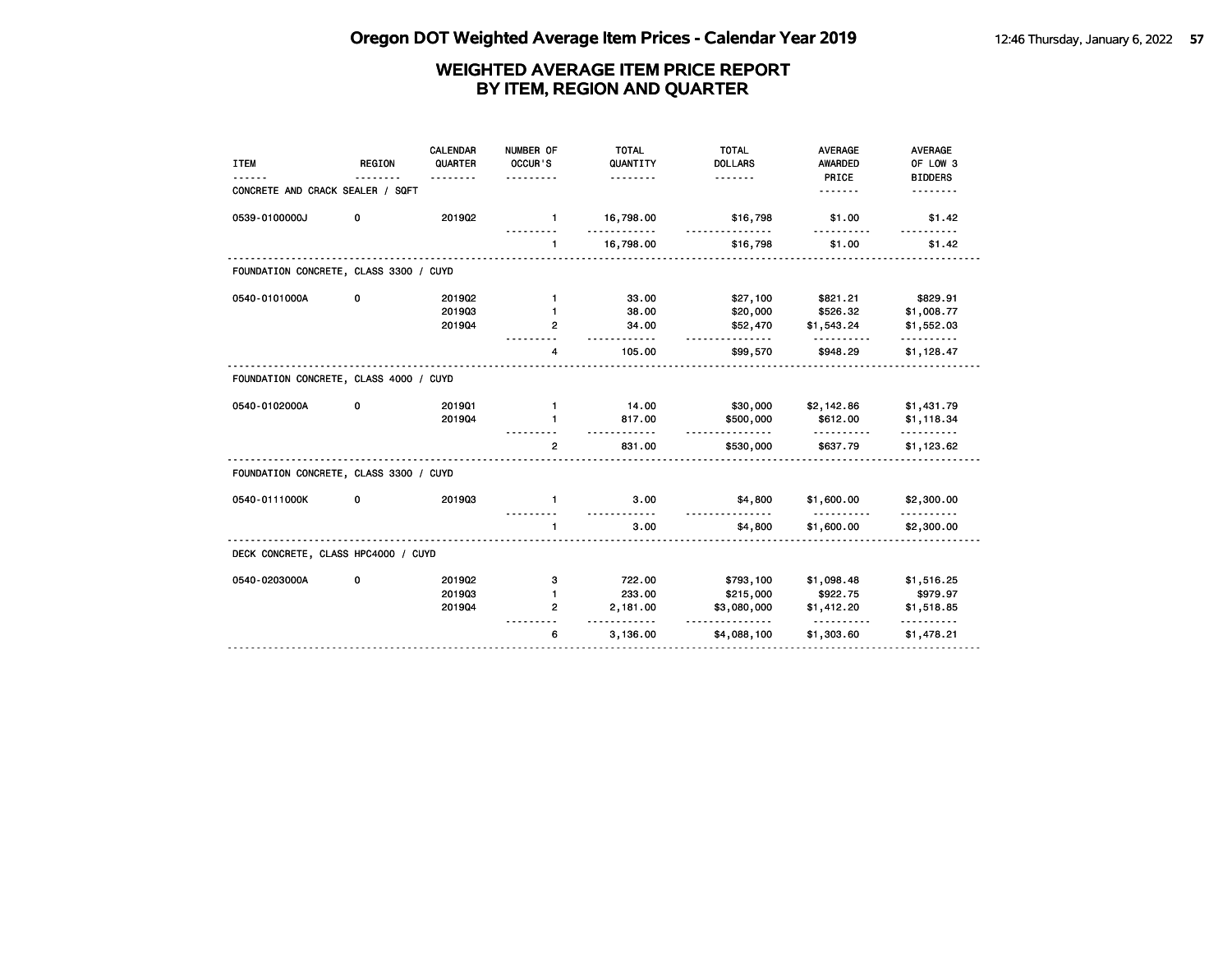| <b>ITEM</b>                                 | <b>REGION</b> | <b>CALENDAR</b><br>QUARTER | NUMBER OF<br>OCCUR'S<br>. | <b>TOTAL</b><br>QUANTITY<br>. | <b>TOTAL</b><br><b>DOLLARS</b><br><u>.</u> | <b>AVERAGE</b><br><b>AWARDED</b><br>PRICE | <b>AVERAGE</b><br>OF LOW 3<br><b>BIDDERS</b> |
|---------------------------------------------|---------------|----------------------------|---------------------------|-------------------------------|--------------------------------------------|-------------------------------------------|----------------------------------------------|
| DECK CONCRETE, CLASS HPC5000 / CUYD         |               |                            |                           |                               |                                            | .                                         |                                              |
| 0540-0204000A                               | 0             | 201903                     | $\mathbf{1}$              | 65.00                         | \$106,900                                  | \$1,644.62                                | \$1,394.08                                   |
|                                             |               | 201904                     | 1                         | 35.00                         | \$85,000<br><u>.</u>                       | \$2,428.57                                | \$2,428.57                                   |
|                                             |               |                            | $\overline{2}$            | 100.00                        | \$191,900                                  | \$1,919.00                                | \$1,756.15                                   |
| GENERAL STRC CONCRETE, CLASS 3300 / CUYD    |               |                            |                           |                               |                                            |                                           |                                              |
| 0540-0301000A                               | 0             | 201901                     | $\mathbf{1}$              | 10.00                         | \$3,555                                    | \$355.50                                  | \$818.50                                     |
|                                             |               | 201903                     | з                         | 254.00                        | \$259,490                                  | \$1,021.61                                | \$1,050.16                                   |
|                                             |               | 201904                     | 4                         | 97.00<br>$- - - - - -$        | \$90,500<br>.                              | \$932.99<br>----------                    | \$1,487.40<br><u> - - - - - - - - -</u>      |
|                                             |               |                            | 8                         | 361.00                        | \$353,545                                  | \$979.35                                  | \$1,161.23                                   |
| GENERAL STRC CONCRETE, CLASS 4000 / CUYD    |               |                            |                           |                               |                                            |                                           |                                              |
| 0540-0302000A                               | 0             | 201901                     | $\mathbf{1}$              | 196.00                        | \$157,235                                  | \$802.22                                  | \$871.15                                     |
|                                             |               | 2019Q2                     | 2                         | 35.00                         | \$80,000                                   | \$2,285.71                                | \$1,938.10                                   |
|                                             |               | 201903                     | 1                         | 9.00                          | \$20,000                                   | \$2,222.22                                | \$3,703.70                                   |
|                                             |               | 201904                     | з                         | 2,304.00                      | \$2,430,000                                | \$1,054.69<br><u>.</u>                    | \$1,030.27<br><u>.</u>                       |
|                                             |               |                            | $\overline{7}$            | 2,544.00                      | \$2,687,235                                | \$1,056.30                                | \$1,039.96                                   |
| GENERAL STRC CONCRETE, CLASS HPC5000 / CUYD |               |                            |                           |                               |                                            |                                           |                                              |
| 0540-0308000A                               | 0             | 201904                     | $\mathbf{1}$              | 5.00                          | \$1,300                                    | \$260.00                                  | \$1,953.33                                   |
|                                             |               |                            | 1                         | 5.00                          | \$1,300                                    | \$260.00                                  | \$1,953.33                                   |
| GENERAL STRC CONCRETE, CLASS 3300 / CUYD    |               |                            |                           |                               |                                            |                                           |                                              |
| 0540-0311000K                               | 0             | 201903                     | $\mathbf{1}$              | 3.00                          | \$7,500                                    | \$2,500.00                                | \$2,500.00                                   |
|                                             |               |                            | $\mathbf{1}$              | 3.00                          | \$7,500                                    | \$2,500.00                                | \$2,500.00                                   |
|                                             |               |                            |                           |                               |                                            |                                           |                                              |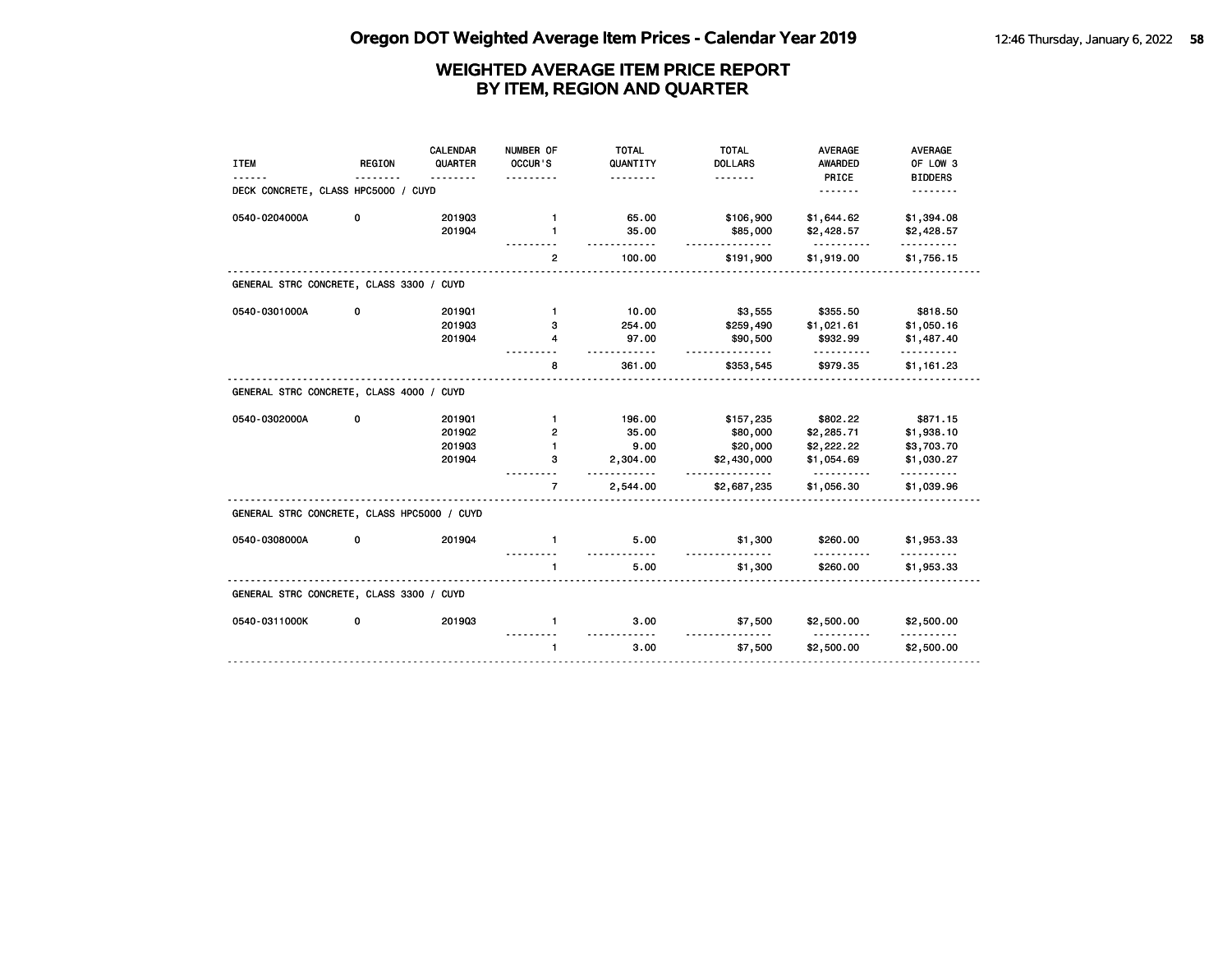| <b>ITEM</b>                                   | <b>REGION</b> | CALENDAR<br>QUARTER<br><u>.</u> | NUMBER OF<br>OCCUR'S | <b>TOTAL</b><br>QUANTITY<br>. | <b>TOTAL</b><br><b>DOLLARS</b><br><u>.</u> | <b>AVERAGE</b><br><b>AWARDED</b><br>PRICE | <b>AVERAGE</b><br>OF LOW 3<br><b>BIDDERS</b> |
|-----------------------------------------------|---------------|---------------------------------|----------------------|-------------------------------|--------------------------------------------|-------------------------------------------|----------------------------------------------|
| SAW CUT TEXTURING / SQYD                      |               |                                 |                      |                               |                                            | <u>.</u>                                  | .                                            |
| 0540-0401000J                                 | 0             | 201901                          | $\mathbf{1}$         | 91.00                         | \$910                                      | \$10.00                                   | \$41.00                                      |
|                                               |               | 2019Q2                          | 3                    | 3,133.00                      | \$18,605                                   | \$5.94                                    | \$5.89                                       |
|                                               |               | 201903                          | $\overline{2}$       | 1,408.00                      | \$7,574                                    | \$5.38                                    | \$6.12                                       |
|                                               |               | 201904                          | 4                    | 9,348.00<br><u>.</u>          | \$69,779<br><u>.</u>                       | \$7.46                                    | \$6.92                                       |
|                                               |               |                                 | 10                   | 13,980.00                     | \$96,868                                   | \$6.93                                    | \$6.83                                       |
| REINF CONC BRIDGE END PANELS / SQYD           |               |                                 |                      |                               |                                            |                                           |                                              |
| 0545-0100000J                                 | 0             | 201901                          | 2                    | 271.00                        | \$130,105                                  | \$480.09                                  | \$563.98                                     |
|                                               |               | 201902                          | 3                    | 899.00                        | \$359,485                                  | \$399.87                                  | \$429.23                                     |
|                                               |               | 201903                          | $\overline{2}$       | 500.00                        | \$137,723                                  | \$275.45                                  | \$281.82                                     |
|                                               |               | 201904                          | $\overline{2}$       | 368.00<br>.                   | \$147,440<br>.                             | \$400.65<br>.                             | \$457.97                                     |
|                                               |               |                                 | 9                    | 2,038.00                      | \$774,753                                  | \$380.15                                  | \$416.17                                     |
| BT 60 PRECAST PRESTRESSED GIRDERS / FOOT      |               |                                 |                      |                               |                                            |                                           |                                              |
| 0550-0108200F                                 | 0             | 201903                          | $\mathbf{1}$         | 1,452.00<br><u>.</u>          | \$363,000<br>.                             | \$250.00<br>.                             | \$239.00                                     |
|                                               |               |                                 | $\blacksquare$       | 1,452.00                      | \$363,000                                  | \$250.00                                  | \$239.00                                     |
| DECK BT 60 PRECAST PRESTRESSED GIRDERS / FOOT |               |                                 |                      |                               |                                            |                                           |                                              |
| 0550-0124000F                                 | 0             | 201901                          | $\blacksquare$       | 758.00<br>.                   | \$375,210<br><u>.</u>                      | \$495.00                                  | \$521.67                                     |
|                                               |               |                                 | $\blacksquare$       | 758.00                        | \$375,210                                  | \$495.00                                  | \$521.67                                     |
| 15 INCH PRECAST PRESTR SLABS / FOOT           |               |                                 |                      |                               |                                            |                                           |                                              |
| 0550-0135000F                                 | 0             | 201904                          | $\mathbf{1}$         | 429.00<br>. . <b>.</b>        | \$115,830<br><u>.</u>                      | \$270.00<br>.                             | \$361.67                                     |
|                                               |               |                                 | $\mathbf{1}$         | 429.00                        | \$115,830                                  | \$270.00                                  | \$361.67                                     |
|                                               |               |                                 |                      |                               |                                            |                                           |                                              |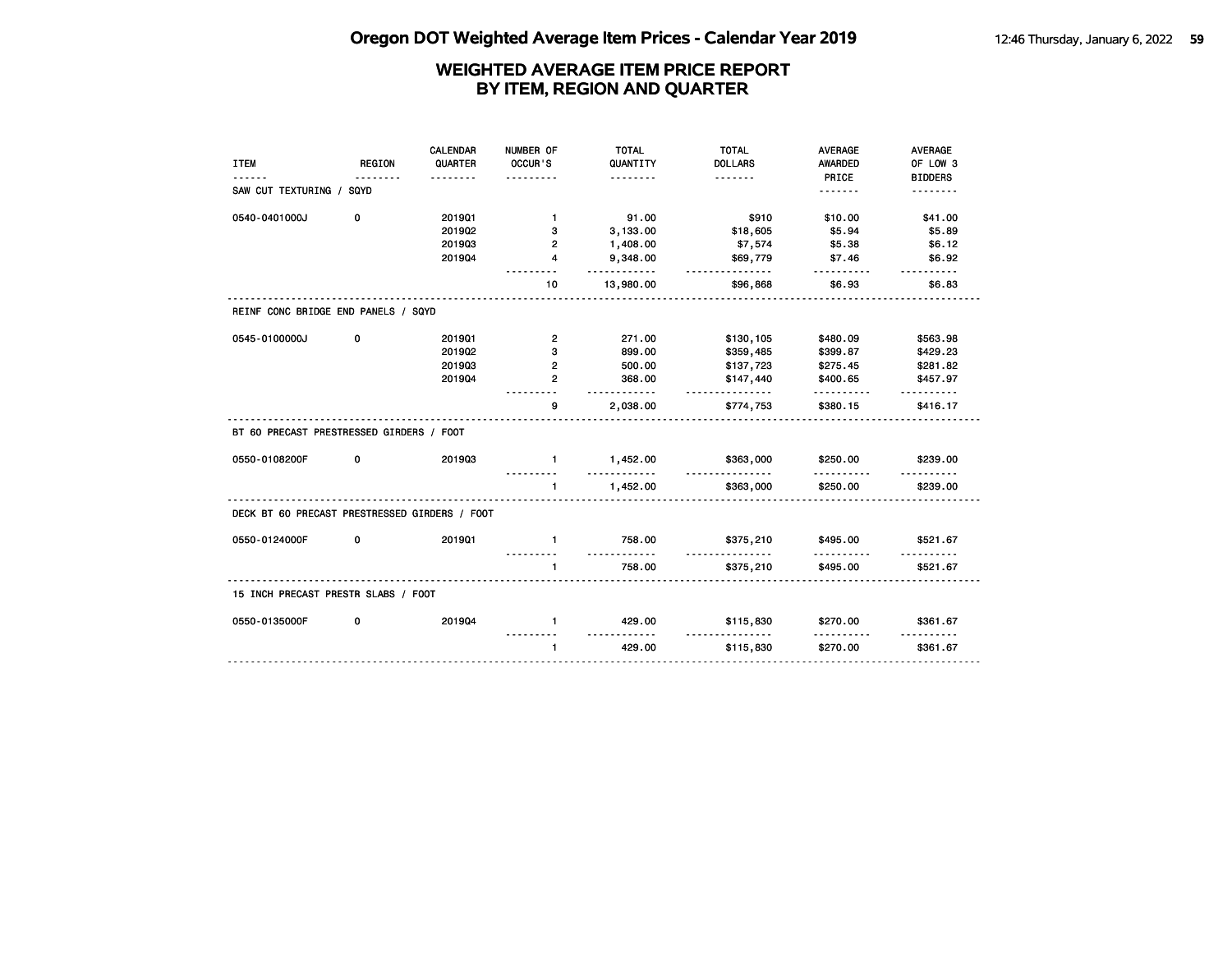| <b>ITEM</b>                         | <b>REGION</b> | CALENDAR<br>QUARTER | NUMBER OF<br>OCCUR'S | <b>TOTAL</b><br>QUANTITY | <b>TOTAL</b><br><b>DOLLARS</b> | <b>AVERAGE</b><br><b>AWARDED</b> | <b>AVERAGE</b><br>OF LOW 3 |
|-------------------------------------|---------------|---------------------|----------------------|--------------------------|--------------------------------|----------------------------------|----------------------------|
| 26 INCH PRECAST PRESTR SLABS / FOOT |               | <u>.</u>            |                      | .                        | <u>.</u>                       | PRICE<br>.                       | <b>BIDDERS</b>             |
| 0550-0138000F                       | 0             | 201902              | $\mathbf{1}$         | 543.00                   | \$138,465                      | \$255.00                         | \$258.33                   |
|                                     |               |                     | $\mathbf{1}$         | 543.00                   | \$138,465                      | \$255.00                         | \$258.33                   |
| 30 INCH PRECAST PRESTR SLABS / FOOT |               |                     |                      |                          |                                |                                  |                            |
| 0550-0139000F                       | 0             | 201903              | $\mathbf{1}$         | 976.00<br><u>.</u>       | \$256,688<br>------            | \$263.00                         | \$255.67                   |
|                                     |               |                     | $\mathbf{1}$         | 976.00                   | \$256,688                      | \$263.00                         | \$255.67                   |
| CLASS 2 PREPARATION / SQYD          |               |                     |                      |                          |                                |                                  |                            |
| 0556-0100000J                       | 0             | 201901              | $\mathbf{1}$         | 65.00                    | \$13,975                       | \$215.00                         | \$219.50                   |
|                                     |               | 2019Q2              |                      | 30.00                    | \$15,000                       | \$500.00                         | \$393.33                   |
|                                     |               | 201904              |                      | 304.00<br>.              | \$60,800<br>.                  | \$200.00<br>.                    | \$150.00<br><u>.</u>       |
|                                     |               |                     | 3                    | 399.00                   | \$89,775                       | \$225.00                         | \$179.62                   |
| FURNISH MPCO MATERIAL / SQYD        |               |                     |                      |                          |                                |                                  |                            |
| 0556-0300000J                       | 0             | 201901              | $\mathbf{1}$         | 1,306.00                 | \$26,773                       | \$20.50                          | \$20.93                    |
|                                     |               | 201902              | $\mathbf{1}$         | 1,509.00                 | \$31,689                       | \$21.00                          | \$22.83                    |
|                                     |               | 201904              | 1                    | 6,083.00<br>.            | \$98,240<br>.                  | \$16.15                          | \$18.13                    |
|                                     |               |                     | 3                    | 8,898.00                 | \$156,702                      | \$17.61                          | \$19.34                    |
| CONSTRUCT MPCO / SQYD               |               |                     |                      |                          |                                |                                  |                            |
| 0556-0500000J                       | 0             | 201901              | $\mathbf{1}$         | 1,306.00                 | \$32,911                       | \$25.20                          | \$25.83                    |
|                                     |               | 201902              | $\mathbf{1}$         | 1,509.00                 | \$19,617                       | \$13.00                          | \$20.17                    |
|                                     |               | 201904              | 1                    | 6,083.00<br><u>.</u>     | \$100,370<br>.                 | \$16.50                          | \$16.92<br>------          |
|                                     |               |                     | 3                    | 8,898.00                 | \$152,898                      | \$17.18                          | \$18.78                    |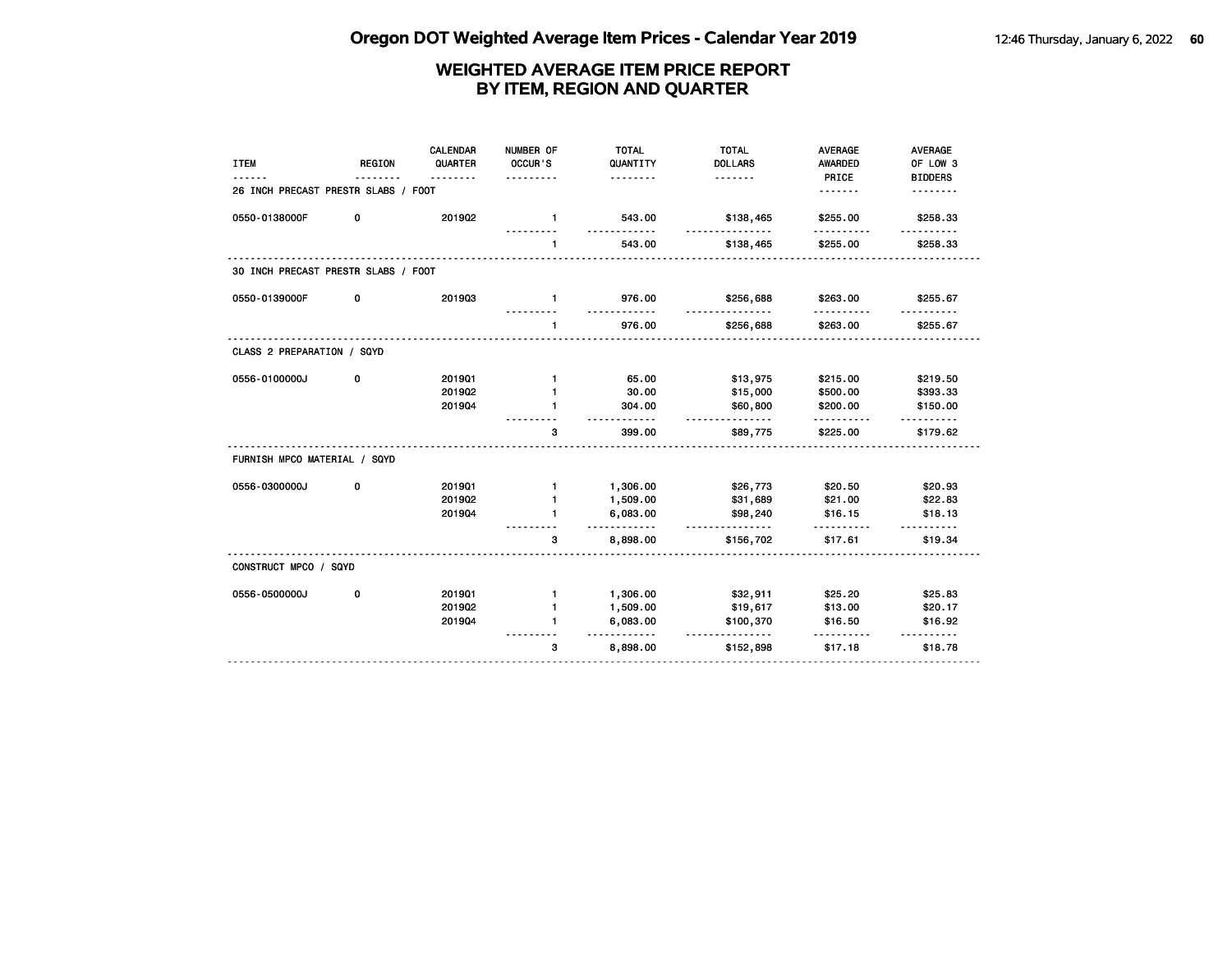|                                          |               | <b>CALENDAR</b> | NUMBER OF      | <b>TOTAL</b>                       | <b>TOTAL</b>          | <b>AVERAGE</b>         | <b>AVERAGE</b>       |
|------------------------------------------|---------------|-----------------|----------------|------------------------------------|-----------------------|------------------------|----------------------|
| <b>ITEM</b>                              | <b>REGION</b> | QUARTER         | OCCUR'S        | QUANTITY                           | <b>DOLLARS</b>        | <b>AWARDED</b>         | OF LOW 3             |
|                                          |               |                 | $- - - -$      | .                                  | <u>.</u>              | PRICE                  | <b>BIDDERS</b>       |
| CLASS 2 PREPARATION / SQYD               |               |                 |                |                                    |                       | .                      |                      |
| 0557-0100000J                            | 0             | 201901          | $\mathbf{1}$   | 80.00                              | \$16,000              | \$200.00               | \$203.50             |
|                                          |               | 201902          | 1              | 6.00                               | \$6,000               | \$1,000.00             | \$666.67             |
|                                          |               | 201904          | 5              | 119.00                             | \$31,600              | \$265.55               | \$275.27             |
|                                          |               |                 | $\overline{7}$ | $- - -$<br>205.00                  | $- - - -$<br>\$53,600 | .<br>\$261.47          | <u>.</u><br>\$258.72 |
| FURNISH PREMIXED POLYMER CONCRETE / CUYD |               |                 |                |                                    |                       |                        |                      |
| 0557-0102000K                            | 0             | 201901          | з              | 190.00                             | \$533,000             | \$2,805.26             | \$2,782.56           |
|                                          |               | 201902          | з              | 86.00                              | \$261,000             | \$3,034.88             | \$3,073.90           |
|                                          |               | 201904          | 5              | 252.00                             | \$582,380             | \$2,311.03             | \$2,561.26           |
|                                          |               |                 | 11             | $\cdots$<br>528.00                 | .<br>\$1,376,380      | <u>.</u><br>\$2,606.78 | .<br>\$2,724.39      |
| CONSTRUCT PPC OVERLAY / SQYD             |               |                 |                |                                    |                       |                        |                      |
| 0557-0104000J                            | 0             | 201901          | з              | 5,223.00                           | \$206,112             | \$39.46                | \$64.59              |
|                                          |               | 201902          | 3              | 4,128.00                           | \$176,208             | \$42.69                | \$44.78              |
|                                          |               | 201904          | 5              | 8,457.00<br>.                      | \$455,214<br>.        | \$53.83                | \$49.45              |
|                                          |               |                 | 11             | 17,808.00                          | \$837,534             | \$47.03                | \$52.81              |
| CLASS 2 PREPARATION / SQYD               |               |                 |                |                                    |                       |                        |                      |
| 0559-0102000J                            | 0             | 201901          | $\mathbf{1}$   | 69.00                              | \$11,247              | \$163.00               | \$332.67             |
|                                          |               | 201904          | $\overline{2}$ | 362.00                             | \$165,900             | \$458.29               | \$387.00             |
|                                          |               |                 | з              | $\overline{\phantom{a}}$<br>431.00 | <u>.</u><br>\$177,147 | .<br>\$411.01          | \$378.30             |
| FURNISH SILICA FUME CONCRETE / CUYD      |               |                 |                |                                    |                       |                        |                      |
| 0559-0105000K                            | 0             | 201901          | $\mathbf{1}$   | 66.00                              | \$12,606              | \$191.00               | \$223.67             |
|                                          |               | 201904          | $\mathbf{2}$   | 256.00                             | \$115,834             | \$452.48               | \$416.05             |
|                                          |               |                 | 3              | ----<br>322.00                     | \$128,440             | .<br>\$398.88          | \$376.61             |
|                                          |               |                 |                |                                    |                       |                        |                      |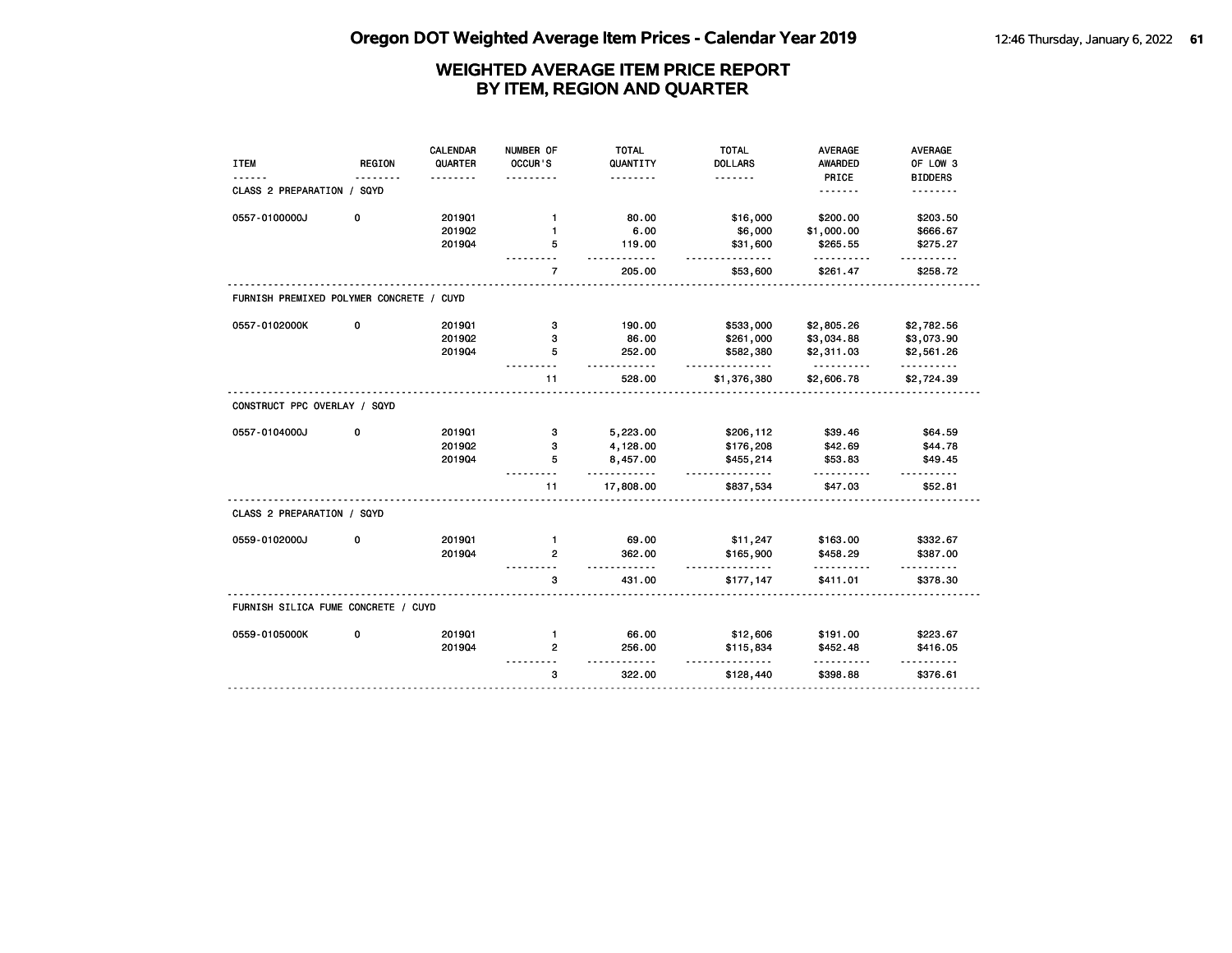| <b>ITEM</b>                                    | <b>REGION</b> | <b>CALENDAR</b><br>QUARTER | NUMBER OF<br>OCCUR'S           | <b>TOTAL</b><br>QUANTITY<br><u>.</u> | <b>TOTAL</b><br><b>DOLLARS</b> | <b>AVERAGE</b><br>AWARDED | <b>AVERAGE</b><br>OF LOW 3 |
|------------------------------------------------|---------------|----------------------------|--------------------------------|--------------------------------------|--------------------------------|---------------------------|----------------------------|
| CONSTRUCT SFC RESURFACING / SQYD               |               |                            |                                |                                      |                                | PRICE<br>.                | <b>BIDDERS</b><br><u>.</u> |
| 0559-0201000J                                  | 0             | 201901<br>201904           | $\mathbf{1}$<br>$\overline{2}$ | 542.00<br>5,162.00                   | \$40,650<br>\$362,200          | \$75.00<br>\$70.17        | \$80.00<br>\$61.74         |
|                                                |               |                            | 3                              | .<br>5,704.00                        | .<br>\$402,850                 | .<br>\$70.63              | <u>.</u><br>\$63.47        |
| SAW CUT TEXTURING / SQYD                       |               |                            |                                |                                      |                                |                           |                            |
| 0559-0401000J                                  | 0             | 201901<br>201904           | $\mathbf{1}$<br>$\mathbf{1}$   | 473.00<br>1,692.00                   | \$2,365<br>\$10,321            | \$5.00<br>\$6.10          | \$5.27<br>\$4.80           |
|                                                |               |                            | $\overline{2}$                 | .<br>2,165.00                        | .<br>\$12,686                  | <u>.</u><br>\$5.86        | .<br>\$4.90                |
| STEEL PLATE GIRDER / LB                        |               |                            |                                |                                      |                                |                           |                            |
| 0560-0102000A                                  | 0             | 201904                     | $1 -$                          | 2,251,647.00<br><u>.</u>             | \$3,000,000<br><u>.</u>        | \$1.33                    | \$1.74                     |
|                                                |               |                            | $\blacksquare$                 | 2,251,647.00                         | \$3,000,000                    | \$1.33                    | \$1.74                     |
| HORIZONTAL CURVED STEEL PLATE GIRDER / LB      |               |                            |                                |                                      |                                |                           |                            |
| 0560-0104000A                                  | 0             | 201904                     | $\mathbf{1}$                   | 1,220,377.00<br><u>.</u>             | \$4,250,000                    | \$3.48                    | \$3.08                     |
|                                                |               |                            | $\mathbf{1}$                   | 1,220,377.00                         | \$4,250,000                    | \$3.48                    | \$3.08                     |
| CFRP STRENGTHENING - NEAR SURFACE MNTED / FOOT |               |                            |                                |                                      |                                |                           |                            |
| 0566-0100000A                                  | 0             | 201902<br>201904           | $\mathbf{1}$<br>$\mathbf{1}$   | 1.00<br>1,004.00                     | \$71,995<br>\$90,000           | \$71,995.00<br>\$89.64    | \$85,238.33<br>\$102.92    |
|                                                |               |                            | $\mathbf{2}$                   | <u>.</u><br>1,005.00                 | <u>.</u><br>\$161,995          | .<br>\$161.19             | .<br>\$187.63              |
| TITANIUM SYSTEM, 0.625 INCH DIA / FOOT         |               |                            |                                |                                      |                                |                           |                            |
| 0567-0103000A                                  | 0             | 201904                     | $\mathbf{1}$                   | 18,551.00<br>.                       | \$1,399,962                    | \$75.47                   | \$69,00                    |
|                                                |               |                            | $\mathbf{1}$                   | 18,551.00                            | \$1,399,962                    | \$75.47                   | <u>.</u><br>\$69,00        |
|                                                |               |                            |                                |                                      |                                |                           |                            |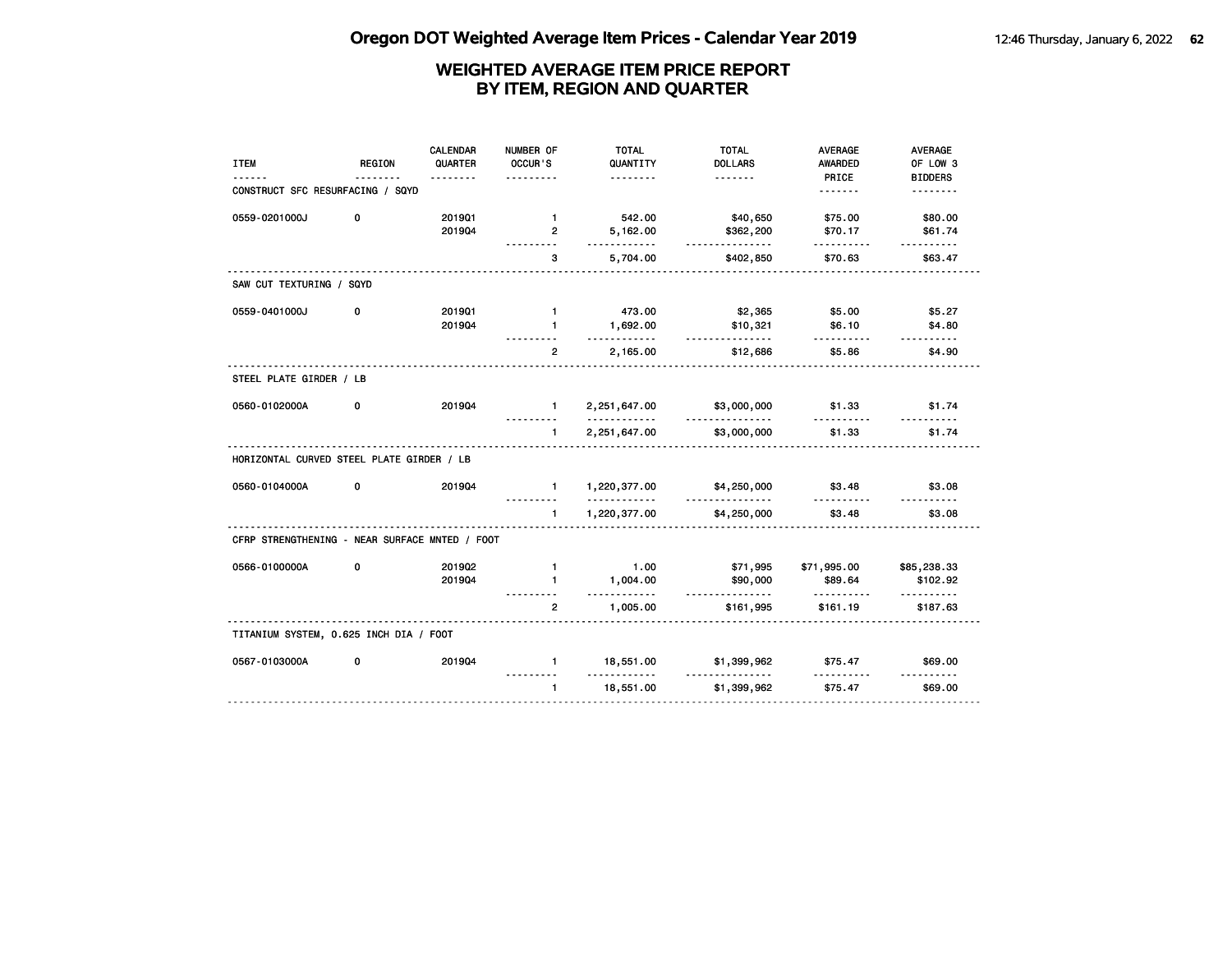| <b>ITEM</b>                            | <b>REGION</b> | <b>CALENDAR</b><br>QUARTER<br>. | NUMBER OF<br>OCCUR'S | <b>TOTAL</b><br>QUANTITY<br><u>.</u> | <b>TOTAL</b><br><b>DOLLARS</b> | <b>AVERAGE</b><br><b>AWARDED</b><br>PRICE | <b>AVERAGE</b><br>OF LOW 3<br><b>BIDDERS</b> |
|----------------------------------------|---------------|---------------------------------|----------------------|--------------------------------------|--------------------------------|-------------------------------------------|----------------------------------------------|
| TITANIUM SYSTEM, 0.750 INCH DIA / FOOT |               |                                 |                      |                                      |                                |                                           | <u>.</u>                                     |
| 0567-0104000A                          | 0             | 201904                          | $\mathbf{1}$         | 1.00<br>$- - - - -$                  | \$200,000                      | \$200,000                                 | \$222,833                                    |
|                                        |               |                                 | $\mathbf{1}$         | 1.00                                 | \$200,000                      | \$200,000                                 | \$222,833                                    |
| TIMBER AND LUMBER / MFBM               |               |                                 |                      |                                      |                                |                                           |                                              |
| 0570-0100000K                          | 0             | 201901                          | $\mathbf{1}$         |                                      |                                |                                           |                                              |
|                                        |               |                                 | <u>.</u><br>1        | 0.00                                 | \$0                            |                                           |                                              |
| BRIDGE DRAINS / EACH                   |               |                                 |                      |                                      |                                |                                           |                                              |
| 0581-0100000E                          | 0             | 201901<br>201904                | $\mathbf{1}$<br>1    | 14.00<br>8.00                        | \$14,000<br>\$320,000          | \$1,000.00<br>\$40,000.00                 | \$1,000.00<br>\$42,244.76                    |
|                                        |               |                                 | $\overline{2}$       | . <b>.</b><br>22.00                  | <u>.</u><br>\$334,000          | <u>.</u><br>\$15,181.82                   | <u>.</u><br>\$15,998.09                      |
| BEARING DEVICES, BENT / EACH           |               |                                 |                      |                                      |                                |                                           |                                              |
| 0582-0100000E                          | 0             | 201904                          | 3                    | 166.00<br>.                          | \$1,452,000                    | \$8,746.99<br>.                           | \$6,132.39                                   |
|                                        |               |                                 | 3                    | 166.00                               | <u>.</u><br>\$1,452,000        | \$8,746.99                                | .<br>\$6,132.39                              |
| 1 INCH ELECTRICAL CONDUIT / FOOT       |               |                                 |                      |                                      |                                |                                           |                                              |
| 0583-0102000F                          | 0             | 201904                          | $\blacksquare$       | 240.00                               | \$2,880                        | \$12.00                                   | \$69.36                                      |
|                                        |               |                                 | $\blacksquare$       | 240.00                               | \$2,880                        | \$12.00                                   | \$69.36                                      |
| 1-1/2 INCH ELECTRICAL CONDUIT / FOOT   |               |                                 |                      |                                      |                                |                                           |                                              |
| 0583-0104000F                          | 0             | 201904                          | $\mathbf{1}$         | 2,560.00                             | \$40,960                       | \$16.00                                   | \$35.63                                      |
|                                        |               |                                 | $\mathbf{1}$         | <u>---------</u><br>2,560.00         | .<br>\$40,960                  | .<br>\$16.00                              | <u>.</u><br>\$35.63                          |
|                                        |               |                                 |                      |                                      |                                |                                           |                                              |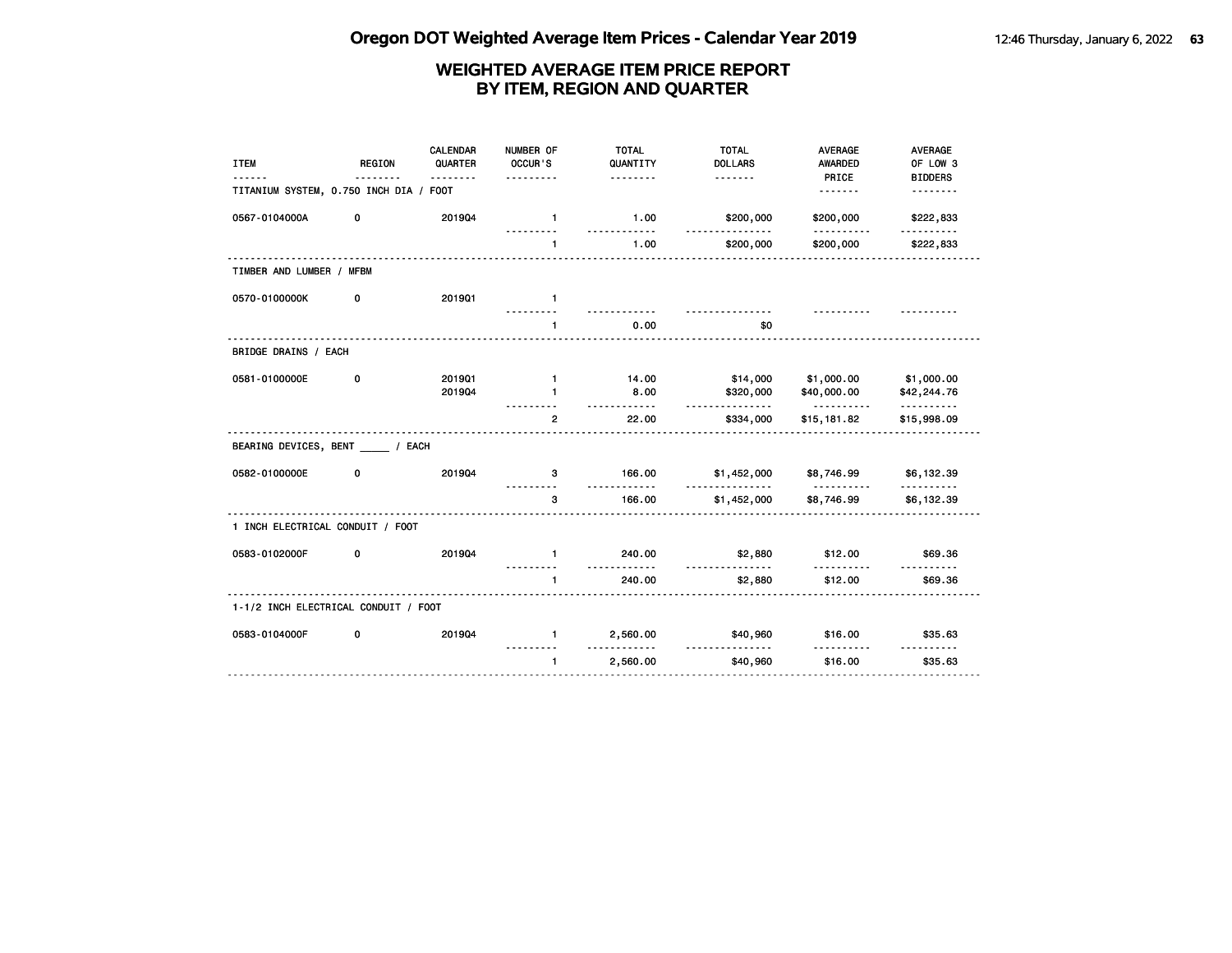| <b>ITEM</b>                               | <b>REGION</b> | <b>CALENDAR</b><br>QUARTER<br>. | NUMBER OF<br>OCCUR'S | <b>TOTAL</b><br>QUANTITY<br><u>.</u> | <b>TOTAL</b><br><b>DOLLARS</b><br>. | <b>AVERAGE</b><br><b>AWARDED</b><br>PRICE | AVERAGE<br>OF LOW 3<br><b>BIDDERS</b> |
|-------------------------------------------|---------------|---------------------------------|----------------------|--------------------------------------|-------------------------------------|-------------------------------------------|---------------------------------------|
| 2 INCH ELECTRICAL CONDUIT / FOOT          |               |                                 |                      |                                      |                                     | <u>.</u>                                  | <u>.</u>                              |
| 0583-0105000F                             | 0             | 201903                          | $\mathbf{1}$         | 271.00                               | \$4,878                             | \$18.00                                   | \$18.00                               |
|                                           |               | 201904                          | $\mathbf{1}$         | 450.00<br><u>.</u>                   | \$11,250<br><u>.</u>                | \$25.00                                   | \$26.08                               |
|                                           |               |                                 | $\overline{2}$       | 721.00                               | \$16,128                            | \$22.37                                   | \$23.05                               |
| ELASTOMERIC CONCRETE NOSING / FOOT        |               |                                 |                      |                                      |                                     |                                           |                                       |
| 0584-0100000F                             | 0             | 201902                          | 3                    | 330.00                               | \$41,960                            | \$127.15                                  | \$135.29                              |
|                                           |               | 201904                          | 6                    | 759.00<br>- - - - - - -              | \$112,215<br>.                      | \$147.85<br>.                             | \$172.91<br>.                         |
|                                           |               |                                 | 9                    | 1,089.00                             | \$154,175                           | \$141.57                                  | \$161.51                              |
| REPAIR ELASTOMERIC CONCRETE NOSING / FOOT |               |                                 |                      |                                      |                                     |                                           |                                       |
| 0584-0102000F                             | 0             | 201902                          | $\mathbf{1}$         | 209.00                               | \$28,215                            | \$135.00                                  | \$161.67                              |
|                                           |               |                                 | $\mathbf{1}$         | <u>.</u><br>209.00                   | \$28,215                            | <u>.</u><br>\$135.00                      | $- - - - - -$<br>\$161.67             |
| ASPHALTIC PLUG SEALS / FOOT               |               |                                 |                      |                                      |                                     |                                           |                                       |
| 0585-0200000A                             | 0             | 201901                          | 4                    | 488.00                               | \$72,000                            | \$147.54                                  | \$151.26                              |
|                                           |               | 201904                          | $\blacksquare$       | 405.00<br><u>.</u>                   | \$50,000<br><u>.</u>                | \$123.46                                  | \$151.85                              |
|                                           |               |                                 | 5                    | 893.00                               | \$122,000                           | .<br>\$136.62                             | $- - - - - -$<br>\$151.53             |
| ASPHALTIC PLUG SEAL MATERIAL / CUYD       |               |                                 |                      |                                      |                                     |                                           |                                       |
| 0585-0201000K                             | 0             | 201901                          | 4                    |                                      |                                     |                                           |                                       |
|                                           |               |                                 | 4                    | 0.00                                 | \$0                                 |                                           |                                       |
| POURED SEALS / FOOT                       |               |                                 |                      |                                      |                                     |                                           |                                       |
| 0585-0206000A                             | 0             | 201901                          | 5                    | 1,155.00                             | \$30,950                            | \$26.80                                   | \$15.13                               |
|                                           |               | 201902                          | 6                    | 637.00                               | \$16,100                            | \$25.27                                   | \$27.25                               |
|                                           |               | 201903                          | $\mathbf{1}$         | 35.00                                | \$600                               | \$17.14                                   | \$86.67                               |
|                                           |               | 201904                          | 5<br>- - -           | 2,192.00<br>$- - -$                  | \$35,000<br><u>.</u>                | \$15.97                                   | \$17.33                               |
|                                           |               |                                 | 17                   | 4,019.00                             | \$82,650                            | \$20.56                                   | \$18.87                               |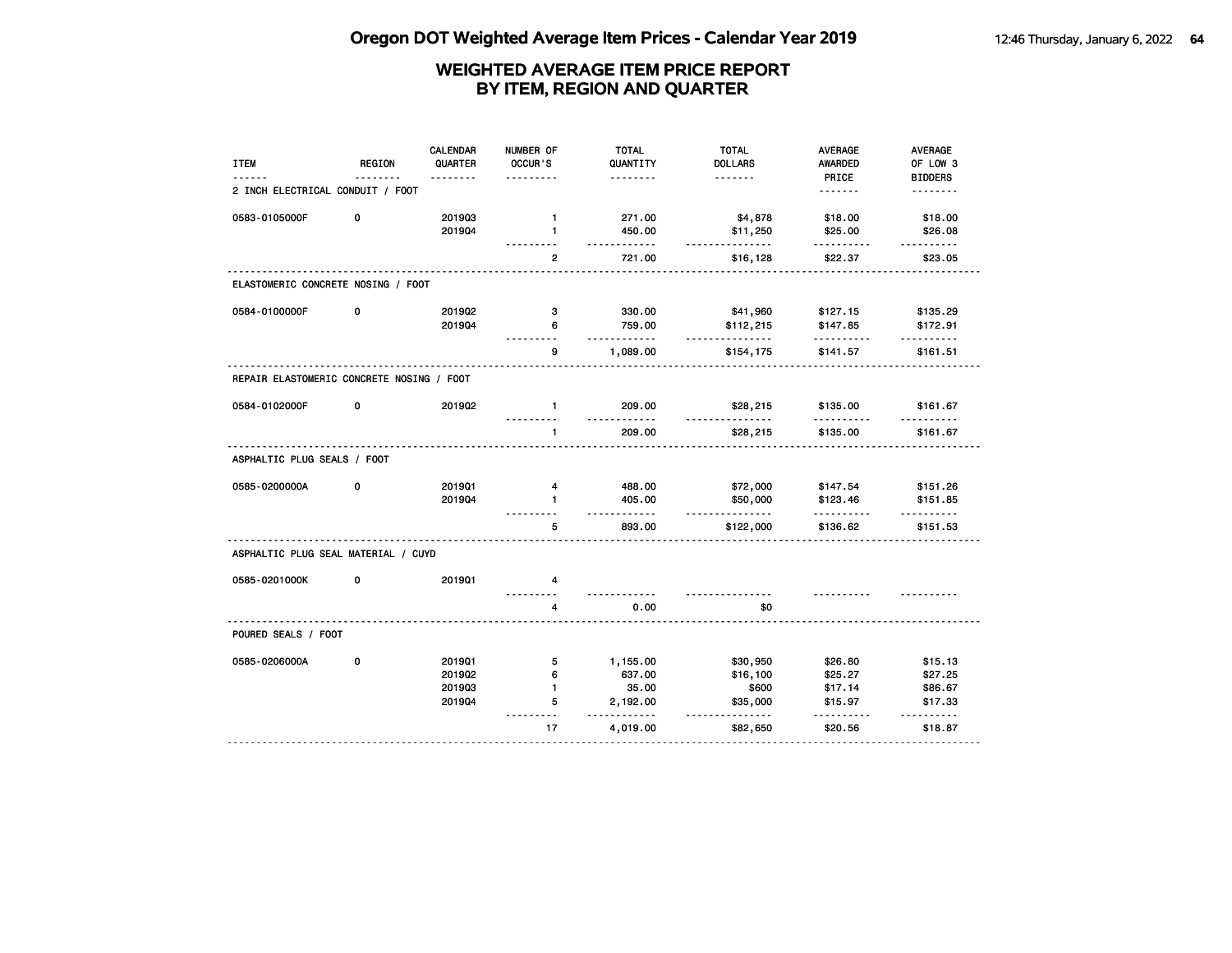| <b>ITEM</b>                                   | <b>REGION</b> | <b>CALENDAR</b><br>QUARTER | NUMBER OF<br>OCCUR'S | <b>TOTAL</b><br>QUANTITY | <b>TOTAL</b><br><b>DOLLARS</b>            | <b>AVERAGE</b><br><b>AWARDED</b> | <b>AVERAGE</b><br>OF LOW 3 |
|-----------------------------------------------|---------------|----------------------------|----------------------|--------------------------|-------------------------------------------|----------------------------------|----------------------------|
| POURED JOINT SEAL / FOOT                      |               | .                          | .                    | <u>.</u>                 |                                           | PRICE<br><u>.</u>                | <b>BIDDERS</b><br><u>.</u> |
|                                               |               |                            |                      |                          |                                           |                                  |                            |
| 0585-0206100A                                 | 0             | 201904                     | $\overline{2}$       | 280.00<br><u>.</u>       | \$29,933<br><u>.</u>                      | \$106.90<br>----------           | \$61.77<br><u>.</u>        |
|                                               |               |                            | $\overline{2}$       | 280.00                   | \$29,933                                  | \$106.90                         | \$61.77                    |
| TYPE "B" COMPRESSION SEALS / FOOT             |               |                            |                      |                          |                                           |                                  |                            |
| 0585-0209000A                                 | 0             | 201903                     | $\mathbf{1}$         | 80.00                    | \$30,000                                  | \$375.00                         | \$375.00                   |
|                                               |               | 201904                     | 1                    | 932.00<br>.              | \$60,000<br>.                             | \$64.38<br>.                     | \$67.06<br>.               |
|                                               |               |                            | $\overline{2}$       | 1,012.00                 | \$90,000                                  | \$88.93                          | \$91.40                    |
| TYPE "C" COMPRESSION SEALS / FOOT             |               |                            |                      |                          |                                           |                                  |                            |
| 0585-0210000A                                 | 0             | 201901                     | $\blacksquare$       | 90.00<br>. <b>.</b>      | \$2,975<br>.                              | \$33.06                          | \$47.70                    |
|                                               |               |                            | $\mathbf{1}$         | 90.00                    | \$2,975                                   | \$33.06                          | \$47.70                    |
| TYPE "D" COMPRESSION SEALS / FOOT             |               |                            |                      |                          |                                           |                                  |                            |
| 0585-0211000A                                 | 0             | 201902                     | $\mathbf{1}$         | 54.00<br>.               | \$4,300<br><u>.</u>                       | \$79.63<br>.                     | \$88.27<br>.               |
|                                               |               |                            |                      | 54.00                    | \$4,300                                   | \$79.63                          | \$88.27                    |
| PRECOMPRESSED FOAM SILICONE JOINT SEAL / FOOT |               |                            |                      |                          |                                           |                                  |                            |
| 0585-0215000A                                 | 0             | 201904                     | 3                    | 389.00<br>.              | \$25,444<br><u>.</u>                      | \$65.41<br>.                     | \$77.37                    |
|                                               |               |                            | 3                    | 389.00                   | \$25,444                                  | \$65.41                          | \$77.37                    |
| 2 TUBE CURB MOUNT RAIL / FOOT                 |               |                            |                      |                          |                                           |                                  |                            |
| 0587-0101000A                                 | 0             | 201901                     | $\mathbf{1}$         | 340.00<br>.              | \$53,185<br><u> - - - - - - - - - - -</u> | \$156.43<br>.                    | \$162.44<br><u>.</u>       |
|                                               |               |                            | $\mathbf{1}$         | 340.00                   | \$53,185                                  | \$156.43                         | \$162.44                   |
|                                               |               |                            |                      |                          |                                           |                                  |                            |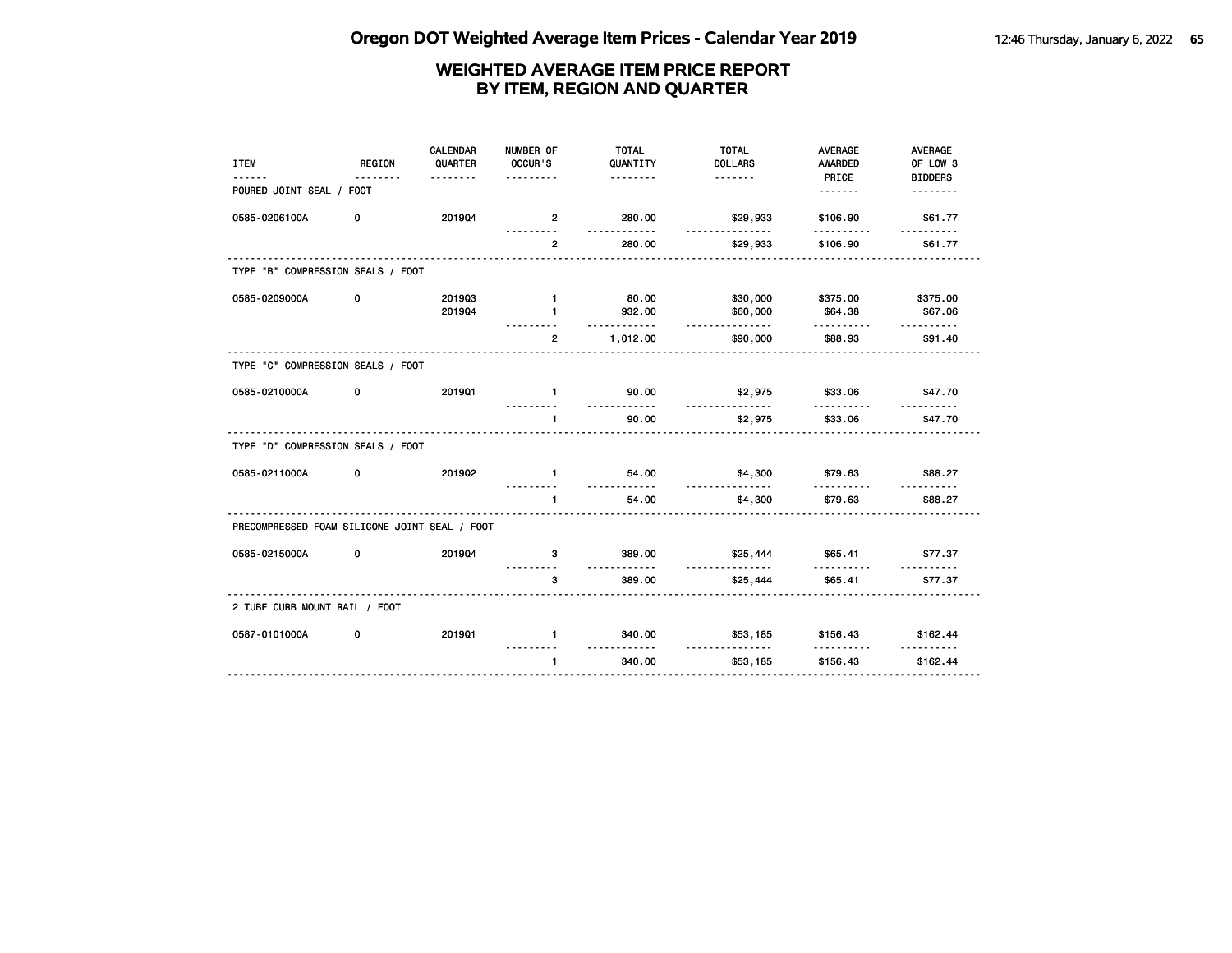| <b>ITEM</b>                            | <b>REGION</b> | CALENDAR<br>QUARTER | NUMBER OF<br>OCCUR'S           | <b>TOTAL</b><br>QUANTITY   | <b>TOTAL</b><br><b>DOLLARS</b>  | <b>AVERAGE</b><br>AWARDED | AVERAGE<br>OF LOW 3        |
|----------------------------------------|---------------|---------------------|--------------------------------|----------------------------|---------------------------------|---------------------------|----------------------------|
| 3 TUBE CURB MOUNT RAIL / FOOT          |               |                     |                                | .                          |                                 | PRICE                     | <b>BIDDERS</b><br><u>.</u> |
| 0587-0105000A                          | 0             | 201903<br>201904    | $\mathbf{1}$<br>$\overline{2}$ | 234.00<br>2,827.00         | \$39,932<br>\$789,000           | \$170.65<br>\$279.09      | \$229.50<br>\$291.25       |
|                                        |               |                     | .<br>3                         | .<br>3,061.00              | <u></u><br>\$828,932            | .<br>\$270.80             | .<br>\$286.53              |
| TYPE "F" CONCRETE RAIL / FOOT          |               |                     |                                |                            |                                 |                           |                            |
| 0587-0120000A                          | 0             | 201901<br>201904    | $\mathbf{1}$<br>$\mathbf{1}$   | 41.00<br>430.00<br>- - - - | \$20,000<br>\$77,687<br><u></u> | \$487.80<br>\$180.67      | \$383.21<br>\$246.05       |
|                                        |               |                     | $\overline{2}$                 | 471.00                     | \$97,687                        | .<br>\$207.40             | \$257.99                   |
| TYPE "F" CONC RAIL, MODIFIED / FOOT    |               |                     |                                |                            |                                 |                           |                            |
| 0587-0123000A                          | 0             | 201901              | $\mathbf{1}$                   | 378.00                     | \$125,000<br>.                  | \$330.69                  | \$330.69                   |
|                                        |               |                     | $\mathbf{1}$<br>.              | 378.00                     | \$125,000                       | \$330.69                  | \$330.69                   |
| TYPE "F" CONC RAIL, RETROFIT / FOOT    |               |                     |                                |                            |                                 |                           |                            |
| 0587-0125000A                          | 0             | 201904              | $\mathbf{1}$                   | 562.00                     | \$155,000<br><u>.</u>           | \$275.80                  | \$284.70                   |
|                                        |               |                     | $\mathbf{1}$                   | 562.00                     | \$155,000                       | \$275.80                  | \$284.70                   |
| TYPE "F" CONCRETE RAIL, 42 INCH / FOOT |               |                     |                                |                            |                                 |                           |                            |
| 0587-0126100A                          | 0             | 2019Q2              | 4                              | 1,908.00                   | \$455,000                       | \$238.47                  | \$234.28                   |
|                                        |               | 201903              | $\mathbf{1}$                   | 542.00<br>$- - -$          | \$85,000<br><u>.</u>            | \$156.83<br>.             | \$166.05<br><u>.</u>       |
|                                        |               |                     | 5                              | 2,450.00                   | \$540,000                       | \$220.41                  | \$219.18                   |
| THRIE BEAM RAIL RETROFIT / FOOT        |               |                     |                                |                            |                                 |                           |                            |
| 0587-0138000A                          | 0             | 201902              | $\mathbf{2}$                   | 39.00<br>.                 | \$3,000<br>.                    | \$76.92                   | \$295.21                   |
|                                        |               |                     | $\overline{2}$                 | 39.00                      | \$3,000                         | \$76.92                   | \$295.21                   |
|                                        |               |                     |                                |                            |                                 |                           |                            |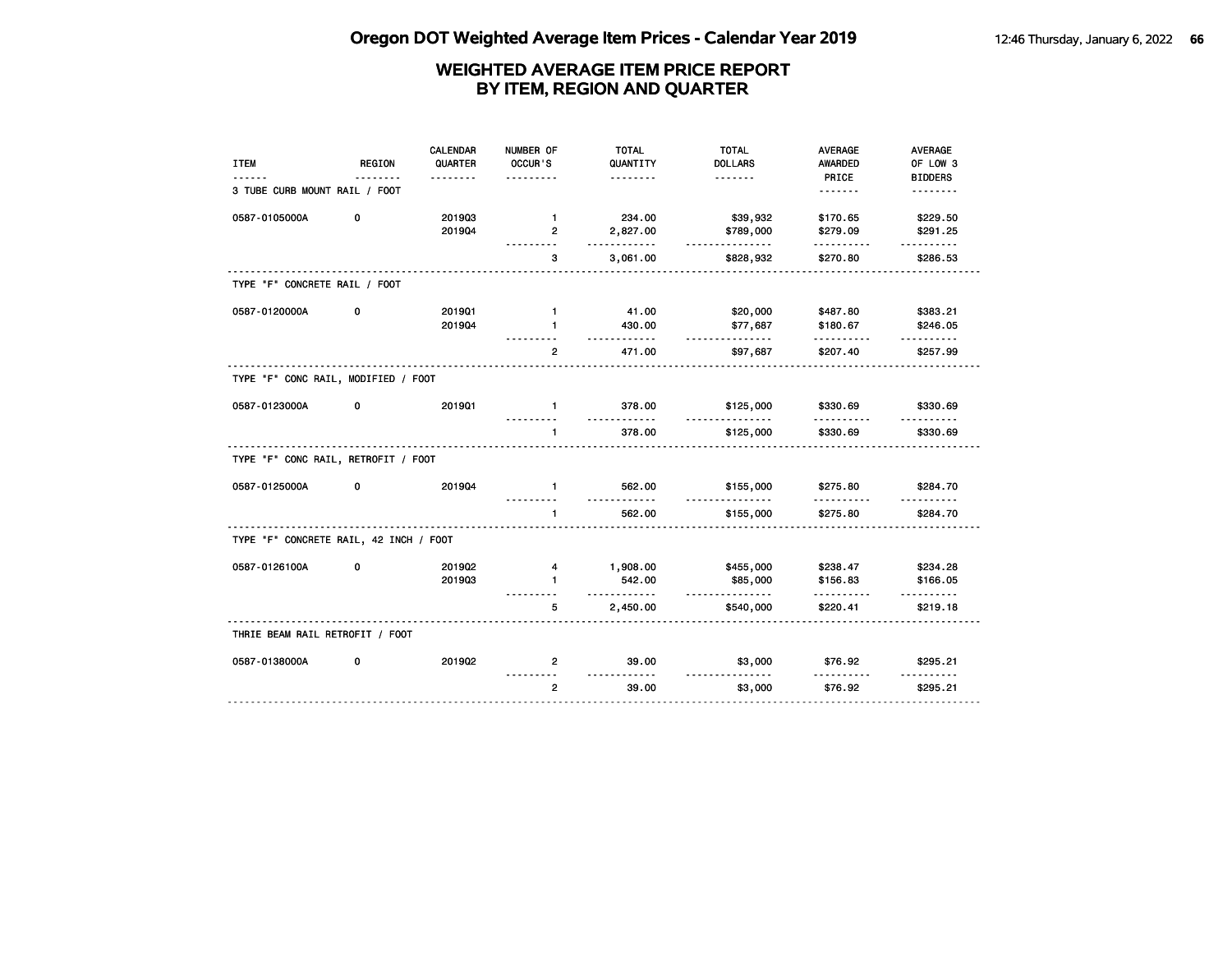| <b>ITEM</b>                                     | <b>REGION</b> | CALENDAR<br>QUARTER | NUMBER OF<br>OCCUR'S | <b>TOTAL</b><br>QUANTITY | <b>TOTAL</b><br><b>DOLLARS</b> | <b>AVERAGE</b><br><b>AWARDED</b> | <b>AVERAGE</b><br>OF LOW 3 |
|-------------------------------------------------|---------------|---------------------|----------------------|--------------------------|--------------------------------|----------------------------------|----------------------------|
|                                                 |               | <u>.</u>            |                      | .                        | <u>.</u>                       | PRICE                            | <b>BIDDERS</b>             |
| RECTANGULAR TUBE RETROFIT / FOOT                |               |                     |                      |                          |                                | <u>.</u>                         |                            |
| 0587-0139000A                                   | 0             | 201904              | $\mathbf{1}$<br>.    | 400.00<br>.              | \$55,000<br><u>.</u>           | \$137.50<br>.                    | \$154.17<br>.              |
|                                                 |               |                     | 1                    | 400.00                   | \$55,000                       | \$137.50                         | \$154.17                   |
| POLYMER MEMBRANE / SQFT                         |               |                     |                      |                          |                                |                                  |                            |
| 0590-0100000J                                   | 0             | 201901              | $\overline{4}$       | 90,470.00                | \$437,432                      | \$4.84                           | \$4.95                     |
|                                                 |               | 201904              | 3                    | 21,411.00                | \$107,055                      | \$5.00                           | \$5.09                     |
|                                                 |               |                     | $\overline{7}$       | <u>.</u><br>111,881.00   | <u>.</u><br>\$544,487          | \$4.87                           | .<br>\$4.97                |
| CLASS 2 PREPARATION / SQYD                      |               |                     |                      |                          |                                |                                  |                            |
| 0590-0200000J                                   | 0             | 201904              | 3                    | 238.00                   | \$69,734                       | \$293.00                         | \$173.00                   |
|                                                 |               |                     | 3                    | 238.00                   | \$69,734                       | \$293.00                         | \$173.00                   |
| WARRANTED SPRAY WATERPROOFING MEMBRANE / SQFT   |               |                     |                      |                          |                                |                                  |                            |
| 0591-0100000J                                   | 0             | 201903              | $\mathbf{1}$         | 1,400.00                 | \$17,066                       | \$12.19                          | \$13.15                    |
|                                                 |               | 201904              | $\mathbf{1}$         | 3,404.00<br>.            | \$37,444<br><u>.</u>           | \$11.00                          | \$12.32                    |
|                                                 |               |                     | $\overline{2}$       | 4,804.00                 | \$54,510                       | .<br>\$11.35                     | <u>.</u><br>\$12.56        |
| PRECAST REINFORCED CONCRETE BOX CULVERTS / FOOT |               |                     |                      |                          |                                |                                  |                            |
| 0595-0100200F                                   | 0             | 201901              | $\mathbf{1}$         | 121.00                   | \$157,300                      | \$1,300.00<br>.                  | \$1,121.67<br>.            |
|                                                 |               |                     | $\mathbf{1}$         | 121.00                   | \$157,300                      | \$1,300.00                       | \$1,121.67                 |
| PRECAST SPLIT REIN CONCRETE BOX CULVERTS / FOOT |               |                     |                      |                          |                                |                                  |                            |
| 0595-0100300F                                   | 0             | 201902              | 2                    | 106.00                   | \$261,582                      | \$2,467.76                       | \$2,776.91                 |
|                                                 |               | 201903              | $\blacksquare$       | 55.00                    | \$225,435                      | \$4,098.82                       | \$5,173.27                 |
|                                                 |               |                     | 3                    | <u>.</u><br>161.00       | .<br>\$487,017                 | .<br>\$3,024.95                  | .<br>\$3,595.55            |
|                                                 |               |                     |                      |                          |                                |                                  |                            |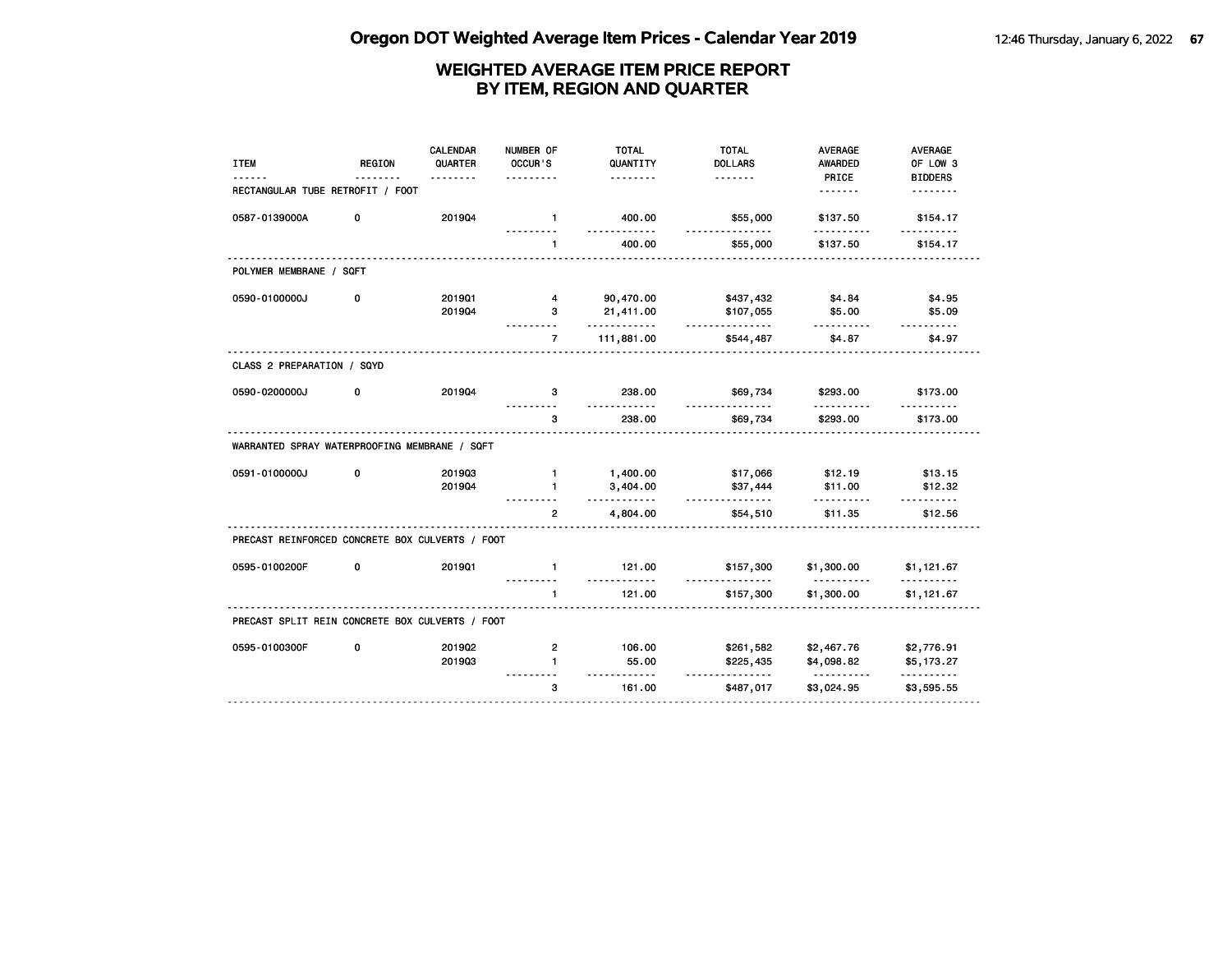|                                                 |               | <b>CALENDAR</b> | NUMBER OF      | <b>TOTAL</b>       | <b>TOTAL</b>     | <b>AVERAGE</b>      | AVERAGE        |
|-------------------------------------------------|---------------|-----------------|----------------|--------------------|------------------|---------------------|----------------|
| <b>ITEM</b>                                     | <b>REGION</b> | QUARTER         | OCCUR'S        | QUANTITY           | <b>DOLLARS</b>   | AWARDED             | OF LOW 3       |
|                                                 | .             | <u>.</u>        | .              | <u>.</u>           |                  | PRICE               | <b>BIDDERS</b> |
| RETAINING WALL, MSE / SQFT                      |               |                 |                |                    |                  | <u>.</u>            | <u>.</u>       |
| 0596-A002000A                                   | 0             | 201901          | $\overline{2}$ | 4,123.00           | \$395,950        | \$96.03             | \$87.55        |
|                                                 |               | 201903          | $\overline{2}$ | 4,900.00           | \$365,000        | \$74.49             | \$87.76        |
|                                                 |               |                 |                |                    |                  |                     |                |
|                                                 | CODE NOT      | 201902          | $\mathbf{1}$   | 1,220.00           | \$315,000        | \$258.20            | \$258.20       |
|                                                 |               |                 | .<br>5         | .<br>10,243.00     | .<br>\$1,075,950 | .<br>\$105.04       | \$107.97       |
| SIDEWALK COPING / SQFT                          |               |                 |                |                    |                  |                     |                |
| 0596-B001000J                                   | CODE NOT      | 201902          | $\blacksquare$ | 450.00<br>.        | \$22,500<br>.    | \$50.00<br><u>.</u> | \$50.00        |
|                                                 |               |                 | $\mathbf{1}$   | 450.00             | \$22,500         | \$50.00             | \$50.00        |
| RETAINING WALL, PREFAB MODULAR GRAVITY / SQFT   |               |                 |                |                    |                  |                     |                |
| 0596-B002000A                                   | 0             | 201901          | $\overline{2}$ | 3,257.00           | \$325,585        | \$99.96             | \$84.60        |
|                                                 |               | 2019Q2          | $\mathbf{1}$   | 300.00             | \$15,000         | \$50.00             | \$108.33       |
|                                                 |               |                 |                |                    |                  |                     |                |
|                                                 | CODE NOT      | 201902          | $\mathbf{1}$   | 102.00<br><u>.</u> | \$10,000<br>.    | \$98.04             | \$98.04        |
|                                                 |               |                 | 4<br><u>.</u>  | 3,659.00           | \$350,585        | \$95.81             | \$86.92        |
| RETAINING WALL, CIP CONC SEMI-GRAV CANTI / SQFT |               |                 |                |                    |                  |                     |                |
| 0596-C003000A                                   | 0             | 201904          | $\mathbf{1}$   | 82.00              | \$15,000         | \$182.93            | \$155.47       |
|                                                 | CODE NOT      | 201902          | $\mathbf{1}$   | 695.00<br>.        | \$120,000<br>.   | \$172.66<br>.       | \$172.66       |
|                                                 |               |                 | $\overline{2}$ | 777.00             | \$135,000        | \$173.75            | \$170.85       |
| SOUND WALLS / SQFT                              |               |                 |                |                    |                  |                     |                |
| 0597-0100000J                                   | 0             | 201903          | 3              | 37, 155.00<br>.    | \$1,085,580<br>. | \$29.22<br>.        | \$31.63<br>.   |
|                                                 |               |                 | 3              | 37,155.00          | \$1,085,580      | \$29.22             | \$31.63        |
|                                                 |               |                 |                |                    |                  |                     |                |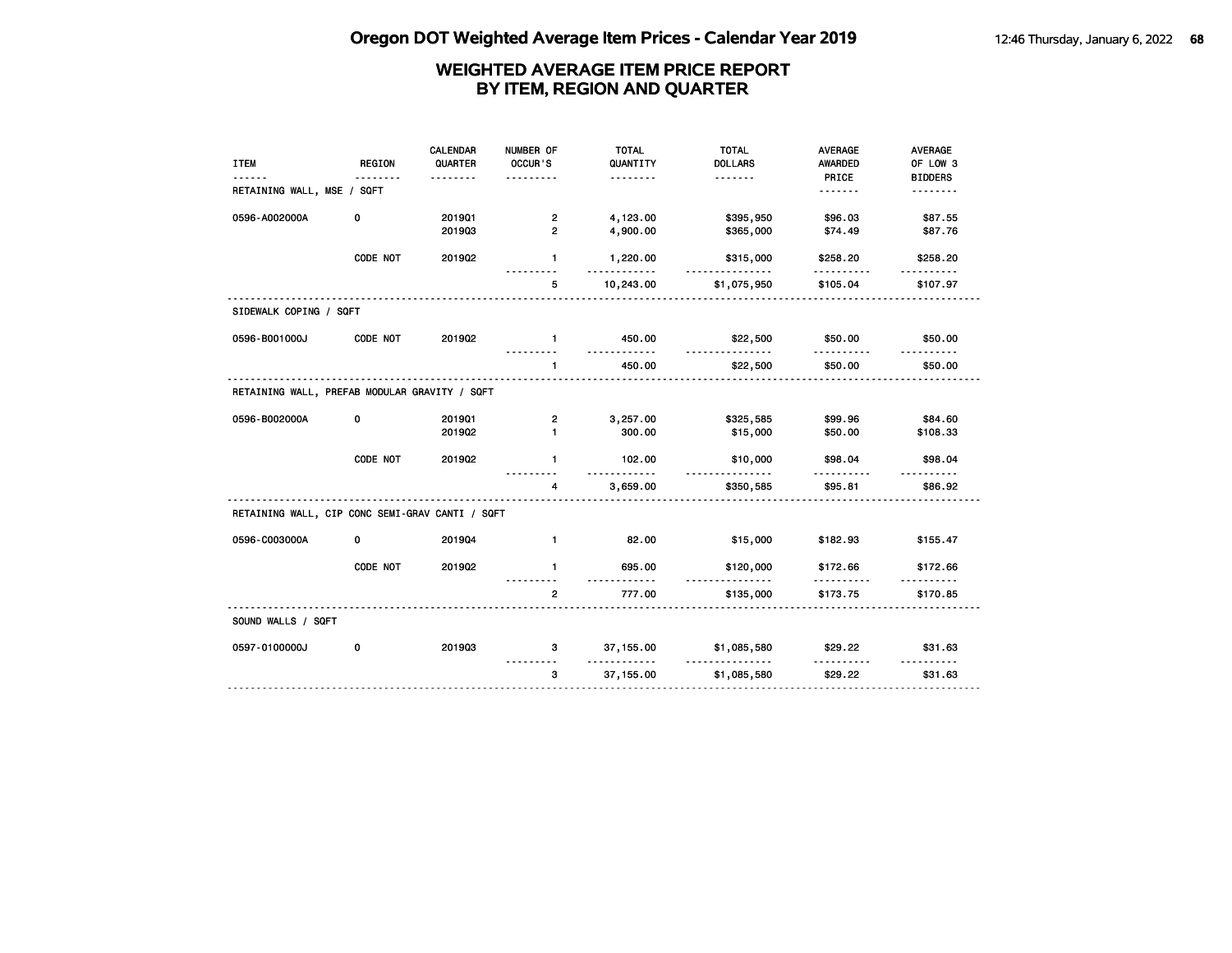| <b>ITEM</b>                            | REGION | <b>CALENDAR</b><br>QUARTER | NUMBER OF<br>OCCUR'S | <b>TOTAL</b><br>QUANTITY | <b>TOTAL</b><br><b>DOLLARS</b> | <b>AVERAGE</b><br><b>AWARDED</b> | AVERAGE<br>OF LOW 3        |
|----------------------------------------|--------|----------------------------|----------------------|--------------------------|--------------------------------|----------------------------------|----------------------------|
|                                        |        | <u>.</u>                   |                      | .                        |                                | PRICE<br><u>.</u>                | <b>BIDDERS</b><br><u>.</u> |
| COLD PLN PVMT REMV 0 - 1 INCH / SQYD   |        |                            |                      |                          |                                |                                  |                            |
| 0620-0103000J                          | 0      | 201901                     | $\mathbf{1}$<br>.    | 800.00<br>.              | \$8,720<br><u>.</u>            | \$10.90<br>.                     | \$9.60<br>.                |
|                                        |        |                            | $\mathbf{1}$         | 800.00                   | \$8,720                        | \$10.90                          | \$9.60                     |
| COLD PLN PVMT REMV 0 - 2 INCH / SQYD   |        |                            |                      |                          |                                |                                  |                            |
| 0620-0104000J                          | 0      | 2019Q1                     | $\overline{2}$       | 1,370.00                 | \$15,610                       | \$11.39                          | \$12.26                    |
|                                        |        | 201903                     | $\overline{2}$       | 8,579.00                 | \$45,645                       | \$5.32                           | \$4.71                     |
|                                        |        | 201904                     | 3<br>.               | 2,980.00<br>.            | \$35,800<br><u>.</u>           | \$12.01<br>.                     | \$8.44<br>$- - - - - -$    |
|                                        |        |                            | $\overline{7}$       | 12,929.00                | \$97,055                       | \$7.51                           | \$6.37                     |
| COLD PLN PVMT REMV 0 - 3 INCH / SQYD   |        |                            |                      |                          |                                |                                  |                            |
| 0620-0106000J                          | 0      | 201903                     | $\mathbf{1}$         | 2,044.00                 | \$13,286                       | \$6.50                           | \$6.60                     |
|                                        |        | 201904                     | $\mathbf{1}$         | 3,650.00<br>.            | \$17,520                       | \$4.80                           | \$3.60                     |
|                                        |        |                            | $\overline{2}$       | 5,694.00                 | <u>.</u><br>\$30,806           | .<br>\$5.41                      | 1.1.1.1.1<br>\$4.68        |
| COLD PLN PVMT REMV 0 - 4 INCH / SQYD   |        |                            |                      |                          |                                |                                  |                            |
| 0620-0107000J                          | 0      | 201903                     | $\mathbf{1}$         | 3,111.00                 | \$15,555                       | \$5.00                           | \$3.88                     |
|                                        |        | 201904                     | $\mathbf{1}$         | 270.00<br><u>.</u>       | \$8,370<br>.                   | \$31.00<br>.                     | \$12.50                    |
|                                        |        |                            | $\overline{2}$       | 3,381.00                 | \$23,925                       | \$7.08                           | $- - - - - -$<br>\$4.56    |
| COLD PLN PVMT REMV 0 - 6 INCH / SQYD   |        |                            |                      |                          |                                |                                  |                            |
| 0620-0109000J                          | 0      | 201903                     | $\mathbf{2}$         | 1,357.00<br><u>.</u>     | \$11,070<br>.                  | \$8.16                           | \$8.23<br><u>.</u>         |
|                                        |        |                            | $\overline{2}$       | 1,357.00                 | \$11,070                       | \$8.16                           | \$8.23                     |
| COLD PLN PVMT REMV 1/2 - 2 INCH / SQYD |        |                            |                      |                          |                                |                                  |                            |
| 0620-0110000J                          | 0      | 201904                     | $\mathbf{1}$         | 1,700.00                 | \$13,600                       | \$8.00                           | \$12.33                    |
|                                        |        |                            | $\mathbf{1}$         | 1,700.00                 | \$13,600                       | \$8.00                           | \$12.33                    |
|                                        |        |                            |                      |                          |                                |                                  |                            |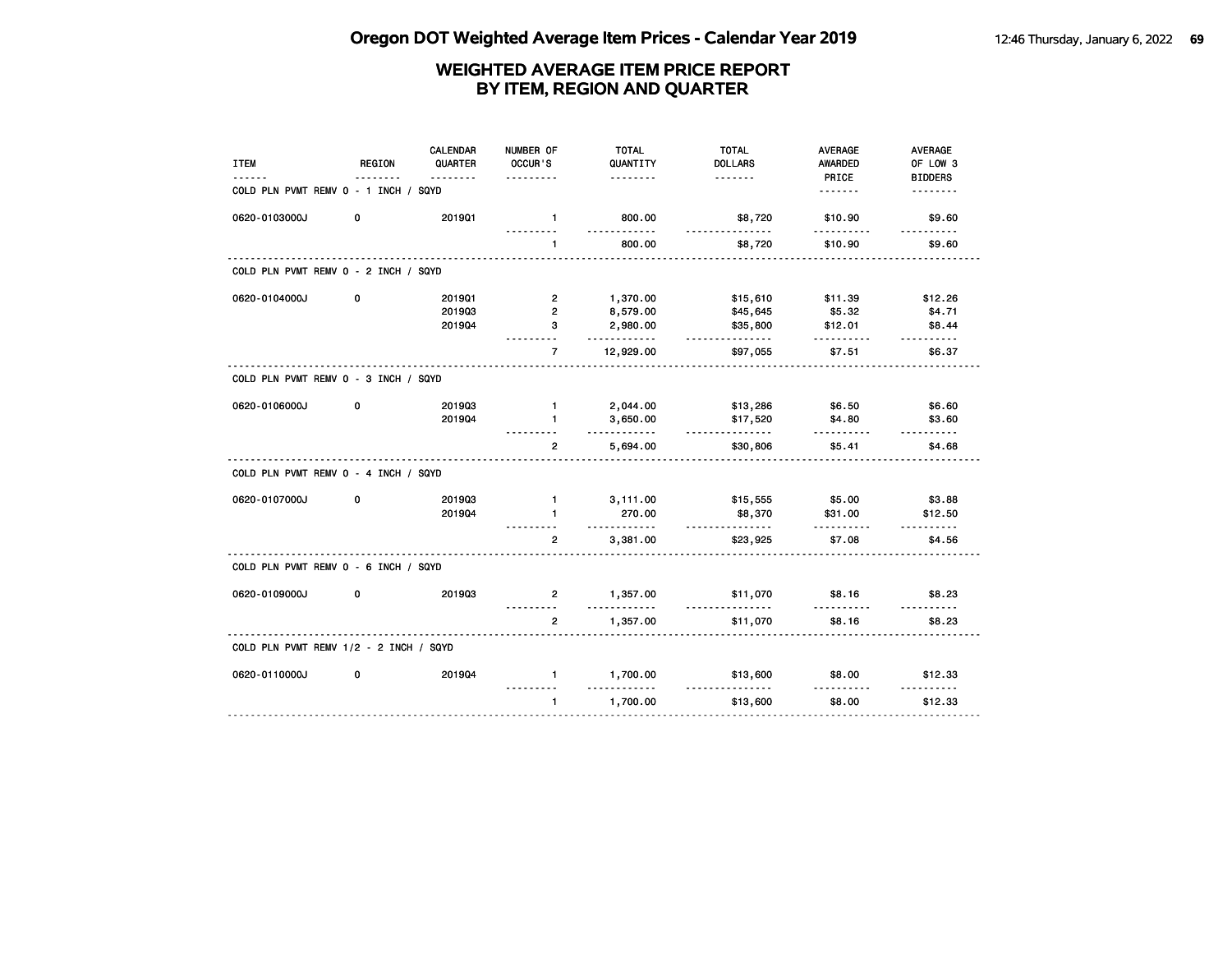| <b>ITEM</b>                          | REGION   | <b>CALENDAR</b><br>QUARTER | NUMBER OF<br>OCCUR'S    | <b>TOTAL</b><br>QUANTITY | <b>TOTAL</b><br><b>DOLLARS</b> | <b>AVERAGE</b><br>AWARDED | AVERAGE<br>OF LOW 3 |
|--------------------------------------|----------|----------------------------|-------------------------|--------------------------|--------------------------------|---------------------------|---------------------|
|                                      |          |                            |                         |                          | <u>.</u>                       | PRICE                     | <b>BIDDERS</b>      |
| COLD PLN PVMT REMV 1 - 2 INCH / SQYD |          |                            |                         |                          |                                | <u>.</u>                  | <u>.</u>            |
| 0620-0111000J                        | 0        | 201901                     | $\mathbf{1}$            | 960.00                   | \$10,464                       | \$10.90                   | \$9.60              |
|                                      |          | 201902                     | $\blacksquare$          | 1,185.00                 | \$5,925                        | \$5.00                    | \$8.00              |
|                                      |          | 201904                     | $\mathbf{1}$            | 140,000.00<br>.          | \$149,800<br><u>.</u>          | \$1.07                    | \$2.36              |
|                                      |          |                            | 3                       | 142, 145.00              | \$166,189                      | \$1.17                    | \$2.45              |
| COLD PLN PVMT REMV 2 - 4 INCH / SQYD |          |                            |                         |                          |                                |                           |                     |
| 0620-0112000J                        | 0        | 201902                     | $\mathbf{1}$            | 1,928.00                 | \$7,712                        | \$4.00                    | \$3.73              |
|                                      |          | 201904                     | $\overline{2}$          | 7,306.00<br>.            | \$42,070<br><u>.</u>           | \$5.76<br>.               | \$5.37<br>.         |
|                                      |          |                            | 3                       | 9,234.00                 | \$49,782                       | \$5.39                    | \$5.03              |
| COLD PLN PVMT REMV 1 INCH / SQYD     |          |                            |                         |                          |                                |                           |                     |
| 0620-0118000J                        | 0        | 201904                     | $\blacksquare$          | 2,000.00<br><u>.</u>     | \$4,000<br><u>.</u>            | \$2.00                    | \$2.18              |
|                                      |          |                            | $\blacksquare$          | 2,000.00                 | \$4,000                        | \$2.00                    | \$2.18              |
| COLD PLN PVMT REMV 2 INCH / SQYD     |          |                            |                         |                          |                                |                           |                     |
| 0620-0120000J                        | 0        | 201901                     | $\overline{\mathbf{4}}$ | 19,757.00                | \$48,617                       | \$2.46                    | \$4.53              |
|                                      |          | 2019Q2                     | 10                      | 323,311.00               | \$937,466                      | \$2.90                    | \$3.23              |
|                                      |          | 201903                     | $\overline{2}$          | 3,254.00                 | \$32,342                       | \$9.94                    | \$11.15             |
|                                      |          | 201904                     | 3                       | 82,354.00                | \$171,211                      | \$2.08                    | \$3.45              |
|                                      | CODE NOT | 2019Q2                     | $\mathbf{1}$            | 554.00                   | \$19,390                       | \$35.00                   | \$35.00             |
|                                      |          | 201903                     | $\mathbf{1}$            | 2,405.00<br>. <b>.</b> . | \$25,854<br>.                  | \$10.75<br>.              | \$10.00<br>.        |
|                                      |          |                            | 21                      | 431,635.00               | \$1,234,879                    | \$2.86                    | \$3.47              |
| COLD PLN PVMT REMV 2 1/2 INCH / SQYD |          |                            |                         |                          |                                |                           |                     |
| 0620-0121000J                        | 0        | 201904                     | $\mathbf{1}$            | 202,500.00<br><u>.</u>   | \$279,450<br><u>.</u>          | \$1.38<br>.               | \$1.39<br><u>.</u>  |
|                                      |          |                            | $\mathbf{1}$            | 202,500.00               | \$279,450                      | \$1.38                    | \$1.39              |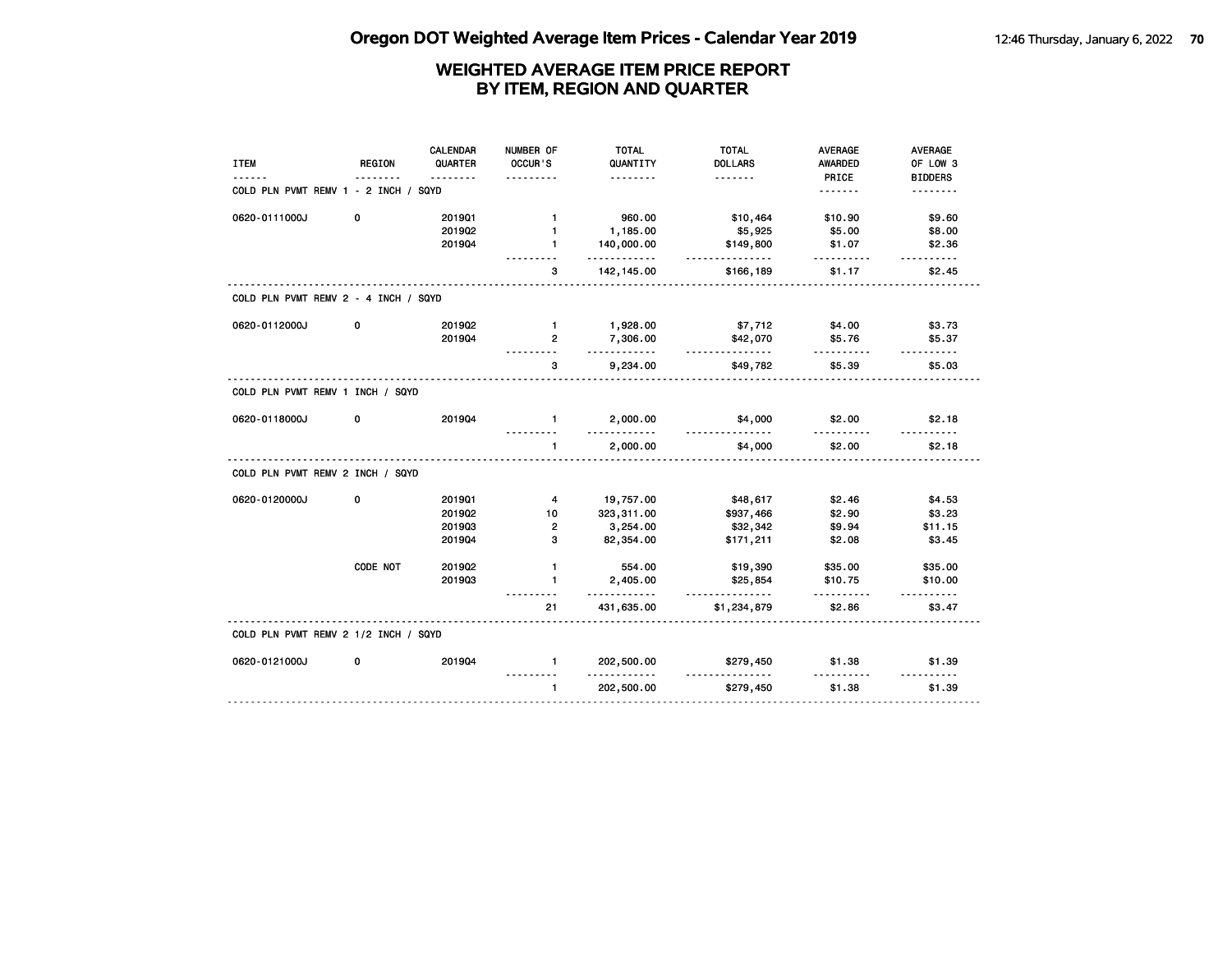|                                  |               | <b>CALENDAR</b> | NUMBER OF      | <b>TOTAL</b>         | <b>TOTAL</b>               | <b>AVERAGE</b>          | AVERAGE                    |
|----------------------------------|---------------|-----------------|----------------|----------------------|----------------------------|-------------------------|----------------------------|
| <b>ITEM</b>                      | <b>REGION</b> | QUARTER         | OCCUR'S        | QUANTITY<br><u>.</u> | <b>DOLLARS</b><br><u>.</u> | <b>AWARDED</b><br>PRICE | OF LOW 3                   |
| COLD PLN PVMT REMV 3 INCH / SQYD |               |                 |                |                      |                            | .                       | <b>BIDDERS</b><br><u>.</u> |
| 0620-0122000J                    | 0             | 2019Q2          | $\mathbf{1}$   | 11,070.00            | \$22,140                   | \$2.00                  | \$2.45                     |
|                                  |               | 201903          | $\mathbf{1}$   | 9,870.00             | \$29,117                   | \$2.95                  | \$2.85                     |
|                                  |               | 201904          | 5              | 463,035.00<br>.      | \$806,372<br><u>.</u>      | \$1.74<br><u>.</u>      | \$2.44<br>.                |
|                                  |               |                 | $\overline{7}$ | 483,975.00           | \$857,628                  | \$1.77                  | \$2.45                     |
| COLD PLN PVMT REMV 4 INCH / SQYD |               |                 |                |                      |                            |                         |                            |
| 0620-0123000J                    | 0             | 201901          | $\mathbf{1}$   | 5,000.00             | \$30,000                   | \$6.00                  | \$8.67                     |
|                                  |               | 2019Q2          | $\overline{2}$ | 8,367.00             | \$77,070                   | \$9.21                  | \$9.46                     |
|                                  |               | 201903          | $\overline{2}$ | 6,362.00             | \$33,646                   | \$5.29                  | \$8.31                     |
|                                  |               | 201904          | 1              | 7,120.00<br>.        | \$24,920<br><u>.</u>       | \$3.50<br>.             | \$4.17<br><u>.</u>         |
|                                  |               |                 | 6              | 26,849.00            | \$165,636                  | \$6.17                  | \$7.63                     |
| COLD PLN PVMT REMV 5 INCH / SQYD |               |                 |                |                      |                            |                         |                            |
| 0620-0124000J                    | 0             | 201904          | $\mathbf{1}$   | 6,760.00<br>.        | \$40,560<br><u>.</u>       | \$6.00<br>.             | \$5.08                     |
|                                  |               |                 | $\blacksquare$ | 6,760.00             | \$40,560                   | \$6.00                  | \$5.08                     |
| COLD PLN PVMT REMV 6 INCH / SQYD |               |                 |                |                      |                            |                         |                            |
| 0620-0125000J                    | 0             | 201902          | $\mathbf{1}$   | 5,319.00<br><u>.</u> | \$21,276                   | \$4.00                  | \$5.12                     |
|                                  |               |                 | $\blacksquare$ | 5,319.00             | \$21,276                   | \$4.00                  | \$5.12                     |
| GRIND CONCRETE PAVEMENT / SQYD   |               |                 |                |                      |                            |                         |                            |
| 0622-0100000J                    | 0             | 201902          | 3              | 397,207.00           | \$4,565,445                | \$11.49                 | \$10.03                    |
|                                  |               | 201904          | $\overline{2}$ | 631,600.00<br>.      | \$4,232,700                | \$6.70<br>.             | \$7.17<br>.                |
|                                  |               |                 | 5              | 1,028,807.00         | \$8,798,145                | \$8.55                  | \$8.27                     |
|                                  |               |                 |                |                      |                            |                         |                            |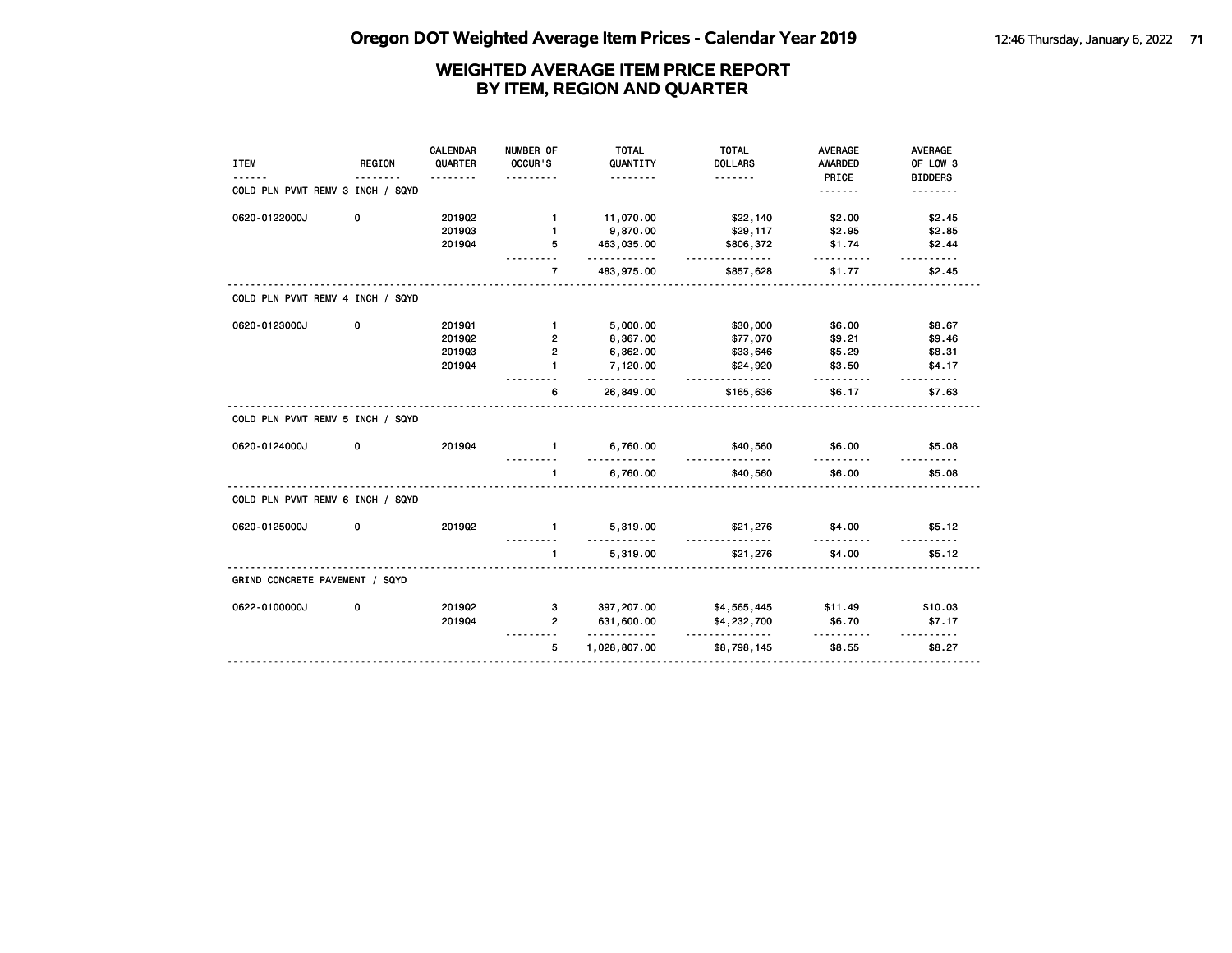| <b>ITEM</b><br>------             | <b>REGION</b><br>. | <b>CALENDAR</b><br>QUARTER<br><u>.</u> | NUMBER OF<br>OCCUR'S | <b>TOTAL</b><br>QUANTITY<br>. | <b>TOTAL</b><br><b>DOLLARS</b><br>. | <b>AVERAGE</b><br>AWARDED<br>PRICE | AVERAGE<br>OF LOW 3<br><b>BIDDERS</b> |
|-----------------------------------|--------------------|----------------------------------------|----------------------|-------------------------------|-------------------------------------|------------------------------------|---------------------------------------|
| AGGREGATE BASE / TON              |                    |                                        |                      |                               |                                     | <u>.</u>                           | <u>.</u>                              |
| 0640-0100000M                     | 0                  | 201901                                 | $\overline{2}$       | 2,850.00                      | \$105,704                           | \$37.09                            | \$40.95                               |
|                                   |                    | 201903                                 | $\mathbf{1}$         | 7.00                          | \$1,092                             | \$156.00                           | \$192.00                              |
|                                   |                    | 201904                                 | $\overline{2}$       | 4,504.00                      | \$198,128                           | \$43.99                            | \$42.02                               |
|                                   | CODE NOT           | 2019Q2                                 | $\mathbf{1}$         | 1,090.00                      | \$49,050                            | \$45.00                            | \$45.00                               |
|                                   |                    | 201904                                 | $\mathbf{1}$         | 80.00<br><u>.</u>             | \$12,000<br><u>.</u>                | \$150.00<br>.                      | \$106.67                              |
|                                   |                    |                                        | $\overline{7}$       | 8,531.00                      | \$365,974                           | \$42.90                            | \$42.77                               |
| AGGREGATE SHOULDERS / TON         |                    |                                        |                      |                               |                                     |                                    |                                       |
| 0640-0101000M                     | 0                  | 201904                                 | 3                    | 5,400.00                      | \$121,525<br><u>.</u>               | \$22.50                            | \$16.14                               |
|                                   |                    |                                        | 3                    | 5,400.00                      | \$121,525                           | \$22.50                            | \$16.14                               |
| AGGREGATE SUBBASE / TON           |                    |                                        |                      |                               |                                     |                                    |                                       |
| 0641-0100000M                     | 0                  | 201903                                 | $\blacksquare$       | 8,100.00<br>.                 | \$202,500<br><u>.</u>               | \$25.00                            | \$25.55                               |
|                                   |                    |                                        | $\mathbf{1}$         | 8,100.00                      | \$202,500                           | \$25.00                            | \$25.55                               |
| AGGREGATE BASE / TON              |                    |                                        |                      |                               |                                     |                                    |                                       |
| 0641-0102000M                     | 0                  | 201901                                 | 4                    | 9,810.00                      | \$293,944                           | \$29.96                            | \$30.53                               |
|                                   |                    | 2019Q2                                 | 8                    | 18,559.00                     | \$556,378                           | \$29.98                            | \$33.05                               |
|                                   |                    | 201903                                 | $\mathbf{1}$         | 5,967.00                      | \$184,977                           | \$31.00                            | \$31.33                               |
|                                   |                    | 201904                                 | 5                    | 27,501.00                     | \$705,867                           | \$25.67                            | \$27.61                               |
|                                   | CODE NOT           | 201903                                 | $\mathbf{1}$         | 2,200.00                      | \$78,100<br>.                       | \$35.50                            | \$38.83<br>$- - - - - -$              |
|                                   |                    |                                        | 19                   | 64,037.00                     | \$1,819,266                         | \$28.41                            | \$30.36                               |
| 3/4 INCH - 0 AGGREGATE BASE / TON |                    |                                        |                      |                               |                                     |                                    |                                       |
| 0641-0112000M                     | 0                  | 201903                                 | $\mathbf{2}$         | 24,900.00                     | \$502,290                           | \$20.17                            | \$19.88                               |
|                                   |                    |                                        | $\overline{2}$       | 24,900.00                     | \$502,290                           | \$20.17                            | \$19.88                               |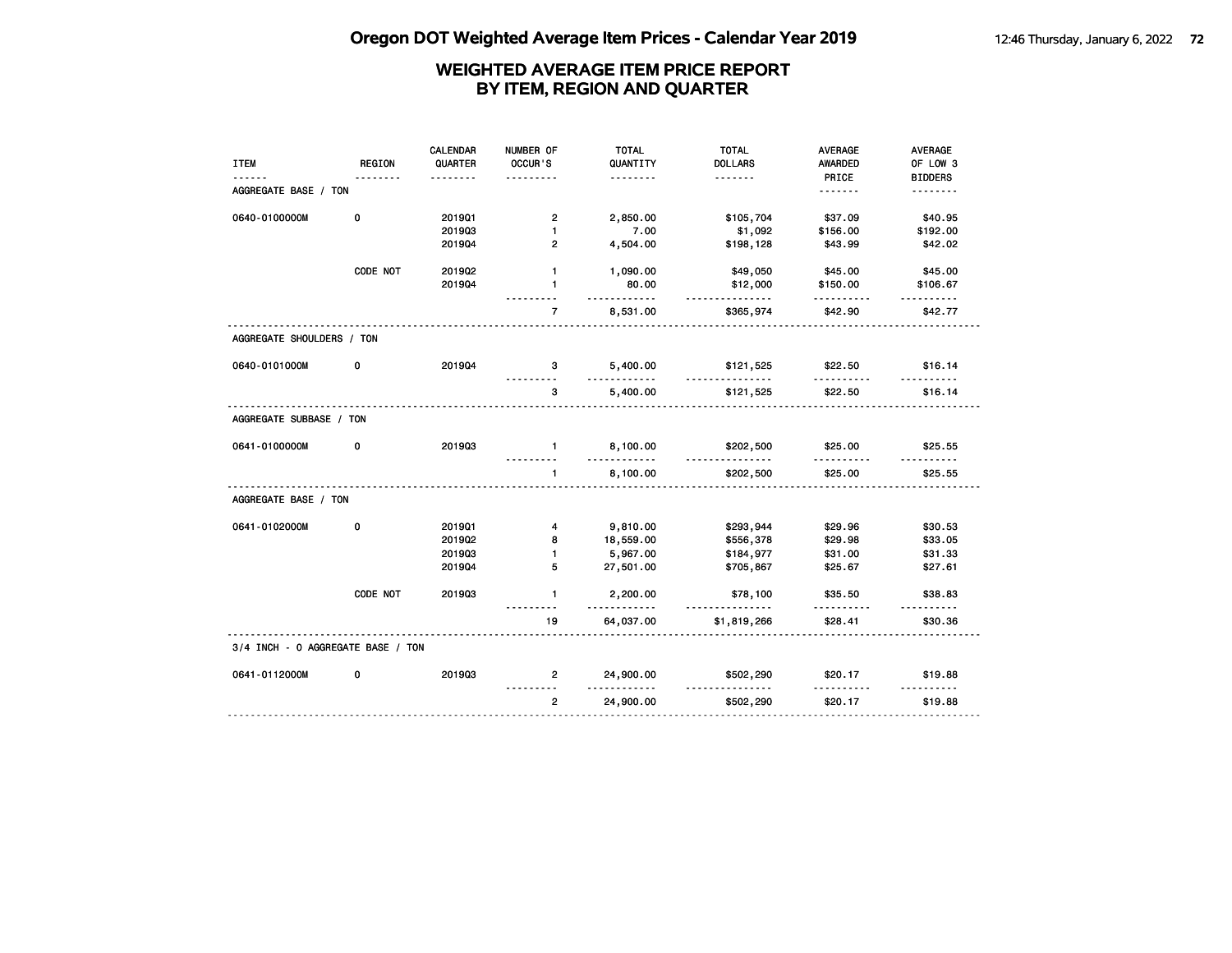|                                        |               | <b>CALENDAR</b> | NUMBER OF      | <b>TOTAL</b>       | <b>TOTAL</b>                      | <b>AVERAGE</b> | AVERAGE        |
|----------------------------------------|---------------|-----------------|----------------|--------------------|-----------------------------------|----------------|----------------|
| <b>ITEM</b>                            | <b>REGION</b> | QUARTER         | OCCUR'S        | QUANTITY           | <b>DOLLARS</b>                    | <b>AWARDED</b> | OF LOW 3       |
|                                        |               | <u>.</u>        |                | <u>.</u>           | <u>.</u>                          | PRICE          | <b>BIDDERS</b> |
| PLANT MIX AGGREGATE BASE / TON         |               |                 |                |                    |                                   | <u>.</u>       | <u>.</u>       |
| 0641-0128000M                          | 0             | 201901          | $\mathbf{1}$   | 2,045.00           | \$41,718                          | \$20.40        | \$22.00        |
|                                        |               | 201902          | $\mathbf{1}$   | 85,000.00          | \$1,976,250                       | \$23.25        | \$23.65        |
|                                        |               | 201903          | $\overline{2}$ | 9,100.00<br>.      | \$296,491<br>.                    | \$32.58<br>.   | \$31.20<br>.   |
|                                        |               |                 | 4              | 96, 145.00         | \$2,314,459                       | \$24.07        | \$24.33        |
| AGGREGATE SHOULDERS / TON              |               |                 |                |                    |                                   |                |                |
| 0641-0130000M                          | 0             | 201903          | $\blacksquare$ | 6,460.00           | \$125,970                         | \$19.50        | \$23.45        |
|                                        |               |                 | $\mathbf{1}$   | 6,460.00           | \$125,970                         | \$19.50        | \$23.45        |
| EMULS ASPHALT IN FOG COAT / TON        |               |                 |                |                    |                                   |                |                |
| 0705-0101000M                          | 0             | 201901          | $\mathbf{1}$   | 133.00             | \$79,135                          | \$595.00       | \$591.50       |
|                                        |               | 2019Q2          | $\mathbf{1}$   | 36.00              | \$16,200                          | \$450.00       | \$475.00       |
|                                        |               | 201904          | 3              | 196.00<br>.        | \$22,627<br><u>.</u>              | \$115.44<br>.  | \$532.44       |
|                                        |               |                 | 5              | 365.00             | \$117,962                         | \$323.18       | \$548.30       |
| AGGR IN EMULS ASPHALT CHIP SEAL / CUYD |               |                 |                |                    |                                   |                |                |
| 0710-0100000K                          | 0             | 201904          | $\mathbf{1}$   | 8,700.00           | \$300,150                         | \$34.50        | \$33.00        |
|                                        | CODE NOT      | 201901          | $\mathbf{1}$   | 17,500.00<br>----- | \$516,250                         | \$29.50<br>.   | \$47.50        |
|                                        |               |                 | $\overline{2}$ | 26,200.00          | \$816,400                         | \$31.16        | \$42.69        |
| ASPH IN EMULS ASPH CHIP SEAL / TON     |               |                 |                |                    |                                   |                |                |
| 0710-0102000M                          | 0             | 201904          | $\blacksquare$ | 1,400.00           | \$686,000                         | \$490.00       | \$506.67       |
|                                        | CODE NOT      | 201901          | $\mathbf{1}$   | 2,600.00           | \$1,768,000<br><u>-----------</u> | \$680.00<br>.  | \$565.00       |
|                                        |               |                 | $\overline{2}$ | 4,000.00           | \$2,454,000                       | \$613.50       | \$544.58       |
|                                        |               |                 |                |                    |                                   |                |                |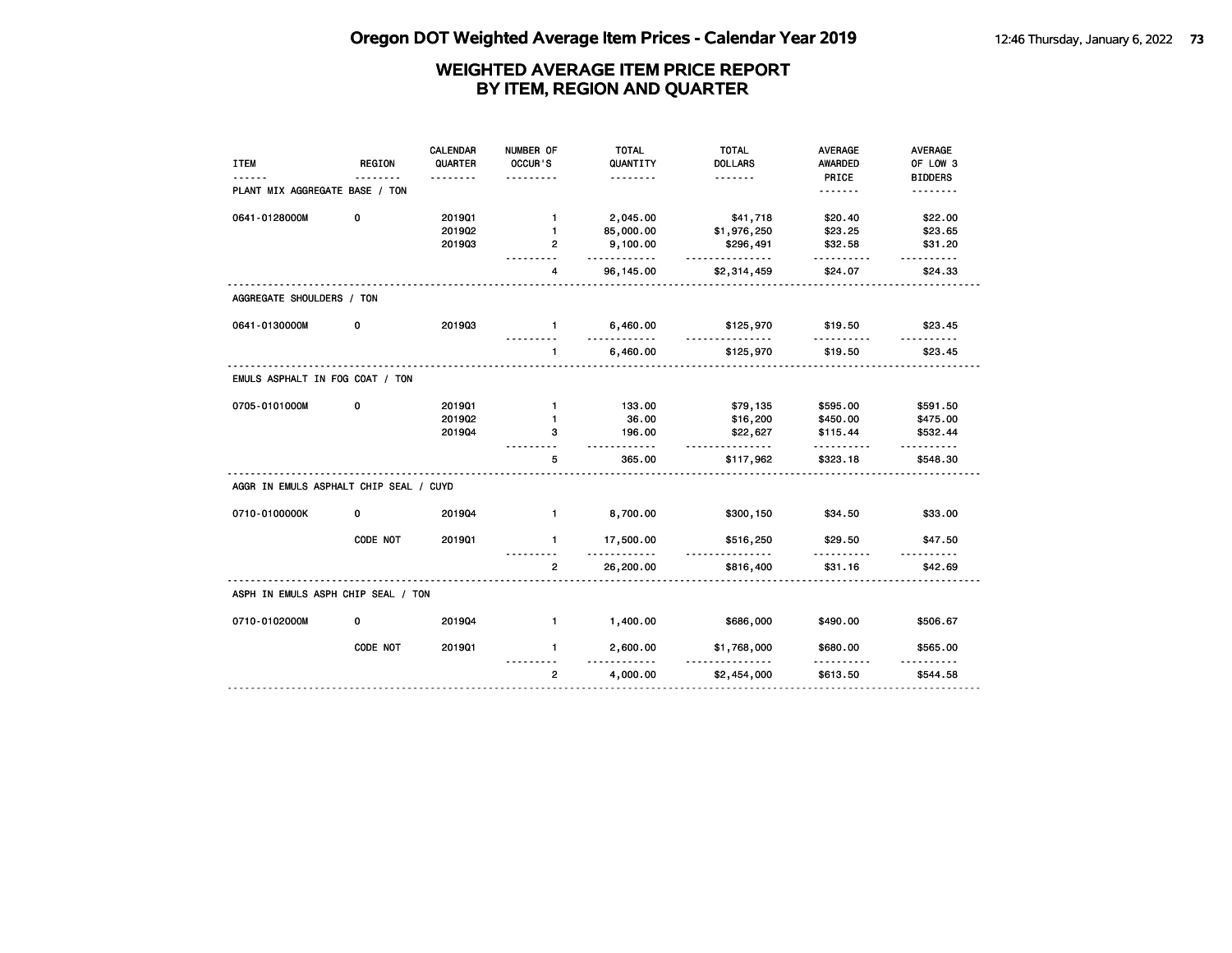| <b>ITEM</b>                                    | <b>REGION</b> | <b>CALENDAR</b><br>QUARTER | NUMBER OF<br>OCCUR'S | <b>TOTAL</b><br>QUANTITY<br>. | <b>TOTAL</b><br><b>DOLLARS</b><br>. | <b>AVERAGE</b><br><b>AWARDED</b> | AVERAGE<br>OF LOW 3        |
|------------------------------------------------|---------------|----------------------------|----------------------|-------------------------------|-------------------------------------|----------------------------------|----------------------------|
| EX FOR EMULS ASPH CHIP SEAL APPR /             |               | EACH                       |                      |                               |                                     | PRICE<br><u>.</u>                | <b>BIDDERS</b><br><u>.</u> |
| 0710-0103000E                                  | 0             | 201904                     | $\mathbf{1}$         | 9.00                          | \$9,000                             | \$1,000.00                       | \$1,666.67                 |
|                                                | CODE NOT      | 201901                     | $\mathbf{1}$         | 8.00                          | \$4,000                             | \$500.00                         | \$1,300.00<br>.            |
|                                                |               |                            | $\overline{2}$       | 17.00                         | \$13,000                            | \$764.71                         | \$1,494.12                 |
| EMULSIFIED ASPHALT FOR TACK COAT / TON         |               |                            |                      |                               |                                     |                                  |                            |
| 0730-0100000M                                  | 0             | 201901                     | $\overline{2}$       | 348.00                        | \$171,022                           | \$491.44                         | \$352.28                   |
|                                                |               | 2019Q2                     | 4                    | 215.00                        | \$58,394                            | \$271.60                         | \$334.41                   |
|                                                |               | 201903                     | з                    | 74.00                         | \$6,615                             | \$89.39                          | \$288.23                   |
|                                                |               | 201904                     | 4                    | 295.00                        | \$40,431                            | \$137.05                         | \$256.56                   |
|                                                |               |                            | 13                   | 932.00                        | \$276,462                           | \$296.63                         | ------<br>\$312.77         |
| LEVEL 2, 1/2 INCH ACP MIXTURE / TON            |               |                            |                      |                               |                                     |                                  |                            |
| 0744-0202000M                                  | 0             | 201901                     | $\mathbf{1}$         | 760.00                        | \$60,800                            | \$80.00                          | \$85.13                    |
|                                                |               | 201902                     | $\overline{2}$       | 3,400.00                      | \$335,250                           | \$98.60                          | \$97.95                    |
|                                                |               | 201904                     | $\mathbf{1}$         | 876.00<br>.                   | \$105,120<br><u>.</u>               | \$120.00<br>.                    | \$118.00                   |
|                                                |               |                            | 4                    | 5,036.00                      | \$501,170                           | \$99.52                          | \$99.50                    |
| LEVEL 2, 1/2 IN ACP MIXTURE IN TEMPORARY / TON |               |                            |                      |                               |                                     |                                  |                            |
| 0744-0241000M                                  | 0             | 201902                     | $\mathbf{1}$         | 81.00<br>.                    | \$8,505                             | \$105.00<br>.                    | \$111.67                   |
|                                                |               |                            | 1                    | 81.00                         | \$8,505                             | \$105.00                         | \$111.67                   |
| LEVEL 3, 1/2 INCH ACP MIXTURE / TON            |               |                            |                      |                               |                                     |                                  |                            |
| 0744-0302000M                                  | 0             | 2019Q1                     | 5                    | 3,976.00                      | \$424,581                           | \$106.79                         | \$109.48                   |
|                                                |               | 201902                     | 3                    | 433.00                        | \$96,742                            | \$223.42                         | \$209.55                   |
|                                                |               | 201904                     | $\overline{2}$       | 1,843.00                      | \$147,738                           | \$80.16                          | \$81.86                    |
|                                                | CODE NOT      | 2019Q2                     | $\mathbf{1}$         | 420.00                        | \$84,000                            | \$200.00                         | \$200.00                   |
|                                                |               |                            | 11                   | 6,672.00                      | \$753,061                           | \$112.87                         | \$114.04                   |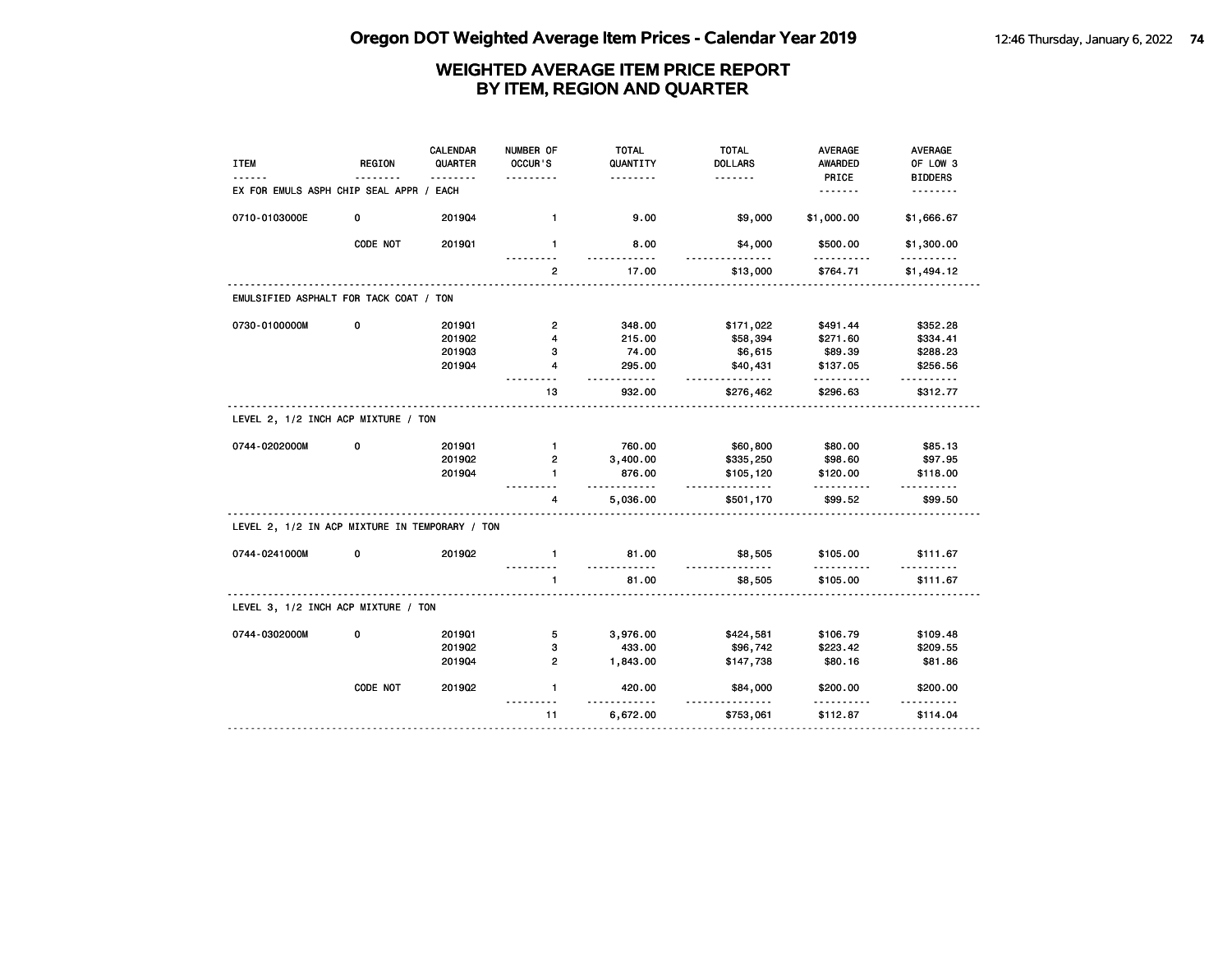| <b>ITEM</b>                                   | <b>REGION</b> | <b>CALENDAR</b><br>QUARTER | NUMBER OF<br>OCCUR'S | <b>TOTAL</b><br>QUANTITY | <b>TOTAL</b><br><b>DOLLARS</b> | <b>AVERAGE</b><br><b>AWARDED</b> | <b>AVERAGE</b><br>OF LOW 3 |
|-----------------------------------------------|---------------|----------------------------|----------------------|--------------------------|--------------------------------|----------------------------------|----------------------------|
| LEVEL 3, 3/8 INCH ACP MIXTURE / TON           |               |                            |                      | .                        | <u>.</u>                       | PRICE<br><u>.</u>                | <b>BIDDERS</b><br>.        |
| 0744-0303000M                                 | 0             | 201904                     | $\mathbf{1}$         | 9,100.00<br>$- - -$      | \$1,001,000<br>.               | \$110.00<br>.                    | \$106.00<br>$- - - - - -$  |
|                                               |               |                            | $\mathbf{1}$         | 9,100.00                 | \$1,001,000                    | \$110.00                         | \$106.00                   |
| LEVEL 3, 1/2 IN ACP MIXTURE IN LEVELING / TON |               |                            |                      |                          |                                |                                  |                            |
| 0744-0331000M                                 | 0             | 2019Q2                     | $\mathbf{1}$         | 20.00                    | \$3,800                        | \$190.00                         | \$232.83                   |
|                                               |               |                            | $\mathbf{1}$         | 20.00                    | \$3,800                        | \$190.00                         | \$232.83                   |
| LEVEL 2, 1/2 INCH ACP / TON                   |               |                            |                      |                          |                                |                                  |                            |
| 0745-0202000M                                 | 0             | 2019Q2                     | $\mathbf{1}$         | 3,810.00                 | \$403,860                      | \$106.00                         | \$109.67                   |
|                                               |               | 201903                     | $\mathbf{1}$         | 4,400.00                 | \$396,000                      | \$90.00                          | \$88.87                    |
|                                               |               | 201904                     | 1                    | 80.00<br><u>.</u>        | \$20,800<br>.                  | \$260.00                         | \$267.00                   |
|                                               |               |                            | 3                    | 8,290.00                 | \$820,660                      | \$98.99                          | \$100.15                   |
| LEVEL 3, 1/2 INCH ACP / TON                   |               |                            |                      |                          |                                |                                  |                            |
| 0745-0302000M                                 | 0             | 201901                     | $\mathbf{1}$         | 1,800.00                 | \$147,600                      | \$82.00                          | \$84.67                    |
|                                               |               | 2019Q2                     | з                    | 30,631.00                | \$2,653,575                    | \$86.63                          | \$92.40                    |
|                                               |               | 201903                     | 2                    | 12,004.00                | \$944,484                      | \$78.68                          | \$75.69                    |
|                                               |               | 201904                     | 4                    | 73,634.00                | \$4,839,104                    | \$65.72                          | \$62.53                    |
|                                               | CODE NOT      | 201903                     | $\mathbf{1}$         | 735.00                   | \$147,000                      | \$200.00                         | \$208.33<br><u>.</u>       |
|                                               |               |                            | 11                   | 118,804.00               | \$8,731,763                    | \$73.50                          | \$72.80                    |
| LEVEL 3, 1/2 INCH LIME TREATED ACP / TON      |               |                            |                      |                          |                                |                                  |                            |
| 0745-0322000M                                 | 0             | 2019Q2                     | $\mathbf{1}$         | 37,961.00                | \$1,157,811                    | \$30.50                          | \$40.13                    |
|                                               |               | 201903                     | 2                    | 36,020.00                | \$2,322,340                    | \$64.47                          | \$80.59                    |
|                                               |               | 201904                     | $\mathbf{1}$         | 44,500.00<br>.           | \$2,914,750<br><u>.</u>        | \$65.50                          | \$54.00                    |
|                                               |               |                            | 4                    | 118,481.00               | \$6,394,901                    | \$53.97                          | \$57.64                    |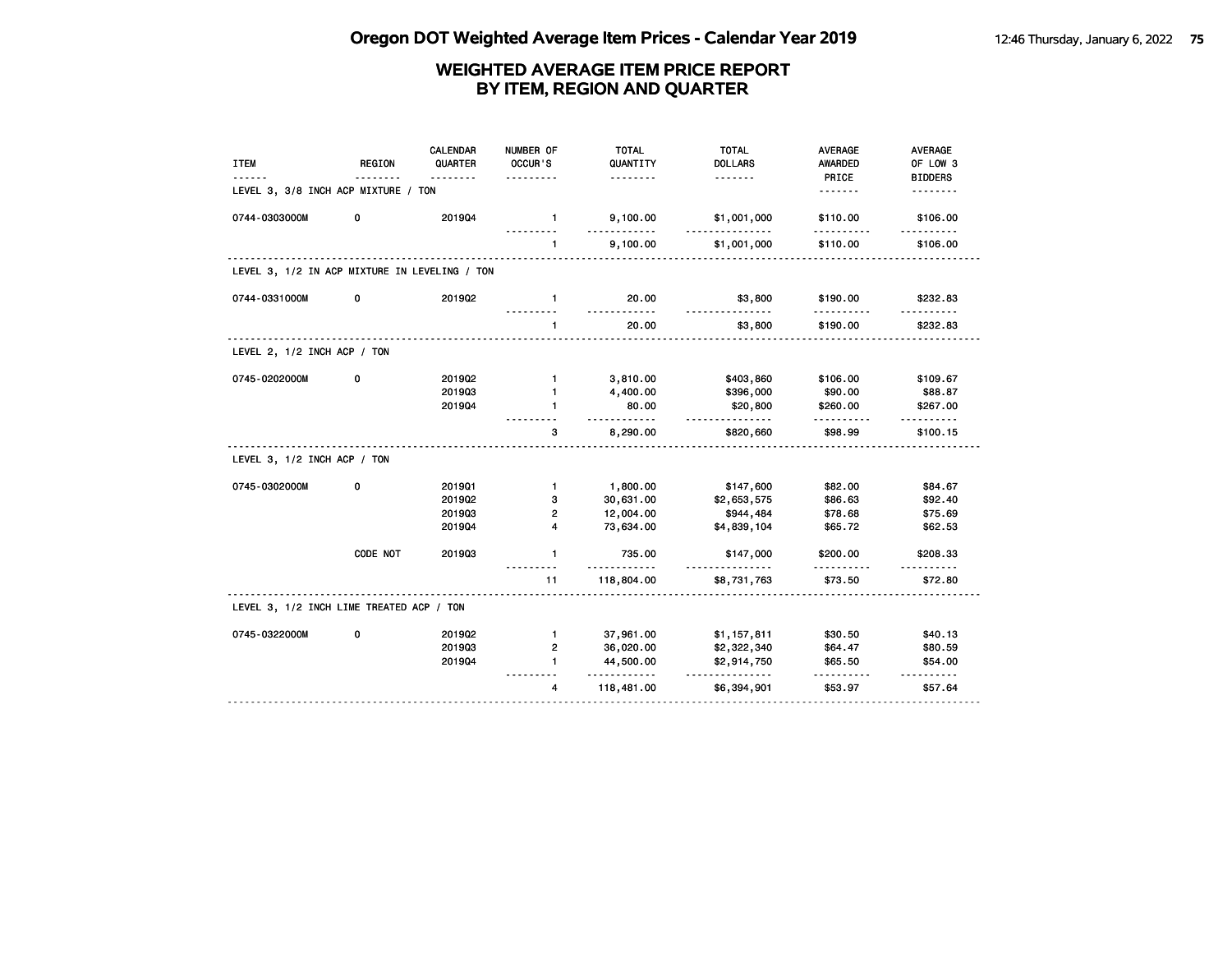| <b>ITEM</b>                                    | <b>REGION</b> | <b>CALENDAR</b><br>QUARTER | NUMBER OF<br>OCCUR'S | <b>TOTAL</b><br>QUANTITY    | <b>TOTAL</b><br><b>DOLLARS</b> | <b>AVERAGE</b><br><b>AWARDED</b> | <b>AVERAGE</b><br>OF LOW 3 |
|------------------------------------------------|---------------|----------------------------|----------------------|-----------------------------|--------------------------------|----------------------------------|----------------------------|
| LEVEL 3, 1/2 INCH ACP IN LEVELING / TON        |               |                            | .                    | .                           | <u>.</u>                       | PRICE<br><u>.</u>                | <b>BIDDERS</b><br>.        |
| 0745-0331000M                                  | 0             | 201902                     | $\mathbf{1}$         | 197.00                      | \$19,700                       | \$100.00                         | \$103.33                   |
|                                                |               | 201903                     | $\mathbf{1}$         | 393.00<br>.                 | \$49,125<br><u>.</u>           | \$125.00<br><u>.</u>             | \$126.66                   |
|                                                |               |                            | $\overline{2}$       | 590.00                      | \$68,825                       | \$116.65                         | \$118.87                   |
| LEVEL 3, 1/2 IN LIME TR ACP IN LEVELING / TON  |               |                            |                      |                             |                                |                                  |                            |
| 0745-0334000M                                  | 0             | 201903                     | $\mathbf{1}$         | 241.00<br>.                 | \$33,740<br><u>.</u>           | \$140.00<br><u>.</u>             | \$136.00                   |
|                                                |               |                            | $\mathbf{1}$         | 241.00                      | \$33,740                       | \$140.00                         | \$136.00                   |
| LEVEL 3, 1/2 INCH ACP IN TEMPORARY / TON       |               |                            |                      |                             |                                |                                  |                            |
| 0745-0341000M                                  | 0             | 201902                     | $\blacksquare$       | 283.00                      | \$24,055                       | \$85.00                          | \$88.33                    |
|                                                |               | 201903                     | $\overline{2}$       | 724.00<br><u>----------</u> | \$82,412<br><u>.</u>           | \$113.83<br>.                    | \$102.37                   |
|                                                |               |                            | 3                    | 1,007.00                    | \$106,467                      | \$105.73                         | \$98.42                    |
| LEVEL 3, 1/2 IN LIME TR ACP IN TEMPORARY / TON |               |                            |                      |                             |                                |                                  |                            |
| 0745-0351000M                                  | 0             | 201902                     | $\mathbf{1}$         | 932.00<br>.                 | \$41,940<br><u>.</u>           | \$45.00<br>.                     | \$89.08                    |
|                                                |               |                            | $\mathbf{1}$         | 932.00                      | \$41,940                       | \$45.00                          | \$89.08                    |
| LEVEL 4, 1/2 INCH ACP / TON                    |               |                            |                      |                             |                                |                                  |                            |
| 0745-0402000M                                  | 0             | 201901                     | $\overline{2}$       | 82,531.00                   | \$3,123,397                    | \$37.85                          | \$65.40                    |
|                                                |               | 2019Q2                     | $\overline{2}$       | 251.00                      | \$45,875                       | \$182.77                         | \$192.50                   |
|                                                |               | 201903                     | $\mathbf{1}$         | 7,130.00                    | \$541,880                      | \$76.00                          | \$76.33                    |
|                                                |               | 201904                     | $\overline{2}$       | 30,080.00                   | \$2,509,950                    | \$83.44                          | \$76.15                    |
|                                                | CODE NOT      | 201903                     | $\mathbf{1}$         | 170.00<br>.                 | \$32,300<br><u>----------</u>  | \$190.00                         | \$198.33                   |
|                                                |               |                            | 8                    | 120, 162.00                 | \$6,253,402                    | \$52.04                          | \$69.19                    |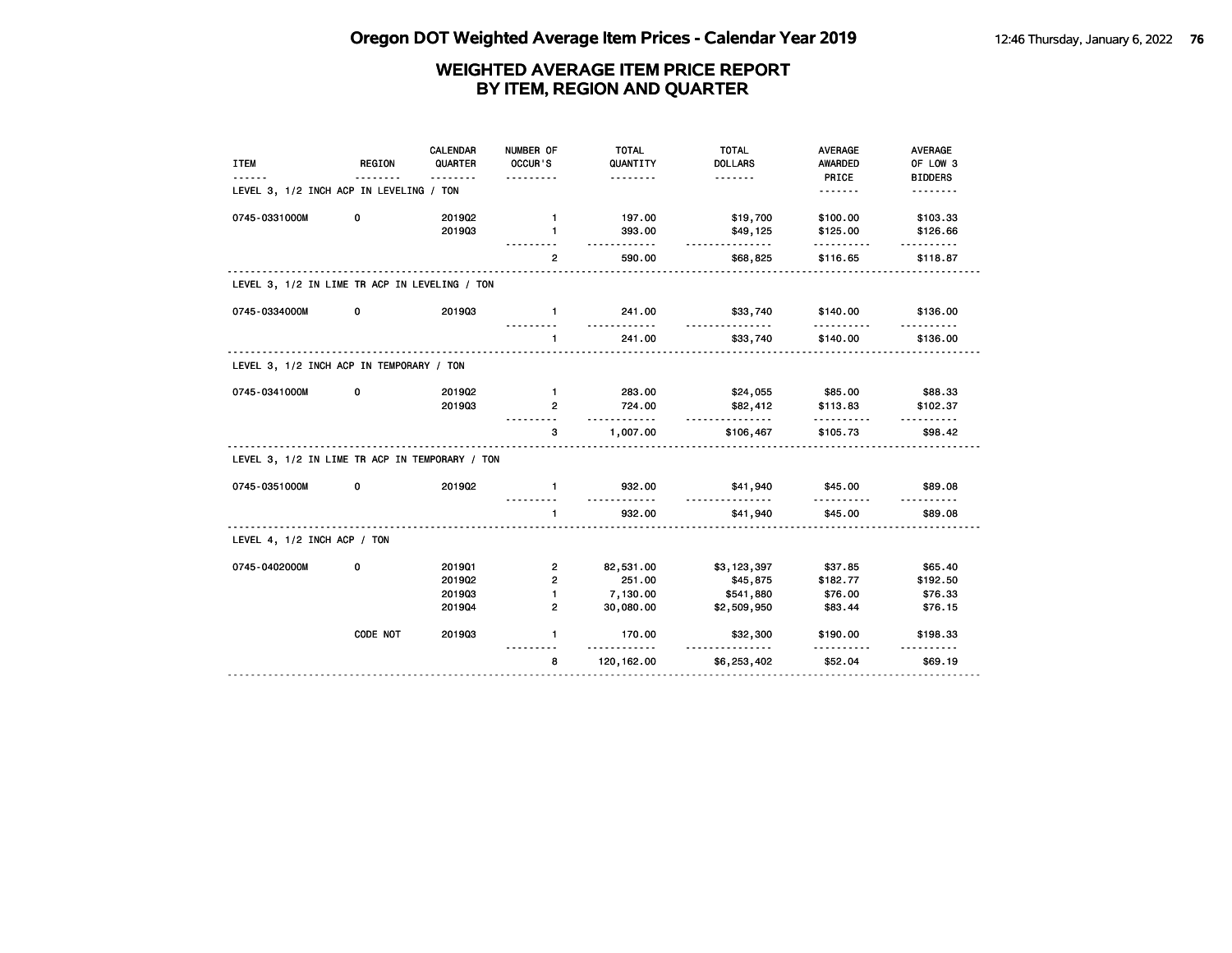| <b>ITEM</b>                              | <b>REGION</b> | <b>CALENDAR</b><br>QUARTER | NUMBER OF<br>OCCUR'S | <b>TOTAL</b><br>QUANTITY<br>. | <b>TOTAL</b><br><b>DOLLARS</b><br>. | AVERAGE<br><b>AWARDED</b><br>PRICE | AVERAGE<br>OF LOW 3        |
|------------------------------------------|---------------|----------------------------|----------------------|-------------------------------|-------------------------------------|------------------------------------|----------------------------|
| LEVEL 4, 1/2 INCH LIME TREATED ACP / TON |               |                            |                      |                               |                                     | <u>.</u>                           | <b>BIDDERS</b><br><u>.</u> |
| 0745-0422000M                            | 0             | 2019Q2<br>201904           | 2<br>$\overline{2}$  | 23,709.00<br>3,742.00         | \$974,684<br>\$488,500              | \$41.11<br>\$130.55                | \$47.77<br>\$123.88        |
|                                          |               |                            | 4                    | .<br>27,451.00                | .<br>\$1,463,184                    | .<br>\$53.30                       | .<br>\$58.14               |
| LEVEL 4, 3/8 INCH ACP IN LEVELING / TON  |               |                            |                      |                               |                                     |                                    |                            |
| 0745-0432000M                            | 0             | 201901                     | $\blacksquare$<br>.  | 1,000.00<br>.                 | \$99,000<br><u>.</u>                | \$99.00<br>.                       | \$85.59<br>.               |
|                                          |               |                            | $\mathbf{1}$         | 1,000.00                      | \$99,000                            | \$99.00                            | \$85.59                    |
| PG 64-22 ASPHALT IN ACP / TON            |               |                            |                      |                               |                                     |                                    |                            |
| 0745-0620000M                            | 0             | 201901                     | $\mathbf{1}$         | 104.00                        | \$104                               | \$1.00                             | \$1.00                     |
|                                          |               | 2019Q2                     | 4                    | 2,076.00                      | \$2,298                             | \$1.11                             | \$0.68                     |
|                                          |               | 201903                     | 2                    | 788.00                        | \$788                               | \$1.00                             | \$70.71                    |
|                                          |               | 201904                     | 4                    | 4,452.00                      | \$225,272                           | \$50.60                            | \$125.04                   |
|                                          | CODE NOT      | 201903                     | $\mathbf{1}$         | 44.00                         | \$1                                 | \$0.02                             | \$0.34                     |
|                                          |               |                            | 12                   | 7,464.00                      | \$228,463                           | \$30.61                            | \$82.25                    |
| PG 64-28 ASPHALT IN _____ ACP / TON      |               |                            |                      |                               |                                     |                                    |                            |
| 0745-0622000M                            | 0             | 201902                     | 2                    | 2,601.00                      | \$1,441,665                         | \$554.27                           | \$360.41                   |
|                                          |               | 201903                     | 3                    | 2,276.00                      | \$93,621                            | \$41.13                            | \$398.19                   |
|                                          |               | 201904                     | $\mathbf{1}$         | 2,800.00<br>.                 | \$28<br><u>.</u>                    | \$0.01                             | \$188.34<br>------         |
|                                          |               |                            | 6                    | 7,677.00                      | \$1,535,314                         | \$199.99                           | \$308.85                   |
| PG 70-22 ASPHALT IN ACP / TON            |               |                            |                      |                               |                                     |                                    |                            |
| 0745-0640000M                            | 0             | 201902                     | $\mathbf{1}$         | 12.00                         | \$60                                | \$5.00                             | \$2.00                     |
|                                          |               | 201903                     | $\mathbf{1}$         | 264.00                        | \$264                               | \$1.00                             | \$1.00                     |
|                                          |               | 201904                     | 1.                   | 9.00<br>.                     | \$0<br>$- - - -$                    | \$0.01                             | \$0.67                     |
|                                          |               |                            | 3                    | 285.00                        | \$324                               | \$1.14                             | \$1.03                     |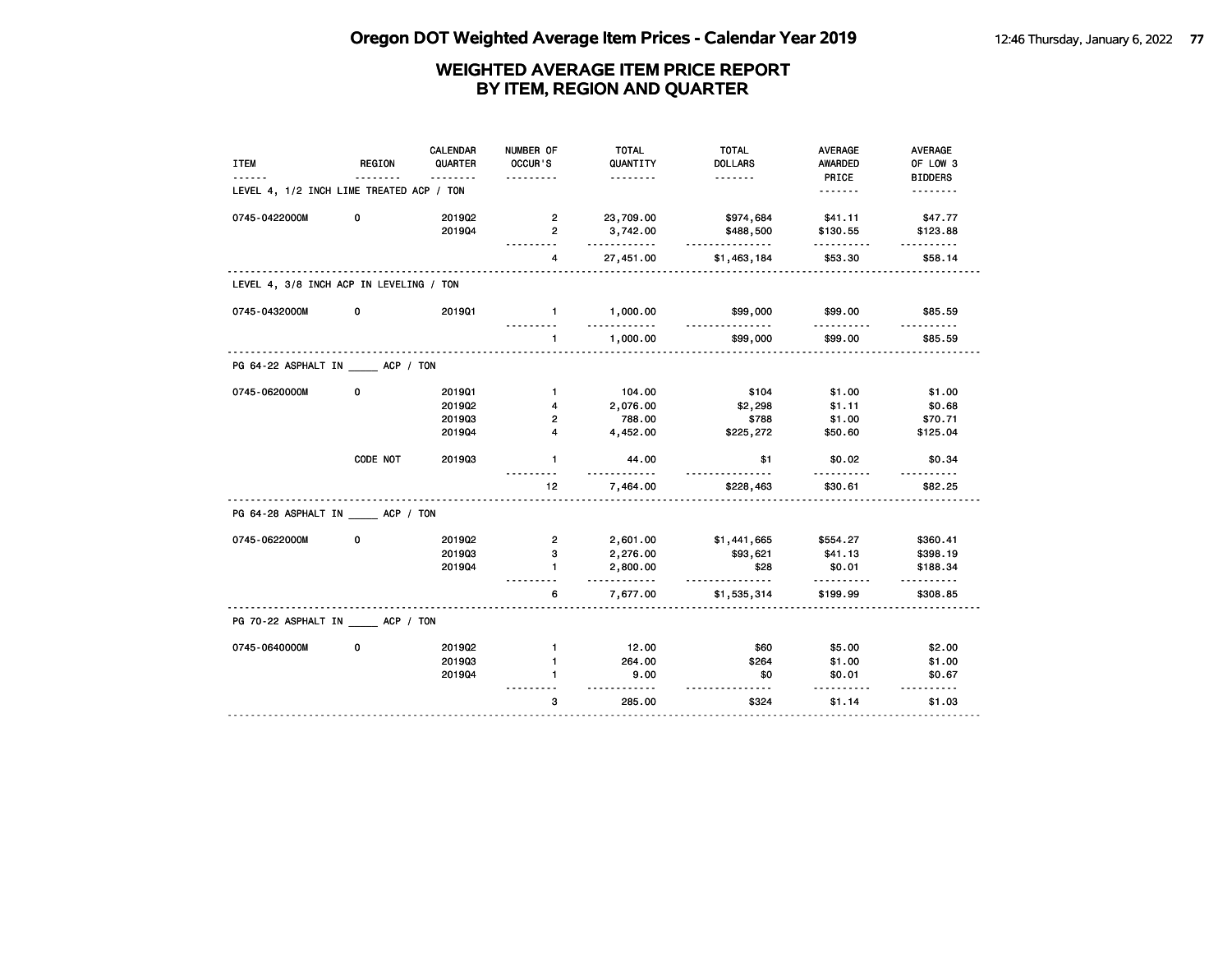|                                                |               | <b>CALENDAR</b> | NUMBER OF      | <b>TOTAL</b>      | <b>TOTAL</b>                  | <b>AVERAGE</b>       | <b>AVERAGE</b>             |
|------------------------------------------------|---------------|-----------------|----------------|-------------------|-------------------------------|----------------------|----------------------------|
| <b>ITEM</b>                                    | <b>REGION</b> | QUARTER         | OCCUR'S        | QUANTITY          | <b>DOLLARS</b>                | <b>AWARDED</b>       | OF LOW 3                   |
| PG 70-22ER ASPHALT IN ACP / TON                |               | <u>.</u>        |                |                   | <u>.</u>                      | PRICE<br><u>.</u>    | <b>BIDDERS</b><br><u>.</u> |
|                                                |               |                 |                |                   |                               |                      |                            |
| 0745-0640100M                                  | 0             | 201901          | з              | 5,006.00          | \$2,235,231                   | \$446.51             | \$149.21                   |
|                                                |               | 201902          | $\mathbf{1}$   | 2.00              | \$0                           | \$0.01               | \$0.01                     |
|                                                |               | 201903          | $\mathbf{1}$   | 428.00            | \$428                         | \$1.00               | \$1.00                     |
|                                                |               | 201904          | 4              | 2,110.00          | \$2,386                       | \$1.13               | \$0.56                     |
|                                                | CODE NOT      | 201903          | $\mathbf{1}$   | 10.00             | \$0                           | \$0.02               | \$0.34                     |
|                                                |               |                 | 10             | 7,556.00          | \$2,238,045                   | \$296.19             | \$99.07                    |
| PG 70-28ER ASPHALT IN ACP / TON                |               |                 |                |                   |                               |                      |                            |
| 0745-0642100M                                  | 0             | 2019Q2          | $\overline{2}$ | 1,484.00<br>.     | \$817,742<br>.                | \$551.04<br>.        | \$390.39                   |
|                                                |               |                 | $\overline{2}$ | 1,484.00          | \$817,742                     | \$551.04             | \$390.39                   |
| CORE CORRELAT OF NUCLEAR GAUGE READINGS / EACH |               |                 |                |                   |                               |                      |                            |
| 0745-0900000E                                  | 0             | 201901          | $\mathbf{1}$   | 2.00              | \$1,900                       | \$950.00             | \$1,650.00                 |
|                                                |               | 201902          | $\mathbf{1}$   | 5.00              | \$5,000                       | \$1,000.00           | \$1,500.00                 |
|                                                |               | 201903          | 1              | 3.00              | \$3,300                       | \$1,100.00           | \$1,775.00                 |
|                                                |               | 201904          | 3              | 27.00<br><u>.</u> | \$16,990<br><u>.</u>          | \$629.26<br><u>.</u> | \$956.67<br>.              |
|                                                |               |                 | 6              | 37.00             | \$27,190                      | \$734.86             | \$1,133.92                 |
| 6 INCH ASPH CONC PAVEMENT REPAIR / SQYD        |               |                 |                |                   |                               |                      |                            |
| 0748-0103000J                                  | 0             | 201904          | 4              | 6,284.00<br>.     | \$197,265<br><u>.</u>         | \$31.39<br><u>.</u>  | \$30.68<br>.               |
|                                                |               |                 | 4              | 6,284.00          | \$197,265                     | \$31.39              | \$30.68                    |
| 9 INCH ASPH CONC PAVEMENT REPAIR / SQYD        |               |                 |                |                   |                               |                      |                            |
| 0748-0104000J                                  | 0             | 2019Q2          | $\mathbf{1}$   | 151.00<br>.       | \$7,852<br><u>-----------</u> | \$52.00              | \$87.33                    |
|                                                |               |                 | $\mathbf{1}$   | 151.00            | \$7,852                       | \$52.00              | \$87.33                    |
|                                                |               |                 |                |                   |                               |                      |                            |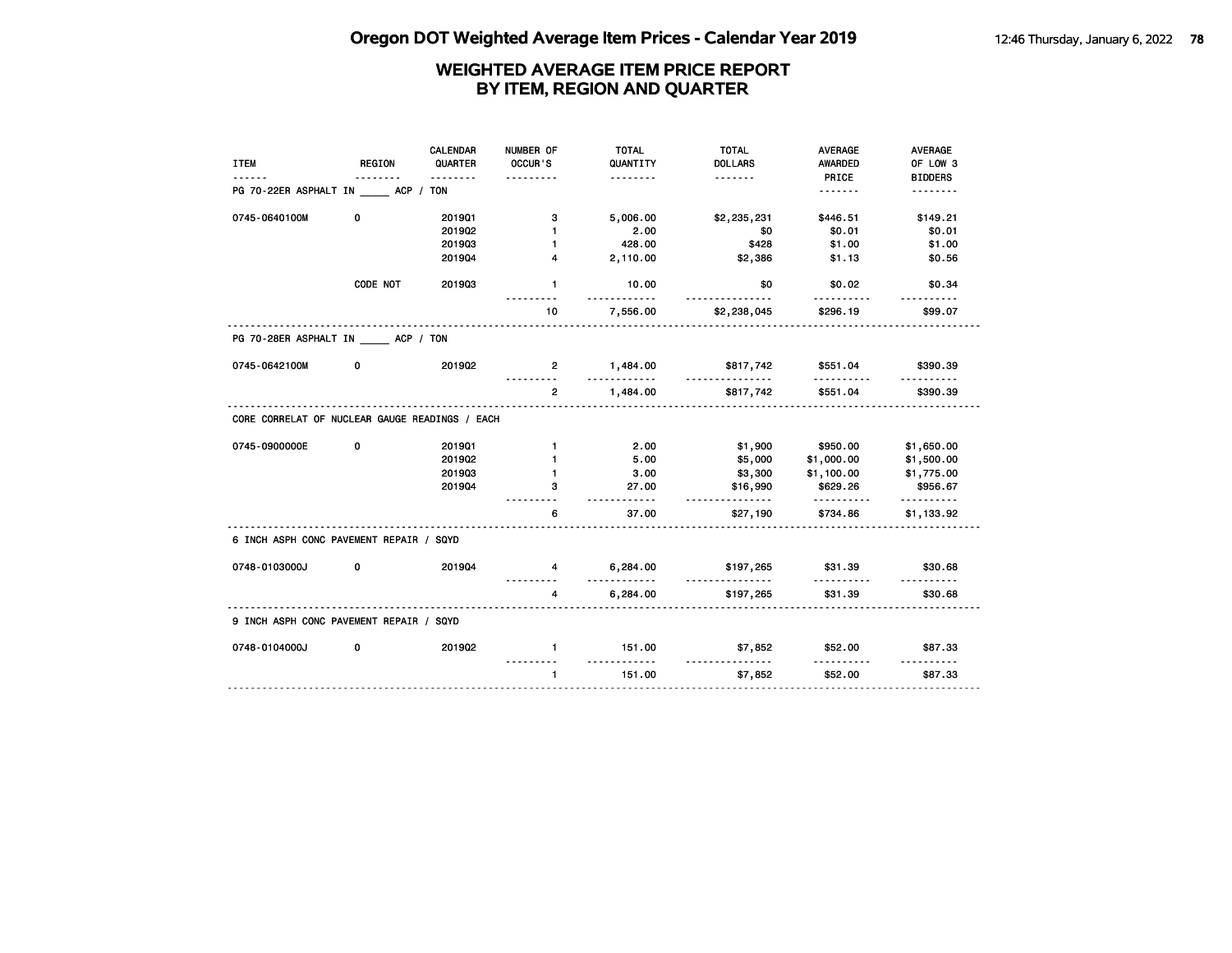| <b>ITEM</b>                              | <b>REGION</b> | <b>CALENDAR</b><br>QUARTER<br><u>.</u> | NUMBER OF<br>OCCUR'S<br>. | <b>TOTAL</b><br>QUANTITY<br><u>.</u>  | <b>TOTAL</b><br><b>DOLLARS</b><br><u>.</u> | <b>AVERAGE</b><br><b>AWARDED</b><br>PRICE | <b>AVERAGE</b><br>OF LOW 3 |
|------------------------------------------|---------------|----------------------------------------|---------------------------|---------------------------------------|--------------------------------------------|-------------------------------------------|----------------------------|
| 34 INCH ASPH CONC PAVEMENT REPAIR / SQYD |               |                                        |                           |                                       |                                            | <u>.</u>                                  | <b>BIDDERS</b><br>.        |
| 0748-0118000J                            | 0             | 201904                                 | 2                         | 750.00                                | \$105,000                                  | \$140.00                                  | \$169.22                   |
|                                          |               |                                        | $\overline{2}$            | 750.00                                | \$105,000                                  | \$140.00                                  | \$169.22                   |
| EXTRA FOR ASPHALT APPROACHES / EACH      |               |                                        |                           |                                       |                                            |                                           |                            |
| 0749-0100000E                            | 0             | 201901                                 | $\mathbf{2}$              | 9.00                                  | \$3,200                                    | \$355.56                                  | \$694.07                   |
|                                          |               | 201902                                 | 6                         | 64.00                                 | \$72,325                                   | \$1,130.08                                | \$1,219.81                 |
|                                          |               | 201903                                 | 4                         | 114.00                                | \$148,550                                  | \$1,303.07                                | \$1,294.46                 |
|                                          |               | 201904                                 | 6                         | 142.00                                | \$119,020                                  | \$838.17                                  | \$1,781.93                 |
|                                          | CODE NOT      | 201902                                 | $\mathbf{1}$              | 5.00                                  | \$7,500<br>---------                       | \$1,500.00                                | \$1,500.00                 |
|                                          |               |                                        | 19                        | 334.00                                | \$350,595                                  | \$1,049.69                                | \$1,474.30                 |
| EXTRA FOR PEDESTRIAN LANDINGS / EACH     |               |                                        |                           |                                       |                                            |                                           |                            |
| 0749-0102000E                            | 0             | 2019Q2                                 | $\mathbf{1}$              | 35.00                                 | \$21,000                                   | \$600.00                                  | \$900.00                   |
|                                          |               | 201903                                 | $\mathbf{1}$              | 2.00                                  | \$1,000                                    | \$500.00                                  | \$691.67                   |
|                                          |               | 201904                                 | $\blacksquare$            | 15.00<br>.                            | \$9,750<br><u>-----------</u>              | \$650.00<br>.                             | \$1,050.00<br>.            |
|                                          |               |                                        | 3                         | 52.00                                 | \$31,750                                   | \$610.58                                  | \$935.26                   |
| EXTRA FOR ASPHALT WALKS / SQFT           |               |                                        |                           |                                       |                                            |                                           |                            |
| 0749-0106000J                            | 0             | 201901                                 | $\mathbf{1}$              | 205.00                                | \$1,845                                    | \$9.00                                    | \$9.00                     |
|                                          |               |                                        | $\blacksquare$            | <u> - - - - - - - - - -</u><br>205.00 | .<br>\$1,845                               | \$9.00                                    | \$9.00                     |
| EXTRA FOR ASPH SLOPE PAVING / SQFT       |               |                                        |                           |                                       |                                            |                                           |                            |
| 0749-0108000J                            | 0             | 2019Q2                                 | $\mathbf{1}$              | 41.00                                 | \$164                                      | \$4.00                                    | \$18.67                    |
|                                          |               |                                        | $\blacksquare$            | <u>.</u><br>41.00                     | <u>.</u><br>\$164                          | \$4.00                                    | \$18.67                    |
|                                          |               |                                        |                           |                                       |                                            |                                           |                            |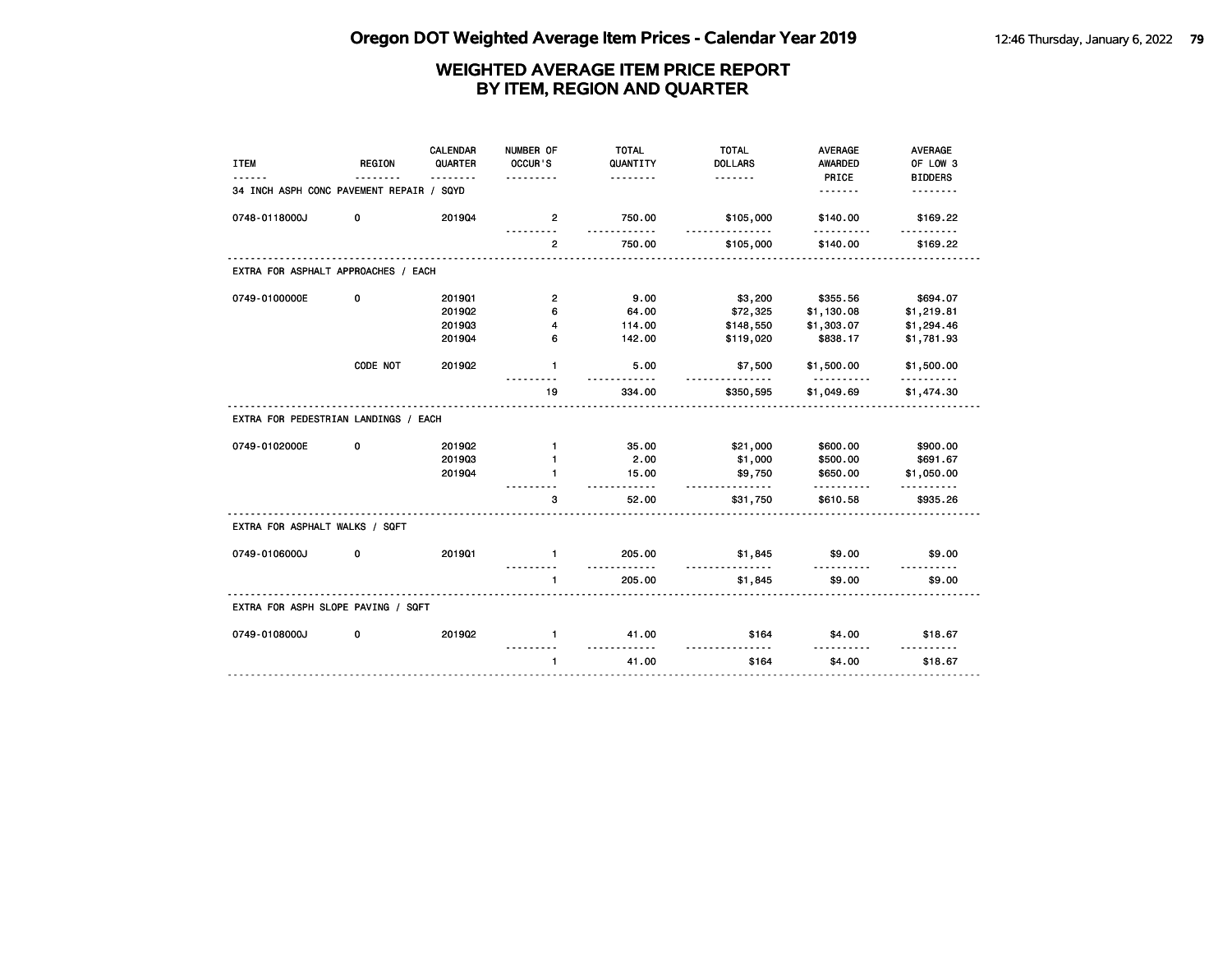| <b>ITEM</b>                                   | REGION | <b>CALENDAR</b><br>QUARTER<br><u>.</u> | NUMBER OF<br>OCCUR'S<br>.        | <b>TOTAL</b><br>QUANTITY<br><u>.</u> | <b>TOTAL</b><br><b>DOLLARS</b> | <b>AVERAGE</b><br><b>AWARDED</b><br>PRICE | <b>AVERAGE</b><br>OF LOW 3<br><b>BIDDERS</b> |
|-----------------------------------------------|--------|----------------------------------------|----------------------------------|--------------------------------------|--------------------------------|-------------------------------------------|----------------------------------------------|
| ASPHALT WALKS / SQFT                          |        |                                        |                                  |                                      |                                | .                                         |                                              |
| 0749-0114000J                                 | 0      | 201903                                 | $\blacksquare$                   | 1,720.00<br>.                        | \$6,020<br>.                   | \$3.50<br>.                               | \$4.50<br>.                                  |
|                                               |        |                                        | $\blacksquare$                   | 1,720.00                             | \$6,020                        | \$3.50                                    | \$4.50                                       |
| ASPHALT SLOPE PAVING / SQFT                   |        |                                        |                                  |                                      |                                |                                           |                                              |
| 0749-0116000J                                 | 0      | 201904                                 | $\mathbf{1}$                     | 384.00                               | \$4,992<br><u>.</u>            | \$13.00                                   | \$20.00                                      |
|                                               |        |                                        | <u>---------</u><br>$\mathbf{1}$ | <u>.</u><br>384.00                   | \$4,992                        | <u>.</u><br>\$13.00                       | <u>.</u><br>\$20.00                          |
| CONT REINF CONC PVMT 11 IN THICK / SQYD       |        | .                                      |                                  |                                      |                                |                                           |                                              |
| 0755-0107000J                                 | 0      | 201902                                 | $-1$                             | 30,200.00                            | \$4,167,600                    | \$138.00                                  | \$146.00                                     |
|                                               |        |                                        | $\mathbf{1}$                     | .<br>30,200.00                       | <u>.</u><br>\$4,167,600        | \$138.00                                  | \$146.00                                     |
| CONT REINF CONC PVMT 12 IN THICK / SQYD       |        |                                        |                                  |                                      |                                |                                           |                                              |
| 0755-0108000J                                 | 0      | 201901                                 | $\mathbf{1}$                     | 810.00<br>.                          | \$149,850                      | \$185.00                                  | \$186.67                                     |
|                                               |        |                                        | $\mathbf{1}$                     | 810.00                               | <u>.</u><br>\$149,850          | .<br>\$185.00                             | \$186.67                                     |
| FLEXIBLE TO RIGID PAVEMENT TRANSITIONS / EACH |        |                                        |                                  |                                      |                                |                                           |                                              |
| 0755-0300000E                                 | 0      | 201902                                 | $\mathbf{1}$                     | 5.00                                 | \$60,000                       | \$12,000.00                               | \$10,133.33                                  |
|                                               |        |                                        | $\blacksquare$                   | <u>.</u><br>5.00                     | <u>.</u><br>\$60,000           | .<br>\$12,000.00                          | .<br>\$10,133.33                             |
| CONT REINF CONC PVMT REPAIR / SQYD            |        |                                        |                                  |                                      |                                |                                           |                                              |
| 0758-0100000J                                 | 0      | 201902                                 | $\blacksquare$                   | 220.00                               | \$180,400                      | \$820.00                                  | \$840.00                                     |
|                                               |        | 201904                                 | 3                                | 1,065.00                             | \$971,550                      | \$912.25                                  | \$1,063.90                                   |
|                                               |        |                                        | 4                                | .<br>1,285.00                        | <u>.</u><br>\$1,151,950        | .<br>\$896.46                             | <u>.</u><br>\$1,025.56                       |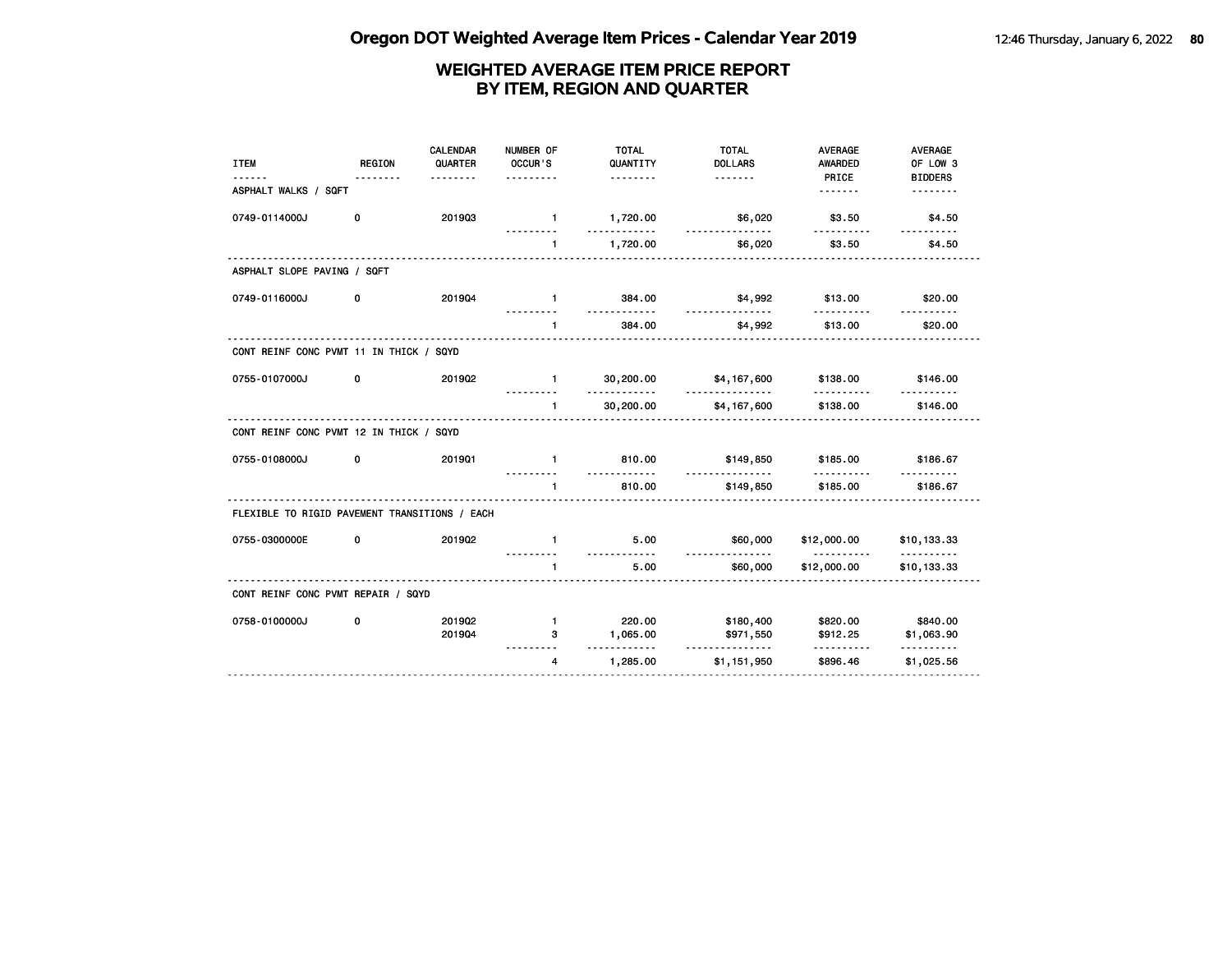| <b>ITEM</b>                                 | <b>REGION</b> | <b>CALENDAR</b><br>QUARTER | NUMBER OF<br>OCCUR'S | <b>TOTAL</b><br>QUANTITY | <b>TOTAL</b><br><b>DOLLARS</b> | <b>AVERAGE</b><br>AWARDED | <b>AVERAGE</b><br>OF LOW 3 |
|---------------------------------------------|---------------|----------------------------|----------------------|--------------------------|--------------------------------|---------------------------|----------------------------|
|                                             |               |                            |                      | .                        | <u>.</u>                       | PRICE                     | <b>BIDDERS</b>             |
| REINF CONC PVMT REPAIR / SQYD               |               |                            |                      |                          |                                | <u>.</u>                  | <u>.</u>                   |
| 0758-0202000J                               | 0             | 201901                     | $\mathbf{1}$         | 39.00<br><u></u>         | \$42,900<br>.                  | \$1,100.00<br>.           | \$2,277.50<br><u>.</u>     |
|                                             |               |                            | 1                    | 39.00                    | \$42,900                       | \$1,100.00                | \$2,277.50                 |
| CONC PVMT SPALL REPAIR / SQYD               |               |                            |                      |                          |                                |                           |                            |
| 0758-0203000J                               | 0             | 2019Q2                     | $\mathbf{1}$         | 173.00                   | \$224,900                      | \$1,300.00                | \$1,350.00                 |
|                                             |               | 201904                     | $\mathbf{1}$         | 200.00<br>.              | \$400,000<br>.                 | \$2,000.00<br><u>.</u>    | \$1,309.33<br>.            |
|                                             |               |                            | $\overline{2}$       | 373.00                   | \$624,900                      | \$1,675.34                | \$1,328.19                 |
| EX FOR TERMINAL EXP JOINT STEEL BEAM / FOOT |               |                            |                      |                          |                                |                           |                            |
| 0758-0206000F                               | 0             | 201901                     | $\mathbf{1}$         | 88.00                    | \$3,168                        | \$36.00                   | \$535.50                   |
|                                             |               | 201902                     | 1                    | 320.00                   | \$152,000                      | \$475.00                  | \$516.67                   |
|                                             |               | 201904                     | $\mathbf{1}$         | 1,456.00<br><u>.</u>     | \$436,800<br><u>.</u>          | \$300.00<br>.             | \$365.00                   |
|                                             |               |                            | 3                    | 1,864.00                 | \$591,968                      | \$317.58                  | \$399.09                   |
| CONCRETE CURBS / FOOT                       |               |                            |                      |                          |                                |                           |                            |
| 0759-0100000F                               | 0             | 201903                     | $\mathbf{1}$         | 79.00                    | \$3,160                        | \$40.00                   | \$59.33                    |
|                                             |               |                            | $\mathbf{1}$         | 79.00                    | \$3,160                        | \$40.00                   | \$59.33                    |
| CONCRETE CURBS, MODIFIED / FOOT             |               |                            |                      |                          |                                |                           |                            |
| 0759-0102000F                               | 0             | 201901                     | $\mathbf{1}$         | 550.00                   | \$42,158                       | \$76.65                   | \$81.66                    |
|                                             |               | 201902                     | 1                    | 1,200.00<br><u></u>      | \$48,000<br>.                  | \$40.00<br>.              | \$38.15<br>.               |
|                                             |               |                            | $\overline{2}$       | 1,750.00                 | \$90,158                       | \$51.52                   | \$51.82                    |
| CONC CURBS, CURB AND GUTTER / FOOT          |               |                            |                      |                          |                                |                           |                            |
| 0759-0103000F                               | 0             | 201901                     | з                    | 2,345.00                 | \$129,473                      | \$55.21                   | \$52.17                    |
|                                             |               | 201902                     | 5                    | 15,678.00                | \$617,634                      | \$39.39                   | \$39.22                    |
|                                             |               | 201903                     | 3                    | 5,419.00                 | \$124,896                      | \$23.05                   | \$33.37                    |

(item continued)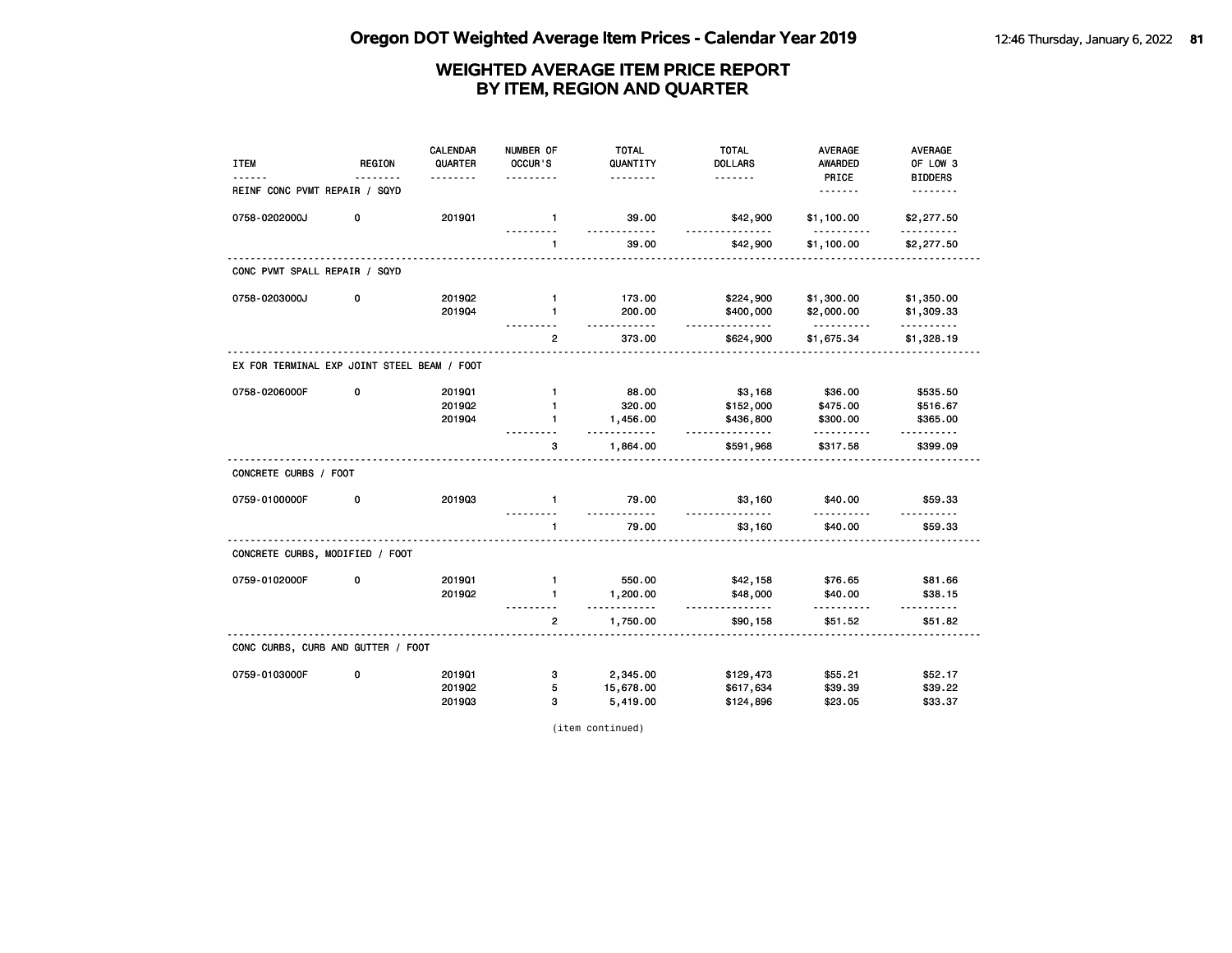|                                        |               | <b>CALENDAR</b> | NUMBER OF      | <b>TOTAL</b>          | <b>TOTAL</b>          | <b>AVERAGE</b> | <b>AVERAGE</b>      |
|----------------------------------------|---------------|-----------------|----------------|-----------------------|-----------------------|----------------|---------------------|
| <b>ITEM</b>                            | <b>REGION</b> | QUARTER         | OCCUR'S        | QUANTITY              | <b>DOLLARS</b>        | <b>AWARDED</b> | OF LOW 3            |
|                                        |               | .               |                | .                     | <u>.</u>              | PRICE          | <b>BIDDERS</b>      |
| CONC CURBS, CURB AND GUTTER / FOOT     |               |                 |                |                       |                       | <u>.</u>       | <u>.</u>            |
| 0759-0103000F                          | 0             | 201904          | 3              | 4,271.00              | \$194,337             | \$45.50        | \$38.64             |
|                                        | CODE NOT      | 201902          | $\mathbf{1}$   | 300.00<br>$- - -$     | \$13,500<br>.         | \$45.00<br>.   | \$45.00             |
|                                        |               |                 | 15             | 28,013.00             | \$1,079,840           | \$38.55        | \$39.14             |
| CONC CURBS, CURB & GUTTER, MOD / FOOT  |               |                 |                |                       |                       |                |                     |
| 0759-0105000F                          | CODE NOT      | 201902          | $\blacksquare$ | 160.00<br>.           | \$8,800               | \$55.00        | \$55.00             |
|                                        |               |                 | $\mathbf{1}$   | 160.00                | \$8,800               | \$55.00        | \$55.00             |
| CONC CURB, LOW PRFIL MNTBL CURB / FOOT |               |                 |                |                       |                       |                |                     |
| 0759-0106000F                          | 0             | 201901          | $\mathbf{1}$   | 105.00                | \$3,045               | \$29.00        | \$34.00             |
|                                        |               | 201902          | $\mathbf{1}$   | 72.00                 | \$14,400              | \$200.00       | \$104.33            |
|                                        |               |                 | $\mathbf{2}$   | .<br>177.00           | .<br>\$17,445         | .<br>\$98.56   | <u>.</u><br>\$62.61 |
| CONCRETE CURBS, STANDARD CURB / FOOT   |               |                 |                |                       |                       |                |                     |
| 0759-0110000F                          | 0             | 201901          | 4              | 1,837.00              | \$61,556              | \$33.51        | \$33.65             |
|                                        |               | 201902          | 4              | 4,880.00              | \$106,860             | \$21.90        | \$38.61             |
|                                        |               | 201903          | 3              | 1,036.00              | \$27,220              | \$26.27        | \$32.79             |
|                                        |               | 201904          | $\overline{2}$ | 1,304.00              | \$41,764              | \$32.03        | \$27.46             |
|                                        | CODE NOT      | 2019Q2          | $\mathbf{1}$   | 1,242.00              | \$37,260              | \$30.00        | \$30.00             |
|                                        |               |                 | 14             | <u>.</u><br>10,299.00 | <u>.</u><br>\$274,660 | .<br>\$26.67   | <u>.</u><br>\$34.69 |
| CONC CURBS, STANDARD CURB, MOD / FOOT  |               |                 |                |                       |                       |                |                     |
| 0759-0112000F                          | CODE NOT      | 201902          | $\mathbf{1}$   | 740.00                | \$40,700              | \$55.00        | \$55.00             |
|                                        |               |                 | $\mathbf{1}$   | 740.00                | \$40,700              | \$55.00        | \$55.00             |
|                                        |               |                 |                |                       |                       |                |                     |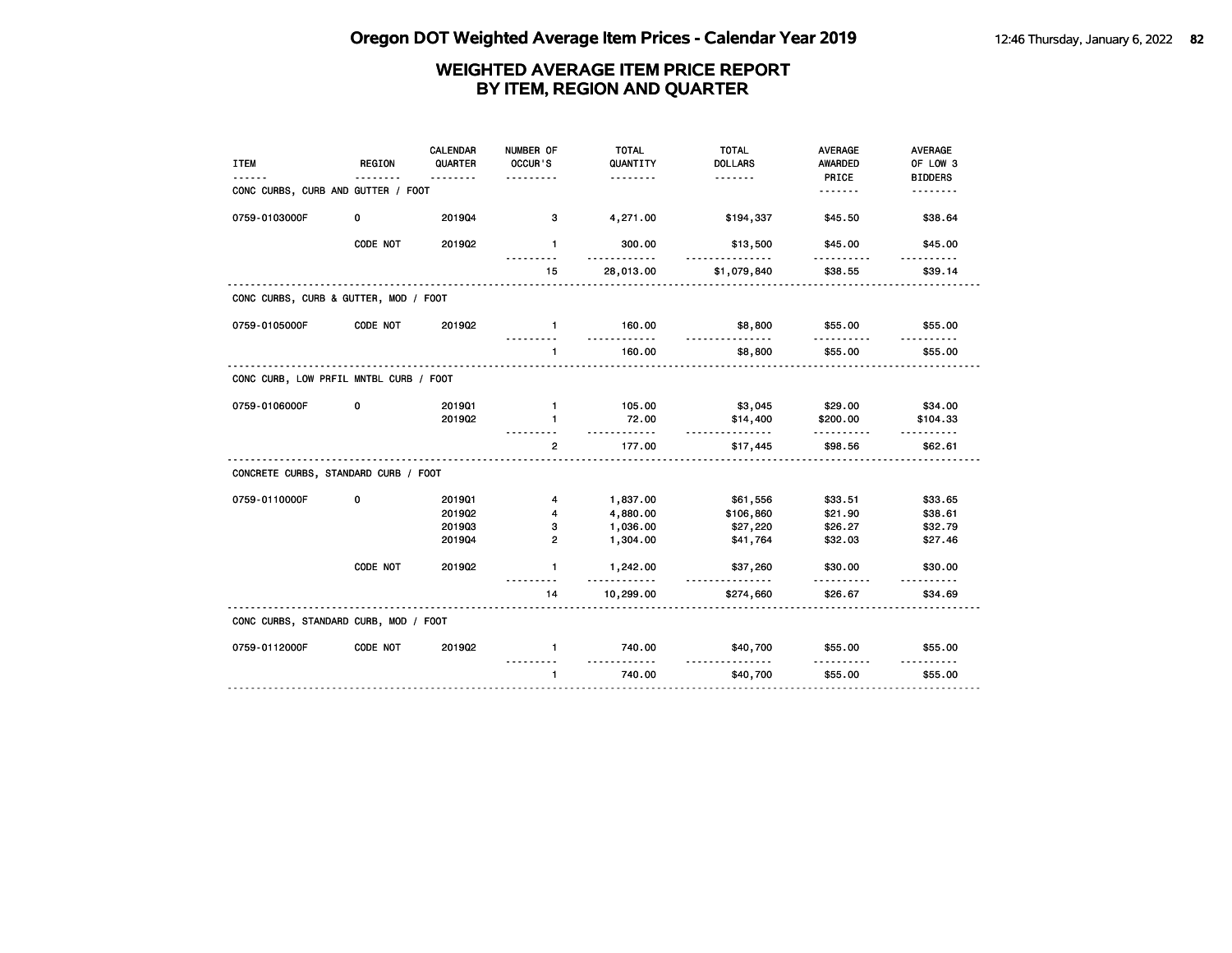| <b>ITEM</b>                           | <b>REGION</b> | <b>CALENDAR</b><br>QUARTER | NUMBER OF<br>OCCUR'S     | <b>TOTAL</b><br>QUANTITY | <b>TOTAL</b><br><b>DOLLARS</b> | <b>AVERAGE</b><br><b>AWARDED</b> | <b>AVERAGE</b><br>OF LOW 3 |
|---------------------------------------|---------------|----------------------------|--------------------------|--------------------------|--------------------------------|----------------------------------|----------------------------|
| CONC CURB, MNTBL CURB & GUTTER / FOOT |               | .                          |                          | .                        | .                              | PRICE<br><u>.</u>                | <b>BIDDERS</b><br><u>.</u> |
| 0759-0116000F                         | 0             | 201903                     | $\mathbf{1}$             | 1,350.00                 | \$27,000                       | \$20.00                          | \$32.16                    |
|                                       |               |                            | $\mathbf{1}$             | .<br>1,350.00            | <u></u><br>\$27,000            | .<br>\$20.00                     | \$32.16                    |
| CONCRETE ISLANDS / SQFT               |               |                            |                          |                          |                                |                                  |                            |
| 0759-0122000J                         | 0             | 201901                     | $\mathbf{1}$             | 3,200.00                 | \$51,200                       | \$16.00                          | \$15.33                    |
|                                       |               | 201903                     | 1                        | 1,463.00                 | \$29,992                       | \$20.50                          | \$18.33                    |
|                                       |               | 201904                     | $\overline{2}$           | 6,261.00                 | \$76,872                       | \$12.28                          | \$13.37                    |
|                                       | CODE NOT      | 201902                     | $\mathbf{1}$             | 210.00<br>.              | \$7,350<br><u>.</u>            | \$35.00<br>.                     | \$35.00<br><u>.</u>        |
|                                       |               |                            | 5                        | 11,134.00                | \$165,414                      | \$14.86                          | \$15.00                    |
| CONCRETE DRIVEWAYS / SQFT             |               |                            |                          |                          |                                |                                  |                            |
| 0759-0126000J                         | 0             | 201901                     | з                        | 4,354.00                 | \$50,300                       | \$11.55                          | \$13.73                    |
|                                       |               | 2019Q2                     | $\overline{\mathbf{4}}$  | 11,815.00                | \$137,365                      | \$11.63                          | \$12.56                    |
|                                       |               | 201903                     | $\mathbf{1}$             | 9,000.00                 | \$90,000                       | \$10.00                          | \$12.82                    |
|                                       |               | 201904                     | $\overline{2}$           | 1,094.00                 | \$9,092                        | \$8.31                           | \$13.01                    |
|                                       | CODE NOT      | 201902                     | $\mathbf{1}$             | 500.00                   | \$10,000<br>.                  | \$20.00                          | \$20.00                    |
|                                       |               |                            | 11                       | 26,763.00                | \$296,757                      | \$11.09                          | \$13.00                    |
| CONCRETE DRIVEWAYS, REINF / SQFT      |               |                            |                          |                          |                                |                                  |                            |
| 0759-0127000J                         | 0             | 201903                     | $\mathbf{1}$<br><u>.</u> | 1,078.00<br><u>.</u>     | \$11,136<br><u>.</u>           | \$10.33<br>.                     | \$11.17                    |
|                                       |               |                            | $\mathbf{1}$             | 1,078.00                 | \$11,136                       | \$10.33                          | .<br>\$11.17               |
| CONCRETE WALKS / SQFT                 |               |                            |                          |                          |                                |                                  |                            |
| 0759-0128000J                         | 0             | 201901                     | з                        | 25,670.00                | \$242,273                      | \$9.44                           | \$9.13                     |
|                                       |               | 2019Q2                     | 4                        | 84,932.00                | \$523,590                      | \$6.16                           | \$8.95                     |
|                                       |               | 201903                     | 4                        | 28,750.00                | \$186,880                      | \$6.50                           | \$8.90                     |
|                                       |               | 201904                     | 3                        | 29,319.00                | \$430,190                      | \$14.67                          | \$12.53                    |

(item continued)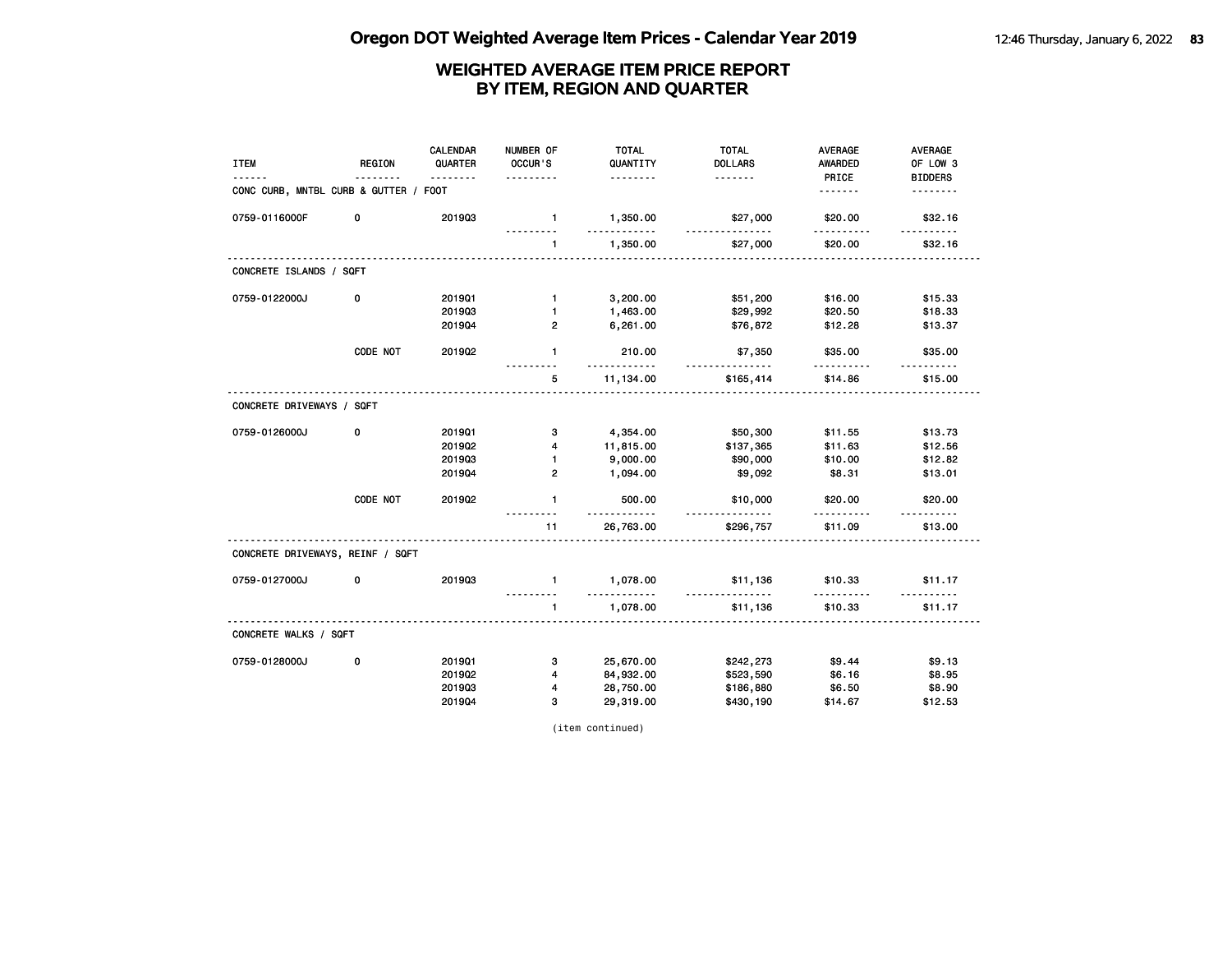| <b>ITEM</b>                             | REGION   | <b>CALENDAR</b><br>QUARTER<br><u>.</u> | NUMBER OF<br>OCCUR'S<br>.      | <b>TOTAL</b><br>QUANTITY<br><u>.</u> | <b>TOTAL</b><br><b>DOLLARS</b> | <b>AVERAGE</b><br><b>AWARDED</b><br>PRICE | <b>AVERAGE</b><br>OF LOW 3<br><b>BIDDERS</b> |
|-----------------------------------------|----------|----------------------------------------|--------------------------------|--------------------------------------|--------------------------------|-------------------------------------------|----------------------------------------------|
| CONCRETE WALKS / SQFT                   |          |                                        |                                |                                      |                                | <u>.</u>                                  | <u>.</u>                                     |
| 0759-0128000J                           | CODE NOT | 2019Q2                                 | $\blacksquare$                 | 4,979.00<br>. . <b>.</b>             | \$79,664<br>.                  | \$16.00<br>.                              | \$16.00<br>.                                 |
|                                         |          |                                        | 15                             | 173,650.00                           | \$1,462,596                    | \$8.42                                    | \$9.78                                       |
| MONOLITHIC CURB AND SIDEWALKS / SQFT    |          |                                        |                                |                                      |                                |                                           |                                              |
| 0759-0134000J                           | 0        | 201901                                 | $1 -$                          | 7,520.00<br>.                        | \$78,960<br>.                  | \$10.50                                   | \$10.33                                      |
|                                         |          |                                        | ---------<br>$\mathbf 1$       | 7,520.00                             | \$78,960                       | .<br>\$10.50                              | <u>.</u><br>\$10.33                          |
| VALLEY GUTTER CONCRETE SURFACING / SQFT |          |                                        |                                |                                      |                                |                                           |                                              |
| 0759-0135000J                           | 0        | 201902<br>201903                       | $\blacksquare$<br>$\mathbf{1}$ | 280.00<br>200.00                     | \$12,600<br>\$3,200            | \$45.00<br>\$16.00                        | \$33.50<br>\$18.00                           |
|                                         |          |                                        | $\overline{2}$                 | <u>.</u><br>480.00                   | .<br>\$15,800                  | .<br>\$32.92                              | <u>.</u><br>\$27.04                          |
| 6 INCH CONCRETE SURFACING / SQFT        |          |                                        |                                |                                      |                                |                                           |                                              |
| 0759-0140000J                           | 0        | 201902                                 | $1 -$                          | 2,625.00<br>.                        | \$105,000<br><u>.</u>          | \$40.00<br>.                              | \$24.83                                      |
|                                         |          |                                        | $\mathbf{1}$                   | 2,625.00                             | \$105,000                      | \$40.00                                   | \$24.83                                      |
| 8 INCH CONCRETE SURFACING / SQFT        |          |                                        |                                |                                      |                                |                                           |                                              |
| 0759-0142000J                           | 0        | 201903                                 | $\mathbf{1}$                   | 140.00<br><u>.</u>                   | \$2,940<br>.                   | \$21.00                                   | \$21.33                                      |
|                                         |          |                                        | $\blacksquare$                 | 140.00                               | \$2,940                        | \$21.00                                   | \$21.33                                      |
| 10 INCH CONCRETE SURFACING / SQFT       |          |                                        |                                |                                      |                                |                                           |                                              |
| 0759-0144000J                           | 0        | 201901                                 | $\mathbf{1}$                   | 340.00<br>.                          | \$11,900<br><u>.</u>           | \$35.00<br><u>.</u>                       | \$33.33<br><u>.</u>                          |
|                                         |          |                                        | $\mathbf{1}$                   | 340.00                               | \$11,900                       | \$35.00                                   | \$33.33                                      |
|                                         |          |                                        |                                |                                      |                                |                                           |                                              |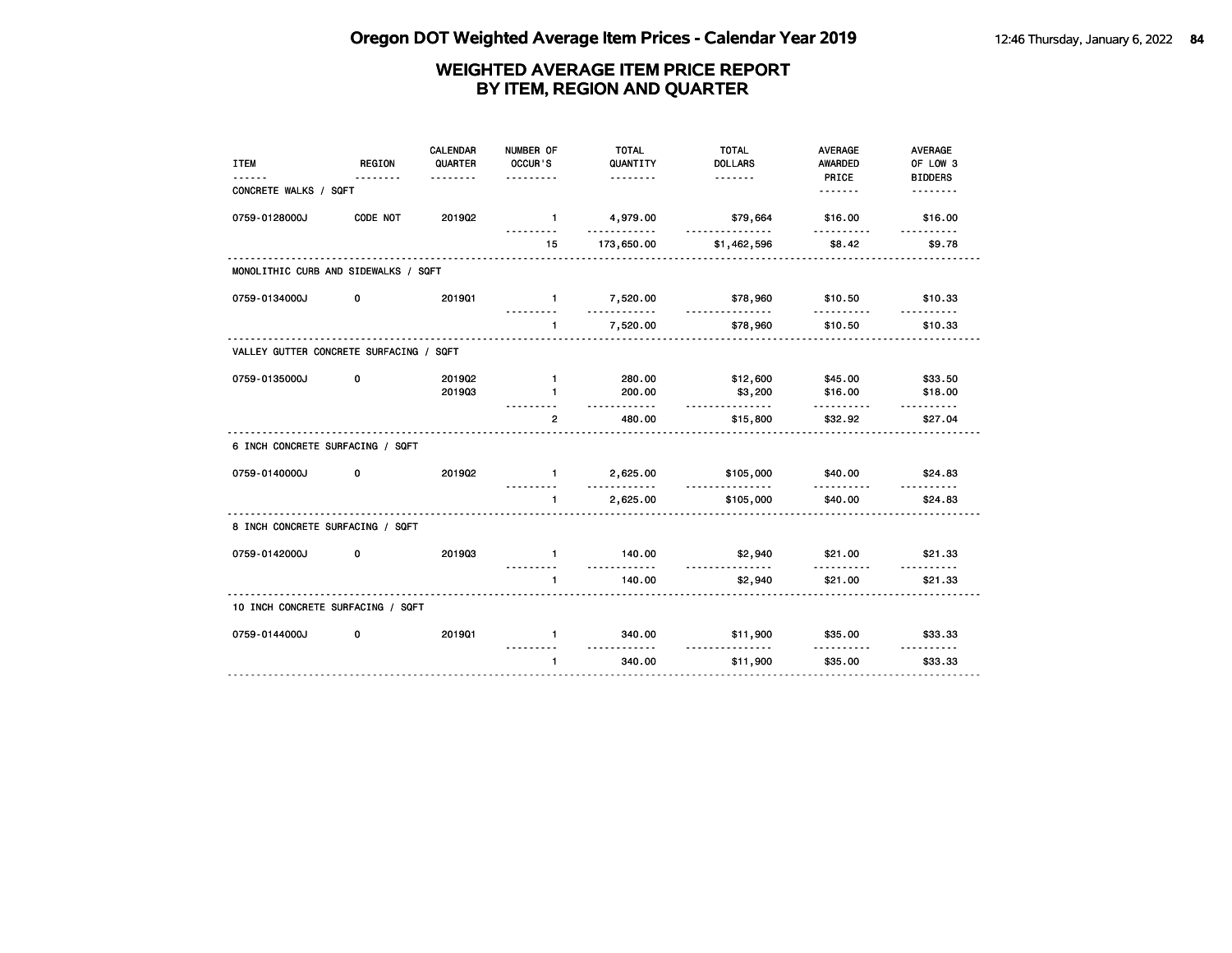| <b>ITEM</b>                          | <b>REGION</b> | CALENDAR<br>QUARTER<br><u>.</u> | NUMBER OF<br>OCCUR'S | <b>TOTAL</b><br>QUANTITY<br>. | <b>TOTAL</b><br><b>DOLLARS</b><br><u>.</u> | <b>AVERAGE</b><br><b>AWARDED</b><br>PRICE | <b>AVERAGE</b><br>OF LOW 3<br><b>BIDDERS</b> |
|--------------------------------------|---------------|---------------------------------|----------------------|-------------------------------|--------------------------------------------|-------------------------------------------|----------------------------------------------|
| PATTERNED CONCRETE SURFACING / SQFT  |               |                                 |                      |                               |                                            | .                                         |                                              |
| 0759-0147000J                        | 0             | 2019Q2                          | $\mathbf{1}$         | 32,000.00                     | \$528,000                                  | \$16.50                                   | \$14.74                                      |
|                                      |               |                                 | $\mathbf{1}$         | 32,000.00                     | \$528,000                                  | \$16.50                                   | \$14.74                                      |
| CONCRETE DRIVEWAY CONNECTIONS / SQFT |               |                                 |                      |                               |                                            |                                           |                                              |
| 0759-0152000J                        | 0             | 2019Q2                          | $\mathbf{1}$         | 190.00<br><u>.</u>            | \$1,425                                    | \$7.50                                    | \$6.67                                       |
|                                      |               |                                 | $\mathbf{1}$         | 190.00                        | \$1,425                                    | \$7.50                                    | \$6.67                                       |
| EXTRA FOR NEW CURB RAMPS / EACH      |               |                                 |                      |                               |                                            |                                           |                                              |
| 0759-0154100E                        | 0             | 201901                          | з                    | 63.00                         | \$56,170                                   | \$891.59                                  | \$1,382.87                                   |
|                                      |               | 2019Q2                          | 4                    | 156.00                        | \$195,400                                  | \$1,252.56                                | \$1,921.37                                   |
|                                      |               | 201903                          | з                    | 56.00                         | \$67,300                                   | \$1,201.79                                | \$1,347.03                                   |
|                                      |               | 201904                          | з                    | 149.00                        | \$74,950                                   | \$503.02                                  | \$603.58                                     |
|                                      | CODE NOT      | 2019Q2                          | $\mathbf{1}$         | 13.00                         | \$13,000                                   | \$1,000.00<br>.                           | \$1,000.00                                   |
|                                      |               |                                 | 14                   | 437.00                        | \$406,820                                  | \$930.94                                  | \$1,293.41                                   |
| CONCRETE BUS SHELTER PADS / EACH     |               |                                 |                      |                               |                                            |                                           |                                              |
| 0759-0156000E                        | CODE NOT      | 201902                          | $\blacksquare$       | 1.00                          | \$6,000                                    | \$6,000.00<br><u>.</u>                    | \$6,000.00                                   |
|                                      |               |                                 | $\mathbf{1}$         | 1.00                          | \$6,000                                    | \$6,000.00                                | \$6,000.00                                   |
| METAL HANDRAIL, 2 RAILS / FOOT       |               |                                 |                      |                               |                                            |                                           |                                              |
| 0759-0161000F                        | 0             | 2019Q2                          | $\mathbf{1}$         | 20.00                         | \$4,000                                    | \$200.00                                  | \$233.33                                     |
|                                      |               | 201904                          | $\blacksquare$       | 45.00<br>.                    | \$3,330<br><u>.</u>                        | \$74.00<br><u>.</u>                       | \$131.33                                     |
|                                      |               |                                 | $\overline{2}$       | 65.00                         | \$7,330                                    | \$112.77                                  | \$162.72                                     |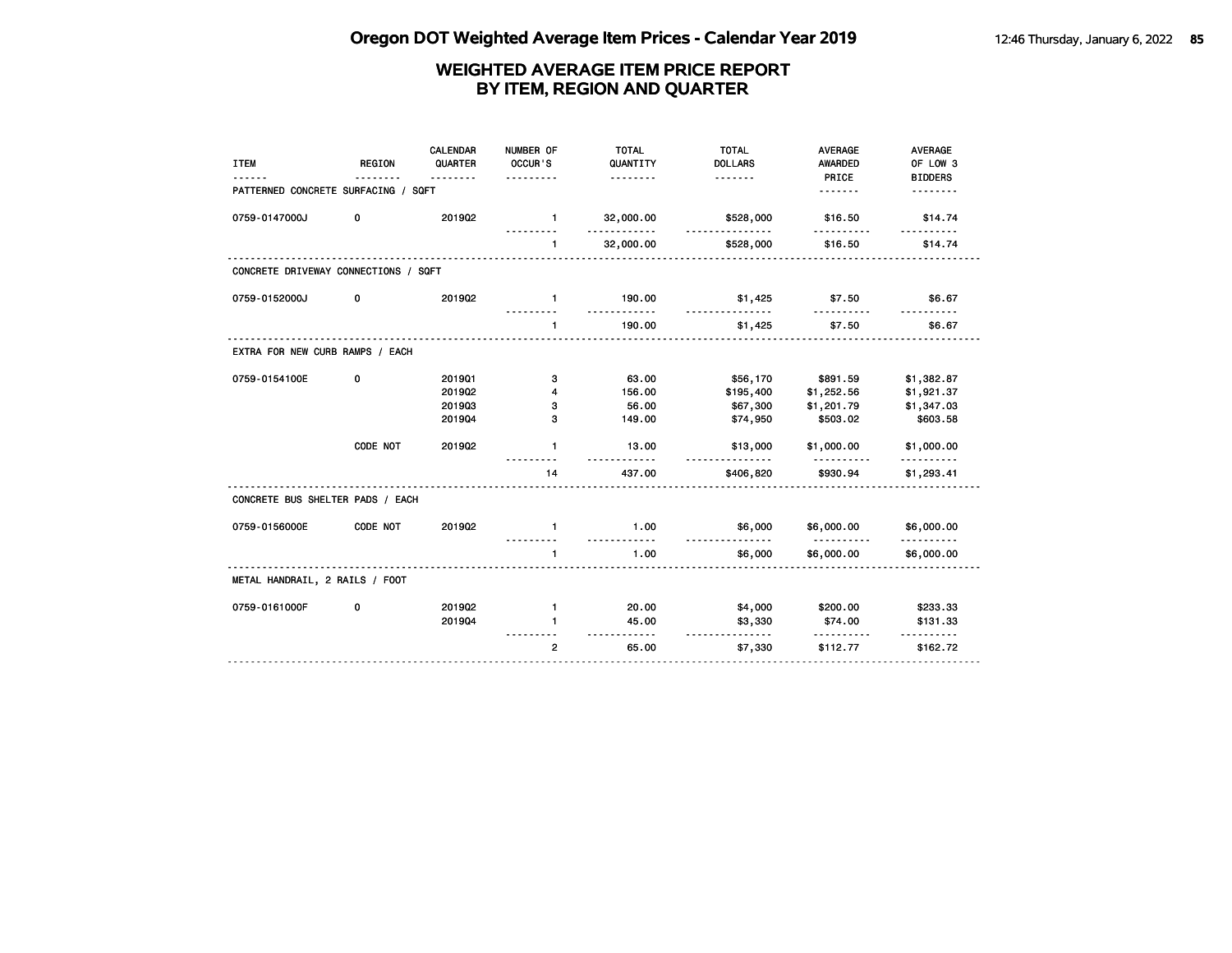| <b>ITEM</b>                                 | <b>REGION</b> | <b>CALENDAR</b><br>QUARTER<br>. | NUMBER OF<br>OCCUR'S<br>. | <b>TOTAL</b><br>QUANTITY<br><u>.</u> | <b>TOTAL</b><br><b>DOLLARS</b><br><u>.</u> | <b>AVERAGE</b><br>AWARDED<br>PRICE | <b>AVERAGE</b><br>OF LOW 3 |
|---------------------------------------------|---------------|---------------------------------|---------------------------|--------------------------------------|--------------------------------------------|------------------------------------|----------------------------|
| METAL HANDRAIL, 3 RAILS / FOOT              |               |                                 |                           |                                      |                                            | <u>.</u>                           | <b>BIDDERS</b>             |
| 0759-0162000F                               | CODE NOT      | 201902                          | $\blacksquare$            | 45.00                                | \$9,000                                    | \$200.00                           | \$200.00                   |
|                                             |               |                                 | $\mathbf{1}$              | 45.00                                | \$9,000                                    | \$200.00                           | \$200.00                   |
| TRUNCATED DOMES ON NEW SURFACES / EACH      |               |                                 |                           |                                      |                                            |                                    |                            |
| 0759-0510000E                               | 0             | 201901                          | з                         | 78.00                                | \$34,596                                   | \$443.54                           | \$471.08                   |
|                                             |               | 2019Q2                          | $\mathbf{2}$              | 23.00                                | \$7,150                                    | \$310.87                           | \$705.07                   |
|                                             | CODE NOT      | 201902                          | $\mathbf{1}$              | 14.00                                | \$14,000<br>--------                       | \$1,000.00                         | \$1,000.00                 |
|                                             |               |                                 | 6                         | 115.00                               | \$55,746                                   | \$484.75                           | \$582.27                   |
| TRUNCATED DOMES ON NEW SURFACES / SQFT      |               |                                 |                           |                                      |                                            |                                    |                            |
| 0759-0510000J                               | 0             | 201902                          | $\overline{2}$            | 1,513.00                             | \$42,990                                   | \$28.41                            | \$29.13                    |
|                                             |               | 201903                          | $\overline{2}$            | 648.00                               | \$15,624                                   | \$24.11                            | \$30.40                    |
|                                             |               | 201904                          | з                         | 1,788.00<br>. <b>.</b> .             | \$44,991<br><u>.</u>                       | \$25.16                            | \$26.86                    |
|                                             |               |                                 | $\overline{7}$            | 3,949.00                             | \$103,605                                  | \$26.24                            | \$28.31                    |
| TRUNCATED DOMES ON EXISTING SURFACES / EACH |               |                                 |                           |                                      |                                            |                                    |                            |
| 0759-0520000E                               | 0             | 201902                          | $\mathbf{1}$              | 1.00<br><u>.</u>                     | \$500                                      | \$500.00                           | \$1,000.00                 |
|                                             |               |                                 | $\mathbf{1}$              | 1.00                                 | \$500                                      | \$500.00                           | \$1,000.00                 |
| BUS PADS / SQFT                             |               |                                 |                           |                                      |                                            |                                    |                            |
| 0759-0800000J                               | CODE NOT      | 201902                          | $\mathbf{1}$              | 2,130.00<br><u>.</u>                 | \$53,250<br>.                              | \$25.00<br>.                       | \$25.00<br>.               |
|                                             |               |                                 | $\mathbf{1}$              | 2,130.00                             | \$53,250                                   | \$25.00                            | \$25.00                    |
|                                             |               |                                 |                           |                                      |                                            |                                    |                            |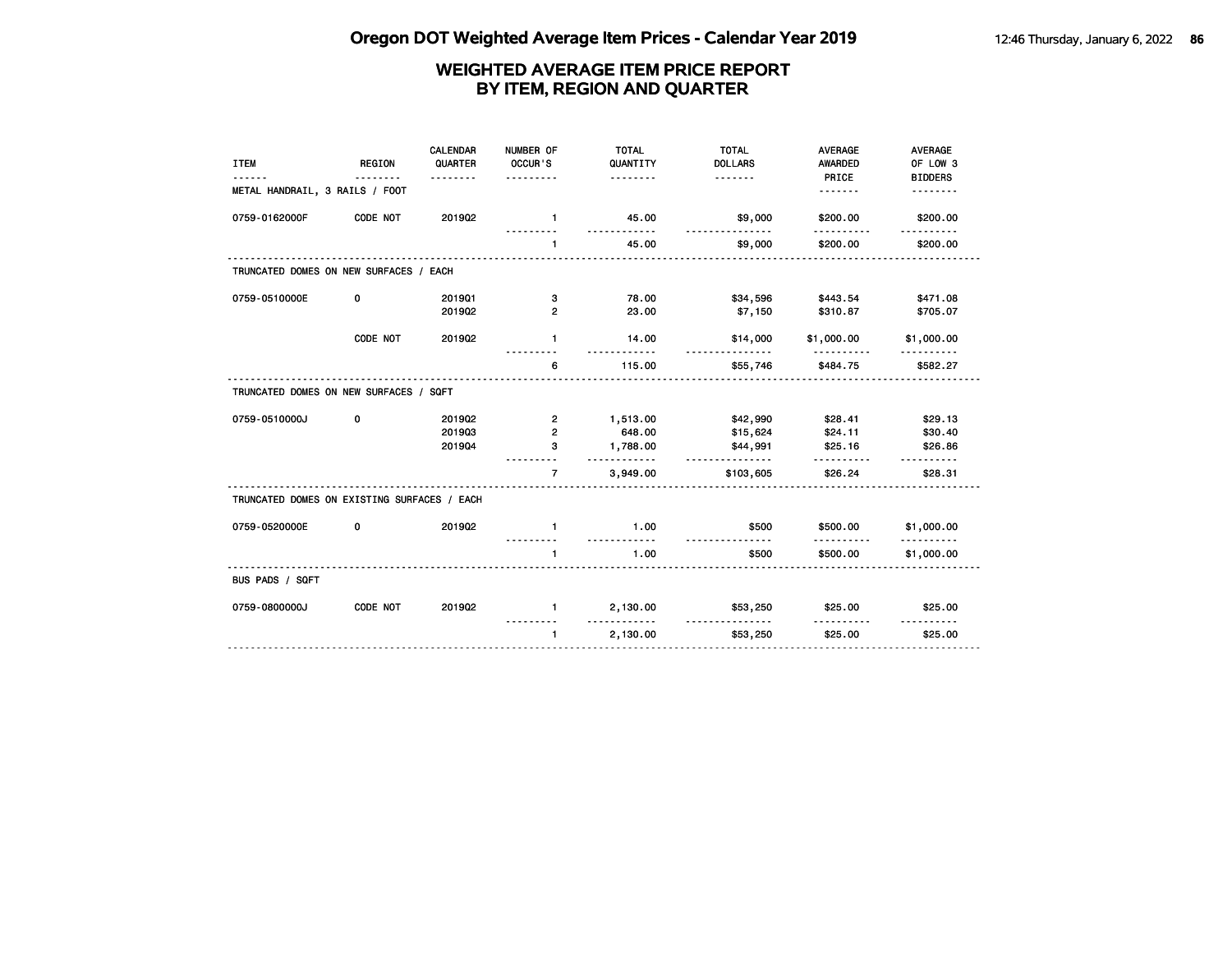| <b>ITEM</b>                                                                                                | <b>REGION</b> | <b>CALENDAR</b><br>QUARTER | NUMBER OF<br>OCCUR'S | <b>TOTAL</b><br>QUANTITY<br>. | <b>TOTAL</b><br><b>DOLLARS</b><br>. | AVERAGE<br><b>AWARDED</b><br>PRICE | AVERAGE<br>OF LOW 3<br><b>BIDDERS</b> |
|------------------------------------------------------------------------------------------------------------|---------------|----------------------------|----------------------|-------------------------------|-------------------------------------|------------------------------------|---------------------------------------|
| GUARDRAIL, TYPE 2A / FOOT                                                                                  |               |                            |                      |                               |                                     | <u>.</u>                           | .                                     |
| 0810-0104000F                                                                                              | 0             | 2019Q2                     | $\mathbf{1}$         | 13.00                         | \$1,690                             | \$130.00                           | \$125.00                              |
|                                                                                                            |               | 201903                     | $\mathbf{1}$         | 38.00                         | \$988                               | \$26.00                            | \$25.67                               |
|                                                                                                            |               | 201904                     | $\mathbf{1}$         | 25.00                         | \$669                               | \$26.75                            | \$26.83                               |
|                                                                                                            | CODE NOT      | 201903                     | $\mathbf{1}$         | 75.00                         | \$1,875                             | \$25.00                            | \$24.00                               |
|                                                                                                            |               |                            | 4                    | 151.00                        | \$5,222                             | \$34.58                            | \$33.58                               |
| GUARDRAIL, TYPE 3 / FOOT                                                                                   |               |                            |                      |                               |                                     |                                    |                                       |
| 0810-0107000F                                                                                              | 0             | 201902                     | $\mathbf{1}$         | 13.00                         | \$2,080                             | \$160.00                           | \$155.00                              |
|                                                                                                            |               | 201903                     | $\mathbf{1}$         | 25.00<br>.                    | \$1,250                             | \$50.00                            | \$46.67                               |
|                                                                                                            |               |                            | $\mathbf{2}$         | 38.00                         | \$3,330                             | \$87.63                            | \$83.73                               |
| GUARDRAIL, TYPE 4 WEATHERIZED / FOOT                                                                       |               |                            |                      |                               |                                     |                                    |                                       |
| 0810-0111000F                                                                                              | 0             | 201903                     | $\mathbf{1}$         | 25.00                         | \$6,250                             | \$250.00                           | \$216.67                              |
|                                                                                                            |               |                            |                      |                               |                                     |                                    |                                       |
|                                                                                                            |               |                            | $\mathbf{1}$         | 25.00                         | \$6,250                             | \$250.00                           | \$216.67                              |
|                                                                                                            |               |                            |                      |                               |                                     |                                    |                                       |
|                                                                                                            | 0             | 201903                     | $\mathbf{1}$         | 2.00                          | \$2,500                             | \$1,250.00                         | \$1,133.33                            |
|                                                                                                            |               |                            | $\mathbf{1}$         | $- - - - -$<br>2.00           | \$2,500                             | <u>.</u><br>\$1,250.00             | \$1,133.33                            |
|                                                                                                            |               |                            |                      |                               |                                     |                                    |                                       |
|                                                                                                            | 0             | 201901                     | $\overline{2}$       | 3.00                          | \$2,200                             | \$733.33                           | \$779.11                              |
|                                                                                                            |               | 2019Q2                     | $\overline{2}$       | 5.00                          | \$3,260                             | \$652.00                           | \$895.20                              |
|                                                                                                            |               | 201903                     | 4                    | 46.00                         | \$28,500                            | \$619.57                           | \$652.26                              |
| GUARDRAIL ANCHORS, TYPE 1 / EACH<br>0810-0119000E<br>GUARDRAIL ANCHORS, TYPE 1 MOD / EACH<br>0810-0120000E |               | 201904                     | з                    | 9.00                          | \$6,820                             | \$757.78                           | \$926.43                              |
|                                                                                                            | CODE NOT      | 201903                     | $\mathbf{1}$         | 4.00                          | \$2,500                             | \$625.00                           | \$725.00                              |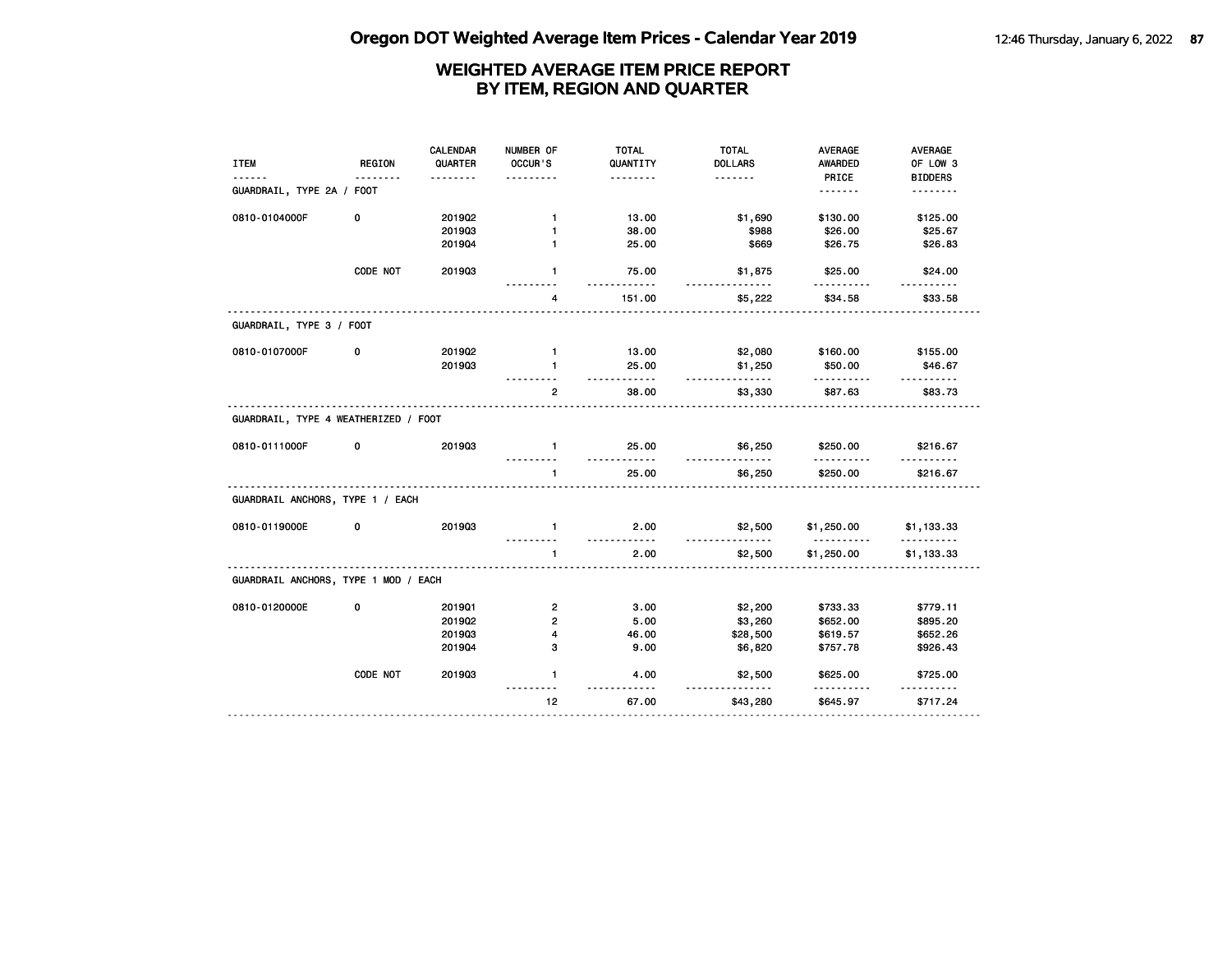|                                     |               | CALENDAR | NUMBER OF      | <b>TOTAL</b>       | <b>TOTAL</b>         | <b>AVERAGE</b>         | AVERAGE         |
|-------------------------------------|---------------|----------|----------------|--------------------|----------------------|------------------------|-----------------|
| <b>ITEM</b>                         | <b>REGION</b> | QUARTER  | OCCUR'S        | QUANTITY           | <b>DOLLARS</b>       | <b>AWARDED</b>         | OF LOW 3        |
|                                     |               |          |                | .                  | <u>.</u>             | PRICE                  | <b>BIDDERS</b>  |
| GUARDRAIL END PIECES, TYPE B / EACH |               |          |                |                    |                      | <u>.</u>               | .               |
| 0810-0122000E                       | 0             | 201901   | $\mathbf{2}$   | 3.00               | \$280                | \$93.33                | \$107.67        |
|                                     |               | 2019Q2   | $\overline{2}$ | 3.00               | \$320                | \$106.67               | \$124.44        |
|                                     |               | 201903   | 4              | 27.00              | \$2,710              | \$100.37               | \$99.86         |
|                                     |               | 201904   | 1              | 1.00               | \$136                | \$136.00               | \$162.00        |
|                                     | CODE NOT      | 201903   | $\mathbf{1}$   | 4.00<br>$- - - -$  | \$500                | \$125.00<br><u>.</u>   | \$141.67        |
|                                     |               |          | 10             | 38.00              | \$3,946              | \$103.84               | \$108.45        |
| GUARDRAIL END PIECES, TYPE C / EACH |               |          |                |                    |                      |                        |                 |
| 0810-0123000E                       | 0             | 201903   | $\mathbf{1}$   | 2.00               | \$300                | \$150.00               | \$150.00        |
|                                     |               |          | $\mathbf{1}$   | 2.00               | \$300                | \$150.00               | \$150.00        |
| GUARDRAIL TRANSITION / EACH         |               |          |                |                    |                      |                        |                 |
| 0810-0126000E                       | 0             | 201901   | з              | 5.00               | \$12,445             | \$2,489.00             | \$2,443.00      |
|                                     |               | 201902   | 4              | 13.00              | \$42,850             | \$3,296.15             | \$3,486.41      |
|                                     |               | 201903   | з              | 22.00              | \$73,800             | \$3,354.55             | \$3,450.91      |
|                                     |               | 201904   | 6              | 21.00<br>- - - - - | \$63,304<br><u>.</u> | \$3,014.48<br><u>.</u> | \$2,971.72      |
|                                     |               |          | 16             | 61.00              | \$192,399            | \$3,154.08             | .<br>\$3,210.89 |
| GUARDRAIL CONNECTIONS / EACH        |               |          |                |                    |                      |                        |                 |
| 0810-0128000E                       | 0             | 201901   | $\mathbf{1}$   | 1.00               | \$350                | \$350.00               | \$400.00        |
|                                     |               | 2019Q2   | 1              | 2.00               | \$1,100              | \$550.00               | \$700.00        |
|                                     |               | 201903   | 2              | 4.00               | \$5,200              | \$1,300.00             | \$1,083.33      |
|                                     |               | 201904   | $\overline{2}$ | 4.00               | \$7,000              | \$1,750.00             | \$958.33        |
|                                     | CODE NOT      | 201903   | $\mathbf{1}$   | 1.00               | \$425                | \$425.00               | \$446.33        |
|                                     |               |          | $\overline{7}$ | 12.00              | \$14,075             | \$1,172.92             | \$867.75        |
|                                     |               |          |                |                    |                      |                        |                 |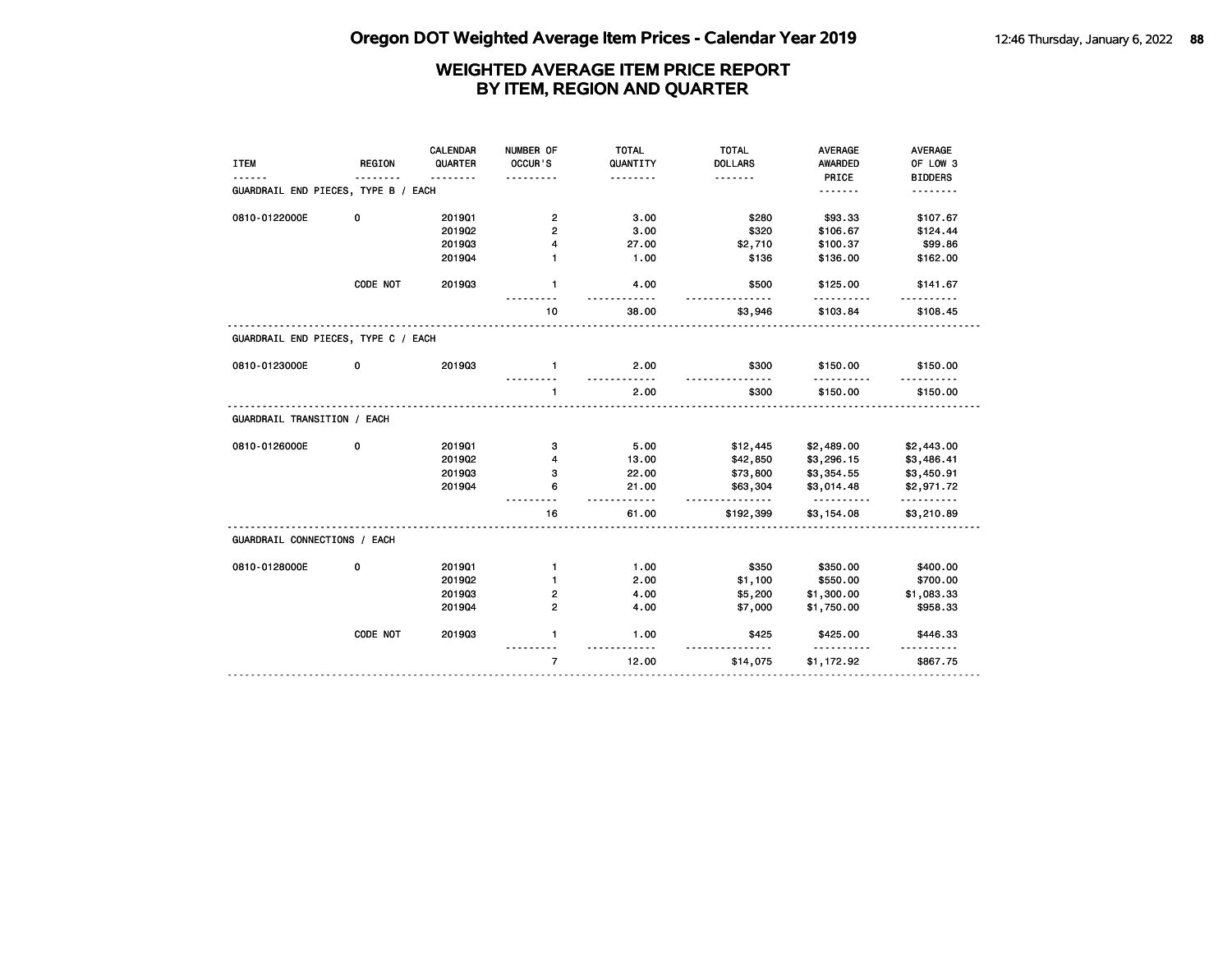| <b>ITEM</b>                                    | <b>REGION</b> | CALENDAR<br>QUARTER | NUMBER OF<br>OCCUR'S | <b>TOTAL</b><br>QUANTITY | <b>TOTAL</b><br><b>DOLLARS</b> | AVERAGE<br>AWARDED     | AVERAGE<br>OF LOW 3        |
|------------------------------------------------|---------------|---------------------|----------------------|--------------------------|--------------------------------|------------------------|----------------------------|
| GUARDRAIL TERMINALS, NON-FLAR / EACH           | .             | <u>.</u>            |                      | .                        | <u>.</u>                       | PRICE<br><u>.</u>      | <b>BIDDERS</b><br><u>.</u> |
| 0810-0129000E                                  | 0             | 201901              | 4                    | 8.00                     | \$24,700                       | \$3,087.50             | \$3,191.42                 |
|                                                |               | 2019Q2              | 4                    | 18.00                    | \$56,450                       | \$3,136.11             | \$3,518.52                 |
|                                                |               | 201903              | 4                    | 30.00                    | \$97,150                       | \$3,238.33             | \$3,350.17                 |
|                                                |               | 201904              | 4                    | 11.00                    | \$30,408                       | \$2,764.36             | \$3,184.09                 |
|                                                | CODE NOT      | 201903              | $\mathbf{1}$         | 5.00<br>.                | \$16,000<br><u>.</u>           | \$3,200.00<br><u>.</u> | \$3,600.00<br>.            |
|                                                |               |                     | 17                   | 72.00                    | \$224,708                      | \$3,120.94             | \$3,366.59                 |
| GUARDRAIL TERMINALS, FLARED / EACH             |               |                     |                      |                          |                                |                        |                            |
| 0810-0130000E                                  | 0             | 201902              | $\mathbf{1}$         | 1.00<br>.                | \$5,000                        | \$5,000.00             | \$5,000.00                 |
|                                                |               |                     | $\mathbf{1}$         | 1.00                     | \$5,000                        | \$5,000.00             | \$5,000.00                 |
| GRD TERM NON-FLAR TEST LVL 2 / EACH            |               |                     |                      |                          |                                |                        |                            |
| 0810-0131000E                                  | 0             | 201901              | $\blacksquare$       | 1.00                     | \$2,950                        | \$2,950.00             | \$3,150.00                 |
|                                                |               | 201904              | $\overline{2}$       | 5.00<br>$- - -$          | \$14,125<br><u>.</u>           | \$2,825.00<br><u>.</u> | \$3,193.97<br>.            |
|                                                |               |                     | 3                    | 6.00                     | \$17,075                       | \$2,845.83             | \$3,186.65                 |
| EXTRA FOR 8 FOOT POSTS / EACH                  |               |                     |                      |                          |                                |                        |                            |
| 0810-0133000E                                  | 0             | 201901              | $\mathbf{1}$         | 20.00                    | \$1,820                        | \$91.00                | \$90.33                    |
|                                                |               | 201902              | $\mathbf{1}$         | 10.00                    | \$1,850                        | \$185.00               | \$193.00                   |
|                                                |               | 201904              | 1                    | 10.00<br>$- - - - -$     | \$920<br>.                     | \$92.00<br>.           | \$114.49<br>$- - - - - -$  |
|                                                |               |                     | 3                    | 40.00                    | \$4,590                        | \$114.75               | \$122.04                   |
| EXTRA FOR HAND DUG GUARDRAIL POST HOLES / EACH |               |                     |                      |                          |                                |                        |                            |
| 0810-0145000E                                  | 0             | 201901              | 3                    | 33.00                    | \$4,485                        | \$135.91               | \$150.39                   |
|                                                | CODE NOT      | 201903              | $\mathbf{1}$         | 3.00                     | \$675                          | \$225.00               | \$258.33                   |
|                                                |               |                     |                      |                          |                                |                        |                            |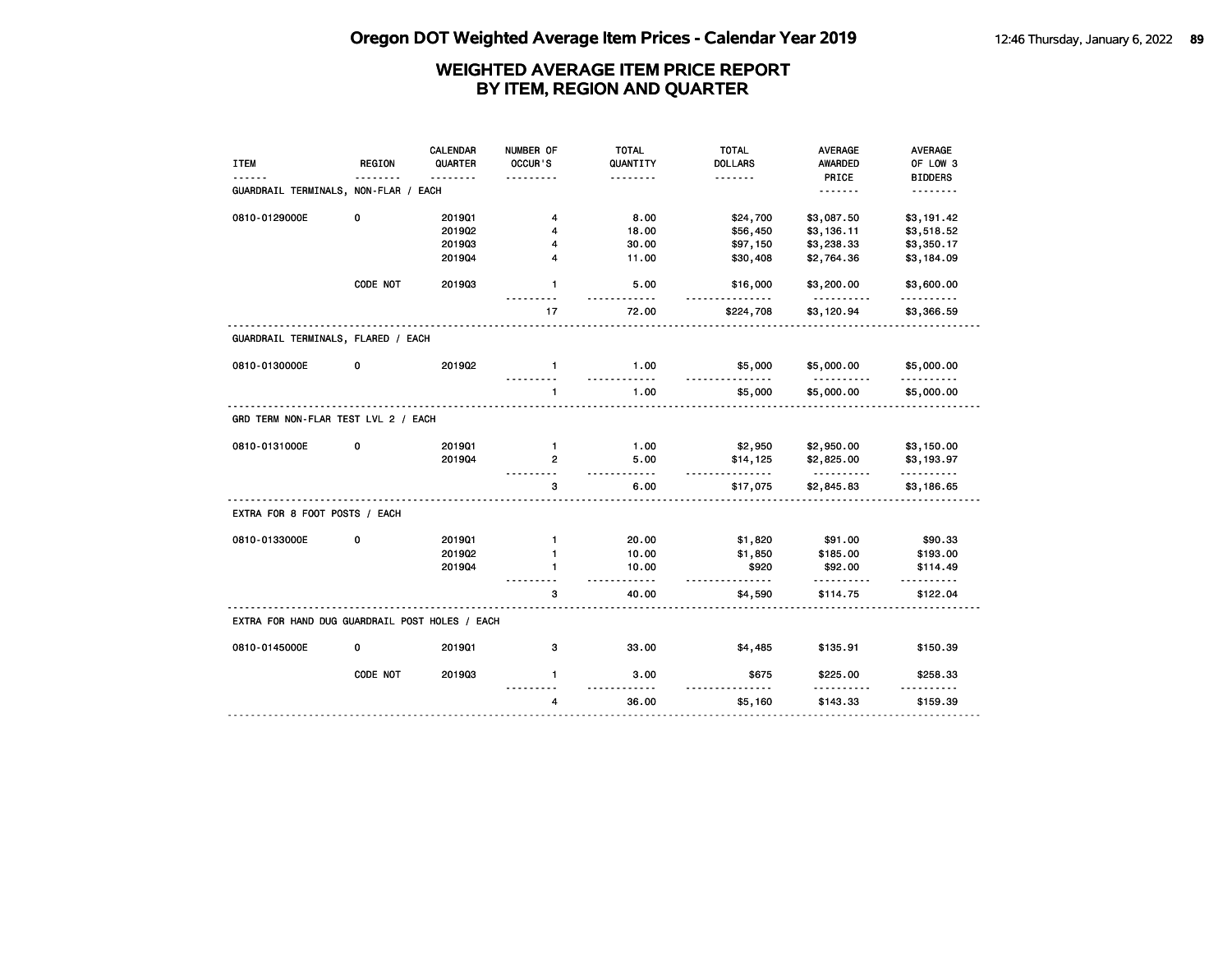|                                          |          | CALENDAR | NUMBER OF      | <b>TOTAL</b>     | <b>TOTAL</b>                   | <b>AVERAGE</b> | AVERAGE                     |
|------------------------------------------|----------|----------|----------------|------------------|--------------------------------|----------------|-----------------------------|
| <b>ITEM</b>                              | REGION   | QUARTER  | OCCUR'S        | QUANTITY         | <b>DOLLARS</b>                 | AWARDED        | OF LOW 3                    |
|                                          | <u>.</u> | <u>.</u> | .              | <u>.</u>         |                                | PRICE          | <b>BIDDERS</b>              |
| 31 INCH GUARDRAIL, TYPE _____ / FOOT     |          |          |                |                  |                                |                | <u>.</u>                    |
| 0810-0146000F                            | 0        | 201901   | 8              | 1,247.00         | \$41,338                       | \$33.15        | \$33.80                     |
|                                          |          | 201902   | 8              | 26,573.00        | \$654,950                      | \$24.65        | \$24.03                     |
|                                          |          | 201903   | 9              | 5,374.00         | \$155,573                      | \$28.95        | \$29.40                     |
|                                          |          | 201904   | 14             | 5,384.00         | \$143,188                      | \$26.60        | \$29.75                     |
|                                          | CODE NOT | 201903   | $\blacksquare$ | 1,463.00<br>.    | \$33,649<br><u>-----------</u> | \$23.00        | \$23.33<br><u>---------</u> |
|                                          |          |          | 40             | 40,041.00        | \$1,028,698                    | \$25.69        | \$25.80                     |
| GUARDRAIL HEIGHT CONVERSION, TYPE / EACH |          |          |                |                  |                                |                |                             |
| 0810-0147000E                            | 0        | 201901   | $\mathbf{1}$   | 1.00             | \$800                          | \$800.00       | \$800.00                    |
|                                          |          | 201904   | 6              | 18.00            | \$19,504                       | \$1,083.56     | \$851.50                    |
|                                          |          |          |                |                  |                                |                |                             |
|                                          | CODE NOT | 201903   | $\mathbf{1}$   | 1.00<br>.        | \$650                          | \$650.00       | \$1,216.67                  |
|                                          |          |          | 8              | 20.00            | \$20,954                       | \$1,047.70     | \$867.18                    |
| ADJUSTING GUARDRAIL / FOOT               |          |          |                |                  |                                |                |                             |
| 0812-0101000F                            | 0        | 201901   | $\mathbf{1}$   | 84.00            | \$357                          | \$4.25         | \$4.83                      |
|                                          |          | 201904   | $\overline{2}$ | 1,231.00<br>.    | \$9,742                        | \$7.91<br>.    | \$9.55                      |
|                                          |          |          | 3              | 1,315.00         | .<br>\$10,099                  | \$7.68         | \$9.25                      |
| GUARDRAIL POSTS / EACH                   |          |          |                |                  |                                |                |                             |
| 0812-0106000E                            | 0        | 201904   | $\mathbf{1}$   | 5.00             | \$500                          | \$100.00       | \$100.00                    |
|                                          |          |          | $\mathbf{1}$   | <u>.</u><br>5.00 | \$500                          | \$100.00       | \$100.00                    |
| GUARDRAIL BLOCKS / EACH                  |          |          |                |                  |                                |                |                             |
|                                          |          |          |                |                  |                                |                |                             |
| 0812-0108000E                            | 0        | 201904   | $\mathbf{1}$   | 5.00             | \$180                          | \$36.00        | \$37.33                     |
|                                          |          |          | $\mathbf{1}$   | <u></u><br>5.00  | <u>.</u><br>\$180              | \$36.00        | .<br>\$37.33                |
|                                          |          |          |                |                  |                                |                |                             |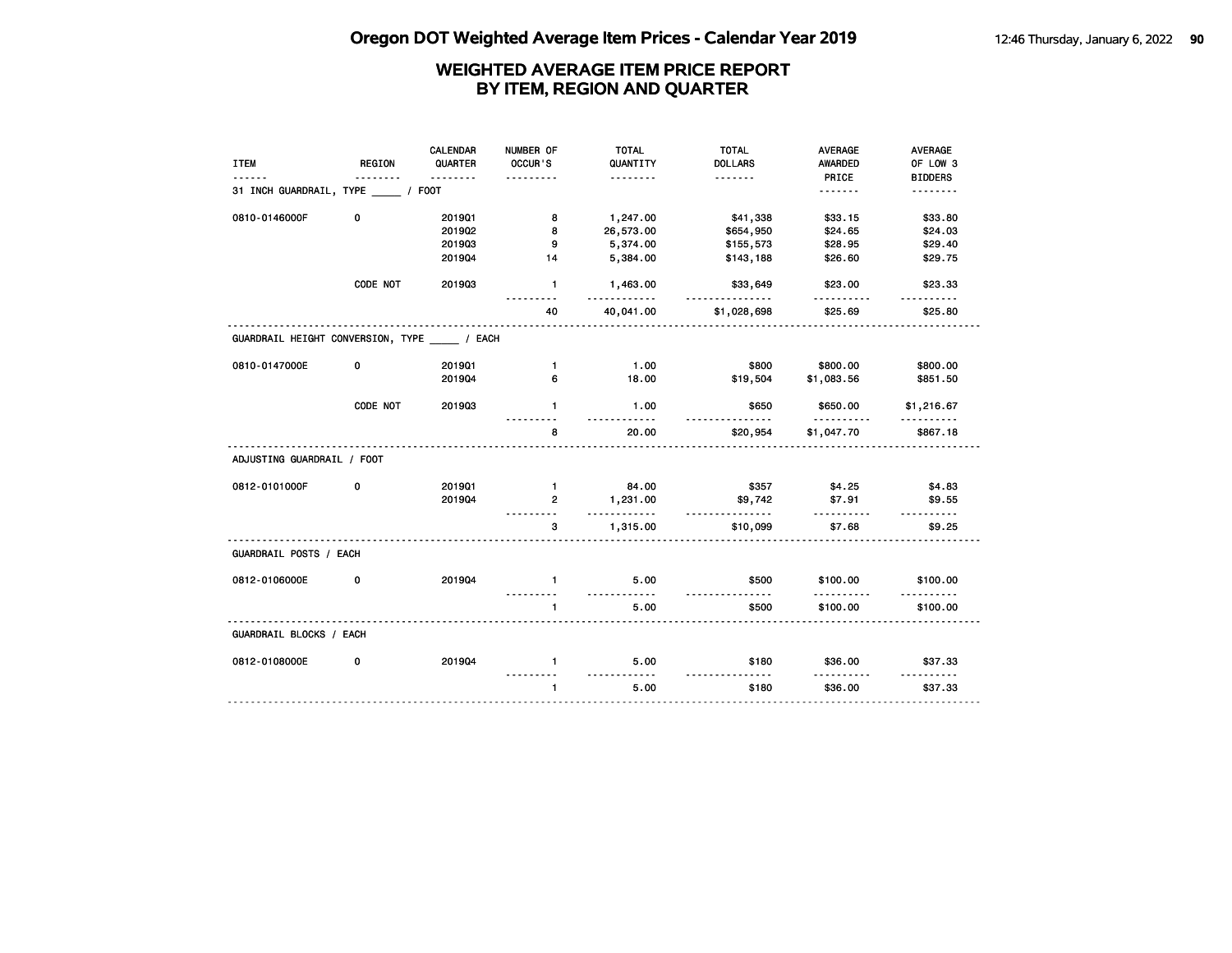| <b>ITEM</b>                    | <b>REGION</b> | <b>CALENDAR</b><br>QUARTER | NUMBER OF<br>OCCUR'S | <b>TOTAL</b><br>QUANTITY<br>. | <b>TOTAL</b><br><b>DOLLARS</b> | <b>AVERAGE</b><br><b>AWARDED</b><br>PRICE | <b>AVERAGE</b><br>OF LOW 3<br><b>BIDDERS</b> |
|--------------------------------|---------------|----------------------------|----------------------|-------------------------------|--------------------------------|-------------------------------------------|----------------------------------------------|
| <b>BOLLARDS / EACH</b>         |               |                            |                      |                               |                                | .                                         | <u>.</u>                                     |
| 0815-0100000E                  | 0             | 201904                     | $\mathbf{1}$         | 3.00<br>a a a a a             | \$2,250                        | \$750.00                                  | \$1,268.29                                   |
|                                |               |                            | $\mathbf{1}$         | 3.00                          | \$2,250                        | \$750.00                                  | \$1,268.29                                   |
| HYDRANT BOLLARDS / EACH        |               |                            |                      |                               |                                |                                           |                                              |
| 0815-0102000E                  | 0             | 201901                     | $\mathbf{1}$         | 2.00                          | \$1,300                        | \$650.00                                  | \$575.00                                     |
|                                |               |                            | $\mathbf{1}$         | <u>.</u><br>2.00              | <u>.</u><br>\$1,300            | .<br>\$650.00                             | \$575.00                                     |
| CONCRETE BARRIER / FOOT        |               |                            |                      |                               |                                |                                           |                                              |
| 0820-0100000F                  | 0             | 201901                     | $\mathbf{1}$         | 400.00                        | \$15,400                       | \$38.50                                   | \$39.50                                      |
|                                |               | 201902                     | з                    | 1,890.00                      | \$97,466                       | \$51.57                                   | \$59.09                                      |
|                                |               | 201903                     | $\mathbf{1}$         | 6,853.00                      | \$582,505                      | \$85.00                                   | \$77.33                                      |
|                                |               | 201904                     | $\overline{2}$       | 2,037.00<br>.                 | \$94,185<br><u>.</u>           | \$46.24<br>.                              | \$46.21                                      |
|                                |               |                            | $\overline{7}$       | 11,180.00                     | \$789,556                      | \$70.62                                   | \$67.22                                      |
| CONCRETE BARRIER, TALL / FOOT  |               |                            |                      |                               |                                |                                           |                                              |
| 0820-0127000F                  | 0             | 201901                     | $\overline{2}$       | 477.00                        | \$40,527                       | \$84.96                                   | \$85.94                                      |
|                                |               | 2019Q2                     | $\mathbf{1}$         | 8,147.00                      | \$586,584                      | \$72.00                                   | \$90.67                                      |
|                                |               | 201903                     | $\overline{2}$       | 3,310.00                      | \$330,700                      | \$99.91                                   | \$95.56                                      |
|                                |               | 201904                     | 3                    | 9,721.00<br>.                 | \$701,079<br>.                 | \$72.12<br>.                              | \$71.81<br>.                                 |
|                                |               |                            | 8                    | 21,655.00                     | \$1,658,890                    | \$76.61                                   | \$82.85                                      |
| MEDIAN OBSTACLE BARRIER / EACH |               |                            |                      |                               |                                |                                           |                                              |
| 0820-0300000E                  | 0             | 201903                     | $\mathbf{1}$         | 1.00<br><u>.</u>              | \$65,000                       | \$65,000.00                               | \$73,833.33                                  |
|                                |               |                            | $\mathbf{1}$         | 1.00                          | . <b>.</b> .<br>\$65,000       | .<br>\$65,000.00                          | <u>.</u><br>\$73,833.33                      |
|                                |               |                            |                      |                               |                                |                                           |                                              |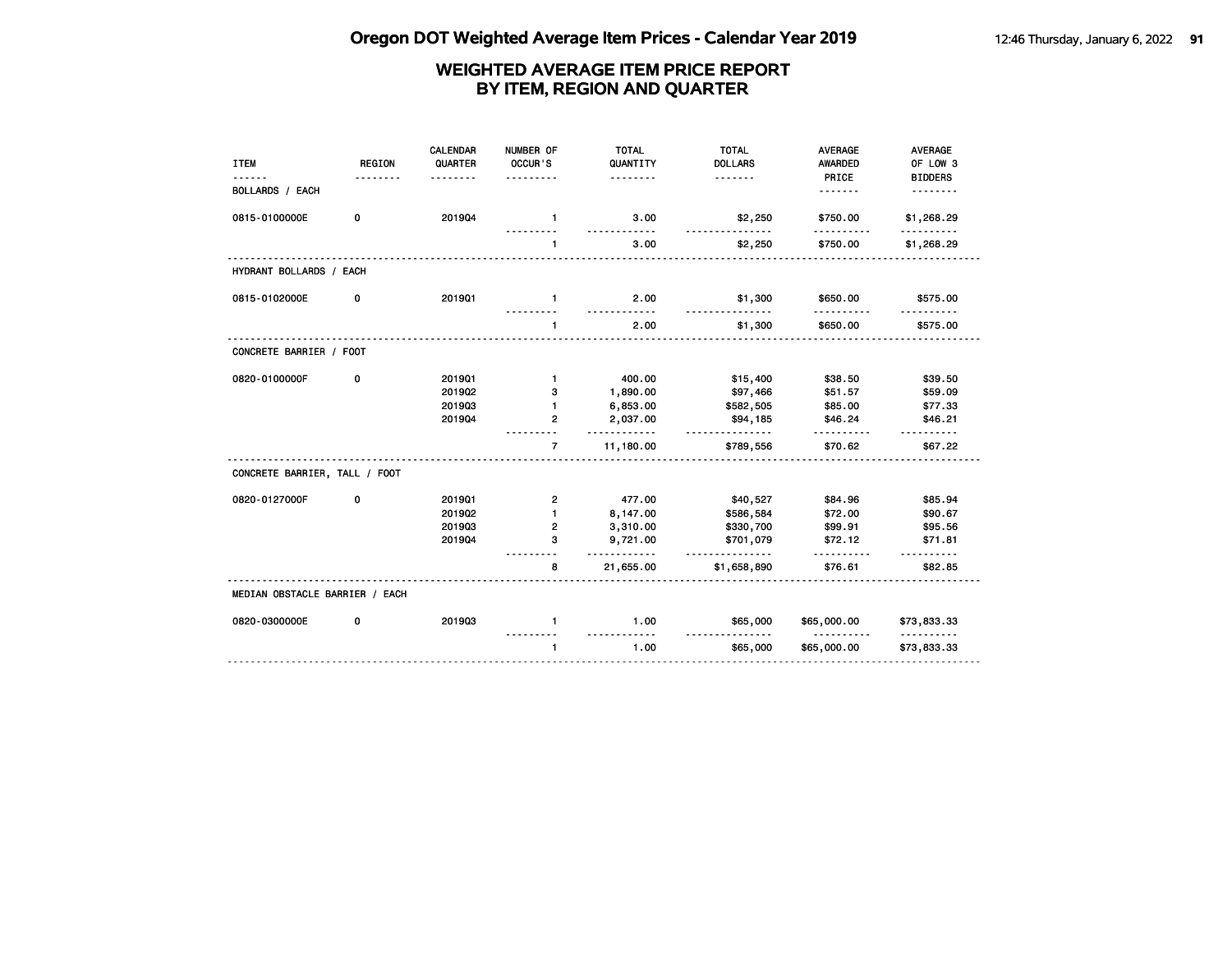| <b>ITEM</b>                      | REGION | CALENDAR<br>QUARTER | NUMBER OF<br>OCCUR'S | <b>TOTAL</b><br>QUANTITY | <b>TOTAL</b><br><b>DOLLARS</b> | <b>AVERAGE</b><br>AWARDED | <b>AVERAGE</b><br>OF LOW 3 |
|----------------------------------|--------|---------------------|----------------------|--------------------------|--------------------------------|---------------------------|----------------------------|
|                                  |        |                     |                      |                          | <u>.</u>                       | PRICE                     | <b>BIDDERS</b>             |
| SECURING CONCRETE BARRIER / FOOT |        |                     |                      |                          |                                | .                         | .                          |
| 0820-0400000F                    | 0      | 201901              | $\mathbf{1}$         | 87.00                    | \$522                          | \$6.00                    | \$10.33                    |
|                                  |        | 201902              | $\overline{2}$       | 3,187.00                 | \$16,510                       | \$5.18                    | \$5.12                     |
|                                  |        | 201903              | $\overline{2}$       | 5,300.00                 | \$39,900                       | \$7.53                    | \$9.59                     |
|                                  |        | 201904              | $\mathbf{1}$         | 1,200.00<br><u>.</u>     | \$4,980<br><u>.</u>            | \$4.15                    | \$4.03                     |
|                                  |        |                     | 6                    | 9,774.00                 | \$61,912                       | \$6.33                    | \$7.46                     |
| IMPACT ATTENUATOR, TYPE E / EACH |        |                     |                      |                          |                                |                           |                            |
| 0830-0118000E                    | 0      | 201903              | $\mathbf{1}$<br>.    | 2.00<br><u>.</u>         | \$64,000<br><u>.</u>           | \$32,000.00<br>.          | \$32,666.67<br><u>.</u>    |
|                                  |        |                     | $\mathbf{1}$         | 2.00                     | \$64,000                       | \$32,000.00               | \$32,666.67                |
| IMPACT ATTENUATOR, TYPE G / EACH |        |                     |                      |                          |                                |                           |                            |
| 0830-0120000E                    | 0      | 201901              | $\blacksquare$       | 2.00                     | \$57,100                       | \$28,550.00               | \$29,516.67                |
|                                  |        |                     | $\mathbf{1}$         | <u>.</u><br>2.00         | \$57,100                       | <u>.</u><br>\$28,550.00   | <u>.</u><br>\$29,516.67    |
| IMPACT ATTENUATOR, TYPE J / EACH |        |                     |                      |                          |                                |                           |                            |
| 0830-0123000E                    | 0      | 201904              | $\mathbf{1}$         | 8.00                     | \$252,000                      | \$31,500.00               | \$36,166.67                |
|                                  |        |                     | $\mathbf{1}$         | <u>.</u><br>8.00         | .<br>\$252,000                 | .<br>\$31,500.00          | <u>.</u><br>\$36,166.67    |
| IMPACT ATTENUATOR, TYPE K / EACH |        |                     |                      |                          |                                |                           |                            |
| 0830-0124000E                    | 0      | 201903              | $\mathbf{1}$         | 1.00                     | \$34,876                       | \$34,876.00               | \$36,625.33                |
|                                  |        |                     | 1                    | .<br>1.00                | <u>.</u><br>\$34,876           | .<br>\$34,876.00          | .<br>\$36,625.33           |
| DELINEATORS, TYPE 1 / EACH       |        |                     |                      |                          |                                |                           |                            |
| 0840-0100000E                    | 0      | 201901              | 4                    | 800.00                   | \$36,080                       | \$45.10                   | \$45.27                    |
|                                  |        | 201902              | 1                    | 150.00                   | \$6,750                        | \$45.00                   | \$48.33                    |
|                                  |        | 201903              | з                    | 181.00                   | \$9,175                        | \$50.69                   | \$57.67                    |
|                                  |        | 201904              | $\overline{7}$       | 566.00                   | \$41,227                       | \$72.84                   | \$58.63                    |

(item continued)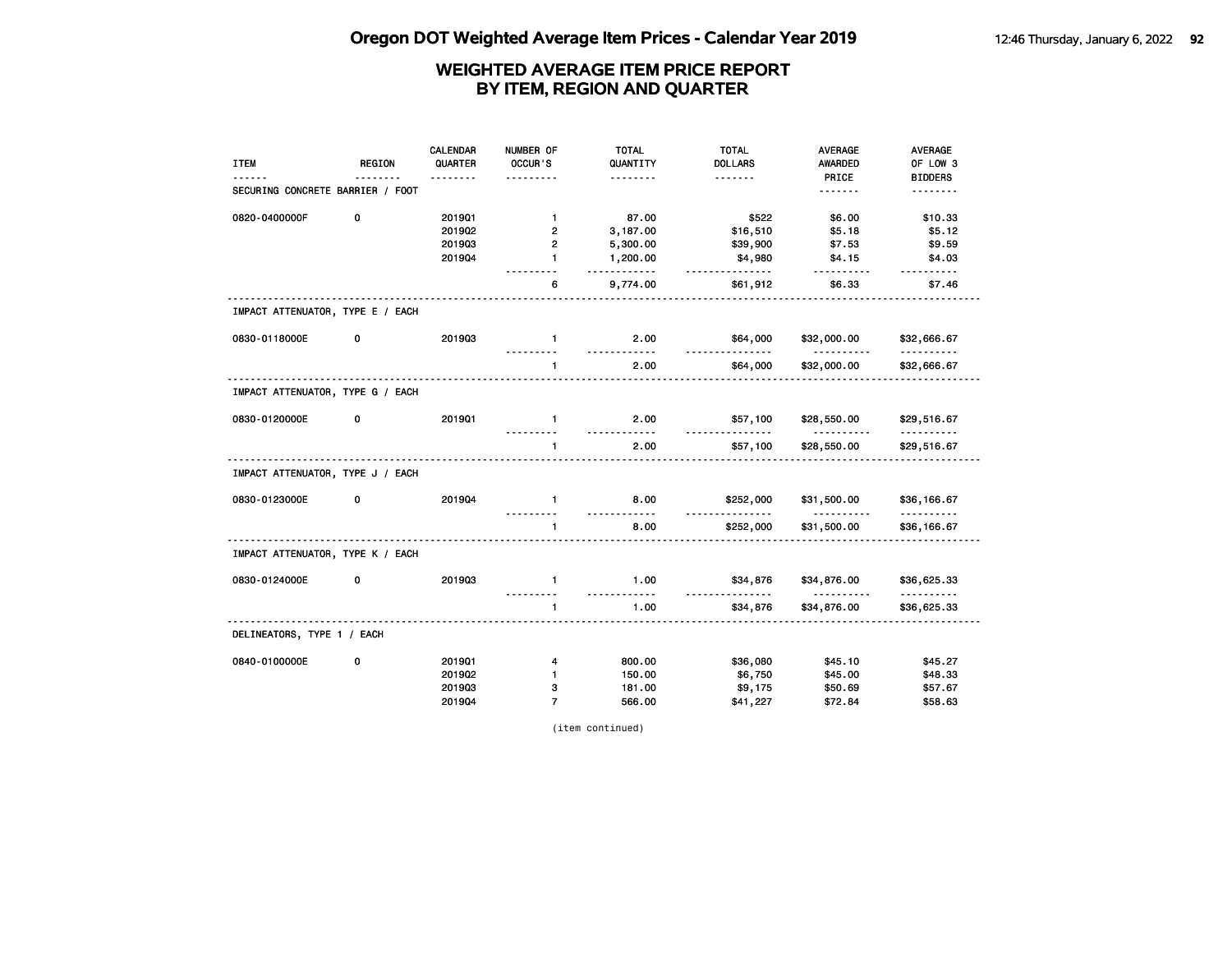|                                        |               | <b>CALENDAR</b> | NUMBER OF      | <b>TOTAL</b>   | <b>TOTAL</b>   | <b>AVERAGE</b> | AVERAGE                  |
|----------------------------------------|---------------|-----------------|----------------|----------------|----------------|----------------|--------------------------|
| <b>ITEM</b>                            | <b>REGION</b> | QUARTER         | OCCUR'S        | QUANTITY       | <b>DOLLARS</b> | <b>AWARDED</b> | OF LOW 3                 |
|                                        |               |                 |                | .              | <u>.</u>       | PRICE          | <b>BIDDERS</b>           |
| DELINEATORS, TYPE 1 / EACH             |               |                 |                |                |                | <u>.</u>       |                          |
| 0840-0100000E                          | CODE NOT      | 201903          | $\mathbf{1}$   | 650.00         | \$24,700       | \$38.00        | \$43.83                  |
|                                        |               |                 | 16             | 2,347.00       | \$117,932      | \$50.25        | \$49.24                  |
| DELINEATORS, TYPE 1U / EACH            |               |                 |                |                |                |                |                          |
| 0840-0101000E                          | 0             | 201901          | 2              | 26.00          | \$1,104        | \$42.46        | \$79.85                  |
|                                        |               | 201902          | $\mathbf{1}$   | 8.00           | \$360          | \$45.00        | \$55.83                  |
|                                        |               |                 | 3              | .<br>34.00     | .<br>\$1,464   | \$43.06        | $- - - - - -$<br>\$74.20 |
| DELINEATORS, TYPE 4 ALTERNATE 1 / EACH |               |                 |                |                |                |                |                          |
| 0840-0104100E                          | 0             | 201901          | $\mathbf{1}$   | 4.00           | \$120          | \$30.00        | \$27.33                  |
|                                        |               | 201904          | $\overline{2}$ | 36.00          | \$2,760        | \$76.67        | \$44.13                  |
|                                        |               |                 | 3              | -----<br>40.00 | \$2,880        | \$72.00        | \$42.45                  |
| DELINEATORS, TYPE 4 ALTERNATE 2 / EACH |               |                 |                |                |                |                |                          |
| 0840-0104200E                          | 0             | 201901          | 3              | 52.00          | \$2,148        | \$41.31        | \$39.95                  |
|                                        |               | 2019Q2          | 3              | 433.00         | \$15,635       | \$36.11        | \$36.10                  |
|                                        |               | 201903          | з              | 30.00          | \$1,440        | \$48.00        | \$49.89                  |
|                                        |               | 201904          | $\mathbf{2}$   | 110.00<br>.    | \$4,466        | \$40.60<br>.   | \$40.20                  |
|                                        |               |                 | 11             | 625.00         | \$23,689       | \$37.90        | \$37.80                  |
| DELINEATORS, TYPE 5 / EACH             |               |                 |                |                |                |                |                          |
| 0840-0105000E                          | 0             | 201901          | $\mathbf{1}$   | 6.00           | \$192          | \$32.00        | \$25.67                  |
|                                        |               | 201902          | 2              | 128.00         | \$780          | \$6.09         | \$24.72                  |
|                                        |               | 201904          | 5              | 209.00         | \$4,759        | \$22.77        | \$26.14                  |
|                                        |               |                 | 8              | 343.00         | \$5,731        | \$16.71        | \$25.61                  |
|                                        |               |                 |                |                |                |                |                          |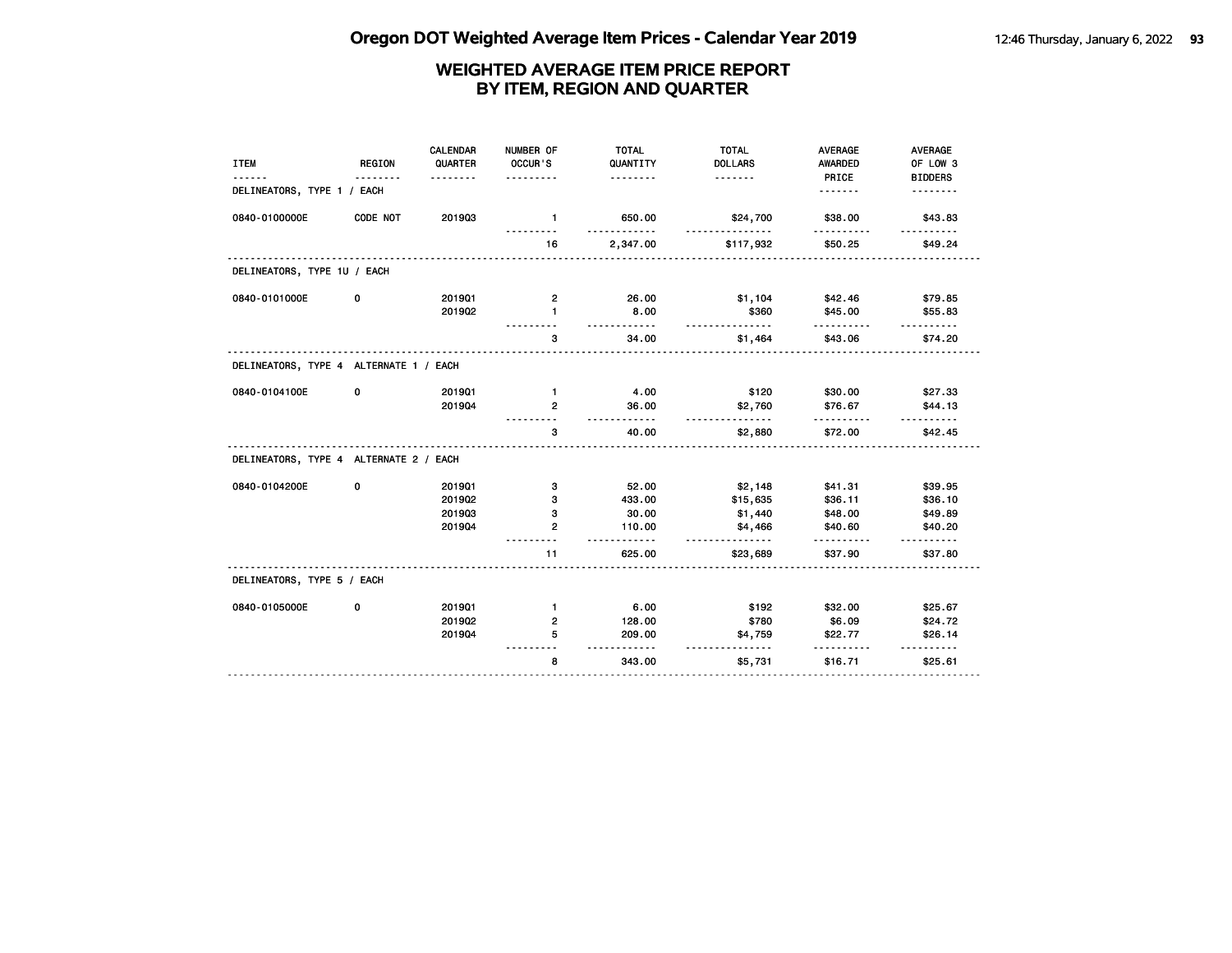| <b>ITEM</b>                                  | <b>REGION</b> | <b>CALENDAR</b><br>QUARTER | NUMBER OF<br>OCCUR'S    | <b>TOTAL</b><br>QUANTITY | <b>TOTAL</b><br><b>DOLLARS</b> | <b>AVERAGE</b><br>AWARDED | AVERAGE<br>OF LOW 3        |
|----------------------------------------------|---------------|----------------------------|-------------------------|--------------------------|--------------------------------|---------------------------|----------------------------|
| DELINEATORS, TYPE 6 / EACH                   |               |                            |                         | .                        | .                              | PRICE<br><u>.</u>         | <b>BIDDERS</b><br><u>.</u> |
| 0840-0105500E                                | 0             | 2019Q2                     | $\mathbf{2}$            | 424.00                   | \$5,144                        | \$12.13                   | \$12.18                    |
|                                              |               |                            |                         | .                        |                                | .                         |                            |
|                                              |               |                            | 2                       | 424.00                   | \$5,144                        | \$12.13                   | \$12.18                    |
| MILEPOST MARKER POSTS / EACH                 |               |                            |                         |                          |                                |                           |                            |
| 0840-0106000E                                | 0             | 2019Q2                     | $\mathbf{1}$            | 4.00                     | \$640                          | \$160.00                  | \$160.00                   |
|                                              |               | 201903                     | $\mathbf{1}$            | 6.00                     | \$660                          | \$110.00                  | \$115.00                   |
|                                              |               | 201904                     | 3                       | 31.00                    | \$5,255                        | \$169.52                  | \$134.23                   |
|                                              | CODE NOT      | 2019Q2                     | $\mathbf{1}$            | 2.00                     | \$300                          | \$150.00                  | \$150.00                   |
|                                              |               | 201904                     | $\mathbf{1}$            | 1.00                     | \$250                          | \$250.00                  | \$250.00                   |
|                                              |               |                            | $\overline{7}$          | 44.00                    | \$7,105                        | \$161.48                  | \$137.30                   |
| FIELD FACILITY MARKERS, TYPE S1 GREEN / EACH |               |                            |                         |                          |                                |                           |                            |
| 0842-0101000E                                | 0             | 201903                     | з                       | 10.00                    | \$588                          | \$58.80                   | \$63.37                    |
|                                              |               | 201904                     | $\mathbf{1}$            | 1.00<br>$\cdots$         | \$105                          | \$105.00                  | \$82.00                    |
|                                              |               |                            | 4                       | 11.00                    | \$693                          | \$63.00                   | <u>.</u><br>\$65.06        |
| FIELD FACILITY MARKERS, TYPE S1 RED / EACH   |               |                            |                         |                          |                                |                           |                            |
| 0842-0102000E                                | 0             | 201903                     | з                       | 10.00                    | \$591                          | \$59.10                   | \$63.47                    |
|                                              |               | 201904                     | 1                       | 1.00                     | \$105                          | \$105.00                  | \$82.00                    |
|                                              |               |                            | 4                       | $\cdots$<br>11.00        | \$696                          | \$63.27                   | .<br>\$65.15               |
| FIELD FACILITY MARKERS, TYPE S2 / EACH       |               |                            |                         |                          |                                |                           |                            |
| 0842-0103000E                                | 0             | 201901                     | $\overline{\mathbf{c}}$ | 8.00                     | \$840                          | \$105.00                  | \$127.50                   |
|                                              |               | 201903                     | 3                       | 17.00                    | \$1,670                        | \$98.24                   | \$102.73                   |
|                                              |               | 201904                     | з                       | 6.00<br>.                | \$800<br>.                     | \$133.33                  | \$142.14                   |
|                                              |               |                            | 8                       | 31.00                    | \$3,310                        | \$106.77                  | .<br>\$116.75              |
|                                              |               |                            |                         |                          |                                |                           |                            |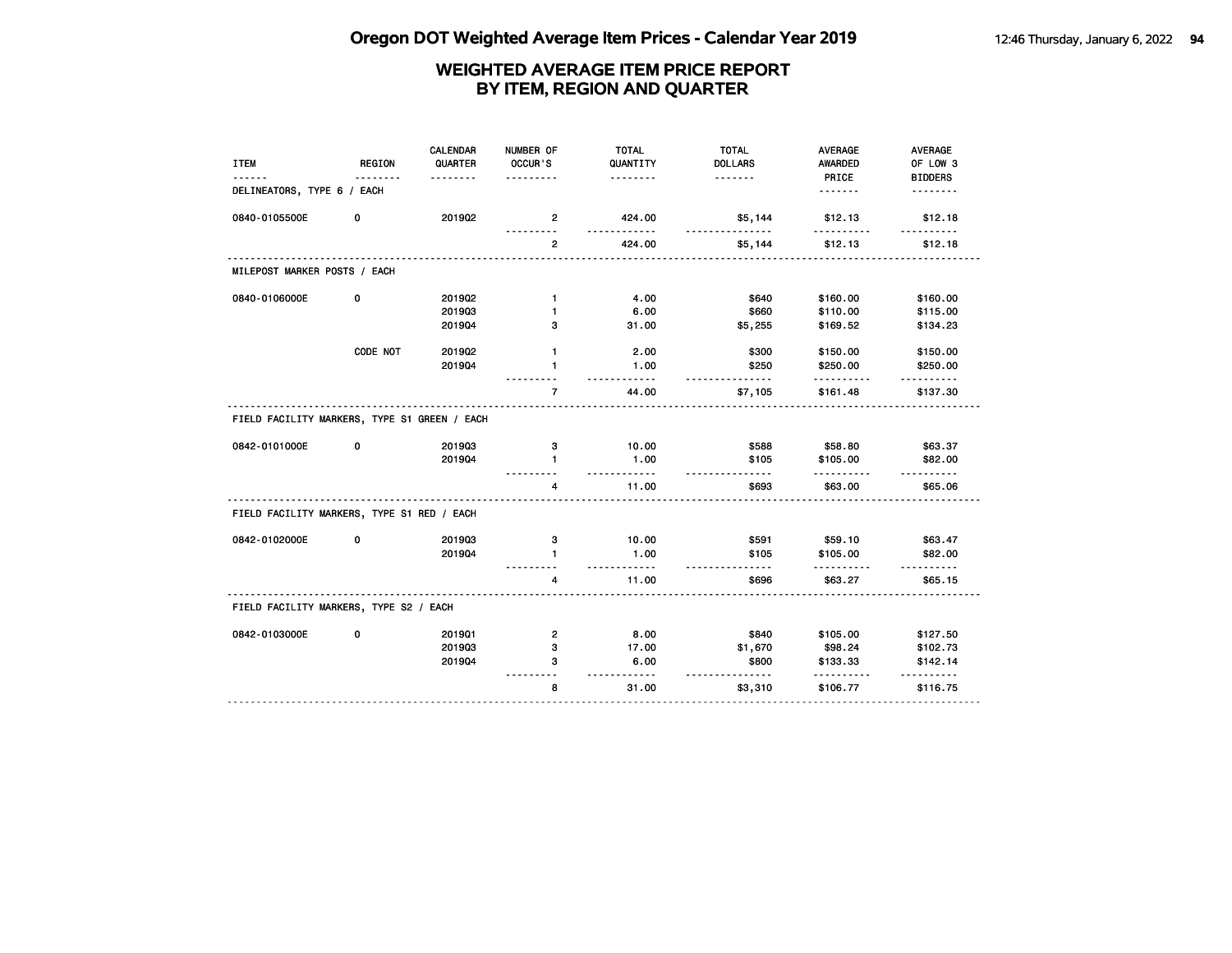|                                         |          | <b>CALENDAR</b> | NUMBER OF      | <b>TOTAL</b>      | <b>TOTAL</b>   | <b>AVERAGE</b>      | AVERAGE             |
|-----------------------------------------|----------|-----------------|----------------|-------------------|----------------|---------------------|---------------------|
| <b>ITEM</b>                             | REGION   | QUARTER         | OCCUR'S        | QUANTITY          | <b>DOLLARS</b> | <b>AWARDED</b>      | OF LOW 3            |
|                                         |          | <u>.</u>        |                | .                 | <u>.</u>       | PRICE               | <b>BIDDERS</b>      |
| CULVERT DRAINAGE MARKERS, TYPE 1 / EACH |          |                 |                |                   |                | <u>.</u>            | .                   |
| 0842-0201000E                           | 0        | 2019Q1          | $\mathbf{1}$   | 4.00              | \$400          | \$100.00            | \$56.67             |
|                                         |          | 201902          | $\mathbf{1}$   | 4.00              | \$400          | \$100.00            | \$96.67             |
|                                         |          | 201903          | $\blacksquare$ | 25.00             | \$2,500        | \$100.00            | \$105.00            |
|                                         |          | 201904          | 2              | 30.00<br>.        | \$1,200<br>.   | \$40.00<br><u>.</u> | \$37.11<br><u>.</u> |
|                                         |          |                 | 5              | 63.00             | \$4,500        | \$71.43             | \$69.08             |
| CULVERT DRAINAGE MARKERS, TYPE 2 / EACH |          |                 |                |                   |                |                     |                     |
| 0842-0202000E                           | 0        | 201903          | з              | 29.00             | \$3,300        | \$113.79            | \$97.97             |
|                                         |          | 201904          | $\overline{2}$ | 10.00             | \$1,135        | \$113.50            | \$108.60            |
|                                         |          |                 | 5              | .<br>39.00        | .<br>\$4,435   | .<br>\$113.72       | \$100.70            |
| BRIDGE IDENTIFICATION MARKERS / EACH    |          |                 |                |                   |                |                     |                     |
| 0842-0401000E                           | 0        | 201901          | $\mathbf{1}$   | 2.00              | \$210          | \$105.00            | \$118.33            |
|                                         |          | 2019Q2          | 2              | 4.00              | \$600          | \$150.00            | \$142.50            |
|                                         |          | 201903          | $\mathbf{2}$   | 6.00              | \$900          | \$150.00            | \$162.22            |
|                                         |          | 201904          | 4              | 8.00              | \$1,300        | \$162.50            | \$313.56            |
|                                         |          |                 | g              | <u>.</u><br>20.00 | .<br>\$3,010   | .<br>\$150.50       | .<br>\$214.42       |
| MONO-DIR WHITE TYPE 1 MARKERS / EACH    |          |                 |                |                   |                |                     |                     |
| 0855-0100000E                           | 0        | 201902          | $\mathbf{1}$   | 21.00<br>.        | \$105          | \$5.00              | \$5.00              |
|                                         |          |                 | $\blacksquare$ | 21.00             | \$105          | $- - - -$<br>\$5.00 | \$5.00              |
| MONO-DIR WHITE TYPE 1AR MARKERS / EACH  |          |                 |                |                   |                |                     |                     |
| 0855-0101000E                           | 0        | 201901          | $\mathbf{1}$   | 40.00             | \$200          | \$5.00              | \$5.00              |
|                                         |          | 201902          | 1              | 28.00             | \$308          | \$11.00             | \$10.33             |
|                                         |          | 201904          | $\mathbf{2}$   | 138.00            | \$789          | \$5.72              | \$7.63              |
|                                         | CODE NOT | 2019Q2          | 1              | 41.00             | \$226          | \$5.50              | \$5.50              |
|                                         |          |                 | 5              | 247.00            | \$1,523        | \$6.16              | \$7.16              |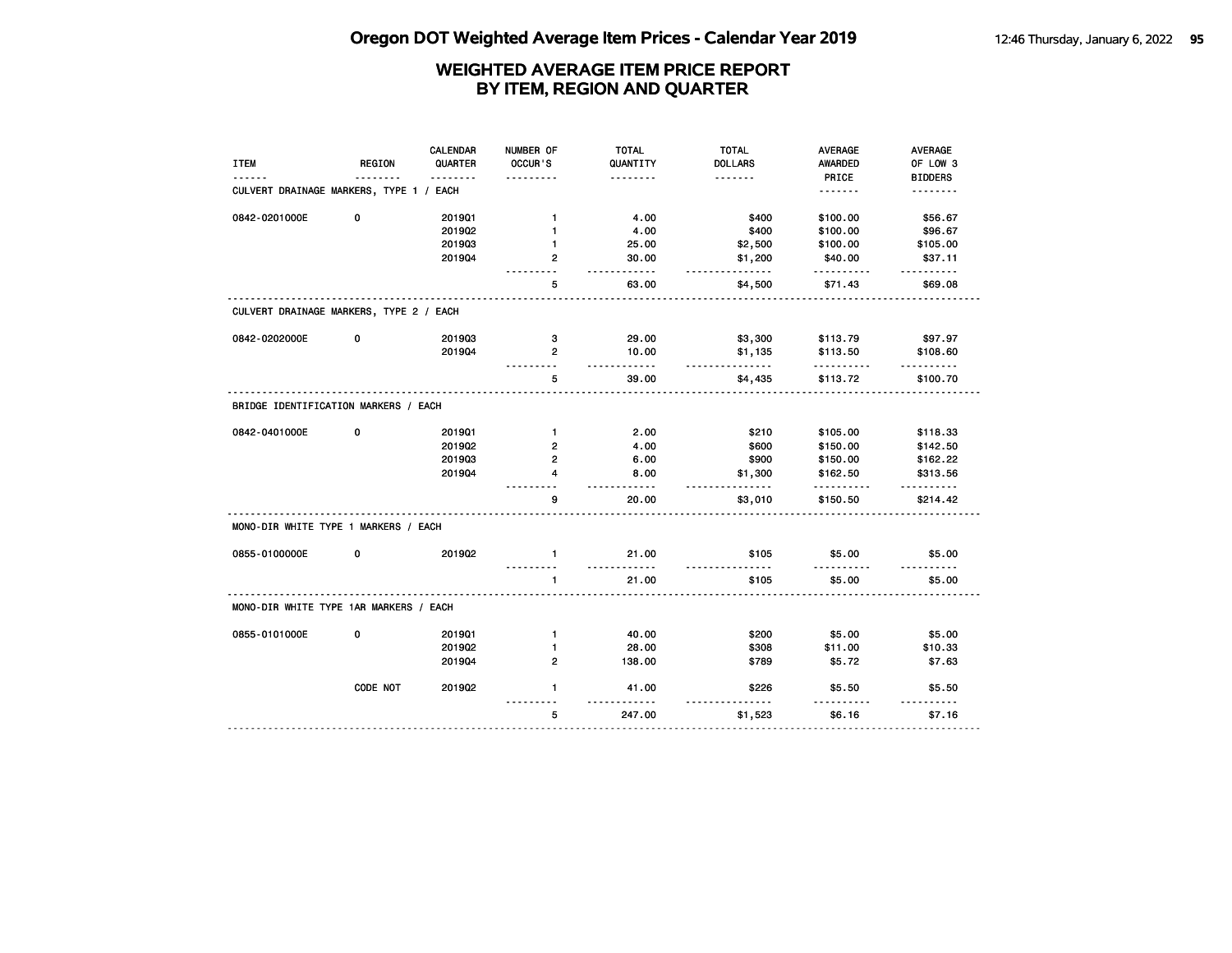| <b>ITEM</b>                              | <b>REGION</b> | <b>CALENDAR</b><br>QUARTER | NUMBER OF<br>OCCUR'S    | <b>TOTAL</b><br>QUANTITY<br>. | <b>TOTAL</b><br><b>DOLLARS</b><br>. | <b>AVERAGE</b><br>AWARDED<br>PRICE | <b>AVERAGE</b><br>OF LOW 3<br><b>BIDDERS</b> |
|------------------------------------------|---------------|----------------------------|-------------------------|-------------------------------|-------------------------------------|------------------------------------|----------------------------------------------|
| BI-DIR YELLOW TYPE 1 MARKERS / EACH      |               |                            |                         |                               |                                     | .                                  | .                                            |
| 0855-0102000E                            | 0             | 201901                     | $\mathbf{2}$            | 30.00                         | \$275                               | \$9.17                             | \$11.28                                      |
|                                          |               | 201902                     | $\overline{2}$          | 298.00                        | \$1,605                             | \$5.39                             | \$5.39                                       |
|                                          |               | 201904                     | 1                       | 10.00                         | \$120                               | \$12.00                            | \$13.33                                      |
|                                          |               |                            | 5                       | 338.00                        | \$2,000                             | \$5.92                             | \$6.14                                       |
| BI-DIR YELLOW TYPE 1AR MARKERS / EACH    |               |                            |                         |                               |                                     |                                    |                                              |
| 0855-0103000E                            | 0             | 201901                     | з                       | 121.00                        | \$605                               | \$5.00                             | \$5.00                                       |
|                                          |               | 2019Q2                     | 1                       | 52.00                         | \$572                               | \$11.00                            | \$10.33                                      |
|                                          |               | 201903                     | 1                       | 45.00                         | \$315                               | \$7.00                             | \$12.33                                      |
|                                          |               | 201904                     | 5                       | 193.00                        | \$1,130                             | \$5.85                             | \$7.20                                       |
|                                          | CODE NOT      | 201903                     | 1                       | 3,950.00<br>.                 | \$18,763<br>.                       | \$4.75                             | \$4.38                                       |
|                                          |               |                            | 11                      | 4,361.00                      | \$21,385                            | \$4.90                             | \$4.68                                       |
| MONO-DIR WHITE TYPE 1AR, RECESSED / EACH |               |                            |                         |                               |                                     |                                    |                                              |
| 0855-0106000E                            | 0             | 201901                     | $\mathbf{1}$            | 6,552.00                      | \$59,754                            | \$9.12                             | \$9.31                                       |
|                                          |               | 2019Q2                     | 3                       | 3,877.00                      | \$35,881                            | \$9.25                             | \$9.67                                       |
|                                          |               | 201904                     | 4                       | 6,616.00<br><u>.</u>          | \$90,452<br>.                       | \$13.67                            | \$13.60                                      |
|                                          |               |                            | 8                       | 17,045.00                     | \$186,088                           | \$10.92                            | \$11.06                                      |
| BI-DIR YELLOW TYPE 1AR, RECESSED / EACH  |               |                            |                         |                               |                                     |                                    |                                              |
| 0855-0107000E                            | 0             | 201902                     | $\overline{\mathbf{c}}$ | 1,350.00                      | \$13,230                            | \$9.80                             | \$11.60                                      |
|                                          |               | 201904                     | $\overline{2}$          | 4,290.00                      | \$42,426                            | \$9.89                             | \$9.84                                       |
|                                          | CODE NOT      | 2019Q2                     | $\mathbf{1}$            | 180.00                        | \$2,880                             | \$16.00                            | \$15.67                                      |
|                                          |               |                            | 5                       | 5,820.00                      | \$58,536                            | \$10.06                            | \$10.43                                      |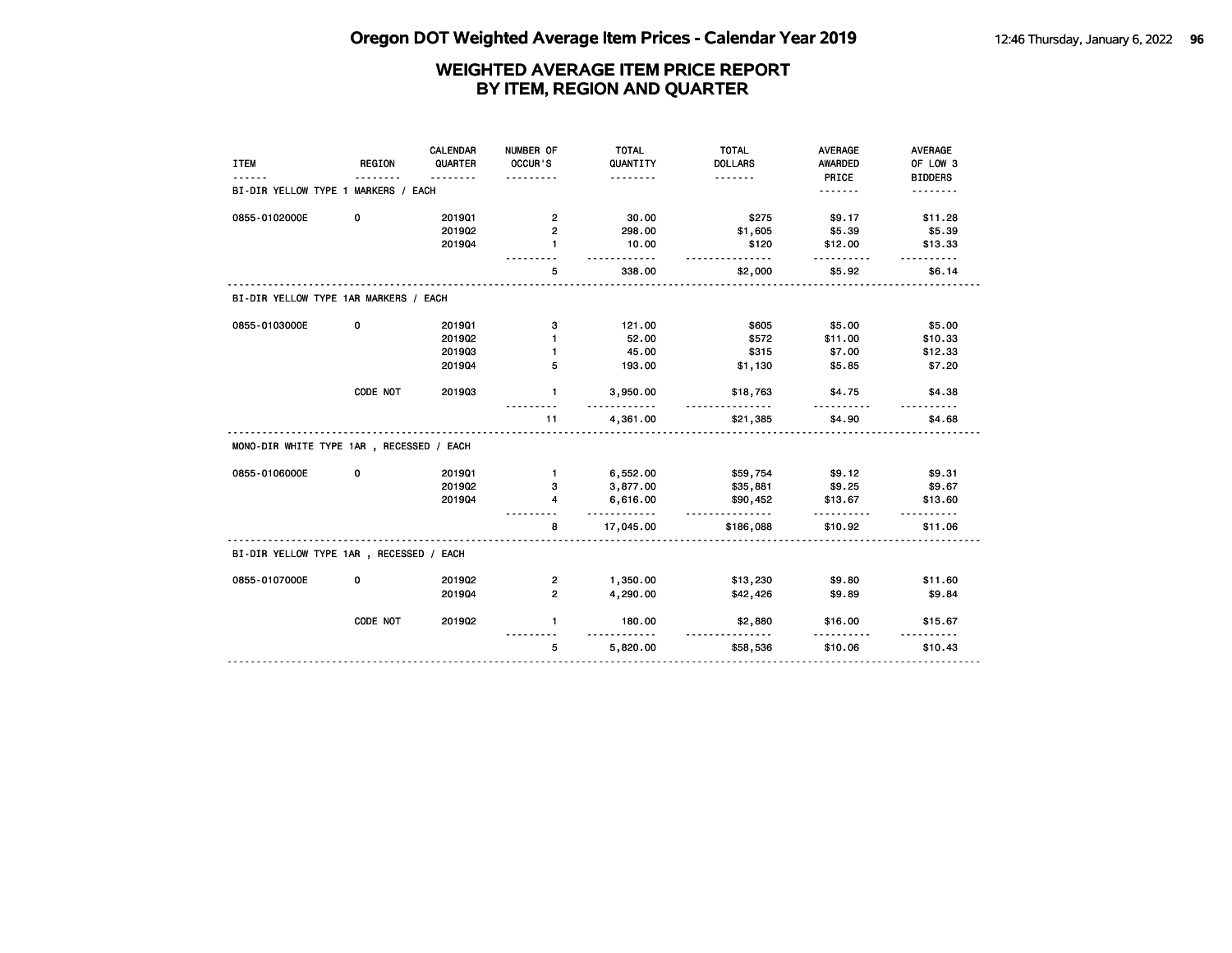| <b>ITEM</b>                                   | <b>REGION</b> | CALENDAR<br>QUARTER | NUMBER OF<br>OCCUR'S<br>. | <b>TOTAL</b><br>QUANTITY<br><u>.</u> | <b>TOTAL</b><br><b>DOLLARS</b><br><u>.</u> | <b>AVERAGE</b><br>AWARDED<br>PRICE | <b>AVERAGE</b><br>OF LOW 3<br><b>BIDDERS</b> |
|-----------------------------------------------|---------------|---------------------|---------------------------|--------------------------------------|--------------------------------------------|------------------------------------|----------------------------------------------|
| PERM. SURFACE MOUNTED TUBULAR MARKERS / EACH  |               |                     |                           |                                      |                                            | .                                  |                                              |
| 0856-0101000E                                 | 0             | 201902              | $\mathbf{1}$              | 30.00                                | \$2,190                                    | \$73.00                            | \$73.00                                      |
|                                               |               | 201904              | $\overline{2}$            | 58.00<br><u></u>                     | \$8,920<br><u>.</u>                        | \$153.79                           | \$144.22                                     |
|                                               |               |                     | 3                         | 88.00                                | \$11,110                                   | \$126.25                           | \$119.94                                     |
| CONTINUOUS RUMBLE STRIPS / MILE               |               |                     |                           |                                      |                                            |                                    |                                              |
| 0857-0101000L                                 | 0             | 201901              | $\overline{\mathbf{c}}$   | 24.00                                | \$26,880                                   | \$1,120.00                         | \$1,135.00                                   |
|                                               |               | 2019Q2              | 2                         | 26.00                                | \$28,400                                   | \$1,092.31                         | \$1,080.77                                   |
|                                               |               | 201903              | $\mathbf{1}$              | 4.00                                 | \$15,000                                   | \$3,750.00                         | \$3,937.50                                   |
|                                               |               | 201904              | 6                         | 79.00                                | \$53,400<br><u>.</u>                       | \$675.95                           | \$696.43                                     |
|                                               |               |                     | 11                        | 133.00                               | \$123,680                                  | \$929.92                           | \$948.18                                     |
| GAP PATTERN RUMBLE STRIPS / MILE              |               |                     |                           |                                      |                                            |                                    |                                              |
| 0857-0101500L                                 | 0             | 201901              | 2                         | 24.00                                | \$26,880                                   | \$1,120.00                         | \$1,135.00                                   |
|                                               |               | 201902              | $\overline{2}$            | 17.00                                | \$19,600                                   | \$1,152.94                         | \$1,136.27                                   |
|                                               |               | 201904              | 4                         | 115.00                               | \$82,125<br><u>---------</u>               | \$714.13                           | \$738.11                                     |
|                                               |               |                     | 8                         | 156.00                               | \$128,605                                  | \$824.39                           | \$842.56                                     |
| LONGITUDINAL PAVEMENT MARKINGS - PAINT / FOOT |               |                     |                           |                                      |                                            |                                    |                                              |
| 0860-0200000F                                 | 0             | 201901              | 4                         | 13,962.00                            | \$7,269                                    | \$0.52                             | \$0.79                                       |
|                                               |               | 2019Q2              | з                         | 93,750.00                            | \$24,070                                   | \$0.26                             | \$0.51                                       |
|                                               |               | 201903              | 4                         | 24,430.00                            | \$8,538                                    | \$0.35                             | \$0.49                                       |
|                                               |               | 201904              | з                         | 24,290.00                            | \$6,340                                    | \$0.26                             | \$0.31                                       |
|                                               | CODE NOT      | 201901              | $\mathbf{1}$              | 1,043,000.00                         | \$135,590                                  | \$0.13                             | \$0.12                                       |
|                                               |               |                     | 15                        | 1,199,432.00                         | \$181,807                                  | \$0.15                             | \$0.17                                       |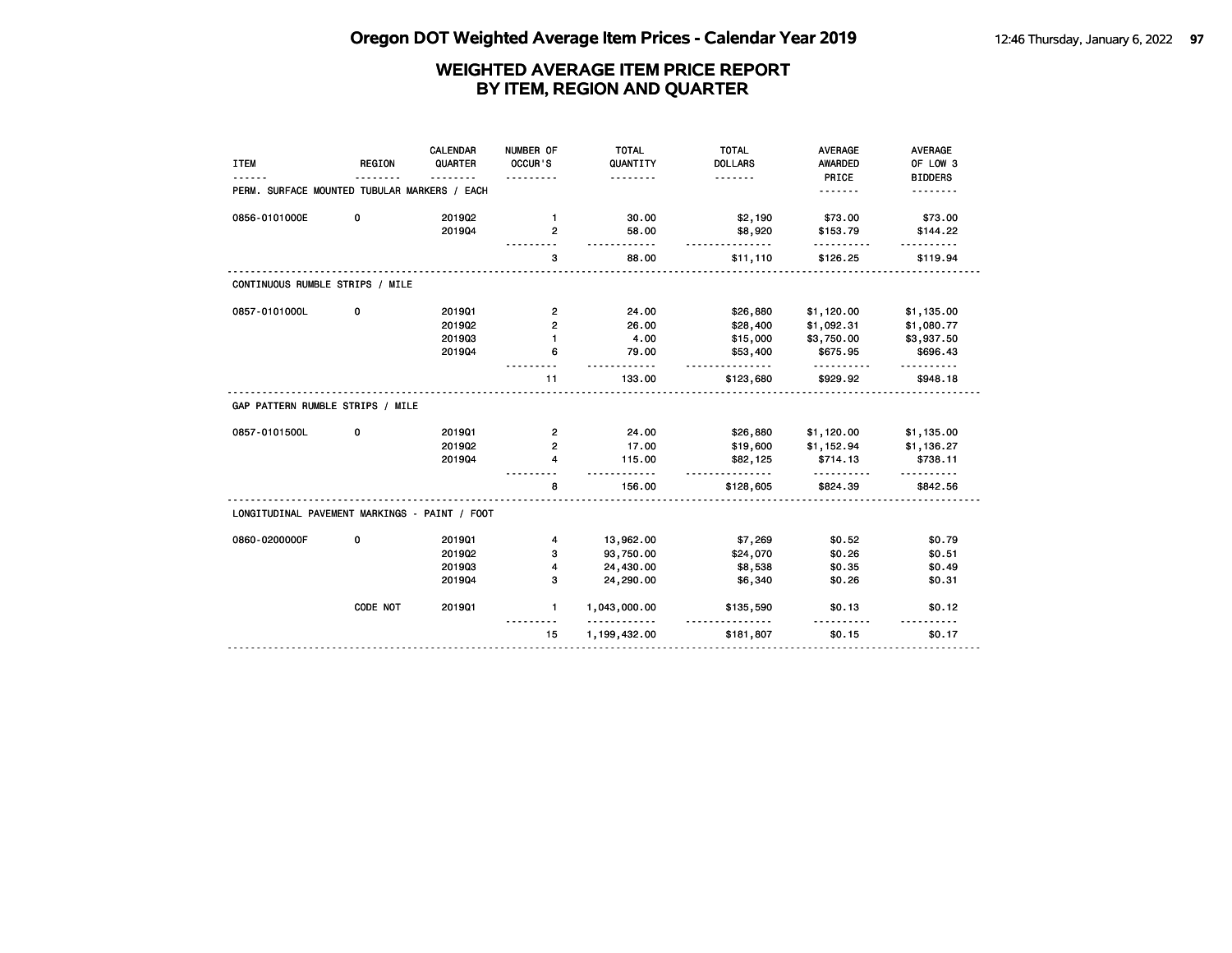| <b>ITEM</b>                                     | REGION   | <b>CALENDAR</b><br>QUARTER | NUMBER OF<br>OCCUR'S | <b>TOTAL</b><br>QUANTITY<br><u>.</u> | <b>TOTAL</b><br><b>DOLLARS</b><br>. | <b>AVERAGE</b><br><b>AWARDED</b><br>PRICE | <b>AVERAGE</b><br>OF LOW 3<br><b>BIDDERS</b> |
|-------------------------------------------------|----------|----------------------------|----------------------|--------------------------------------|-------------------------------------|-------------------------------------------|----------------------------------------------|
| METHYL METHACRYLATE, EXTR, GROOVE, N-PRO / FOOT |          |                            |                      |                                      |                                     | .                                         | .                                            |
| 0865-0116530F                                   | 0        | 201904                     | $\mathbf{1}$         | 162,987.00<br>. <b>.</b>             | \$260,779                           | \$1.60                                    | \$1.65                                       |
|                                                 |          |                            | $\blacksquare$       | 162,987.00                           | \$260,779                           | \$1.60                                    | \$1.65                                       |
| THERMOPLASTIC, EXTRUDED, SURFACE, PROF / FOOT   |          |                            |                      |                                      |                                     |                                           |                                              |
| 0865-0116600F                                   | 0        | 201902                     | $\mathbf{1}$         | 3,746.00                             | \$5,619                             | \$1.50                                    | \$1.75                                       |
|                                                 |          | 201903                     | $\blacksquare$       | 24,749.00                            | \$28,461                            | \$1.15                                    | \$1.15                                       |
|                                                 | CODE NOT | 201903                     | $\mathbf{1}$         | 1,723.00                             | \$5,600<br><u>.</u>                 | \$3.25                                    | \$3.38                                       |
|                                                 |          |                            | 3                    | 30,218.00                            | \$39,680                            | \$1.31                                    | \$1.35                                       |
| THERMOPLASTIC, EXTRUDED, SURFACE, N-PROF / FOOT |          |                            |                      |                                      |                                     |                                           |                                              |
| 0865-0116610F                                   | 0        | 2019Q2                     | 2                    | 85,580.00                            | \$75,943                            | \$0.89                                    | \$1.01                                       |
|                                                 |          | 201904                     | 4                    | 264,214.00                           | \$200,291                           | \$0.76                                    | \$0.75                                       |
|                                                 | CODE NOT | 201902                     | $\mathbf{1}$         | 4,031.00                             | \$5,039                             | \$1.25                                    | \$1.25                                       |
|                                                 |          |                            | $\overline{7}$       | 353,825.00                           | \$281,273                           | \$0.79                                    | \$0.82                                       |
| THERMOPLASTIC, EXTRUDED, GROOVED, N-PROF / FOOT |          |                            |                      |                                      |                                     |                                           |                                              |
| 0865-0116630F                                   | 0        | 201902                     | $\mathbf{1}$         | 294,000.00                           | \$323,400                           | \$1.10                                    | \$1.10                                       |
|                                                 |          | 201904                     | $\mathbf{1}$         | 460,000.00<br><u>.</u>               | \$529,000<br><u>.</u>               | \$1.15                                    | \$1.15                                       |
|                                                 |          |                            | $\overline{2}$       | 754,000.00                           | \$852,400                           | \$1.13                                    | \$1.13                                       |
| PVMNT MARK TAPE, GROOVED, PATT, WET / FOOT      |          |                            |                      |                                      |                                     |                                           |                                              |
| 0865-0127100F                                   | 0        | 201904                     | $\mathbf{1}$         | 7,410.00                             | \$37,050                            | \$5.00                                    | \$4.22                                       |
|                                                 |          |                            | $\mathbf{1}$         | 7,410.00                             | \$37,050                            | \$5.00                                    | \$4.22                                       |
|                                                 |          |                            |                      |                                      |                                     |                                           |                                              |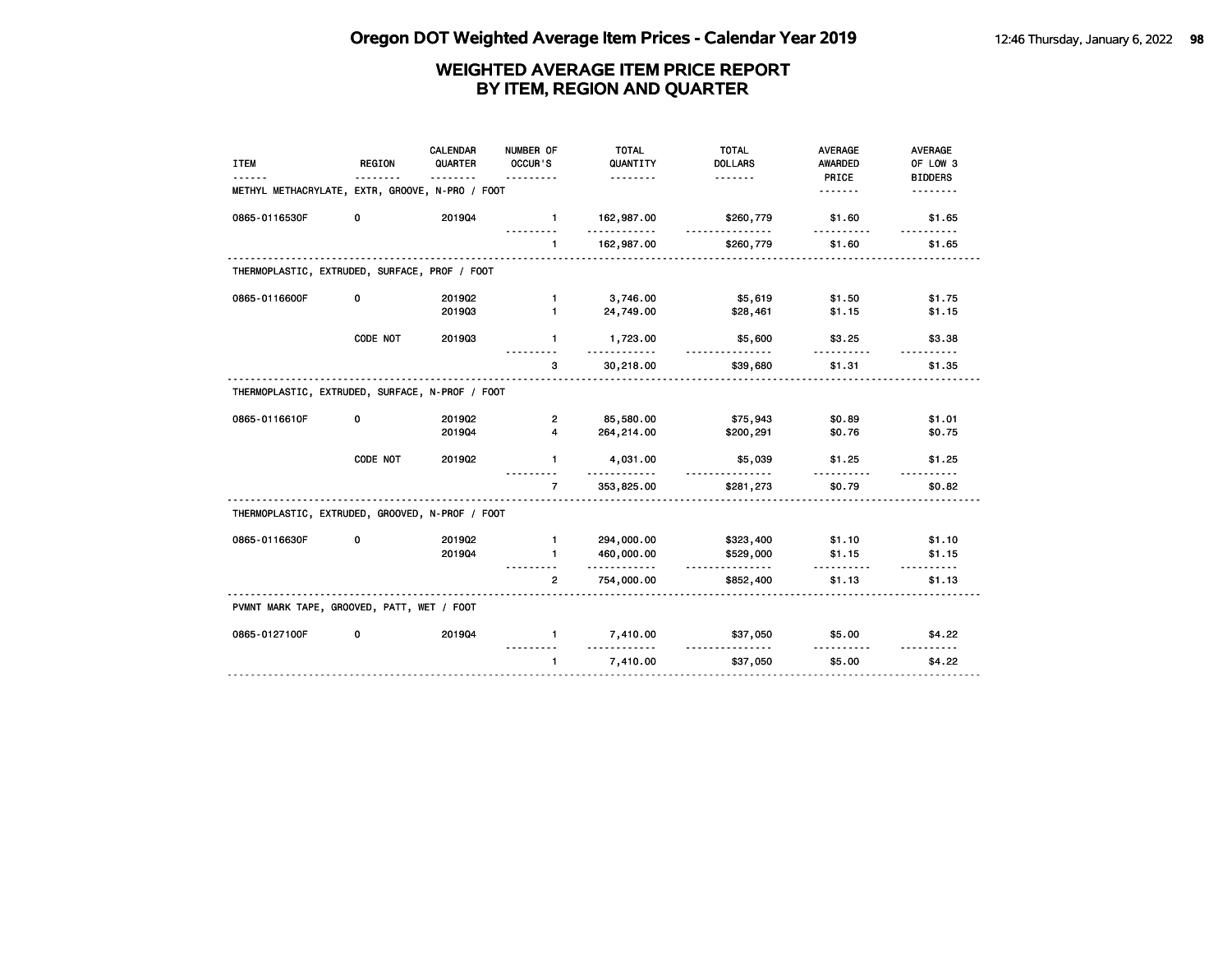| <b>ITEM</b>                                     | REGION   | <b>CALENDAR</b><br>QUARTER | NUMBER OF<br>OCCUR'S<br>. | <b>TOTAL</b><br>QUANTITY<br><u>.</u> | <b>TOTAL</b><br><b>DOLLARS</b><br><u>.</u> | <b>AVERAGE</b><br><b>AWARDED</b><br>PRICE | <b>AVERAGE</b><br>OF LOW 3<br><b>BIDDERS</b> |
|-------------------------------------------------|----------|----------------------------|---------------------------|--------------------------------------|--------------------------------------------|-------------------------------------------|----------------------------------------------|
| THERMOPL, EXTR OR SPRAY, SURF, N-PROF / FOOT    |          |                            |                           |                                      |                                            | .                                         |                                              |
| 0865-0160000F                                   | 0        | 201901                     | $\overline{\mathbf{2}}$   | 12,612.00                            | \$12,157                                   | \$0.96                                    | \$1.21                                       |
|                                                 |          | 2019Q2                     | $\overline{\mathbf{c}}$   | 15,005.00                            | \$14,795                                   | \$0.99                                    | \$1.02                                       |
|                                                 |          | 201904                     | з                         | 32,448.00                            | \$36,549                                   | \$1.13                                    | \$1.46                                       |
|                                                 | CODE NOT | 201902                     | $\mathbf{1}$              | 8,600.00<br>.                        | \$10,750                                   | \$1.25                                    | \$1.17                                       |
|                                                 |          |                            | 8                         | 68,665.00                            | \$74,250                                   | \$1.08                                    | \$1.28                                       |
| METHYL METHACRYLATE, WET, GRVD, NON-PROF / FOOT |          |                            |                           |                                      |                                            |                                           |                                              |
| 0865-0203000F                                   | 0        | 201904                     | $\blacksquare$            | 24,000.00<br>.                       | \$68,400                                   | \$2.85                                    | \$2.93                                       |
|                                                 |          |                            | $\mathbf{1}$<br>.         | 24,000.00                            | \$68,400                                   | \$2.85                                    | \$2.93                                       |
| THERMOPLASTIC, WET, SURF, NON-PROF / FOOT       |          |                            |                           |                                      |                                            |                                           |                                              |
| 0865-0205000F                                   | 0        | 201903                     | $\mathbf{1}$              | 7,600.00                             | \$19,000<br>.                              | \$2.50                                    | \$2.35                                       |
|                                                 |          |                            | $\mathbf{1}$<br>.         | 7,600.00                             | \$19,000                                   | \$2.50                                    | \$2.35                                       |
| THERMOPLASTIC, WET, GRVD, NON-PROF / FOOT       |          |                            |                           |                                      |                                            |                                           |                                              |
| 0865-0207000F                                   | 0        | 201901                     | $\blacksquare$            | 342,701.00                           | \$421,522                                  | \$1.23                                    | \$1.26                                       |
|                                                 |          | 201904                     | $\mathbf{1}$              | 310,500.00<br>.                      | \$403,650<br><u>.</u>                      | \$1.30                                    | \$1.29                                       |
|                                                 |          |                            | $\overline{2}$            | 653,201.00                           | \$825,172                                  | \$1.26                                    | \$1.27                                       |
| PLURAL COMPONENT, SPRAYED, SURFACE / FOOT       |          |                            |                           |                                      |                                            |                                           |                                              |
| 0866-0113000F                                   | 0        | 201904                     | $\overline{2}$            | 1,428,000.00<br>.                    | \$468,960<br><u>.</u>                      | \$0.33<br>.                               | \$0.40                                       |
|                                                 |          |                            | $\overline{2}$            | 1,428,000.00                         | \$468,960                                  | \$0.33                                    | \$0.40                                       |
|                                                 |          |                            |                           |                                      |                                            |                                           |                                              |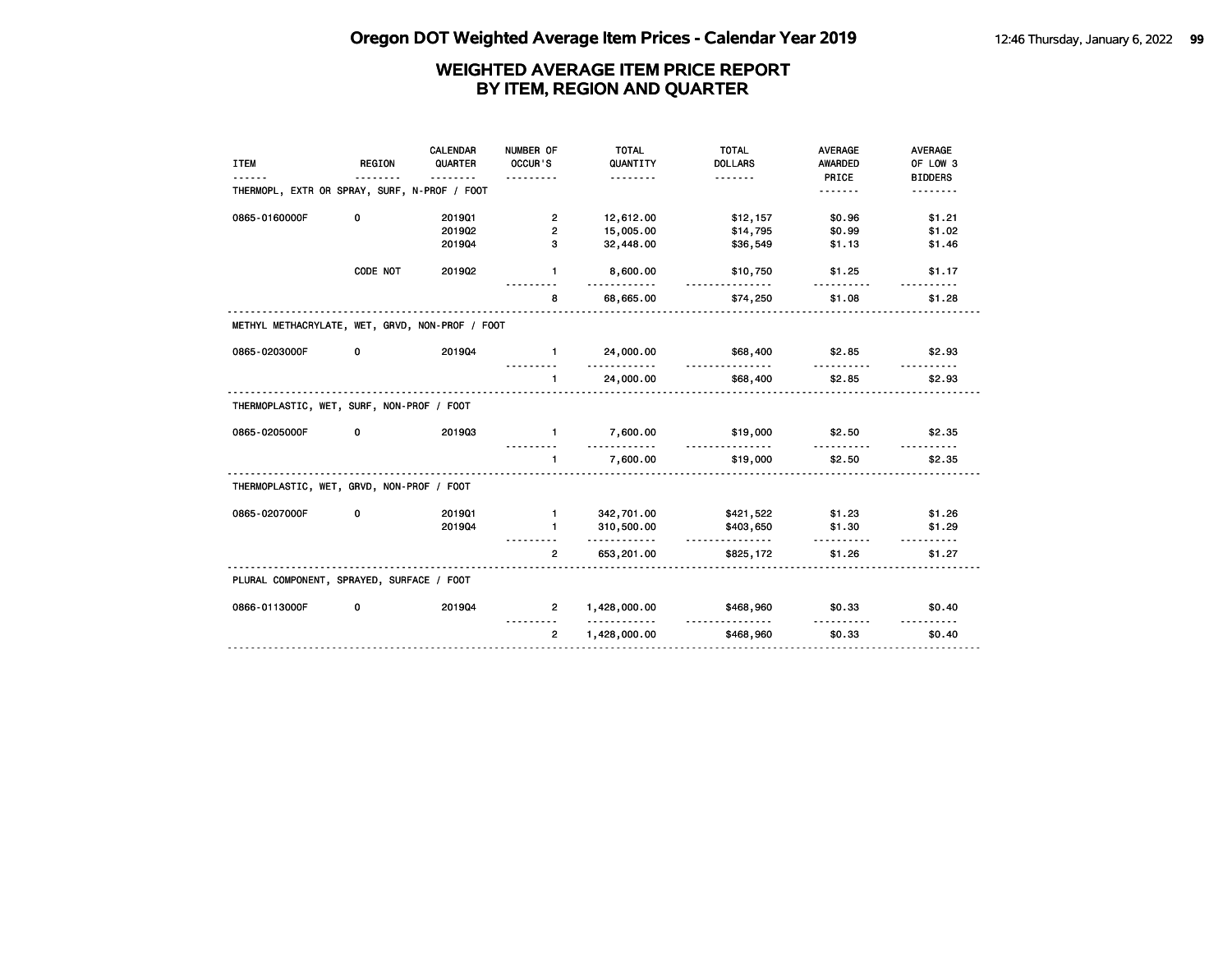| <b>ITEM</b>                                     | <b>REGION</b> | <b>CALENDAR</b><br>QUARTER<br>$\frac{1}{2}$ | NUMBER OF<br>OCCUR'S<br>. | <b>TOTAL</b><br>QUANTITY<br><u>.</u> | <b>TOTAL</b><br><b>DOLLARS</b><br><u>.</u> | <b>AVERAGE</b><br><b>AWARDED</b><br>PRICE | AVERAGE<br>OF LOW 3<br><b>BIDDERS</b> |
|-------------------------------------------------|---------------|---------------------------------------------|---------------------------|--------------------------------------|--------------------------------------------|-------------------------------------------|---------------------------------------|
| PLURAL COMPONENT, SPRAYED, GROOVED / FOOT       |               |                                             |                           |                                      |                                            | .                                         | .                                     |
| 0866-0114000F                                   | 0             | 201903                                      | $\mathbf{1}$              | 123,610.00<br>. <b>.</b>             | \$129,791                                  | \$1.05                                    | \$1.10                                |
|                                                 |               |                                             | $\mathbf{1}$              | 123,610.00                           | \$129,791                                  | \$1.05                                    | \$1.10                                |
| PLURAL COMPONENT, EXTR OR SPRAY, GROOVED / FOOT |               |                                             |                           |                                      |                                            |                                           |                                       |
| 0866-0122000F                                   | 0             | 201901                                      | $\mathbf{1}$              | 740.00                               | \$5,550                                    | \$7.50                                    | \$13.03                               |
|                                                 |               |                                             | $\mathbf{1}$              | 740.00                               | \$5,550                                    | \$7.50                                    | \$13.03                               |
| PVMT LEGEND, TYPE A: ARROWS / EACH              |               |                                             |                           |                                      |                                            |                                           |                                       |
| 0867-0102000E                                   | 0             | 2019Q2                                      | $\mathbf{1}$              | 3.00                                 | \$885                                      | \$295.00                                  | \$296.67                              |
|                                                 | CODE NOT      | 201902                                      | 1                         | 1.00<br>$- - - - -$                  | \$200<br>$- - -$                           | \$200.00<br>.                             | \$200.00<br>.                         |
|                                                 |               |                                             | $\mathbf{2}$              | 4.00                                 | \$1,085                                    | \$271.25                                  | \$272.50                              |
| PVMT LEGEND, TYPE B: ARROWS / EACH              |               |                                             |                           |                                      |                                            |                                           |                                       |
| 0867-0103000E                                   | 0             | 2019Q2                                      | $\mathbf{1}$              | 56.00                                | \$9,240                                    | \$165.00                                  | \$232.50                              |
|                                                 |               | 201903<br>201904                            | 1                         | 12.00<br>7.00                        | \$5,820<br>\$1,925                         | \$485.00<br>\$275.00                      | \$505.00<br>\$318.33                  |
|                                                 |               |                                             |                           |                                      |                                            |                                           |                                       |
|                                                 | CODE NOT      | 201901                                      | $\mathbf{1}$              | 17.00<br>.                           | \$4,250                                    | \$250.00                                  | \$310.00                              |
|                                                 |               |                                             | 4                         | 92.00                                | \$21,235                                   | \$230.82                                  | \$288.89                              |
| PVMT LEGEND, TYPE B-HS: ARROWS / EACH           |               |                                             |                           |                                      |                                            |                                           |                                       |
| 0867-0103100E                                   | 0             | 201901                                      | $\mathbf{1}$              | 15.00                                | \$4,275                                    | \$285.00                                  | \$300.00                              |
|                                                 |               | 201902                                      | 4                         | 61.00                                | \$17,550                                   | \$287.70                                  | \$377.19                              |
|                                                 |               | 201904                                      | 2                         | 135.00<br><u>.</u>                   | \$37,325                                   | \$276.48<br><u>.</u>                      | \$275.69                              |
|                                                 |               |                                             | $\overline{7}$            | 211.00                               | \$59,150                                   | \$280.33                                  | \$306.76                              |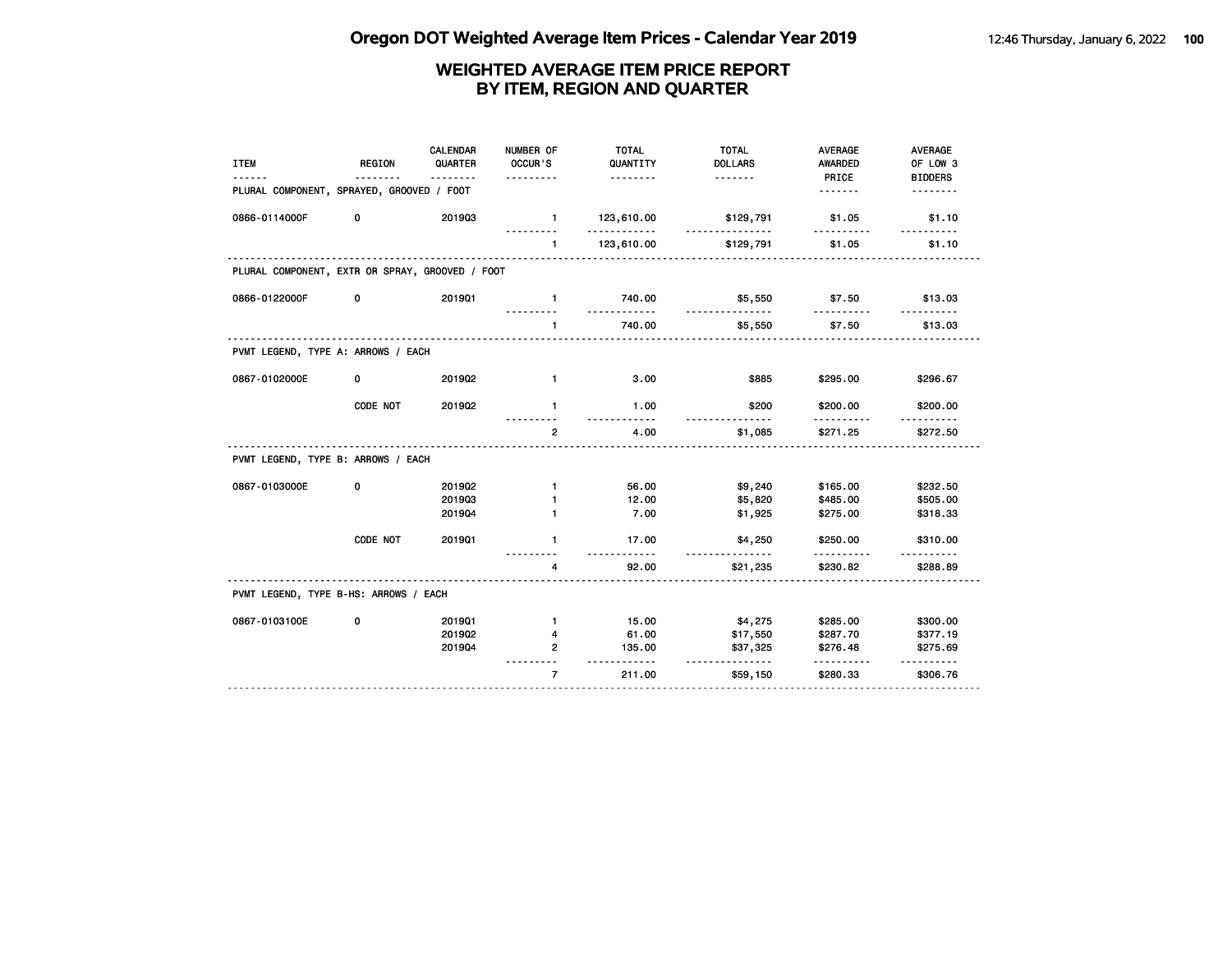| <b>ITEM</b>                           | <b>REGION</b> | CALENDAR<br>QUARTER | NUMBER OF<br>OCCUR'S | <b>TOTAL</b><br>QUANTITY  | <b>TOTAL</b><br><b>DOLLARS</b> | <b>AVERAGE</b><br><b>AWARDED</b> | AVERAGE<br>OF LOW 3    |
|---------------------------------------|---------------|---------------------|----------------------|---------------------------|--------------------------------|----------------------------------|------------------------|
|                                       |               | .                   |                      | .                         | <u>.</u>                       | PRICE                            | <b>BIDDERS</b>         |
| PVMT LEGEND, TYPE AB: ARROWS / EACH   |               |                     |                      |                           |                                | <u>.</u>                         | <u>.</u>               |
| 0867-0103500E                         | 0             | 201902              | $\mathbf{1}$         | 4.00                      | \$1,600                        | \$400.00                         | \$400.00               |
|                                       |               | 201903              | $\overline{2}$       | 17.00                     | \$5,400                        | \$317.65                         | \$347.06               |
|                                       |               | 201904              | $\mathbf{1}$         | 8.00<br>$- - - - - -$     | \$2,120<br>.                   | \$265.00<br>.                    | \$255.00<br><u>.</u>   |
|                                       |               |                     | 4                    | 29.00                     | \$9,120                        | \$314.48                         | \$328.97               |
| PVMT LEGEND, TYPE A: "ONLY" / EACH    |               |                     |                      |                           |                                |                                  |                        |
| 0867-0106000E                         | 0             | 201902              | $\mathbf{1}$         | 1.00<br><u>.</u>          | \$450                          | \$450.00                         | \$450.00               |
|                                       |               |                     | $\mathbf{1}$         | 1.00                      | \$450                          | \$450.00                         | \$450.00               |
| PVMT LEGEND, TYPE B: "ONLY" / EACH    |               |                     |                      |                           |                                |                                  |                        |
| 0867-0107000E                         | 0             | 201902              | $\mathbf{1}$         | 1.00<br><u>----------</u> | \$265                          | \$265.00                         | \$432.50               |
|                                       |               |                     | $\mathbf{1}$         | 1.00                      | \$265                          | \$265.00                         | \$432.50               |
| PVMT LEGEND, TYPE B-HS: "ONLY" / EACH |               |                     |                      |                           |                                |                                  |                        |
| 0867-0107100E                         | 0             | 201904              | $\mathbf{1}$         | 1.00<br><u>.</u>          | \$375                          | \$375.00<br>.                    | \$375.00               |
|                                       |               |                     | $\mathbf{1}$         | 1.00                      | \$375                          | \$375.00                         | \$375.00               |
| PVMT LEGEND, TYPE B: "SCHOOL" / EACH  |               |                     |                      |                           |                                |                                  |                        |
| 0867-0111000E                         | 0             | 201903              | $\mathbf{1}$         | 2.00<br><u>.</u>          | \$3,000<br><u>-----------</u>  | \$1,500.00<br><u>.</u>           | \$1,575.00<br><u>.</u> |
|                                       |               |                     | $\mathbf{1}$         | 2.00                      | \$3,000                        | \$1,500.00                       | \$1,575.00             |
| PVMT LEGEND, TYPE B: R/R XING / EACH  |               |                     |                      |                           |                                |                                  |                        |
| 0867-0119000E                         | 0             | 201901              | $\mathbf{1}$         | 1.00                      | \$2,600                        | \$2,600.00                       | \$2,200.00             |
|                                       |               | 201902              | 1                    | 1.00<br>$- - - - -$       | \$860<br><u>.</u>              | \$860.00<br>.                    | \$930.00<br>.          |
|                                       |               |                     | $\overline{2}$       | 2.00                      | \$3,460                        | \$1,730.00                       | \$1,565.00             |
|                                       |               |                     |                      |                           |                                |                                  |                        |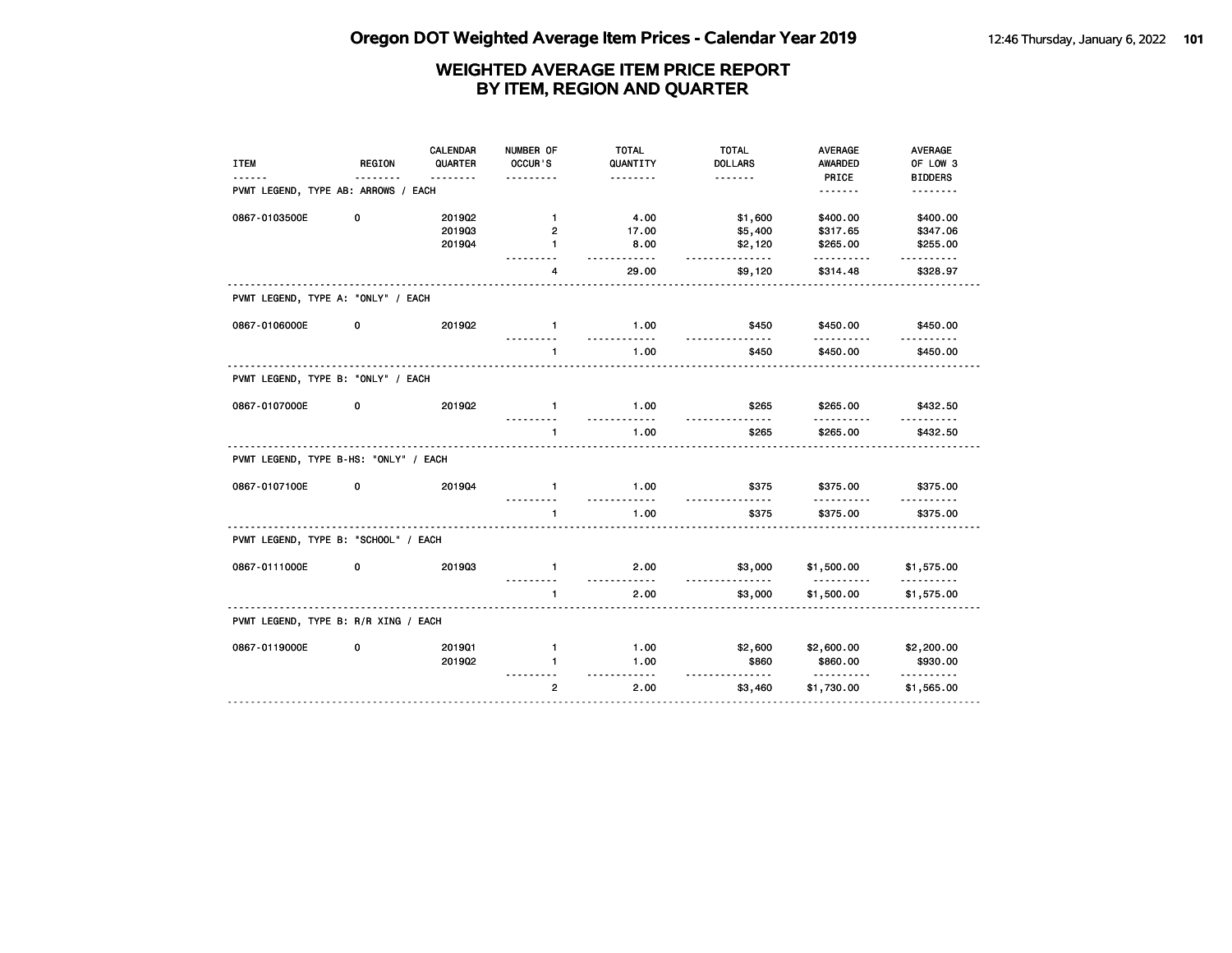| <b>ITEM</b>                              | <b>REGION</b><br><u>.</u> | <b>CALENDAR</b><br>QUARTER<br><u>.</u> | NUMBER OF<br>OCCUR'S<br>. | <b>TOTAL</b><br>QUANTITY<br><u>.</u> | <b>TOTAL</b><br><b>DOLLARS</b><br><u>.</u> | <b>AVERAGE</b><br>AWARDED<br>PRICE | <b>AVERAGE</b><br>OF LOW 3<br><b>BIDDERS</b> |
|------------------------------------------|---------------------------|----------------------------------------|---------------------------|--------------------------------------|--------------------------------------------|------------------------------------|----------------------------------------------|
| PVMT LEGEND, TYPE AB: R/R XING / EACH    |                           |                                        |                           |                                      |                                            | <u>.</u>                           | .                                            |
| 0867-0119400E                            | 0                         | 201902                                 | $\mathbf{1}$              | 3.00                                 | \$4,200                                    | \$1,400.00                         | \$1,250.00                                   |
|                                          |                           | 201904                                 | $\mathbf{1}$              | 5.00<br>$- - - - -$                  | \$4,450<br><u>.</u>                        | \$890.00<br><u>.</u>               | \$863.33<br>.                                |
|                                          |                           |                                        | $\overline{2}$            | 8.00                                 | \$8,650                                    | \$1,081.25                         | \$1,008.33                                   |
| PVMT LEGEND, TYPE B-HS: BIKE LANE / EACH |                           |                                        |                           |                                      |                                            |                                    |                                              |
| 0867-0131000E                            | 0                         | 201901                                 | $\mathbf{1}$              | 10.00                                | \$2,750                                    | \$275.00                           | \$275.00                                     |
|                                          |                           | 201902                                 | з                         | 64.00                                | \$17,280                                   | \$270.00                           | \$287.97                                     |
|                                          |                           | 201903                                 | 2                         | 15.00                                | \$4,610                                    | \$307.33                           | \$334.78                                     |
|                                          |                           | 201904                                 | 1                         | 71.00                                | \$18,815                                   | \$265.00                           | \$265.00                                     |
|                                          | CODE NOT                  | 201902                                 | $\mathbf{1}$              | 3.00                                 | \$900                                      | \$300.00                           | \$300.00                                     |
|                                          |                           |                                        | 8                         | 163.00                               | \$44,355                                   | \$272.12                           | \$281.70                                     |
| PAVEMENT BAR, TYPE B / SQFT              |                           |                                        |                           |                                      |                                            |                                    |                                              |
| 0867-0145000J                            | 0                         | 2019Q2                                 | $\mathbf{1}$              | 2,600.00                             | \$18,330                                   | \$7.05                             | \$9.03                                       |
|                                          |                           | 201903                                 | $\mathbf{1}$              | 129.00                               | \$1,935                                    | \$15.00                            | \$15.75                                      |
|                                          |                           | 201904                                 | 1                         | 127.00<br>.                          | \$1,143<br>----------                      | \$9.00<br>.                        | \$8.83<br><u>.</u>                           |
|                                          |                           |                                        | 3                         | 2,856.00                             | \$21,408                                   | \$7.50                             | \$9.32                                       |
| PAVEMENT BAR, TYPE B-HS / SQFT           |                           |                                        |                           |                                      |                                            |                                    |                                              |
| 0867-0145100J                            | 0                         | 201901                                 | $\overline{2}$            | 825.00                               | \$6,765                                    | \$8.20                             | \$8.20                                       |
|                                          |                           | 201902                                 | 5                         | 4,142.00                             | \$32,907                                   | \$7.94                             | \$11.79                                      |
|                                          |                           | 201903                                 | з                         | 1,150.00                             | \$10,885                                   | \$9.47                             | \$10.93                                      |
|                                          |                           | 201904                                 | 4                         | 7,043.00                             | \$52,058                                   | \$7.39                             | \$7.41                                       |
|                                          | CODE NOT                  | 2019Q2                                 | $\mathbf{1}$              | 926.00                               | \$8,936                                    | \$9.65                             | \$9.65                                       |
|                                          |                           |                                        | 15                        | 14,086.00                            | <u>.</u><br>\$111,550                      | \$7.92                             | \$9.18                                       |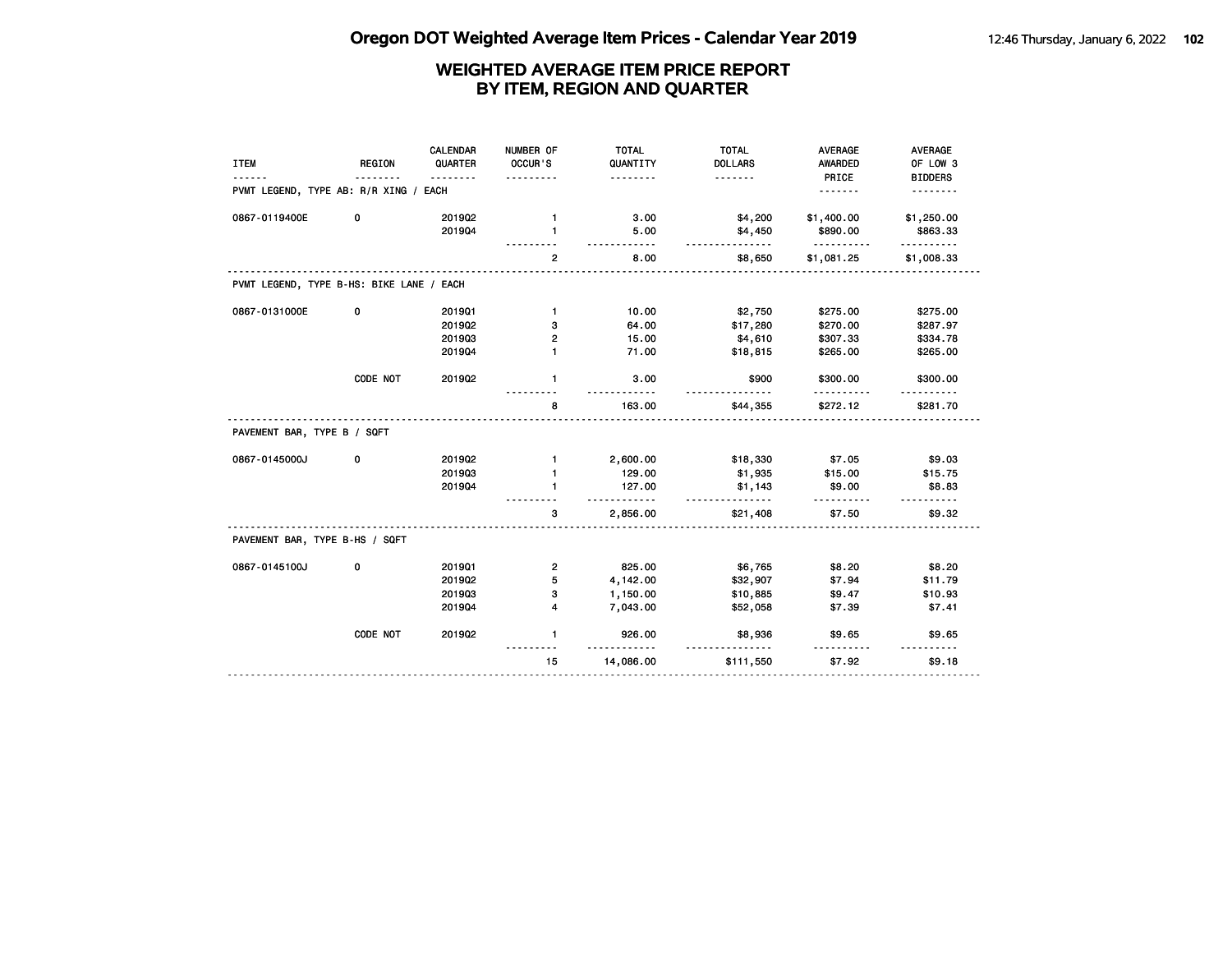|                                                 |               | <b>CALENDAR</b> | NUMBER OF      | <b>TOTAL</b>         | <b>TOTAL</b>               | <b>AVERAGE</b>   | AVERAGE                    |
|-------------------------------------------------|---------------|-----------------|----------------|----------------------|----------------------------|------------------|----------------------------|
| <b>ITEM</b>                                     | <b>REGION</b> | QUARTER         | OCCUR'S        | QUANTITY<br><u>.</u> | <b>DOLLARS</b><br><u>.</u> | AWARDED<br>PRICE | OF LOW 3<br><b>BIDDERS</b> |
| PAVEMENT BAR: TYPE AB / SQFT                    |               |                 |                |                      |                            | <u>.</u>         | <u>.</u>                   |
| 0867-0145500J                                   | 0             | 201901          | $\mathbf{1}$   | 21.00                | \$599                      | \$28.50          | \$29.17                    |
|                                                 |               | 2019Q2          | $\mathbf{1}$   | 1,367.00             | \$13,670                   | \$10.00          | \$10.18                    |
|                                                 |               | 201903          | $\blacksquare$ | 279.00<br>.          | \$2,511<br><u>.</u>        | \$9.00           | \$9.33<br>.                |
|                                                 |               |                 | 3              | 1,667.00             | \$16,780                   | \$10.07          | \$10.28                    |
| PVMT LEGEND, TYPE AB: ON-STREET PARKING / EACH  |               |                 |                |                      |                            |                  |                            |
| 0867-0165500E                                   | 0             | 2019Q2          | $\mathbf{1}$   | 78.00<br>.           | \$2,730<br>.               | \$35.00          | \$39.33                    |
|                                                 |               |                 | $\blacksquare$ | 78.00                | \$2,730                    | \$35.00          | \$39.33                    |
| PVMNT LEGEND, TYPE B-HS: YIELD LINE TRI / EACH  |               |                 |                |                      |                            |                  |                            |
| 0867-0169100E                                   | 0             | 201901          | $\mathbf{1}$   | 7.00                 | \$385                      | \$55.00          | \$55.00                    |
|                                                 |               | 201903          | 1              | 4.00                 | \$220                      | \$55.00          | \$55.00                    |
|                                                 |               | 201904          | 1              | 24.00<br>.           | \$1,200<br>.               | \$50.00<br>.     | \$50.00<br>.               |
|                                                 |               |                 | 3              | 35.00                | \$1,805                    | \$51.57          | \$51.57                    |
| PAVEMENT LEGEND, TYPE : / EACH                  |               |                 |                |                      |                            |                  |                            |
| 0867-0174000E                                   | 0             | 201902          | $\mathbf{1}$   | 12.00<br>.           | \$4,200                    | \$350.00<br>.    | \$373.33<br>.              |
|                                                 |               |                 | 1              | 12.00                | \$4,200                    | \$350.00         | \$373.33                   |
| GREEN BICYCLE LANE, PREFRMD THERMOP FILM / SQFT |               |                 |                |                      |                            |                  |                            |
| 0868-0100000J                                   | 0             | 201904          | $\mathbf{1}$   | 2,500.00             | \$29,375<br><u>.</u>       | \$11.75          | \$11.75                    |
|                                                 |               |                 | $\mathbf{1}$   | 2,500.00             | \$29,375                   | \$11.75          | .<br>\$11.75               |
| CROSSWALK CLOSURE BARRICADES / EACH             |               |                 |                |                      |                            |                  |                            |
| 0902-0100000E                                   | 0             | 201901          | $\mathbf{1}$   | 2.00<br>.            | \$950                      | \$475.00         | \$691.67                   |
|                                                 |               |                 | $\mathbf{1}$   | 2.00                 | \$950                      | \$475.00         | \$691.67                   |
|                                                 |               |                 |                |                      |                            |                  |                            |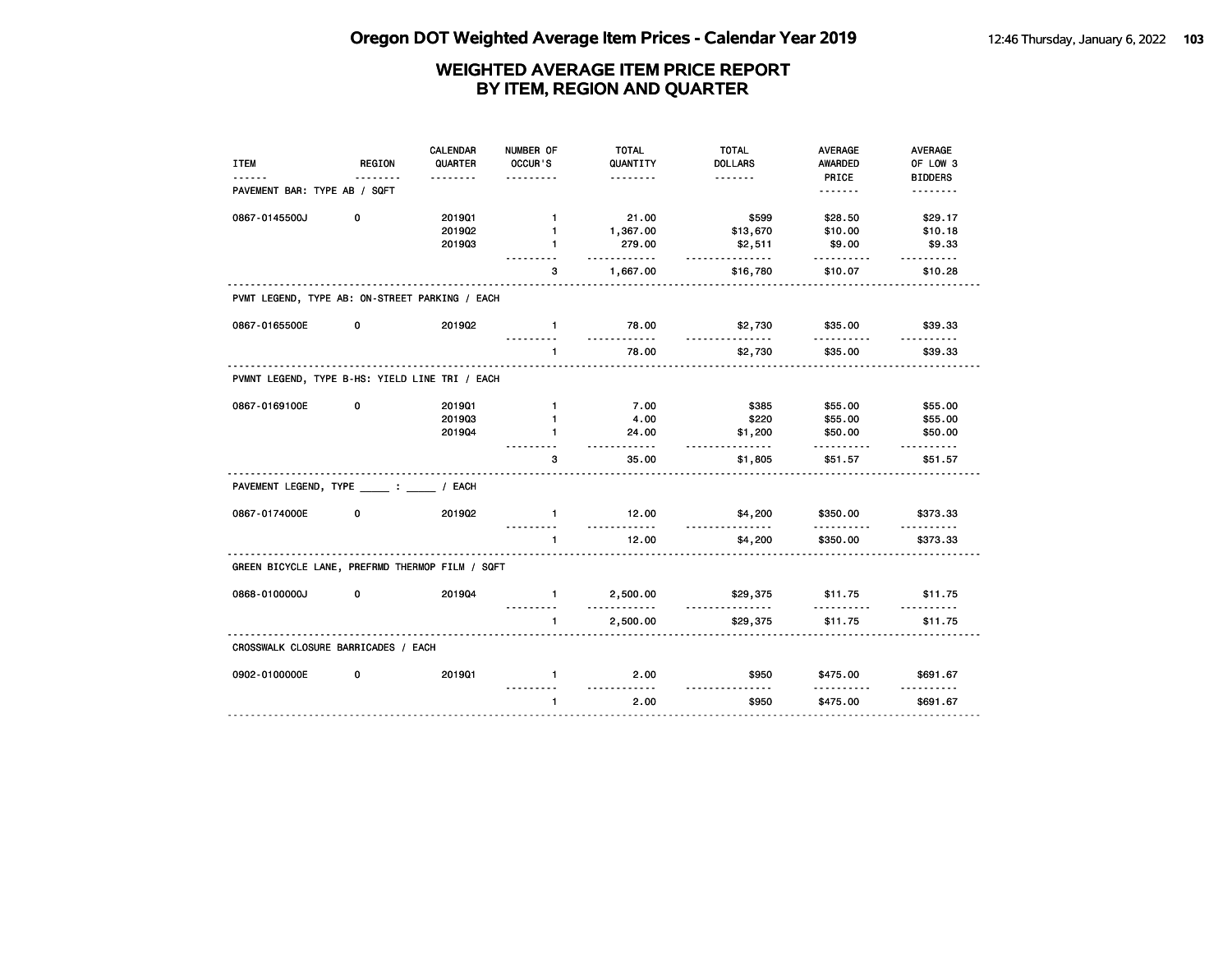| <b>ITEM</b>                       | <b>REGION</b> | CALENDAR<br>QUARTER | NUMBER OF<br>OCCUR'S | <b>TOTAL</b><br>QUANTITY | <b>TOTAL</b><br><b>DOLLARS</b> | <b>AVERAGE</b><br><b>AWARDED</b> | <b>AVERAGE</b><br>OF LOW 3 |
|-----------------------------------|---------------|---------------------|----------------------|--------------------------|--------------------------------|----------------------------------|----------------------------|
|                                   |               |                     |                      | .                        | .                              | PRICE                            | <b>BIDDERS</b>             |
| CROSSWALK CLOSURE SUPPORTS / EACH |               |                     |                      |                          |                                | <u>.</u>                         | .                          |
| 0902-0101000E                     | 0             | 201901              | $\mathbf{1}$         | 2.00                     | \$1,370                        | \$685.00                         | \$845.00                   |
|                                   |               | 2019Q2              | 3                    | 18.00                    | \$13,550                       | \$752.78                         | \$727.43                   |
|                                   |               | 201903              | $\mathbf{1}$         | 1.00                     | \$550                          | \$550.00                         | \$566.67                   |
|                                   |               | 201904              | $\mathbf{1}$         | 20.00                    | \$11,500                       | \$575.00                         | \$483.33                   |
|                                   | CODE NOT      | 201902              | 1                    | 10.00<br>.               | \$6,000                        | \$600.00<br>.                    | \$600.00                   |
|                                   |               |                     | $\overline{7}$       | 51.00                    | \$32,970                       | \$646.47                         | \$608.18                   |
| WOOD SIGN POSTS / FBM             |               |                     |                      |                          |                                |                                  |                            |
| 0910-0100000K                     | 0             | 201901              | $\overline{2}$       | 1,172.00                 | \$9,404                        | \$8.02                           | \$9.92                     |
|                                   |               | 2019Q2              | 3                    | 118.00                   | \$1,474                        | \$12.49                          | \$12.74                    |
|                                   |               | 201903              | 2                    | 2,203.00                 | \$17,624                       | \$8.00                           | \$8.46                     |
|                                   |               | 201904              | $\overline{2}$       | 4,452.00                 | \$35,921                       | \$8.07                           | \$8.24                     |
|                                   | CODE NOT      | 2019Q2              | $\mathbf{1}$         | 59,969.00                | \$344,822                      | \$5.75                           | \$9.38                     |
|                                   |               | 201903              | $\mathbf{1}$         | 27,812.00                | \$201,637                      | \$7.25                           | \$6.55                     |
|                                   |               | 201904              | $\mathbf{1}$         | 1,120.00<br>.            | \$8,232<br>.                   | \$7.35                           | \$11.18                    |
|                                   |               |                     | 12                   | 96,846.00                | \$619,113                      | \$6.39                           | \$8.52                     |
| SIGN SUPPORT FOOTINGS / CUYD      |               |                     |                      |                          |                                |                                  |                            |
| 0920-0100000A                     | 0             | 201901              | $\mathbf{2}$         | 2.00                     | \$3,926                        | \$1,962.96                       | \$2,814.81                 |
|                                   |               | 201902              | 8                    | 76.00                    | \$95,750                       | \$1,259.87                       | \$1,779.28                 |
|                                   |               | 201903              | $\overline{7}$       | 22.00                    | \$101,179                      | \$4,599.07                       | \$5,543.26                 |
|                                   |               | 201904              | 6                    | 16.00                    | \$23,989                       | \$1,499.31                       | \$1,504.77                 |
|                                   | CODE NOT      | 2019Q2              | $\overline{2}$       | 2.00                     | \$6,111                        | \$3,055.56                       | \$4,305.56                 |
|                                   |               | 201903              | 4                    | 231.00                   | \$252,979                      | \$1,095.15                       | \$1,148.28                 |
|                                   |               | 201904              | 3                    | 49.00                    | \$149,384                      | \$3,048.65<br><u>.</u>           | \$2,854.74                 |
|                                   |               |                     | 32                   | 398.00                   | \$633,318                      | \$1,591.25                       | \$1,760.37                 |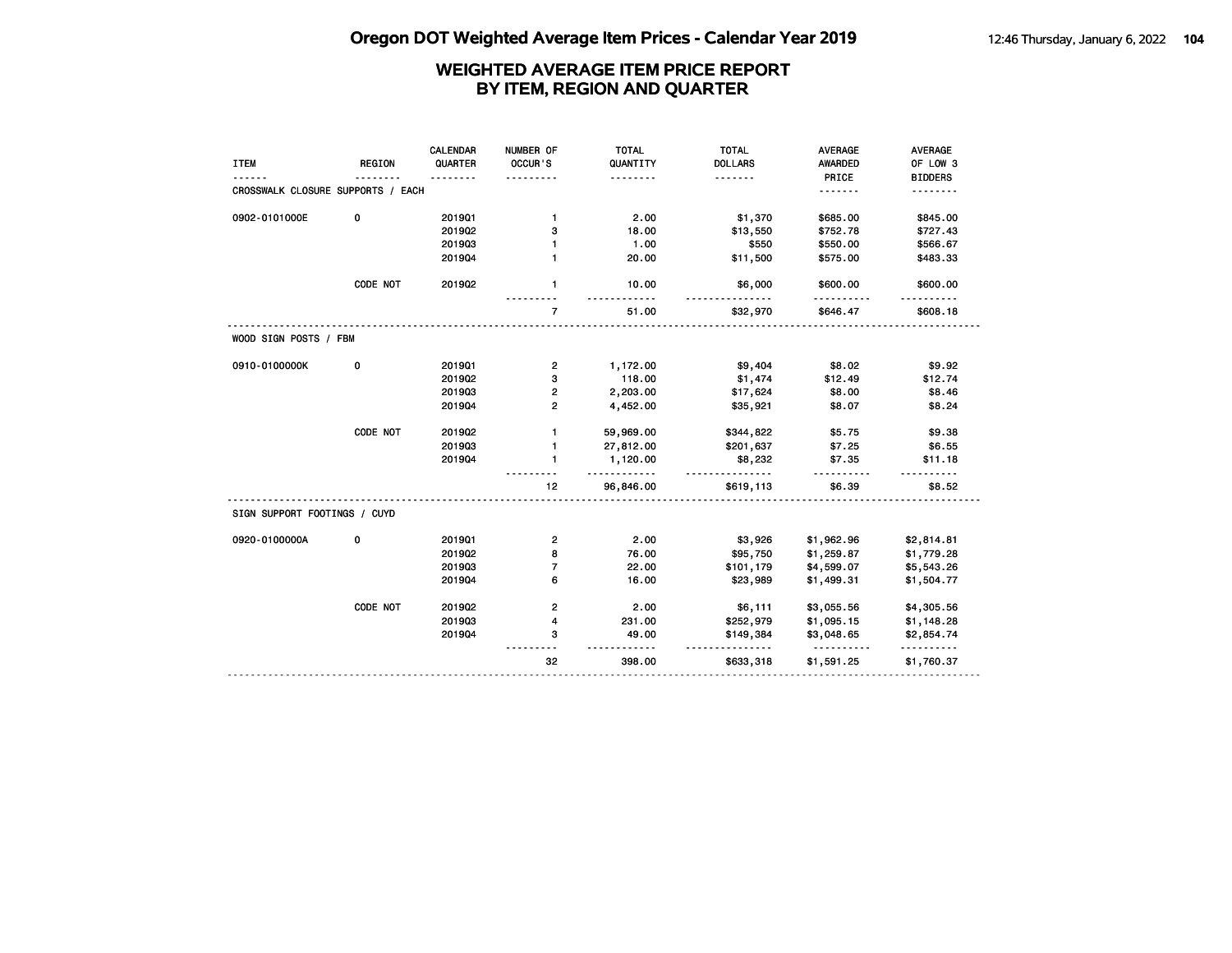| PRICE<br><u>.</u><br>.<br>36 IN DIA SIGN SUPP DRILL SHAFT FOUNDATN / FOOT<br><u>.</u><br>0921-0101000F<br>201903<br>\$615.00<br>0<br>$\overline{2}$<br>160.00<br>\$98,400<br>.<br>.<br>.<br>.<br><u>.</u><br>160.00<br>\$98,400<br>\$615.00<br>$\overline{2}$<br>60 IN DIA SIGN SUPP DRILL SHAFT FOUNDATN / FOOT<br>0921-0501000F<br>0<br>201902<br>$\overline{2}$<br>166.00<br>\$249,000<br>\$1,500.00<br>$\overline{2}$<br>80.00<br>201903<br>\$86,500<br>\$1,081.25 | <b>ITEM</b> | <b>REGION</b> | <b>CALENDAR</b><br>QUARTER | NUMBER OF<br>OCCUR'S | <b>TOTAL</b><br>QUANTITY | <b>TOTAL</b><br><b>DOLLARS</b> | <b>AVERAGE</b><br><b>AWARDED</b> | AVERAGE<br>OF LOW 3 |
|------------------------------------------------------------------------------------------------------------------------------------------------------------------------------------------------------------------------------------------------------------------------------------------------------------------------------------------------------------------------------------------------------------------------------------------------------------------------|-------------|---------------|----------------------------|----------------------|--------------------------|--------------------------------|----------------------------------|---------------------|
|                                                                                                                                                                                                                                                                                                                                                                                                                                                                        |             |               |                            |                      |                          |                                |                                  | <b>BIDDERS</b>      |
|                                                                                                                                                                                                                                                                                                                                                                                                                                                                        |             |               |                            |                      |                          |                                |                                  | <u>.</u>            |
|                                                                                                                                                                                                                                                                                                                                                                                                                                                                        |             |               |                            |                      |                          |                                |                                  | \$988.33            |
|                                                                                                                                                                                                                                                                                                                                                                                                                                                                        |             |               |                            |                      |                          |                                |                                  | \$988.33            |
|                                                                                                                                                                                                                                                                                                                                                                                                                                                                        |             |               |                            |                      |                          |                                |                                  |                     |
|                                                                                                                                                                                                                                                                                                                                                                                                                                                                        |             |               |                            |                      |                          |                                |                                  | \$1,632.13          |
|                                                                                                                                                                                                                                                                                                                                                                                                                                                                        |             |               |                            |                      |                          |                                |                                  | \$1,353.13          |
| CODE NOT<br>201904<br>$\mathbf{1}$<br>45.00<br>\$54,000<br>\$1,200.00<br><u>.</u><br><u>.</u>                                                                                                                                                                                                                                                                                                                                                                          |             |               |                            |                      |                          |                                |                                  | \$2,466.67          |
| 5<br>291.00<br>\$1,338.49<br>\$389,500                                                                                                                                                                                                                                                                                                                                                                                                                                 |             |               |                            |                      |                          |                                |                                  | \$1,684.48          |
| TRUSS SIGN BRIDGE / LB                                                                                                                                                                                                                                                                                                                                                                                                                                                 |             |               |                            |                      |                          |                                |                                  |                     |
| 0930-0101000A<br>0<br>2019Q2<br>$\overline{2}$<br>91,800.00<br>\$435,500<br>\$4.74                                                                                                                                                                                                                                                                                                                                                                                     |             |               |                            |                      |                          |                                |                                  | \$5.30              |
| $\overline{2}$<br>92,400.00<br>201903<br>\$500,000<br>\$5.41                                                                                                                                                                                                                                                                                                                                                                                                           |             |               |                            |                      |                          |                                |                                  | \$5.30              |
| CODE NOT<br>201903<br>$\overline{2}$<br>103,700.00<br>\$615,000<br>\$5.93<br>.<br>.                                                                                                                                                                                                                                                                                                                                                                                    |             |               |                            |                      |                          |                                |                                  | \$5.67              |
| 6<br>287,900.00<br>\$5.39<br>\$1,550,500                                                                                                                                                                                                                                                                                                                                                                                                                               |             |               |                            |                      |                          |                                |                                  | \$5.44              |
| MONOTUBE SIGN BRIDGE / LB                                                                                                                                                                                                                                                                                                                                                                                                                                              |             |               |                            |                      |                          |                                |                                  |                     |
| 0930-0102000A<br>201903<br>$\mathbf{1}$<br>24,800.00<br>0<br>\$130,000<br>\$5.24                                                                                                                                                                                                                                                                                                                                                                                       |             |               |                            |                      |                          |                                |                                  | \$5.04              |
| CODE NOT<br>201903<br>$\mathbf{1}$<br>31,800.00<br>\$7.08<br>\$225,000<br>.<br><u>.</u>                                                                                                                                                                                                                                                                                                                                                                                |             |               |                            |                      |                          |                                |                                  | \$6.34              |
| 56,600.00<br>\$6.27<br>$\overline{2}$<br>\$355,000                                                                                                                                                                                                                                                                                                                                                                                                                     |             |               |                            |                      |                          |                                |                                  | \$5.77              |
| MONOTUBE CANTILEVER SIGN STRUCTURES / LB                                                                                                                                                                                                                                                                                                                                                                                                                               |             |               |                            |                      |                          |                                |                                  |                     |
| 0930-0104000A<br>0<br>201903<br>$\blacksquare$<br>23,308.00<br>\$75,000<br>\$3.22                                                                                                                                                                                                                                                                                                                                                                                      |             |               |                            |                      |                          |                                |                                  | \$3.22              |
| CODE NOT<br>201904<br>3<br>34,500.00<br>\$216,564<br>\$6.28<br>.<br>.                                                                                                                                                                                                                                                                                                                                                                                                  |             |               |                            |                      |                          |                                |                                  | \$6.94              |
| \$5.04<br>57,808.00<br>$\overline{4}$<br>\$291,564                                                                                                                                                                                                                                                                                                                                                                                                                     |             |               |                            |                      |                          |                                |                                  | \$5.44              |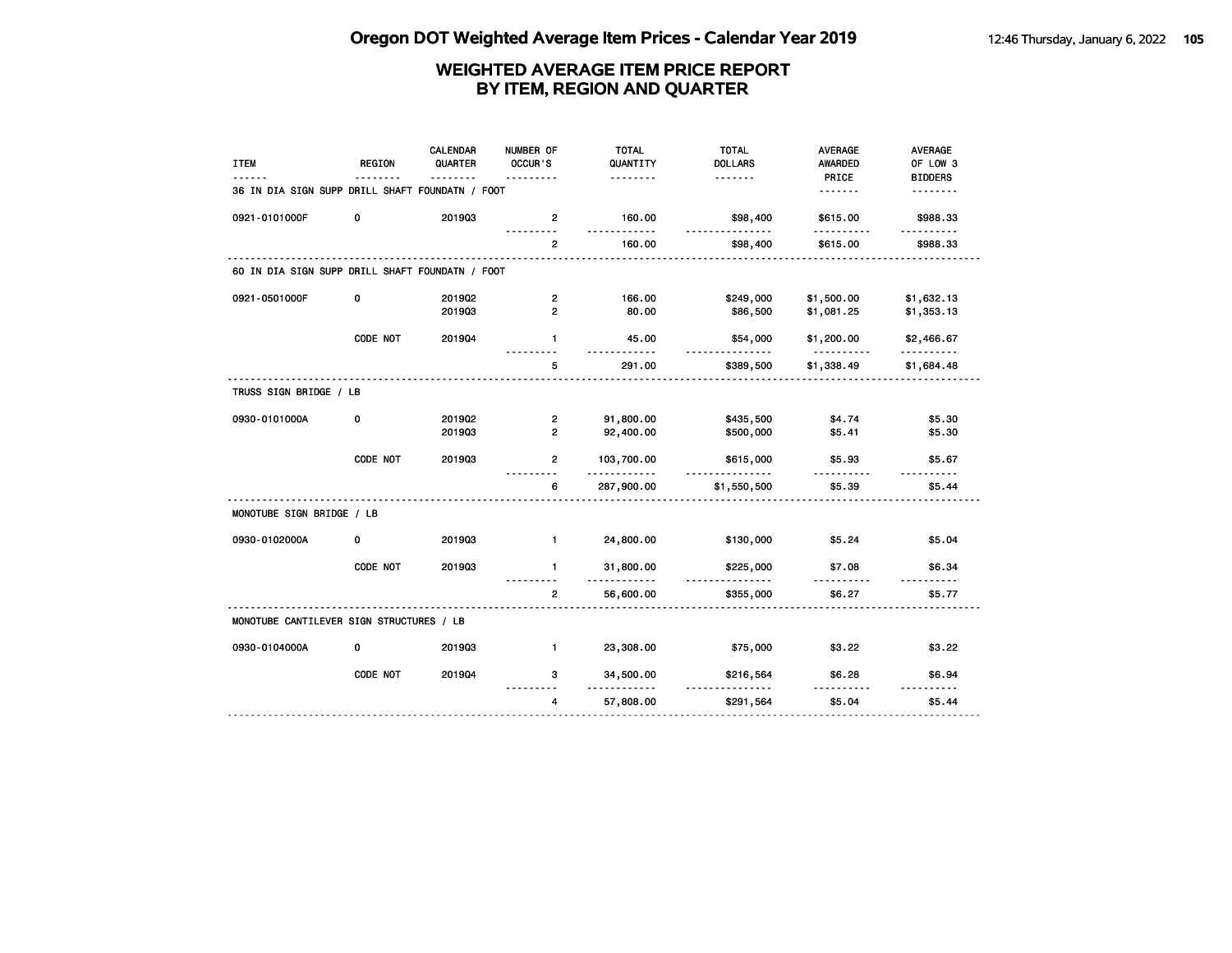| <b>ITEM</b>                              | <b>REGION</b> | <b>CALENDAR</b><br>QUARTER<br>. | NUMBER OF<br>OCCUR'S     | <b>TOTAL</b><br>QUANTITY<br><u>.</u> | <b>TOTAL</b><br><b>DOLLARS</b><br>. | <b>AVERAGE</b><br><b>AWARDED</b> | AVERAGE<br>OF LOW 3                                                                                                    |
|------------------------------------------|---------------|---------------------------------|--------------------------|--------------------------------------|-------------------------------------|----------------------------------|------------------------------------------------------------------------------------------------------------------------|
| BRIDGE STRUCTURE MOUNTS / LB             |               |                                 |                          |                                      |                                     | PRICE<br><u>.</u>                | <b>BIDDERS</b><br><u>.</u>                                                                                             |
| 0930-0105000A                            | 0             | 2019Q2                          | з                        | 29,000.00                            | \$192,000                           | \$6.62                           | \$8.70                                                                                                                 |
|                                          |               | 201903                          | $\blacksquare$           | 1,500.00                             | \$13,925                            | \$9.28                           | \$9.54                                                                                                                 |
|                                          | CODE NOT      | 201902                          | $\mathbf{1}$             | 263.00                               | \$7,500                             | \$28.52                          | \$33.27                                                                                                                |
|                                          |               | 201903                          | 1<br>.                   | 5,000.00<br>.                        | \$75,000<br>.                       | \$15.00<br>.                     | \$15.33<br>.                                                                                                           |
|                                          |               |                                 | 6                        | 35,763.00                            | \$288,425                           | \$8.06                           | \$9.84                                                                                                                 |
| EXIT NUMBER SIGN MOUNTS / LB             |               |                                 |                          |                                      |                                     |                                  |                                                                                                                        |
| 0930-0106000A                            | 0             | 201902                          | $\mathbf{1}$<br><u>.</u> | 80.00<br><u>.</u>                    | \$5,500<br><u>.</u>                 | \$68.75<br>.                     | \$29.58<br><u>.</u>                                                                                                    |
|                                          |               |                                 | $\mathbf{1}$             | 80.00                                | \$5,500                             | \$68.75                          | \$29.58                                                                                                                |
| SIGNAL POLE MOUNTS / LB                  |               |                                 |                          |                                      |                                     |                                  |                                                                                                                        |
| 0930-0107000A                            | 0             | 2019Q1                          | $\mathbf{1}$             | 364.00                               | \$5,249                             | \$14.42                          | \$11.67                                                                                                                |
|                                          |               | 201903                          | $\mathbf{1}$             | 176.00                               | \$2,095                             | \$11.90                          | \$12.47                                                                                                                |
|                                          |               | 201904                          | $\mathbf{1}$             | 1,200.00<br>.                        | \$14,500<br>.                       | \$12.08<br>.                     | \$14.31                                                                                                                |
|                                          |               | .                               | 3                        | 1,740.00                             | \$21,844                            | \$12.55                          | \$13.57                                                                                                                |
| ADJUSTABLE SIGN MOUNTS / LB              |               |                                 |                          |                                      |                                     |                                  |                                                                                                                        |
| 0930-0108000A                            | 0             | 201902                          | $\mathbf{1}$             | 30.00                                | \$1,700                             | \$56.67                          | \$61.11                                                                                                                |
|                                          | CODE NOT      | 201902                          | 1                        | 8,680.00                             | \$16,800                            | \$1.94                           | \$4.42                                                                                                                 |
|                                          |               | 201903                          | $\mathbf{1}$             | 6,510.00<br>.                        | \$29,840<br><u>.</u>                | \$4.58<br><u>.</u>               | \$4.46<br>.                                                                                                            |
|                                          |               |                                 | 3                        | 15,220.00                            | \$48,340                            | \$3.18                           | \$4.55                                                                                                                 |
| VERTICAL SIGN MOUNTS, EXISTING STRC / LB |               |                                 |                          |                                      |                                     |                                  |                                                                                                                        |
| 0930-0109000A                            | 0             | 201902                          | $\overline{2}$           | 7,600.00                             | \$78,000                            | \$10.26                          | \$12.85                                                                                                                |
|                                          | CODE NOT      | 201903                          | $\mathbf{1}$             | 1,800.00                             | \$35,000                            | \$19.44                          | \$20.00                                                                                                                |
|                                          |               | 201904                          | $\overline{2}$<br>----   | 1,230.00<br>$- - - -$                | \$21,221<br>.                       | \$17.25                          | \$14.83<br>$\begin{array}{cccccccccc} \bullet & \bullet & \bullet & \bullet & \bullet & \bullet & \bullet \end{array}$ |
|                                          |               |                                 | 5                        | 10,630.00                            | \$134,221                           | \$12.63                          | \$14.29                                                                                                                |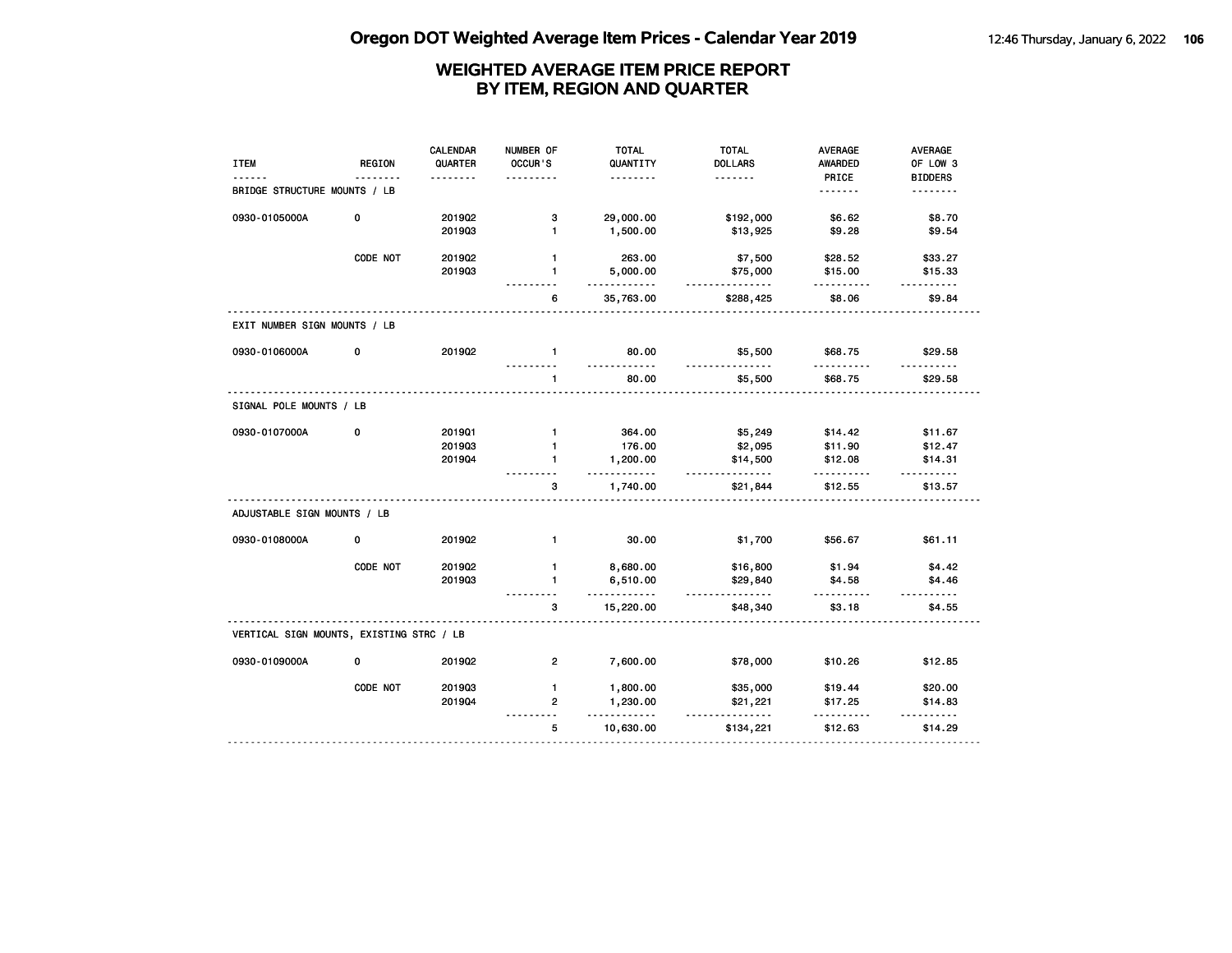|                                              |               | <b>CALENDAR</b> | NUMBER OF      | <b>TOTAL</b>         | <b>TOTAL</b>         | <b>AVERAGE</b> | <b>AVERAGE</b> |
|----------------------------------------------|---------------|-----------------|----------------|----------------------|----------------------|----------------|----------------|
| <b>ITEM</b>                                  | <b>REGION</b> | QUARTER         | OCCUR'S        | QUANTITY             | <b>DOLLARS</b>       | AWARDED        | OF LOW 3       |
|                                              |               |                 |                | .                    | <u>.</u>             | PRICE          | <b>BIDDERS</b> |
| SECONDARY SIGN MOUNTS / LB                   |               |                 |                |                      |                      | <u>.</u>       | <u>.</u>       |
| 0930-0110000A                                | 0             | 201901          | $\mathbf{1}$   | 162.00               | \$1,666              | \$10.28        | \$12.05        |
|                                              |               | 2019Q2          | $\overline{2}$ | 172.00               | \$2,277              | \$13.24        | \$13.67        |
|                                              |               | 201904          | $\blacksquare$ | 400.00               | \$10,750             | \$26.88        | \$26.88        |
|                                              | CODE NOT      | 201904          | $\mathbf{1}$   | 29.00                | \$781                | \$26.94        | \$20.20        |
|                                              |               |                 | 5              | 763.00               | \$15,474             | \$20.28        | \$20.50        |
| MULTIPST BRKWY SIGN SUPPORTS / LB            |               |                 |                |                      |                      |                |                |
| 0930-0111000A                                | 0             | 2019Q2          | $\mathbf{1}$   | 850.00               | \$5,196              | \$6.11         | \$6.27         |
|                                              |               | 201903          | $\mathbf{1}$   | 1,193.00             | \$4,850              | \$4.07         | \$4.11         |
|                                              | CODE NOT      | 201903          | $\mathbf{1}$   | 1,197.00             | \$5,000              | \$4.18         | \$4.11         |
|                                              |               | 201904          | $\overline{2}$ | 3,407.00<br><u>.</u> | \$15,794<br><u>.</u> | \$4.64<br>.    | \$5.90         |
|                                              |               |                 | 5              | 6,647.00             | \$30,840             | \$4.64         | \$5.30         |
| TRIANG BASE BRKWY SIGN SUPP / LB             |               |                 |                |                      |                      |                |                |
| 0930-0112000A                                | 0             | 201901          | $\blacksquare$ | 1,599.00             | \$9,368              | \$5.86         | \$5.81         |
|                                              |               | 2019Q2          | $\overline{2}$ | 1,032.00             | \$11,766             | \$11.40        | \$12.27        |
|                                              |               | 201903          | $\overline{2}$ | 2,703.00             | \$21,797             | \$8.06         | \$8.61         |
|                                              |               | 201904          | $\overline{2}$ | 1,714.00             | \$11,497             | \$6.71         | \$7.04         |
|                                              | CODE NOT      | 2019Q2          | $\mathbf{1}$   | 546.00               | \$2,768              | \$5.07         | \$7.11         |
|                                              |               | 201903          | $\mathbf{1}$   | 271.00               | \$2,600              | \$9.59         | \$9.53         |
|                                              |               | 201904          | $\mathbf{1}$   | 3,541.00<br>.        | \$23,400<br>.        | \$6.61<br>.    | \$7.54<br>.    |
|                                              |               |                 | 10             | 11,406.00            | \$83,196             | \$7.29         | \$7.93         |
| PERF STEEL SQR TUBE SLIP BASE SIGN SUPP / LB |               |                 |                |                      |                      |                |                |
| 0930-0114000A                                | 0             | 201901          | 2              | 374.00               | \$1,593              | \$4.26         | \$3.96         |
|                                              |               | 2019Q2          | 3              | 1,984.00             | \$13,100             | \$6.60         | \$6.70         |
|                                              |               | 201903          | з              | 709.00               | \$8,700              | \$12.27        | \$13.00        |
|                                              |               | 201904          | 5              | 7,459.00             | \$28,945             | \$3.88         | \$4.30         |

(item continued)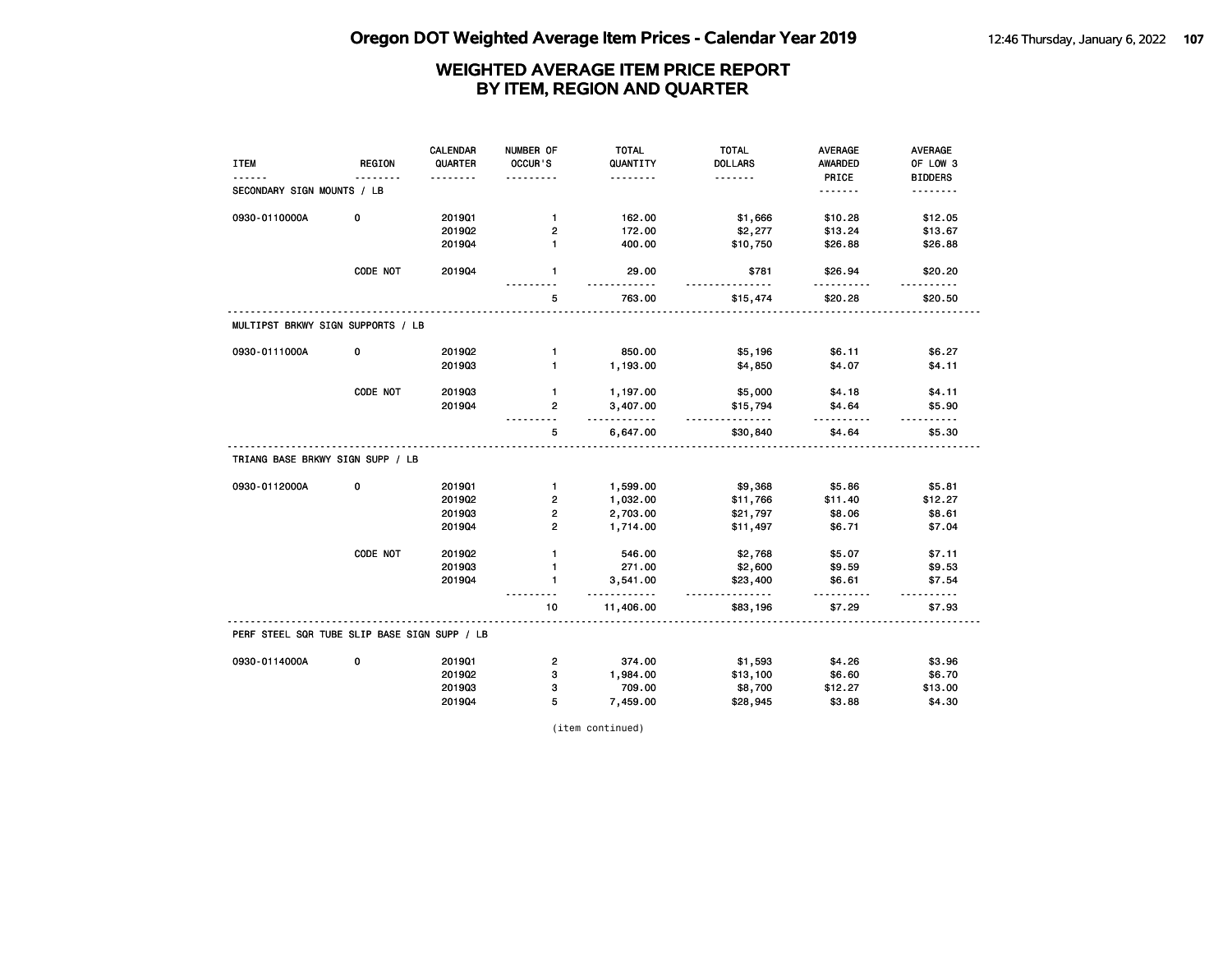|                                                 |               | <b>CALENDAR</b> | NUMBER OF      | <b>TOTAL</b>         | <b>TOTAL</b>        | <b>AVERAGE</b> | <b>AVERAGE</b>     |
|-------------------------------------------------|---------------|-----------------|----------------|----------------------|---------------------|----------------|--------------------|
| <b>ITEM</b>                                     | <b>REGION</b> | QUARTER         | OCCUR'S        | QUANTITY             | <b>DOLLARS</b>      | <b>AWARDED</b> | OF LOW 3           |
|                                                 |               |                 |                | .                    | <u>.</u>            | PRICE          | <b>BIDDERS</b>     |
| PERF STEEL SQR TUBE SLIP BASE SIGN SUPP / LB    |               |                 |                |                      |                     |                | .                  |
| 0930-0114000A                                   | CODE NOT      | 2019Q2          | $\mathbf{1}$   | 1.00                 | \$6,000             | \$6,000.00     | \$6,000.00         |
|                                                 |               | 201904          | $\overline{2}$ | 37,033.00<br>.       | \$144,453<br>.      | \$3.90<br>.    | \$4.43<br>.        |
|                                                 |               |                 | 16             | 47,560.00            | \$202,790           | \$4.26         | \$4.76             |
| PIPE SIGN SUPPORTS / LB                         |               |                 |                |                      |                     |                |                    |
| 0930-0116000A                                   | 0             | 201903          | $\blacksquare$ | 1,800.00<br>.        | \$8,000<br><u>.</u> | \$4.44         | \$4.71<br><u>.</u> |
|                                                 |               |                 | $\mathbf{1}$   | 1,800.00             | \$8,000             | \$4.44         | \$4.71             |
| PERF STEEL SQR TUBE ANCHOR SIGN SUPPORTS / LB   |               |                 |                |                      |                     |                |                    |
| 0930-0117000A                                   | 0             | 201901          | $\overline{2}$ | 250.00               | \$1,320             | \$5.28         | \$5.89             |
|                                                 |               | 201902          | 5              | 5,677.00             | \$45,999            | \$8.10         | \$5.67             |
|                                                 |               | 201903          | 4              | 2,945.00             | \$14,468            | \$4.91         | \$6.24             |
|                                                 |               | 201904          | $\overline{2}$ | 4,285.00<br><u>.</u> | \$9,150<br>.        | \$2.14<br>.    | \$2.88<br><u>.</u> |
|                                                 |               |                 | 13             | 13, 157.00           | \$70,938            | \$5.39         | \$4.89             |
| SIGNS, STANDARD SHEETING, EXTRUDED AL / SQFT    |               |                 |                |                      |                     |                |                    |
| 0940-0201000J                                   | $\mathbf 0$   | 201901          | $\mathbf{1}$   | 228.00               | \$6,270             | \$27.50        | \$31.17            |
|                                                 |               | 201902          | $\mathbf{1}$   | 27.00                | \$945               | \$35.00        | \$31.67            |
|                                                 |               | 201903          | $\blacksquare$ | 102.00               | \$2,856             | \$28.00        | \$29.50            |
|                                                 |               | 201904          | з              | 1,225.00             | \$32,210            | \$26.29        | \$26.26            |
|                                                 | CODE NOT      | 201903          | $\mathbf{1}$   | 33.00                | \$1,155             | \$35.00        | \$35.67            |
|                                                 |               | 201904          | $\mathbf{1}$   | 846.00<br>$- - -$    | \$18,612<br>.       | \$22.00<br>.   | \$31.00<br>.       |
|                                                 |               |                 | 8              | 2,461.00             | \$62,048            | \$25.21        | \$28.67            |
| SIGNS, STANDARD SHEETING, SHEET ALUMINUM / SQFT |               |                 |                |                      |                     |                |                    |
| 0940-0202000J                                   | 0             | 201901          | з              | 278.00               | \$4,044             | \$14.54        | \$18.22            |
|                                                 |               | 2019Q2          | 4              | 1,170.00             | \$22,216            | \$18.99        | \$20.08            |
|                                                 |               | 201903          | 4              | 442.00               | \$9,530             | \$21.56        | \$21.36            |

(item continued)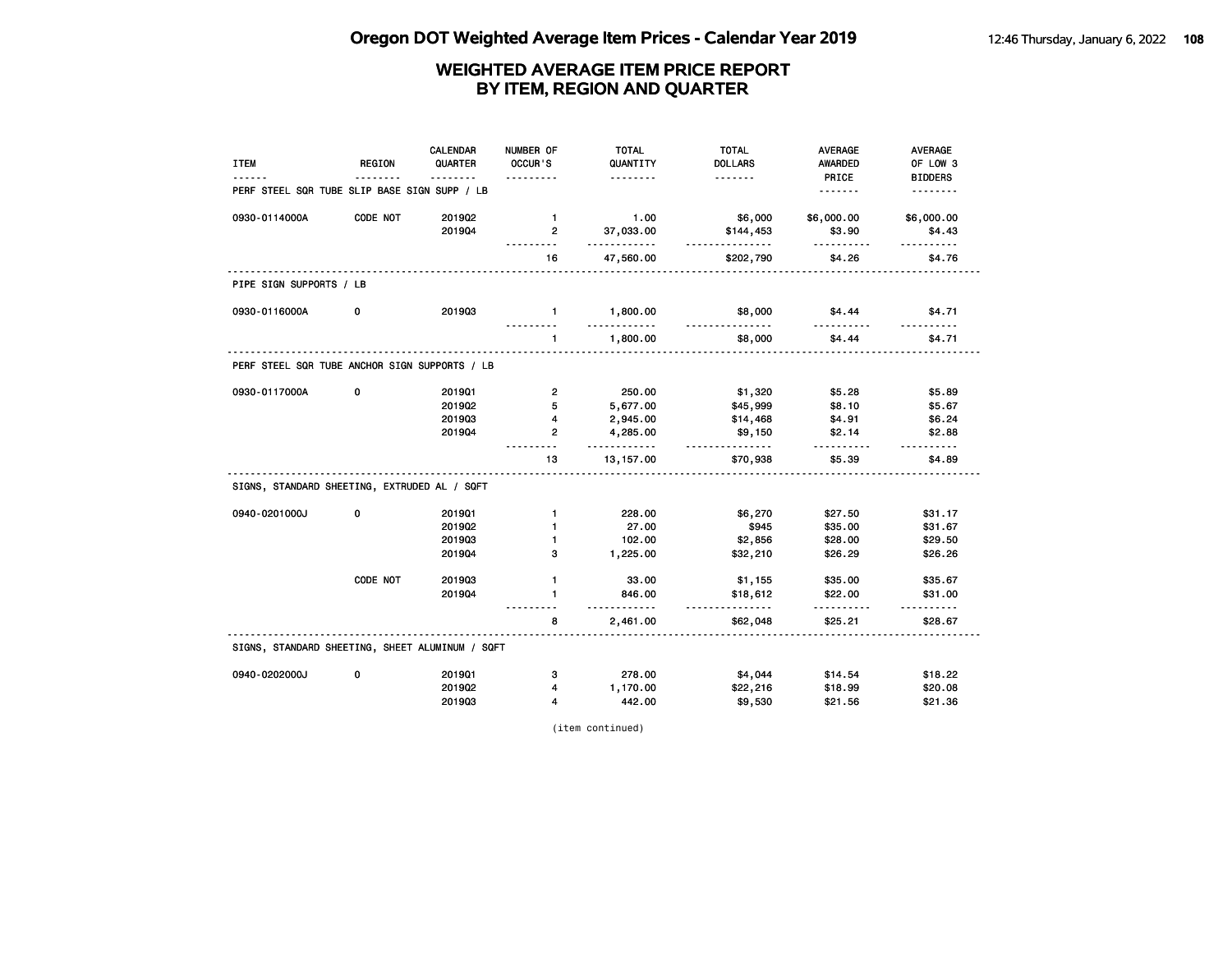|                                                 |               | <b>CALENDAR</b> | NUMBER OF      | <b>TOTAL</b> | <b>TOTAL</b>        | <b>AVERAGE</b> | <b>AVERAGE</b> |
|-------------------------------------------------|---------------|-----------------|----------------|--------------|---------------------|----------------|----------------|
| <b>ITEM</b>                                     | <b>REGION</b> | QUARTER         | OCCUR'S        | QUANTITY     | <b>DOLLARS</b>      | <b>AWARDED</b> | OF LOW 3       |
|                                                 |               |                 |                | .            | .                   | PRICE          | <b>BIDDERS</b> |
| SIGNS, STANDARD SHEETING, SHEET ALUMINUM / SQFT |               |                 |                |              |                     | <u>.</u>       | <u>.</u>       |
| 0940-0202000J                                   | 0             | 201904          | 6              | 1,980.00     | \$29,919            | \$15.11        | \$17.69        |
|                                                 | CODE NOT      | 2019Q2          | $\overline{2}$ | 12,436.00    | \$157,985           | \$12.70        | \$17.85        |
|                                                 |               | 201903          | $\overline{2}$ | 6,694.00     | \$87,059            | \$13.01        | \$14.34        |
|                                                 |               | 201904          | $\overline{2}$ | 36.00<br>.   | \$2,907<br><u>.</u> | \$80.75        | \$45.03        |
|                                                 |               |                 | 23             | 23,036.00    | \$313,660           | \$13.62        | \$17.04        |
| SIGNS, STANDARD SHEETING, PLYWOOD / SQFT        |               |                 |                |              |                     |                |                |
| 0940-0203000J                                   | 0             | 201902          | $\overline{2}$ | 164.00       | \$3,520             | \$21.46        | \$19.71        |
|                                                 |               | 201903          | $\mathbf{1}$   | 704.00       | \$14,784            | \$21.00        | \$22.00        |
|                                                 |               | 201904          | 2              | 122.00       | \$2,534             | \$20.77        | \$19.34        |
|                                                 | CODE NOT      | 201904          | $\mathbf{1}$   | 3,623.00     | \$57,968            | \$16.00        | \$13.93        |
|                                                 |               |                 | 6              | 4,613.00     | \$78,806            | \$17.08        | \$15.51        |
| SIGNS, TYPE IX SHEETING, EXTRUDED AL / SQFT     |               |                 |                |              |                     |                |                |
| 0940-0204000J                                   | 0             | 2019Q2          | $\overline{2}$ | 368.00       | \$11,270            | \$30.63        | \$30.67        |
|                                                 |               | 201903          | $\mathbf{1}$   | 2,098.00     | \$62,520            | \$29.80        | \$29.87        |
|                                                 | CODE NOT      | 201904          | $\mathbf{1}$   | 240.00<br>.  | \$6,000             | \$25.00        | \$30.00        |
|                                                 |               |                 | 4              | 2,706.00     | \$79,790            | \$29.49        | \$29.99        |
| SIGNS, TYPE IX SHEETING, SHEET ALUMINUM / SQFT  |               |                 |                |              |                     |                |                |
| 0940-0205000J                                   | 0             | 201901          | $\mathbf{1}$   | 97.00        | \$1,795             | \$18.50        | \$39.83        |
|                                                 |               | 201902          | з              | 118.00       | \$3,060             | \$25.93        | \$28.31        |
|                                                 |               | 201903          | $\blacksquare$ | 422.00       | \$11,394            | \$27.00        | \$27.33        |
|                                                 | CODE NOT      | 201904          | $\mathbf{1}$   | 17.00<br>.   | \$255<br><u>.</u>   | \$15.00        | \$27.50<br>.   |
|                                                 |               |                 | 6              | 654.00       | \$16,504            | \$25.23        | \$29.37        |
|                                                 |               |                 |                |              |                     |                |                |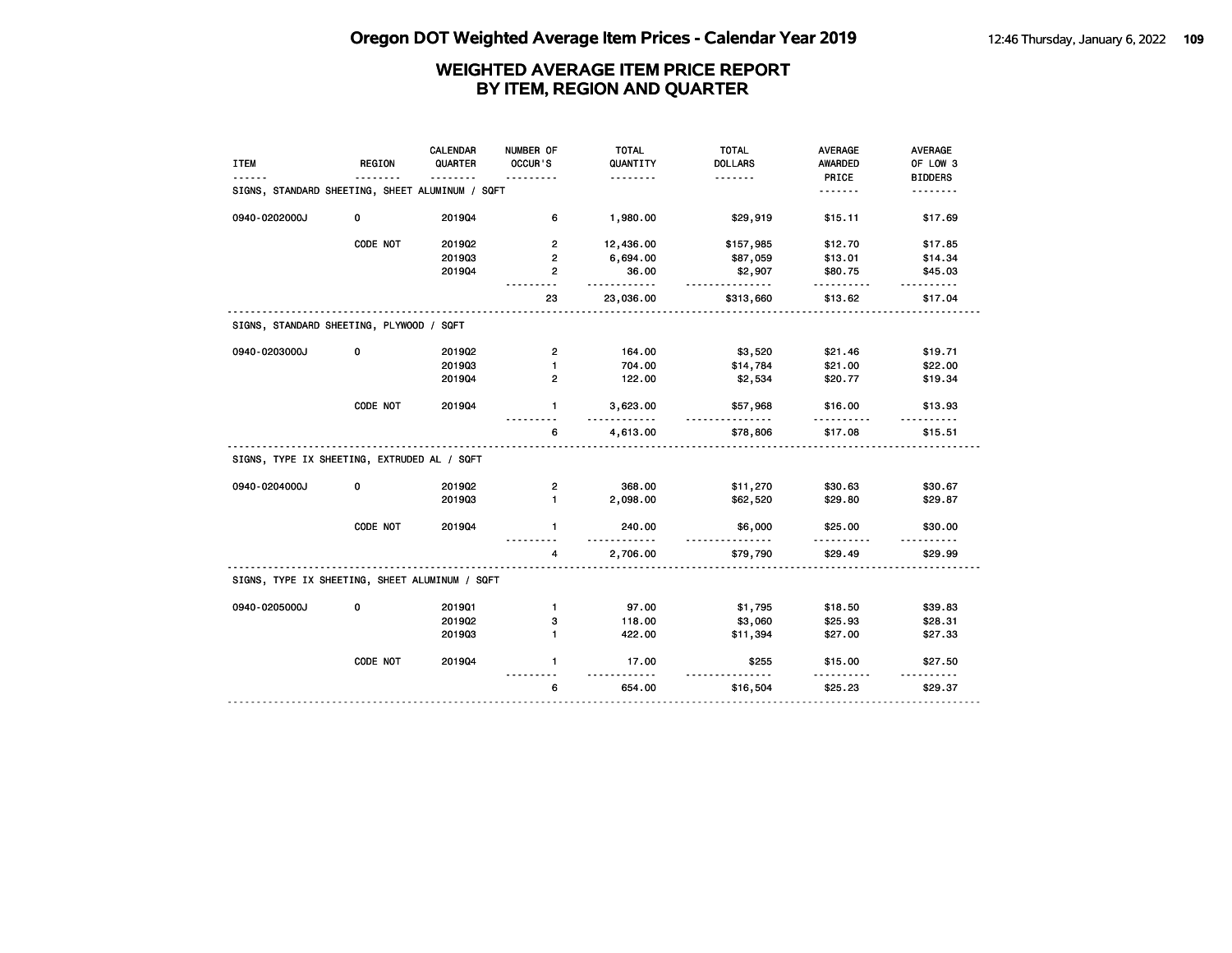| <b>ITEM</b>                                | <b>REGION</b> | <b>CALENDAR</b><br>QUARTER<br>------- | NUMBER OF<br>OCCUR'S | <b>TOTAL</b><br>QUANTITY<br>. | <b>TOTAL</b><br><b>DOLLARS</b><br>. | <b>AVERAGE</b><br><b>AWARDED</b> | <b>AVERAGE</b><br>OF LOW 3 |
|--------------------------------------------|---------------|---------------------------------------|----------------------|-------------------------------|-------------------------------------|----------------------------------|----------------------------|
| PERMANENT TYPE III BARRICADES / EACH       |               |                                       |                      |                               |                                     | PRICE<br><u>.</u>                | <b>BIDDERS</b><br><u>.</u> |
| 0942-0100000E                              | 0             | 201904                                | $\mathbf{1}$         | 1.00<br>.                     | \$1,300<br><u>.</u>                 | \$1,300.00<br>.                  | \$1,593.33<br>.            |
|                                            |               |                                       | $\mathbf{1}$         | 1.00                          | \$1,300                             | \$1,300.00                       | \$1,593.33                 |
| 36 IN DIA SIGNAL SUPP DRILLED SHAFT / FOOT |               |                                       |                      |                               |                                     |                                  |                            |
| 0963-0101000F                              | 0             | 201901                                | $\mathbf{1}$         | 34.00                         | \$11,900                            | \$350.00                         | \$366.67                   |
|                                            |               | 201902                                | 1                    | 14.00<br>.                    | \$14,000<br>.                       | \$1,000.00<br>.                  | \$933.33<br><u>.</u>       |
|                                            |               |                                       | $\mathbf{2}$         | 48.00                         | \$25,900                            | \$539.58                         | \$531.94                   |
| 42 IN DIA SIGNAL SUPP DRILLED SHAFT / FOOT |               |                                       |                      |                               |                                     |                                  |                            |
| 0963-0102000F                              | 0             | 201901                                | $\mathbf{1}$         | 76.00                         | \$26,600                            | \$350.00                         | \$366.67                   |
|                                            |               | 2019Q2                                | $\mathbf{1}$         | 65.00                         | \$71,500                            | \$1,100.00                       | \$1,033.33                 |
|                                            |               | 201903                                | 1                    | 54.00                         | \$28,350<br><u>.</u>                | \$525.00<br>.                    | \$525.00<br><u>.</u>       |
|                                            |               |                                       | 3                    | 195.00                        | \$126,450                           | \$648.46                         | \$632.74                   |
| POLE FOUNDATIONS / EACH                    |               |                                       |                      |                               |                                     |                                  |                            |
| 0970-0100000A                              | 0             | 201901                                | $\mathbf{1}$         | 1.00                          | \$37,000                            | \$37,000.00                      | \$38,564.67                |
|                                            |               | 201902                                | 4                    | 34.00                         | \$193,000                           | \$5,676.47                       | \$4,733.27                 |
|                                            |               | 201903                                | 2                    | 21.00                         | \$45,500                            | \$2,166.67                       | \$1,780.28                 |
|                                            |               | 201904                                | $\mathbf{2}$         | 2.00                          | \$5,675                             | \$2,837.50                       | \$2,708.50                 |
|                                            | CODE NOT      | 201902                                | $\mathbf{1}$         | 1.00<br>.                     | \$13,000                            | \$13,000.00<br><u>.</u>          | \$13,000.00                |
|                                            |               |                                       | 10                   | 59.00                         | \$294,175                           | \$4,986.02                       | \$4,327.10                 |
| SWITCHING, CONDUIT, AND WIRING / FOOT      |               |                                       |                      |                               |                                     |                                  |                            |
| 0970-0105000A                              | 0             | 201901                                | $\mathbf{1}$         | 335.00                        | \$13,100                            | \$39.10                          | \$40.96                    |
|                                            |               | 2019Q2                                | 5                    | 33,966.00                     | \$1,401,295                         | \$41.26                          | \$61.63                    |
|                                            |               | 201903                                | 3                    | 8,270.00                      | \$417,694                           | \$50.51                          | \$50.97                    |
|                                            |               | 201904                                | 5                    | 1,157.00                      | \$134,500                           | \$116.25                         | \$119.27                   |
|                                            | CODE NOT      | 2019Q2                                | $\mathbf{1}$         | 1.00                          | \$60,000                            | \$60,000.00                      | \$60,000.00                |

(item continued)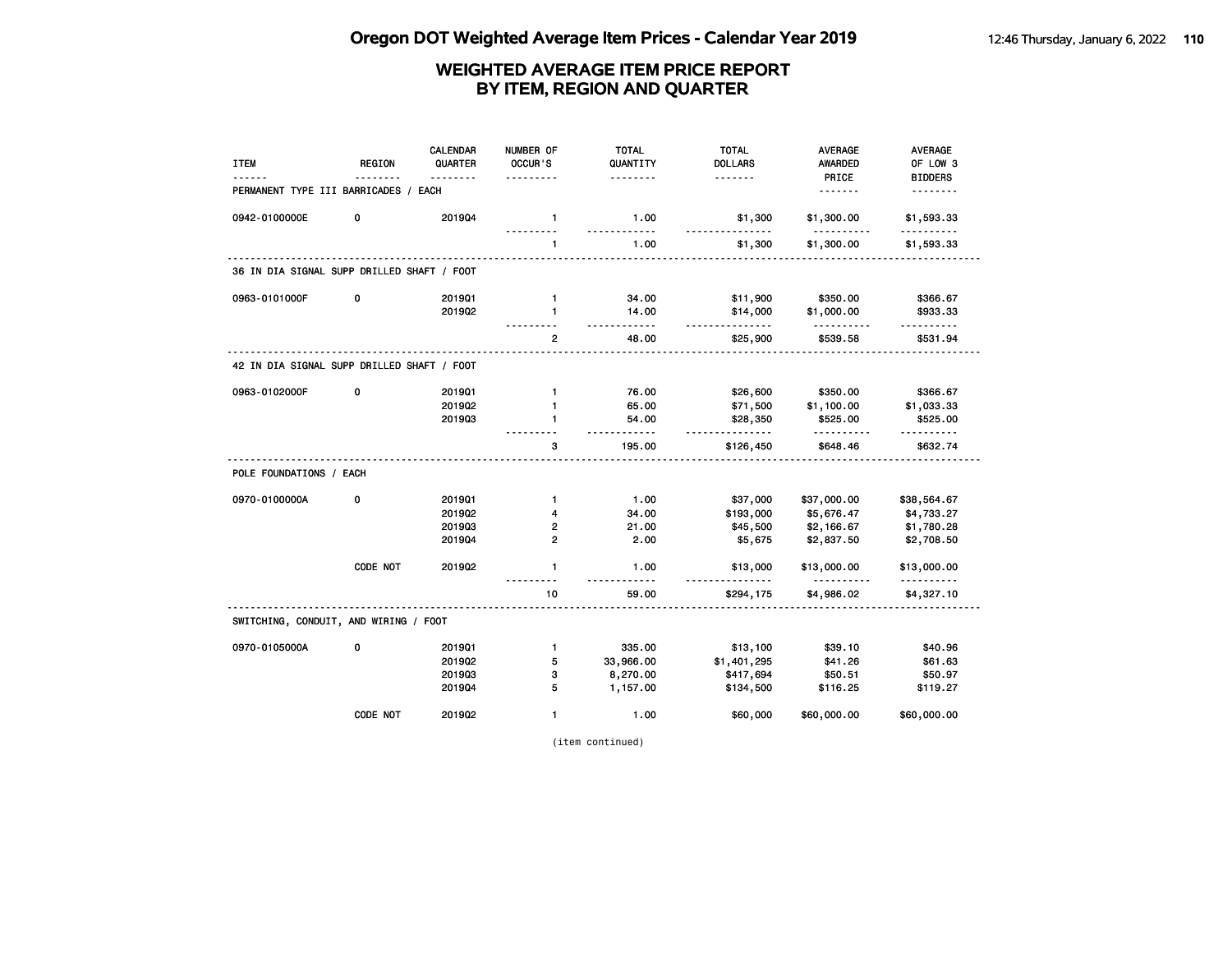| <b>ITEM</b>                                  | <b>REGION</b> | <b>CALENDAR</b><br>QUARTER | NUMBER OF<br>OCCUR'S | <b>TOTAL</b><br>QUANTITY | <b>TOTAL</b><br><b>DOLLARS</b> | <b>AVERAGE</b><br><b>AWARDED</b> | <b>AVERAGE</b><br>OF LOW 3 |
|----------------------------------------------|---------------|----------------------------|----------------------|--------------------------|--------------------------------|----------------------------------|----------------------------|
|                                              |               | <u>.</u>                   | .                    | .                        | <u>.</u>                       | PRICE                            | <b>BIDDERS</b>             |
| SWITCHING, CONDUIT, AND WIRING /             |               | <b>FOOT</b>                |                      |                          |                                | <u>.</u>                         |                            |
| 0970-0105000A                                | CODE NOT      | 201903                     | $\mathbf{1}$         | 800.00<br><u>.</u>       | \$35,000<br>.                  | \$43.75<br>.                     | \$25.00<br>.               |
|                                              |               |                            | 16                   | 44,529.00                | \$2,061,589                    | \$46.30                          | \$61.68                    |
| TRAFFIC SIGNAL INSTALLATION, _______ / EACH  |               |                            |                      |                          |                                |                                  |                            |
| 0990-0101000A                                | 0             | 201901                     | $\overline{2}$       | 2.00                     | \$331,350                      | \$165,675                        | \$172,923                  |
|                                              |               | 2019Q2                     | 2                    | 2.00                     | \$455,000                      | \$227,500                        | \$227,500                  |
|                                              |               | 201903                     | $\overline{2}$       | 2.00                     | \$320,000                      | \$160,000                        | \$160,000                  |
|                                              |               |                            | -------<br>6         | .<br>6.00                | .<br>\$1,106,350               | .<br>\$184,392                   | .<br>\$186,808             |
| TRAFFIC SIGNAL MODIFICATION, / EACH          |               |                            |                      |                          |                                |                                  |                            |
| 0990-0102000A                                | 0             | 2019Q2                     | $\mathbf{1}$         | 1.00                     | \$19,225                       | \$19,225.00                      | \$20,150.00                |
|                                              |               | 201904                     | 13                   | 13.00                    | \$524,008                      | \$40,308.31                      | \$40,923.28                |
|                                              | CODE NOT      | 2019Q2                     | $\overline{2}$       | 2.00                     | \$33,000                       | \$16,500.00                      | \$16,500.00                |
|                                              |               | 201903                     | 11                   | 11.00                    | \$302,582                      | \$27,507.45                      | \$34,173.06                |
|                                              |               |                            | $\sim$ $\sim$<br>27  | 27.00                    | .<br>\$878,815                 | \$32,548.70                      | .<br>\$35,594.68           |
| RAMP METER SIGNAL INSTALLATION, _____ / EACH |               |                            |                      |                          |                                |                                  |                            |
| 0990-0104000A                                | 0             | 201903                     | 1                    | 1.00<br><u></u>          | \$134,000<br>.                 | \$134,000<br><u>.</u>            | \$136,333<br>.             |
|                                              |               |                            | 1                    | 1.00                     | \$134,000                      | \$134,000                        | \$136,333                  |
| FLASHING BEACON INSTALLATION, _____ / EACH   |               |                            |                      |                          |                                |                                  |                            |
| 0990-0106000A                                | 0             | 2019Q2                     | $\overline{2}$       | 2.00                     | \$105,000                      | \$52,500.00                      | \$68,862.83                |
|                                              |               | 201903                     | 1                    | 1.00                     | \$29,000                       | \$29,000.00                      | \$48,650.00                |
|                                              |               | 201904                     | $\mathbf{2}$         | 2.00                     | \$42,700                       | \$21,350.00                      | \$30,915.66                |
|                                              | CODE NOT      | 201902                     | 3                    | 3.00                     | \$134,800                      | \$44,933.33                      | \$47,466.67                |
|                                              |               |                            | 8                    | 8.00                     | \$311,500                      | \$38,937.50                      | \$48,825.87                |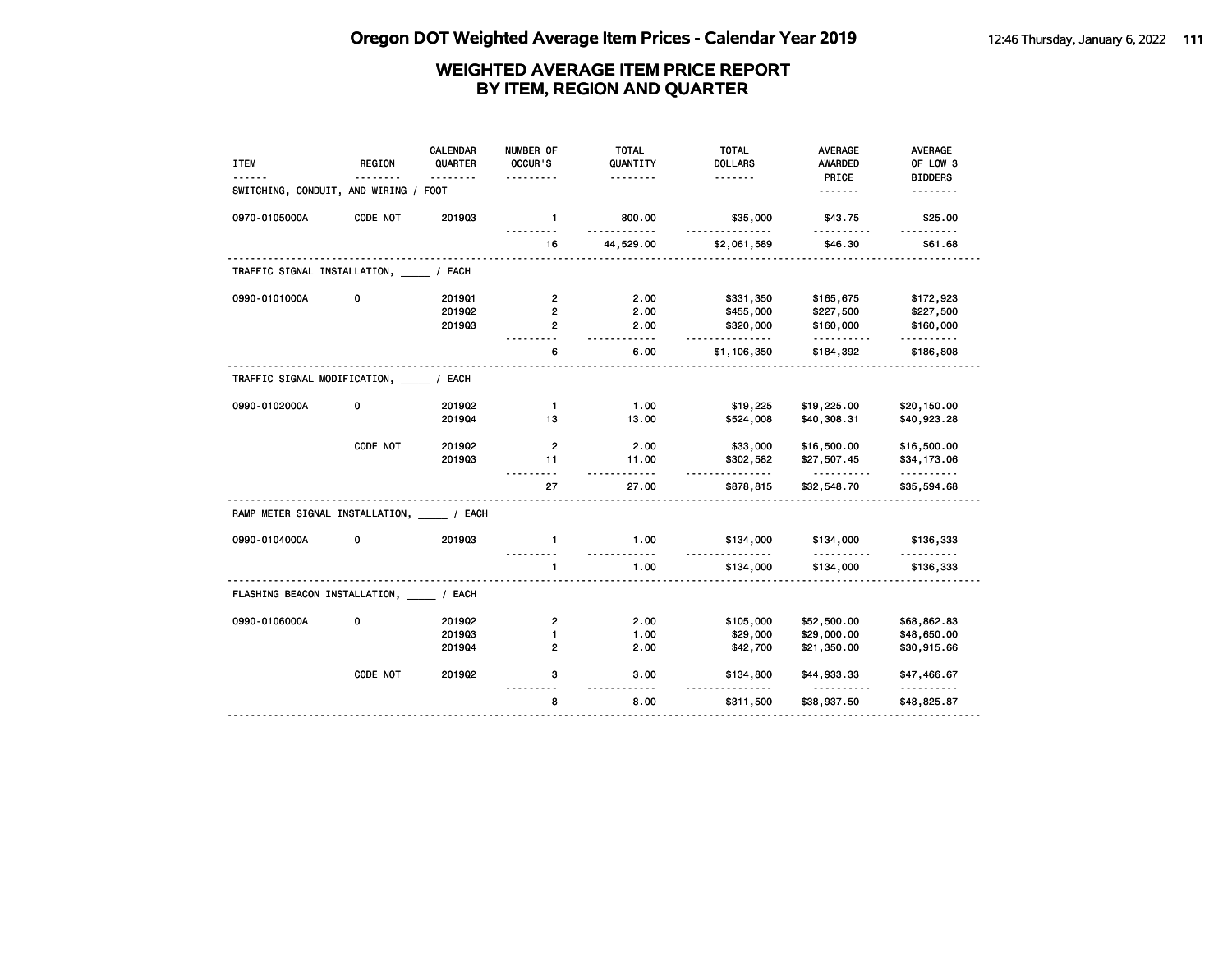| <b>ITEM</b>                                   | <b>REGION</b> | <b>CALENDAR</b><br>QUARTER | NUMBER OF<br>OCCUR'S | <b>TOTAL</b><br>QUANTITY | <b>TOTAL</b><br><b>DOLLARS</b> | AVERAGE<br>AWARDED     | AVERAGE<br>OF LOW 3 |
|-----------------------------------------------|---------------|----------------------------|----------------------|--------------------------|--------------------------------|------------------------|---------------------|
|                                               |               |                            |                      | .                        | .                              | PRICE                  | <b>BIDDERS</b>      |
| AUTOMATIC TRAFFIC RECORDER INST, _____ / EACH |               |                            |                      |                          |                                | <u>.</u>               | .                   |
| 0990-0107000A                                 | 0             | 2019Q2                     | $\mathbf{1}$         | 1.00                     | \$15,000                       | \$15,000.00            | \$14,816.67         |
|                                               |               | 201904                     | 1                    | 1.00<br>$- - -$          | \$13,500<br><u>.</u>           | \$13,500.00<br>.       | \$15,500.00<br>.    |
|                                               |               |                            | $\overline{2}$       | 2.00                     | \$28,500                       | \$14,250.00            | \$15,158.33         |
| WEED CONTROL / ACRE                           |               |                            |                      |                          |                                |                        |                     |
| 1030-0101000R                                 | 0             | 201902                     | з                    | 1.00                     | \$10,500                       | \$10,500.00            | \$7,000.00          |
|                                               |               | 201903                     | $\overline{2}$       | 9.00                     | \$13,050                       | \$1,450.00             | \$1,466.67          |
|                                               |               | 201904                     | $\mathbf{1}$         |                          |                                | .                      |                     |
|                                               |               |                            | 6                    | 10.00                    | \$23,550                       | \$2,355.00             |                     |
| SEEDING MOBILIZATION / EACH                   |               |                            |                      |                          |                                |                        |                     |
| 1030-0102000E                                 | 0             | 2019Q2                     | $\mathbf{1}$         | 2.00                     | \$2,800                        | \$1,400.00             | \$1,075.00          |
|                                               |               |                            | $\mathbf{1}$         | 2.00                     | \$2,800                        | \$1,400.00             | \$1,075.00          |
| TEMPORARY SEEDING / ACRE                      |               |                            |                      |                          |                                |                        |                     |
| 1030-0103000R                                 | 0             | 201901                     | з                    |                          |                                |                        |                     |
|                                               |               | 201903                     | $\mathbf{1}$         |                          |                                |                        |                     |
|                                               |               | 201904                     | $\mathbf{1}$         | 2.00                     | \$6,000                        | \$3,000.00<br>.        | \$2,533.33          |
|                                               |               |                            | 5                    | 2.00                     | \$6,000                        | \$3,000.00             |                     |
| PERMANENT SEEDING / ACRE                      |               |                            |                      |                          |                                |                        |                     |
| 1030-0108000R                                 | 0             | 201901                     | $\overline{2}$       |                          |                                |                        |                     |
|                                               |               | 201902                     | 8                    | 25.00                    | \$51,580                       | \$2,063.20             | \$2,155.73          |
|                                               |               | 201903                     | $\overline{2}$       | 2.00                     | \$9,800                        | \$4,900.00             | \$4,966.67          |
|                                               |               | 201904                     | 6                    | 9.00                     | \$37,850                       | \$4,205.56             | \$3,992.55          |
|                                               | CODE NOT      | 201902                     | $\mathbf{1}$         |                          |                                |                        |                     |
|                                               |               | 201903                     | $\mathbf{1}$         | 1.00                     | \$5,500                        | \$5,500.00<br><u>.</u> | \$5,266.67<br>.     |
|                                               |               |                            | 20                   | 37.00                    | \$104,730                      | \$2,830.54             |                     |
|                                               |               |                            |                      |                          |                                |                        |                     |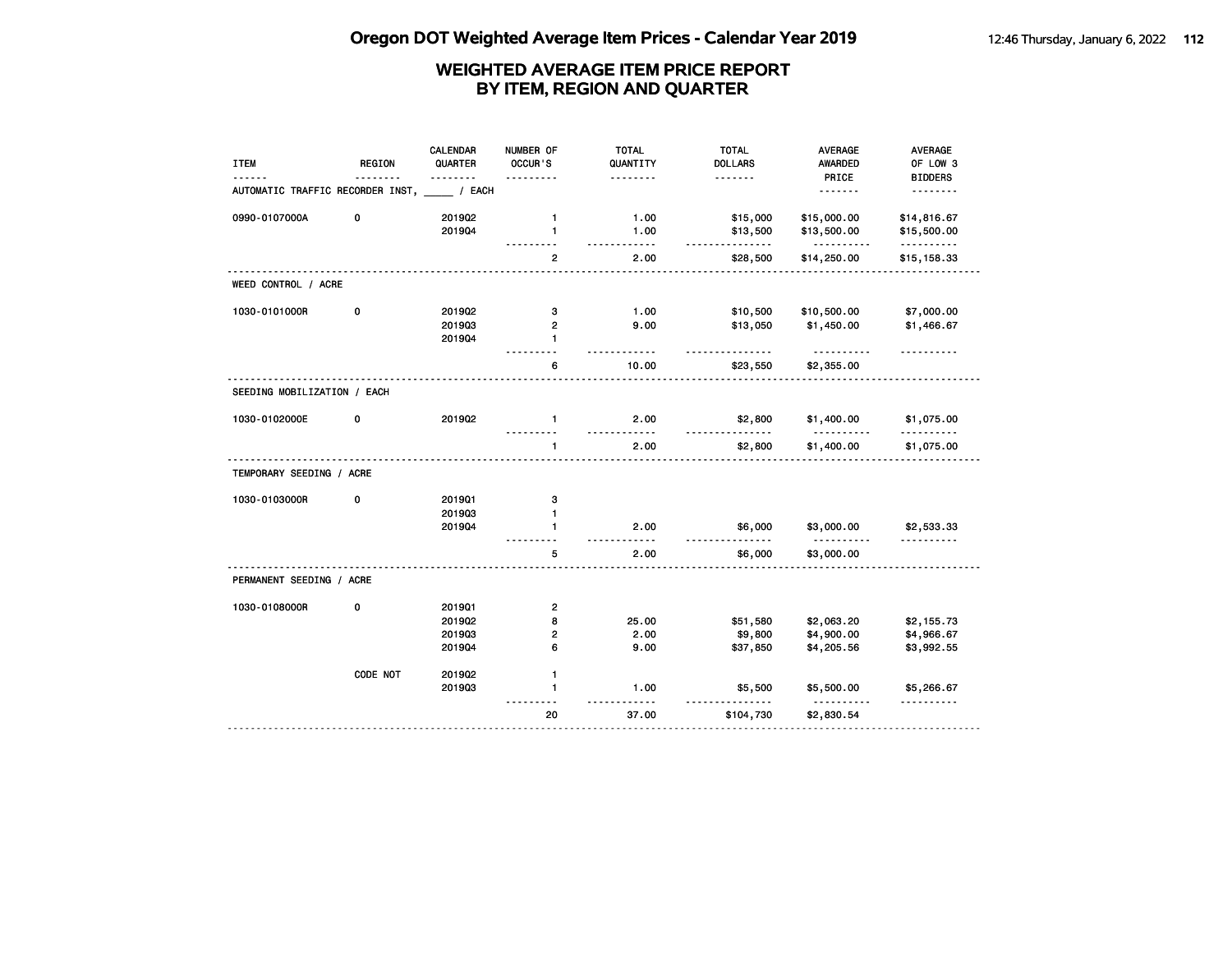| <b>ITEM</b>                         | <b>REGION</b> | <b>CALENDAR</b><br>QUARTER | NUMBER OF<br>OCCUR'S           | <b>TOTAL</b><br>QUANTITY     | <b>TOTAL</b><br><b>DOLLARS</b> | AVERAGE<br>AWARDED       | AVERAGE<br>OF LOW 3        |
|-------------------------------------|---------------|----------------------------|--------------------------------|------------------------------|--------------------------------|--------------------------|----------------------------|
| PERM SEEDING, MIX NO 1 / ACRE       |               | .                          | $- - - -$                      | .                            | <u>.</u>                       | PRICE<br>.               | <b>BIDDERS</b><br>-------- |
| 1030-0109000R                       | 0             | 201901<br>201902           | $\mathbf{2}$<br>2              |                              |                                |                          |                            |
|                                     |               | 201903<br>201904           | $\mathbf{2}$<br>$\blacksquare$ | 1.00<br>1.00                 | \$1,700<br>\$5,050             | \$1,700.00<br>\$5,050.00 | \$2,666.67<br>\$5,183.33   |
|                                     |               |                            | $\overline{7}$                 | $- - - -$<br>2.00            | ------<br>\$6,750              | .<br>\$3,375.00          | .                          |
| PERM SEEDING, MIX NO 2 / ACRE       |               |                            |                                |                              |                                |                          |                            |
| 1030-0110000R                       | 0             | 201901<br>201903           | 2<br>3                         | 8.00                         | \$16,800                       | \$2,100.00               | \$2,233.33                 |
|                                     |               |                            | $- - -$<br>5                   | $- - -$<br>8.00              | $- - -$<br>\$16,800            | <u>.</u><br>\$2,100.00   | <u>.</u>                   |
| WATER QUALITY SEEDING / ACRE        |               |                            |                                |                              |                                |                          |                            |
| 1030-0118000R                       | 0             | 201901<br>201904           | $\mathbf{2}$<br>3              |                              |                                |                          |                            |
|                                     | CODE NOT      | 201902                     | $\mathbf{1}$                   |                              |                                |                          |                            |
|                                     |               |                            | 6                              | 0.00                         | \$0                            |                          |                            |
| WATER QLTY SEEDING, MIX NO 1 / ACRE |               |                            |                                |                              |                                |                          |                            |
| 1030-0119000R                       | 0             | 201903<br>201904           | $\mathbf{1}$<br>1              | 1.00<br>$\sim$ $\sim$ $\sim$ | \$5,800                        | \$5,800.00<br>.          | \$5,866.67                 |
|                                     |               |                            | $\overline{\mathbf{c}}$        | 1.00                         | \$5,800                        | \$5,800.00               |                            |
| LAWN SEEDING / SQYD                 |               |                            |                                |                              |                                |                          |                            |
| 1030-0138000J                       | 0             | 2019Q2<br>201904           | $\mathbf{1}$<br>$\mathbf{1}$   | 87.00<br>125.00              | \$1,827<br>\$375               | \$21.00<br>\$3.00        | \$16.33<br>\$3.67          |
|                                     |               |                            | $\overline{2}$                 | $- - - - - -$<br>212.00      | .<br>\$2,202                   | \$10.39                  | .<br>\$8.86                |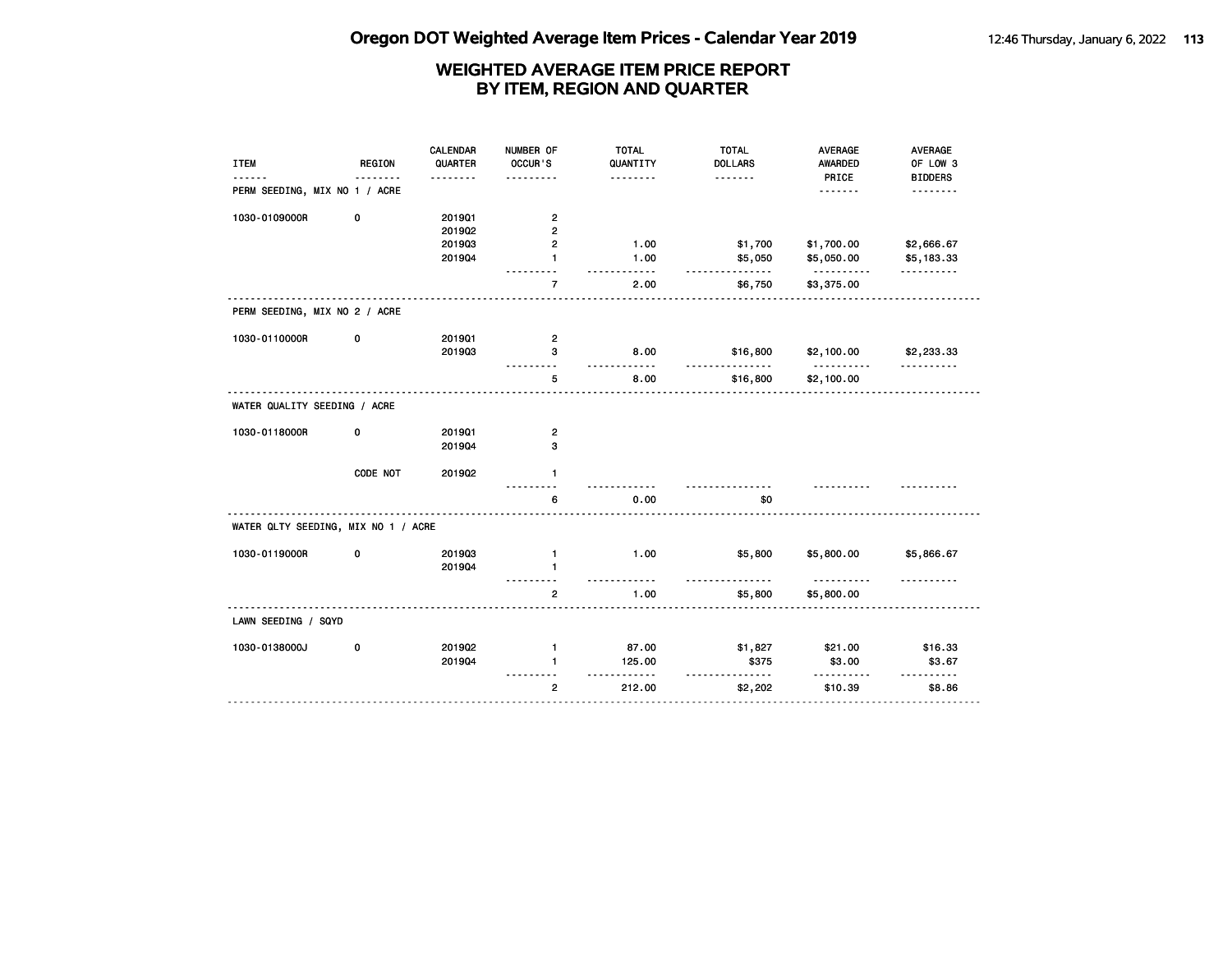| <b>ITEM</b>             | <b>REGION</b><br>----- | <b>CALENDAR</b><br>QUARTER           | NUMBER OF<br>OCCUR'S<br>.                               | <b>TOTAL</b><br>QUANTITY<br>.      | <b>TOTAL</b><br><b>DOLLARS</b><br>.         | <b>AVERAGE</b><br><b>AWARDED</b><br>PRICE  | AVERAGE<br>OF LOW 3<br><b>BIDDERS</b>      |
|-------------------------|------------------------|--------------------------------------|---------------------------------------------------------|------------------------------------|---------------------------------------------|--------------------------------------------|--------------------------------------------|
| LAWN SEEDING / ACRE     |                        |                                      |                                                         |                                    |                                             | <u>.</u>                                   | .                                          |
| 1030-0138000R           | 0                      | 201901<br>201903<br>201904           | $\overline{\mathbf{c}}$<br>$\mathbf{1}$<br>$\mathbf{1}$ | 1.00                               | \$3,000                                     | \$3,000.00                                 | \$5,171.67                                 |
|                         |                        |                                      | 4                                                       | 1.00                               | \$3,000                                     | \$3,000.00                                 |                                            |
| MULCHING / ACRE         |                        |                                      |                                                         |                                    |                                             |                                            |                                            |
| 1030-0140000R           | 0                      | 201901<br>201904                     | з<br>1                                                  |                                    |                                             |                                            |                                            |
|                         |                        |                                      | 4                                                       | 0.00                               | \$0                                         |                                            |                                            |
| SOIL TESTING / EACH     |                        |                                      |                                                         |                                    |                                             |                                            |                                            |
| 1040-0100000E           | CODE NOT               | 201903                               | $\mathbf{1}$                                            | 1.00<br>.                          | \$300<br>$- - -$                            | \$300.00<br>$- - - - - -$                  | \$533.33                                   |
|                         |                        |                                      | 1                                                       | 1.00                               | \$300                                       | \$300.00                                   | \$533.33                                   |
| TOPSOIL / CUYD          |                        |                                      |                                                         |                                    |                                             |                                            |                                            |
| 1040-0101000K           | 0                      | 201901<br>2019Q2<br>201903<br>201904 | $\mathbf{1}$<br>2<br>2<br>$\mathbf{1}$                  | 100.00<br>59.00<br>199.00<br>18.00 | \$11,500<br>\$13,150<br>\$14,335<br>\$1,404 | \$115.00<br>\$222.88<br>\$72.04<br>\$78.00 | \$120.75<br>\$206.07<br>\$72.86<br>\$84.33 |
|                         | CODE NOT               | 2019Q2                               | $\mathbf{1}$                                            | 288.00<br>$- - - -$                | \$20,160<br>$- - -$                         | \$70.00<br>.                               | \$70.00<br><u>.</u>                        |
|                         |                        |                                      | $\overline{7}$                                          | 664.00                             | \$60,549                                    | \$91.19                                    | \$90.98                                    |
| SOIL CONDITIONER / CUYD |                        |                                      |                                                         |                                    |                                             |                                            |                                            |
| 1040-0107000K           | 0                      | 201903                               | $\mathbf{1}$                                            | 395.00                             | \$23,700                                    | \$60.00                                    | \$61.67                                    |
|                         |                        |                                      | $\mathbf{1}$                                            | 395.00                             | \$23,700                                    | \$60.00                                    | \$61.67                                    |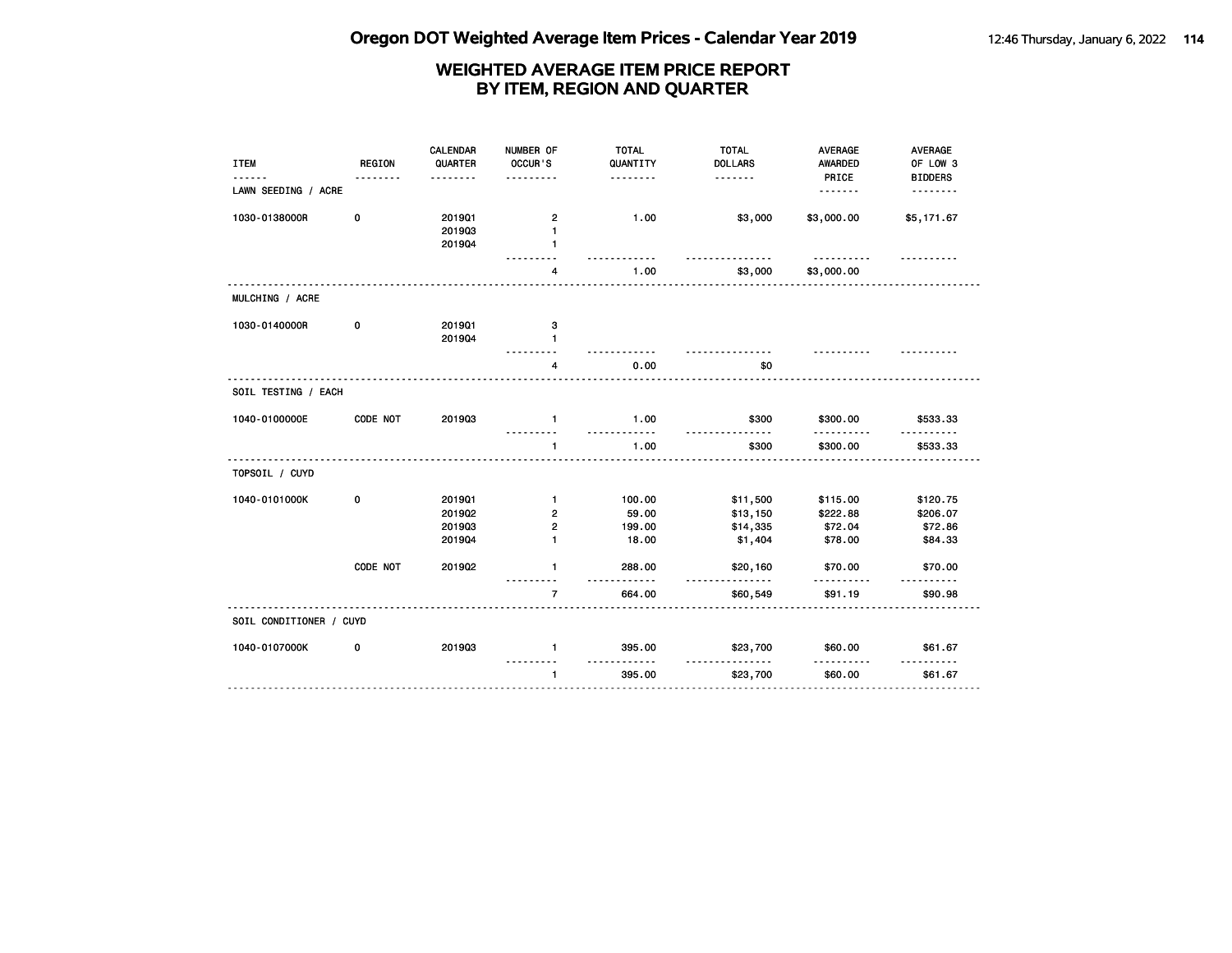| <b>ITEM</b>                            | <b>REGION</b> | CALENDAR<br>QUARTER<br><u>.</u> | NUMBER OF<br>OCCUR'S<br>. | <b>TOTAL</b><br>QUANTITY<br><u>.</u> | <b>TOTAL</b><br><b>DOLLARS</b> | <b>AVERAGE</b><br>AWARDED<br>PRICE | AVERAGE<br>OF LOW 3<br><b>BIDDERS</b> |
|----------------------------------------|---------------|---------------------------------|---------------------------|--------------------------------------|--------------------------------|------------------------------------|---------------------------------------|
| CONIFER TREES, SEEDLINGS / EACH        |               |                                 |                           |                                      |                                | <u>.</u>                           | <u>.</u>                              |
| 1040-0109000E                          | 0             | 201901                          | $\blacksquare$            | 72.00<br>. <b>.</b>                  | \$19,800<br><u>.</u>           | \$275.00                           | \$134.33                              |
|                                        |               |                                 | $\mathbf{1}$              | 72.00                                | \$19,800                       | \$275.00                           | \$134.33                              |
| CONIFER TREES, 4 FT HEIGHT / EACH      |               |                                 |                           |                                      |                                |                                    |                                       |
| 1040-0112000E                          | 0             | 201903                          | $\mathbf{1}$              | 10.00<br><u>.</u>                    | \$2,000                        | \$200.00                           | \$325.00                              |
|                                        |               |                                 | $\blacksquare$            | 10.00                                | .<br>\$2,000                   | <u>.</u><br>\$200.00               | .<br>\$325.00                         |
| CONIFER TREES, 6 FT HEIGHT / EACH      |               |                                 |                           |                                      |                                |                                    |                                       |
| 1040-0114000E                          | CODE NOT      | 201902                          | $\mathbf{1}$              | 1.00                                 | \$675                          | \$675.00                           | \$675.00                              |
|                                        |               |                                 | ---------<br>$\mathbf{1}$ | <u>.</u><br>1.00                     | <u>.</u><br>\$675              | .<br>\$675.00                      | \$675.00                              |
| DECIDUOUS TREES, 1 INCH CALIPER / EACH |               |                                 |                           |                                      |                                |                                    |                                       |
| 1040-0126000E                          | 0             | 201903                          | $\mathbf{1}$              | 8.00                                 | \$4,000                        | \$500.00                           | \$550.00                              |
|                                        |               |                                 | $\mathbf{1}$<br><b>.</b>  | .<br>8.00                            | \$4,000                        | .<br>\$500.00                      | \$550.00                              |
| DECIDUOUS TREES, 2 INCH CALIPER / EACH |               |                                 |                           |                                      |                                |                                    |                                       |
| 1040-0130000E                          | 0             | 201903                          | $\mathbf{1}$              | 16.00                                | \$24,000                       | \$1,500.00                         | \$1,416.67                            |
|                                        |               |                                 | $\mathbf{1}$              | .<br>16.00                           | <u>.</u><br>\$24,000           | <u>.</u><br>\$1,500.00             | \$1,416.67                            |
| SHRUBS, #SP5 CONTAINER / EACH          |               |                                 |                           |                                      |                                |                                    |                                       |
| 1040-0152020E                          | 0             | 201901                          | $\mathbf{1}$              | 95.00                                | \$3,990                        | \$42.00                            | \$43.67                               |
|                                        |               |                                 | $\mathbf{1}$              | .<br>95.00                           | <u>.</u><br>\$3,990            | .<br>\$42.00                       | <u>.</u><br>\$43.67                   |
|                                        |               |                                 |                           |                                      |                                |                                    |                                       |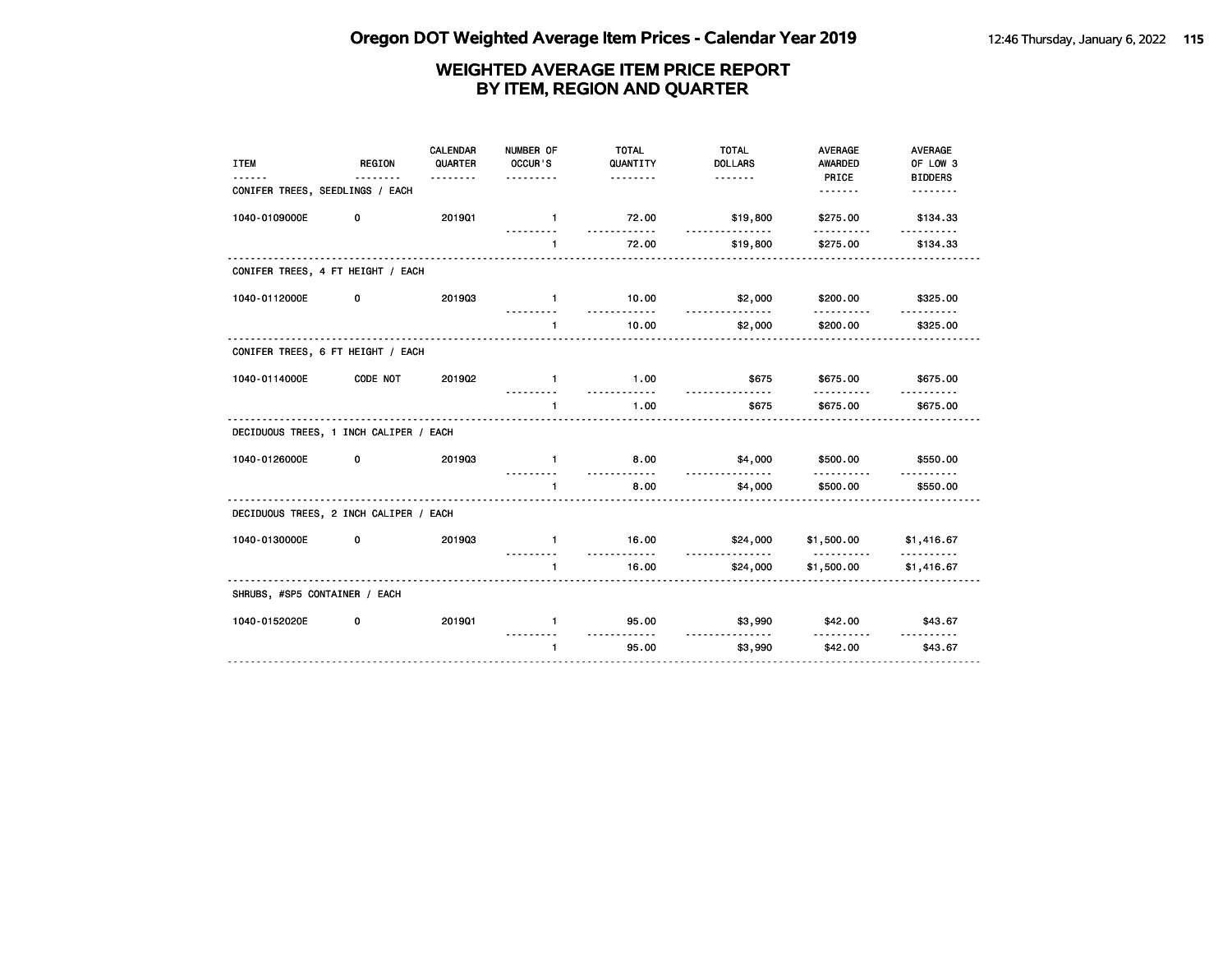| <b>ITEM</b>                                | <b>REGION</b> | CALENDAR<br>QUARTER<br><u>.</u> | NUMBER OF<br>OCCUR'S<br>.    | <b>TOTAL</b><br>QUANTITY<br><u>.</u> | <b>TOTAL</b><br><b>DOLLARS</b><br><u>.</u> | <b>AVERAGE</b><br>AWARDED<br>PRICE | AVERAGE<br>OF LOW 3<br><b>BIDDERS</b> |
|--------------------------------------------|---------------|---------------------------------|------------------------------|--------------------------------------|--------------------------------------------|------------------------------------|---------------------------------------|
| SHRUBS, #1 CONTAINER / EACH                |               |                                 |                              |                                      |                                            | <u>.</u>                           | .                                     |
| 1040-0153000E                              | CODE NOT      | 2019Q2<br>201903                | $\mathbf{1}$<br>$\mathbf{1}$ | 5,034.00<br>178.00<br>.              | \$62,925<br>\$12,460<br><u>.</u>           | \$12.50<br>\$70.00<br>.            | \$12.50<br>\$69.33<br>.               |
|                                            |               |                                 | $\mathbf{2}$                 | 5,212.00                             | \$75,385                                   | \$14.46                            | \$14.44                               |
| SHRUBS, #2 CONTAINER / EACH                |               |                                 |                              |                                      |                                            |                                    |                                       |
| 1040-0154000E                              | CODE NOT      | 201902                          | $\mathbf{1}$                 | 205.00                               | \$4,920<br><u>.</u>                        | \$24.00                            | \$24,00                               |
|                                            |               |                                 | $\mathbf{1}$                 | 205.00                               | \$4,920                                    | \$24.00                            | \$24.00                               |
| GROUNDCOVERS, #SP4 CONTAINER / EACH        |               |                                 |                              |                                      |                                            |                                    |                                       |
| 1040-0174000E                              | 0             | 201901                          | $\mathbf{1}$                 | 420.00<br>.                          | \$2,730<br><u>.</u>                        | \$6.50<br>.                        | \$6.92<br><u>.</u>                    |
|                                            |               |                                 | $\mathbf{1}$                 | 420.00                               | \$2,730                                    | \$6.50                             | \$6.92                                |
| PLANT CUTTINGS, LESS THAN 1 INCH / EACH    |               |                                 |                              |                                      |                                            |                                    |                                       |
| 1040-0179000E                              | 0             | 201904                          | $\mathbf{1}$                 | 12.00<br>.                           | \$504                                      | \$42.00                            | \$44.00                               |
|                                            |               |                                 | $\mathbf{1}$                 | 12.00                                | \$504                                      | \$42.00                            | \$44.00                               |
| PLANT CUTTINGS, GREATER THAN 1 INCH / EACH |               |                                 |                              |                                      |                                            |                                    |                                       |
| 1040-0180000E                              | 0             | 201901                          | $\mathbf{1}$                 | 300.00                               | \$7,500                                    | \$25.00                            | \$26.33                               |
|                                            |               | 201903                          | $\overline{2}$               | 330.00                               | \$7,440                                    | \$22.55                            | \$30.18                               |
|                                            |               |                                 | .<br>3                       | .<br>630.00                          | <u>.</u><br>\$14,940                       | .<br>\$23.71                       | <u>.</u><br>\$28.35                   |
| WETLAND PLANTS, PLUGS / EACH               |               |                                 |                              |                                      |                                            |                                    |                                       |
| 1040-0183000E                              | 0             | 201901                          | $\mathbf{1}$                 | 405.00<br><u>.</u>                   | \$1,316                                    | \$3.25                             | \$3.42                                |
|                                            |               |                                 | $\mathbf{1}$                 | 405.00                               | \$1,316                                    | \$3.25                             | \$3.42                                |
|                                            |               |                                 |                              |                                      |                                            |                                    |                                       |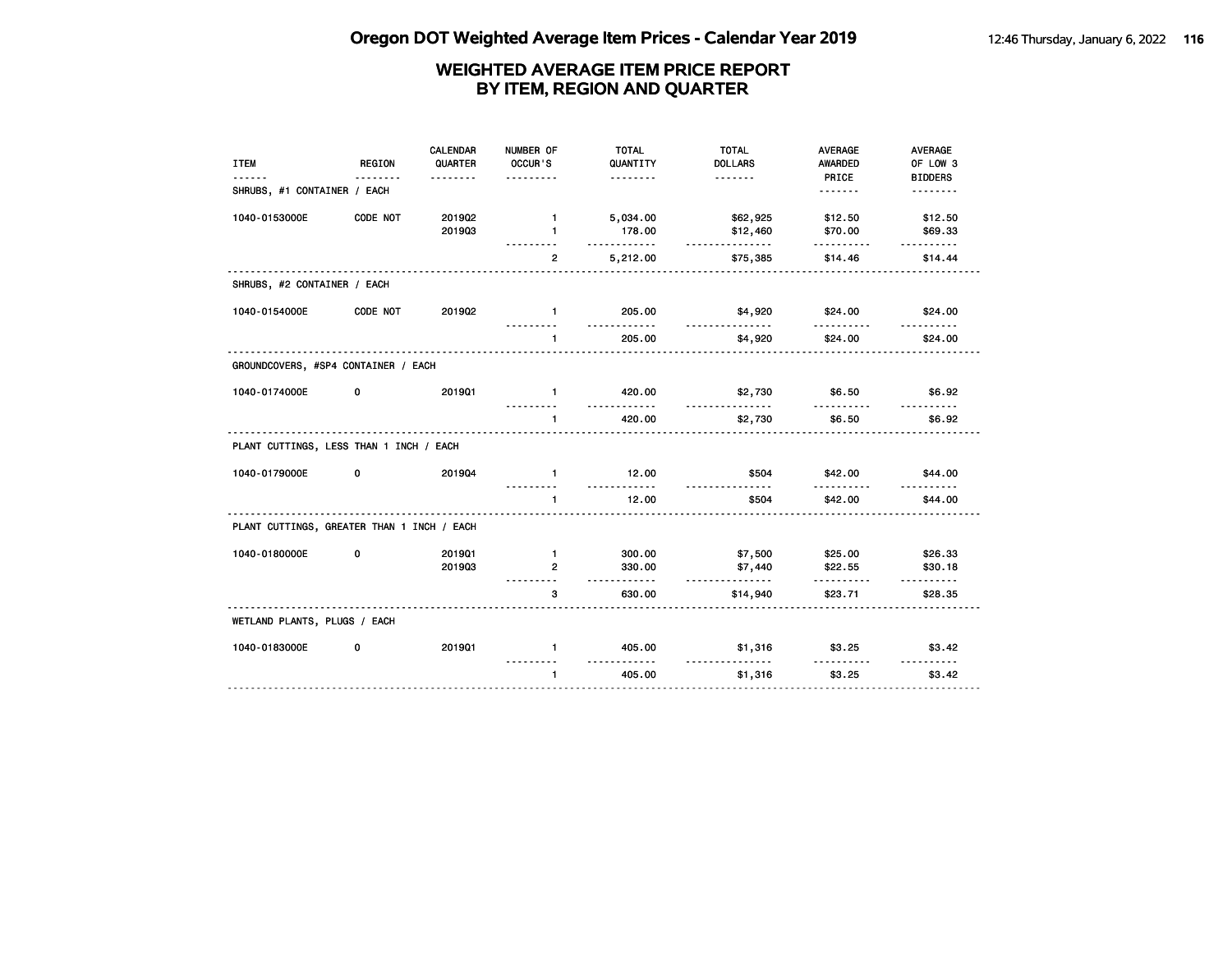| <b>ITEM</b>          | <b>REGION</b> | <b>CALENDAR</b><br>QUARTER | NUMBER OF<br>OCCUR'S | <b>TOTAL</b><br>QUANTITY<br>. | <b>TOTAL</b><br><b>DOLLARS</b><br>. | AVERAGE<br><b>AWARDED</b><br>PRICE | AVERAGE<br>OF LOW 3<br><b>BIDDERS</b> |
|----------------------|---------------|----------------------------|----------------------|-------------------------------|-------------------------------------|------------------------------------|---------------------------------------|
| SOD LAWN / SQYD      |               | -------                    | .                    |                               |                                     | . <b>.</b>                         | .                                     |
| 1040-0189000J        | 0             | 2019Q2                     | $\mathbf{1}$         | 200.00                        | \$6,000                             | \$30.00                            | \$27.75                               |
|                      |               |                            | $\mathbf{1}$         | 200.00                        | \$6,000                             | \$30.00                            | \$27.75                               |
| BARK MULCH / CUYD    |               |                            |                      |                               |                                     |                                    |                                       |
| 1040-0190000K        | 0             | 201902                     | $\mathbf{1}$         |                               |                                     |                                    |                                       |
|                      |               | 201903                     | 1                    | 4.00                          | \$1,200                             | \$300.00                           | \$270.67                              |
|                      |               | 201904                     | 1                    | 3.00                          | \$231                               | \$77.00                            | \$117.33                              |
|                      | CODE NOT      | 201902                     | $\mathbf{1}$         | 58.00                         | \$3,770<br>.                        | \$65.00                            | \$65.00                               |
|                      |               |                            | 4                    | 65.00                         | \$5,201                             | \$80.02                            |                                       |
| COMPOST MULCH / CUYD |               |                            |                      |                               |                                     |                                    |                                       |
| 1040-0194000K        | 0             | 201903                     | $\mathbf{1}$         | 225.00                        | \$12,375                            | \$55.00                            | \$55.00                               |
|                      | CODE NOT      | 201903                     | $\mathbf{1}$         | 42.00                         | \$2,520                             | \$60.00                            | \$60.67                               |
|                      |               |                            | $\overline{2}$       | 267.00                        | \$14,895                            | \$55.79                            | \$55.89                               |
| ROCK MULCH / TON     |               |                            |                      |                               |                                     |                                    |                                       |
| 1040-0196000M        | 0             | 201902                     | з                    | 40.00                         | \$7,000                             | \$175.00                           | \$177.33                              |
|                      |               | 201903                     | $\blacksquare$       | 430.00<br>$- - - - - -$       | \$45,150<br><u>.</u>                | \$105.00<br>.                      | \$104.33<br>.                         |
|                      |               |                            | 4                    | 470.00                        | \$52,150                            | \$110.96                           | \$110.55                              |
| ROOT BARRIER / FOOT  |               |                            |                      |                               |                                     |                                    |                                       |
| 1040-0206000F        | 0             | 201902                     | $\mathbf{1}$         | 900.00                        | \$9,450                             | \$10.50                            | \$10.50                               |
|                      |               |                            | $\blacksquare$       | <u>.</u><br>900.00            | .<br>\$9,450                        | \$10.50                            | \$10.50                               |
|                      |               |                            |                      |                               |                                     |                                    |                                       |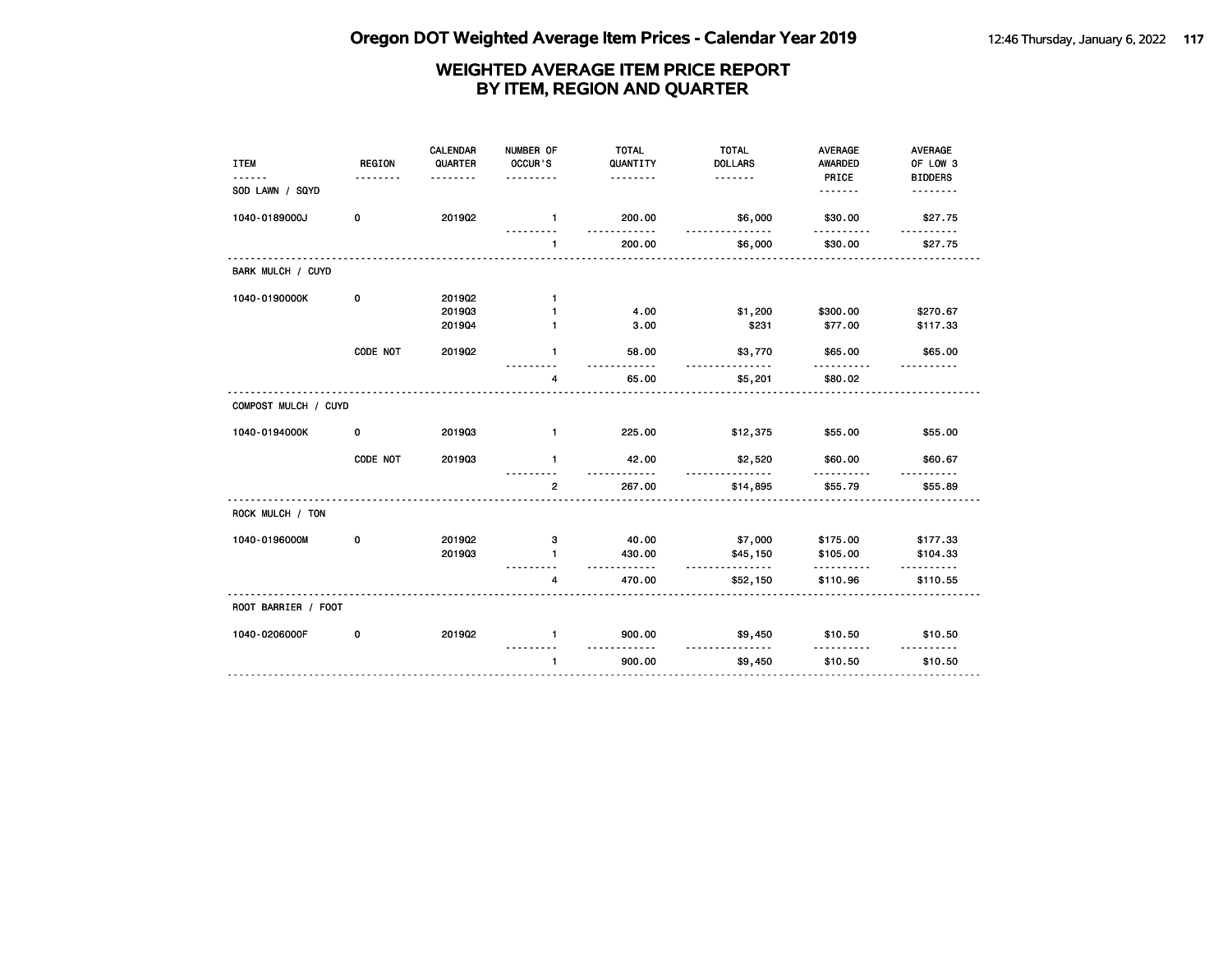| <b>ITEM</b>                    | REGION | <b>CALENDAR</b><br>QUARTER | NUMBER OF<br>OCCUR'S         | <b>TOTAL</b><br>QUANTITY  | <b>TOTAL</b><br><b>DOLLARS</b> | <b>AVERAGE</b><br><b>AWARDED</b>          | AVERAGE<br>OF LOW 3        |
|--------------------------------|--------|----------------------------|------------------------------|---------------------------|--------------------------------|-------------------------------------------|----------------------------|
| WEED CONTROL GEOTEXTILE / SQFT |        | .                          | .                            | .                         | <u>.</u>                       | PRICE<br><u>.</u>                         | <b>BIDDERS</b><br>-------- |
| 1040-0208000J                  | 0      | 2019Q2<br>201903           | $\mathbf{1}$<br>$\mathbf{1}$ | 3,200.00<br>15,000.00     | \$6,400<br>\$7,500             | \$2.00<br>\$0.50                          | \$1.50<br>\$0.81           |
|                                |        |                            | $\overline{2}$               | .<br>18,200.00            | .<br>\$13,900                  | .<br>\$0.76                               | <u>.</u><br>\$0.93         |
| TYPE 1-5W FENCE / FOOT         |        |                            |                              |                           |                                |                                           |                            |
| 1050-0102000F                  | 0      | 201903                     | $\overline{2}$               | 1,950.00                  | \$21,750                       | \$11.15                                   | \$11.90                    |
|                                |        |                            | .<br>$\overline{2}$          | .<br>1,950.00             | <u>.</u><br>\$21,750           | .<br>\$11.15                              | <u>.</u><br>\$11.90        |
| TYPE 2 FENCE / FOOT            |        |                            |                              |                           |                                |                                           |                            |
| 1050-0104000F                  | 0      | 201904                     | $\blacksquare$               | 100.00                    | \$4,000<br><u>.</u>            | \$40.00                                   | \$48.59                    |
|                                |        |                            | $\mathbf{1}$                 | 100.00                    | \$4,000                        | \$40.00                                   | \$48.59                    |
| 12 FOOT SINGLE GATES / EACH    |        |                            |                              |                           |                                |                                           |                            |
| 1050-0110000E                  | 0      | 201903                     | $\mathbf{1}$                 | 1.00<br><u>----------</u> | \$1,100<br>.                   | \$1,100.00<br><u>----------</u>           | \$1,033.33<br>.            |
|                                |        |                            | $\mathbf{1}$                 | 1.00                      | \$1,100                        | \$1,100.00                                | \$1,033.33                 |
| 16 FOOT SINGLE GATES / EACH    |        |                            |                              |                           |                                |                                           |                            |
| 1050-0111000E                  | 0      | 201903                     | $\mathbf{2}$<br>.            | 3.00<br>.                 | \$4,000<br>.                   | \$1,333.33<br><u> - - - - - - - - - -</u> | \$1,422.22                 |
|                                |        |                            | $\overline{2}$               | 3.00                      | \$4,000                        | \$1,333.33                                | \$1,422.22                 |
| 20 FOOT SINGLE GATES / EACH    |        |                            |                              |                           |                                |                                           |                            |
| 1050-0112000E                  | 0      | 201903                     | $\mathbf{1}$                 | 3.00                      | \$4,200                        | \$1,400.00                                | \$1,733.33                 |
|                                |        |                            | $\mathbf{1}$                 | 3.00                      | \$4,200                        | \$1,400.00                                | \$1,733.33                 |
|                                |        |                            |                              |                           |                                |                                           |                            |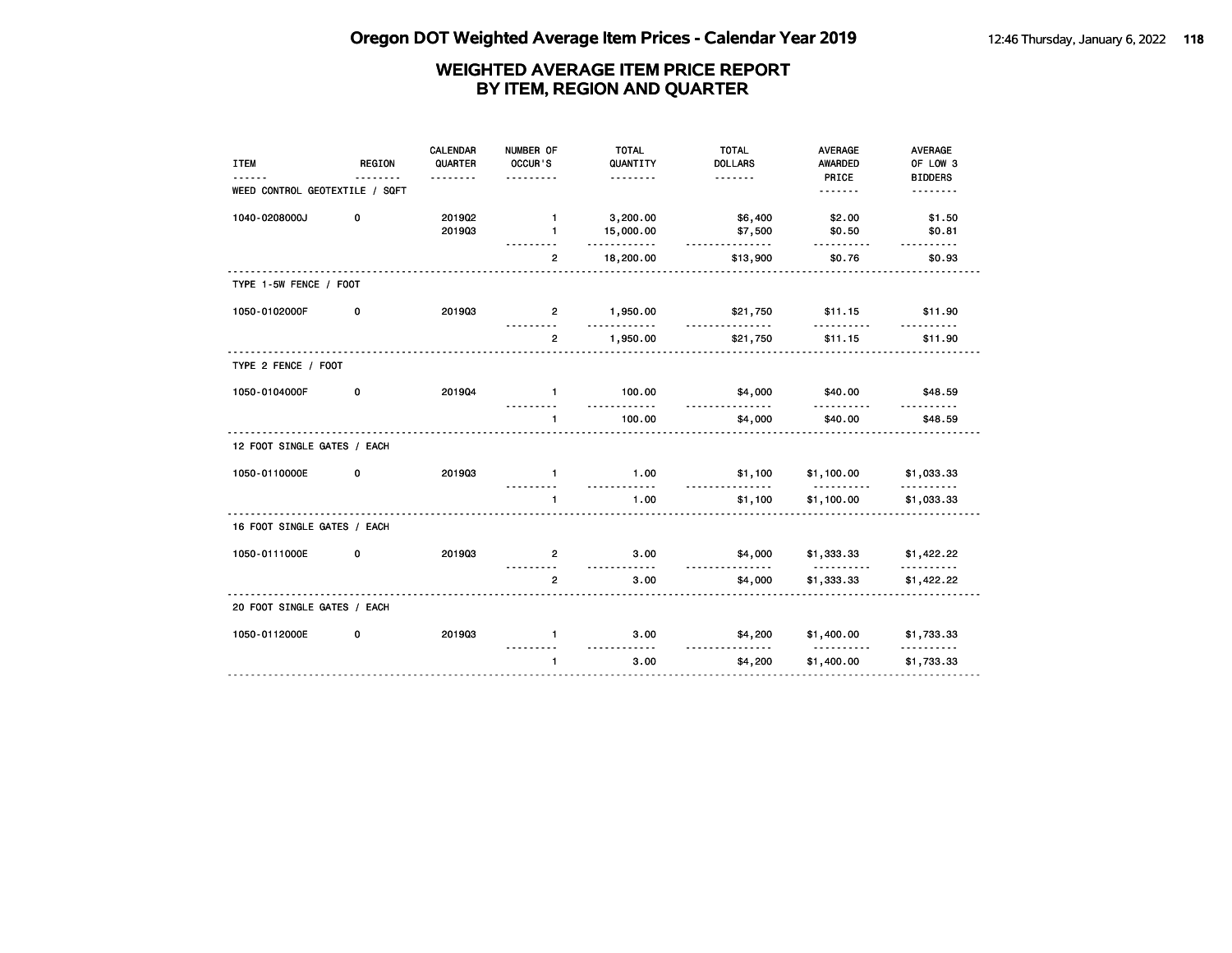| <b>ITEM</b>                         | <b>REGION</b><br>.           | <b>CALENDAR</b><br>QUARTER<br>. | NUMBER OF<br>OCCUR'S<br>. | <b>TOTAL</b><br>QUANTITY<br><u>.</u> | <b>TOTAL</b><br><b>DOLLARS</b> | <b>AVERAGE</b><br><b>AWARDED</b><br>PRICE | <b>AVERAGE</b><br>OF LOW 3<br><b>BIDDERS</b> |
|-------------------------------------|------------------------------|---------------------------------|---------------------------|--------------------------------------|--------------------------------|-------------------------------------------|----------------------------------------------|
| 16 FOOT DOUBLE GATES / EACH         |                              |                                 |                           |                                      |                                |                                           | <u>.</u>                                     |
| 1050-0114000E                       | 0                            | 201904                          | $\blacksquare$            | 1.00                                 | \$1,100                        | \$1,100.00<br>.                           | \$1,336.09                                   |
|                                     |                              |                                 | $\mathbf{1}$              | 1.00                                 | \$1,100                        | \$1,100.00                                | \$1,336.09                                   |
|                                     | CHAIN LINK FENCE / FOOT      |                                 |                           |                                      |                                |                                           |                                              |
| 1050-0135000F                       | 0                            | 201901                          | $\mathbf{1}$              | 299.00                               | \$7,176                        | \$24.00                                   | \$24.67                                      |
|                                     |                              | 2019Q2                          | $\overline{2}$            | 150.00                               | \$11,000                       | \$73.33                                   | \$70.00                                      |
|                                     |                              | 201903                          | з                         | 451.00                               | \$27,100                       | \$60.09                                   | \$57.87                                      |
|                                     |                              | 201904                          | 3                         | 783.00                               | \$65,444                       | \$83.58                                   | \$100.94                                     |
|                                     | CODE NOT                     | 201902                          | $\mathbf{1}$              | 60.00<br>.                           | \$4,800<br>.                   | \$80.00<br>.                              | \$80.00                                      |
|                                     |                              |                                 | 10                        | 1,743.00                             | \$115,520                      | \$66.28                                   | \$73.33                                      |
|                                     | CHAIN LINK FENCE WITH / FOOT |                                 |                           |                                      |                                |                                           |                                              |
| 1050-0162000F                       | 0                            | 201902                          | 4                         | 1,415.00<br><u></u>                  | \$109,945<br>.                 | \$77.70<br><u>.</u>                       | \$78.40                                      |
|                                     |                              |                                 | 4                         | 1,415.00                             | \$109,945                      | \$77.70                                   | \$78.40                                      |
| 3 FT X 48 INCH CL SING GATES / EACH |                              |                                 |                           |                                      |                                |                                           |                                              |
| 1050-0188000E                       | 0                            | 201902                          | $\overline{2}$            | 4.00                                 | \$8,200                        | \$2,050.00                                | \$3,353.33                                   |
|                                     |                              | 201903                          | з                         | 7.00<br>$- - - - -$                  | \$3,300<br>.                   | \$471.43<br><u>.</u>                      | \$471.43<br>.                                |
|                                     |                              |                                 | 5                         | 11.00                                | \$11,500                       | \$1,045.45                                | \$1,519.39                                   |
| 3 FT X 72 INCH CL SING GATES / EACH |                              |                                 |                           |                                      |                                |                                           |                                              |
| 1050-0191000E                       | 0                            | 201902                          | 2                         | 3.00<br><u>---------</u>             | \$10,500<br><u>.</u>           | \$3,500.00                                | \$4,833.33                                   |
|                                     |                              |                                 | $\overline{2}$            | 3.00                                 | \$10,500                       | <u>.</u><br>\$3,500.00                    | <u>.</u><br>\$4,833.33                       |
|                                     |                              |                                 |                           |                                      |                                |                                           |                                              |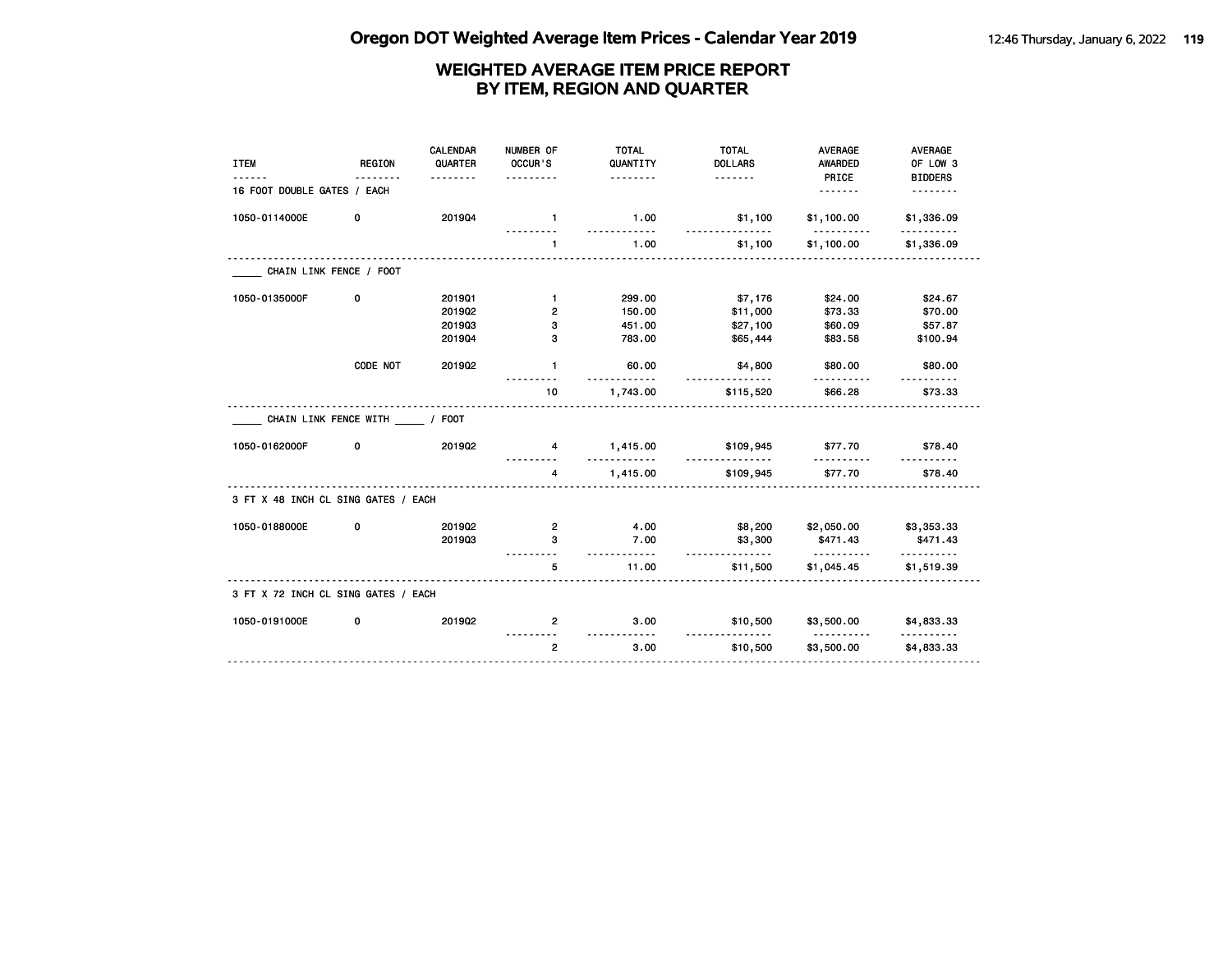| <b>ITEM</b>                          | <b>REGION</b> | CALENDAR<br>QUARTER<br>. | NUMBER OF<br>OCCUR'S | <b>TOTAL</b><br>QUANTITY<br>. | <b>TOTAL</b><br><b>DOLLARS</b><br><u>.</u> | <b>AVERAGE</b><br><b>AWARDED</b><br>PRICE | <b>AVERAGE</b><br>OF LOW 3<br><b>BIDDERS</b> |
|--------------------------------------|---------------|--------------------------|----------------------|-------------------------------|--------------------------------------------|-------------------------------------------|----------------------------------------------|
| 12 FT X 48 INCH CL DBL GATES / EACH  |               |                          |                      |                               |                                            | <u>.</u>                                  | .                                            |
| 1050-0198000E                        | 0             | 201902                   | $\mathbf{1}$         | 1.00                          | \$2,300                                    | \$2,300.00                                | \$2,366.67                                   |
|                                      |               |                          | $\mathbf{1}$         | 1.00                          | \$2,300                                    | \$2,300.00                                | \$2,366.67                                   |
| FT TYPE PROTECTIVE FENCE / FOOT      |               |                          |                      |                               |                                            |                                           |                                              |
| 1050-0224000F                        | 0             | 2019Q2                   | з                    | 479.00                        | \$132,561                                  | \$276.75                                  | \$299.51                                     |
|                                      |               | 201903                   |                      | 420.00                        | \$46,200                                   | \$110.00                                  | \$110.00                                     |
|                                      |               | 201904                   | $\mathbf{1}$         | 180.00                        | \$34,200                                   | \$190.00                                  | \$246.67                                     |
|                                      | CODE NOT      | 201903                   | $\mathbf{1}$         | 134.00                        | \$26,800                                   | \$200.00                                  | \$166.67                                     |
|                                      |               |                          | 6                    | 1,213.00                      | \$239,761                                  | \$197.66                                  | \$211.37                                     |
| REMOVING AND REBUILDING FENCE / FOOT |               |                          |                      |                               |                                            |                                           |                                              |
| 1050-0240000F                        | 0             | 201901                   | $\mathbf{1}$         | 100.00                        | \$2,500                                    | \$25.00                                   | \$17.50                                      |
|                                      |               | 201902                   | $\overline{2}$       | 274.00                        | \$8,530                                    | \$31.13                                   | \$34.17                                      |
|                                      | CODE NOT      | 201903                   | $\mathbf{1}$         | 180.00                        | \$5,400                                    | \$30.00                                   | \$33.00                                      |
|                                      |               | 201904                   | 1                    | 120.00                        | \$6,600                                    | \$55.00                                   | \$34.33                                      |
|                                      |               |                          | 5                    | 674.00                        | \$23,030                                   | \$34.17                                   | \$31.41                                      |
| SINGLE MAILBOX SUPPORTS / EACH       |               |                          |                      |                               |                                            |                                           |                                              |
| 1070-0100000E                        | 0             | 201901                   | $\mathbf{1}$         | 2.00                          | \$1,100                                    | \$550.00                                  | \$700.00                                     |
|                                      |               | 2019Q2                   | 2                    | 4.00                          | \$1,300                                    | \$325.00                                  | \$320.83                                     |
|                                      |               | 201903                   | 2                    | 31.00                         | \$12,275                                   | \$395.97                                  | \$369.62                                     |
|                                      |               | 201904                   | $\overline{2}$       | 8.00                          | \$3,600<br>-------                         | \$450.00                                  | \$390.33<br>.                                |
|                                      |               |                          | $\overline{7}$       | 45.00                         | \$18,275                                   | \$406.11                                  | \$383.65                                     |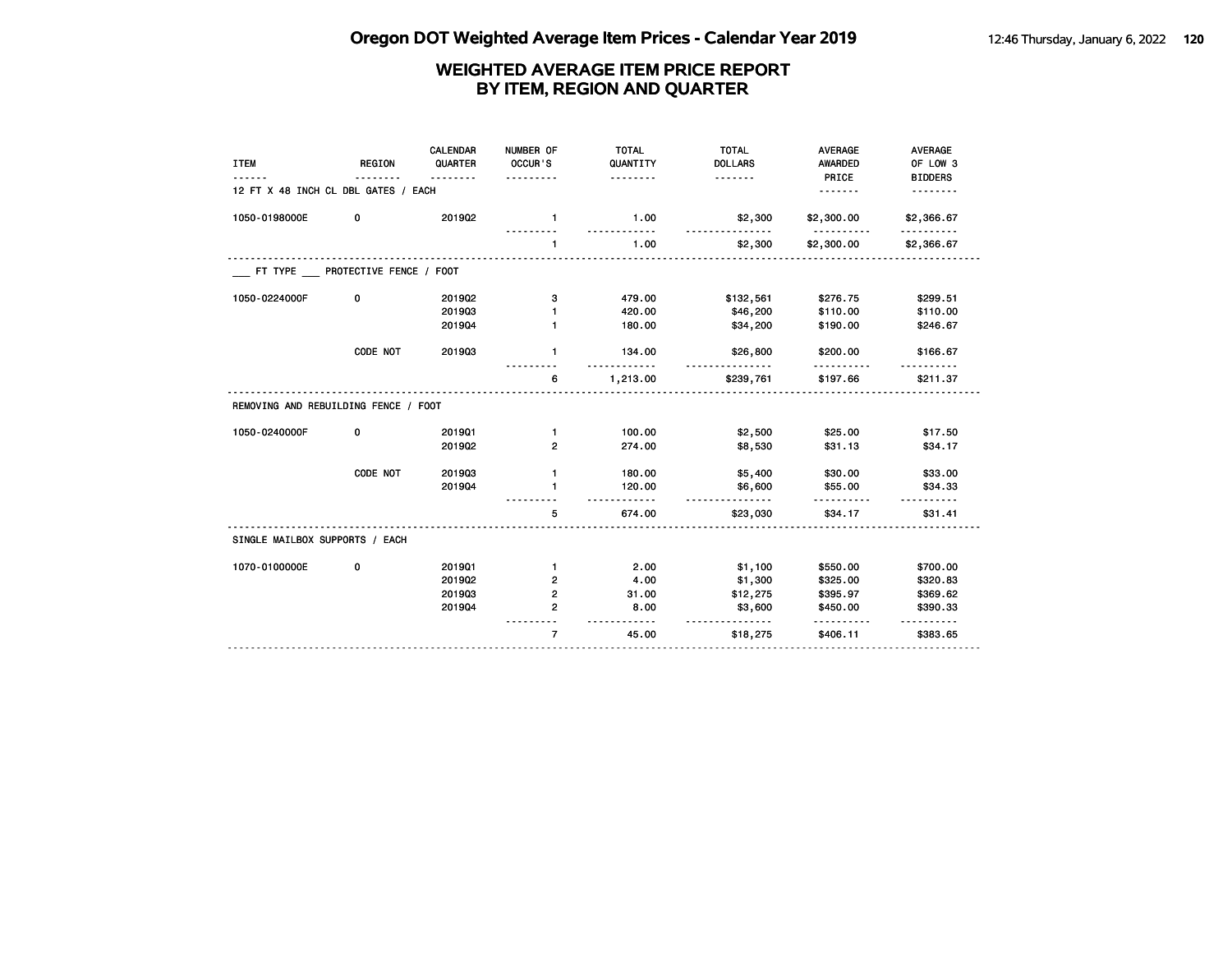|                                      |               | <b>CALENDAR</b> | NUMBER OF               | <b>TOTAL</b>           | <b>TOTAL</b>               | <b>AVERAGE</b>          | <b>AVERAGE</b>             |
|--------------------------------------|---------------|-----------------|-------------------------|------------------------|----------------------------|-------------------------|----------------------------|
| <b>ITEM</b>                          | <b>REGION</b> | QUARTER         | OCCUR'S                 | QUANTITY<br>.          | <b>DOLLARS</b><br><u>.</u> | <b>AWARDED</b><br>PRICE | OF LOW 3<br><b>BIDDERS</b> |
| MULTIPLE MAILBOX SUPPORTS / EACH     |               |                 |                         |                        |                            | .                       | .                          |
| 1070-0101000E                        | 0             | 201901          | $\overline{\mathbf{c}}$ | 3.00                   | \$1,900                    | \$633.33                | \$722.78                   |
|                                      |               | 2019Q2          | 1                       | 2.00                   | \$1,600                    | \$800.00                | \$558.33                   |
|                                      |               | 201903          | 4                       | 7.00                   | \$5,700                    | \$814.29                | \$1,015.48                 |
|                                      | CODE NOT      | 2019Q2          | $\mathbf{1}$            | 4.00                   | \$2,000                    | \$500.00<br>.           | \$500.00                   |
|                                      |               |                 | 8                       | ----<br>16.00          | .<br>\$11,200              | \$700.00                | \$774.58                   |
| MAILBOX CONCRETE COLLARS / EACH      |               |                 |                         |                        |                            |                         |                            |
| 1070-0102000E                        | 0             | 201901          | $\overline{\mathbf{c}}$ | 3.00                   | \$552                      | \$184.00                | \$256.11                   |
|                                      |               | 2019Q2          | $\mathbf{1}$            | 2.00                   | \$160                      | \$80.00                 | \$193.00                   |
|                                      |               | 201903          | з                       | 7.00                   | \$2,040                    | \$291.43                | \$375.12                   |
|                                      |               | 201904          | 1                       | 4.00                   | \$800                      | \$200.00                | \$250.00                   |
|                                      | CODE NOT      | 2019Q2          | 1                       | 5.00<br>$\sim$ - - - - | \$500                      | \$100.00                | \$100.00                   |
|                                      |               |                 | 8                       | 21.00                  | \$4,052                    | .<br>\$192.95           | \$251.44                   |
| REMOVE & REINST MBOX SUPPORTS / EACH |               |                 |                         |                        |                            |                         |                            |
| 1070-0103000E                        | 0             | 201902          | $\mathbf{1}$            | 3.00                   | \$1,200                    | \$400.00                | \$475.00                   |
|                                      |               | 201903          | 1                       | 4.00                   | \$2,000                    | \$500.00                | \$412.50                   |
|                                      | CODE NOT      | 201902          | $\blacksquare$          | 1.00                   | \$500                      | \$500.00                | \$500.00                   |
|                                      |               |                 | 3                       | 8.00                   | \$3,700                    | \$462.50                | \$446.88                   |
| GRAVEL BLANKET / SQYD                |               |                 |                         |                        |                            |                         |                            |
| 1090-0101000J                        | 0             | 201901          | $\mathbf{1}$            | 340.00                 | \$3,060                    | \$9.00                  | \$11.49                    |
|                                      |               |                 | $\mathbf{1}$            | <u>.</u><br>340.00     | <u>.</u><br>\$3,060        | <u>.</u><br>\$9.00      | \$11.49                    |
|                                      |               |                 |                         |                        |                            |                         |                            |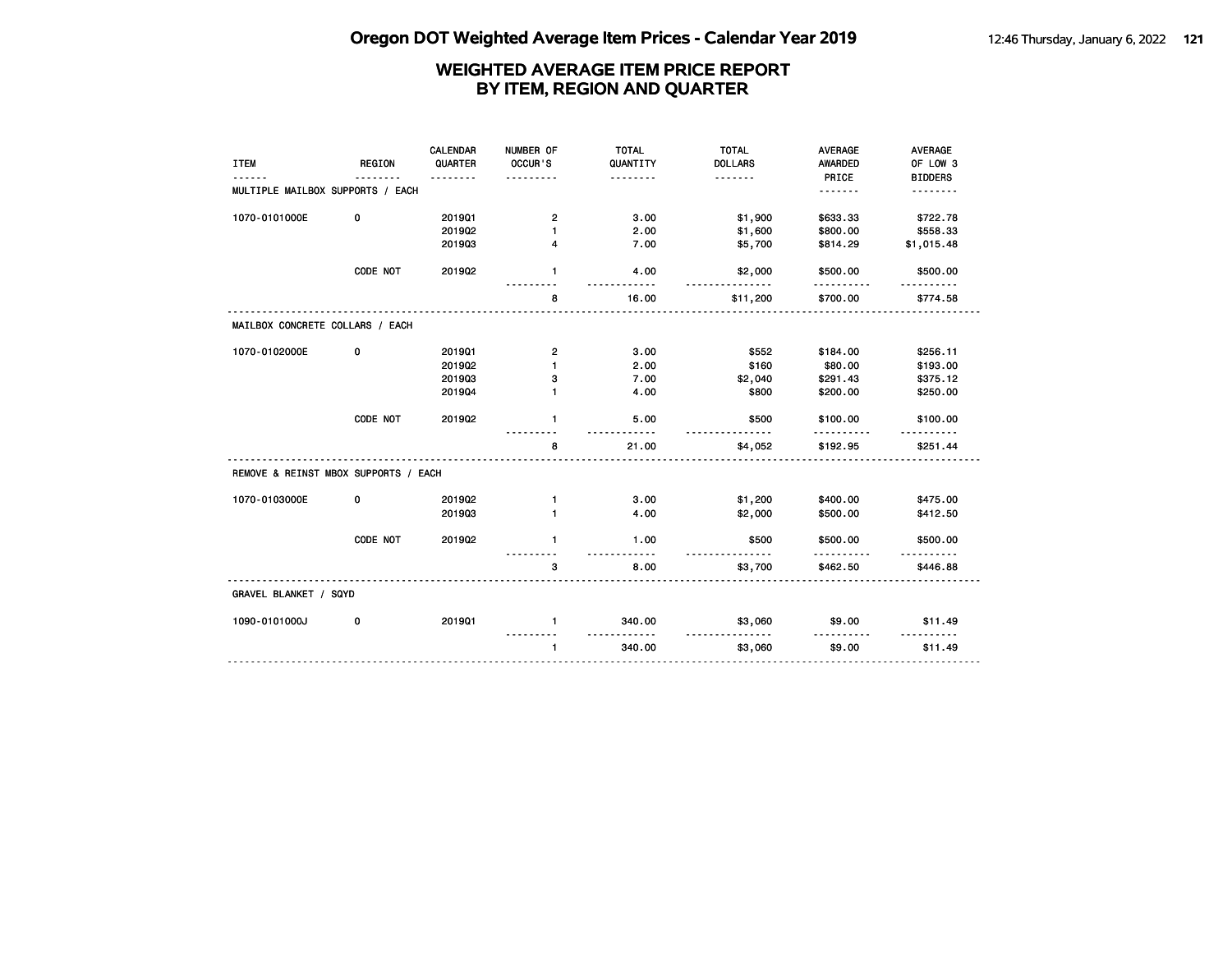| <b>ITEM</b>                               | REGION | <b>CALENDAR</b><br>QUARTER | NUMBER OF<br>OCCUR'S | <b>TOTAL</b><br>QUANTITY<br><u>.</u> | <b>TOTAL</b><br><b>DOLLARS</b><br>. | AVERAGE<br>AWARDED<br>PRICE | AVERAGE<br>OF LOW 3        |
|-------------------------------------------|--------|----------------------------|----------------------|--------------------------------------|-------------------------------------|-----------------------------|----------------------------|
| IN POT WTR PIPE, FTNG & CLS               |        | BKFL / FOOT                |                      |                                      |                                     | <u>.</u>                    | <b>BIDDERS</b><br><u>.</u> |
| 1140-0100000F                             | 0      | 2019Q2                     | з                    | 683.00                               | \$45,670                            | \$66.87                     | \$84.27                    |
|                                           |        | 201903                     | $\mathbf{1}$         | 30.00                                | \$2,310                             | \$77.00                     | \$76.33                    |
|                                           |        | 201904                     | $\mathbf{1}$         | 117.00<br>$- - - - - -$              | \$2,574<br><u>.</u>                 | \$22.00                     | \$27.03<br>.               |
|                                           |        |                            | 5                    | 830.00                               | \$50,554                            | \$60.91                     | \$75.92                    |
| IN POT WTR PIPE, RES JN CLS BKFL / FOOT   |        |                            |                      |                                      |                                     |                             |                            |
| 1140-0145000F                             | 0      | 201902                     | $\mathbf{1}$         | 48.00                                | \$3,456                             | \$72.00                     | \$141.67                   |
|                                           |        |                            | $\mathbf{1}$         | 48.00                                | \$3,456                             | \$72.00                     | \$141.67                   |
| INCH CONNECT TO __ INCH MAIN / EACH       |        |                            |                      |                                      |                                     |                             |                            |
| 1140-0300000E                             | 0      | 201901                     | $\mathbf{1}$         | 2.00                                 | \$4,800                             | \$2,400.00                  | \$1,566.67                 |
|                                           |        | 2019Q2                     | 5                    | 15.00                                | \$26,100                            | \$1,740.00                  | \$2,929.00                 |
|                                           |        | 201903                     | $\mathbf{1}$         | 1.00                                 | \$5,000<br>.                        | \$5,000.00<br><u>.</u>      | \$4,366.67<br>.            |
|                                           |        |                            | $\overline{7}$       | 18.00                                | \$35,900                            | \$1,994.44                  | \$2,857.50                 |
| IN DUCTILE IRON PIPE W CLS BKFL / FOOT    |        |                            |                      |                                      |                                     |                             |                            |
| 1140-0400000F                             | 0      | 2019Q2                     | $\mathbf{1}$         | 60.00                                | \$6,000                             | \$100.00                    | \$173.33                   |
|                                           |        |                            | $\mathbf{1}$         | 60.00                                | \$6,000                             | \$100.00                    | \$173.33                   |
| IN DUC PIPE W RES JN & CLS __ BKFL / FOOT |        |                            |                      |                                      |                                     |                             |                            |
| 1140-0500000F                             | 0      | 201901                     | $\mathbf{2}$         | 110.00                               | \$19,500                            | \$177.27                    | \$144.92                   |
|                                           |        |                            | $\overline{2}$       | 110.00                               | \$19,500                            | \$177.27                    | \$144.92                   |
| DUCTILE IRON PIPE TEES, INCH / EACH       |        |                            |                      |                                      |                                     |                             |                            |
| 1140-0610000E                             | 0      | 201901                     | $\mathbf{1}$         | 1.00                                 | \$1,765                             | \$1,765.00                  | \$1,688.33                 |
|                                           |        | 201902                     | 1                    | 2.00<br>$- - -$                      | \$1,900<br>.                        | \$950.00<br><u>.</u>        | \$1,433.33<br>.            |
|                                           |        |                            | $\overline{2}$       | 3.00                                 | \$3,665                             | \$1,221.67                  | \$1,518.33                 |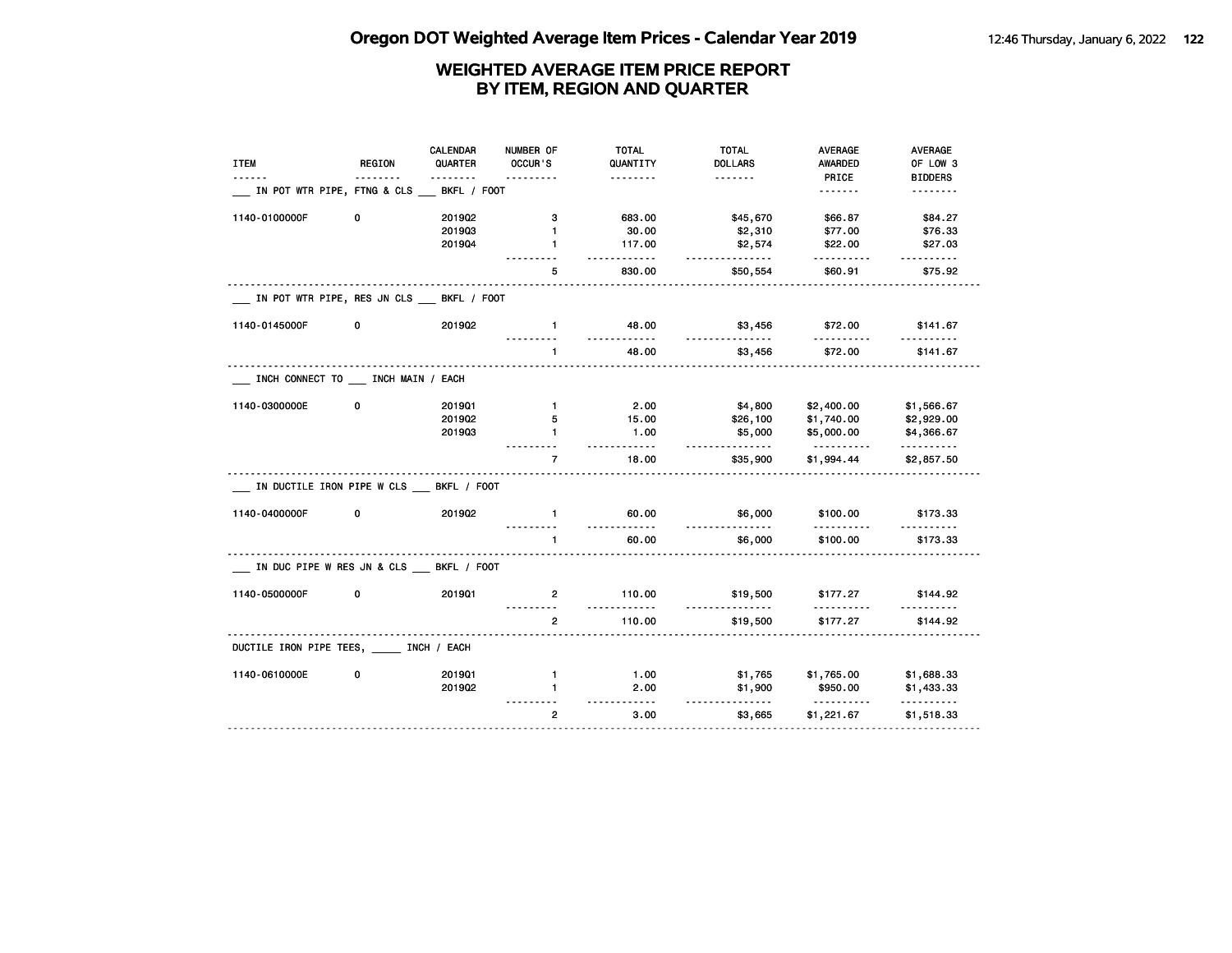| <b>ITEM</b>                                   | <b>REGION</b>                              | <b>CALENDAR</b><br>QUARTER | NUMBER OF<br>OCCUR'S                | <b>TOTAL</b><br>QUANTITY          | <b>TOTAL</b><br><b>DOLLARS</b> | <b>AVERAGE</b><br><b>AWARDED</b>       | <b>AVERAGE</b><br>OF LOW 3                  |
|-----------------------------------------------|--------------------------------------------|----------------------------|-------------------------------------|-----------------------------------|--------------------------------|----------------------------------------|---------------------------------------------|
| DUCTILE IRON PIPE BEND,                       |                                            | INCH / EACH                |                                     | .                                 | <u>.</u>                       | PRICE<br><u>.</u>                      | <b>BIDDERS</b>                              |
| 1140-0650000E                                 | 0                                          | 2019Q2                     | $\overline{2}$                      | 8.00<br><u>.</u>                  | \$6,200<br><u>.</u>            | \$775.00<br>.                          | \$1,108.33<br>.                             |
|                                               |                                            |                            | $\mathbf{2}$                        | 8.00                              | \$6,200                        | \$775.00                               | \$1,108.33                                  |
| DUCTILE IRON PIPE COUPLING, _____ INCH / EACH |                                            |                            |                                     |                                   |                                |                                        |                                             |
| 1140-0660000E                                 | 0                                          | 201901                     | $\mathbf{1}$                        | 4.00<br>$- - - - - -$             | \$5,160                        | \$1,290.00                             | \$1,213.33                                  |
|                                               |                                            |                            |                                     | 4.00                              | \$5,160                        | \$1,290.00                             | \$1,213.33                                  |
|                                               | INCH _______ VALVE / EACH                  |                            |                                     |                                   |                                |                                        |                                             |
| 1150-0100000E                                 | 0                                          | 201901<br>2019Q2<br>201903 | $\mathbf{1}$<br>2<br>$\overline{2}$ | 1.00<br>6.00<br>2.00<br>$- - - -$ | \$1,180<br>\$12,600<br>\$3,800 | \$1,180.00<br>\$2,100.00<br>\$1,900.00 | \$1,276.67<br>\$2,541.67<br>\$2,120.33<br>. |
|                                               |                                            |                            | 5                                   | 9.00                              | \$17,580                       | \$1,953.33                             | \$2,307.48                                  |
|                                               | IN COMB AIR REL/AIR VAC VALV ASMBL / EACH  |                            |                                     |                                   |                                |                                        |                                             |
| 1150-0600000E                                 | 0                                          | 201903<br>201904           | $\mathbf{1}$<br>$\mathbf{1}$        | 1.00<br>1.00<br>.                 | \$1,500<br>\$1,500<br>.        | \$1,500.00<br>\$1,500.00<br><u>.</u>   | \$3,250.00<br>\$1,655.00<br>.               |
|                                               |                                            |                            | $\overline{2}$                      | 2.00                              | \$3,000                        | \$1,500.00                             | \$2,452.50                                  |
|                                               | IN TAP SLEEVE & ____ IN VALV ASSEMB / EACH |                            |                                     |                                   |                                |                                        |                                             |
| 1150-0700000E                                 | 0                                          | 201902                     | з                                   | 8.00                              | \$38,000                       | \$4,750.00                             | \$5,316.67                                  |
|                                               |                                            |                            | 3                                   | 8.00                              | \$38,000                       | \$4,750.00                             | \$5,316.67                                  |
| HYDRANT ASSEMBLIES / EACH                     |                                            |                            |                                     |                                   |                                |                                        |                                             |
| 1160-0100000E                                 | 0                                          | 201902<br>201903           | $\mathbf{1}$<br>1                   | 6.00<br>1.00                      | \$24,000<br>\$4,600            | \$4,000.00<br>\$4,600.00               | \$6,700.00<br>\$4,700.00                    |
|                                               |                                            |                            | $\overline{2}$                      | $- - - -$<br>7.00                 | \$28,600                       | \$4,085.71                             | .<br>\$6,414.29                             |
|                                               |                                            |                            |                                     |                                   |                                |                                        |                                             |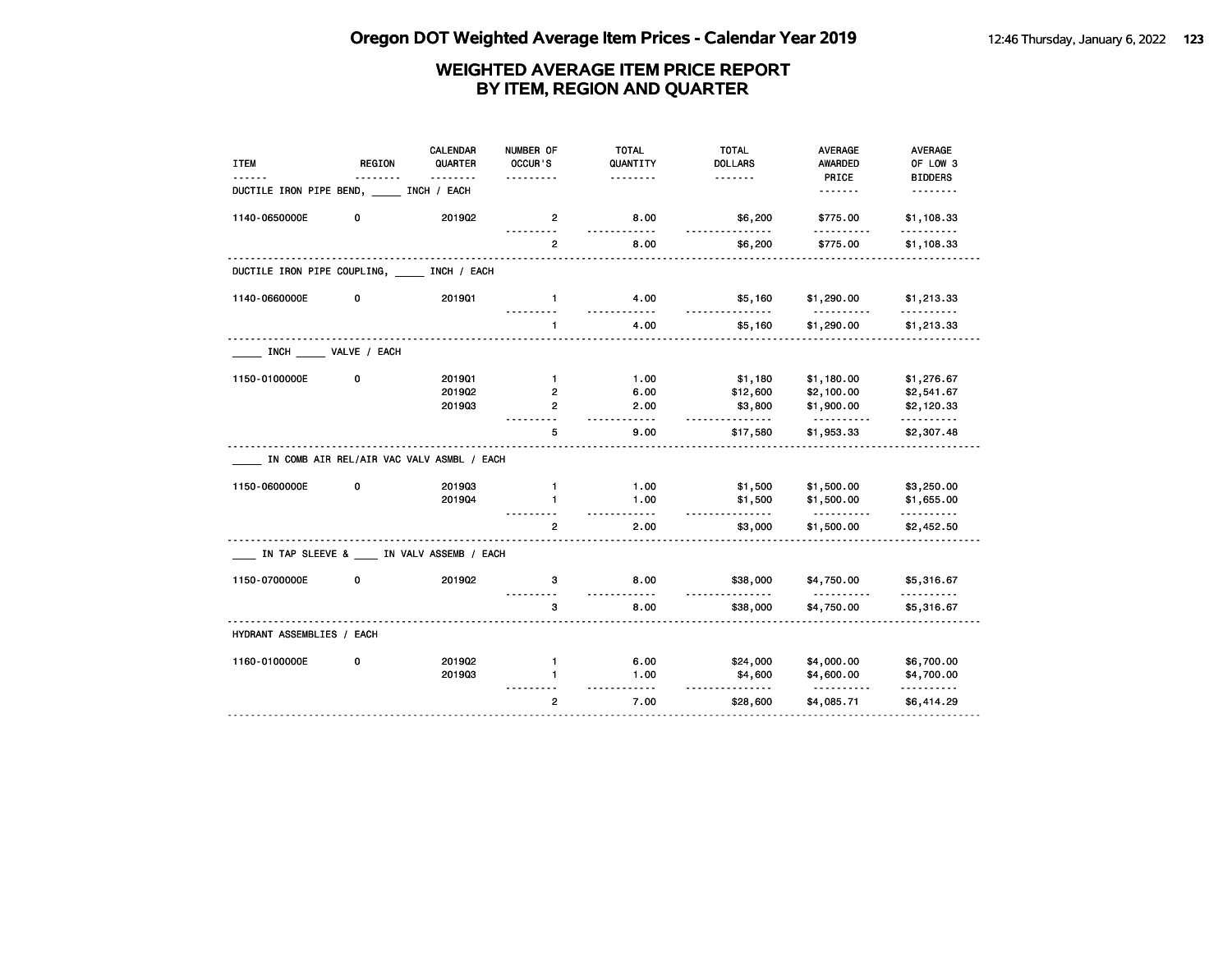| <b>ITEM</b>                               | <b>REGION</b>             | CALENDAR<br>QUARTER | NUMBER OF<br>OCCUR'S     | <b>TOTAL</b><br>QUANTITY | <b>TOTAL</b><br><b>DOLLARS</b> | <b>AVERAGE</b><br><b>AWARDED</b> | <b>AVERAGE</b><br>OF LOW 3 |
|-------------------------------------------|---------------------------|---------------------|--------------------------|--------------------------|--------------------------------|----------------------------------|----------------------------|
| MOVING EXISTING HYDRANTS / EACH           |                           | .                   | .                        | .                        |                                | PRICE<br><u>.</u>                | <b>BIDDERS</b><br>.        |
| 1160-0102000E                             | 0                         | 201901              | $\mathbf{2}$             | 5.00                     | \$12,880                       | \$2,576.00                       | \$2,422.00                 |
|                                           |                           | 201902              | $\mathbf{1}$             | 4.00<br>.                | \$8,000<br>.                   | \$2,000.00<br><u>.</u>           | \$3,000.00<br>.            |
|                                           |                           |                     | з                        | 9.00                     | \$20,880                       | \$2,320.00                       | \$2,678.89                 |
| RECONN EXTG WATER SER 2 INCH / EACH       |                           |                     |                          |                          |                                |                                  |                            |
| 1170-0107000E                             | 0                         | 2019Q2              | $\blacksquare$           | 12.00                    | \$12,000                       | \$1,000.00                       | \$1,600.00                 |
|                                           |                           |                     | $\mathbf{1}$<br><u>.</u> | 12.00                    | \$12,000                       | \$1,000.00                       | \$1,600.00                 |
| <b>INCH</b>                               | WATER SERVICE LINE / FOOT |                     |                          |                          |                                |                                  |                            |
| 1170-0109000F                             | 0                         | 201902              | $\mathbf{1}$             | 85.00<br>$- - - - - -$   | \$170                          | \$2.00                           | \$40.40                    |
|                                           |                           |                     | 1                        | 85.00                    | \$170                          | \$2.00                           | \$40.40                    |
| RELOCATE INCH WATER METER ASSEMBLY / EACH |                           |                     |                          |                          |                                |                                  |                            |
| 1170-0111000E                             | 0                         | 201901              | $\overline{2}$           | 2.00                     | \$5,195                        | \$2,597.50                       | \$1,921.67                 |
|                                           |                           | 2019Q2              | $\mathbf{1}$             | 9.00<br>$- - - - -$      | \$18,000<br>.                  | \$2,000.00                       | \$1,616.67<br>.            |
|                                           |                           |                     | 3                        | 11.00                    | \$23,195                       | \$2,108.64                       | \$1,672.12                 |
| LOCATE NEAR SURFACE METAL / SQFT          |                           |                     |                          |                          |                                |                                  |                            |
| 1215-0100000A                             | 0                         | 201904              | $\mathbf{1}$             | 1.00<br><u>.</u>         | \$400,000                      | \$400,000                        | \$450,000                  |
|                                           |                           |                     | 1                        | 1.00                     | .<br>\$400,000                 | .<br>\$400,000                   | <u>.</u><br>\$450,000      |
| REMOVE N-ESS NEAR SURF METAL / EACH       |                           |                     |                          |                          |                                |                                  |                            |
| 1215-0301000E                             | 0                         | 201904              | $\mathbf{1}$             | 44,500.00                | \$578,500                      | \$13.00                          | \$16.50                    |
|                                           |                           |                     | $\mathbf{1}$             | 44,500.00                | \$578,500                      | \$13.00                          | \$16.50                    |
|                                           |                           |                     |                          |                          |                                |                                  |                            |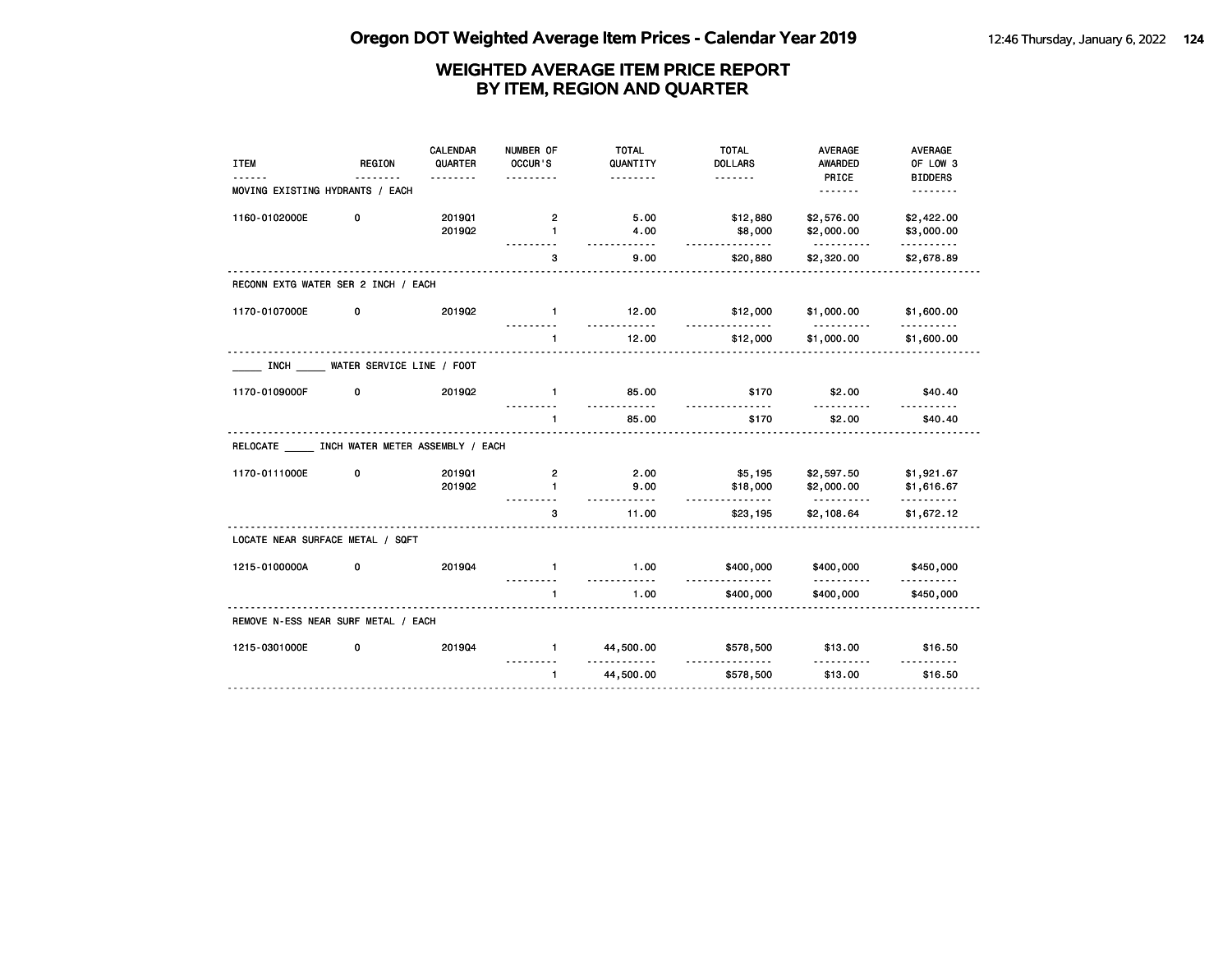| <b>ITEM</b><br>------                  | <b>REGION</b><br><u>.</u> | CALENDAR<br>QUARTER<br><u>.</u> | NUMBER OF<br>OCCUR'S<br>. | <b>TOTAL</b><br>QUANTITY<br><u>.</u> | <b>TOTAL</b><br><b>DOLLARS</b> | <b>AVERAGE</b><br><b>AWARDED</b><br>PRICE | <b>AVERAGE</b><br>OF LOW 3 |
|----------------------------------------|---------------------------|---------------------------------|---------------------------|--------------------------------------|--------------------------------|-------------------------------------------|----------------------------|
| REPAIR DAMAGED REINFORCING BARS / EACH |                           |                                 |                           |                                      |                                | <u>.</u>                                  | <b>BIDDERS</b><br><u>.</u> |
| 1220-0100000E                          | 0                         | 201904                          | 3                         | 156.00                               | \$53,500                       | \$342.95                                  | \$711.43                   |
|                                        |                           |                                 | 3                         | 156.00                               | <u>.</u><br>\$53,500           | \$342.95                                  | \$711.43                   |
| LOCATE DAMAGED CONCRETE / SQFT         |                           |                                 |                           |                                      |                                |                                           |                            |
| 1235-0200000A                          | 0                         | 201904                          | з                         | 289.00<br>.                          | \$166,000<br>.                 | \$574.39<br>.                             | \$335.73                   |
|                                        |                           |                                 | 3                         | 289.00                               | \$166,000                      | \$574.39                                  | \$335.73                   |
| REPAIR DAMAGED CONCRETE / SQYD         |                           |                                 |                           |                                      |                                |                                           |                            |
| 1235-0400000J                          | 0                         | 201904                          | 4                         | 197.00                               | \$339,500                      | \$1,723.35                                | \$2,709.23                 |
|                                        |                           |                                 | 4                         | .<br>197.00                          | .<br>\$339,500                 | <u>.</u><br>\$1,723.35                    | <u>.</u><br>\$2,709.23     |
| MORTAR BUILDUP ON SHALLOW REBAR / SQYD |                           |                                 |                           |                                      |                                |                                           |                            |
| 1235-0501000J                          | 0                         | 201904                          | $\mathbf{2}$              | 61.00                                | \$134,300                      | \$2,201.64                                | \$2,900.55                 |
|                                        |                           |                                 | $\overline{2}$            | <u>.</u><br>61.00                    | <u>.</u><br>\$134,300          | .<br>\$2,201.64                           | \$2,900.55                 |
| RESIN BUILDUP ON SHALLOW REBAR / SQYD  |                           |                                 |                           |                                      |                                |                                           |                            |
| 1235-0600000J                          | 0                         | 201904                          | $\mathbf{2}$              | 41.00<br>.                           | \$61,500                       | \$1,500.00                                | \$2,501.63                 |
|                                        |                           |                                 | $\overline{2}$            | 41.00                                | <u>.</u><br>\$61,500           | .<br>\$1,500.00                           | \$2,501.63                 |
| REPAIR SURFACE DEFECTS / SQYD          |                           |                                 |                           |                                      |                                |                                           |                            |
| 1235-0700000J                          | 0                         | 201904                          | $\mathbf{1}$              | 50.00                                | \$30,000                       | \$600.00                                  | \$925.00                   |
|                                        |                           |                                 | $\mathbf{1}$              | 50.00                                | .<br>\$30,000                  | .<br>\$600.00                             | \$925.00                   |
|                                        |                           |                                 |                           |                                      |                                |                                           |                            |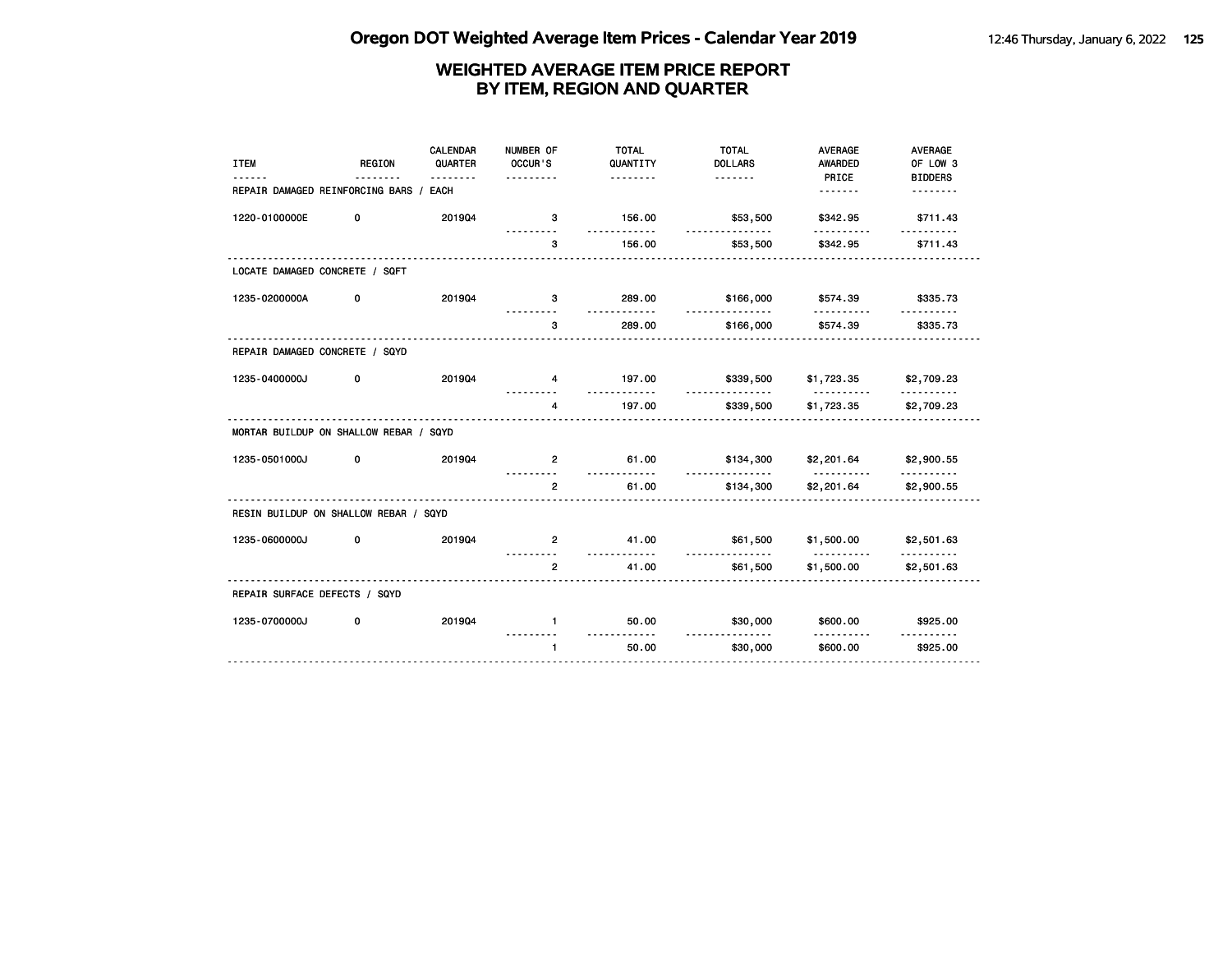| <b>ITEM</b>                          | <b>REGION</b> | <b>CALENDAR</b><br>QUARTER<br>. | NUMBER OF<br>OCCUR'S<br>. | <b>TOTAL</b><br>QUANTITY<br><u>.</u> | <b>TOTAL</b><br><b>DOLLARS</b> | <b>AVERAGE</b><br><b>AWARDED</b><br>PRICE | <b>AVERAGE</b><br>OF LOW 3<br><b>BIDDERS</b> |
|--------------------------------------|---------------|---------------------------------|---------------------------|--------------------------------------|--------------------------------|-------------------------------------------|----------------------------------------------|
| REFERENCE CELLS / EACH               |               |                                 |                           |                                      |                                |                                           | <u>.</u>                                     |
| 1240-0101000E                        | 0             | 201904                          | $\blacksquare$            | 100.00<br>.                          | \$400,000<br>.                 | \$4,000.00                                | \$3,250.00<br>.                              |
|                                      |               |                                 | $\mathbf{1}$              | 100.00                               | \$400,000                      | \$4,000.00                                | \$3,250.00                                   |
| BASIC CONTINUITY CHECK / SQFT        |               |                                 |                           |                                      |                                |                                           |                                              |
| 1245-0100000A                        | 0             | 201904                          | $\mathbf{1}$              | 1.00<br><u>.</u>                     | \$130,000                      | \$130,000                                 | \$125,000                                    |
|                                      |               |                                 | $\blacksquare$            | 1.00                                 | .<br>\$130,000                 | <u>.</u><br>\$130,000                     | <u>.</u><br>\$125,000                        |
| ADDITIONAL CONTINUITY CHECK / EACH   |               |                                 |                           |                                      |                                |                                           |                                              |
| 1245-0200000E                        | 0             | 201904                          | $\mathbf{1}$              | 500.00                               | \$17,500                       | \$35.00                                   | \$27.50                                      |
|                                      |               |                                 | $\mathbf{1}$              | .<br>500.00                          | <u>.</u><br>\$17,500           | <u>.</u><br>\$35.00                       | \$27.50                                      |
| EXCAVATE FOR CONTINUITY WELDS / EACH |               |                                 | .                         |                                      |                                |                                           |                                              |
| 1245-0300000E                        | 0             | 201904                          | $\mathbf{1}$              | 120.00                               | \$4,800                        | \$40.00                                   | \$70.00                                      |
|                                      |               |                                 | $\blacksquare$            | .<br>120.00                          | \$4,800                        | \$40.00                                   | \$70.00                                      |
| ESTABLISH CONTINUITY / EACH          |               |                                 |                           |                                      |                                |                                           |                                              |
| 1245-0400000E                        | 0             | 201904                          | $\mathbf{1}$              | 120.00                               | \$42,000                       | \$350.00                                  | \$275.00                                     |
|                                      |               |                                 | $\mathbf{1}$              | .<br>120.00                          | <u>.</u><br>\$42,000           | \$350.00                                  | \$275.00                                     |
| REBAR TERMINALS / EACH               |               |                                 |                           |                                      |                                |                                           |                                              |
| 1245-0500000E                        | 0             | 201904                          | $\mathbf{1}$              | 167.00<br>. . <b>.</b>               | \$56,780                       | \$340.00                                  | \$420.00                                     |
|                                      |               |                                 | $\mathbf{1}$              | 167.00                               | .<br>\$56,780                  | <u>.</u><br>\$340.00                      | \$420.00                                     |
|                                      |               |                                 |                           |                                      |                                |                                           |                                              |